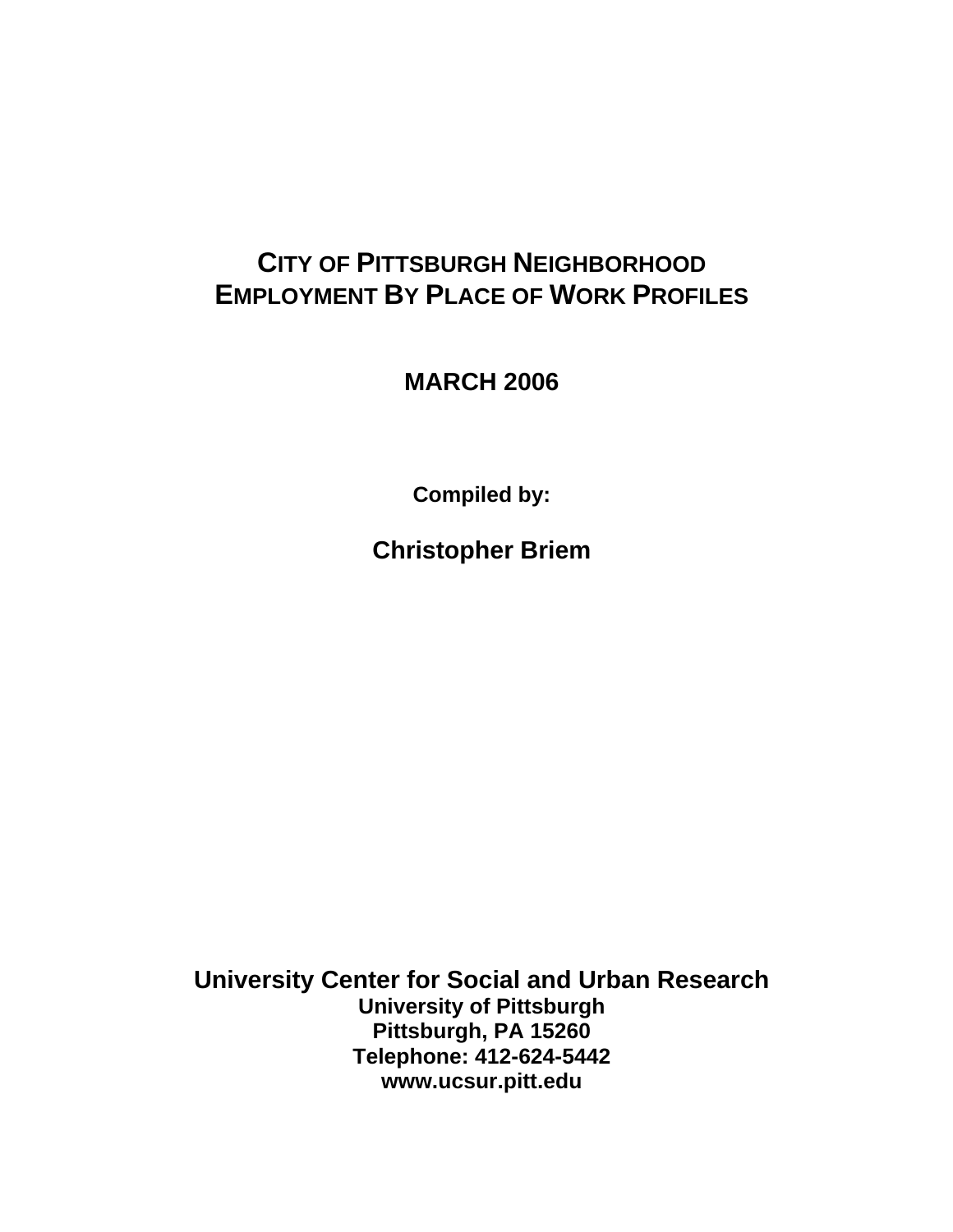# **Table of Contents**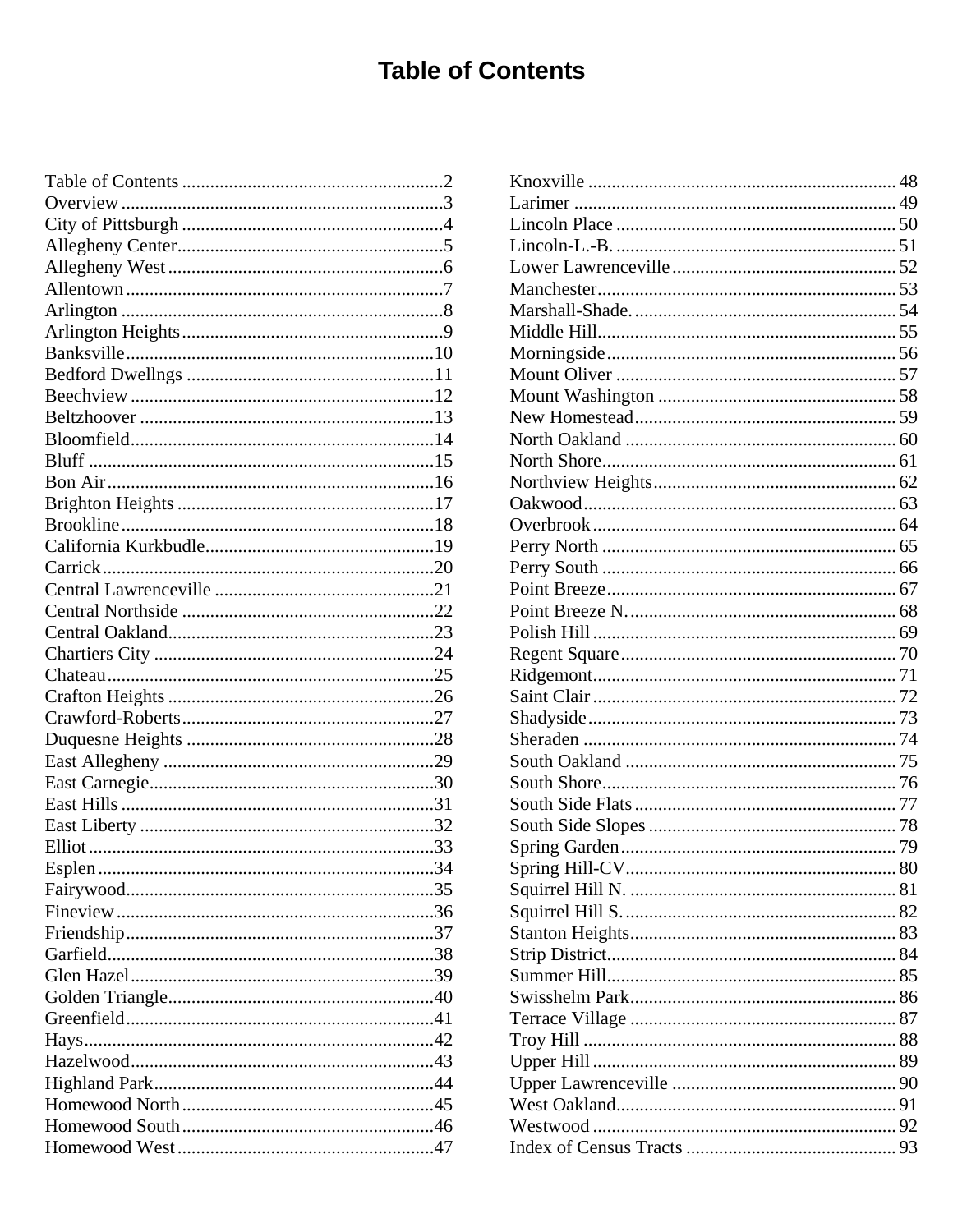### **Overview**

This report presents profiles of employment by place of work for individual City of Pittsburgh Neighborhoods in 2000. Small area employment data compiled by place of work can differ markedly from employment data compiled by place of residence. Significant commuting flows within a metropolitan area makes it typical for a worker to live in one sub-region while working in another sub-region. Employment data compiled by place of work provides detailed information on the location of commercial activity within a region.

This data is drawn from data compiled form the Census Transportation Planning Package (CTPP) which was developed by the Census Bureau in cooperation with the Department of Transportation's Bureau of Transportation Statistics (BTS). The CTPP is a special tabulation of data based on the decennial census long form questionnaire that was answered by 1 out of every 6 households in the United States. The CTPP has recompiled census data to show the characteristics of workers in a particular geographic area regardless of where they reside. This differs from employment data which is typically compiled and presented based on the residence of workers.

Data presented here is a summary of data available from the CTPP. Tables are included here for the breakdown of employment by industry, by occupation, by mode of transportation to work, by race, by gender and by sector (for profit, non-profit or government). Additional data in the CTPP includes further breakdown by both race and gender for each topic. The University Center for Social and Urban Research can assist researchers who are interested in data at this further level of detail.

The CTPP provided tract level data of employment by place of work. Tract level data is allocated to individual City of Pittsburgh neighborhoods according to neighborhood definitions determined by the City of Pittsburgh Department of City Planning. The allocation of census tracts to City of Pittsburgh Neighborhoods are listed in the appendix to this report.

The employment data captured by the CTPP is expected to cover most but not all workers in a given area. The Census Bureau estimates that the CTPP covers approximately 91 to 93 percent of the number of jobs counted by payroll data establishment inventories. One source for the workers not captured by the CTPP data is the additional jobs held by multiple jobholders. If a worker held two jobs, only data about the primary job is recorded as part of the decennial census. People who regularly worked in several locations during the reference week were requested to give the address at which they began work each day. Care should be taken therefore when comparing CTPP derived employment data with employment data derived from payroll based administrative data. Payroll counts can include a worker several times and thus will result in larger total employment counts.

Questions concerning this report should be addressed to:

Christopher Briem University Center for Social and Urban Research University of Pittsburgh 121 University Place Pittsburgh, PA 15260 (412) 624-5442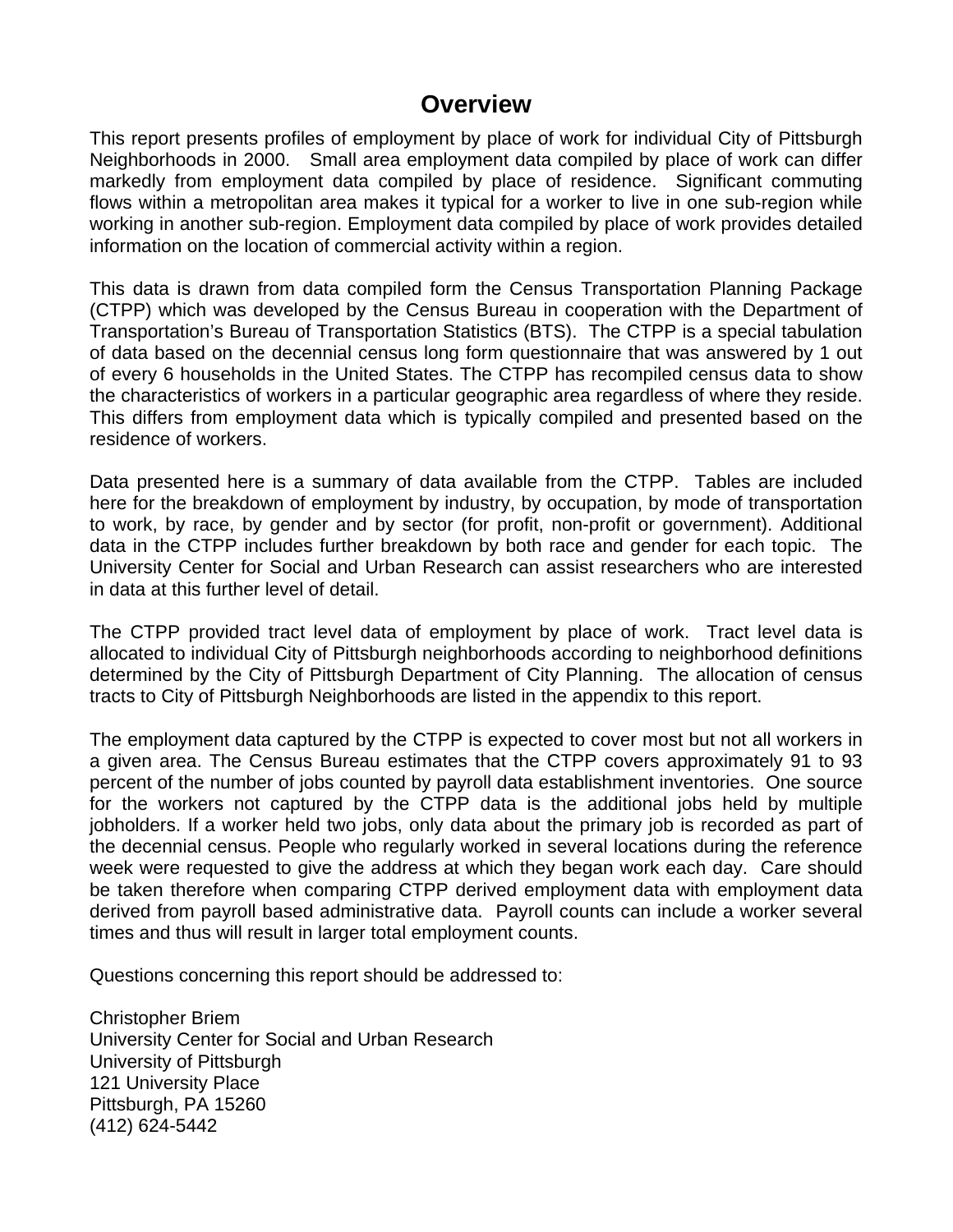# **City of Pittsburgh**

| <b>Subject</b>                                            | Number  | $\%$ | <b>Subject</b>                  | Number   | $\%$ | Subject                             | Number  | $\frac{9}{6}$ |
|-----------------------------------------------------------|---------|------|---------------------------------|----------|------|-------------------------------------|---------|---------------|
| <b>Workers by Industry</b>                                |         |      | <b>Workers Earnings in 1999</b> |          |      | <b>Workers by Occupation</b>        |         |               |
| <b>Total Workers</b>                                      | 281,430 | 100  | <b>Total Workers</b>            | 281,430  | 100  | <b>Total Workers</b>                | 281,430 | 100           |
| Agriculture, forestry, fishing and                        |         |      | Less than \$5,000               | 17,408   | 6.2  | Management                          | 27,792  | 9.9           |
| hunting and mining                                        | 345     | 0.1  | \$5,000 to \$9,999              | 18,704   | 6.6  | Farmers and farm managers           | 34      | $0.0\,$       |
| Construction                                              | 12,866  | 4.6  | \$10,000 to \$14,999            | 21,981   | 7.8  | Business and financial operations   |         |               |
| Manufacturing                                             | 18,207  | 6.5  | \$15,000 to \$19,999            | 25,128   | 8.9  | specialists                         | 18,024  | 6.4           |
| Wholesale trade                                           | 7,886   | 2.8  | \$20,000 to \$24,999            | 30,234   | 10.7 | Computer and mathematical           | 11,474  | 4.1           |
| Retail trade                                              | 19,165  | 6.8  | \$25,000 to \$29,999            | 27,613   | 9.8  | Architecture and engineering        | 5,174   | 1.8           |
| Transportation and warehousing                            |         |      | \$30,000 to \$34,999            | 23,361   | 8.3  | Life, physical and social science   | 4,263   | 1.5           |
| and utilities                                             | 15,178  | 5.4  | \$35,000 to \$49,999            | 51,789   | 18.4 | Community and social service        | 6,380   | 2.3           |
| Information                                               | 12,229  | 4.3  | \$50,000 to \$74,999            | 35,844   | 12.7 | Legal                               | 7,624   | 2.7           |
| Finance, insurance, real estate                           |         |      | \$75,000 or more                | 23,992   | 8.5  | Education, training and library     | 15,648  | 5.6           |
| and rental and leasing                                    | 31,010  | 11.0 | No earnings                     | 5,313    | 1.9  | Arts, design, entertainment, sports |         |               |
| Professional, scientific,                                 |         |      |                                 |          |      | and media                           | 6,277   | 2.2           |
| management, administrative,                               |         |      |                                 |          |      | Healthcare practitioners and        |         |               |
| and waste mgt. services                                   | 36,035  | 12.8 | <b>Mode of Transportation</b>   |          |      | technicians                         | 24,415  | 8.7           |
| Educational, health and social                            |         |      | <b>Total Workers</b>            | 281,430  | 100  | Healthcare support                  | 5,847   | 2.1           |
| $s$ ervices                                               | 84,264  | 29.9 | Drove alone                     | 177,580  | 63.1 | Protective service                  | 6,462   | 2.3           |
| Arts, entertainment, recreation,                          |         |      | 2-person carpool                | 27,454   | 9.8  | Food preparation and serving        |         |               |
| accom, and food services                                  | 18,076  | 6.4  | 3-person carpool                | 3.712    | 1.3  | related                             | 11,586  | 4.1           |
| Other services (except public                             |         |      | 4-person carpool                | 1,066    | 0.4  | Building and grounds cleaning and   |         |               |
| administration)                                           | 12,481  | 4.4  | 5-or-6-person carpool           | 295      | 0.1  | maintenance                         | 7,577   | 2.7           |
| Public administration                                     | 13,092  | 4.7  | 7-or-more-person carpool        | 618      | 0.2  | Personal care and service           | 6,007   | 2.1           |
| Armed forces                                              | 413     | 0.1  | Bus or trolley bus              | 47,181   | 16.8 | Sales and related                   | 23,292  | 8.3           |
| <b>Workers by Sector</b>                                  |         |      | Streetcar or trolley car        | 2.787    | 1.0  | Office and administrative support   | 52,169  | 18.5          |
| <b>Total Workers</b>                                      | 281,430 | 100  | Subway or elevated              | 1,057    | 0.4  | Farming, fishing, and forestry      | 132     | 0.0           |
|                                                           |         |      | Railroad                        | 53       | 0.0  | Construction and excavation         | 11,437  | 4.1           |
| Private for-profit wage and salary                        |         | 65.1 | Ferryboat                       | 77       | 0.0  | Installation, maintenance and       |         |               |
| workers                                                   | 183,334 |      | <b>Bicycle</b>                  | 663      | 0.2  | repairs                             | 7,318   | 2.6           |
| Private not-for-profit wage and<br>salary workers         | 49,426  | 17.6 | Walked                          | 13,705   | 4.9  | Production                          | 9,703   | 3.4           |
|                                                           | 17,680  | 6.3  | Taxicab                         | 221      | 0.1  | Transportation and material         |         |               |
| Local government workers<br>State government workers      | 5,591   | 2.0  | Motorcycle                      | 137      | 0.0  |                                     | 12,544  | 4.5           |
|                                                           |         |      | Other means                     | 1,367    | 0.5  | <b>Armed Forces</b>                 | 108     | 0.0           |
| Federal government workers                                | 9,434   | 3.4  | Worked at home                  | 3,338    | 1.2  |                                     |         |               |
| Self-employed workers in own not<br>incorporated business | 5.5     | 5.5  |                                 |          |      | <b>Workers by Race</b>              |         |               |
|                                                           | 384     | 0.1  |                                 |          |      | <b>Total Workers</b>                | 281.430 | 100           |
| Unpaid family workers                                     |         |      | <b>Workers by Age</b>           |          |      | <b>White Alone</b>                  | 237,418 | 84.4          |
| <b>Workers by Hours</b>                                   |         |      | <b>Total Workers</b>            | 281,430  | 100  | <b>Black Alone</b>                  | 34,361  | 12.2          |
| <b>Total Workers</b>                                      | 276,250 | 100  | Under 16 years                  | $\Omega$ | 0    | Asian Alone                         | 5,618   | 12.2          |
| Less than 15 hours                                        | 7,338   | 2.7  | 16 and 17 years                 | 2,055    | 0.7  | All Other                           | 3,998   | 2.0           |
| 15 to 20 hours                                            | 15,305  | 5.5  | 18 to 24 years                  | 29,598   | 10.5 |                                     |         |               |
| 21 to 34 hours                                            | 21,569  | 7.8  | 25 to 44 years                  | 144,505  | 51.3 | <b>Workers by Gender</b>            |         |               |
| 35 to 40 hour                                             | 151,955 | 55.0 | 45 to 64 years                  | 96,634   | 34.3 | <b>Total Workers</b>                | 281,430 | 100           |
| 41 to 55 hours                                            | 58,722  | 21.3 | 65 to 74 years                  | 6,692    | 2.4  | Male                                | 143,654 | 51.0          |
| Greater than 55 hours                                     | 21,292  | 7.7  | 75 years and over               | 1,956    | 0.7  | Female                              | 137,776 | 49.0          |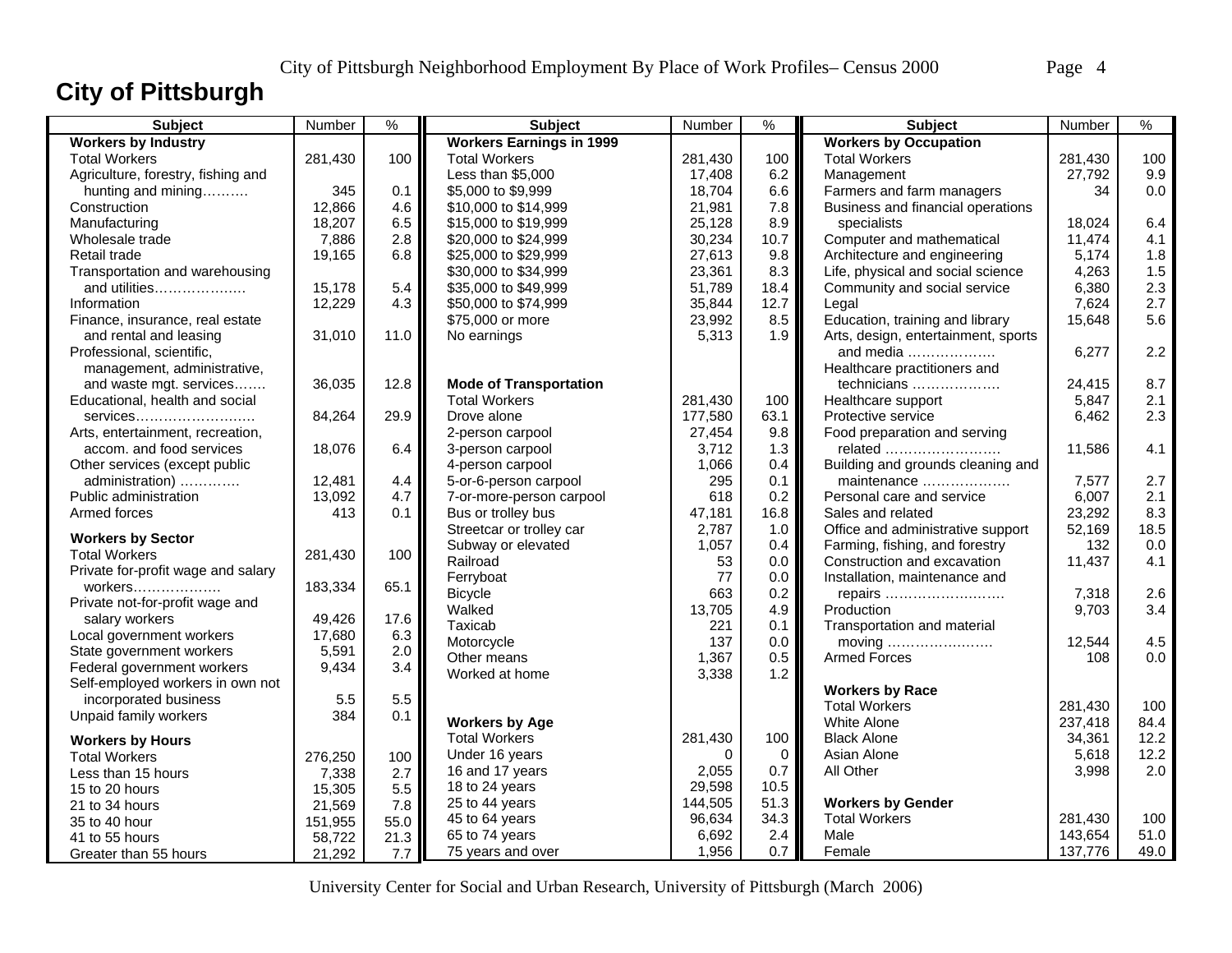### **Allegheny Center**

| <b>Subject</b>                                  | Number    | $\%$ | <b>Subject</b>                  | Number         | $\%$ | <b>Subject</b>                      | Number   | $\%$ |
|-------------------------------------------------|-----------|------|---------------------------------|----------------|------|-------------------------------------|----------|------|
| <b>Workers by Industry</b>                      |           |      | <b>Workers Earnings in 1999</b> |                |      | <b>Workers by Occupation</b>        |          |      |
| <b>Total Workers</b>                            | 5,405     | 100  | <b>Total Workers</b>            | 5,405          | 100  | <b>Total Workers</b>                | 5,405    | 100  |
| Agriculture, forestry, fishing and              |           |      | Less than \$5,000               | 280            | 5.2  | Management                          | 595      | 11.0 |
| hunting and mining                              | $\pmb{0}$ | 0.0  | \$5,000 to \$9,999              | 230            | 4.3  | Farmers and farm managers           | $\Omega$ | 0.0  |
| Construction                                    | 170       | 3.1  | \$10,000 to \$14,999            | 345            | 6.4  | Business and financial operations   |          |      |
| Manufacturing                                   | 510       | 9.4  | \$15,000 to \$19,999            | 405            | 7.5  | specialists                         | 325      | 6.0  |
| Wholesale trade                                 | 65        | 1.2  | \$20,000 to \$24,999            | 670            | 12.4 | Computer and mathematical           | 495      | 9.2  |
| Retail trade                                    | 95        | 1.8  | \$25,000 to \$29,999            | 535            | 9.9  | Architecture and engineering        | 65       | 1.2  |
| Transportation and warehousing                  |           |      | \$30,000 to \$34,999            | 420            | 7.8  | Life, physical and social science   | 55       | 1.0  |
| and utilities                                   | 415       | 7.7  | \$35,000 to \$49,999            | 1,100          | 20.4 | Community and social service        | 105      | 1.9  |
| Information                                     | 460       | 8.5  | \$50,000 to \$74,999            | 715            | 13.2 | Legal                               | 35       | 0.6  |
| Finance, insurance, real estate                 |           |      | \$75,000 or more                | 610            | 11.3 | Education, training and library     | 215      | 4.0  |
| and rental and leasing                          | 1,150     | 21.3 | No earnings                     | 100            | 1.9  | Arts, design, entertainment, sports |          |      |
| Professional, scientific,                       |           |      |                                 |                |      | and media                           | 115      | 2.1  |
| management, administrative,                     |           |      |                                 |                |      | Healthcare practitioners and        |          |      |
| and waste mgt. services                         | 505       | 9.3  | <b>Mode of Transportation</b>   |                |      | technicians                         | 445      | 8.2  |
| Educational, health and social                  |           |      | <b>Total Workers</b>            | 5,405          | 100  | Healthcare support                  | 110      | 2.0  |
| services                                        | 1,395     | 25.8 | Drove alone                     | 3,875          | 71.7 | Protective service                  | 120      | 2.2  |
| Arts, entertainment, recreation,                |           |      | 2-person carpool                | 730            | 13.5 | Food preparation and serving        |          |      |
| accom. and food services                        | 360       | 6.7  | 3-person carpool                | 75             | 1.4  | related                             | 85       | 1.6  |
| Other services (except public                   |           |      | 4-person carpool                | 10             | 0.2  | Building and grounds cleaning and   |          |      |
| administration)                                 | 175       | 3.2  | 5-or-6-person carpool           | $\overline{4}$ | 0.1  | maintenance                         | 260      | 4.8  |
| Public administration                           | 110       | 2.0  | 7-or-more-person carpool        | $\overline{4}$ | 0.1  | Personal care and service           | 100      | 1.9  |
| Armed forces                                    | $\Omega$  | 0.0  | Bus or trolley bus              | 535            | 9.9  | Sales and related                   | 280      | 5.2  |
|                                                 |           |      | Streetcar or trolley car        | 10             | 0.2  | Office and administrative support   | 1,385    | 25.6 |
| <b>Workers by Sector</b>                        |           |      | Subway or elevated              | 4              | 0.1  | Farming, fishing, and forestry      | $\Omega$ | 0.0  |
| <b>Total Workers</b>                            | 5,405     | 100  | Railroad                        | $\Omega$       | 0.0  | Construction and excavation         | 135      | 2.5  |
| Private for-profit wage and salary              |           |      | Ferryboat                       | $\mathbf 0$    | 0.0  | Installation, maintenance and       |          |      |
| workers                                         | 3,955     | 73.2 | <b>Bicycle</b>                  | $\Omega$       | 0.0  | repairs                             | 125      | 2.3  |
| Private not-for-profit wage and                 |           |      | Walked                          | 110            | 2.0  | Production                          | 220      | 4.1  |
| salary workers                                  | 915       | 16.9 | Taxicab                         | 0              | 0.0  | Transportation and material         |          |      |
| Local government workers                        | 240       | 4.4  | Motorcycle                      | $\mathbf 0$    | 0.0  |                                     | 140      | 2.6  |
| State government workers                        | 35        | 0.6  | Other means                     | 35             | 0.6  | <b>Armed Forces</b>                 | $\Omega$ | 0.0  |
| Federal government workers                      | 140       | 2.6  | Worked at home                  | 10             | 0.2  |                                     |          |      |
| Self-employed workers in own not                |           |      |                                 |                |      | <b>Workers by Race</b>              |          |      |
| incorporated business                           | 1.9       | 1.9  |                                 |                |      | <b>Total Workers</b>                | 5,405    | 100  |
| Unpaid family workers                           | 15        | 0.3  | <b>Workers by Age</b>           |                |      | White Alone                         | 4,525    | 83.7 |
|                                                 |           |      | <b>Total Workers</b>            | 5,405          | 100  | <b>Black Alone</b>                  | 700      | 13.0 |
| <b>Workers by Hours</b><br><b>Total Workers</b> |           | 100  | Under 16 years                  | $\Omega$       | 0    | Asian Alone                         | 80       | 13.0 |
|                                                 | 5,315     |      | 16 and 17 years                 | 20             | 0.4  | All Other                           | 100      | 1.5  |
| Less than 15 hours                              | 150       | 2.8  | 18 to 24 years                  | 385            | 7.1  |                                     |          |      |
| 15 to 20 hours                                  | 200       | 3.8  | 25 to 44 years                  | 2,930          | 54.2 | <b>Workers by Gender</b>            |          |      |
| 21 to 34 hours                                  | 295       | 5.6  | 45 to 64 years                  | 1,960          | 36.3 | <b>Total Workers</b>                | 5,405    | 100  |
| 35 to 40 hour                                   | 3,070     | 57.8 | 65 to 74 years                  | 100            | 1.9  | Male                                | 2,750    | 50.9 |
| 41 to 55 hours                                  | 1,180     | 22.2 | 75 years and over               | 10             | 0.2  | Female                              | 2,655    | 49.1 |
| Greater than 55 hours                           | 415       | 7.8  |                                 |                |      |                                     |          |      |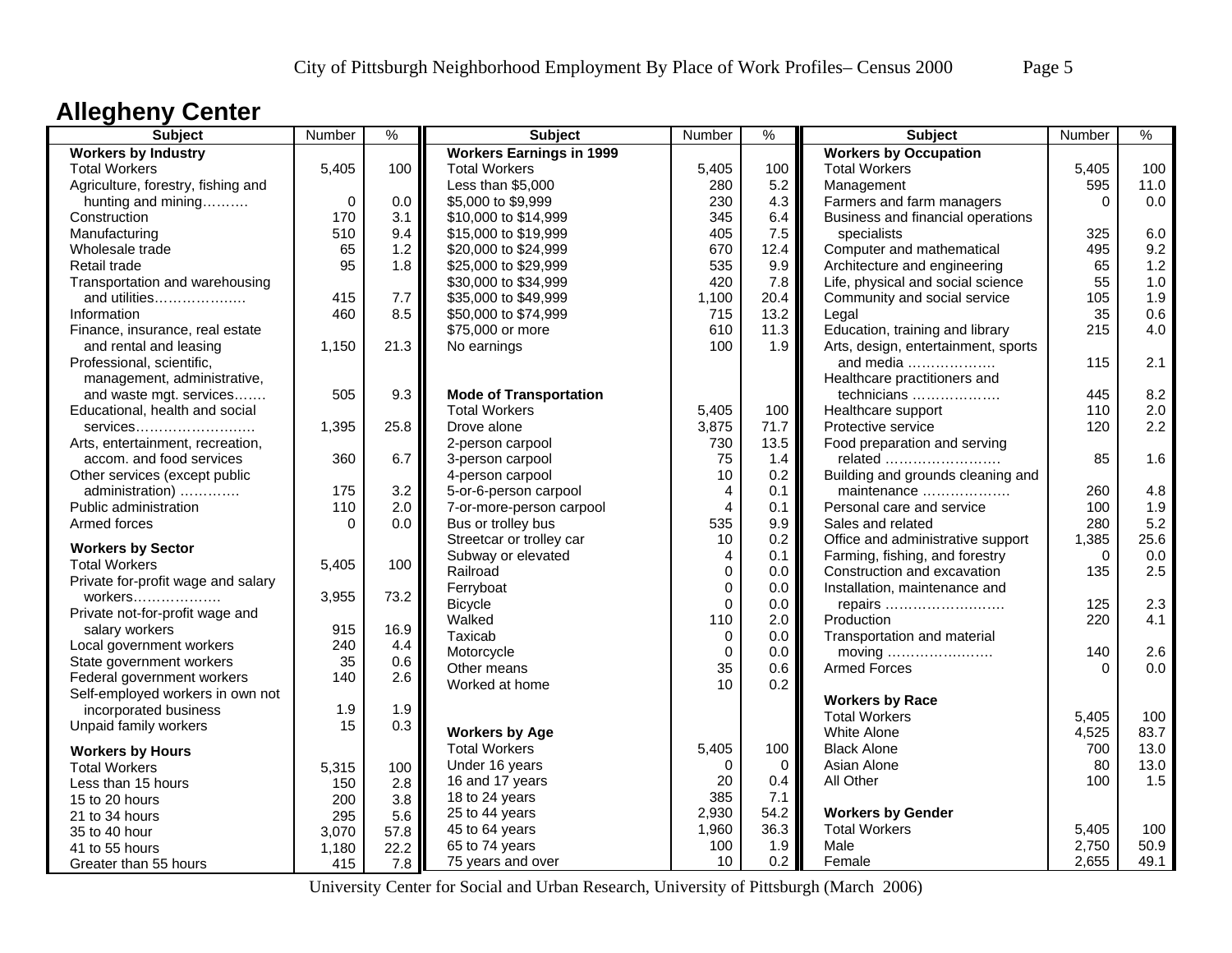## **Allegheny West**

| <b>Subject</b>                                  | Number         | $\frac{9}{6}$ | <b>Subject</b>                  | Number         | $\%$        | <b>Subject</b>                      | Number      | $\%$ |
|-------------------------------------------------|----------------|---------------|---------------------------------|----------------|-------------|-------------------------------------|-------------|------|
| <b>Workers by Industry</b>                      |                |               | <b>Workers Earnings in 1999</b> |                |             | <b>Workers by Occupation</b>        |             |      |
| <b>Total Workers</b>                            | 1,285          | 100           | <b>Total Workers</b>            | 1,285          | 100         | <b>Total Workers</b>                | 1,285       | 100  |
| Agriculture, forestry, fishing and              |                |               | Less than \$5,000               | 65             | 5.1         | Management                          | 120         | 9.3  |
| hunting and mining                              | $\mathbf 0$    | 0.0           | \$5,000 to \$9,999              | 70             | 5.4         | Farmers and farm managers           | $\Omega$    | 0.0  |
| Construction                                    | 15             | 1.2           | \$10,000 to \$14,999            | 85             | 6.6         | Business and financial operations   |             |      |
| Manufacturing                                   | 160            | 12.5          | \$15,000 to \$19,999            | 95             | 7.4         | specialists                         | 100         | 7.8  |
| Wholesale trade                                 | 190            | 14.8          | \$20,000 to \$24,999            | 175            | 13.6        | Computer and mathematical           | 25          | 1.9  |
| Retail trade                                    | 40             | 3.1           | \$25,000 to \$29,999            | 130            | 10.1        | Architecture and engineering        | 10          | 0.8  |
| Transportation and warehousing                  |                |               | \$30,000 to \$34,999            | 145            | 11.3        | Life, physical and social science   | $\Omega$    | 0.0  |
| and utilities                                   | $\overline{4}$ | 0.3           | \$35,000 to \$49,999            | 235            | 18.3        | Community and social service        | 20          | 1.6  |
| Information                                     | 10             | 0.8           | \$50,000 to \$74,999            | 165            | 12.8        | Legal                               | $\Omega$    | 0.0  |
| Finance, insurance, real estate                 |                |               | \$75,000 or more                | 90             | 7.0         | Education, training and library     | 260         | 20.2 |
| and rental and leasing                          | 85             | 6.6           | No earnings                     | 15             | 1.2         | Arts, design, entertainment, sports |             |      |
| Professional, scientific,                       |                |               |                                 |                |             | and media                           | 15          | 1.2  |
| management, administrative,                     |                |               |                                 |                |             | Healthcare practitioners and        |             |      |
| and waste mgt. services                         | 50             | 3.9           | <b>Mode of Transportation</b>   |                |             | technicians                         | 30          | 2.3  |
| Educational, health and social                  |                |               | <b>Total Workers</b>            | 1,285          | 100         | Healthcare support                  | $\mathbf 0$ | 0.0  |
| services                                        | 630            | 49.0          | Drove alone                     | 925            | 72.0        | Protective service                  | 10          | 0.8  |
| Arts, entertainment, recreation,                |                |               | 2-person carpool                | 115            | 8.9         | Food preparation and serving        |             |      |
| accom. and food services                        | 60             | 4.7           | 3-person carpool                | 0              | 0.0         | related                             | 30          | 2.3  |
| Other services (except public                   |                |               | 4-person carpool                | $\mathbf 0$    | 0.0         | Building and grounds cleaning and   |             |      |
| administration)                                 | 25             | 1.9           | 5-or-6-person carpool           | 10             | 0.8         | maintenance                         | 15          | 1.2  |
| Public administration                           | 25             | 1.9           | 7-or-more-person carpool        | $\Omega$       | 0.0         | Personal care and service           | 35          | 2.7  |
| Armed forces                                    | $\Omega$       | 0.0           | Bus or trolley bus              | 135            | 10.5        | Sales and related                   | 140         | 10.9 |
|                                                 |                |               | Streetcar or trolley car        | $\overline{4}$ | 0.3         | Office and administrative support   | 270         | 21.0 |
| <b>Workers by Sector</b>                        |                |               | Subway or elevated              | $\mathbf 0$    | $0.0\,$     | Farming, fishing, and forestry      | $\Omega$    | 0.0  |
| <b>Total Workers</b>                            | 1,285          | 100           | Railroad                        | $\mathbf 0$    | 0.0         | Construction and excavation         | 50          | 3.9  |
| Private for-profit wage and salary              |                |               | Ferryboat                       | $\mathbf 0$    | 0.0         | Installation, maintenance and       |             |      |
|                                                 | 680            | 52.9          | <b>Bicycle</b>                  | $\overline{4}$ | 0.3         | repairs                             | 30          | 2.3  |
| Private not-for-profit wage and                 |                |               | Walked                          | 65             | 5.1         | Production                          | 65          | 5.1  |
| salary workers                                  | 170            | 13.2          | Taxicab                         | $\mathbf 0$    | 0.0         | Transportation and material         |             |      |
| Local government workers                        | 335            | 26.1          | Motorcycle                      | $\mathbf 0$    | 0.0         | moving                              | 50          | 3.9  |
| State government workers                        | 35             | 2.7           | Other means                     | 10             | 0.8         | <b>Armed Forces</b>                 | $\Omega$    | 0.0  |
| Federal government workers                      | 10             | 0.8           | Worked at home                  | 15             | 1.2         |                                     |             |      |
| Self-employed workers in own not                |                |               |                                 |                |             | <b>Workers by Race</b>              |             |      |
| incorporated business                           | 4.3            | 4.3           |                                 |                |             | <b>Total Workers</b>                | 1,285       | 100  |
| Unpaid family workers                           | $\Omega$       | 0.0           | <b>Workers by Age</b>           |                |             | White Alone                         | 1,105       | 86.0 |
|                                                 |                |               | <b>Total Workers</b>            | 1,285          | 100         | <b>Black Alone</b>                  | 165         | 12.8 |
| <b>Workers by Hours</b><br><b>Total Workers</b> |                | 100           | Under 16 years                  | 0              | $\mathbf 0$ | Asian Alone                         | 15          | 12.8 |
|                                                 | 1,270          |               | 16 and 17 years                 | 15             | 1.2         | All Other                           | $\Omega$    | 1.2  |
| Less than 15 hours                              | 65             | 5.1           | 18 to 24 years                  | 55             | 4.3         |                                     |             |      |
| 15 to 20 hours                                  | 25             | 2.0           | 25 to 44 years                  | 540            | 42.0        | <b>Workers by Gender</b>            |             |      |
| 21 to 34 hours                                  | 80             | 6.3           | 45 to 64 years                  | 615            | 47.9        | <b>Total Workers</b>                | 1,285       | 100  |
| 35 to 40 hour                                   | 795            | 62.6          | 65 to 74 years                  | 45             | 3.5         | Male                                | 665         | 51.8 |
| 41 to 55 hours                                  | 210            | 16.5          |                                 | 20             | 1.6         |                                     | 620         | 48.2 |
| Greater than 55 hours                           | 90             | 7.1           | 75 years and over               |                |             | Female                              |             |      |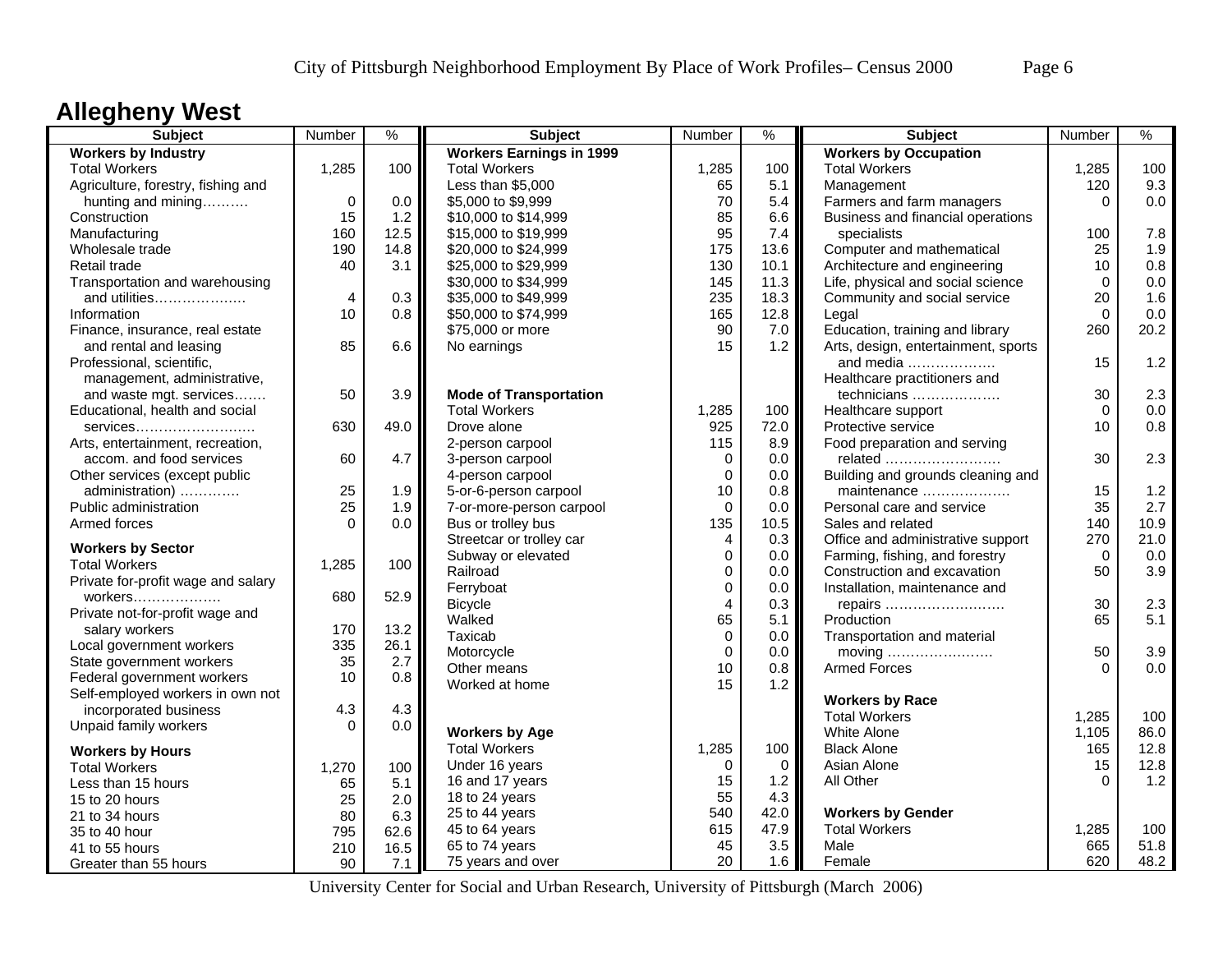#### **Allentown**

| <b>Subject</b>                     | Number         | $\frac{9}{6}$ | <b>Subject</b>                  | Number      | %        | <b>Subject</b>                      | Number         | %     |
|------------------------------------|----------------|---------------|---------------------------------|-------------|----------|-------------------------------------|----------------|-------|
| <b>Workers by Industry</b>         |                |               | <b>Workers Earnings in 1999</b> |             |          | <b>Workers by Occupation</b>        |                |       |
| <b>Total Workers</b>               | 345            | 100           | <b>Total Workers</b>            | 345         | 100      | <b>Total Workers</b>                | 345            | 100   |
| Agriculture, forestry, fishing and |                |               | Less than \$5,000               | 35          | 10.1     | Management                          | 30             | 8.7   |
| hunting and mining                 | $\mathbf 0$    | 0.0           | \$5,000 to \$9,999              | 15          | 4.3      | Farmers and farm managers           | $\Omega$       | 0.0   |
| Construction                       | 25             | 7.2           | \$10,000 to \$14,999            | 45          | 13.0     | Business and financial operations   |                |       |
| Manufacturing                      | $\Omega$       | 0.0           | \$15,000 to \$19,999            | 40          | 11.6     | specialists                         | $\Omega$       | 0.0   |
| Wholesale trade                    | 30             | 8.7           | \$20,000 to \$24,999            | 75          | 21.7     | Computer and mathematical           | 10             | 2.9   |
| Retail trade                       | 110            | 31.9          | \$25,000 to \$29,999            | 20          | 5.8      | Architecture and engineering        | $\mathbf 0$    | 0.0   |
| Transportation and warehousing     |                |               | \$30,000 to \$34,999            | 35          | 10.1     | Life, physical and social science   | 0              | 0.0   |
| and utilities                      | 30             | 8.7           | \$35,000 to \$49,999            | 45          | 13.0     | Community and social service        | 0              | 0.0   |
| Information                        | $\Omega$       | 0.0           | \$50,000 to \$74,999            | 20          | 5.8      | Legal                               | $\Omega$       | 0.0   |
| Finance, insurance, real estate    |                |               | \$75,000 or more                | 10          | 2.9      | Education, training and library     | 20             | 5.8   |
| and rental and leasing             | 15             | 4.3           | No earnings                     | 10          | 2.9      | Arts, design, entertainment, sports |                |       |
| Professional, scientific,          |                |               |                                 |             |          | and media                           | 15             | 4.3   |
| management, administrative,        |                |               |                                 |             |          | Healthcare practitioners and        |                |       |
| and waste mgt. services            | 30             | 8.7           | <b>Mode of Transportation</b>   |             |          | technicians                         | 30             | 8.7   |
| Educational, health and social     |                |               | <b>Total Workers</b>            | 345         | 100      | Healthcare support                  | $\Omega$       | 0.0   |
| services                           | 50             | 14.5          | Drove alone                     | 205         | 59.4     | Protective service                  | 10             | 2.9   |
| Arts, entertainment, recreation,   |                |               | 2-person carpool                | 45          | 13.0     | Food preparation and serving        |                |       |
| accom. and food services           | 30             | 8.7           | 3-person carpool                | $\mathbf 0$ | 0.0      | related                             | 20             | 5.8   |
| Other services (except public      |                |               | 4-person carpool                | $\mathbf 0$ | 0.0      | Building and grounds cleaning and   |                |       |
| administration)                    | 25             | 7.2           | 5-or-6-person carpool           | $\mathbf 0$ | 0.0      | maintenance                         | 4              | $1.2$ |
| Public administration              | 10             | 2.9           | 7-or-more-person carpool        | $\mathbf 0$ | 0.0      | Personal care and service           | $\Omega$       | 0.0   |
| Armed forces                       | $\Omega$       | 0.0           | Bus or trolley bus              | 40          | 11.6     | Sales and related                   | 90             | 26.1  |
|                                    |                |               | Streetcar or trolley car        | 10          | 2.9      | Office and administrative support   | 30             | 8.7   |
| <b>Workers by Sector</b>           |                |               | Subway or elevated              | $\mathbf 0$ | 0.0      | Farming, fishing, and forestry      | $\Omega$       | 0.0   |
| <b>Total Workers</b>               | 345            | 100           | Railroad                        | $\mathbf 0$ | 0.0      | Construction and excavation         | 30             | 8.7   |
| Private for-profit wage and salary |                |               | Ferryboat                       | $\mathbf 0$ | 0.0      | Installation, maintenance and       |                |       |
| workers                            | 200            | 58.0          |                                 | $\mathbf 0$ |          |                                     | 15             | 4.3   |
| Private not-for-profit wage and    |                |               | <b>Bicycle</b><br>Walked        | 35          | 0.0      | repairs<br>Production               | $\Omega$       | 0.0   |
| salary workers                     | 40             | 11.6          |                                 |             | 10.1     |                                     |                |       |
| Local government workers           | 35             | 10.1          | Taxicab<br>Motorcycle           | $\pmb{0}$   | 0.0      | Transportation and material         |                |       |
| State government workers           | $\overline{4}$ | 1.2           |                                 | $\mathbf 0$ | 0.0      | moving                              | 40<br>$\Omega$ | 11.6  |
| Federal government workers         | $\Omega$       | 0.0           | Other means                     | $\mathbf 0$ | 0.0      | <b>Armed Forces</b>                 |                | 0.0   |
| Self-employed workers in own not   |                |               | Worked at home                  | 15          | 4.3      |                                     |                |       |
| incorporated business              | 17.4           | 17.4          |                                 |             |          | <b>Workers by Race</b>              |                |       |
| Unpaid family workers              | $\Omega$       | 0.0           |                                 |             |          | <b>Total Workers</b>                | 345            | 100   |
|                                    |                |               | <b>Workers by Age</b>           |             |          | <b>White Alone</b>                  | 265            | 76.8  |
| <b>Workers by Hours</b>            |                |               | <b>Total Workers</b>            | 345         | 100      | <b>Black Alone</b>                  | 30             | 8.7   |
| <b>Total Workers</b>               | 335            | 100           | Under 16 years                  | $\Omega$    | $\Omega$ | Asian Alone                         | $\Omega$       | 8.7   |
| Less than 15 hours                 | $\Omega$       | 0.0           | 16 and 17 years                 | $\mathbf 0$ | 0.0      | All Other                           | 45             | 0.0   |
| 15 to 20 hours                     | 40             | 11.9          | 18 to 24 years                  | 60          | 17.4     |                                     |                |       |
| 21 to 34 hours                     | 50             | 14.9          | 25 to 44 years                  | 110         | 31.9     | <b>Workers by Gender</b>            |                |       |
| 35 to 40 hour                      | 135            | 40.3          | 45 to 64 years                  | 160         | 46.4     | <b>Total Workers</b>                | 345            | 100   |
| 41 to 55 hours                     | 65             | 19.4          | 65 to 74 years                  | 15          | 4.3      | Male                                | 205            | 59.4  |
| Greater than 55 hours              | 45             | 13.4          | 75 years and over               | $\mathbf 0$ | 0.0      | Female                              | 140            | 40.6  |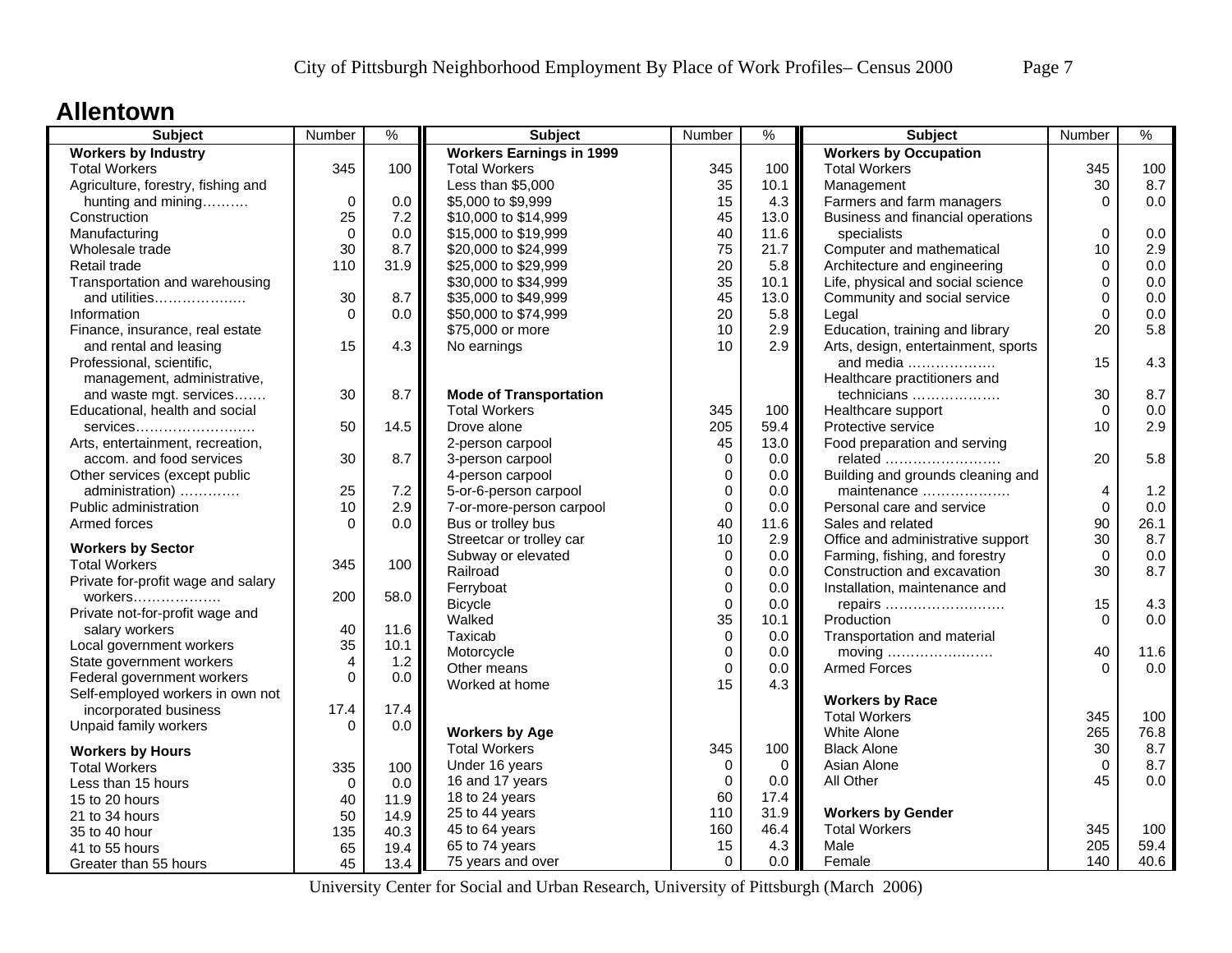## **Arlington**

| <b>Subject</b>                     | Number       | $\frac{9}{6}$ | <b>Subject</b>                  | Number         | $\%$     | Subject                             | Number         | %    |
|------------------------------------|--------------|---------------|---------------------------------|----------------|----------|-------------------------------------|----------------|------|
| <b>Workers by Industry</b>         |              |               | <b>Workers Earnings in 1999</b> |                |          | <b>Workers by Occupation</b>        |                |      |
| <b>Total Workers</b>               | 65           | 100           | <b>Total Workers</b>            | 65             | 100      | <b>Total Workers</b>                | 65             | 100  |
| Agriculture, forestry, fishing and |              |               | Less than \$5,000               | 15             | 23.1     | Management                          | $\mathbf 0$    | 0.0  |
| hunting and mining                 | 0            | 0.0           | \$5,000 to \$9,999              | $\mathbf 0$    | 0.0      | Farmers and farm managers           | $\Omega$       | 0.0  |
| Construction                       | 10           | 15.4          | \$10,000 to \$14,999            | $\mathbf 0$    | 0.0      | Business and financial operations   |                |      |
| Manufacturing                      | 4            | 6.2           | \$15,000 to \$19,999            | 10             | 15.4     | specialists                         | 0              | 0.0  |
| Wholesale trade                    | 0            | 0.0           | \$20,000 to \$24,999            | $\mathbf 0$    | 0.0      | Computer and mathematical           | 4              | 6.2  |
| Retail trade                       | $\mathbf 0$  | 0.0           | \$25,000 to \$29,999            | $\mathbf 0$    | 0.0      | Architecture and engineering        | 0              | 0.0  |
| Transportation and warehousing     |              |               | \$30,000 to \$34,999            | 10             | 15.4     | Life, physical and social science   | $\mathbf 0$    | 0.0  |
| and utilities                      | $\mathsf 0$  | 0.0           | \$35,000 to \$49,999            | 20             | 30.8     | Community and social service        | 0              | 0.0  |
| Information                        | 4            | 6.2           | \$50,000 to \$74,999            | $\overline{4}$ | 6.2      | Legal                               | 0              | 0.0  |
| Finance, insurance, real estate    |              |               | \$75,000 or more                | $\overline{4}$ | 6.2      | Education, training and library     | 20             | 30.8 |
| and rental and leasing             | $\mathbf{0}$ | 0.0           | No earnings                     | $\Omega$       | 0.0      | Arts, design, entertainment, sports |                |      |
| Professional, scientific,          |              |               |                                 |                |          | and media                           | $\Omega$       | 0.0  |
| management, administrative,        |              |               |                                 |                |          | Healthcare practitioners and        |                |      |
| and waste mgt. services            | 0            | 0.0           | <b>Mode of Transportation</b>   |                |          | technicians                         | 0              | 0.0  |
| Educational, health and social     |              |               | <b>Total Workers</b>            | 65             | 100      | Healthcare support                  | $\Omega$       | 0.0  |
| services                           | 40           | 61.5          | Drove alone                     | 35             | 53.8     | Protective service                  | $\Omega$       | 0.0  |
| Arts, entertainment, recreation,   |              |               | 2-person carpool                | $\mathbf 0$    | 0.0      | Food preparation and serving        |                |      |
| accom. and food services           | $\mathbf 0$  | 0.0           | 3-person carpool                | $\overline{4}$ | 6.2      | related                             | $\overline{0}$ | 0.0  |
| Other services (except public      |              |               | 4-person carpool                | $\mathbf 0$    | 0.0      | Building and grounds cleaning and   |                |      |
| administration)                    | 4            | 6.2           | 5-or-6-person carpool           | $\mathbf 0$    | 0.0      | maintenance                         | 10             | 15.4 |
| Public administration              | $\mathbf 0$  | 0.0           | 7-or-more-person carpool        | $\mathbf 0$    | 0.0      | Personal care and service           | 10             | 15.4 |
| Armed forces                       | $\Omega$     | 0.0           | Bus or trolley bus              | $\mathbf 0$    | 0.0      | Sales and related                   | $\Omega$       | 0.0  |
|                                    |              |               | Streetcar or trolley car        | $\mathbf 0$    | 0.0      | Office and administrative support   | $\Omega$       | 0.0  |
| <b>Workers by Sector</b>           |              |               | Subway or elevated              | $\mathbf 0$    | 0.0      | Farming, fishing, and forestry      | 0              | 0.0  |
| <b>Total Workers</b>               | 65           | 100           | Railroad                        | $\mathbf 0$    | 0.0      | Construction and excavation         | 10             | 15.4 |
| Private for-profit wage and salary |              |               | Ferryboat                       | $\mathbf 0$    | 0.0      | Installation, maintenance and       |                |      |
| workers                            | 20           | 30.8          | <b>Bicycle</b>                  | $\mathbf 0$    | 0.0      | repairs                             | 4              | 6.2  |
| Private not-for-profit wage and    |              |               | Walked                          | $\mathbf 0$    | 0.0      | Production                          | 4              | 6.2  |
| salary workers                     | $\mathbf 0$  | 0.0           | Taxicab                         | $\mathbf 0$    | 0.0      | Transportation and material         |                |      |
| Local government workers           | 25           | 38.5          | Motorcycle                      | $\mathbf 0$    | 0.0      | moving                              | 0              | 0.0  |
| State government workers           | $\mathbf 0$  | 0.0           | Other means                     | $\mathbf 0$    | 0.0      | <b>Armed Forces</b>                 | $\Omega$       | 0.0  |
| Federal government workers         | $\mathbf 0$  | 0.0           | Worked at home                  | 25             | 38.5     |                                     |                |      |
| Self-employed workers in own not   |              |               |                                 |                |          | <b>Workers by Race</b>              |                |      |
| incorporated business              | 38.5         | 38.5          |                                 |                |          | <b>Total Workers</b>                | 65             | 100  |
| Unpaid family workers              | $\Omega$     | 0.0           | <b>Workers by Age</b>           |                |          | White Alone                         | 65             | 100  |
| <b>Workers by Hours</b>            |              |               | <b>Total Workers</b>            | 65             | 100      | <b>Black Alone</b>                  | $\mathbf 0$    | 0.0  |
|                                    |              |               | Under 16 years                  | $\mathbf 0$    | $\Omega$ | Asian Alone                         | $\Omega$       | 0.0  |
| <b>Total Workers</b>               | 65           | 100           | 16 and 17 years                 | $\mathbf 0$    | 0.0      | All Other                           | O              | 0.0  |
| Less than 15 hours                 | $\mathbf 0$  | 0.0           | 18 to 24 years                  | $\overline{4}$ | 6.2      |                                     |                |      |
| 15 to 20 hours                     | 10           | 15.4          | 25 to 44 years                  | 50             | 76.9     | <b>Workers by Gender</b>            |                |      |
| 21 to 34 hours                     | $\mathbf 0$  | 0.0           | 45 to 64 years                  | 10             | 15.4     | <b>Total Workers</b>                | 65             | 100  |
| 35 to 40 hour                      | 45           | 69.2          | 65 to 74 years                  | 0              | 0.0      | Male                                | 30             | 46.2 |
| 41 to 55 hours                     | 10           | 15.4          |                                 | $\Omega$       | 0.0      |                                     | 35             | 53.8 |
| Greater than 55 hours              | $\mathbf 0$  | 0.0           | 75 years and over               |                |          | Female                              |                |      |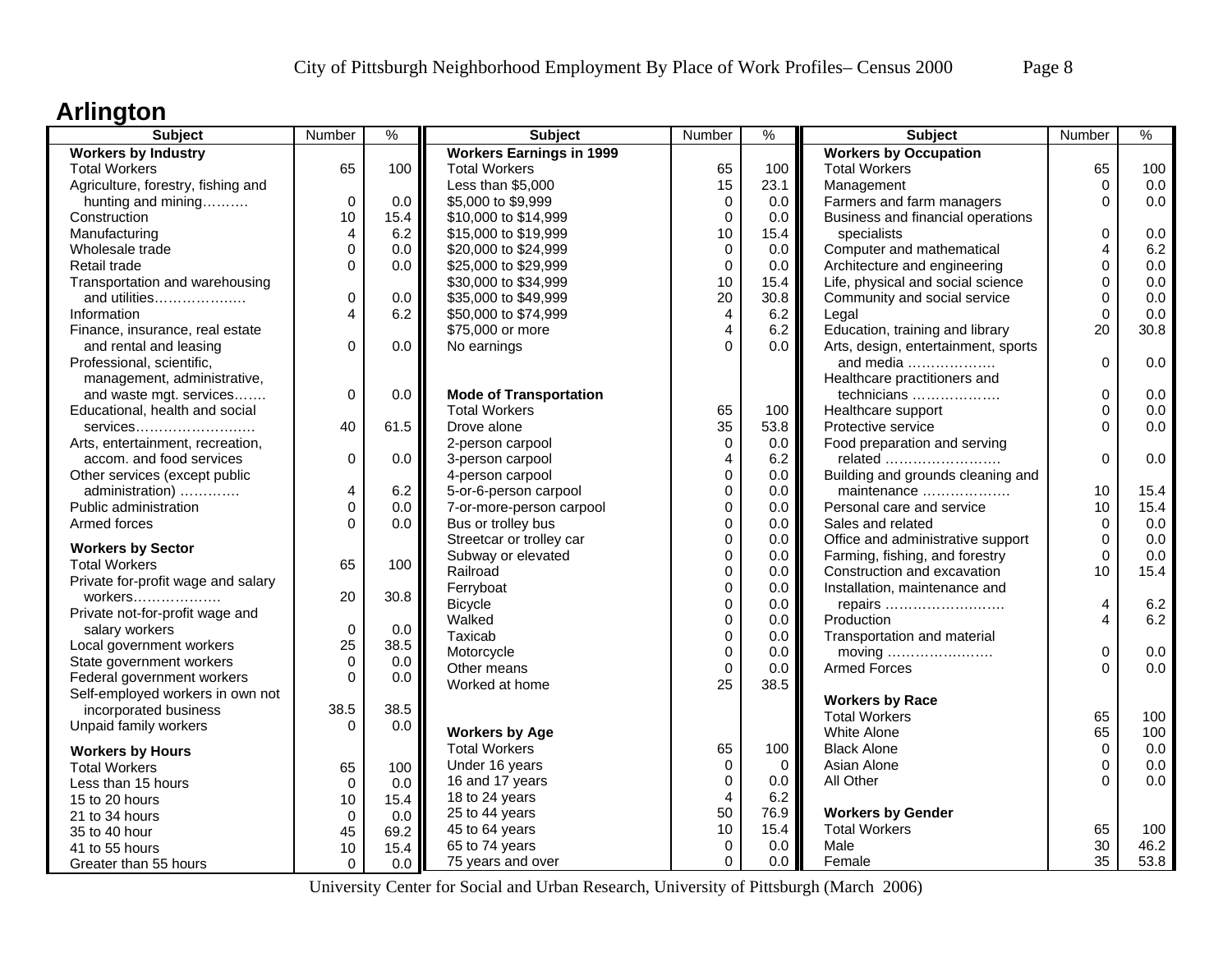## **Arlington Heights**

| <b>Subject</b>                     | Number      | $\frac{0}{0}$ | <b>Subject</b>                  | Number      | $\frac{1}{2}$ | <b>Subject</b>                      | Number         | $\frac{0}{6}$ |
|------------------------------------|-------------|---------------|---------------------------------|-------------|---------------|-------------------------------------|----------------|---------------|
| <b>Workers by Industry</b>         |             |               | <b>Workers Earnings in 1999</b> |             |               | <b>Workers by Occupation</b>        |                |               |
| <b>Total Workers</b>               | 10          | 100           | <b>Total Workers</b>            | 10          | 100           | <b>Total Workers</b>                | 10             | 100           |
| Agriculture, forestry, fishing and |             |               | Less than \$5,000               | $\mathbf 0$ | 0.0           | Management                          | $\mathbf 0$    | 0.0           |
| hunting and mining                 | $\mathbf 0$ | 0.0           | \$5,000 to \$9,999              | $\Omega$    | 0.0           | Farmers and farm managers           | $\Omega$       | 0.0           |
| Construction                       | $\Omega$    | 0.0           | \$10,000 to \$14,999            | $\Omega$    | 0.0           | Business and financial operations   |                |               |
| Manufacturing                      | $\mathbf 0$ | 0.0           | \$15,000 to \$19,999            | $\mathbf 0$ | 0.0           | specialists                         | 0              | 0.0           |
| Wholesale trade                    | $\mathbf 0$ | 0.0           | \$20,000 to \$24,999            | $\mathbf 0$ | 0.0           | Computer and mathematical           | 0              | 0.0           |
| Retail trade                       | $\Omega$    | 0.0           | \$25,000 to \$29,999            | $\mathbf 0$ | 0.0           | Architecture and engineering        | 0              | 0.0           |
| Transportation and warehousing     |             |               | \$30,000 to \$34,999            | 10          | 100           | Life, physical and social science   | 0              | 0.0           |
| and utilities                      | 0           | 0.0           | \$35,000 to \$49,999            | $\mathbf 0$ | 0.0           | Community and social service        | 0              | 0.0           |
| Information                        | $\Omega$    | 0.0           | \$50,000 to \$74,999            | $\mathbf 0$ | 0.0           | Legal                               | 0              | 0.0           |
| Finance, insurance, real estate    |             |               | \$75,000 or more                | $\Omega$    | 0.0           | Education, training and library     | $\Omega$       | 0.0           |
| and rental and leasing             | 0           | 0.0           | No earnings                     | $\Omega$    | 0.0           | Arts, design, entertainment, sports |                |               |
| Professional, scientific,          |             |               |                                 |             |               | and media $\ldots$                  | 0              | 0.0           |
| management, administrative,        |             |               |                                 |             |               | Healthcare practitioners and        |                |               |
| and waste mgt. services            | 0           | 0.0           | <b>Mode of Transportation</b>   |             |               | technicians                         | 0              | 0.0           |
| Educational, health and social     |             |               | <b>Total Workers</b>            | 10          | 100           | Healthcare support                  | $\Omega$       | 0.0           |
|                                    | 10          | 100           | Drove alone                     | 10          | 100           | Protective service                  | 10             | 100           |
| services                           |             |               |                                 | $\mathbf 0$ | 0.0           |                                     |                |               |
| Arts, entertainment, recreation,   |             |               | 2-person carpool                |             |               | Food preparation and serving        | $\overline{0}$ |               |
| accom, and food services           | $\mathbf 0$ | 0.0           | 3-person carpool                | $\mathbf 0$ | 0.0           | related                             |                | 0.0           |
| Other services (except public      |             |               | 4-person carpool                | $\mathbf 0$ | 0.0           | Building and grounds cleaning and   |                |               |
| administration)                    | $\mathbf 0$ | 0.0           | 5-or-6-person carpool           | $\mathbf 0$ | 0.0           | maintenance                         | 0              | 0.0           |
| Public administration              | $\mathbf 0$ | 0.0           | 7-or-more-person carpool        | $\mathbf 0$ | 0.0           | Personal care and service           | 0              | 0.0           |
| Armed forces                       | $\Omega$    | 0.0           | Bus or trolley bus              | $\mathbf 0$ | 0.0           | Sales and related                   | 0              | 0.0           |
| <b>Workers by Sector</b>           |             |               | Streetcar or trolley car        | $\mathbf 0$ | 0.0           | Office and administrative support   | 0              | 0.0           |
| <b>Total Workers</b>               | 10          | 100           | Subway or elevated              | $\mathbf 0$ | 0.0           | Farming, fishing, and forestry      | 0              | 0.0           |
| Private for-profit wage and salary |             |               | Railroad                        | $\mathbf 0$ | 0.0           | Construction and excavation         | 0              | 0.0           |
| workers                            | $\mathbf 0$ | 0.0           | Ferryboat                       | $\Omega$    | 0.0           | Installation, maintenance and       |                |               |
| Private not-for-profit wage and    |             |               | <b>Bicycle</b>                  | $\mathbf 0$ | 0.0           | repairs                             | $\Omega$       | 0.0           |
| salary workers                     | 10          | 100           | Walked                          | $\mathbf 0$ | 0.0           | Production                          | $\Omega$       | 0.0           |
| Local government workers           | $\mathbf 0$ | 0.0           | Taxicab                         | $\mathbf 0$ | 0.0           | Transportation and material         |                |               |
|                                    | $\mathbf 0$ |               | Motorcycle                      | $\mathbf 0$ | 0.0           |                                     | 0              | 0.0           |
| State government workers           | 0           | 0.0           | Other means                     | $\mathbf 0$ | 0.0           | Armed Forces                        | $\Omega$       | 0.0           |
| Federal government workers         |             | 0.0           | Worked at home                  | $\Omega$    | 0.0           |                                     |                |               |
| Self-employed workers in own not   |             |               |                                 |             |               | <b>Workers by Race</b>              |                |               |
| incorporated business              | 0.0         | 0.0           |                                 |             |               | <b>Total Workers</b>                | 10             | 100           |
| Unpaid family workers              | $\Omega$    | 0.0           | <b>Workers by Age</b>           |             |               | White Alone                         | 10             | 100           |
| <b>Workers by Hours</b>            |             |               | <b>Total Workers</b>            | 10          | 100           | <b>Black Alone</b>                  | $\Omega$       | 0.0           |
| <b>Total Workers</b>               | 10          | 100           | Under 16 years                  | $\mathbf 0$ | $\mathbf 0$   | Asian Alone                         | 0              | 0.0           |
| Less than 15 hours                 | $\Omega$    | 0.0           | 16 and 17 years                 | $\mathbf 0$ | 0.0           | All Other                           | $\Omega$       | 0.0           |
| 15 to 20 hours                     | $\mathbf 0$ | 0.0           | 18 to 24 years                  | $\mathbf 0$ | 0.0           |                                     |                |               |
| 21 to 34 hours                     | $\mathbf 0$ | 0.0           | 25 to 44 years                  | 10          | 100           | <b>Workers by Gender</b>            |                |               |
| 35 to 40 hour                      | 10          | 100           | 45 to 64 years                  | $\mathbf 0$ | 0.0           | <b>Total Workers</b>                | 10             | 100           |
| 41 to 55 hours                     | $\mathbf 0$ | 0.0           | 65 to 74 years                  | $\mathbf 0$ | 0.0           | Male                                | 10             | 100           |
| Greater than 55 hours              | $\mathbf 0$ | 0.0           | 75 years and over               | $\mathbf 0$ | 0.0           | Female                              | 0              | 0.0           |
|                                    |             |               |                                 |             |               |                                     |                |               |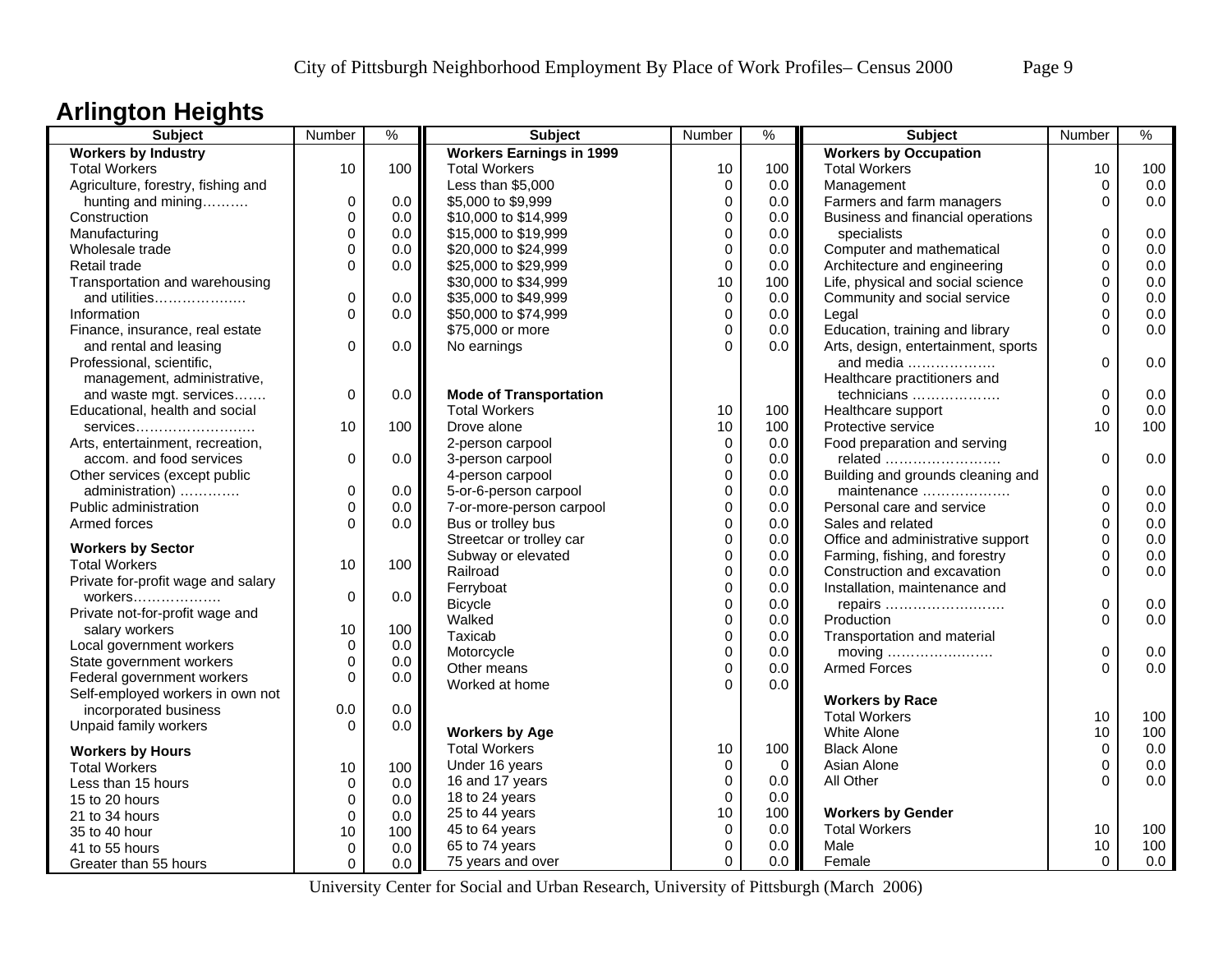#### **Banksville**

| <b>Subject</b>                     | Number         | $\frac{9}{6}$ | <b>Subject</b>                  | Number           | %           | <b>Subject</b>                      | Number   | $\%$ |
|------------------------------------|----------------|---------------|---------------------------------|------------------|-------------|-------------------------------------|----------|------|
| <b>Workers by Industry</b>         |                |               | <b>Workers Earnings in 1999</b> |                  |             | <b>Workers by Occupation</b>        |          |      |
| <b>Total Workers</b>               | 1,840          | 100           | <b>Total Workers</b>            | 1,840            | 100         | <b>Total Workers</b>                | 1,840    | 100  |
| Agriculture, forestry, fishing and |                |               | Less than \$5,000               | 120              | 6.5         | Management                          | 170      | 9.2  |
| hunting and mining                 | 30             | 1.6           | \$5,000 to \$9,999              | 225              | 12.2        | Farmers and farm managers           | 10       | 0.5  |
| Construction                       | 90             | 4.9           | \$10,000 to \$14,999            | 205              | 11.1        | Business and financial operations   |          |      |
| Manufacturing                      | 135            | 7.3           | \$15,000 to \$19,999            | 135              | 7.3         | specialists                         | 35       | 1.9  |
| Wholesale trade                    | 115            | 6.3           | \$20,000 to \$24,999            | 235              | 12.8        | Computer and mathematical           | $\Omega$ | 0.0  |
| Retail trade                       | 320            | 17.4          | \$25,000 to \$29,999            | 205              | 11.1        | Architecture and engineering        | 40       | 2.2  |
| Transportation and warehousing     |                |               | \$30,000 to \$34,999            | 150              | 8.2         | Life, physical and social science   | 25       | 1.4  |
| and utilities                      | $\mathbf 0$    | 0.0           | \$35,000 to \$49,999            | 215              | 11.7        | Community and social service        | 50       | 2.7  |
| Information                        | 75             | 4.1           | \$50,000 to \$74,999            | 170              | 9.2         | Legal                               | 4        | 0.2  |
| Finance, insurance, real estate    |                |               | \$75,000 or more                | 105              | 5.7         | Education, training and library     | 70       | 3.8  |
| and rental and leasing             | 100            | 5.4           | No earnings                     | 75               | 4.1         | Arts, design, entertainment, sports |          |      |
| Professional, scientific,          |                |               |                                 |                  |             | and media                           | 30       | 1.6  |
| management, administrative,        |                |               |                                 |                  |             | Healthcare practitioners and        |          |      |
| and waste mgt. services            | 155            | 8.4           | <b>Mode of Transportation</b>   |                  |             | technicians                         | 160      | 8.7  |
| Educational, health and social     |                |               | <b>Total Workers</b>            | 1,840            | 100         | Healthcare support                  | 95       | 5.2  |
| services                           | 435            | 23.6          | Drove alone                     | 1,360            | 73.9        | Protective service                  | 4        | 0.2  |
| Arts, entertainment, recreation,   |                |               | 2-person carpool                | 165              | 9.0         | Food preparation and serving        |          |      |
| accom. and food services           | 235            | 12.8          | 3-person carpool                | 50               | 2.7         | related                             | 120      | 6.5  |
| Other services (except public      |                |               | 4-person carpool                | $\mathbf 0$      | 0.0         | Building and grounds cleaning and   |          |      |
| administration)                    | 135            | 7.3           | 5-or-6-person carpool           | $\boldsymbol{0}$ | 0.0         | maintenance                         | 80       | 4.3  |
| Public administration              | $\overline{4}$ | 0.2           | 7-or-more-person carpool        | $\mathbf 0$      | 0.0         | Personal care and service           | 70       | 3.8  |
| Armed forces                       | 10             | 0.5           | Bus or trolley bus              | 45               | 2.4         | Sales and related                   | 295      | 16.0 |
|                                    |                |               | Streetcar or trolley car        | 4                | 0.2         | Office and administrative support   | 200      | 10.9 |
| <b>Workers by Sector</b>           |                |               | Subway or elevated              | $\mathbf 0$      | 0.0         | Farming, fishing, and forestry      | 20       | 1.1  |
| <b>Total Workers</b>               | 1,840          | 100           | Railroad                        | $\Omega$         | 0.0         | Construction and excavation         | 95       | 5.2  |
| Private for-profit wage and salary |                |               | Ferryboat                       | $\mathbf 0$      | 0.0         | Installation, maintenance and       |          |      |
| workers                            | 1,355          | 73.6          | <b>Bicycle</b>                  | $\Omega$         | 0.0         | repairs                             | 80       | 4.3  |
| Private not-for-profit wage and    |                |               | Walked                          | 110              | 6.0         | Production                          | 95       | 5.2  |
| salary workers                     | 285            | 15.5          | Taxicab                         | $\mathbf 0$      | 0.0         | Transportation and material         |          |      |
| Local government workers           | 30             | 1.6           | Motorcycle                      | $\overline{4}$   | 0.2         | moving                              | 85       | 4.6  |
| State government workers           | $\Omega$       | 0.0           | Other means                     | $\Omega$         | 0.0         | <b>Armed Forces</b>                 | $\Omega$ | 0.0  |
| Federal government workers         | 10             | 0.5           | Worked at home                  | 105              | 5.7         |                                     |          |      |
| Self-employed workers in own not   |                |               |                                 |                  |             | <b>Workers by Race</b>              |          |      |
| incorporated business              | 9.2            | 9.2           |                                 |                  |             | <b>Total Workers</b>                | 1,840    | 100  |
| Unpaid family workers              | $\Omega$       | 0.0           | <b>Workers by Age</b>           |                  |             | White Alone                         | 1.710    | 92.9 |
| <b>Workers by Hours</b>            |                |               | <b>Total Workers</b>            | 1,840            | 100         | <b>Black Alone</b>                  | 75       | 4.1  |
| <b>Total Workers</b>               | 1,770          | 100           | Under 16 years                  | $\Omega$         | $\mathbf 0$ | Asian Alone                         | 20       | 4.1  |
| Less than 15 hours                 | 40             | 2.3           | 16 and 17 years                 | 45               | 2.4         | All Other                           | 35       | 1.1  |
| 15 to 20 hours                     |                | 7.6           | 18 to 24 years                  | 235              | 12.8        |                                     |          |      |
|                                    | 135<br>245     | 13.8          | 25 to 44 years                  | 1,025            | 55.7        | <b>Workers by Gender</b>            |          |      |
| 21 to 34 hours<br>35 to 40 hour    | 755            | 42.7          | 45 to 64 years                  | 505              | 27.4        | <b>Total Workers</b>                | 1,840    | 100  |
|                                    |                |               | 65 to 74 years                  | 35               | 1.9         | Male                                | 980      | 53.3 |
| 41 to 55 hours                     | 420            | 23.7          | 75 years and over               | 4                | 0.2         | Female                              | 860      | 46.7 |
| Greater than 55 hours              | 170            | 9.6           |                                 |                  |             |                                     |          |      |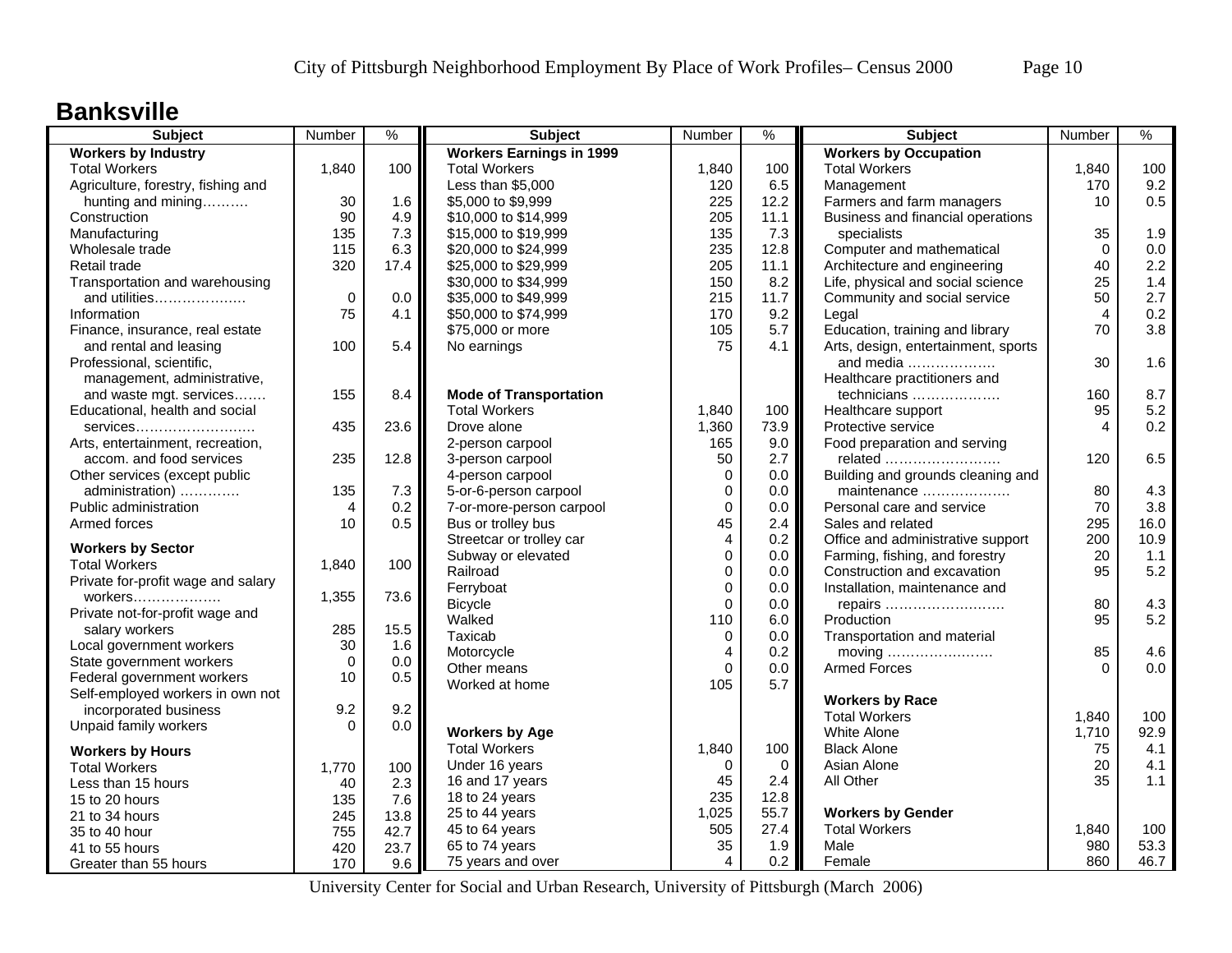## **Bedford Dwellngs**

| <b>Subject</b>                     | Number                  | $\frac{9}{6}$ | <b>Subject</b>                  | Number                       | $\frac{9}{6}$ | <b>Subject</b>                      | Number       | $\frac{0}{6}$ |
|------------------------------------|-------------------------|---------------|---------------------------------|------------------------------|---------------|-------------------------------------|--------------|---------------|
| <b>Workers by Industry</b>         |                         |               | <b>Workers Earnings in 1999</b> |                              |               | <b>Workers by Occupation</b>        |              |               |
| <b>Total Workers</b>               | 35                      | 100           | <b>Total Workers</b>            | 35                           | 100           | <b>Total Workers</b>                | 35           | 100           |
| Agriculture, forestry, fishing and |                         |               | Less than \$5,000               | $\pmb{0}$                    | 0.0           | Management                          | $\mathbf 0$  | 0.0           |
| hunting and mining                 | $\pmb{0}$               | 0.0           | \$5,000 to \$9,999              | $\overline{4}$               | 11.4          | Farmers and farm managers           | $\Omega$     | 0.0           |
| Construction                       | 4                       | 11.4          | \$10,000 to \$14,999            | 0                            | 0.0           | Business and financial operations   |              |               |
| Manufacturing                      | $\pmb{0}$               | 0.0           | \$15,000 to \$19,999            | $\overline{\mathbf{4}}$      | 11.4          | specialists                         | 0            | 0.0           |
| Wholesale trade                    | $\pmb{0}$               | 0.0           | \$20,000 to \$24,999            | $\mathbf{0}$                 | 0.0           | Computer and mathematical           | $\Omega$     | 0.0           |
| Retail trade                       | $\Omega$                | 0.0           | \$25,000 to \$29,999            | $\mathbf 0$                  | 0.0           | Architecture and engineering        | $\Omega$     | 0.0           |
| Transportation and warehousing     |                         |               | \$30,000 to \$34,999            | $\overline{4}$               | 11.4          | Life, physical and social science   | $\mathbf{0}$ | 0.0           |
| and utilities                      | $\mathbf 0$             | 0.0           | \$35,000 to \$49,999            | 10                           | 28.6          | Community and social service        | 10           | 28.6          |
| Information                        | $\Omega$                | 0.0           | \$50,000 to \$74,999            | 4                            | 11.4          | Legal                               | $\mathbf 0$  | 0.0           |
| Finance, insurance, real estate    |                         |               | \$75,000 or more                | $\mathbf 0$                  | 0.0           | Education, training and library     | 4            | 11.4          |
| and rental and leasing             | $\mathbf 0$             | 0.0           | No earnings                     | $\overline{4}$               | 11.4          | Arts, design, entertainment, sports |              |               |
| Professional, scientific,          |                         |               |                                 |                              |               | and media $\ldots$                  | $\Omega$     | 0.0           |
| management, administrative,        |                         |               |                                 |                              |               | Healthcare practitioners and        |              |               |
| and waste mgt. services            | $\mathbf 0$             | 0.0           | <b>Mode of Transportation</b>   |                              |               | technicians                         | $\mathbf 0$  | 0.0           |
| Educational, health and social     |                         |               | <b>Total Workers</b>            | 35                           | 100           | Healthcare support                  | $\Omega$     | 0.0           |
| services                           | 30                      | 85.7          | Drove alone                     | 15                           | 42.9          | Protective service                  | $\Omega$     | 0.0           |
| Arts, entertainment, recreation,   |                         |               | 2-person carpool                | 4                            | 11.4          | Food preparation and serving        |              |               |
| accom. and food services           | $\mathbf 0$             | 0.0           | 3-person carpool                | $\mathbf 0$                  | 0.0           | related                             | 4            | 11.4          |
| Other services (except public      |                         |               | 4-person carpool                | 0                            | 0.0           | Building and grounds cleaning and   |              |               |
| administration)                    | $\pmb{0}$               | 0.0           | 5-or-6-person carpool           | $\mathbf 0$                  | 0.0           | maintenance                         | $\pmb{0}$    | 0.0           |
| Public administration              | $\mathbf 0$             | 0.0           | 7-or-more-person carpool        | $\pmb{0}$                    | 0.0           | Personal care and service           | 4            | 11.4          |
| Armed forces                       | $\Omega$                | 0.0           | Bus or trolley bus              | $\mathbf{0}$                 | 0.0           | Sales and related                   | $\Omega$     | 0.0           |
|                                    |                         |               | Streetcar or trolley car        | $\mathbf 0$                  | 0.0           | Office and administrative support   | $\Omega$     | 0.0           |
| <b>Workers by Sector</b>           |                         |               | Subway or elevated              | 0                            | 0.0           | Farming, fishing, and forestry      | $\Omega$     | 0.0           |
| <b>Total Workers</b>               | 35                      | 100           | Railroad                        | $\mathbf 0$                  | 0.0           | Construction and excavation         | 4            | 11.4          |
| Private for-profit wage and salary |                         |               | Ferryboat                       | 0                            | 0.0           | Installation, maintenance and       |              |               |
| workers                            | $\Omega$                | $0.0\,$       |                                 | $\mathbf 0$                  | 0.0           |                                     | $\mathbf 0$  | 0.0           |
| Private not-for-profit wage and    |                         |               | <b>Bicycle</b><br>Walked        | 10                           | 28.6          | repairs<br>Production               | 4            | 11.4          |
| salary workers                     | 15                      | 42.9          | Taxicab                         | 0                            |               |                                     |              |               |
| Local government workers           | 10                      | 28.6          | Motorcycle                      | $\mathbf 0$                  | 0.0           | Transportation and material         | $\mathbf 0$  |               |
| State government workers           | $\mathbf 0$             | 0.0           |                                 |                              | 0.0           |                                     | $\Omega$     | 0.0           |
| Federal government workers         | $\Omega$                | 0.0           | Other means                     | 0<br>$\overline{\mathbf{4}}$ | 0.0           | <b>Armed Forces</b>                 |              | 0.0           |
| Self-employed workers in own not   |                         |               | Worked at home                  |                              | 11.4          |                                     |              |               |
| incorporated business              | 28.6                    | 28.6          |                                 |                              |               | <b>Workers by Race</b>              |              |               |
| Unpaid family workers              | $\Omega$                | 0.0           |                                 |                              |               | <b>Total Workers</b>                | 35           | 100           |
|                                    |                         |               | <b>Workers by Age</b>           |                              |               | White Alone                         | 4            | 11.4          |
| <b>Workers by Hours</b>            |                         |               | <b>Total Workers</b>            | 35                           | 100           | <b>Black Alone</b>                  | 30           | 85.7          |
| <b>Total Workers</b>               | 30                      | 100           | Under 16 years                  | $\mathbf 0$                  | $\mathbf 0$   | Asian Alone                         | $\mathbf 0$  | 85.7          |
| Less than 15 hours                 | $\mathbf 0$             | 0.0           | 16 and 17 years                 | $\mathbf 0$                  | 0.0           | All Other                           | $\Omega$     | 0.0           |
| 15 to 20 hours                     | 4                       | 13.3          | 18 to 24 years                  | $\pmb{0}$                    | 0.0           |                                     |              |               |
| 21 to 34 hours                     | $\mathbf 0$             | 0.0           | 25 to 44 years                  | 20                           | 57.1          | <b>Workers by Gender</b>            |              |               |
| 35 to 40 hour                      | 20                      | 66.7          | 45 to 64 years                  | 15                           | 42.9          | <b>Total Workers</b>                | 35           | 100           |
| 41 to 55 hours                     | $\overline{\mathbf{4}}$ | 13.3          | 65 to 74 years                  | 0                            | 0.0           | Male                                | 10           | 28.6          |
| Greater than 55 hours              | $\mathbf 0$             | 0.0           | 75 years and over               | $\Omega$                     | 0.0           | Female                              | 25           | 71.4          |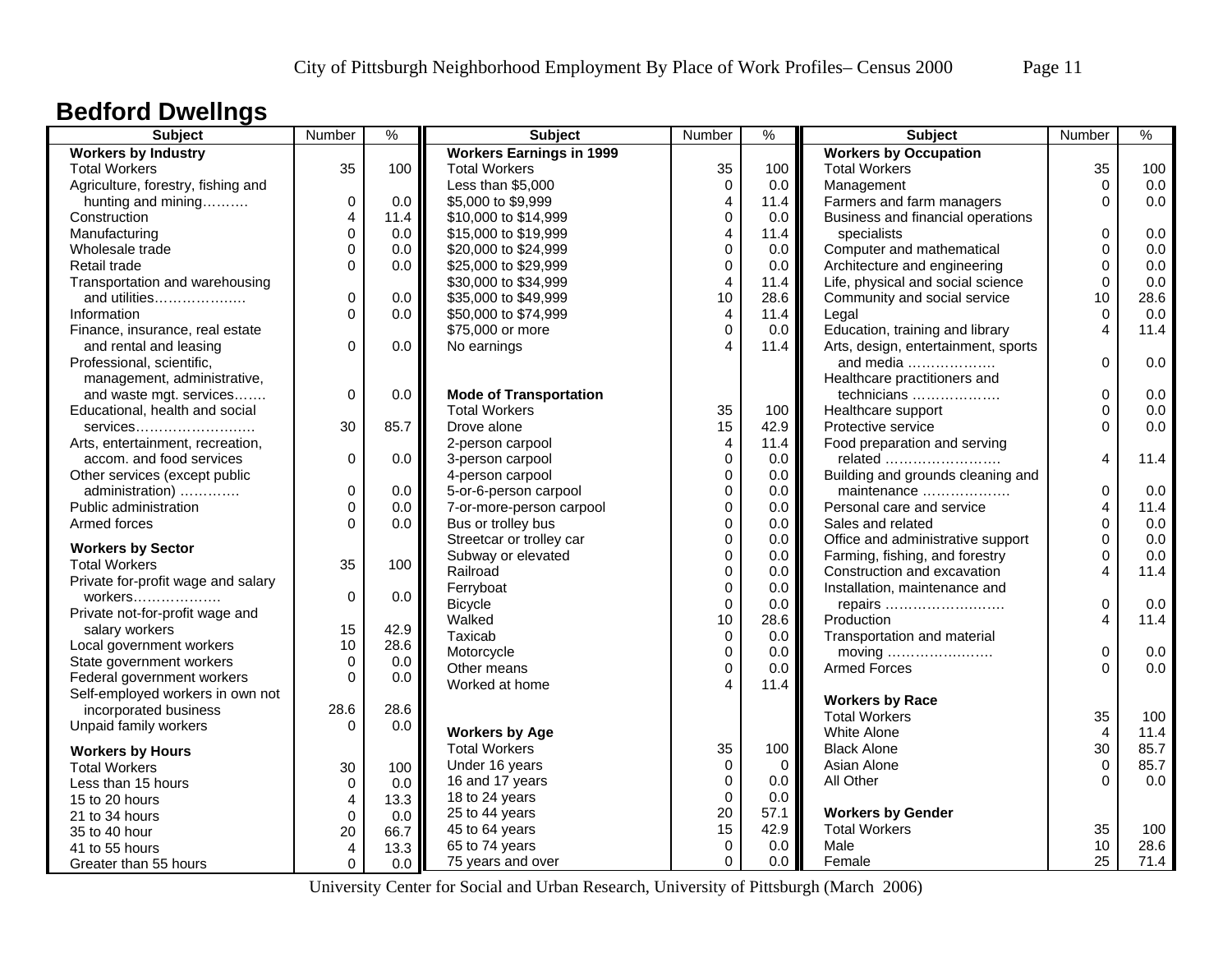#### **Beechview**

| <b>Subject</b>                     | Number      | $\frac{9}{6}$ | <b>Subject</b>                  | <b>Number</b> | %       | <b>Subject</b>                      | Number         | $\%$ |
|------------------------------------|-------------|---------------|---------------------------------|---------------|---------|-------------------------------------|----------------|------|
| <b>Workers by Industry</b>         |             |               | <b>Workers Earnings in 1999</b> |               |         | <b>Workers by Occupation</b>        |                |      |
| <b>Total Workers</b>               | 2,140       | 100           | <b>Total Workers</b>            | 2,140         | 100     | <b>Total Workers</b>                | 2,140          | 100  |
| Agriculture, forestry, fishing and |             |               | Less than \$5,000               | 245           | 11.4    | Management                          | 155            | 7.2  |
| hunting and mining                 | $\mathbf 0$ | 0.0           | \$5,000 to \$9,999              | 240           | 11.2    | Farmers and farm managers           | $\Omega$       | 0.0  |
| Construction                       | 320         | 15.0          | \$10,000 to \$14,999            | 280           | 13.1    | Business and financial operations   |                |      |
| Manufacturing                      | 85          | 4.0           | \$15,000 to \$19,999            | 170           | 7.9     | specialists                         | 60             | 2.8  |
| Wholesale trade                    | 65          | 3.0           | \$20,000 to \$24,999            | 145           | 6.8     | Computer and mathematical           | 25             | 1.2  |
| Retail trade                       | 470         | 22.0          | \$25,000 to \$29,999            | 190           | 8.9     | Architecture and engineering        | 25             | 1.2  |
| Transportation and warehousing     |             |               | \$30,000 to \$34,999            | 175           | 8.2     | Life, physical and social science   | $\mathbf 0$    | 0.0  |
| and utilities                      | 85          | 4.0           | \$35,000 to \$49,999            | 280           | 13.1    | Community and social service        | 29             | 1.4  |
| Information                        | 10          | 0.5           | \$50,000 to \$74,999            | 255           | 11.9    | Legal                               | $\Omega$       | 0.0  |
| Finance, insurance, real estate    |             |               | \$75,000 or more                | 100           | 4.7     | Education, training and library     | 210            | 9.8  |
| and rental and leasing             | 80          | 3.7           | No earnings                     | 65            | 3.0     | Arts, design, entertainment, sports |                |      |
| Professional, scientific,          |             |               |                                 |               |         | and media                           | 10             | 0.5  |
| management, administrative,        |             |               |                                 |               |         | Healthcare practitioners and        |                |      |
| and waste mgt. services            | 180         | 8.4           | <b>Mode of Transportation</b>   |               |         | technicians                         | 35             | 1.6  |
| Educational, health and social     |             |               | <b>Total Workers</b>            | 2,140         | 100     | Healthcare support                  | 15             | 0.7  |
| services                           | 375         | 17.5          | Drove alone                     | 1,525         | 71.3    | Protective service                  | 64             | 3.0  |
| Arts, entertainment, recreation,   |             |               | 2-person carpool                | 210           | 9.8     | Food preparation and serving        |                |      |
| accom. and food services           | 190         | 8.9           | 3-person carpool                | 25            | 1.2     | related                             | 155            | 7.2  |
| Other services (except public      |             |               | 4-person carpool                | 29            | 1.4     | Building and grounds cleaning and   |                |      |
| administration)                    | 195         | 9.1           | 5-or-6-person carpool           | $\mathbf 0$   | 0.0     | maintenance                         | 50             | 2.3  |
| Public administration              | 59          | 2.8           | 7-or-more-person carpool        | $\mathbf 0$   | $0.0\,$ | Personal care and service           | 130            | 6.1  |
| Armed forces                       | 20          | 0.9           | Bus or trolley bus              | 55            | 2.6     | Sales and related                   | 305            | 14.3 |
|                                    |             |               | Streetcar or trolley car        | 4             | 0.2     | Office and administrative support   | 240            | 11.2 |
| <b>Workers by Sector</b>           |             |               | Subway or elevated              | $\mathbf 0$   | 0.0     | Farming, fishing, and forestry      | $\overline{4}$ | 0.2  |
| <b>Total Workers</b>               | 2,140       | 100           | Railroad                        | $\mathbf 0$   | 0.0     | Construction and excavation         | 230            | 10.7 |
| Private for-profit wage and salary |             |               | Ferryboat                       | $\mathbf 0$   | 0.0     | Installation, maintenance and       |                |      |
| workers                            | 1,480       | 69.2          | <b>Bicycle</b>                  | $\Omega$      | 0.0     | repairs                             | 180            | 8.4  |
| Private not-for-profit wage and    |             |               | Walked                          | 205           | 9.6     | Production                          | 105            | 4.9  |
| salary workers                     | 190         | 8.9           | Taxicab                         | $\pmb{0}$     | 0.0     | Transportation and material         |                |      |
| Local government workers           | 165         | 7.7           | Motorcycle                      | $\mathbf 0$   | 0.0     | moving                              | 100            | 4.7  |
| State government workers           | 25          | 1.2           | Other means                     | 44            | 2.1     | <b>Armed Forces</b>                 | 10             | 0.5  |
| Federal government workers         | 55          | 2.6           | Worked at home                  | 35            | 1.6     |                                     |                |      |
| Self-employed workers in own not   |             |               |                                 |               |         | <b>Workers by Race</b>              |                |      |
| incorporated business              | 9.6         | 9.6           |                                 |               |         | <b>Total Workers</b>                | 2,140          | 100  |
| Unpaid family workers              | 20          | 0.9           | <b>Workers by Age</b>           |               |         | White Alone                         | 1,940          | 90.7 |
| <b>Workers by Hours</b>            |             |               | <b>Total Workers</b>            | 2,140         | 100     | <b>Black Alone</b>                  | 185            | 8.6  |
| <b>Total Workers</b>               | 2,075       | 100           | Under 16 years                  | $\Omega$      | 0       | Asian Alone                         | 10             | 8.6  |
| Less than 15 hours                 | 70          | 3.4           | 16 and 17 years                 | 65            | 3.0     | All Other                           | 4              | 0.5  |
| 15 to 20 hours                     | 140         | 6.7           | 18 to 24 years                  | 285           | 13.3    |                                     |                |      |
| 21 to 34 hours                     | 330         | 15.9          | 25 to 44 years                  | 1,000         | 46.7    | <b>Workers by Gender</b>            |                |      |
| 35 to 40 hour                      | 950         | 45.8          | 45 to 64 years                  | 655           | 30.6    | <b>Total Workers</b>                | 2,140          | 100  |
| 41 to 55 hours                     | 385         | 18.6          | 65 to 74 years                  | 120           | 5.6     | Male                                | 1,350          | 63.1 |
| Greater than 55 hours              | 205         | 9.9           | 75 years and over               | 14            | 0.7     | Female                              | 790            | 36.9 |
|                                    |             |               |                                 |               |         |                                     |                |      |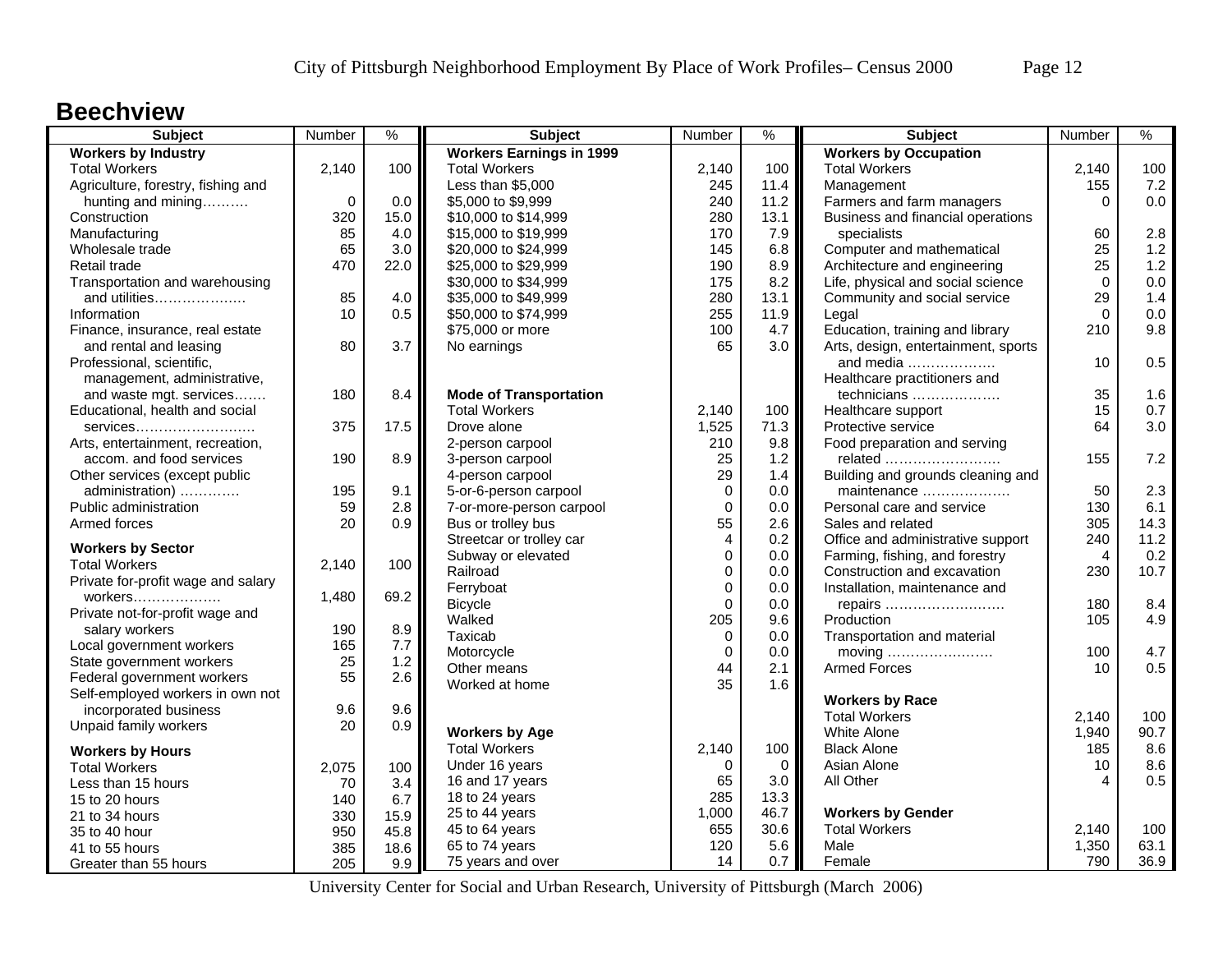#### **Beltzhoover**

| <b>Subject</b>                                       | Number         | $\frac{9}{6}$ | <b>Subject</b>                  | Number                 | %       | <b>Subject</b>                      | Number         | $\%$ |
|------------------------------------------------------|----------------|---------------|---------------------------------|------------------------|---------|-------------------------------------|----------------|------|
| <b>Workers by Industry</b>                           |                |               | <b>Workers Earnings in 1999</b> |                        |         | <b>Workers by Occupation</b>        |                |      |
| <b>Total Workers</b>                                 | 425            | 100           | <b>Total Workers</b>            | 425                    | 100     | <b>Total Workers</b>                | 425            | 100  |
| Agriculture, forestry, fishing and                   |                |               | Less than \$5,000               | 40                     | 9.4     | Management                          | 65             | 15.3 |
| hunting and mining                                   | $\mathbf 0$    | 0.0           | \$5,000 to \$9,999              | 40                     | 9.4     | Farmers and farm managers           | $\Omega$       | 0.0  |
| Construction                                         | 10             | 2.4           | \$10,000 to \$14,999            | 20                     | 4.7     | Business and financial operations   |                |      |
| Manufacturing                                        | 50             | 11.8          | \$15,000 to \$19,999            | 15                     | 3.5     | specialists                         | 4              | 0.9  |
| Wholesale trade                                      | 4              | 0.9           | \$20,000 to \$24,999            | 35                     | 8.2     | Computer and mathematical           | 15             | 3.5  |
| Retail trade                                         | 10             | 2.4           | \$25,000 to \$29,999            | 15                     | 3.5     | Architecture and engineering        | 30             | 7.1  |
| Transportation and warehousing                       |                |               | \$30,000 to \$34,999            | 15                     | 3.5     | Life, physical and social science   | 4              | 0.9  |
| and utilities                                        | 155            | 36.5          | \$35,000 to \$49,999            | 125                    | 29.4    | Community and social service        | 4              | 0.9  |
| Information                                          | 10             | 2.4           | \$50,000 to \$74,999            | 65                     | 15.3    | Legal                               | $\Omega$       | 0.0  |
| Finance, insurance, real estate                      |                |               | \$75,000 or more                | 50                     | 11.8    | Education, training and library     | 35             | 8.2  |
| and rental and leasing                               | 4              | 0.9           | No earnings                     | $\boldsymbol{\Lambda}$ | 0.9     | Arts, design, entertainment, sports |                |      |
| Professional, scientific,                            |                |               |                                 |                        |         | and media                           | $\Omega$       | 0.0  |
| management, administrative,                          |                |               |                                 |                        |         | Healthcare practitioners and        |                |      |
| and waste mgt. services                              | 55             | 12.9          | <b>Mode of Transportation</b>   |                        |         | technicians                         | $\mathbf 0$    | 0.0  |
| Educational, health and social                       |                |               | <b>Total Workers</b>            | 425                    | 100     | Healthcare support                  | 25             | 5.9  |
| services                                             | 90             | 21.2          | Drove alone                     | 340                    | 80.0    | Protective service                  | 4              | 0.9  |
| Arts, entertainment, recreation,                     |                |               | 2-person carpool                | $\overline{4}$         | 0.9     | Food preparation and serving        |                |      |
| accom. and food services                             | $\overline{4}$ | 0.9           | 3-person carpool                | 15                     | 3.5     | related                             | $\Omega$       | 0.0  |
| Other services (except public                        |                |               | 4-person carpool                | $\pmb{0}$              | 0.0     | Building and grounds cleaning and   |                |      |
| administration)                                      | 15             | 3.5           | 5-or-6-person carpool           | $\mathbf 0$            | 0.0     | maintenance                         | $\overline{4}$ | 0.9  |
| Public administration                                | 4              | 0.9           | 7-or-more-person carpool        | $\mathbf 0$            | $0.0\,$ | Personal care and service           | 15             | 3.5  |
| Armed forces                                         | $\Omega$       | 0.0           | Bus or trolley bus              | 35                     | 8.2     | Sales and related                   | 4              | 0.9  |
|                                                      |                |               | Streetcar or trolley car        | $\Omega$               | 0.0     | Office and administrative support   | 100            | 23.5 |
| <b>Workers by Sector</b><br><b>Total Workers</b>     | 425            | 100           | Subway or elevated              | $\mathbf 0$            | 0.0     | Farming, fishing, and forestry      | $\Omega$       | 0.0  |
| Private for-profit wage and salary                   |                |               | Railroad                        | $\mathbf 0$            | 0.0     | Construction and excavation         | 10             | 2.4  |
|                                                      | 265            | 62.4          | Ferryboat                       | $\mathbf 0$            | 0.0     | Installation, maintenance and       |                |      |
| workers                                              |                |               | <b>Bicycle</b>                  | $\mathbf 0$            | 0.0     | repairs                             | 50             | 11.8 |
| Private not-for-profit wage and<br>salary workers    | 15             | 3.5           | Walked                          | 15                     | 3.5     | Production                          | 4              | 0.9  |
|                                                      | 95             | 22.4          | Taxicab                         | $\pmb{0}$              | 0.0     | Transportation and material         |                |      |
| Local government workers<br>State government workers | $\overline{4}$ | 0.9           | Motorcycle                      | $\mathbf 0$            | 0.0     | moving                              | 50             | 11.8 |
| Federal government workers                           | 10             | 2.4           | Other means                     | $\overline{4}$         | 0.9     | <b>Armed Forces</b>                 | $\Omega$       | 0.0  |
| Self-employed workers in own not                     |                |               | Worked at home                  | 20                     | 4.7     |                                     |                |      |
| incorporated business                                | 8.2            | 8.2           |                                 |                        |         | <b>Workers by Race</b>              |                |      |
|                                                      | $\Omega$       | 0.0           |                                 |                        |         | <b>Total Workers</b>                | 425            | 100  |
| Unpaid family workers                                |                |               | <b>Workers by Age</b>           |                        |         | White Alone                         | 335            | 78.8 |
| <b>Workers by Hours</b>                              |                |               | <b>Total Workers</b>            | 425                    | 100     | <b>Black Alone</b>                  | 60             | 14.1 |
| <b>Total Workers</b>                                 | 425            | 100           | Under 16 years                  | $\Omega$               | 0       | Asian Alone                         | 4              | 14.1 |
| Less than 15 hours                                   | 10             | 2.4           | 16 and 17 years                 | $\Omega$               | 0.0     | All Other                           | 25             | 0.9  |
| 15 to 20 hours                                       | 10             | 2.4           | 18 to 24 years                  | 40                     | 9.4     |                                     |                |      |
| 21 to 34 hours                                       | 20             | 4.7           | 25 to 44 years                  | 225                    | 52.9    | <b>Workers by Gender</b>            |                |      |
| 35 to 40 hour                                        | 245            | 57.6          | 45 to 64 years                  | 160                    | 37.6    | <b>Total Workers</b>                | 425            | 100  |
| 41 to 55 hours                                       | 105            | 24.7          | 65 to 74 years                  | $\mathbf 0$            | 0.0     | Male                                | 270            | 63.5 |
| Greater than 55 hours                                | 30             | 7.1           | 75 years and over               | $\Omega$               | 0.0     | Female                              | 155            | 36.5 |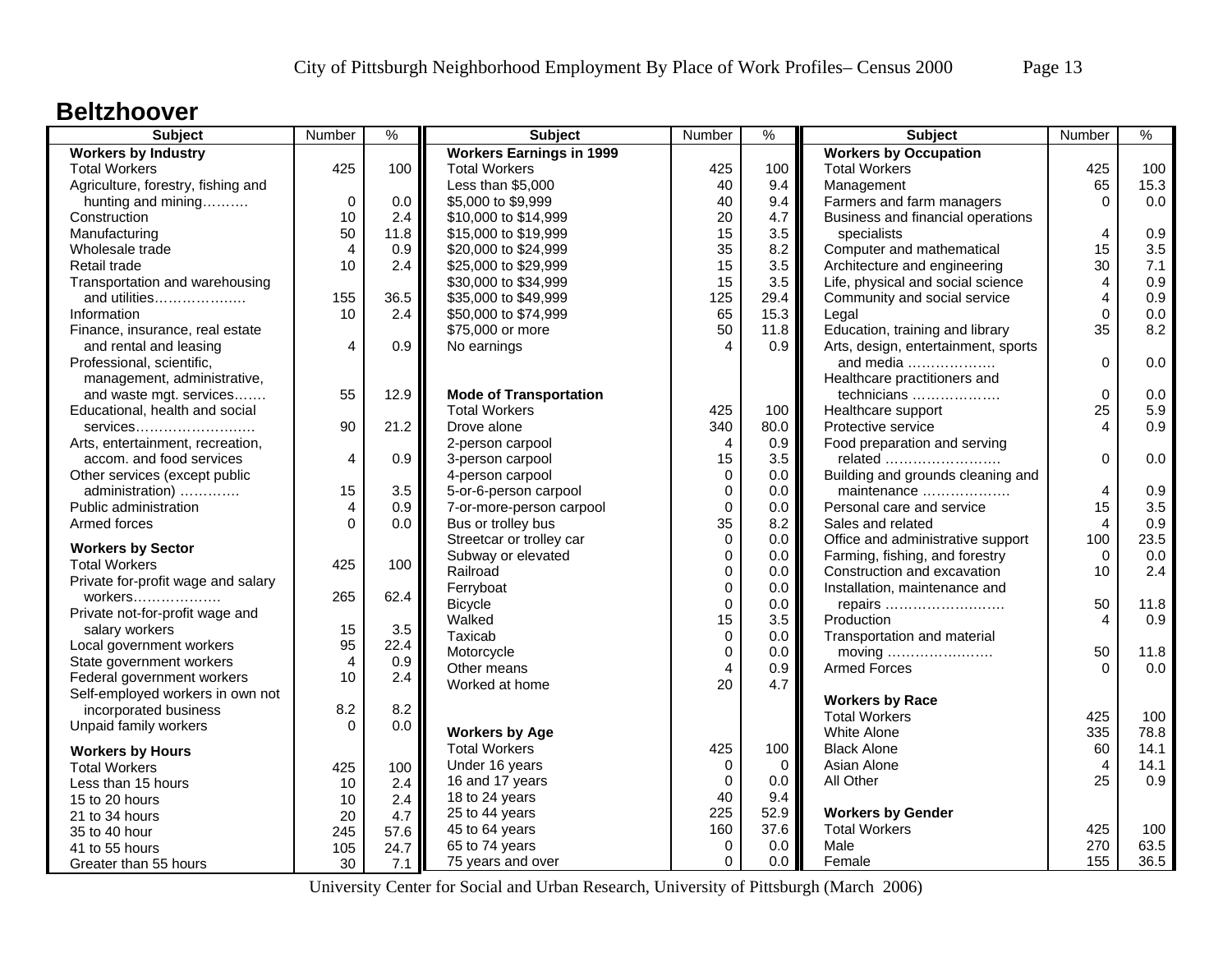#### **Bloomfield**

| <b>Subject</b>                     | Number   | $\%$ | <b>Subject</b>                  | Number         | ℅           | <b>Subject</b>                      | Number   | $\%$ |
|------------------------------------|----------|------|---------------------------------|----------------|-------------|-------------------------------------|----------|------|
| <b>Workers by Industry</b>         |          |      | <b>Workers Earnings in 1999</b> |                |             | <b>Workers by Occupation</b>        |          |      |
| <b>Total Workers</b>               | 6,820    | 100  | <b>Total Workers</b>            | 6,820          | 100         | <b>Total Workers</b>                | 6,820    | 100  |
| Agriculture, forestry, fishing and |          |      | Less than \$5,000               | 500            | 7.3         | Management                          | 515      | 7.6  |
| hunting and mining                 | $\Omega$ | 0.0  | \$5,000 to \$9,999              | 475            | 7.0         | Farmers and farm managers           | $\Omega$ | 0.0  |
| Construction                       | 154      | 2.3  | \$10,000 to \$14,999            | 640            | 9.4         | Business and financial operations   |          |      |
| Manufacturing                      | 280      | 4.1  | \$15,000 to \$19,999            | 665            | 9.8         | specialists                         | 119      | 1.7  |
| Wholesale trade                    | 184      | 2.7  | \$20,000 to \$24,999            | 790            | 11.6        | Computer and mathematical           | 195      | 2.9  |
| Retail trade                       | 850      | 12.5 | \$25,000 to \$29,999            | 700            | 10.3        | Architecture and engineering        | 59       | 0.9  |
| Transportation and warehousing     |          |      | \$30,000 to \$34,999            | 570            | 8.4         | Life, physical and social science   | 43       | 0.6  |
| and utilities                      | 144      | 2.1  | \$35,000 to \$49,999            | 1,330          | 19.5        | Community and social service        | 169      | 2.5  |
| Information                        | 130      | 1.9  | \$50,000 to \$74,999            | 585            | 8.6         | Legal                               | 18       | 0.3  |
| Finance, insurance, real estate    |          |      | \$75,000 or more                | 445            | 6.5         | Education, training and library     | 170      | 2.5  |
| and rental and leasing             | 279      | 4.1  | No earnings                     | 130            | 1.9         | Arts, design, entertainment, sports |          |      |
| Professional, scientific,          |          |      |                                 |                |             | and media                           | 88       | 1.3  |
| management, administrative,        |          |      |                                 |                |             | Healthcare practitioners and        |          |      |
| and waste mgt. services            | 304      | 4.5  | <b>Mode of Transportation</b>   |                |             | technicians                         | 1,685    | 24.7 |
| Educational, health and social     |          |      | <b>Total Workers</b>            | 6,820          | 100         | Healthcare support                  | 389      | 5.7  |
| $s$ ervices                        | 3,360    | 49.3 | Drove alone                     | 4,715          | 69.1        | Protective service                  | 34       | 0.5  |
| Arts, entertainment, recreation,   |          |      | 2-person carpool                | 585            | 8.6         | Food preparation and serving        |          |      |
| accom. and food services           | 685      | 10.0 | 3-person carpool                | 110            | 1.6         | related                             | 585      | 8.6  |
| Other services (except public      |          |      | 4-person carpool                | 14             | 0.2         | Building and grounds cleaning and   |          |      |
| administration)                    | 350      | 5.1  | 5-or-6-person carpool           | 10             | 0.1         | maintenance                         | 100      | 1.5  |
| Public administration              | 79       | 1.2  | 7-or-more-person carpool        | $\overline{4}$ | 0.1         | Personal care and service           | 135      | 2.0  |
| Armed forces                       | $\Omega$ | 0.0  | Bus or trolley bus              | 610            | 8.9         | Sales and related                   | 730      | 10.7 |
|                                    |          |      | Streetcar or trolley car        | $\mathbf 0$    | 0.0         | Office and administrative support   | 1,000    | 14.7 |
| <b>Workers by Sector</b>           |          |      | Subway or elevated              | $\overline{4}$ | 0.1         | Farming, fishing, and forestry      | $\Omega$ | 0.0  |
| <b>Total Workers</b>               | 6,820    | 100  | Railroad                        | $\Omega$       | 0.0         | Construction and excavation         | 170      | 2.5  |
| Private for-profit wage and salary |          |      | Ferryboat                       | $\mathbf 0$    | 0.0         | Installation, maintenance and       |          |      |
| workers                            | 4,505    | 66.1 | <b>Bicycle</b>                  | $\Omega$       | 0.0         | repairs                             | 250      | 3.7  |
| Private not-for-profit wage and    |          |      | Walked                          | 660            | 9.7         | Production                          | 210      | 3.1  |
| salary workers                     | 1,450    | 21.3 | Taxicab                         | 8              | 0.1         | Transportation and material         |          |      |
| Local government workers           | 215      | 3.2  | Motorcycle                      | $\pmb{0}$      | 0.0         | moving                              | 170      | 2.5  |
| State government workers           | 45       | 0.7  | Other means                     | 23             | 0.3         | <b>Armed Forces</b>                 | $\Omega$ | 0.0  |
| Federal government workers         | 124      | 1.8  | Worked at home                  | 75             | 1.1         |                                     |          |      |
| Self-employed workers in own not   |          |      |                                 |                |             | <b>Workers by Race</b>              |          |      |
| incorporated business              | 6.8      | 6.8  |                                 |                |             | <b>Total Workers</b>                | 6,820    | 100  |
| Unpaid family workers              | 8        | 0.1  | <b>Workers by Age</b>           |                |             | White Alone                         | 5,785    | 84.8 |
| <b>Workers by Hours</b>            |          |      | <b>Total Workers</b>            | 6,820          | 100         | <b>Black Alone</b>                  | 795      | 11.7 |
| <b>Total Workers</b>               | 6,695    | 100  | Under 16 years                  | $\Omega$       | $\mathbf 0$ | Asian Alone                         | 134      | 11.7 |
| Less than 15 hours                 | 180      | 2.7  | 16 and 17 years                 | 100            | 1.5         | All Other                           | 110      | 2.0  |
| 15 to 20 hours                     | 370      | 5.5  | 18 to 24 years                  | 680            | 10.0        |                                     |          |      |
| 21 to 34 hours                     | 655      | 9.8  | 25 to 44 years                  | 3,555          | 52.1        | <b>Workers by Gender</b>            |          |      |
| 35 to 40 hour                      | 3,605    | 53.8 | 45 to 64 years                  | 2,295          | 33.7        | <b>Total Workers</b>                | 6,820    | 100  |
| 41 to 55 hours                     | 1,330    | 19.9 | 65 to 74 years                  | 140            | 2.1         | Male                                | 3,115    | 45.7 |
| Greater than 55 hours              | 569      | 8.5  | 75 years and over               | 38             | 0.6         | Female                              | 3,705    | 54.3 |
|                                    |          |      |                                 |                |             |                                     |          |      |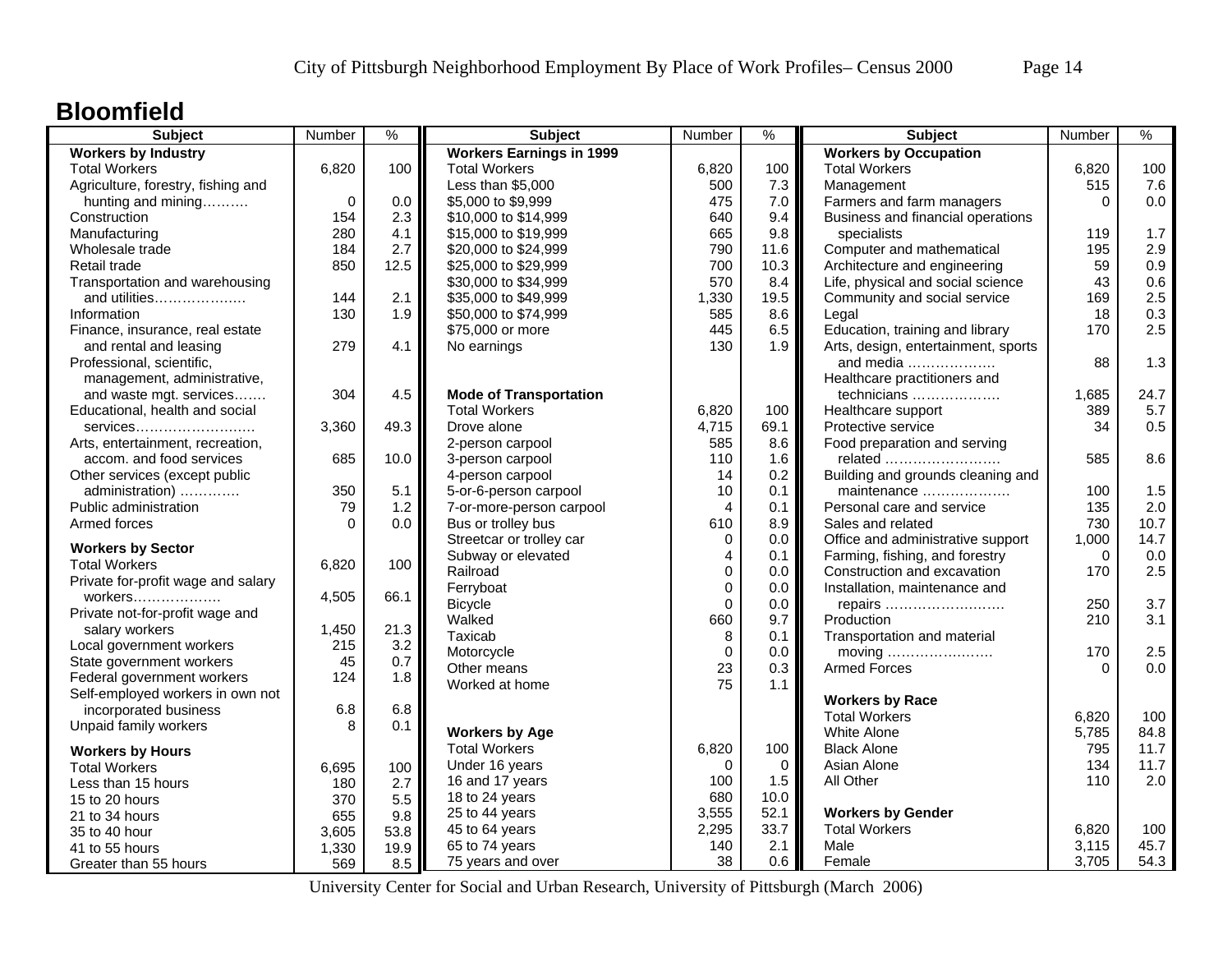### **Bluff**

| <b>Workers by Industry</b><br><b>Workers Earnings in 1999</b><br><b>Workers by Occupation</b><br><b>Total Workers</b><br>8,805<br>100<br><b>Total Workers</b><br>8,805<br>100<br><b>Total Workers</b><br>8,805<br>Less than \$5,000<br>890<br>10.1<br>Management<br>680<br>Agriculture, forestry, fishing and<br>10<br>0.1<br>\$5,000 to \$9,999<br>700<br>8.0<br>Farmers and farm managers<br>$\Omega$<br>hunting and mining<br>165<br>1.9<br>5.7<br>Construction<br>\$10,000 to \$14,999<br>505<br>Business and financial operations<br>185<br>2.1<br>\$15,000 to \$19,999<br>835<br>9.5<br>Manufacturing<br>specialists<br>250<br>115<br>1.3<br>\$20,000 to \$24,999<br>Computer and mathematical<br>Wholesale trade<br>960<br>10.9<br>165<br>285<br>3.2<br>895<br>Architecture and engineering<br>85<br>Retail trade<br>\$25,000 to \$29,999<br>10.2<br>640<br>7.3<br>95<br>Transportation and warehousing<br>\$30,000 to \$34,999<br>Life, physical and social science<br>95<br>\$35,000 to \$49,999<br>1,490<br>16.9<br>Community and social service<br>and utilities<br>1.1<br>300<br>110<br>1.2<br>225<br>Information<br>\$50,000 to \$74,999<br>1,130<br>12.8<br>Legal<br>\$75,000 or more<br>665<br>Education, training and library<br>965<br>7.6<br>Finance, insurance, real estate<br>95<br>Arts, design, entertainment, sports<br>160<br>1.8<br>No earnings<br>and rental and leasing<br>1.1 | 100  |
|-----------------------------------------------------------------------------------------------------------------------------------------------------------------------------------------------------------------------------------------------------------------------------------------------------------------------------------------------------------------------------------------------------------------------------------------------------------------------------------------------------------------------------------------------------------------------------------------------------------------------------------------------------------------------------------------------------------------------------------------------------------------------------------------------------------------------------------------------------------------------------------------------------------------------------------------------------------------------------------------------------------------------------------------------------------------------------------------------------------------------------------------------------------------------------------------------------------------------------------------------------------------------------------------------------------------------------------------------------------------------------------------------------------|------|
|                                                                                                                                                                                                                                                                                                                                                                                                                                                                                                                                                                                                                                                                                                                                                                                                                                                                                                                                                                                                                                                                                                                                                                                                                                                                                                                                                                                                           |      |
|                                                                                                                                                                                                                                                                                                                                                                                                                                                                                                                                                                                                                                                                                                                                                                                                                                                                                                                                                                                                                                                                                                                                                                                                                                                                                                                                                                                                           |      |
|                                                                                                                                                                                                                                                                                                                                                                                                                                                                                                                                                                                                                                                                                                                                                                                                                                                                                                                                                                                                                                                                                                                                                                                                                                                                                                                                                                                                           | 7.7  |
|                                                                                                                                                                                                                                                                                                                                                                                                                                                                                                                                                                                                                                                                                                                                                                                                                                                                                                                                                                                                                                                                                                                                                                                                                                                                                                                                                                                                           | 0.0  |
|                                                                                                                                                                                                                                                                                                                                                                                                                                                                                                                                                                                                                                                                                                                                                                                                                                                                                                                                                                                                                                                                                                                                                                                                                                                                                                                                                                                                           |      |
|                                                                                                                                                                                                                                                                                                                                                                                                                                                                                                                                                                                                                                                                                                                                                                                                                                                                                                                                                                                                                                                                                                                                                                                                                                                                                                                                                                                                           | 2.8  |
|                                                                                                                                                                                                                                                                                                                                                                                                                                                                                                                                                                                                                                                                                                                                                                                                                                                                                                                                                                                                                                                                                                                                                                                                                                                                                                                                                                                                           | 1.9  |
|                                                                                                                                                                                                                                                                                                                                                                                                                                                                                                                                                                                                                                                                                                                                                                                                                                                                                                                                                                                                                                                                                                                                                                                                                                                                                                                                                                                                           | 1.0  |
|                                                                                                                                                                                                                                                                                                                                                                                                                                                                                                                                                                                                                                                                                                                                                                                                                                                                                                                                                                                                                                                                                                                                                                                                                                                                                                                                                                                                           | 1.1  |
|                                                                                                                                                                                                                                                                                                                                                                                                                                                                                                                                                                                                                                                                                                                                                                                                                                                                                                                                                                                                                                                                                                                                                                                                                                                                                                                                                                                                           | 3.4  |
|                                                                                                                                                                                                                                                                                                                                                                                                                                                                                                                                                                                                                                                                                                                                                                                                                                                                                                                                                                                                                                                                                                                                                                                                                                                                                                                                                                                                           | 2.6  |
|                                                                                                                                                                                                                                                                                                                                                                                                                                                                                                                                                                                                                                                                                                                                                                                                                                                                                                                                                                                                                                                                                                                                                                                                                                                                                                                                                                                                           | 11.0 |
|                                                                                                                                                                                                                                                                                                                                                                                                                                                                                                                                                                                                                                                                                                                                                                                                                                                                                                                                                                                                                                                                                                                                                                                                                                                                                                                                                                                                           |      |
| 195<br>Professional, scientific,<br>and media $\ldots$                                                                                                                                                                                                                                                                                                                                                                                                                                                                                                                                                                                                                                                                                                                                                                                                                                                                                                                                                                                                                                                                                                                                                                                                                                                                                                                                                    | 2.2  |
| management, administrative,<br>Healthcare practitioners and                                                                                                                                                                                                                                                                                                                                                                                                                                                                                                                                                                                                                                                                                                                                                                                                                                                                                                                                                                                                                                                                                                                                                                                                                                                                                                                                               |      |
| 720<br>8.2<br><b>Mode of Transportation</b><br>technicians<br>and waste mgt. services<br>1,995                                                                                                                                                                                                                                                                                                                                                                                                                                                                                                                                                                                                                                                                                                                                                                                                                                                                                                                                                                                                                                                                                                                                                                                                                                                                                                            | 22.7 |
| Educational, health and social<br><b>Total Workers</b><br>100<br>Healthcare support<br>8,805<br>420                                                                                                                                                                                                                                                                                                                                                                                                                                                                                                                                                                                                                                                                                                                                                                                                                                                                                                                                                                                                                                                                                                                                                                                                                                                                                                       | 4.8  |
| 6,375<br>72.4<br>Drove alone<br>6,015<br>68.3<br>Protective service<br>80<br>services                                                                                                                                                                                                                                                                                                                                                                                                                                                                                                                                                                                                                                                                                                                                                                                                                                                                                                                                                                                                                                                                                                                                                                                                                                                                                                                     | 0.9  |
| 9.5<br>2-person carpool<br>840<br>Food preparation and serving<br>Arts, entertainment, recreation,                                                                                                                                                                                                                                                                                                                                                                                                                                                                                                                                                                                                                                                                                                                                                                                                                                                                                                                                                                                                                                                                                                                                                                                                                                                                                                        |      |
| accom. and food services<br>135<br>1.5<br>95<br>1.1<br>related<br>3-person carpool<br>170                                                                                                                                                                                                                                                                                                                                                                                                                                                                                                                                                                                                                                                                                                                                                                                                                                                                                                                                                                                                                                                                                                                                                                                                                                                                                                                 | 1.9  |
| 15<br>0.2<br>Building and grounds cleaning and<br>Other services (except public<br>4-person carpool                                                                                                                                                                                                                                                                                                                                                                                                                                                                                                                                                                                                                                                                                                                                                                                                                                                                                                                                                                                                                                                                                                                                                                                                                                                                                                       |      |
| 175<br>2.0<br>$\mathbf 0$<br>0.0<br>210                                                                                                                                                                                                                                                                                                                                                                                                                                                                                                                                                                                                                                                                                                                                                                                                                                                                                                                                                                                                                                                                                                                                                                                                                                                                                                                                                                   |      |
| administration)<br>5-or-6-person carpool<br>maintenance                                                                                                                                                                                                                                                                                                                                                                                                                                                                                                                                                                                                                                                                                                                                                                                                                                                                                                                                                                                                                                                                                                                                                                                                                                                                                                                                                   | 2.4  |
| 270<br>20<br>Public administration<br>3.1<br>0.2<br>140<br>7-or-more-person carpool<br>Personal care and service                                                                                                                                                                                                                                                                                                                                                                                                                                                                                                                                                                                                                                                                                                                                                                                                                                                                                                                                                                                                                                                                                                                                                                                                                                                                                          | 1.6  |
| 0.0<br>Bus or trolley bus<br>870<br>9.9<br>295<br>Armed forces<br>$\Omega$<br>Sales and related                                                                                                                                                                                                                                                                                                                                                                                                                                                                                                                                                                                                                                                                                                                                                                                                                                                                                                                                                                                                                                                                                                                                                                                                                                                                                                           | 3.4  |
| 60<br>0.7<br>Office and administrative support<br>1,715<br>Streetcar or trolley car<br><b>Workers by Sector</b>                                                                                                                                                                                                                                                                                                                                                                                                                                                                                                                                                                                                                                                                                                                                                                                                                                                                                                                                                                                                                                                                                                                                                                                                                                                                                           | 19.5 |
| Subway or elevated<br>50<br>0.6<br>Farming, fishing, and forestry<br>10<br><b>Total Workers</b><br>8,805<br>100                                                                                                                                                                                                                                                                                                                                                                                                                                                                                                                                                                                                                                                                                                                                                                                                                                                                                                                                                                                                                                                                                                                                                                                                                                                                                           | 0.1  |
| Railroad<br>Construction and excavation<br>$\overline{4}$<br>$0.0\,$<br>195<br>Private for-profit wage and salary                                                                                                                                                                                                                                                                                                                                                                                                                                                                                                                                                                                                                                                                                                                                                                                                                                                                                                                                                                                                                                                                                                                                                                                                                                                                                         | 2.2  |
| Ferryboat<br>$\mathbf 0$<br>0.0<br>Installation, maintenance and<br>3,990<br>45.3<br>workers                                                                                                                                                                                                                                                                                                                                                                                                                                                                                                                                                                                                                                                                                                                                                                                                                                                                                                                                                                                                                                                                                                                                                                                                                                                                                                              |      |
| 25<br>0.3<br><b>Bicycle</b><br>180<br>repairs<br>Private not-for-profit wage and                                                                                                                                                                                                                                                                                                                                                                                                                                                                                                                                                                                                                                                                                                                                                                                                                                                                                                                                                                                                                                                                                                                                                                                                                                                                                                                          | 2.0  |
| Walked<br>720<br>8.2<br>Production<br>195<br>3,795<br>43.1<br>salary workers                                                                                                                                                                                                                                                                                                                                                                                                                                                                                                                                                                                                                                                                                                                                                                                                                                                                                                                                                                                                                                                                                                                                                                                                                                                                                                                              | 2.2  |
| Taxicab<br>0.2<br>20<br>Transportation and material<br>270<br>3.1<br>Local government workers                                                                                                                                                                                                                                                                                                                                                                                                                                                                                                                                                                                                                                                                                                                                                                                                                                                                                                                                                                                                                                                                                                                                                                                                                                                                                                             |      |
| Motorcycle<br>$\mathbf 0$<br>0.0<br>235<br>moving<br>265<br>3.0<br>State government workers                                                                                                                                                                                                                                                                                                                                                                                                                                                                                                                                                                                                                                                                                                                                                                                                                                                                                                                                                                                                                                                                                                                                                                                                                                                                                                               | 2.7  |
| 20<br>0.2<br>Other means<br><b>Armed Forces</b><br>$\Omega$<br>Federal government workers<br>170<br>1.9                                                                                                                                                                                                                                                                                                                                                                                                                                                                                                                                                                                                                                                                                                                                                                                                                                                                                                                                                                                                                                                                                                                                                                                                                                                                                                   | 0.0  |
| 55<br>0.6<br>Worked at home<br>Self-employed workers in own not                                                                                                                                                                                                                                                                                                                                                                                                                                                                                                                                                                                                                                                                                                                                                                                                                                                                                                                                                                                                                                                                                                                                                                                                                                                                                                                                           |      |
| <b>Workers by Race</b><br>3.6<br>incorporated business<br>3.6                                                                                                                                                                                                                                                                                                                                                                                                                                                                                                                                                                                                                                                                                                                                                                                                                                                                                                                                                                                                                                                                                                                                                                                                                                                                                                                                             |      |
| <b>Total Workers</b><br>8.805<br>0.0<br>Unpaid family workers<br>$\Omega$                                                                                                                                                                                                                                                                                                                                                                                                                                                                                                                                                                                                                                                                                                                                                                                                                                                                                                                                                                                                                                                                                                                                                                                                                                                                                                                                 | 100  |
| <b>Workers by Age</b><br><b>White Alone</b><br>7,780                                                                                                                                                                                                                                                                                                                                                                                                                                                                                                                                                                                                                                                                                                                                                                                                                                                                                                                                                                                                                                                                                                                                                                                                                                                                                                                                                      | 88.4 |
| <b>Total Workers</b><br>8,805<br>100<br><b>Black Alone</b><br>715<br><b>Workers by Hours</b>                                                                                                                                                                                                                                                                                                                                                                                                                                                                                                                                                                                                                                                                                                                                                                                                                                                                                                                                                                                                                                                                                                                                                                                                                                                                                                              | 8.1  |
| Under 16 years<br>$\Omega$<br>$\mathbf 0$<br>Asian Alone<br>155<br><b>Total Workers</b><br>8,710<br>100                                                                                                                                                                                                                                                                                                                                                                                                                                                                                                                                                                                                                                                                                                                                                                                                                                                                                                                                                                                                                                                                                                                                                                                                                                                                                                   | 8.1  |
| 20<br>0.2<br>All Other<br>155<br>16 and 17 years<br>3.0<br>265<br>Less than 15 hours                                                                                                                                                                                                                                                                                                                                                                                                                                                                                                                                                                                                                                                                                                                                                                                                                                                                                                                                                                                                                                                                                                                                                                                                                                                                                                                      | 1.8  |
| 1,305<br>18 to 24 years<br>14.8<br>9.6<br>15 to 20 hours<br>840                                                                                                                                                                                                                                                                                                                                                                                                                                                                                                                                                                                                                                                                                                                                                                                                                                                                                                                                                                                                                                                                                                                                                                                                                                                                                                                                           |      |
| <b>Workers by Gender</b><br>25 to 44 years<br>4,345<br>49.3<br>730<br>21 to 34 hours<br>8.4                                                                                                                                                                                                                                                                                                                                                                                                                                                                                                                                                                                                                                                                                                                                                                                                                                                                                                                                                                                                                                                                                                                                                                                                                                                                                                               |      |
| 33.0<br>45 to 64 years<br>2,910<br><b>Total Workers</b><br>8,805<br>35 to 40 hour<br>4,680<br>53.7                                                                                                                                                                                                                                                                                                                                                                                                                                                                                                                                                                                                                                                                                                                                                                                                                                                                                                                                                                                                                                                                                                                                                                                                                                                                                                        | 100  |
| 65 to 74 years<br>195<br>2.2<br>3,755<br>Male<br>1,525<br>17.5<br>41 to 55 hours                                                                                                                                                                                                                                                                                                                                                                                                                                                                                                                                                                                                                                                                                                                                                                                                                                                                                                                                                                                                                                                                                                                                                                                                                                                                                                                          | 42.6 |
| 35<br>75 years and over<br>0.4<br>5,050<br>Female<br>670<br>7.7<br>Greater than 55 hours                                                                                                                                                                                                                                                                                                                                                                                                                                                                                                                                                                                                                                                                                                                                                                                                                                                                                                                                                                                                                                                                                                                                                                                                                                                                                                                  | 57.4 |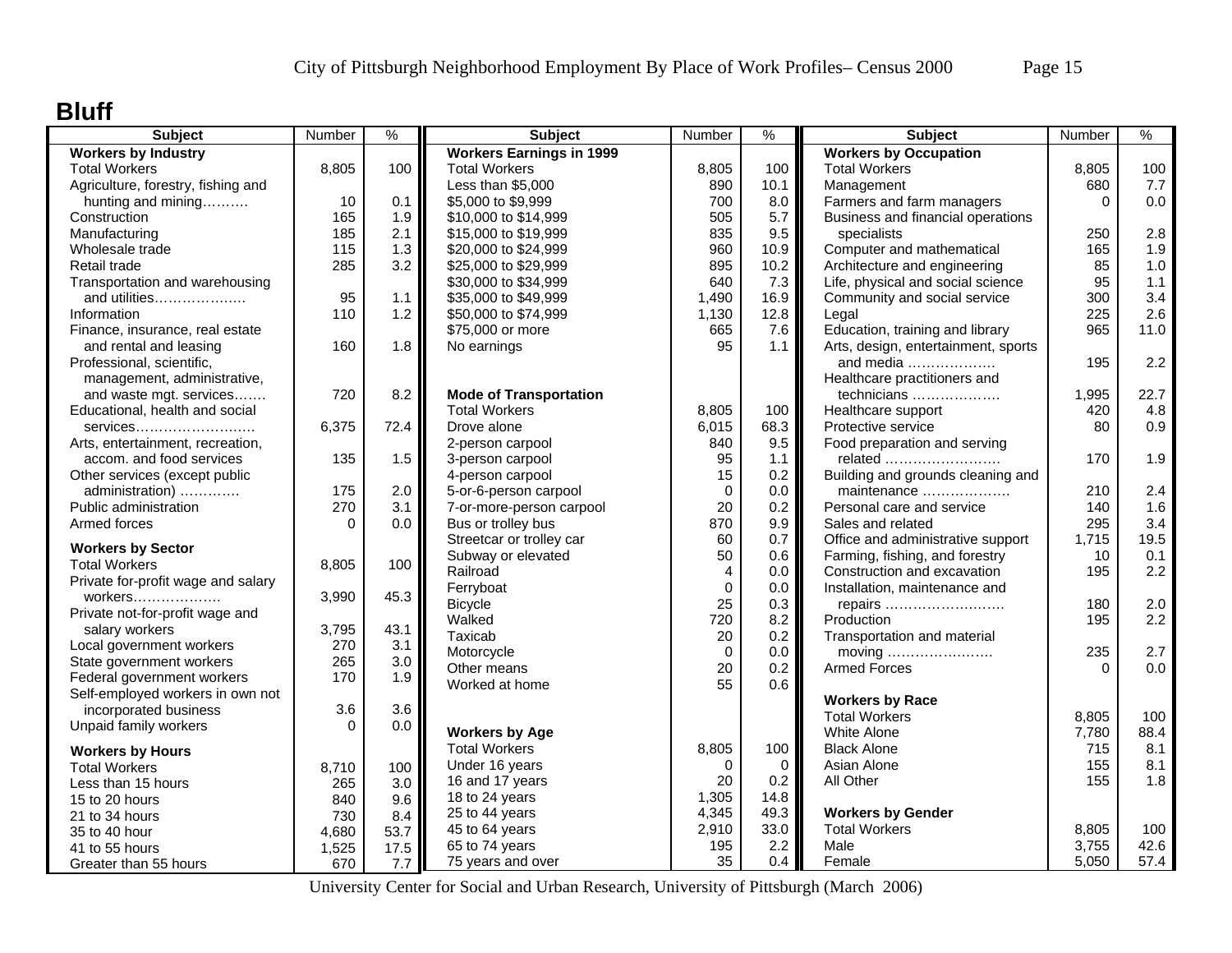#### **Bon Air**

| <b>Subject</b>                     | Number      | $\%$    | <b>Subject</b>                  | Number         | ℅                | <b>Subject</b>                      | Number         | %    |
|------------------------------------|-------------|---------|---------------------------------|----------------|------------------|-------------------------------------|----------------|------|
| <b>Workers by Industry</b>         |             |         | <b>Workers Earnings in 1999</b> |                |                  | <b>Workers by Occupation</b>        |                |      |
| <b>Total Workers</b>               | 185         | 100     | <b>Total Workers</b>            | 185            | 100              | <b>Total Workers</b>                | 185            | 100  |
| Agriculture, forestry, fishing and |             |         | Less than \$5,000               | $\overline{4}$ | 2.2              | Management                          | 20             | 10.8 |
| hunting and mining                 | $\mathbf 0$ | 0.0     | \$5,000 to \$9,999              | 30             | 16.2             | Farmers and farm managers           | $\Omega$       | 0.0  |
| Construction                       | $\mathbf 0$ | 0.0     | \$10,000 to \$14,999            | 30             | 16.2             | Business and financial operations   |                |      |
| Manufacturing                      | 25          | 13.5    | \$15,000 to \$19,999            | 10             | 5.4              | specialists                         | 0              | 0.0  |
| Wholesale trade                    | 20          | 10.8    | \$20,000 to \$24,999            | 25             | 13.5             | Computer and mathematical           | $\Omega$       | 0.0  |
| Retail trade                       | 15          | 8.1     | \$25,000 to \$29,999            | 20             | 10.8             | Architecture and engineering        | 0              | 0.0  |
| Transportation and warehousing     |             |         | \$30,000 to \$34,999            | 10             | 5.4              | Life, physical and social science   | $\Omega$       | 0.0  |
| and utilities                      | 4           | 2.2     | \$35,000 to \$49,999            | 25             | 13.5             | Community and social service        | 0              | 0.0  |
| Information                        | 10          | 5.4     | \$50,000 to \$74,999            | 25             | 13.5             | Legal                               | $\Omega$       | 0.0  |
| Finance, insurance, real estate    |             |         | \$75,000 or more                | 15             | 8.1              | Education, training and library     | 20             | 10.8 |
| and rental and leasing             | $\mathbf 0$ | 0.0     | No earnings                     | $\Omega$       | 0.0              | Arts, design, entertainment, sports |                |      |
| Professional, scientific,          |             |         |                                 |                |                  | and media                           | $\overline{0}$ | 0.0  |
| management, administrative,        |             |         |                                 |                |                  | Healthcare practitioners and        |                |      |
| and waste mgt. services            | 4           | 2.2     | <b>Mode of Transportation</b>   |                |                  | technicians                         | 10             | 5.4  |
| Educational, health and social     |             |         | <b>Total Workers</b>            | 185            | 100              | Healthcare support                  | $\Omega$       | 0.0  |
| $s$ ervices                        | 25          | 13.5    | Drove alone                     | 150            | 81.1             | Protective service                  | $\Omega$       | 0.0  |
| Arts, entertainment, recreation,   |             |         | 2-person carpool                | 15             | 8.1              | Food preparation and serving        |                |      |
| accom. and food services           | 75          | 40.5    | 3-person carpool                | $\mathbf 0$    | 0.0              | related                             | 55             | 29.7 |
| Other services (except public      |             |         | 4-person carpool                | $\mathbf 0$    | 0.0 <sub>1</sub> | Building and grounds cleaning and   |                |      |
| administration)                    | 4           | 2.2     | 5-or-6-person carpool           | $\mathbf 0$    | 0.0              | maintenance                         | $\mathbf 0$    | 0.0  |
| Public administration              | $\mathbf 0$ | 0.0     | 7-or-more-person carpool        | $\mathbf 0$    | 0.0              | Personal care and service           | $\mathbf 0$    | 0.0  |
| Armed forces                       | $\Omega$    | 0.0     | Bus or trolley bus              | 0              | 0.0              | Sales and related                   | 40             | 21.6 |
|                                    |             |         | Streetcar or trolley car        | $\mathbf 0$    | 0.0              | Office and administrative support   | 10             | 5.4  |
| <b>Workers by Sector</b>           |             |         | Subway or elevated              | 0              | 0.0              | Farming, fishing, and forestry      | $\Omega$       | 0.0  |
| <b>Total Workers</b>               | 185         | 100     | Railroad                        | $\mathbf 0$    | 0.0              | Construction and excavation         | $\overline{4}$ | 2.2  |
| Private for-profit wage and salary |             |         | Ferryboat                       | $\pmb{0}$      | 0.0              | Installation, maintenance and       |                |      |
| workers                            | 155         | 83.8    | <b>Bicycle</b>                  | $\mathbf 0$    | 0.0              | repairs                             | 10             | 5.4  |
| Private not-for-profit wage and    |             |         | Walked                          | 15             | 8.1              | Production                          | 15             | 8.1  |
| salary workers                     | $\mathbf 0$ | 0.0     | Taxicab                         | $\mathbf 0$    | 0.0              | Transportation and material         |                |      |
| Local government workers           | 25          | 13.5    | Motorcycle                      | $\Omega$       | 0.0              | moving                              | $\mathbf 0$    | 0.0  |
| State government workers           | $\Omega$    | 0.0     | Other means                     | $\mathbf 0$    | 0.0              | <b>Armed Forces</b>                 | $\Omega$       | 0.0  |
| Federal government workers         | $\Omega$    | $0.0\,$ | Worked at home                  | 4              | 2.2              |                                     |                |      |
| Self-employed workers in own not   |             |         |                                 |                |                  | <b>Workers by Race</b>              |                |      |
| incorporated business              | 2.2         | 2.2     |                                 |                |                  | <b>Total Workers</b>                | 185            | 100  |
| Unpaid family workers              | $\Omega$    | 0.0     | <b>Workers by Age</b>           |                |                  | <b>White Alone</b>                  | 185            | 100  |
| <b>Workers by Hours</b>            |             |         | <b>Total Workers</b>            | 185            | 100              | <b>Black Alone</b>                  | $\mathbf 0$    | 0.0  |
| <b>Total Workers</b>               |             | 100     | Under 16 years                  | $\mathbf 0$    | $\mathbf 0$      | Asian Alone                         | 0              | 0.0  |
|                                    | 185         |         | 16 and 17 years                 | 10             | 5.4              | All Other                           | $\Omega$       | 0.0  |
| Less than 15 hours                 | $\mathbf 0$ | 0.0     | 18 to 24 years                  | 25             | 13.5             |                                     |                |      |
| 15 to 20 hours                     | 10          | 5.4     | 25 to 44 years                  | 85             | 45.9             | <b>Workers by Gender</b>            |                |      |
| 21 to 34 hours                     | 30          | 16.2    | 45 to 64 years                  | 65             | 35.1             | <b>Total Workers</b>                | 185            | 100  |
| 35 to 40 hour                      | 110         | 59.5    | 65 to 74 years                  | $\mathbf 0$    | 0.0              | Male                                | 110            | 59.5 |
| 41 to 55 hours                     | 20          | 10.8    | 75 years and over               | $\Omega$       | 0.0              | Female                              | 75             | 40.5 |
| Greater than 55 hours              | 20          | 10.8    |                                 |                |                  |                                     |                |      |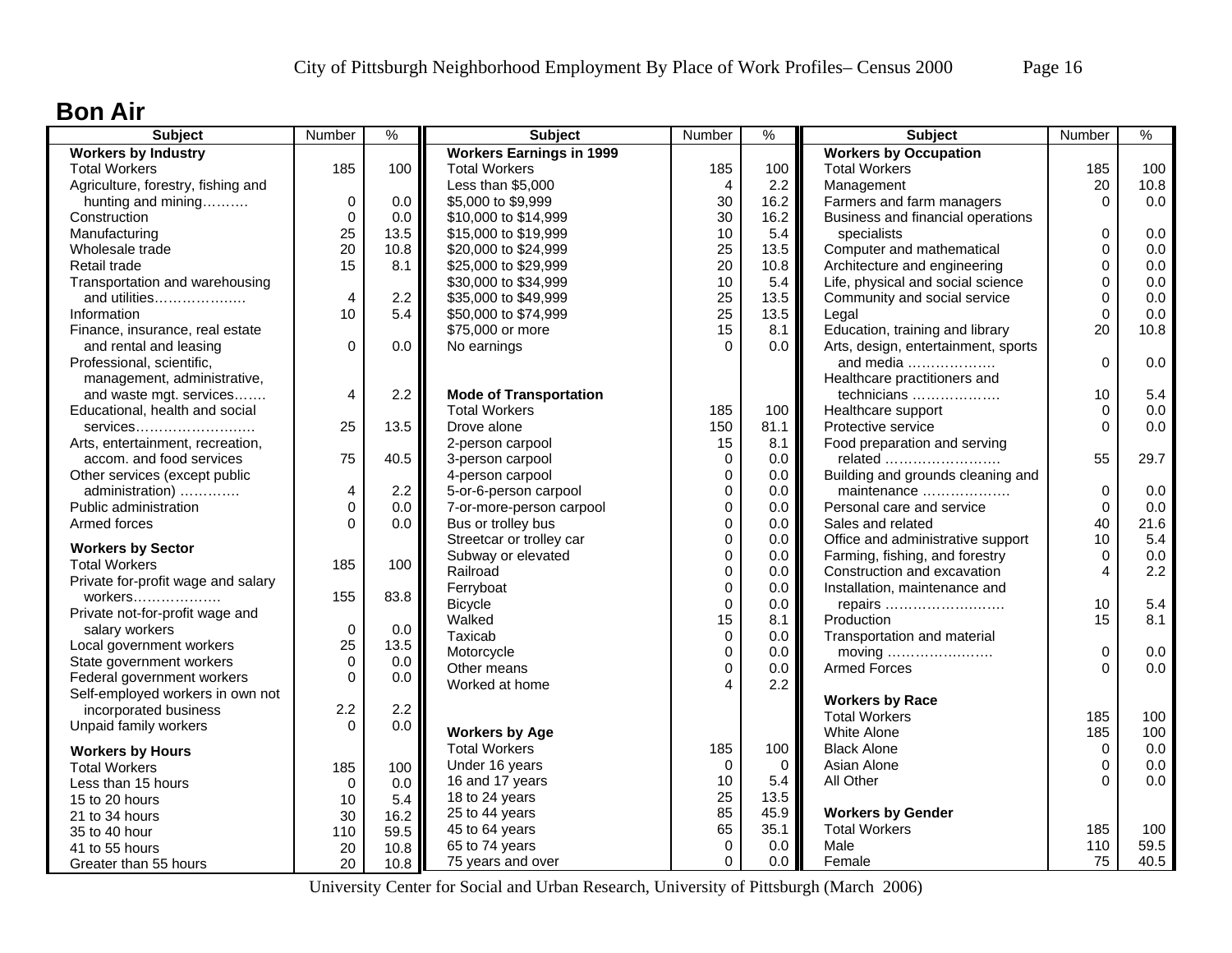## **Brighton Heights**

| <b>Subject</b>                     | Number   | $\frac{9}{6}$ | <b>Subject</b>                  | Number         | $\frac{9}{6}$ | <b>Subject</b>                      | Number         | $\frac{0}{0}$ |
|------------------------------------|----------|---------------|---------------------------------|----------------|---------------|-------------------------------------|----------------|---------------|
| <b>Workers by Industry</b>         |          |               | <b>Workers Earnings in 1999</b> |                |               | <b>Workers by Occupation</b>        |                |               |
| <b>Total Workers</b>               | 935      | 100           | <b>Total Workers</b>            | 935            | 100           | <b>Total Workers</b>                | 935            | 100           |
| Agriculture, forestry, fishing and |          |               | Less than \$5,000               | 125            | 13.4          | Management                          | 34             | 3.6           |
| hunting and mining                 | 0        | 0.0           | \$5,000 to \$9,999              | 85             | 9.1           | Farmers and farm managers           | $\Omega$       | 0.0           |
| Construction                       | 80       | 8.6           | \$10,000 to \$14,999            | 175            | 18.7          | Business and financial operations   |                |               |
| Manufacturing                      | 69       | 7.4           | \$15,000 to \$19,999            | 95             | 10.2          | specialists                         | 39             | 4.2           |
| Wholesale trade                    | 43       | 4.6           | \$20,000 to \$24,999            | 150            | 16.0          | Computer and mathematical           | 15             | 1.6           |
| Retail trade                       | 39       | 4.2           | \$25,000 to \$29,999            | 64             | 6.8           | Architecture and engineering        | $\mathbf 0$    | 0.0           |
| Transportation and warehousing     |          |               | \$30,000 to \$34,999            | 64             | 6.8           | Life, physical and social science   | $\mathbf 0$    | 0.0           |
| and utilities                      | 45       | 4.8           | \$35,000 to \$49,999            | 79             | 8.4           | Community and social service        | 20             | 2.1           |
| Information                        | 8        | 0.9           | \$50,000 to \$74,999            | 69             | 7.4           | Legal                               | $\Omega$       | 0.0           |
| Finance, insurance, real estate    |          |               | \$75,000 or more                | 30             | 3.2           | Education, training and library     | 60             | 6.4           |
| and rental and leasing             | 54       | 5.8           | No earnings                     | 8              | 0.9           | Arts, design, entertainment, sports |                |               |
| Professional, scientific,          |          |               |                                 |                |               | and media                           | 25             | 2.7           |
| management, administrative,        |          |               |                                 |                |               | Healthcare practitioners and        |                |               |
| and waste mgt. services            | 59       | 6.3           | <b>Mode of Transportation</b>   |                |               | technicians                         | 59             | 6.3           |
| Educational, health and social     |          |               | <b>Total Workers</b>            | 935            | 100           | Healthcare support                  | 28             | 3.0           |
| services                           | 260      | 27.8          | Drove alone                     | 455            | 48.7          | Protective service                  | 10             | 1.1           |
| Arts, entertainment, recreation,   |          |               | 2-person carpool                | 95             | 10.2          | Food preparation and serving        |                |               |
| accom. and food services           | 90       | 9.6           | 3-person carpool                | 10             | 1.1           | related                             | 75             | 8.0           |
| Other services (except public      |          |               | 4-person carpool                | 10             | 1.1           | Building and grounds cleaning and   |                |               |
| administration)                    | 160      | 17.1          | 5-or-6-person carpool           | $\mathbf 0$    | 0.0           | maintenance                         | 40             | 4.3           |
| Public administration              | 10       | 1.1           | 7-or-more-person carpool        | $\pmb{0}$      | 0.0           | Personal care and service           | 49             | 5.2           |
| Armed forces                       | $\Omega$ | 0.0           | Bus or trolley bus              | 39             | 4.2           | Sales and related                   | 94             | 10.1          |
|                                    |          |               | Streetcar or trolley car        | $\Omega$       | 0.0           | Office and administrative support   | 175            | 18.7          |
| <b>Workers by Sector</b>           |          |               | Subway or elevated              | $\mathbf 0$    | 0.0           | Farming, fishing, and forestry      | $\mathbf 0$    | 0.0           |
| <b>Total Workers</b>               | 935      | 100           | Railroad                        | $\Omega$       | 0.0           | Construction and excavation         | 50             | 5.3           |
| Private for-profit wage and salary |          |               | Ferryboat                       | $\mathbf 0$    | 0.0           | Installation, maintenance and       |                |               |
| workers                            | 570      | 61.0          | <b>Bicycle</b>                  | $\Omega$       | 0.0           | repairs                             | 55             | 5.9           |
| Private not-for-profit wage and    |          |               | Walked                          | 220            | 23.5          | Production                          | 69             | 7.4           |
| salary workers                     | 260      | 27.8          | Taxicab                         | $\mathbf 0$    | 0.0           | Transportation and material         |                |               |
| Local government workers           | 39       | 4.2           | Motorcycle                      | $\mathbf 0$    | 0.0           | moving                              | 35             | 3.7           |
| State government workers           | 4        | 0.4           | Other means                     | $\mathbf 0$    | 0.0           | <b>Armed Forces</b>                 | $\Omega$       | 0.0           |
| Federal government workers         | $\Omega$ | 0.0           | Worked at home                  | 120            | 12.8          |                                     |                |               |
| Self-employed workers in own not   |          |               |                                 |                |               | <b>Workers by Race</b>              |                |               |
| incorporated business              | 6.4      | 6.4           |                                 |                |               | <b>Total Workers</b>                | 935            | 100           |
| Unpaid family workers              | $\Omega$ | 0.0           | <b>Workers by Age</b>           |                |               | White Alone                         | 785            | 84.0          |
| <b>Workers by Hours</b>            |          |               | <b>Total Workers</b>            | 935            | 100           | <b>Black Alone</b>                  | 125            | 13.4          |
| <b>Total Workers</b>               | 935      | 100           | Under 16 years                  | $\mathbf 0$    | $\mathbf 0$   | Asian Alone                         | $\overline{4}$ | 13.4          |
| Less than 15 hours                 | 30       | 3.2           | 16 and 17 years                 | $\overline{4}$ | 0.4           | All Other                           | 24             | 0.4           |
| 15 to 20 hours                     | 90       | 9.6           | 18 to 24 years                  | 155            | 16.6          |                                     |                |               |
| 21 to 34 hours                     | 145      | 15.5          | 25 to 44 years                  | 350            | 37.4          | <b>Workers by Gender</b>            |                |               |
| 35 to 40 hour                      | 535      | 57.2          | 45 to 64 years                  | 375            | 40.1          | <b>Total Workers</b>                | 935            | 100           |
| 41 to 55 hours                     | 70       | 7.5           | 65 to 74 years                  | 35             | 3.7           | Male                                | 415            | 44.4          |
|                                    | 65       |               | 75 years and over               | 14             | 1.5           | Female                              | 520            | 55.6          |
| Greater than 55 hours              |          | 7.0           |                                 |                |               |                                     |                |               |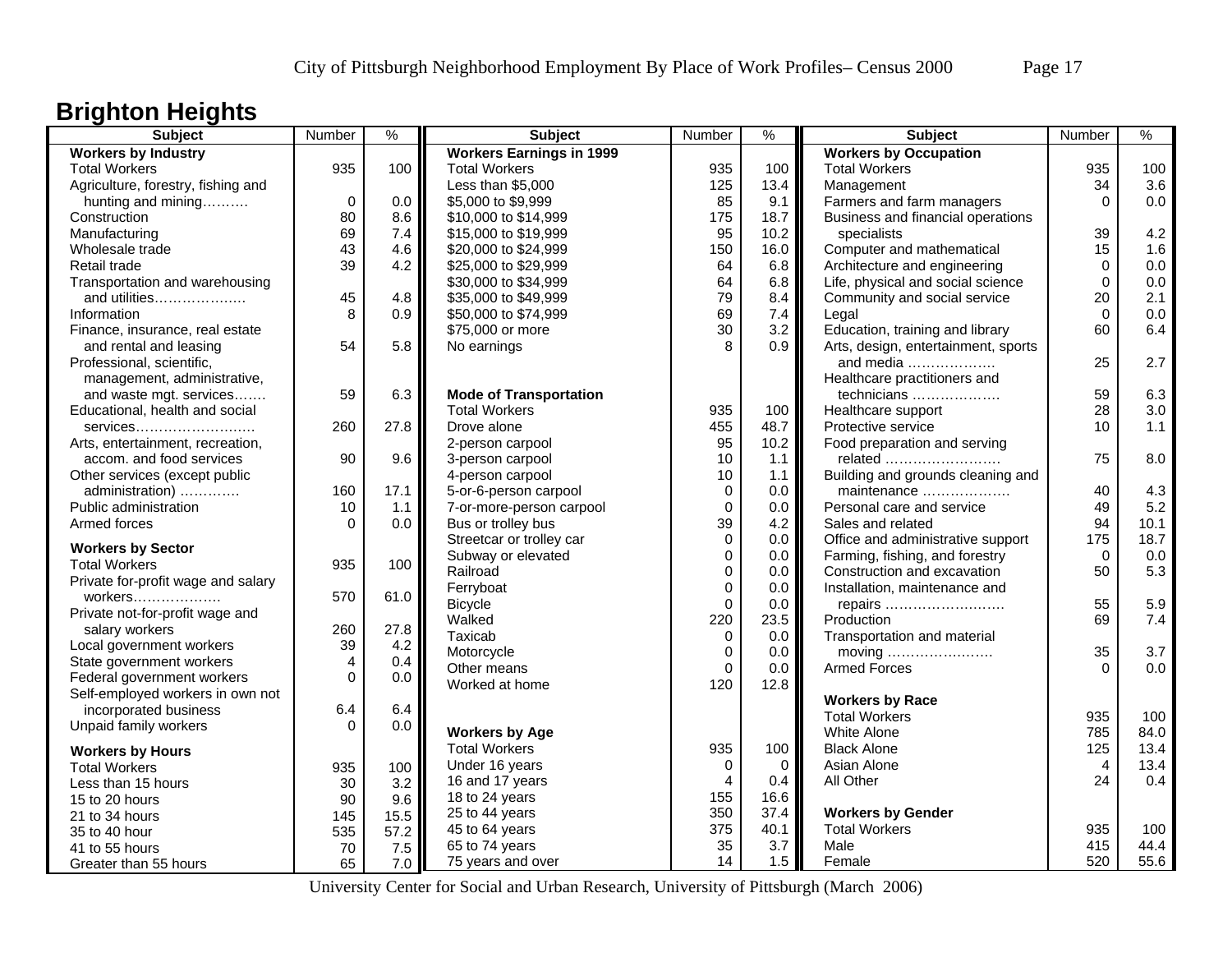#### **Brookline**

| <b>Subject</b>                             | Number      | $\frac{9}{6}$ | <b>Subject</b>                  | Number         | $\%$     | <b>Subject</b>                                    | Number      | %    |
|--------------------------------------------|-------------|---------------|---------------------------------|----------------|----------|---------------------------------------------------|-------------|------|
| <b>Workers by Industry</b>                 |             |               | <b>Workers Earnings in 1999</b> |                |          | <b>Workers by Occupation</b>                      |             |      |
| <b>Total Workers</b>                       | 2,325       | 100           | <b>Total Workers</b>            | 2,325          | 100      | <b>Total Workers</b>                              | 2,325       | 100  |
| Agriculture, forestry, fishing and         |             |               | Less than \$5,000               | 155            | 6.7      | Management                                        | 210         | 9.0  |
| hunting and mining                         | $\mathbf 0$ | 0.0           | \$5,000 to \$9,999              | 255            | 11.0     | Farmers and farm managers                         | $\Omega$    | 0.0  |
| Construction                               | 229         | 9.8           | \$10,000 to \$14,999            | 175            | 7.5      | Business and financial operations                 |             |      |
| Manufacturing                              | 345         | 14.8          | \$15,000 to \$19,999            | 190            | 8.2      | specialists                                       | 55          | 2.4  |
| Wholesale trade                            | 60          | 2.6           | \$20,000 to \$24,999            | 280            | 12.0     | Computer and mathematical                         | 20          | 0.9  |
| Retail trade                               | 345         | 14.8          | \$25,000 to \$29,999            | 270            | 11.6     | Architecture and engineering                      | 30          | 1.3  |
| Transportation and warehousing             |             |               | \$30,000 to \$34,999            | 190            | 8.2      | Life, physical and social science                 | $\mathbf 0$ | 0.0  |
| and utilities                              | 125         | 5.4           | \$35,000 to \$49,999            | 355            | 15.3     | Community and social service                      | 20          | 0.9  |
| Information                                | 15          | 0.6           | \$50,000 to \$74,999            | 260            | 11.2     | Legal                                             | 15          | 0.6  |
| Finance, insurance, real estate            |             |               | \$75,000 or more                | 108            | 4.6      | Education, training and library                   | 195         | 8.4  |
| and rental and leasing                     | 104         | 4.5           | No earnings                     | 84             | 3.6      | Arts, design, entertainment, sports               |             |      |
| Professional, scientific,                  |             |               |                                 |                |          | and media                                         | 84          | 3.6  |
| management, administrative,                |             |               |                                 |                |          | Healthcare practitioners and                      |             |      |
| and waste mgt. services                    | 170         | 7.3           | <b>Mode of Transportation</b>   |                |          | technicians                                       | 74          | 3.2  |
| Educational, health and social             |             |               | <b>Total Workers</b>            | 2,325          | 100      | Healthcare support                                | 40          | 1.7  |
| services                                   | 480         | 20.6          | Drove alone                     | 1,770          | 76.1     | Protective service                                | 23          | 1.0  |
| Arts, entertainment, recreation,           |             |               | 2-person carpool                | 190            | 8.2      | Food preparation and serving                      |             |      |
| accom. and food services                   | 124         | 5.3           | 3-person carpool                | $\overline{4}$ | 0.2      | related                                           | 100         | 4.3  |
| Other services (except public              |             |               | 4-person carpool                | $\overline{4}$ | 0.2      | Building and grounds cleaning and                 |             |      |
| administration)                            | 270         | 11.6          | 5-or-6-person carpool           | 14             | 0.6      | maintenance                                       | 60          | 2.6  |
| Public administration                      | 48          | 2.1           | 7-or-more-person carpool        | 10             | 0.4      | Personal care and service                         | 34          | 1.5  |
| Armed forces                               | $\Omega$    | 0.0           | Bus or trolley bus              | 99             | 4.3      | Sales and related                                 | 285         | 12.3 |
| <b>Workers by Sector</b>                   |             |               | Streetcar or trolley car        | 15             | 0.6      | Office and administrative support                 | 400         | 17.2 |
| <b>Total Workers</b>                       | 2,325       | 100           | Subway or elevated              | $\overline{4}$ | 0.2      | Farming, fishing, and forestry                    | $\mathbf 0$ | 0.0  |
| Private for-profit wage and salary         |             |               | Railroad                        | $\mathbf 0$    | 0.0      | Construction and excavation                       | 174         | 7.5  |
|                                            | 1,440       | 61.9          | Ferryboat                       | $\mathbf 0$    | 0.0      | Installation, maintenance and                     |             |      |
| workers<br>Private not-for-profit wage and |             |               | <b>Bicycle</b>                  | 10             | 0.4      | repairs                                           | 195         | 8.4  |
| salary workers                             | 300         | 12.9          | Walked                          | 95             | 4.1      | Production                                        | 169         | 7.3  |
| Local government workers                   | 164         | 7.1           | Taxicab                         | $\mathbf 0$    | 0.0      | Transportation and material                       |             |      |
| State government workers                   | 15          | 0.6           | Motorcycle                      | $\mathbf 0$    | 0.0      | moving $\dots\dots\dots\dots\dots\dots\dots\dots$ | 140         | 6.0  |
| Federal government workers                 | 79          | 3.4           | Other means                     | 10             | 0.4      | <b>Armed Forces</b>                               | $\Omega$    | 0.0  |
| Self-employed workers in own not           |             |               | Worked at home                  | 95             | 4.1      |                                                   |             |      |
| incorporated business                      | 14.2        | 14.2          |                                 |                |          | <b>Workers by Race</b>                            |             |      |
| Unpaid family workers                      | $\Omega$    | 0.0           |                                 |                |          | <b>Total Workers</b>                              | 2,325       | 100  |
|                                            |             |               | <b>Workers by Age</b>           |                |          | White Alone                                       | 2,105       | 90.5 |
| <b>Workers by Hours</b>                    |             |               | <b>Total Workers</b>            | 2,325          | 100      | <b>Black Alone</b>                                | 153         | 6.6  |
| <b>Total Workers</b>                       | 2,240       | 100           | Under 16 years                  | $\Omega$       | $\Omega$ | Asian Alone                                       | 25          | 6.6  |
| Less than 15 hours                         | 109         | 4.9           | 16 and 17 years                 | 29             | 1.2      | All Other                                         | 44          | 1.1  |
| 15 to 20 hours                             | 130         | 5.8           | 18 to 24 years                  | 255            | 11.0     |                                                   |             |      |
| 21 to 34 hours                             | 230         | 10.3          | 25 to 44 years                  | 1,090          | 46.9     | <b>Workers by Gender</b>                          |             |      |
| 35 to 40 hour                              | 1,105       | 49.3          | 45 to 64 years                  | 775            | 33.3     | <b>Total Workers</b>                              | 2,325       | 100  |
| 41 to 55 hours                             | 465         | 20.8          | 65 to 74 years                  | 110            | 4.7      | Male                                              | 1,365       | 58.7 |
| Greater than 55 hours                      | 195         | 8.7           | 75 years and over               | 59             | 2.5      | Female                                            | 960         | 41.3 |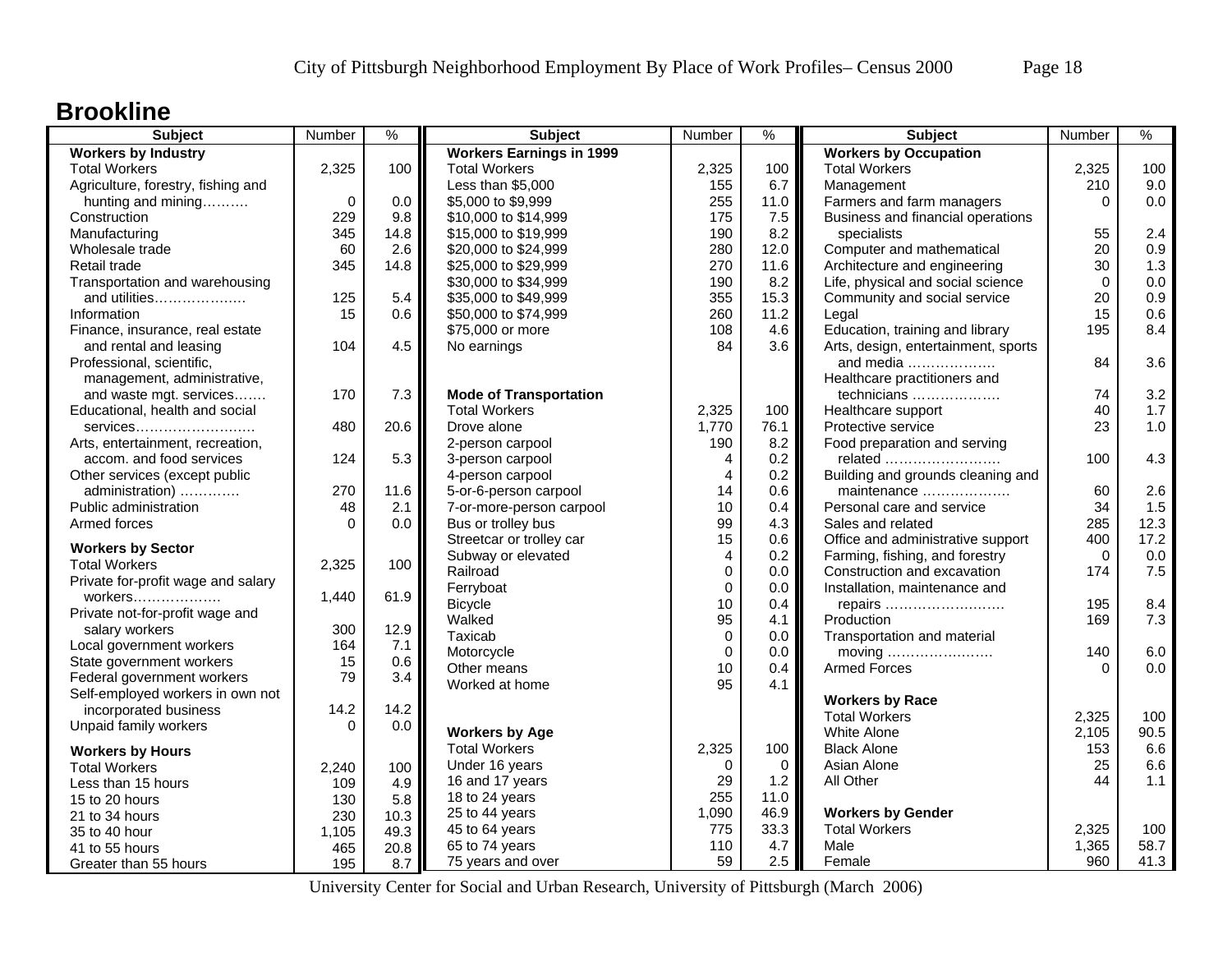#### **California Kurkbudle**

| Subject                            | Number         | $\frac{9}{6}$ | <b>Subject</b>                  | Number         | $\frac{9}{6}$ | <b>Subject</b>                      | Number      | %    |
|------------------------------------|----------------|---------------|---------------------------------|----------------|---------------|-------------------------------------|-------------|------|
| <b>Workers by Industry</b>         |                |               | <b>Workers Earnings in 1999</b> |                |               | <b>Workers by Occupation</b>        |             |      |
| <b>Total Workers</b>               | 2,510          | 100           | <b>Total Workers</b>            | 2,510          | 100           | <b>Total Workers</b>                | 2,510       | 100  |
| Agriculture, forestry, fishing and |                |               | Less than \$5,000               | 40             | 1.6           | Management                          | 100         | 4.0  |
| hunting and mining                 | $\mathbf 0$    | 0.0           | \$5,000 to \$9,999              | 35             | 1.4           | Farmers and farm managers           | $\Omega$    | 0.0  |
| Construction                       | $\Omega$       | 0.0           | \$10,000 to \$14,999            | 80             | 3.2           | Business and financial operations   |             |      |
| Manufacturing                      | 45             | 1.8           | \$15,000 to \$19,999            | 125            | 5.0           | specialists                         | 95          | 3.8  |
| Wholesale trade                    | $\overline{4}$ | 0.2           | \$20,000 to \$24,999            | 90             | 3.6           | Computer and mathematical           | 4           | 0.2  |
| Retail trade                       | 65             | 2.6           | \$25,000 to \$29,999            | 110            | 4.4           | Architecture and engineering        | 85          | 3.4  |
| Transportation and warehousing     |                |               | \$30,000 to \$34,999            | 180            | 7.2           | Life, physical and social science   | $\mathbf 0$ | 0.0  |
| and utilities                      | 2,005          | 79.9          | \$35,000 to \$49,999            | 1,425          | 56.8          | Community and social service        | 4           | 0.2  |
| Information                        | 15             | 0.6           | \$50,000 to \$74,999            | 300            | 12.0          | Legal                               | 4           | 0.2  |
| Finance, insurance, real estate    |                |               | \$75,000 or more                | 80             | 3.2           | Education, training and library     | 20          | 0.8  |
| and rental and leasing             | 45             | 1.8           | No earnings                     | 40             | 1.6           | Arts, design, entertainment, sports |             |      |
| Professional, scientific,          |                |               |                                 |                |               | and media                           | 20          | 0.8  |
| management, administrative,        |                |               |                                 |                |               | Healthcare practitioners and        |             |      |
| and waste mgt. services            | 15             | 0.6           | <b>Mode of Transportation</b>   |                |               | technicians                         | 15          | 0.6  |
| Educational, health and social     |                |               | <b>Total Workers</b>            | 2,510          | 100           | Healthcare support                  | $\Omega$    | 0.0  |
| services                           | 70             | 2.8           | Drove alone                     | 2,155          | 85.9          | Protective service                  | 190         | 7.6  |
| Arts, entertainment, recreation,   |                |               | 2-person carpool                | 135            | 5.4           | Food preparation and serving        |             |      |
| accom. and food services           | 15             | 0.6           | 3-person carpool                | 10             | 0.4           | related                             | 15          | 0.6  |
| Other services (except public      |                |               | 4-person carpool                | $\overline{4}$ | 0.2           | Building and grounds cleaning and   |             |      |
| administration)                    | 55             | 2.2           | 5-or-6-person carpool           | $\Omega$       | $0.0\,$       | maintenance                         | 95          | 3.8  |
| Public administration              | 170            | 6.8           | 7-or-more-person carpool        | $\Omega$       | 0.0           | Personal care and service           | 25          | 1.0  |
| Armed forces                       | $\Omega$       | 0.0           | Bus or trolley bus              | 160            | 6.4           | Sales and related                   | 90          | 3.6  |
| <b>Workers by Sector</b>           |                |               | Streetcar or trolley car        | $\mathbf{0}$   | 0.0           | Office and administrative support   | 1,155       | 46.0 |
| <b>Total Workers</b>               | 2,510          | 100           | Subway or elevated              | $\mathbf{0}$   | 0.0           | Farming, fishing, and forestry      | $\Omega$    | 0.0  |
| Private for-profit wage and salary |                |               | Railroad                        | $\mathbf{0}$   | 0.0           | Construction and excavation         | 30          | 1.2  |
|                                    | 410            | 16.3          | Ferryboat                       | 0              | 0.0           | Installation, maintenance and       |             |      |
| Private not-for-profit wage and    |                |               | <b>Bicycle</b>                  | $\Omega$       | 0.0           | repairs                             | 70          | 2.8  |
| salary workers                     | 25             | 1.0           | Walked                          | 30             | 1.2           | Production                          | 70          | 2.8  |
| Local government workers           | 170            | 6.8           | Taxicab                         | 0              | 0.0           | Transportation and material         |             |      |
| State government workers           | 30             | 1.2           | Motorcycle                      | 0              | 0.0           | moving                              | 415         | 16.5 |
| Federal government workers         | 1,830          | 72.9          | Other means                     | $\mathbf 0$    | 0.0           | <b>Armed Forces</b>                 | $\Omega$    | 0.0  |
| Self-employed workers in own not   |                |               | Worked at home                  | 15             | 0.6           |                                     |             |      |
| incorporated business              | 1.8            | 1.8           |                                 |                |               | <b>Workers by Race</b>              |             |      |
| Unpaid family workers              | $\Omega$       | 0.0           |                                 |                |               | <b>Total Workers</b>                | 2,510       | 100  |
|                                    |                |               | <b>Workers by Age</b>           |                |               | White Alone                         | 2,030       | 80.9 |
| <b>Workers by Hours</b>            |                |               | <b>Total Workers</b>            | 2,510          | 100           | <b>Black Alone</b>                  | 420         | 16.7 |
| <b>Total Workers</b>               | 2,470          | 100           | Under 16 years                  | 0              | $\mathbf 0$   | Asian Alone                         | 30          | 16.7 |
| Less than 15 hours                 | 25             | 1.0           | 16 and 17 years                 | $\Omega$       | 0.0           | All Other                           | 25          | 1.2  |
| 15 to 20 hours                     | 15             | 0.6           | 18 to 24 years                  | 50             | 2.0           |                                     |             |      |
| 21 to 34 hours                     | 35             | 1.4           | 25 to 44 years                  | 1,105          | 44.0          | <b>Workers by Gender</b>            |             |      |
| 35 to 40 hour                      | 1,805          | 73.1          | 45 to 64 years                  | 1,295          | 51.6          | <b>Total Workers</b>                | 2,510       | 100  |
| 41 to 55 hours                     | 475            | 19.2          | 65 to 74 years                  | 50             | 2.0           | Male                                | 1,820       | 72.5 |
| Greater than 55 hours              | 115            | 4.7           | 75 years and over               | 4              | 0.2           | Female                              | 690         | 27.5 |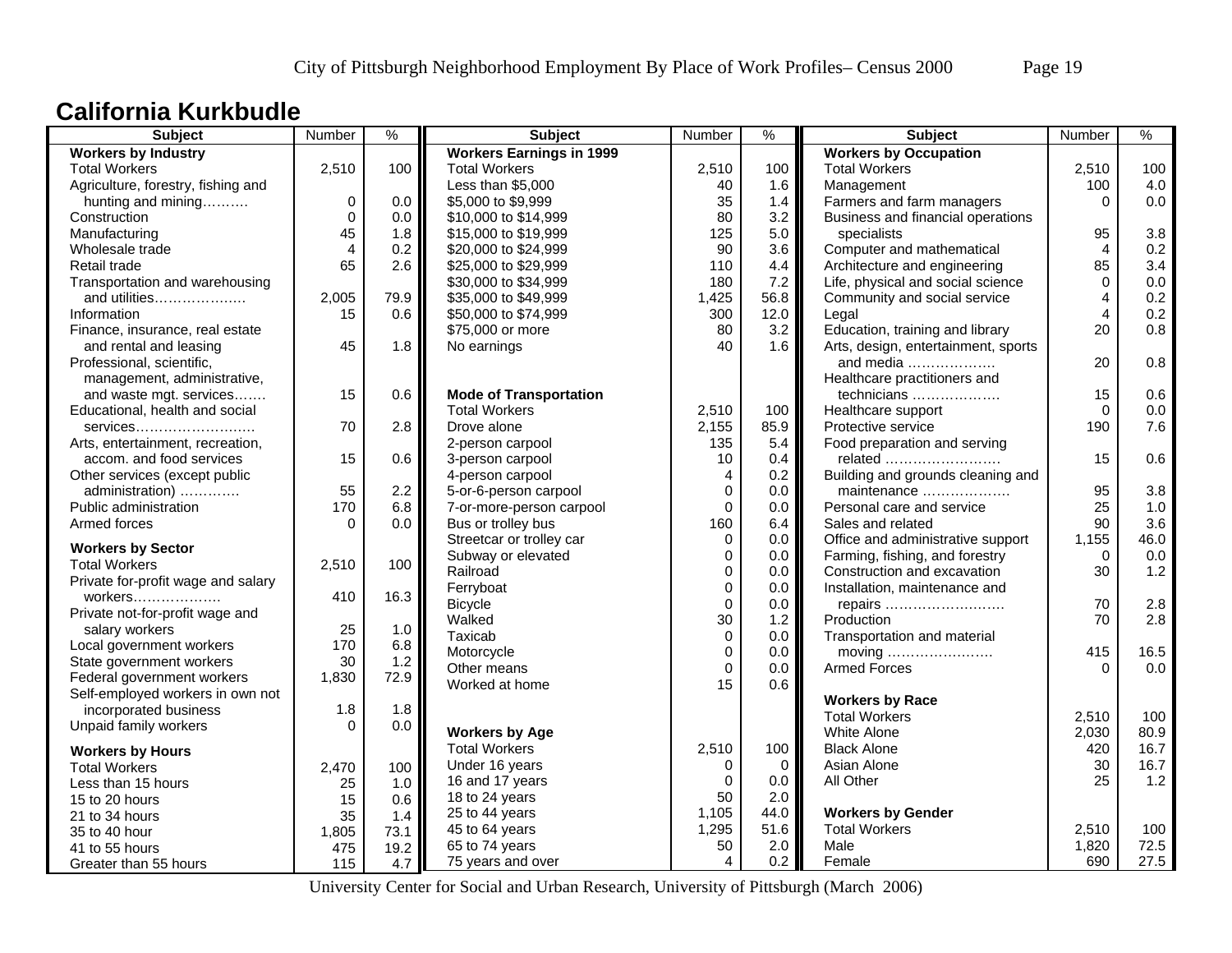### **Carrick**

| <b>Subject</b>                     | Number      | $\%$ | <b>Subject</b>                  | Number      | %    | <b>Subject</b>                      | Number   | $\%$    |
|------------------------------------|-------------|------|---------------------------------|-------------|------|-------------------------------------|----------|---------|
| <b>Workers by Industry</b>         |             |      | <b>Workers Earnings in 1999</b> |             |      | <b>Workers by Occupation</b>        |          |         |
| <b>Total Workers</b>               | 1,950       | 100  | <b>Total Workers</b>            | 1,950       | 100  | <b>Total Workers</b>                | 1,950    | 100     |
| Agriculture, forestry, fishing and |             |      | Less than \$5,000               | 245         | 12.6 | Management                          | 144      | 7.4     |
| hunting and mining                 | $\mathbf 0$ | 0.0  | \$5,000 to \$9,999              | 310         | 15.9 | Farmers and farm managers           | $\Omega$ | 0.0     |
| Construction                       | 100         | 5.1  | \$10,000 to \$14,999            | 210         | 10.8 | Business and financial operations   |          |         |
| Manufacturing                      | 105         | 5.4  | \$15,000 to \$19,999            | 250         | 12.8 | specialists                         | 49       | 2.5     |
| Wholesale trade                    | 45          | 2.3  | \$20,000 to \$24,999            | 190         | 9.7  | Computer and mathematical           | 15       | 0.8     |
| Retail trade                       | 455         | 23.3 | \$25,000 to \$29,999            | 155         | 7.9  | Architecture and engineering        | 10       | 0.5     |
| Transportation and warehousing     |             |      | \$30,000 to \$34,999            | 110         | 5.6  | Life, physical and social science   | $\Omega$ | $0.0\,$ |
| and utilities                      | 19          | 1.0  | \$35,000 to \$49,999            | 230         | 11.8 | Community and social service        | 40       | 2.1     |
| Information                        | 25          | 1.3  | \$50,000 to \$74,999            | 145         | 7.4  | Legal                               | 15       | 0.8     |
| Finance, insurance, real estate    |             |      | \$75,000 or more                | 38          | 1.9  | Education, training and library     | 210      | 10.8    |
| and rental and leasing             | 299         | 15.3 | No earnings                     | 70          | 3.6  | Arts, design, entertainment, sports |          |         |
| Professional, scientific,          |             |      |                                 |             |      | and media                           | 10       | 0.5     |
| management, administrative,        |             |      |                                 |             |      | Healthcare practitioners and        |          |         |
| and waste mgt. services            | 65          | 3.3  | <b>Mode of Transportation</b>   |             |      | technicians                         | 24       | 1.2     |
| Educational, health and social     |             |      | <b>Total Workers</b>            | 1,950       | 100  | Healthcare support                  | 18       | 0.9     |
| $s$ ervices                        | 370         | 19.0 | Drove alone                     | 1,220       | 62.6 | Protective service                  | 18       | 0.9     |
| Arts, entertainment, recreation,   |             |      | 2-person carpool                | 150         | 7.7  | Food preparation and serving        |          |         |
| accom. and food services           | 255         | 13.1 | 3-person carpool                | 45          | 2.3  | related                             | 255      | 13.1    |
| Other services (except public      |             |      | 4-person carpool                | 4           | 0.2  | Building and grounds cleaning and   |          |         |
| administration)                    | 195         | 10.0 | 5-or-6-person carpool           | $\mathbf 0$ | 0.0  | maintenance                         | 55       | 2.8     |
| Public administration              | 15          | 0.8  | 7-or-more-person carpool        | $\Omega$    | 0.0  | Personal care and service           | 74       | 3.8     |
| Armed forces                       | $\Omega$    | 0.0  | Bus or trolley bus              | 265         | 13.6 | Sales and related                   | 335      | 17.2    |
|                                    |             |      | Streetcar or trolley car        | 10          | 0.5  | Office and administrative support   | 335      | 17.2    |
| <b>Workers by Sector</b>           |             |      | Subway or elevated              | 0           | 0.0  | Farming, fishing, and forestry      | $\Omega$ | 0.0     |
| <b>Total Workers</b>               | 1,950       | 100  | Railroad                        | $\mathbf 0$ | 0.0  | Construction and excavation         | 90       | 4.6     |
| Private for-profit wage and salary |             |      | Ferryboat                       | $\mathbf 0$ | 0.0  | Installation, maintenance and       |          |         |
| workers                            | 1,365       | 70.0 | <b>Bicycle</b>                  | 0           | 0.0  | repairs                             | 74       | 3.8     |
| Private not-for-profit wage and    |             |      | Walked                          | 155         | 7.9  | Production                          | 130      | 6.7     |
| salary workers                     | 125         | 6.4  | Taxicab                         | 0           | 0.0  | Transportation and material         |          |         |
| Local government workers           | 220         | 11.3 | Motorcycle                      | $\Omega$    | 0.0  | moving                              | 60       | 3.1     |
| State government workers           | 10          | 0.5  | Other means                     | 45          | 2.3  | <b>Armed Forces</b>                 | $\Omega$ | 0.0     |
| Federal government workers         | 19          | 1.0  | Worked at home                  | 70          | 3.6  |                                     |          |         |
| Self-employed workers in own not   |             |      |                                 |             |      | <b>Workers by Race</b>              |          |         |
| incorporated business              | 10.0        | 10.0 |                                 |             |      | <b>Total Workers</b>                | 1,950    | 100     |
| Unpaid family workers              | 18          | 0.9  | <b>Workers by Age</b>           |             |      | <b>White Alone</b>                  | 1,740    | 89.2    |
| <b>Workers by Hours</b>            |             |      | <b>Total Workers</b>            | 1,950       | 100  | <b>Black Alone</b>                  | 190      | 9.7     |
|                                    |             |      | Under 16 years                  | 0           | 0    | Asian Alone                         | 19       | 9.7     |
| <b>Total Workers</b>               | 1,885       | 100  | 16 and 17 years                 | 60          | 3.1  | All Other                           | 10       | 1.0     |
| Less than 15 hours                 | 120         | 6.4  | 18 to 24 years                  | 280         | 14.4 |                                     |          |         |
| 15 to 20 hours                     | 180         | 9.5  | 25 to 44 years                  | 850         | 43.6 | <b>Workers by Gender</b>            |          |         |
| 21 to 34 hours                     | 275         | 14.6 | 45 to 64 years                  | 660         | 33.8 | <b>Total Workers</b>                | 1,950    | 100     |
| 35 to 40 hour                      | 925         | 49.1 | 65 to 74 years                  | 69          | 3.5  | Male                                | 920      | 47.2    |
| 41 to 55 hours                     | 300         | 15.9 |                                 | 28          | 1.4  |                                     | 1,030    | 52.8    |
| Greater than 55 hours              | 85          | 4.5  | 75 years and over               |             |      | Female                              |          |         |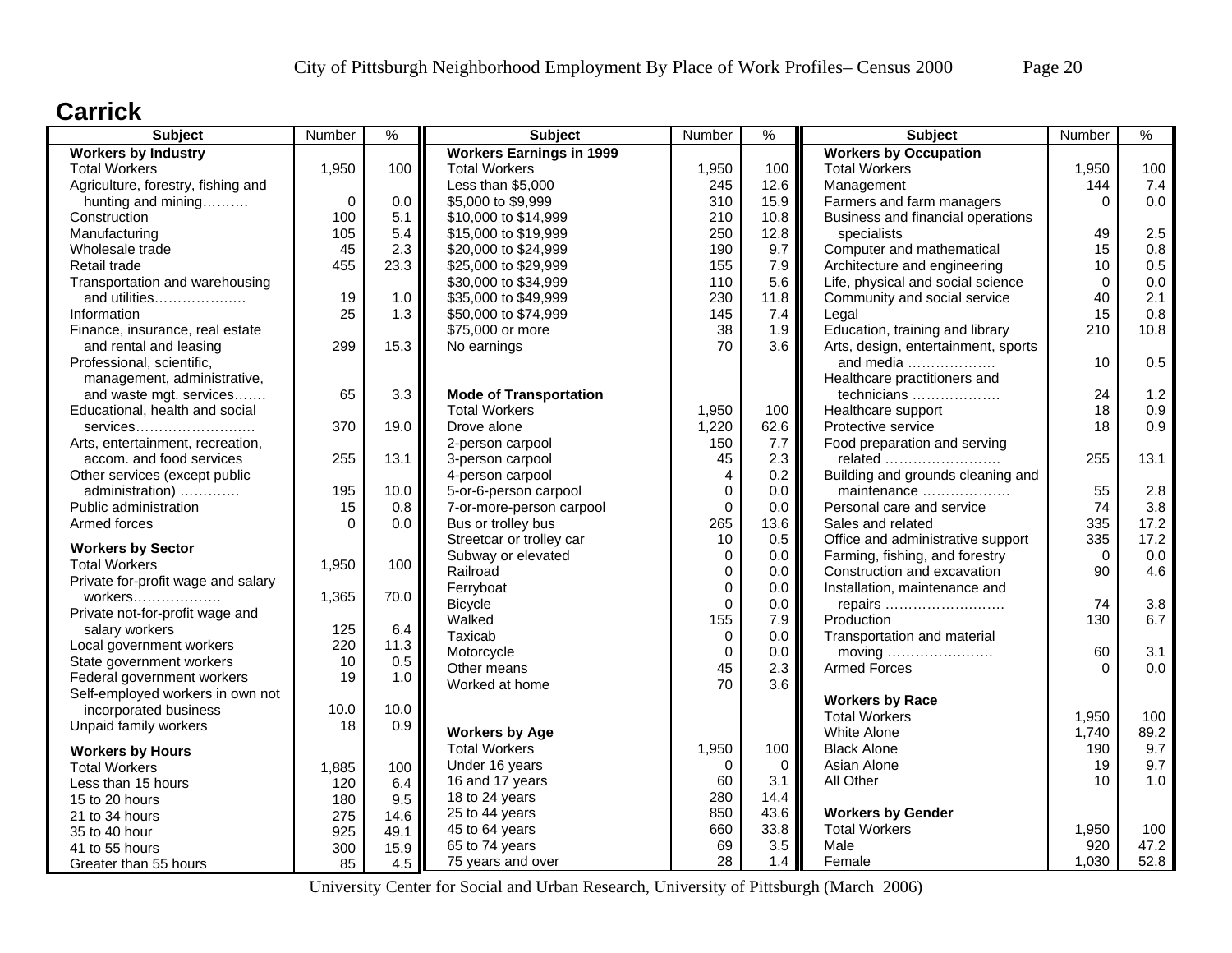### **Central Lawrenceville**

| <b>Subject</b>                                       | Number         | $\frac{9}{6}$ | <b>Subject</b>                  | Number         | $\frac{9}{6}$ | <b>Subject</b>                               | Number         | $\%$ |
|------------------------------------------------------|----------------|---------------|---------------------------------|----------------|---------------|----------------------------------------------|----------------|------|
| <b>Workers by Industry</b>                           |                |               | <b>Workers Earnings in 1999</b> |                |               | <b>Workers by Occupation</b>                 |                |      |
| <b>Total Workers</b>                                 | 3,340          | 100           | <b>Total Workers</b>            | 3,340          | 100           | <b>Total Workers</b>                         | 3,340          | 100  |
| Agriculture, forestry, fishing and                   |                |               | Less than \$5,000               | 190            | 5.7           | Management                                   | 220            | 6.6  |
| hunting and mining                                   | $\mathbf 0$    | 0.0           | \$5,000 to \$9,999              | 135            | 4.0           | Farmers and farm managers                    | $\Omega$       | 0.0  |
| Construction                                         | 225            | 6.7           | \$10,000 to \$14,999            | 330            | 9.9           | Business and financial operations            |                |      |
| Manufacturing                                        | 215            | 6.4           | \$15,000 to \$19,999            | 360            | 10.8          | specialists                                  | 30             | 0.9  |
| Wholesale trade                                      | $\overline{4}$ | 0.1           | \$20,000 to \$24,999            | 510            | 15.3          | Computer and mathematical                    | 50             | 1.5  |
| Retail trade                                         | 215            | 6.4           | \$25,000 to \$29,999            | 325            | 9.7           | Architecture and engineering                 | 14             | 0.4  |
| Transportation and warehousing                       |                |               | \$30,000 to \$34,999            | 285            | 8.5           | Life, physical and social science            | $\overline{4}$ | 0.1  |
| and utilities                                        | 74             | 2.2           | \$35,000 to \$49,999            | 705            | 21.1          | Community and social service                 | 89             | 2.7  |
| Information                                          | $\Omega$       | 0.0           | \$50,000 to \$74,999            | 255            | 7.6           | Legal                                        | 10             | 0.3  |
| Finance, insurance, real estate                      |                |               | \$75,000 or more                | 170            | 5.1           | Education, training and library              | 125            | 3.7  |
| and rental and leasing                               | 60             | 1.8           | No earnings                     | 74             | 2.2           | Arts, design, entertainment, sports          |                |      |
| Professional, scientific,                            |                |               |                                 |                |               | and media                                    | 40             | 1.2  |
| management, administrative,                          |                |               |                                 |                |               | Healthcare practitioners and                 |                |      |
| and waste mgt. services                              | 50             | 1.5           | <b>Mode of Transportation</b>   |                |               | technicians                                  | 965            | 28.9 |
| Educational, health and social                       |                |               | <b>Total Workers</b>            | 3,340          | 100           | Healthcare support                           | 190            | 5.7  |
| services                                             | 2,100          | 62.9          | Drove alone                     | 2,360          | 70.7          | Protective service                           | 50             | 1.5  |
| Arts, entertainment, recreation,                     |                |               | 2-person carpool                | 335            | 10.0          | Food preparation and serving                 |                |      |
| accom. and food services                             | 235            | 7.0           | 3-person carpool                | 40             | 1.2           | related                                      | 175            | 5.2  |
| Other services (except public                        |                |               | 4-person carpool                | $\overline{4}$ | 0.1           | Building and grounds cleaning and            |                |      |
| administration)                                      | 105            | 3.1           | 5-or-6-person carpool           | $\pmb{0}$      | 0.0           | maintenance                                  | 90             | 2.7  |
| Public administration                                | 45             | 1.3           | 7-or-more-person carpool        | $\Omega$       | 0.0           | Personal care and service                    | 45             | 1.3  |
| Armed forces                                         | $\Omega$       | 0.0           | Bus or trolley bus              | 185            | 5.5           | Sales and related                            | 160            | 4.8  |
| <b>Workers by Sector</b>                             |                |               | Streetcar or trolley car        | $\Omega$       | 0.0           | Office and administrative support            | 560            | 16.8 |
| <b>Total Workers</b>                                 | 3,340          | 100           | Subway or elevated              | 0              | 0.0           | Farming, fishing, and forestry               | $\Omega$       | 0.0  |
| Private for-profit wage and salary                   |                |               | Railroad                        | $\mathbf{0}$   | 0.0           | Construction and excavation                  | 180            | 5.4  |
| workers                                              |                | 55.1          | Ferryboat                       | $\mathbf 0$    | 0.0           | Installation, maintenance and                |                |      |
|                                                      | 1,840          |               | <b>Bicycle</b>                  | 4              | 0.1           | repairs                                      | 55             | 1.6  |
| Private not-for-profit wage and<br>salary workers    | 1,120          | 33.5          | Walked                          | 365            | 10.9          | Production                                   | 180            | 5.4  |
|                                                      | 85             | 2.5           | Taxicab                         | 0              | 0.0           | Transportation and material                  |                |      |
| Local government workers<br>State government workers | 40             | 1.2           | Motorcycle                      | $\mathbf 0$    | 0.0           | moving $\dots\dots\dots\dots\dots\dots\dots$ | 110            | 3.3  |
| Federal government workers                           | 50             | 1.5           | Other means                     | $\Omega$       | 0.0           | <b>Armed Forces</b>                          | $\Omega$       | 0.0  |
| Self-employed workers in own not                     |                |               | Worked at home                  | 50             | 1.5           |                                              |                |      |
| incorporated business                                | 5.5            | 5.5           |                                 |                |               | <b>Workers by Race</b>                       |                |      |
| Unpaid family workers                                | 20             | 0.6           |                                 |                |               | <b>Total Workers</b>                         | 3,340          | 100  |
|                                                      |                |               | <b>Workers by Age</b>           |                |               | <b>White Alone</b>                           | 2,970          | 88.9 |
| <b>Workers by Hours</b>                              |                |               | <b>Total Workers</b>            | 3,340          | 100           | <b>Black Alone</b>                           | 260            | 7.8  |
| <b>Total Workers</b>                                 | 3,270          | 100           | Under 16 years                  | $\Omega$       | $\mathbf 0$   | Asian Alone                                  | 79             | 7.8  |
| Less than 15 hours                                   | 80             | 2.4           | 16 and 17 years                 | 85             | 2.5           | All Other                                    | 30             | 2.4  |
| 15 to 20 hours                                       | 150            | 4.6           | 18 to 24 years                  | 220            | 6.6           |                                              |                |      |
| 21 to 34 hours                                       | 295            | 9.0           | 25 to 44 years                  | 1,520          | 45.5          | <b>Workers by Gender</b>                     |                |      |
| 35 to 40 hour                                        | 2,010          | 61.5          | 45 to 64 years                  | 1,365          | 40.9          | <b>Total Workers</b>                         | 3,340          | 100  |
| 41 to 55 hours                                       | 520            | 15.9          | 65 to 74 years                  | 95             | 2.8           | Male                                         | 1,425          | 42.7 |
| Greater than 55 hours                                | 225            | 6.9           | 75 years and over               | 50             | 1.5           | Female                                       | 1,915          | 57.3 |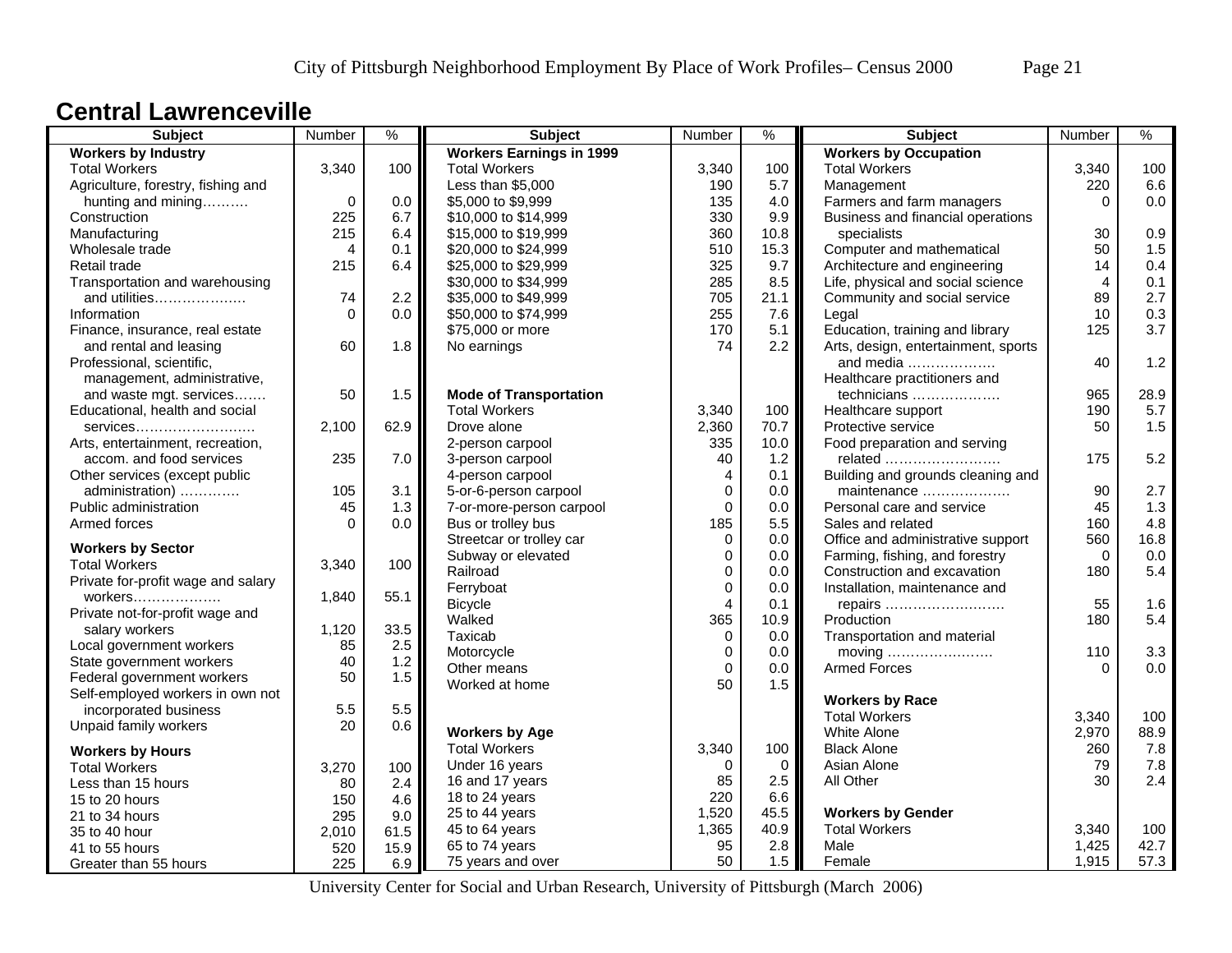### **Central Northside**

| <b>Workers by Industry</b><br><b>Workers Earnings in 1999</b><br><b>Workers by Occupation</b><br><b>Total Workers</b><br>5,490<br>100<br><b>Total Workers</b><br>5,490<br>100<br><b>Total Workers</b><br>5,490<br>100<br>1.7<br>6.3<br>Less than \$5,000<br>95<br>Management<br>345<br>Agriculture, forestry, fishing and<br>$\mathbf 0$<br>0.0<br>\$5,000 to \$9,999<br>220<br>4.0<br>Farmers and farm managers<br>0.0<br>hunting and mining<br>$\Omega$<br>295<br>5.4<br>5.0<br>Construction<br>\$10,000 to \$14,999<br>274<br>Business and financial operations<br>1.2<br>150<br>2.7<br>\$15,000 to \$19,999<br>455<br>8.3<br>specialists<br>Manufacturing<br>65<br>1.5<br>Computer and mathematical<br>2.4<br>Wholesale trade<br>80<br>\$20,000 to \$24,999<br>740<br>13.5<br>134<br>1.2<br>2.0<br>\$25,000 to \$29,999<br>Architecture and engineering<br>65<br>Retail trade<br>110<br>800<br>14.6<br>0.8<br>\$30,000 to \$34,999<br>479<br>8.7<br>45<br>Transportation and warehousing<br>Life, physical and social science<br>and utilities<br>40<br>0.7<br>\$35,000 to \$49,999<br>24.4<br>Community and social service<br>60<br>1.1<br>1,340<br>0.2<br>Information<br>10<br>\$50,000 to \$74,999<br>709<br>12.9<br>$\overline{4}$<br>0.1<br>Legal<br>\$75,000 or more<br>Education, training and library<br>59<br>1.1<br>Finance, insurance, real estate<br>319<br>5.8<br>Arts, design, entertainment, sports<br>and rental and leasing<br>145<br>2.6<br>No earnings<br>55<br>1.0 <sub>1</sub><br>1.2<br>65<br>Professional, scientific,<br>and media $\ldots$<br>management, administrative,<br>Healthcare practitioners and<br>41.5<br>219<br>4.0<br><b>Mode of Transportation</b><br>technicians<br>and waste mgt. services<br>2,280<br>Educational, health and social<br><b>Total Workers</b><br>Healthcare support<br>5.5<br>5,490<br>100<br>300<br>0.5<br>77.8<br>Drove alone<br>4,395<br>80.1<br>4,270<br>Protective service<br>30<br>services<br>9.0<br>2-person carpool<br>495<br>Food preparation and serving<br>Arts, entertainment, recreation,<br>40<br>0.7<br>3-person carpool<br>60<br>1.1<br>related<br>75<br>1.4<br>accom. and food services<br>0.2<br>Building and grounds cleaning and<br>Other services (except public<br>4-person carpool<br>10<br>5-or-6-person carpool<br>3.8<br>114<br>2.1<br>0.0<br>maintenance<br>210<br>administration)<br>0<br>0.5<br>Public administration<br>10<br>0.2<br>4<br>0.1<br>Personal care and service<br>29<br>7-or-more-person carpool<br>3.7<br>Bus or trolley bus<br>5.3<br>205<br>Armed forces<br>0.0<br>290<br>Sales and related<br>$\Omega$<br>0.2<br>Office and administrative support<br>935<br>17.0<br>Streetcar or trolley car<br>10<br><b>Workers by Sector</b><br>0.0<br>Subway or elevated<br>0.0<br>Farming, fishing, and forestry<br>$\Omega$<br>0<br><b>Total Workers</b><br>5,490<br>100<br>5.8<br>Railroad<br>Construction and excavation<br>320<br>0<br>0.0<br>Private for-profit wage and salary<br>0<br>0.0<br>Ferryboat<br>Installation, maintenance and<br>2,565<br>46.7<br>workers<br>1.2<br>$\mathbf{0}$<br>0.0<br>65<br><b>Bicycle</b><br>repairs<br>Private not-for-profit wage and<br>Walked<br>2.7<br>1.2<br>150<br>Production<br>65<br>47.4<br>2,600<br>salary workers<br>Taxicab<br>4<br>0.1<br>Transportation and material<br>100<br>1.8<br>Local government workers<br>2.5<br>Motorcycle<br>$\mathbf 0$<br>0.0<br>135<br>moving<br>State government workers<br>0.1<br>4<br>$\overline{\mathbf{A}}$<br>0.0<br>Other means<br>0.1<br><b>Armed Forces</b><br>$\Omega$<br>45<br>Federal government workers<br>0.8<br>59<br>1.1<br>Worked at home<br>Self-employed workers in own not<br><b>Workers by Race</b><br>incorporated business<br>3.1<br>3.1<br><b>Total Workers</b><br>5.490<br>100<br>Unpaid family workers<br>$\Omega$<br>0.0<br><b>Workers by Age</b><br>White Alone<br>4,810<br>87.6<br>9.3<br><b>Total Workers</b><br>5,490<br>100<br><b>Black Alone</b><br>510<br><b>Workers by Hours</b><br>9.3<br>Asian Alone<br>Under 16 years<br>0<br>$\mathbf 0$<br>80<br><b>Total Workers</b><br>5,435<br>100<br>1.5<br>$\mathbf{0}$<br>All Other<br>85<br>16 and 17 years<br>0.0<br>90<br>1.7<br>Less than 15 hours<br>230<br>18 to 24 years<br>4.2<br>3.5<br>15 to 20 hours<br>190<br><b>Workers by Gender</b><br>25 to 44 years<br>3,325<br>60.6<br>8.3<br>450<br>21 to 34 hours<br>33.7<br>45 to 64 years<br>1,850<br><b>Total Workers</b><br>5,490<br>100<br>59.9<br>35 to 40 hour<br>3,255<br>65 to 74 years<br>2,080<br>37.9<br>60<br>1.1<br>Male<br>1,010<br>18.6<br>41 to 55 hours<br>25<br>0.5<br>75 years and over<br>3,410<br>62.1<br>Female<br>439<br>8.1<br>Greater than 55 hours | <b>Subject</b> | Number | $\frac{9}{6}$ | <b>Subject</b> | Number | $\frac{9}{6}$ | <b>Subject</b> | Number | $\frac{9}{6}$ |
|-----------------------------------------------------------------------------------------------------------------------------------------------------------------------------------------------------------------------------------------------------------------------------------------------------------------------------------------------------------------------------------------------------------------------------------------------------------------------------------------------------------------------------------------------------------------------------------------------------------------------------------------------------------------------------------------------------------------------------------------------------------------------------------------------------------------------------------------------------------------------------------------------------------------------------------------------------------------------------------------------------------------------------------------------------------------------------------------------------------------------------------------------------------------------------------------------------------------------------------------------------------------------------------------------------------------------------------------------------------------------------------------------------------------------------------------------------------------------------------------------------------------------------------------------------------------------------------------------------------------------------------------------------------------------------------------------------------------------------------------------------------------------------------------------------------------------------------------------------------------------------------------------------------------------------------------------------------------------------------------------------------------------------------------------------------------------------------------------------------------------------------------------------------------------------------------------------------------------------------------------------------------------------------------------------------------------------------------------------------------------------------------------------------------------------------------------------------------------------------------------------------------------------------------------------------------------------------------------------------------------------------------------------------------------------------------------------------------------------------------------------------------------------------------------------------------------------------------------------------------------------------------------------------------------------------------------------------------------------------------------------------------------------------------------------------------------------------------------------------------------------------------------------------------------------------------------------------------------------------------------------------------------------------------------------------------------------------------------------------------------------------------------------------------------------------------------------------------------------------------------------------------------------------------------------------------------------------------------------------------------------------------------------------------------------------------------------------------------------------------------------------------------------------------------------------------------------------------------------------------------------------------------------------------------------------------------------------------------------------------------------------------------------------------------------------------------------------------------------------------------------------------------------------------------------------------------------------------------------------------------------------------------------------------------------------------------------------------------------------------------------------------------------------------------------------------------------------------------------------------------------------------------------------------------------------------------------------------------------------------------------------------------------------------------------------------------------|----------------|--------|---------------|----------------|--------|---------------|----------------|--------|---------------|
|                                                                                                                                                                                                                                                                                                                                                                                                                                                                                                                                                                                                                                                                                                                                                                                                                                                                                                                                                                                                                                                                                                                                                                                                                                                                                                                                                                                                                                                                                                                                                                                                                                                                                                                                                                                                                                                                                                                                                                                                                                                                                                                                                                                                                                                                                                                                                                                                                                                                                                                                                                                                                                                                                                                                                                                                                                                                                                                                                                                                                                                                                                                                                                                                                                                                                                                                                                                                                                                                                                                                                                                                                                                                                                                                                                                                                                                                                                                                                                                                                                                                                                                                                                                                                                                                                                                                                                                                                                                                                                                                                                                                                                                                                                     |                |        |               |                |        |               |                |        |               |
|                                                                                                                                                                                                                                                                                                                                                                                                                                                                                                                                                                                                                                                                                                                                                                                                                                                                                                                                                                                                                                                                                                                                                                                                                                                                                                                                                                                                                                                                                                                                                                                                                                                                                                                                                                                                                                                                                                                                                                                                                                                                                                                                                                                                                                                                                                                                                                                                                                                                                                                                                                                                                                                                                                                                                                                                                                                                                                                                                                                                                                                                                                                                                                                                                                                                                                                                                                                                                                                                                                                                                                                                                                                                                                                                                                                                                                                                                                                                                                                                                                                                                                                                                                                                                                                                                                                                                                                                                                                                                                                                                                                                                                                                                                     |                |        |               |                |        |               |                |        |               |
|                                                                                                                                                                                                                                                                                                                                                                                                                                                                                                                                                                                                                                                                                                                                                                                                                                                                                                                                                                                                                                                                                                                                                                                                                                                                                                                                                                                                                                                                                                                                                                                                                                                                                                                                                                                                                                                                                                                                                                                                                                                                                                                                                                                                                                                                                                                                                                                                                                                                                                                                                                                                                                                                                                                                                                                                                                                                                                                                                                                                                                                                                                                                                                                                                                                                                                                                                                                                                                                                                                                                                                                                                                                                                                                                                                                                                                                                                                                                                                                                                                                                                                                                                                                                                                                                                                                                                                                                                                                                                                                                                                                                                                                                                                     |                |        |               |                |        |               |                |        |               |
|                                                                                                                                                                                                                                                                                                                                                                                                                                                                                                                                                                                                                                                                                                                                                                                                                                                                                                                                                                                                                                                                                                                                                                                                                                                                                                                                                                                                                                                                                                                                                                                                                                                                                                                                                                                                                                                                                                                                                                                                                                                                                                                                                                                                                                                                                                                                                                                                                                                                                                                                                                                                                                                                                                                                                                                                                                                                                                                                                                                                                                                                                                                                                                                                                                                                                                                                                                                                                                                                                                                                                                                                                                                                                                                                                                                                                                                                                                                                                                                                                                                                                                                                                                                                                                                                                                                                                                                                                                                                                                                                                                                                                                                                                                     |                |        |               |                |        |               |                |        |               |
|                                                                                                                                                                                                                                                                                                                                                                                                                                                                                                                                                                                                                                                                                                                                                                                                                                                                                                                                                                                                                                                                                                                                                                                                                                                                                                                                                                                                                                                                                                                                                                                                                                                                                                                                                                                                                                                                                                                                                                                                                                                                                                                                                                                                                                                                                                                                                                                                                                                                                                                                                                                                                                                                                                                                                                                                                                                                                                                                                                                                                                                                                                                                                                                                                                                                                                                                                                                                                                                                                                                                                                                                                                                                                                                                                                                                                                                                                                                                                                                                                                                                                                                                                                                                                                                                                                                                                                                                                                                                                                                                                                                                                                                                                                     |                |        |               |                |        |               |                |        |               |
|                                                                                                                                                                                                                                                                                                                                                                                                                                                                                                                                                                                                                                                                                                                                                                                                                                                                                                                                                                                                                                                                                                                                                                                                                                                                                                                                                                                                                                                                                                                                                                                                                                                                                                                                                                                                                                                                                                                                                                                                                                                                                                                                                                                                                                                                                                                                                                                                                                                                                                                                                                                                                                                                                                                                                                                                                                                                                                                                                                                                                                                                                                                                                                                                                                                                                                                                                                                                                                                                                                                                                                                                                                                                                                                                                                                                                                                                                                                                                                                                                                                                                                                                                                                                                                                                                                                                                                                                                                                                                                                                                                                                                                                                                                     |                |        |               |                |        |               |                |        |               |
|                                                                                                                                                                                                                                                                                                                                                                                                                                                                                                                                                                                                                                                                                                                                                                                                                                                                                                                                                                                                                                                                                                                                                                                                                                                                                                                                                                                                                                                                                                                                                                                                                                                                                                                                                                                                                                                                                                                                                                                                                                                                                                                                                                                                                                                                                                                                                                                                                                                                                                                                                                                                                                                                                                                                                                                                                                                                                                                                                                                                                                                                                                                                                                                                                                                                                                                                                                                                                                                                                                                                                                                                                                                                                                                                                                                                                                                                                                                                                                                                                                                                                                                                                                                                                                                                                                                                                                                                                                                                                                                                                                                                                                                                                                     |                |        |               |                |        |               |                |        |               |
|                                                                                                                                                                                                                                                                                                                                                                                                                                                                                                                                                                                                                                                                                                                                                                                                                                                                                                                                                                                                                                                                                                                                                                                                                                                                                                                                                                                                                                                                                                                                                                                                                                                                                                                                                                                                                                                                                                                                                                                                                                                                                                                                                                                                                                                                                                                                                                                                                                                                                                                                                                                                                                                                                                                                                                                                                                                                                                                                                                                                                                                                                                                                                                                                                                                                                                                                                                                                                                                                                                                                                                                                                                                                                                                                                                                                                                                                                                                                                                                                                                                                                                                                                                                                                                                                                                                                                                                                                                                                                                                                                                                                                                                                                                     |                |        |               |                |        |               |                |        |               |
|                                                                                                                                                                                                                                                                                                                                                                                                                                                                                                                                                                                                                                                                                                                                                                                                                                                                                                                                                                                                                                                                                                                                                                                                                                                                                                                                                                                                                                                                                                                                                                                                                                                                                                                                                                                                                                                                                                                                                                                                                                                                                                                                                                                                                                                                                                                                                                                                                                                                                                                                                                                                                                                                                                                                                                                                                                                                                                                                                                                                                                                                                                                                                                                                                                                                                                                                                                                                                                                                                                                                                                                                                                                                                                                                                                                                                                                                                                                                                                                                                                                                                                                                                                                                                                                                                                                                                                                                                                                                                                                                                                                                                                                                                                     |                |        |               |                |        |               |                |        |               |
|                                                                                                                                                                                                                                                                                                                                                                                                                                                                                                                                                                                                                                                                                                                                                                                                                                                                                                                                                                                                                                                                                                                                                                                                                                                                                                                                                                                                                                                                                                                                                                                                                                                                                                                                                                                                                                                                                                                                                                                                                                                                                                                                                                                                                                                                                                                                                                                                                                                                                                                                                                                                                                                                                                                                                                                                                                                                                                                                                                                                                                                                                                                                                                                                                                                                                                                                                                                                                                                                                                                                                                                                                                                                                                                                                                                                                                                                                                                                                                                                                                                                                                                                                                                                                                                                                                                                                                                                                                                                                                                                                                                                                                                                                                     |                |        |               |                |        |               |                |        |               |
|                                                                                                                                                                                                                                                                                                                                                                                                                                                                                                                                                                                                                                                                                                                                                                                                                                                                                                                                                                                                                                                                                                                                                                                                                                                                                                                                                                                                                                                                                                                                                                                                                                                                                                                                                                                                                                                                                                                                                                                                                                                                                                                                                                                                                                                                                                                                                                                                                                                                                                                                                                                                                                                                                                                                                                                                                                                                                                                                                                                                                                                                                                                                                                                                                                                                                                                                                                                                                                                                                                                                                                                                                                                                                                                                                                                                                                                                                                                                                                                                                                                                                                                                                                                                                                                                                                                                                                                                                                                                                                                                                                                                                                                                                                     |                |        |               |                |        |               |                |        |               |
|                                                                                                                                                                                                                                                                                                                                                                                                                                                                                                                                                                                                                                                                                                                                                                                                                                                                                                                                                                                                                                                                                                                                                                                                                                                                                                                                                                                                                                                                                                                                                                                                                                                                                                                                                                                                                                                                                                                                                                                                                                                                                                                                                                                                                                                                                                                                                                                                                                                                                                                                                                                                                                                                                                                                                                                                                                                                                                                                                                                                                                                                                                                                                                                                                                                                                                                                                                                                                                                                                                                                                                                                                                                                                                                                                                                                                                                                                                                                                                                                                                                                                                                                                                                                                                                                                                                                                                                                                                                                                                                                                                                                                                                                                                     |                |        |               |                |        |               |                |        |               |
|                                                                                                                                                                                                                                                                                                                                                                                                                                                                                                                                                                                                                                                                                                                                                                                                                                                                                                                                                                                                                                                                                                                                                                                                                                                                                                                                                                                                                                                                                                                                                                                                                                                                                                                                                                                                                                                                                                                                                                                                                                                                                                                                                                                                                                                                                                                                                                                                                                                                                                                                                                                                                                                                                                                                                                                                                                                                                                                                                                                                                                                                                                                                                                                                                                                                                                                                                                                                                                                                                                                                                                                                                                                                                                                                                                                                                                                                                                                                                                                                                                                                                                                                                                                                                                                                                                                                                                                                                                                                                                                                                                                                                                                                                                     |                |        |               |                |        |               |                |        |               |
|                                                                                                                                                                                                                                                                                                                                                                                                                                                                                                                                                                                                                                                                                                                                                                                                                                                                                                                                                                                                                                                                                                                                                                                                                                                                                                                                                                                                                                                                                                                                                                                                                                                                                                                                                                                                                                                                                                                                                                                                                                                                                                                                                                                                                                                                                                                                                                                                                                                                                                                                                                                                                                                                                                                                                                                                                                                                                                                                                                                                                                                                                                                                                                                                                                                                                                                                                                                                                                                                                                                                                                                                                                                                                                                                                                                                                                                                                                                                                                                                                                                                                                                                                                                                                                                                                                                                                                                                                                                                                                                                                                                                                                                                                                     |                |        |               |                |        |               |                |        |               |
|                                                                                                                                                                                                                                                                                                                                                                                                                                                                                                                                                                                                                                                                                                                                                                                                                                                                                                                                                                                                                                                                                                                                                                                                                                                                                                                                                                                                                                                                                                                                                                                                                                                                                                                                                                                                                                                                                                                                                                                                                                                                                                                                                                                                                                                                                                                                                                                                                                                                                                                                                                                                                                                                                                                                                                                                                                                                                                                                                                                                                                                                                                                                                                                                                                                                                                                                                                                                                                                                                                                                                                                                                                                                                                                                                                                                                                                                                                                                                                                                                                                                                                                                                                                                                                                                                                                                                                                                                                                                                                                                                                                                                                                                                                     |                |        |               |                |        |               |                |        |               |
|                                                                                                                                                                                                                                                                                                                                                                                                                                                                                                                                                                                                                                                                                                                                                                                                                                                                                                                                                                                                                                                                                                                                                                                                                                                                                                                                                                                                                                                                                                                                                                                                                                                                                                                                                                                                                                                                                                                                                                                                                                                                                                                                                                                                                                                                                                                                                                                                                                                                                                                                                                                                                                                                                                                                                                                                                                                                                                                                                                                                                                                                                                                                                                                                                                                                                                                                                                                                                                                                                                                                                                                                                                                                                                                                                                                                                                                                                                                                                                                                                                                                                                                                                                                                                                                                                                                                                                                                                                                                                                                                                                                                                                                                                                     |                |        |               |                |        |               |                |        |               |
|                                                                                                                                                                                                                                                                                                                                                                                                                                                                                                                                                                                                                                                                                                                                                                                                                                                                                                                                                                                                                                                                                                                                                                                                                                                                                                                                                                                                                                                                                                                                                                                                                                                                                                                                                                                                                                                                                                                                                                                                                                                                                                                                                                                                                                                                                                                                                                                                                                                                                                                                                                                                                                                                                                                                                                                                                                                                                                                                                                                                                                                                                                                                                                                                                                                                                                                                                                                                                                                                                                                                                                                                                                                                                                                                                                                                                                                                                                                                                                                                                                                                                                                                                                                                                                                                                                                                                                                                                                                                                                                                                                                                                                                                                                     |                |        |               |                |        |               |                |        |               |
|                                                                                                                                                                                                                                                                                                                                                                                                                                                                                                                                                                                                                                                                                                                                                                                                                                                                                                                                                                                                                                                                                                                                                                                                                                                                                                                                                                                                                                                                                                                                                                                                                                                                                                                                                                                                                                                                                                                                                                                                                                                                                                                                                                                                                                                                                                                                                                                                                                                                                                                                                                                                                                                                                                                                                                                                                                                                                                                                                                                                                                                                                                                                                                                                                                                                                                                                                                                                                                                                                                                                                                                                                                                                                                                                                                                                                                                                                                                                                                                                                                                                                                                                                                                                                                                                                                                                                                                                                                                                                                                                                                                                                                                                                                     |                |        |               |                |        |               |                |        |               |
|                                                                                                                                                                                                                                                                                                                                                                                                                                                                                                                                                                                                                                                                                                                                                                                                                                                                                                                                                                                                                                                                                                                                                                                                                                                                                                                                                                                                                                                                                                                                                                                                                                                                                                                                                                                                                                                                                                                                                                                                                                                                                                                                                                                                                                                                                                                                                                                                                                                                                                                                                                                                                                                                                                                                                                                                                                                                                                                                                                                                                                                                                                                                                                                                                                                                                                                                                                                                                                                                                                                                                                                                                                                                                                                                                                                                                                                                                                                                                                                                                                                                                                                                                                                                                                                                                                                                                                                                                                                                                                                                                                                                                                                                                                     |                |        |               |                |        |               |                |        |               |
|                                                                                                                                                                                                                                                                                                                                                                                                                                                                                                                                                                                                                                                                                                                                                                                                                                                                                                                                                                                                                                                                                                                                                                                                                                                                                                                                                                                                                                                                                                                                                                                                                                                                                                                                                                                                                                                                                                                                                                                                                                                                                                                                                                                                                                                                                                                                                                                                                                                                                                                                                                                                                                                                                                                                                                                                                                                                                                                                                                                                                                                                                                                                                                                                                                                                                                                                                                                                                                                                                                                                                                                                                                                                                                                                                                                                                                                                                                                                                                                                                                                                                                                                                                                                                                                                                                                                                                                                                                                                                                                                                                                                                                                                                                     |                |        |               |                |        |               |                |        |               |
|                                                                                                                                                                                                                                                                                                                                                                                                                                                                                                                                                                                                                                                                                                                                                                                                                                                                                                                                                                                                                                                                                                                                                                                                                                                                                                                                                                                                                                                                                                                                                                                                                                                                                                                                                                                                                                                                                                                                                                                                                                                                                                                                                                                                                                                                                                                                                                                                                                                                                                                                                                                                                                                                                                                                                                                                                                                                                                                                                                                                                                                                                                                                                                                                                                                                                                                                                                                                                                                                                                                                                                                                                                                                                                                                                                                                                                                                                                                                                                                                                                                                                                                                                                                                                                                                                                                                                                                                                                                                                                                                                                                                                                                                                                     |                |        |               |                |        |               |                |        |               |
|                                                                                                                                                                                                                                                                                                                                                                                                                                                                                                                                                                                                                                                                                                                                                                                                                                                                                                                                                                                                                                                                                                                                                                                                                                                                                                                                                                                                                                                                                                                                                                                                                                                                                                                                                                                                                                                                                                                                                                                                                                                                                                                                                                                                                                                                                                                                                                                                                                                                                                                                                                                                                                                                                                                                                                                                                                                                                                                                                                                                                                                                                                                                                                                                                                                                                                                                                                                                                                                                                                                                                                                                                                                                                                                                                                                                                                                                                                                                                                                                                                                                                                                                                                                                                                                                                                                                                                                                                                                                                                                                                                                                                                                                                                     |                |        |               |                |        |               |                |        |               |
|                                                                                                                                                                                                                                                                                                                                                                                                                                                                                                                                                                                                                                                                                                                                                                                                                                                                                                                                                                                                                                                                                                                                                                                                                                                                                                                                                                                                                                                                                                                                                                                                                                                                                                                                                                                                                                                                                                                                                                                                                                                                                                                                                                                                                                                                                                                                                                                                                                                                                                                                                                                                                                                                                                                                                                                                                                                                                                                                                                                                                                                                                                                                                                                                                                                                                                                                                                                                                                                                                                                                                                                                                                                                                                                                                                                                                                                                                                                                                                                                                                                                                                                                                                                                                                                                                                                                                                                                                                                                                                                                                                                                                                                                                                     |                |        |               |                |        |               |                |        |               |
|                                                                                                                                                                                                                                                                                                                                                                                                                                                                                                                                                                                                                                                                                                                                                                                                                                                                                                                                                                                                                                                                                                                                                                                                                                                                                                                                                                                                                                                                                                                                                                                                                                                                                                                                                                                                                                                                                                                                                                                                                                                                                                                                                                                                                                                                                                                                                                                                                                                                                                                                                                                                                                                                                                                                                                                                                                                                                                                                                                                                                                                                                                                                                                                                                                                                                                                                                                                                                                                                                                                                                                                                                                                                                                                                                                                                                                                                                                                                                                                                                                                                                                                                                                                                                                                                                                                                                                                                                                                                                                                                                                                                                                                                                                     |                |        |               |                |        |               |                |        |               |
|                                                                                                                                                                                                                                                                                                                                                                                                                                                                                                                                                                                                                                                                                                                                                                                                                                                                                                                                                                                                                                                                                                                                                                                                                                                                                                                                                                                                                                                                                                                                                                                                                                                                                                                                                                                                                                                                                                                                                                                                                                                                                                                                                                                                                                                                                                                                                                                                                                                                                                                                                                                                                                                                                                                                                                                                                                                                                                                                                                                                                                                                                                                                                                                                                                                                                                                                                                                                                                                                                                                                                                                                                                                                                                                                                                                                                                                                                                                                                                                                                                                                                                                                                                                                                                                                                                                                                                                                                                                                                                                                                                                                                                                                                                     |                |        |               |                |        |               |                |        |               |
|                                                                                                                                                                                                                                                                                                                                                                                                                                                                                                                                                                                                                                                                                                                                                                                                                                                                                                                                                                                                                                                                                                                                                                                                                                                                                                                                                                                                                                                                                                                                                                                                                                                                                                                                                                                                                                                                                                                                                                                                                                                                                                                                                                                                                                                                                                                                                                                                                                                                                                                                                                                                                                                                                                                                                                                                                                                                                                                                                                                                                                                                                                                                                                                                                                                                                                                                                                                                                                                                                                                                                                                                                                                                                                                                                                                                                                                                                                                                                                                                                                                                                                                                                                                                                                                                                                                                                                                                                                                                                                                                                                                                                                                                                                     |                |        |               |                |        |               |                |        |               |
|                                                                                                                                                                                                                                                                                                                                                                                                                                                                                                                                                                                                                                                                                                                                                                                                                                                                                                                                                                                                                                                                                                                                                                                                                                                                                                                                                                                                                                                                                                                                                                                                                                                                                                                                                                                                                                                                                                                                                                                                                                                                                                                                                                                                                                                                                                                                                                                                                                                                                                                                                                                                                                                                                                                                                                                                                                                                                                                                                                                                                                                                                                                                                                                                                                                                                                                                                                                                                                                                                                                                                                                                                                                                                                                                                                                                                                                                                                                                                                                                                                                                                                                                                                                                                                                                                                                                                                                                                                                                                                                                                                                                                                                                                                     |                |        |               |                |        |               |                |        |               |
|                                                                                                                                                                                                                                                                                                                                                                                                                                                                                                                                                                                                                                                                                                                                                                                                                                                                                                                                                                                                                                                                                                                                                                                                                                                                                                                                                                                                                                                                                                                                                                                                                                                                                                                                                                                                                                                                                                                                                                                                                                                                                                                                                                                                                                                                                                                                                                                                                                                                                                                                                                                                                                                                                                                                                                                                                                                                                                                                                                                                                                                                                                                                                                                                                                                                                                                                                                                                                                                                                                                                                                                                                                                                                                                                                                                                                                                                                                                                                                                                                                                                                                                                                                                                                                                                                                                                                                                                                                                                                                                                                                                                                                                                                                     |                |        |               |                |        |               |                |        |               |
|                                                                                                                                                                                                                                                                                                                                                                                                                                                                                                                                                                                                                                                                                                                                                                                                                                                                                                                                                                                                                                                                                                                                                                                                                                                                                                                                                                                                                                                                                                                                                                                                                                                                                                                                                                                                                                                                                                                                                                                                                                                                                                                                                                                                                                                                                                                                                                                                                                                                                                                                                                                                                                                                                                                                                                                                                                                                                                                                                                                                                                                                                                                                                                                                                                                                                                                                                                                                                                                                                                                                                                                                                                                                                                                                                                                                                                                                                                                                                                                                                                                                                                                                                                                                                                                                                                                                                                                                                                                                                                                                                                                                                                                                                                     |                |        |               |                |        |               |                |        |               |
|                                                                                                                                                                                                                                                                                                                                                                                                                                                                                                                                                                                                                                                                                                                                                                                                                                                                                                                                                                                                                                                                                                                                                                                                                                                                                                                                                                                                                                                                                                                                                                                                                                                                                                                                                                                                                                                                                                                                                                                                                                                                                                                                                                                                                                                                                                                                                                                                                                                                                                                                                                                                                                                                                                                                                                                                                                                                                                                                                                                                                                                                                                                                                                                                                                                                                                                                                                                                                                                                                                                                                                                                                                                                                                                                                                                                                                                                                                                                                                                                                                                                                                                                                                                                                                                                                                                                                                                                                                                                                                                                                                                                                                                                                                     |                |        |               |                |        |               |                |        |               |
|                                                                                                                                                                                                                                                                                                                                                                                                                                                                                                                                                                                                                                                                                                                                                                                                                                                                                                                                                                                                                                                                                                                                                                                                                                                                                                                                                                                                                                                                                                                                                                                                                                                                                                                                                                                                                                                                                                                                                                                                                                                                                                                                                                                                                                                                                                                                                                                                                                                                                                                                                                                                                                                                                                                                                                                                                                                                                                                                                                                                                                                                                                                                                                                                                                                                                                                                                                                                                                                                                                                                                                                                                                                                                                                                                                                                                                                                                                                                                                                                                                                                                                                                                                                                                                                                                                                                                                                                                                                                                                                                                                                                                                                                                                     |                |        |               |                |        |               |                |        |               |
|                                                                                                                                                                                                                                                                                                                                                                                                                                                                                                                                                                                                                                                                                                                                                                                                                                                                                                                                                                                                                                                                                                                                                                                                                                                                                                                                                                                                                                                                                                                                                                                                                                                                                                                                                                                                                                                                                                                                                                                                                                                                                                                                                                                                                                                                                                                                                                                                                                                                                                                                                                                                                                                                                                                                                                                                                                                                                                                                                                                                                                                                                                                                                                                                                                                                                                                                                                                                                                                                                                                                                                                                                                                                                                                                                                                                                                                                                                                                                                                                                                                                                                                                                                                                                                                                                                                                                                                                                                                                                                                                                                                                                                                                                                     |                |        |               |                |        |               |                |        |               |
|                                                                                                                                                                                                                                                                                                                                                                                                                                                                                                                                                                                                                                                                                                                                                                                                                                                                                                                                                                                                                                                                                                                                                                                                                                                                                                                                                                                                                                                                                                                                                                                                                                                                                                                                                                                                                                                                                                                                                                                                                                                                                                                                                                                                                                                                                                                                                                                                                                                                                                                                                                                                                                                                                                                                                                                                                                                                                                                                                                                                                                                                                                                                                                                                                                                                                                                                                                                                                                                                                                                                                                                                                                                                                                                                                                                                                                                                                                                                                                                                                                                                                                                                                                                                                                                                                                                                                                                                                                                                                                                                                                                                                                                                                                     |                |        |               |                |        |               |                |        |               |
|                                                                                                                                                                                                                                                                                                                                                                                                                                                                                                                                                                                                                                                                                                                                                                                                                                                                                                                                                                                                                                                                                                                                                                                                                                                                                                                                                                                                                                                                                                                                                                                                                                                                                                                                                                                                                                                                                                                                                                                                                                                                                                                                                                                                                                                                                                                                                                                                                                                                                                                                                                                                                                                                                                                                                                                                                                                                                                                                                                                                                                                                                                                                                                                                                                                                                                                                                                                                                                                                                                                                                                                                                                                                                                                                                                                                                                                                                                                                                                                                                                                                                                                                                                                                                                                                                                                                                                                                                                                                                                                                                                                                                                                                                                     |                |        |               |                |        |               |                |        |               |
|                                                                                                                                                                                                                                                                                                                                                                                                                                                                                                                                                                                                                                                                                                                                                                                                                                                                                                                                                                                                                                                                                                                                                                                                                                                                                                                                                                                                                                                                                                                                                                                                                                                                                                                                                                                                                                                                                                                                                                                                                                                                                                                                                                                                                                                                                                                                                                                                                                                                                                                                                                                                                                                                                                                                                                                                                                                                                                                                                                                                                                                                                                                                                                                                                                                                                                                                                                                                                                                                                                                                                                                                                                                                                                                                                                                                                                                                                                                                                                                                                                                                                                                                                                                                                                                                                                                                                                                                                                                                                                                                                                                                                                                                                                     |                |        |               |                |        |               |                |        |               |
|                                                                                                                                                                                                                                                                                                                                                                                                                                                                                                                                                                                                                                                                                                                                                                                                                                                                                                                                                                                                                                                                                                                                                                                                                                                                                                                                                                                                                                                                                                                                                                                                                                                                                                                                                                                                                                                                                                                                                                                                                                                                                                                                                                                                                                                                                                                                                                                                                                                                                                                                                                                                                                                                                                                                                                                                                                                                                                                                                                                                                                                                                                                                                                                                                                                                                                                                                                                                                                                                                                                                                                                                                                                                                                                                                                                                                                                                                                                                                                                                                                                                                                                                                                                                                                                                                                                                                                                                                                                                                                                                                                                                                                                                                                     |                |        |               |                |        |               |                |        |               |
|                                                                                                                                                                                                                                                                                                                                                                                                                                                                                                                                                                                                                                                                                                                                                                                                                                                                                                                                                                                                                                                                                                                                                                                                                                                                                                                                                                                                                                                                                                                                                                                                                                                                                                                                                                                                                                                                                                                                                                                                                                                                                                                                                                                                                                                                                                                                                                                                                                                                                                                                                                                                                                                                                                                                                                                                                                                                                                                                                                                                                                                                                                                                                                                                                                                                                                                                                                                                                                                                                                                                                                                                                                                                                                                                                                                                                                                                                                                                                                                                                                                                                                                                                                                                                                                                                                                                                                                                                                                                                                                                                                                                                                                                                                     |                |        |               |                |        |               |                |        |               |
|                                                                                                                                                                                                                                                                                                                                                                                                                                                                                                                                                                                                                                                                                                                                                                                                                                                                                                                                                                                                                                                                                                                                                                                                                                                                                                                                                                                                                                                                                                                                                                                                                                                                                                                                                                                                                                                                                                                                                                                                                                                                                                                                                                                                                                                                                                                                                                                                                                                                                                                                                                                                                                                                                                                                                                                                                                                                                                                                                                                                                                                                                                                                                                                                                                                                                                                                                                                                                                                                                                                                                                                                                                                                                                                                                                                                                                                                                                                                                                                                                                                                                                                                                                                                                                                                                                                                                                                                                                                                                                                                                                                                                                                                                                     |                |        |               |                |        |               |                |        |               |
|                                                                                                                                                                                                                                                                                                                                                                                                                                                                                                                                                                                                                                                                                                                                                                                                                                                                                                                                                                                                                                                                                                                                                                                                                                                                                                                                                                                                                                                                                                                                                                                                                                                                                                                                                                                                                                                                                                                                                                                                                                                                                                                                                                                                                                                                                                                                                                                                                                                                                                                                                                                                                                                                                                                                                                                                                                                                                                                                                                                                                                                                                                                                                                                                                                                                                                                                                                                                                                                                                                                                                                                                                                                                                                                                                                                                                                                                                                                                                                                                                                                                                                                                                                                                                                                                                                                                                                                                                                                                                                                                                                                                                                                                                                     |                |        |               |                |        |               |                |        |               |
|                                                                                                                                                                                                                                                                                                                                                                                                                                                                                                                                                                                                                                                                                                                                                                                                                                                                                                                                                                                                                                                                                                                                                                                                                                                                                                                                                                                                                                                                                                                                                                                                                                                                                                                                                                                                                                                                                                                                                                                                                                                                                                                                                                                                                                                                                                                                                                                                                                                                                                                                                                                                                                                                                                                                                                                                                                                                                                                                                                                                                                                                                                                                                                                                                                                                                                                                                                                                                                                                                                                                                                                                                                                                                                                                                                                                                                                                                                                                                                                                                                                                                                                                                                                                                                                                                                                                                                                                                                                                                                                                                                                                                                                                                                     |                |        |               |                |        |               |                |        |               |
|                                                                                                                                                                                                                                                                                                                                                                                                                                                                                                                                                                                                                                                                                                                                                                                                                                                                                                                                                                                                                                                                                                                                                                                                                                                                                                                                                                                                                                                                                                                                                                                                                                                                                                                                                                                                                                                                                                                                                                                                                                                                                                                                                                                                                                                                                                                                                                                                                                                                                                                                                                                                                                                                                                                                                                                                                                                                                                                                                                                                                                                                                                                                                                                                                                                                                                                                                                                                                                                                                                                                                                                                                                                                                                                                                                                                                                                                                                                                                                                                                                                                                                                                                                                                                                                                                                                                                                                                                                                                                                                                                                                                                                                                                                     |                |        |               |                |        |               |                |        |               |
|                                                                                                                                                                                                                                                                                                                                                                                                                                                                                                                                                                                                                                                                                                                                                                                                                                                                                                                                                                                                                                                                                                                                                                                                                                                                                                                                                                                                                                                                                                                                                                                                                                                                                                                                                                                                                                                                                                                                                                                                                                                                                                                                                                                                                                                                                                                                                                                                                                                                                                                                                                                                                                                                                                                                                                                                                                                                                                                                                                                                                                                                                                                                                                                                                                                                                                                                                                                                                                                                                                                                                                                                                                                                                                                                                                                                                                                                                                                                                                                                                                                                                                                                                                                                                                                                                                                                                                                                                                                                                                                                                                                                                                                                                                     |                |        |               |                |        |               |                |        |               |
|                                                                                                                                                                                                                                                                                                                                                                                                                                                                                                                                                                                                                                                                                                                                                                                                                                                                                                                                                                                                                                                                                                                                                                                                                                                                                                                                                                                                                                                                                                                                                                                                                                                                                                                                                                                                                                                                                                                                                                                                                                                                                                                                                                                                                                                                                                                                                                                                                                                                                                                                                                                                                                                                                                                                                                                                                                                                                                                                                                                                                                                                                                                                                                                                                                                                                                                                                                                                                                                                                                                                                                                                                                                                                                                                                                                                                                                                                                                                                                                                                                                                                                                                                                                                                                                                                                                                                                                                                                                                                                                                                                                                                                                                                                     |                |        |               |                |        |               |                |        |               |
|                                                                                                                                                                                                                                                                                                                                                                                                                                                                                                                                                                                                                                                                                                                                                                                                                                                                                                                                                                                                                                                                                                                                                                                                                                                                                                                                                                                                                                                                                                                                                                                                                                                                                                                                                                                                                                                                                                                                                                                                                                                                                                                                                                                                                                                                                                                                                                                                                                                                                                                                                                                                                                                                                                                                                                                                                                                                                                                                                                                                                                                                                                                                                                                                                                                                                                                                                                                                                                                                                                                                                                                                                                                                                                                                                                                                                                                                                                                                                                                                                                                                                                                                                                                                                                                                                                                                                                                                                                                                                                                                                                                                                                                                                                     |                |        |               |                |        |               |                |        |               |
|                                                                                                                                                                                                                                                                                                                                                                                                                                                                                                                                                                                                                                                                                                                                                                                                                                                                                                                                                                                                                                                                                                                                                                                                                                                                                                                                                                                                                                                                                                                                                                                                                                                                                                                                                                                                                                                                                                                                                                                                                                                                                                                                                                                                                                                                                                                                                                                                                                                                                                                                                                                                                                                                                                                                                                                                                                                                                                                                                                                                                                                                                                                                                                                                                                                                                                                                                                                                                                                                                                                                                                                                                                                                                                                                                                                                                                                                                                                                                                                                                                                                                                                                                                                                                                                                                                                                                                                                                                                                                                                                                                                                                                                                                                     |                |        |               |                |        |               |                |        |               |
|                                                                                                                                                                                                                                                                                                                                                                                                                                                                                                                                                                                                                                                                                                                                                                                                                                                                                                                                                                                                                                                                                                                                                                                                                                                                                                                                                                                                                                                                                                                                                                                                                                                                                                                                                                                                                                                                                                                                                                                                                                                                                                                                                                                                                                                                                                                                                                                                                                                                                                                                                                                                                                                                                                                                                                                                                                                                                                                                                                                                                                                                                                                                                                                                                                                                                                                                                                                                                                                                                                                                                                                                                                                                                                                                                                                                                                                                                                                                                                                                                                                                                                                                                                                                                                                                                                                                                                                                                                                                                                                                                                                                                                                                                                     |                |        |               |                |        |               |                |        |               |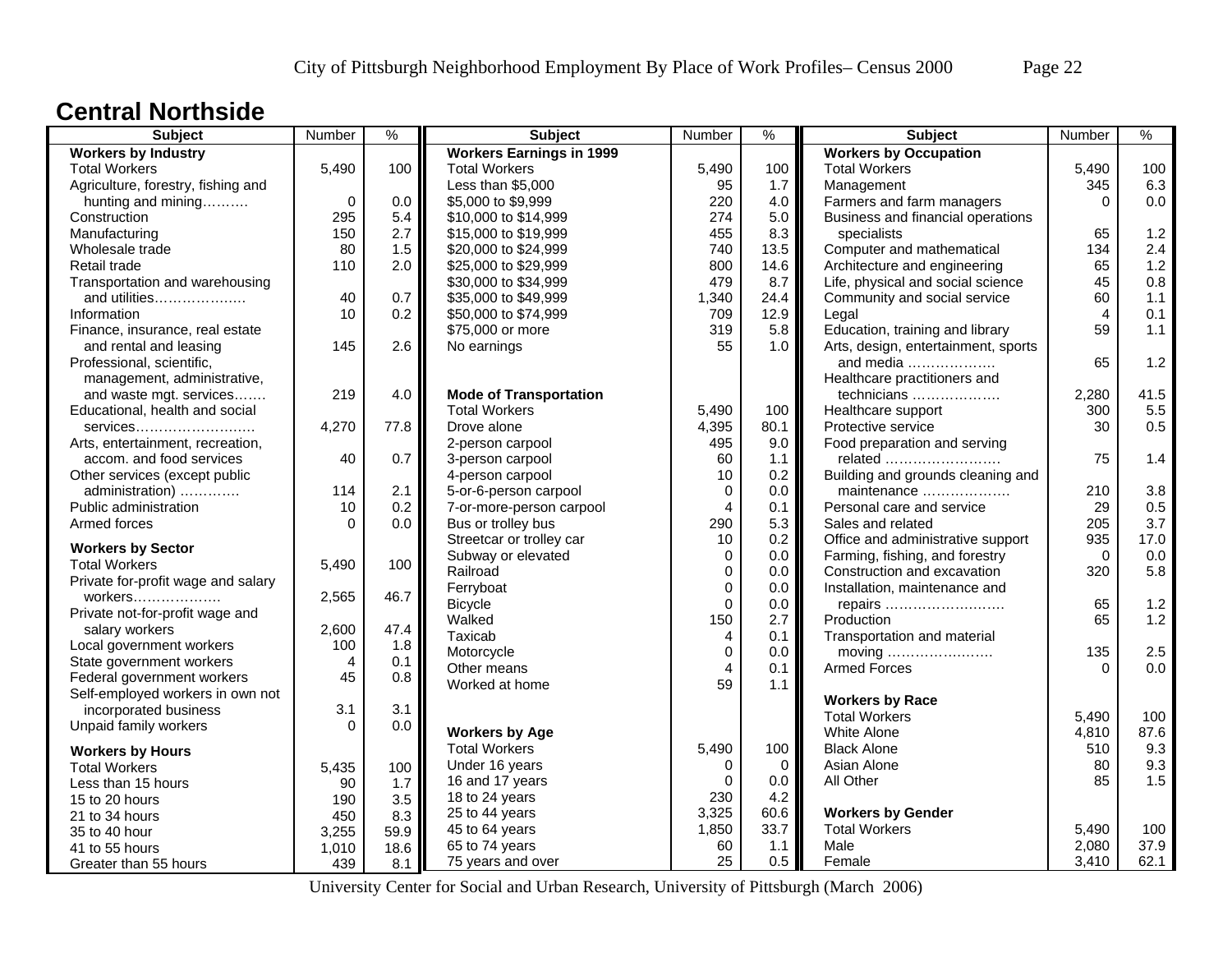### **Central Oakland**

| <b>Subject</b>                     | Number   | $\frac{9}{6}$ | <b>Subject</b>                  | Number         | $\frac{9}{6}$ | <b>Subject</b>                      | Number | $\%$ |
|------------------------------------|----------|---------------|---------------------------------|----------------|---------------|-------------------------------------|--------|------|
| <b>Workers by Industry</b>         |          |               | <b>Workers Earnings in 1999</b> |                |               | <b>Workers by Occupation</b>        |        |      |
| <b>Total Workers</b>               | 3,860    | 100           | <b>Total Workers</b>            | 3,860          | 100           | <b>Total Workers</b>                | 3,860  | 100  |
| Agriculture, forestry, fishing and |          |               | Less than \$5,000               | 480            | 12.4          | Management                          | 455    | 11.8 |
| hunting and mining                 | 20       | 0.5           | \$5,000 to \$9,999              | 600            | 15.5          | Farmers and farm managers           | 4      | 0.1  |
| Construction                       | 30       | 0.8           | \$10,000 to \$14,999            | 310            | 8.0           | Business and financial operations   |        |      |
| Manufacturing                      | 50       | 1.3           | \$15,000 to \$19,999            | 364            | 9.4           | specialists                         | 175    | 4.5  |
| Wholesale trade                    | 4        | 0.1           | \$20,000 to \$24,999            | 420            | 10.9          | Computer and mathematical           | 150    | 3.9  |
| Retail trade                       | 450      | 11.7          | \$25,000 to \$29,999            | 300            | 7.8           | Architecture and engineering        | 30     | 0.8  |
| Transportation and warehousing     |          |               | \$30,000 to \$34,999            | 345            | 8.9           | Life, physical and social science   | 60     | 1.6  |
| and utilities                      | 50       | 1.3           | \$35,000 to \$49,999            | 475            | 12.3          | Community and social service        | 30     | 0.8  |
| Information                        | 55       | 1.4           | \$50,000 to \$74,999            | 245            | 6.3           | Legal                               | 60     | 1.6  |
| Finance, insurance, real estate    |          |               | \$75,000 or more                | 215            | 5.6           | Education, training and library     | 360    | 9.3  |
| and rental and leasing             | 169      | 4.4           | No earnings                     | 99             | 2.6           | Arts, design, entertainment, sports |        |      |
| Professional, scientific,          |          |               |                                 |                |               | and media                           | 130    | 3.4  |
| management, administrative,        |          |               |                                 |                |               | Healthcare practitioners and        |        |      |
| and waste mgt. services            | 230      | 6.0           | <b>Mode of Transportation</b>   |                |               | technicians                         | 384    | 9.9  |
| Educational, health and social     |          |               | <b>Total Workers</b>            | 3,860          | 100           | Healthcare support                  | 65     | 1.7  |
| $s$ ervices                        | 1,835    | 47.5          | Drove alone                     | 1,895          | 49.1          | Protective service                  | 85     | 2.2  |
| Arts, entertainment, recreation,   |          |               | 2-person carpool                | 410            | 10.6          | Food preparation and serving        |        |      |
| accom. and food services           | 715      | 18.5          | 3-person carpool                | 75             | 1.9           | related                             | 395    | 10.2 |
| Other services (except public      |          |               | 4-person carpool                | 15             | 0.4           | Building and grounds cleaning and   |        |      |
| administration)                    | 195      | 5.1           | 5-or-6-person carpool           | $\overline{4}$ | 0.1           | maintenance                         | 70     | 1.8  |
| Public administration              | 55       | 1.4           | 7-or-more-person carpool        | $\overline{4}$ | 0.1           | Personal care and service           | 89     | 2.3  |
| Armed forces                       | 4        | 0.1           | Bus or trolley bus              | 844            | 21.9          | Sales and related                   | 385    | 10.0 |
|                                    |          |               | Streetcar or trolley car        | 20             | 0.5           | Office and administrative support   | 644    | 16.7 |
| <b>Workers by Sector</b>           |          |               | Subway or elevated              | $\mathbf{0}$   | 0.0           | Farming, fishing, and forestry      | 4      | 0.1  |
| <b>Total Workers</b>               | 3,860    | 100           | Railroad                        | $\mathbf 0$    | 0.0           | Construction and excavation         | 20     | 0.5  |
| Private for-profit wage and salary |          |               | Ferryboat                       | $\mathbf 0$    | 0.0           | Installation, maintenance and       |        |      |
| $workers$                          | 2,250    | 58.3          | Bicycle                         | 25             | 0.6           | repairs                             | 35     | 0.9  |
| Private not-for-profit wage and    |          |               | Walked                          | 500            | 13.0          | Production                          | 105    | 2.7  |
| salary workers                     | 1,069    | 27.7          | Taxicab                         | $\mathbf 0$    | 0.0           | Transportation and material         |        |      |
| Local government workers           | 100      | 2.6           | Motorcycle                      | $\mathbf 0$    | 0.0           | moving                              | 100    | 2.6  |
| State government workers           | 145      | 3.8           | Other means                     | 15             | 0.4           | <b>Armed Forces</b>                 | 4      | 0.1  |
| Federal government workers         | 80       | 2.1           | Worked at home                  | 44             | $1.1$         |                                     |        |      |
| Self-employed workers in own not   |          |               |                                 |                |               | <b>Workers by Race</b>              |        |      |
| incorporated business              | 5.4      | 5.4           |                                 |                |               | <b>Total Workers</b>                | 3,860  | 100  |
| Unpaid family workers              | $\Omega$ | 0.0           | <b>Workers by Age</b>           |                |               | <b>White Alone</b>                  | 3,140  | 81.3 |
| <b>Workers by Hours</b>            |          |               | <b>Total Workers</b>            | 3,860          | 100           | <b>Black Alone</b>                  | 490    | 12.7 |
| <b>Total Workers</b>               | 3,755    | 100           | Under 16 years                  | 0              | $\mathbf 0$   | Asian Alone                         | 125    | 12.7 |
| Less than 15 hours                 | 170      | 4.5           | 16 and 17 years                 | 55             | 1.4           | All Other                           | 105    | 3.2  |
| 15 to 20 hours                     | 400      | 10.7          | 18 to 24 years                  | 835            | 21.6          |                                     |        |      |
| 21 to 34 hours                     | 515      | 13.7          | 25 to 44 years                  | 1,745          | 45.2          | <b>Workers by Gender</b>            |        |      |
| 35 to 40 hour                      | 1,770    | 47.1          | 45 to 64 years                  | 1,080          | 28.0          | <b>Total Workers</b>                | 3,860  | 100  |
| 41 to 55 hours                     | 620      | 16.5          | 65 to 74 years                  | 95             | 2.5           | Male                                | 1,630  | 42.2 |
| Greater than 55 hours              | 275      | 7.3           | 75 years and over               | 44             | 1.1           | Female                              | 2,230  | 57.8 |
|                                    |          |               |                                 |                |               |                                     |        |      |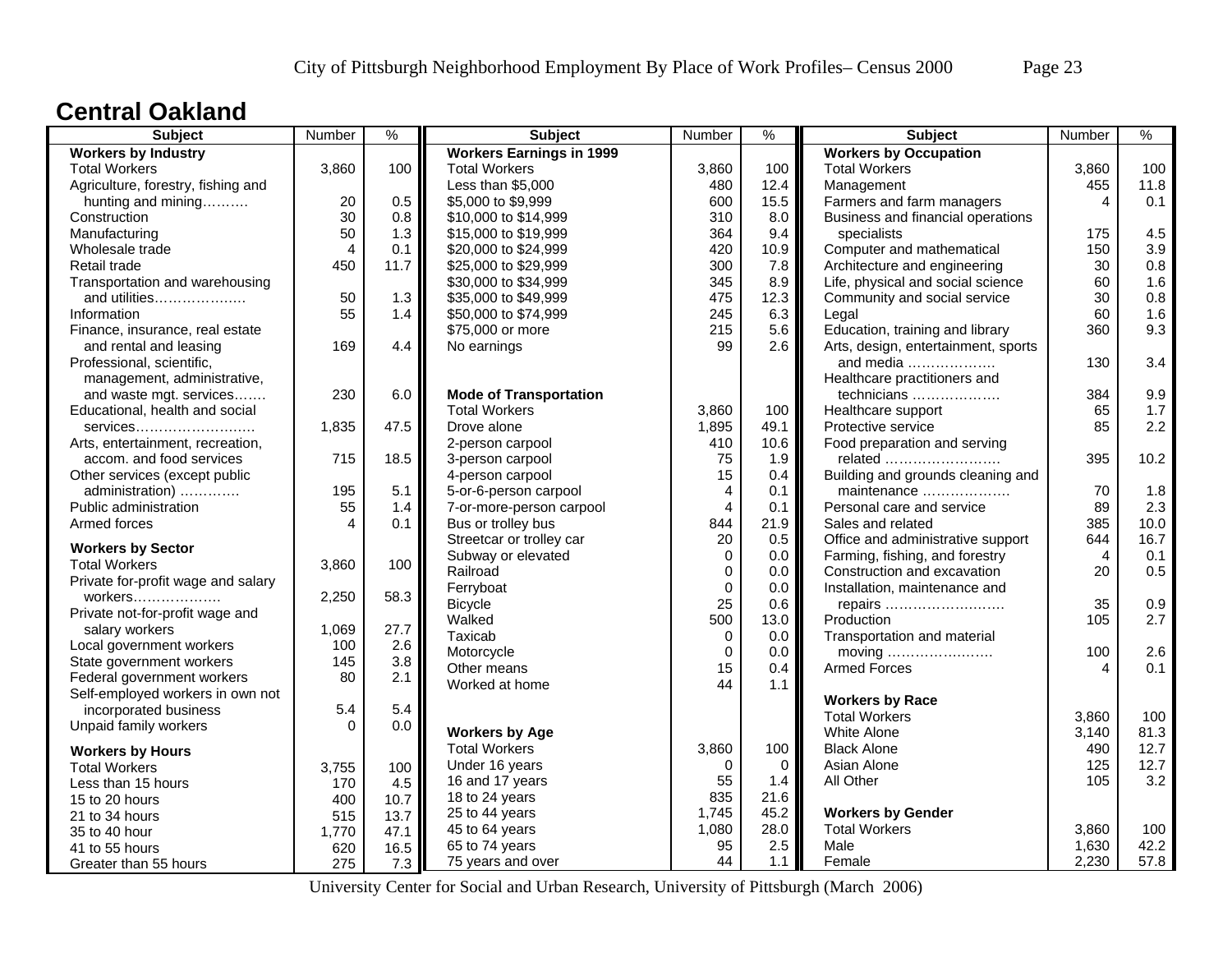# **Chartiers City**

| <b>Subject</b>                     | Number      | %           | <b>Subject</b>                  | Number         | ℅    | <b>Subject</b>                      | Number      | $\%$ |
|------------------------------------|-------------|-------------|---------------------------------|----------------|------|-------------------------------------|-------------|------|
| <b>Workers by Industry</b>         |             |             | <b>Workers Earnings in 1999</b> |                |      | <b>Workers by Occupation</b>        |             |      |
| <b>Total Workers</b>               | 150         | 100         | <b>Total Workers</b>            | 150            | 100  | <b>Total Workers</b>                | 150         | 100  |
| Agriculture, forestry, fishing and |             |             | Less than \$5,000               | 30             | 20.0 | Management                          | 8           | 5.3  |
| hunting and mining                 | $\mathbf 0$ | 0.0         | \$5,000 to \$9,999              | 15             | 10.0 | Farmers and farm managers           | $\Omega$    | 0.0  |
| Construction                       | $\pmb{0}$   | 0.0         | \$10,000 to \$14,999            | $\mathbf 0$    | 0.0  | Business and financial operations   |             |      |
| Manufacturing                      | 35          | 23.3        | \$15,000 to \$19,999            | 20             | 13.3 | specialists                         | 0           | 0.0  |
| Wholesale trade                    | 20          | 13.3        | \$20,000 to \$24,999            | 25             | 16.7 | Computer and mathematical           | $\Omega$    | 0.0  |
| Retail trade                       | 10          | 6.7         | \$25,000 to \$29,999            | 14             | 9.3  | Architecture and engineering        | 15          | 10.0 |
| Transportation and warehousing     |             |             | \$30,000 to \$34,999            | 10             | 6.7  | Life, physical and social science   | 4           | 2.7  |
| and utilities                      | 10          | 6.7         | \$35,000 to \$49,999            | 20             | 13.3 | Community and social service        | $\mathbf 0$ | 0.0  |
| Information                        | $\Omega$    | 0.0         | \$50,000 to \$74,999            | $\overline{4}$ | 2.7  | Legal                               | $\Omega$    | 0.0  |
| Finance, insurance, real estate    |             |             | \$75,000 or more                | 8              | 5.3  | Education, training and library     | $\Omega$    | 0.0  |
| and rental and leasing             | $\mathbf 0$ | 0.0         | No earnings                     | $\Omega$       | 0.0  | Arts, design, entertainment, sports |             |      |
| Professional, scientific,          |             |             |                                 |                |      | and media                           | $\Omega$    | 0.0  |
| management, administrative,        |             |             |                                 |                |      | Healthcare practitioners and        |             |      |
| and waste mgt. services            | 14          | 9.3         | <b>Mode of Transportation</b>   |                |      | technicians                         | 0           | 0.0  |
| Educational, health and social     |             |             | <b>Total Workers</b>            | 150            | 100  | Healthcare support                  | $\Omega$    | 0.0  |
| services                           | 24          | 16.0        | Drove alone                     | 115            | 76.7 | Protective service                  | $\Omega$    | 0.0  |
| Arts, entertainment, recreation,   |             |             | 2-person carpool                | 8              | 5.3  | Food preparation and serving        |             |      |
| accom. and food services           | 15          | 10.0        | 3-person carpool                | $\mathbf 0$    | 0.0  | related                             | 15          | 10.0 |
| Other services (except public      |             |             | 4-person carpool                | $\mathbf 0$    | 0.0  | Building and grounds cleaning and   |             |      |
| administration)                    | 20          | 13.3        | 5-or-6-person carpool           | $\mathbf 0$    | 0.0  | maintenance                         | 10          | 6.7  |
| Public administration              | $\Omega$    | 0.0         | 7-or-more-person carpool        | $\mathbf 0$    | 0.0  | Personal care and service           | 35          | 23.3 |
| Armed forces                       | $\Omega$    | 0.0         | Bus or trolley bus              | $\mathbf 0$    | 0.0  | Sales and related                   | $\Omega$    | 0.0  |
|                                    |             |             | Streetcar or trolley car        | $\mathbf 0$    | 0.0  | Office and administrative support   | 10          | 6.7  |
| <b>Workers by Sector</b>           |             |             | Subway or elevated              | $\mathbf 0$    | 0.0  | Farming, fishing, and forestry      | $\Omega$    | 0.0  |
| <b>Total Workers</b>               | 150         | 100         | Railroad                        | $\mathbf 0$    | 0.0  | Construction and excavation         | $\Omega$    | 0.0  |
| Private for-profit wage and salary |             |             | Ferryboat                       | $\mathbf 0$    | 0.0  | Installation, maintenance and       |             |      |
| workers                            | 75          | 50.0        | <b>Bicycle</b>                  | $\mathbf 0$    | 0.0  | repairs                             | $\mathbf 0$ | 0.0  |
| Private not-for-profit wage and    |             |             | Walked                          | $\mathbf 0$    | 0.0  | Production                          | 35          | 23.3 |
| salary workers                     | $\mathsf 0$ | 0.0         | Taxicab                         | $\mathbf 0$    | 0.0  | Transportation and material         |             |      |
| Local government workers           | 0           | 0.0         | Motorcycle                      | $\Omega$       | 0.0  | moving                              | 10          | 6.7  |
| State government workers           | $\mathbf 0$ | 0.0         | Other means                     | $\mathsf 0$    | 0.0  | <b>Armed Forces</b>                 | $\Omega$    | 0.0  |
| Federal government workers         | $\Omega$    | 0.0         | Worked at home                  | 24             | 16.0 |                                     |             |      |
| Self-employed workers in own not   |             |             |                                 |                |      | <b>Workers by Race</b>              |             |      |
| incorporated business              | 46.7        | 46.7        |                                 |                |      | <b>Total Workers</b>                | 150         | 100  |
| Unpaid family workers              | $\Omega$    | 0.0         | <b>Workers by Age</b>           |                |      | White Alone                         | 125         | 83.3 |
| <b>Workers by Hours</b>            |             |             | <b>Total Workers</b>            | 150            | 100  | <b>Black Alone</b>                  | 20          | 13.3 |
| <b>Total Workers</b>               |             | 100         | Under 16 years                  | $\mathbf 0$    | 0    | Asian Alone                         | $\Omega$    | 13.3 |
|                                    | 150         |             | 16 and 17 years                 | $\mathbf 0$    | 0.0  | All Other                           | ∩           | 0.0  |
| Less than 15 hours                 | 14          | 9.3         | 18 to 24 years                  | 10             | 6.7  |                                     |             |      |
| 15 to 20 hours                     | 14          | 9.3<br>16.7 | 25 to 44 years                  | 85             | 56.7 | <b>Workers by Gender</b>            |             |      |
| 21 to 34 hours                     | 25          |             | 45 to 64 years                  | 45             | 30.0 | <b>Total Workers</b>                | 150         | 100  |
| 35 to 40 hour                      | 35          | 23.3        | 65 to 74 years                  | $\Omega$       | 0.0  | Male                                | 95          | 63.3 |
| 41 to 55 hours                     | 29          | 19.3        | 75 years and over               | 14             | 9.3  | Female                              | 55          | 36.7 |
| Greater than 55 hours              | 30          | 20.0        |                                 |                |      |                                     |             |      |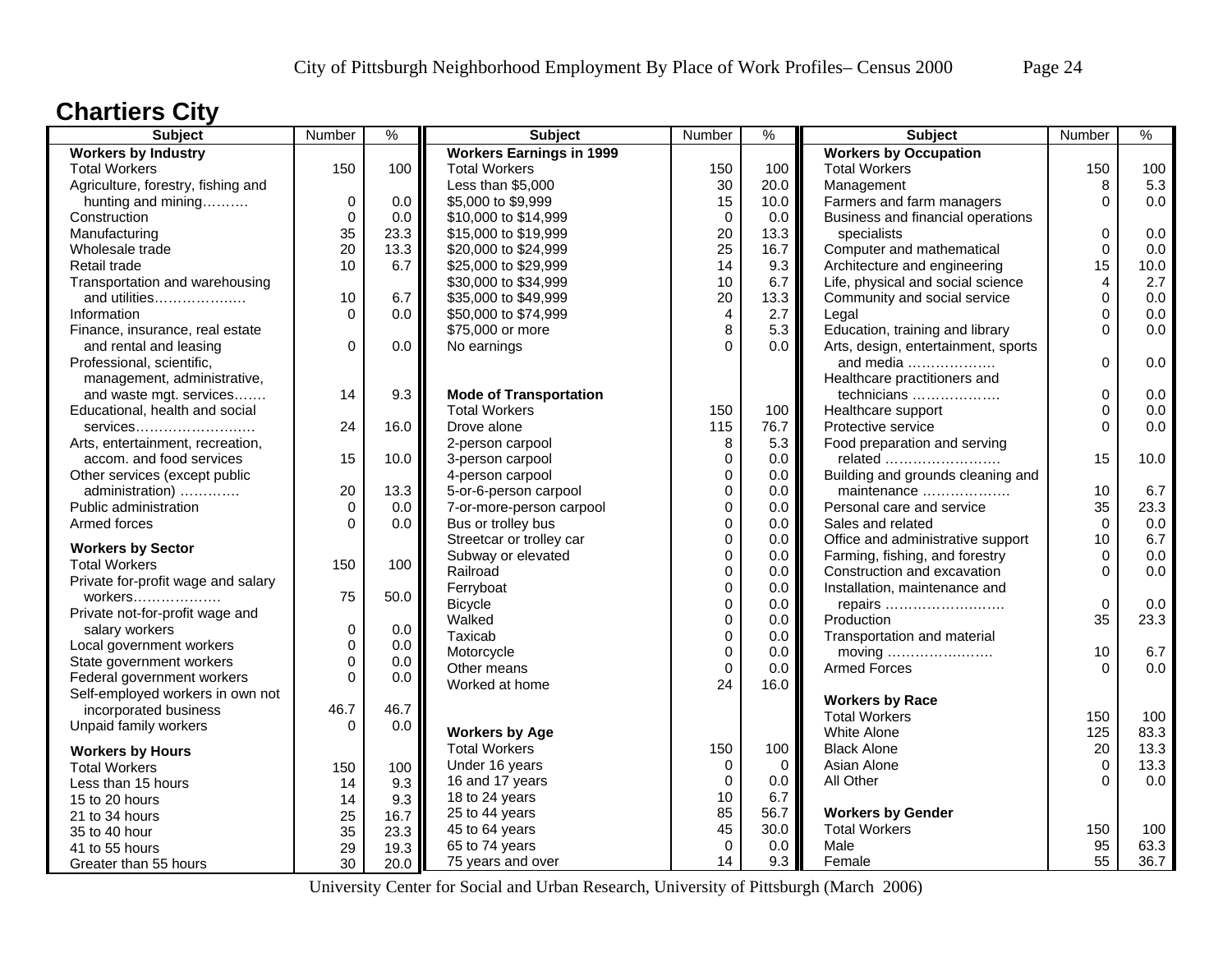### **Chateau**

| <b>Subject</b>                     | Number      | $\%$ | <b>Subject</b>                  | Number         | $\%$ | <b>Subject</b>                      | Number   | $\%$  |
|------------------------------------|-------------|------|---------------------------------|----------------|------|-------------------------------------|----------|-------|
| <b>Workers by Industry</b>         |             |      | <b>Workers Earnings in 1999</b> |                |      | <b>Workers by Occupation</b>        |          |       |
| <b>Total Workers</b>               | 6,870       | 100  | <b>Total Workers</b>            | 6,870          | 100  | <b>Total Workers</b>                | 6,870    | 100   |
| Agriculture, forestry, fishing and |             |      | Less than \$5,000               | 205            | 3.0  | Management                          | 735      | 10.7  |
| hunting and mining                 | $\mathbf 0$ | 0.0  | \$5,000 to \$9,999              | 290            | 4.2  | Farmers and farm managers           | $\Omega$ | 0.0   |
| Construction                       | 630         | 9.2  | \$10,000 to \$14,999            | 390            | 5.7  | Business and financial operations   |          |       |
| Manufacturing                      | 860         | 12.5 | \$15,000 to \$19,999            | 635            | 9.2  | specialists                         | 225      | 3.3   |
| Wholesale trade                    | 640         | 9.3  | \$20,000 to \$24,999            | 790            | 11.5 | Computer and mathematical           | 100      | 1.5   |
| Retail trade                       | 295         | 4.3  | \$25,000 to \$29,999            | 675            | 9.8  | Architecture and engineering        | 115      | 1.7   |
| Transportation and warehousing     |             |      | \$30,000 to \$34,999            | 645            | 9.4  | Life, physical and social science   | 30       | 0.4   |
| and utilities                      | 3,000       | 43.7 | \$35,000 to \$49,999            | 1,665          | 24.2 | Community and social service        | 100      | 1.5   |
| Information                        | 125         | 1.8  | \$50,000 to \$74,999            | 1,005          | 14.6 | Legal                               | 50       | 0.7   |
| Finance, insurance, real estate    |             |      | \$75,000 or more                | 450            | 6.6  | Education, training and library     | 55       | 0.8   |
| and rental and leasing             | 215         | 3.1  | No earnings                     | 115            | 1.7  | Arts, design, entertainment, sports |          |       |
| Professional, scientific,          |             |      |                                 |                |      | and media                           | 75       | 1.1   |
| management, administrative,        |             |      |                                 |                |      | Healthcare practitioners and        |          |       |
| and waste mgt. services            | 295         | 4.3  | <b>Mode of Transportation</b>   |                |      | technicians                         | 75       | 1.1   |
| Educational, health and social     |             |      | <b>Total Workers</b>            | 6,870          | 100  | Healthcare support                  | 25       | 0.4   |
| $s$ ervices                        | 360         | 5.2  | Drove alone                     | 5,690          | 82.8 | Protective service                  | 50       | 0.7   |
| Arts, entertainment, recreation,   |             |      | 2-person carpool                | 630            | 9.2  | Food preparation and serving        |          |       |
| accom. and food services           | 135         | 2.0  | 3-person carpool                | 75             | 1.1  | related                             | 85       | 1.2   |
| Other services (except public      |             |      | 4-person carpool                | 25             | 0.4  | Building and grounds cleaning and   |          |       |
| administration)                    | 215         | 3.1  | 5-or-6-person carpool           | 15             | 0.2  | maintenance                         | 75       | $1.1$ |
| Public administration              | 85          | 1.2  | 7-or-more-person carpool        | $\overline{4}$ | 0.1  | Personal care and service           | 75       | 1.1   |
| Armed forces                       | 15          | 0.2  | Bus or trolley bus              | 300            | 4.4  | Sales and related                   | 635      | 9.2   |
|                                    |             |      | Streetcar or trolley car        | $\overline{4}$ | 0.1  | Office and administrative support   | 1,150    | 16.7  |
| <b>Workers by Sector</b>           |             |      | Subway or elevated              | $\mathbf 0$    | 0.0  | Farming, fishing, and forestry      | $\Omega$ | 0.0   |
| <b>Total Workers</b>               | 6,870       | 100  | Railroad                        | $\mathbf 0$    | 0.0  | Construction and excavation         | 525      | 7.6   |
| Private for-profit wage and salary |             |      | Ferryboat                       | $\mathbf 0$    | 0.0  | Installation, maintenance and       |          |       |
| $workers$                          | 5,000       | 72.8 | <b>Bicycle</b>                  | 10             | 0.1  | repairs                             | 420      | 6.1   |
| Private not-for-profit wage and    |             |      | Walked                          | 95             | 1.4  | Production                          | 365      | 5.3   |
| salary workers                     | 565         | 8.2  | Taxicab                         | 10             | 0.1  | Transportation and material         |          |       |
| Local government workers           | 855         | 12.4 | Motorcycle                      | $\Omega$       | 0.0  | moving                              | 1,900    | 27.7  |
| State government workers           | 90          | 1.3  | Other means                     | 20             | 0.3  | <b>Armed Forces</b>                 | 4        | 0.1   |
| Federal government workers         | 125         | 1.8  | Worked at home                  | $\Omega$       | 0.0  |                                     |          |       |
| Self-employed workers in own not   |             |      |                                 |                |      | <b>Workers by Race</b>              |          |       |
| incorporated business              | 3.3         | 3.3  |                                 |                |      | <b>Total Workers</b>                | 6,870    | 100   |
| Unpaid family workers              | 4           | 0.1  | <b>Workers by Age</b>           |                |      | <b>White Alone</b>                  | 5,990    | 87.2  |
| <b>Workers by Hours</b>            |             |      | <b>Total Workers</b>            | 6,870          | 100  | <b>Black Alone</b>                  | 755      | 11.0  |
| <b>Total Workers</b>               | 6,755       | 100  | Under 16 years                  | 0              | 0    | Asian Alone                         | 35       | 11.0  |
| Less than 15 hours                 | 125         | 1.9  | 16 and 17 years                 | 10             | 0.1  | All Other                           | 85       | 0.5   |
|                                    | 250         | 3.7  | 18 to 24 years                  | 535            | 7.8  |                                     |          |       |
| 15 to 20 hours                     | 345         | 5.1  | 25 to 44 years                  | 3,700          | 53.9 | <b>Workers by Gender</b>            |          |       |
| 21 to 34 hours<br>35 to 40 hour    | 3,770       | 55.8 | 45 to 64 years                  | 2,450          | 35.7 | <b>Total Workers</b>                | 6,870    | 100   |
| 41 to 55 hours                     |             | 26.6 | 65 to 74 years                  | 135            | 2.0  | Male                                | 4,945    | 72.0  |
|                                    | 1,800       |      | 75 years and over               | 35             | 0.5  | Female                              | 1,925    | 28.0  |
| Greater than 55 hours              | 470         | 7.0  |                                 |                |      |                                     |          |       |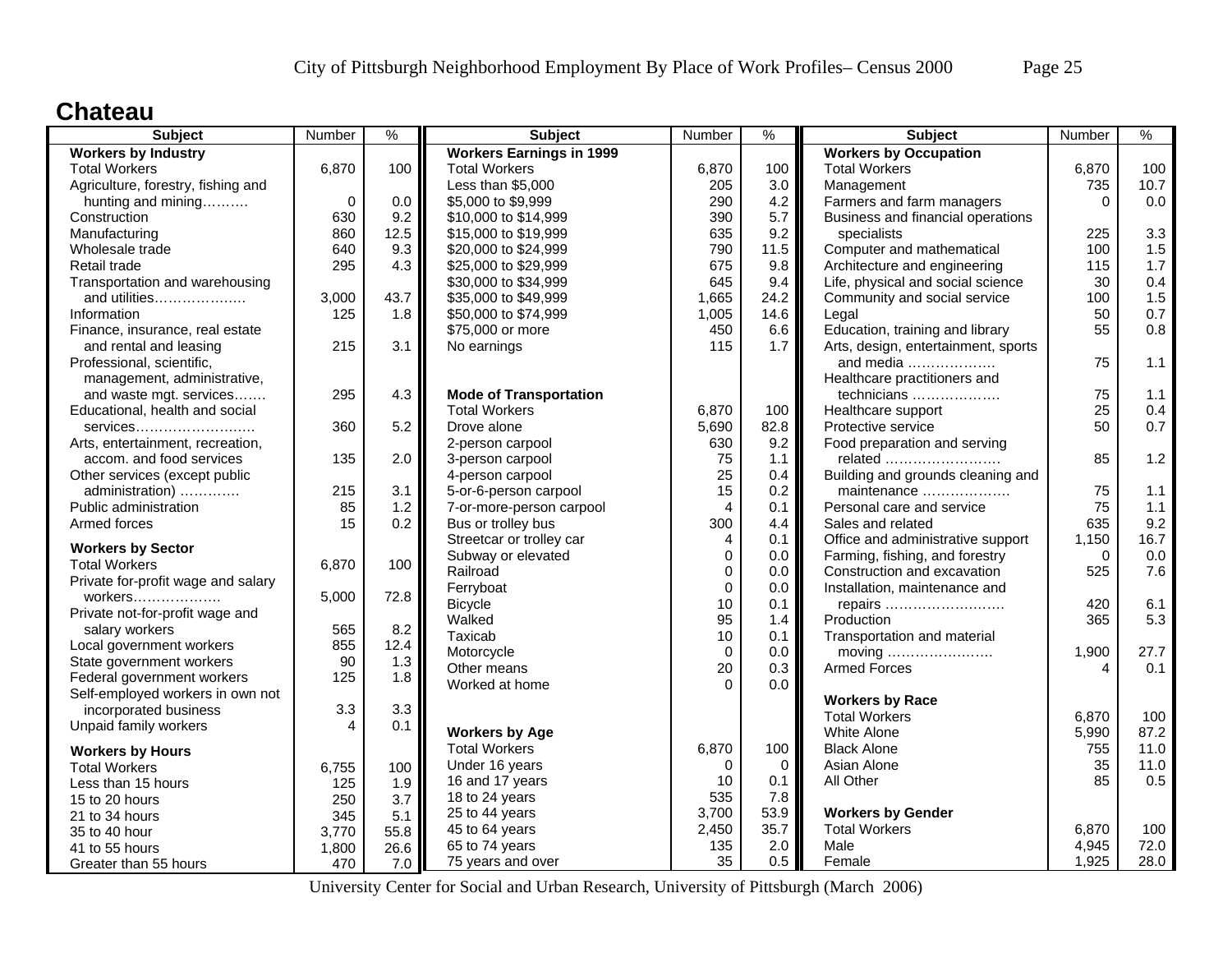### **Crafton Heights**

| <b>Subject</b>                     | Number      | $\frac{0}{6}$ | <b>Subject</b>                  | Number         | $\frac{1}{2}$ | <b>Subject</b>                               | Number         | $\frac{9}{6}$ |
|------------------------------------|-------------|---------------|---------------------------------|----------------|---------------|----------------------------------------------|----------------|---------------|
| <b>Workers by Industry</b>         |             |               | <b>Workers Earnings in 1999</b> |                |               | <b>Workers by Occupation</b>                 |                |               |
| <b>Total Workers</b>               | 365         | 100           | <b>Total Workers</b>            | 365            | 100           | <b>Total Workers</b>                         | 365            | 100           |
| Agriculture, forestry, fishing and |             |               | Less than \$5,000               | 40             | 11.0          | Management                                   | 35             | 9.6           |
| hunting and mining                 | $\mathbf 0$ | 0.0           | \$5,000 to \$9,999              | 45             | 12.3          | Farmers and farm managers                    | $\Omega$       | 0.0           |
| Construction                       | 60          | 16.4          | \$10,000 to \$14,999            | 30             | 8.2           | Business and financial operations            |                |               |
| Manufacturing                      | 64          | 17.5          | \$15,000 to \$19,999            | 25             | 6.8           | specialists                                  | 4              | 1.1           |
| Wholesale trade                    | $\Omega$    | 0.0           | \$20,000 to \$24,999            | $\overline{4}$ | 1.1           | Computer and mathematical                    | 15             | 4.1           |
| Retail trade                       | 14          | 3.8           | \$25,000 to \$29,999            | 19             | 5.2           | Architecture and engineering                 | $\overline{4}$ | 1.1           |
| Transportation and warehousing     |             |               | \$30,000 to \$34,999            | 15             | 4.1           | Life, physical and social science            | 10             | 2.7           |
| and utilities                      | 30          | 8.2           | \$35,000 to \$49,999            | 65             | 17.8          | Community and social service                 | $\Omega$       | 0.0           |
| Information                        | 10          | 2.7           | \$50,000 to \$74,999            | 70             | 19.2          | Legal                                        | $\mathbf 0$    | 0.0           |
| Finance, insurance, real estate    |             |               | \$75,000 or more                | 30             | 8.2           | Education, training and library              | 65             | 17.8          |
| and rental and leasing             | $\Omega$    | 0.0           | No earnings                     | 25             | 6.8           | Arts, design, entertainment, sports          |                |               |
| Professional, scientific,          |             |               |                                 |                |               | and media                                    | $\overline{4}$ | 1.1           |
| management, administrative,        |             |               |                                 |                |               | Healthcare practitioners and                 |                |               |
| and waste mgt. services            | 25          | 6.8           | <b>Mode of Transportation</b>   |                |               | technicians                                  | 8              | 2.2           |
| Educational, health and social     |             |               | <b>Total Workers</b>            | 365            | 100           | Healthcare support                           | $\mathbf 0$    | 0.0           |
| services                           | 120         | 32.9          | Drove alone                     | 280            | 76.7          | Protective service                           | $\Omega$       | 0.0           |
|                                    |             |               |                                 | 30             | 8.2           |                                              |                |               |
| Arts, entertainment, recreation,   | 30          |               | 2-person carpool                |                | 0.0           | Food preparation and serving                 | 40             | 11.0          |
| accom. and food services           |             | 8.2           | 3-person carpool                | $\mathbf 0$    |               | related                                      |                |               |
| Other services (except public      |             |               | 4-person carpool                | $\mathbf 0$    | 0.0           | Building and grounds cleaning and            |                |               |
| administration)                    | 14          | 3.8           | 5-or-6-person carpool           | $\mathbf 0$    | 0.0           | maintenance                                  | 15             | 4.1           |
| Public administration              | $\mathbf 0$ | 0.0           | 7-or-more-person carpool        | $\pmb{0}$      | $0.0\,$       | Personal care and service                    | 4              | 1.1           |
| Armed forces                       | $\Omega$    | 0.0           | Bus or trolley bus              | 19             | 5.2           | Sales and related                            | $\Omega$       | 0.0           |
| <b>Workers by Sector</b>           |             |               | Streetcar or trolley car        | $\mathbf 0$    | 0.0           | Office and administrative support            | 19             | 5.2           |
| <b>Total Workers</b>               | 365         | 100           | Subway or elevated              | $\mathbf 0$    | 0.0           | Farming, fishing, and forestry               | $\Omega$       | 0.0           |
| Private for-profit wage and salary |             |               | Railroad                        | $\mathbf 0$    | 0.0           | Construction and excavation                  | 34             | 9.3           |
| workers                            | 200         | 54.8          | Ferryboat                       | $\mathbf 0$    | 0.0           | Installation, maintenance and                |                |               |
| Private not-for-profit wage and    |             |               | <b>Bicycle</b>                  | $\Omega$       | 0.0           | repairs                                      | 40             | 11.0          |
| salary workers                     | 29          | 7.9           | Walked                          | 19             | 5.2           | Production                                   | 40             | 11.0          |
| Local government workers           | 85          | 23.3          | Taxicab                         | $\pmb{0}$      | 0.0           | Transportation and material                  |                |               |
| State government workers           | $\mathbf 0$ | 0.0           | Motorcycle                      | $\mathbf 0$    | 0.0           | moving $\dots\dots\dots\dots\dots\dots\dots$ | 35             | 9.6           |
| Federal government workers         | $\Omega$    | 0.0           | Other means                     | $\mathbf 0$    | 0.0           | <b>Armed Forces</b>                          | $\Omega$       | 0.0           |
| Self-employed workers in own not   |             |               | Worked at home                  | 20             | 5.5           |                                              |                |               |
|                                    | 13.7        | 13.7          |                                 |                |               | <b>Workers by Race</b>                       |                |               |
| incorporated business              |             |               |                                 |                |               | <b>Total Workers</b>                         | 365            | 100           |
| Unpaid family workers              | $\Omega$    | 0.0           | <b>Workers by Age</b>           |                |               | <b>White Alone</b>                           | 325            | 89.0          |
| <b>Workers by Hours</b>            |             |               | <b>Total Workers</b>            | 365            | 100           | <b>Black Alone</b>                           | 35             | 9.6           |
| <b>Total Workers</b>               | 345         | 100           | Under 16 years                  | $\mathbf 0$    | $\mathbf 0$   | Asian Alone                                  | 10             | 9.6           |
| Less than 15 hours                 | 20          | 5.8           | 16 and 17 years                 | $\overline{4}$ | 1.1           | All Other                                    | $\Omega$       | 2.7           |
| 15 to 20 hours                     | 40          | 11.6          | 18 to 24 years                  | 20             | 5.5           |                                              |                |               |
| 21 to 34 hours                     | 14          | 4.1           | 25 to 44 years                  | 150            | 41.1          | <b>Workers by Gender</b>                     |                |               |
| 35 to 40 hour                      | 195         | 56.5          | 45 to 64 years                  | 145            | 39.7          | <b>Total Workers</b>                         | 365            | 100           |
| 41 to 55 hours                     | 50          | 14.5          | 65 to 74 years                  | 39             | 10.7          | Male                                         | 250            | 68.5          |
| Greater than 55 hours              | 20          | 5.8           | 75 years and over               | $\overline{4}$ | 1.1           | Female                                       | 115            | 31.5          |
|                                    |             |               |                                 |                |               |                                              |                |               |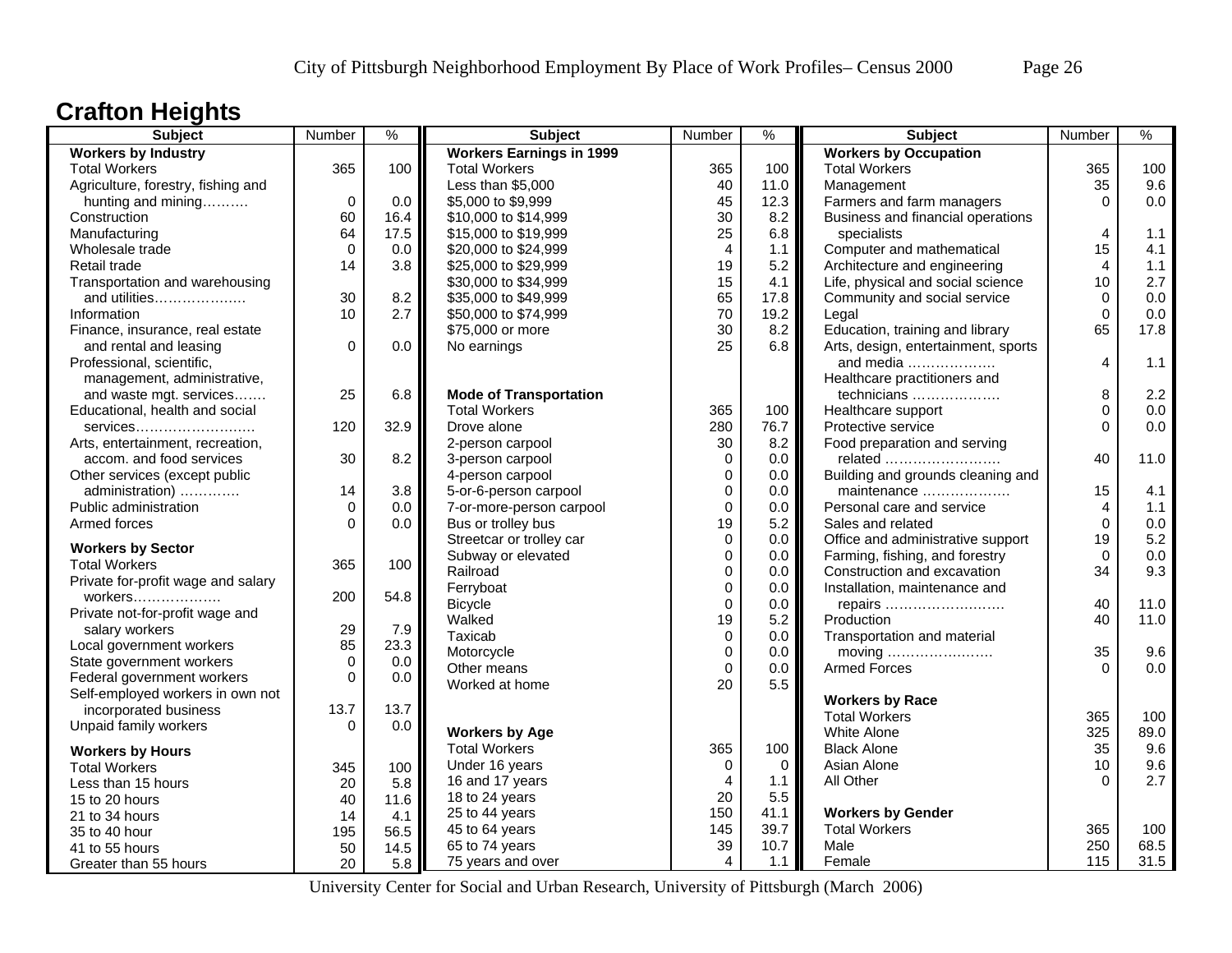### **Crawford-Roberts**

| <b>Workers Earnings in 1999</b><br><b>Workers by Occupation</b><br><b>Workers by Industry</b><br>785<br>100<br>785<br><b>Total Workers</b><br><b>Total Workers</b><br><b>Total Workers</b><br>100<br>785<br>Less than \$5,000<br>Agriculture, forestry, fishing and<br>50<br>6.4<br>Management<br>120<br>$\mathbf 0$<br>0.0<br>45<br>5.7<br>hunting and mining<br>\$5,000 to \$9,999<br>Farmers and farm managers<br>0<br>10<br>1.3<br>50<br>6.4<br>Business and financial operations<br>Construction<br>\$10,000 to \$14,999<br>20<br>2.5<br>90<br>\$15,000 to \$19,999<br>11.5<br>specialists<br>20<br>Manufacturing<br>Computer and mathematical<br>$\mathbf 0$<br>\$20,000 to \$24,999<br>70<br>8.9<br>$\overline{4}$<br>Wholesale trade<br>0.0<br>25<br>3.2<br>\$25,000 to \$29,999<br>110<br>Architecture and engineering<br>20<br>Retail trade<br>14.0<br>Transportation and warehousing<br>\$30,000 to \$34,999<br>65<br>8.3<br>Life, physical and social science<br>$\Omega$<br>0.5<br>135<br>Community and social service<br>and utilities<br>$\overline{4}$<br>\$35,000 to \$49,999<br>17.2<br>150<br>20<br>2.5<br>\$50,000 to \$74,999<br>105<br>10<br>Information<br>13.4<br>Legal<br>\$75,000 or more<br>35<br>Education, training and library<br>85<br>Finance, insurance, real estate<br>4.5 | 100<br>15.3<br>0.0<br>2.5<br>0.5<br>2.5<br>0.0<br>19.1<br>1.3<br>10.8<br>2.5 |
|--------------------------------------------------------------------------------------------------------------------------------------------------------------------------------------------------------------------------------------------------------------------------------------------------------------------------------------------------------------------------------------------------------------------------------------------------------------------------------------------------------------------------------------------------------------------------------------------------------------------------------------------------------------------------------------------------------------------------------------------------------------------------------------------------------------------------------------------------------------------------------------------------------------------------------------------------------------------------------------------------------------------------------------------------------------------------------------------------------------------------------------------------------------------------------------------------------------------------------------------------------------------------------------------------------------|------------------------------------------------------------------------------|
|                                                                                                                                                                                                                                                                                                                                                                                                                                                                                                                                                                                                                                                                                                                                                                                                                                                                                                                                                                                                                                                                                                                                                                                                                                                                                                              |                                                                              |
|                                                                                                                                                                                                                                                                                                                                                                                                                                                                                                                                                                                                                                                                                                                                                                                                                                                                                                                                                                                                                                                                                                                                                                                                                                                                                                              |                                                                              |
|                                                                                                                                                                                                                                                                                                                                                                                                                                                                                                                                                                                                                                                                                                                                                                                                                                                                                                                                                                                                                                                                                                                                                                                                                                                                                                              |                                                                              |
|                                                                                                                                                                                                                                                                                                                                                                                                                                                                                                                                                                                                                                                                                                                                                                                                                                                                                                                                                                                                                                                                                                                                                                                                                                                                                                              |                                                                              |
|                                                                                                                                                                                                                                                                                                                                                                                                                                                                                                                                                                                                                                                                                                                                                                                                                                                                                                                                                                                                                                                                                                                                                                                                                                                                                                              |                                                                              |
|                                                                                                                                                                                                                                                                                                                                                                                                                                                                                                                                                                                                                                                                                                                                                                                                                                                                                                                                                                                                                                                                                                                                                                                                                                                                                                              |                                                                              |
|                                                                                                                                                                                                                                                                                                                                                                                                                                                                                                                                                                                                                                                                                                                                                                                                                                                                                                                                                                                                                                                                                                                                                                                                                                                                                                              |                                                                              |
|                                                                                                                                                                                                                                                                                                                                                                                                                                                                                                                                                                                                                                                                                                                                                                                                                                                                                                                                                                                                                                                                                                                                                                                                                                                                                                              |                                                                              |
|                                                                                                                                                                                                                                                                                                                                                                                                                                                                                                                                                                                                                                                                                                                                                                                                                                                                                                                                                                                                                                                                                                                                                                                                                                                                                                              |                                                                              |
|                                                                                                                                                                                                                                                                                                                                                                                                                                                                                                                                                                                                                                                                                                                                                                                                                                                                                                                                                                                                                                                                                                                                                                                                                                                                                                              |                                                                              |
|                                                                                                                                                                                                                                                                                                                                                                                                                                                                                                                                                                                                                                                                                                                                                                                                                                                                                                                                                                                                                                                                                                                                                                                                                                                                                                              |                                                                              |
|                                                                                                                                                                                                                                                                                                                                                                                                                                                                                                                                                                                                                                                                                                                                                                                                                                                                                                                                                                                                                                                                                                                                                                                                                                                                                                              |                                                                              |
| 5.7<br>45<br>30<br>3.8<br>Arts, design, entertainment, sports<br>and rental and leasing<br>No earnings                                                                                                                                                                                                                                                                                                                                                                                                                                                                                                                                                                                                                                                                                                                                                                                                                                                                                                                                                                                                                                                                                                                                                                                                       |                                                                              |
| 20<br>Professional, scientific,<br>and media                                                                                                                                                                                                                                                                                                                                                                                                                                                                                                                                                                                                                                                                                                                                                                                                                                                                                                                                                                                                                                                                                                                                                                                                                                                                 |                                                                              |
| Healthcare practitioners and<br>management, administrative,                                                                                                                                                                                                                                                                                                                                                                                                                                                                                                                                                                                                                                                                                                                                                                                                                                                                                                                                                                                                                                                                                                                                                                                                                                                  |                                                                              |
| 35<br>4.5<br><b>Mode of Transportation</b><br>35<br>and waste mgt. services<br>technicians                                                                                                                                                                                                                                                                                                                                                                                                                                                                                                                                                                                                                                                                                                                                                                                                                                                                                                                                                                                                                                                                                                                                                                                                                   | 4.5                                                                          |
| <b>Total Workers</b><br>785<br>Educational, health and social<br>100<br>Healthcare support<br>15                                                                                                                                                                                                                                                                                                                                                                                                                                                                                                                                                                                                                                                                                                                                                                                                                                                                                                                                                                                                                                                                                                                                                                                                             | 1.9                                                                          |
| 47.8<br>530<br>67.5<br>105<br>375<br>Drove alone<br>Protective service<br>services                                                                                                                                                                                                                                                                                                                                                                                                                                                                                                                                                                                                                                                                                                                                                                                                                                                                                                                                                                                                                                                                                                                                                                                                                           | 13.4                                                                         |
| 2-person carpool<br>125<br>15.9<br>Food preparation and serving<br>Arts, entertainment, recreation,                                                                                                                                                                                                                                                                                                                                                                                                                                                                                                                                                                                                                                                                                                                                                                                                                                                                                                                                                                                                                                                                                                                                                                                                          |                                                                              |
| $\mathbf 0$<br>0.0<br>3-person carpool<br>0.5<br>related<br>10<br>accom. and food services<br>4                                                                                                                                                                                                                                                                                                                                                                                                                                                                                                                                                                                                                                                                                                                                                                                                                                                                                                                                                                                                                                                                                                                                                                                                              | 1.3                                                                          |
| $\mathbf 0$<br>4-person carpool<br>0.0                                                                                                                                                                                                                                                                                                                                                                                                                                                                                                                                                                                                                                                                                                                                                                                                                                                                                                                                                                                                                                                                                                                                                                                                                                                                       |                                                                              |
| Building and grounds cleaning and<br>Other services (except public<br>70<br>8.9<br>5-or-6-person carpool<br>15                                                                                                                                                                                                                                                                                                                                                                                                                                                                                                                                                                                                                                                                                                                                                                                                                                                                                                                                                                                                                                                                                                                                                                                               |                                                                              |
| 0<br>maintenance<br>administration)<br>0.0                                                                                                                                                                                                                                                                                                                                                                                                                                                                                                                                                                                                                                                                                                                                                                                                                                                                                                                                                                                                                                                                                                                                                                                                                                                                   | 1.9                                                                          |
| 22.9<br>$\pmb{0}$<br>25<br>Public administration<br>180<br>0.0<br>7-or-more-person carpool<br>Personal care and service                                                                                                                                                                                                                                                                                                                                                                                                                                                                                                                                                                                                                                                                                                                                                                                                                                                                                                                                                                                                                                                                                                                                                                                      | 3.2                                                                          |
| 70<br>20<br>0.0<br>Bus or trolley bus<br>8.9<br>Sales and related<br>Armed forces<br>$\Omega$                                                                                                                                                                                                                                                                                                                                                                                                                                                                                                                                                                                                                                                                                                                                                                                                                                                                                                                                                                                                                                                                                                                                                                                                                | 2.5                                                                          |
| 95<br>Streetcar or trolley car<br>$\Omega$<br>0.0<br>Office and administrative support<br><b>Workers by Sector</b>                                                                                                                                                                                                                                                                                                                                                                                                                                                                                                                                                                                                                                                                                                                                                                                                                                                                                                                                                                                                                                                                                                                                                                                           | 12.1                                                                         |
| 0<br>Subway or elevated<br>0.0<br>Farming, fishing, and forestry<br>$\Omega$<br>100<br><b>Total Workers</b><br>785                                                                                                                                                                                                                                                                                                                                                                                                                                                                                                                                                                                                                                                                                                                                                                                                                                                                                                                                                                                                                                                                                                                                                                                           | 0.0                                                                          |
| Railroad<br>$\Omega$<br>Construction and excavation<br>20<br>0.0<br>Private for-profit wage and salary                                                                                                                                                                                                                                                                                                                                                                                                                                                                                                                                                                                                                                                                                                                                                                                                                                                                                                                                                                                                                                                                                                                                                                                                       | 2.5                                                                          |
| $\mathbf 0$<br>0.0<br>Installation, maintenance and<br>Ferryboat<br>150<br>19.1<br>workers                                                                                                                                                                                                                                                                                                                                                                                                                                                                                                                                                                                                                                                                                                                                                                                                                                                                                                                                                                                                                                                                                                                                                                                                                   |                                                                              |
| $\overline{4}$<br>$\Omega$<br>$0.0\,$<br><b>Bicycle</b><br>repairs<br>Private not-for-profit wage and                                                                                                                                                                                                                                                                                                                                                                                                                                                                                                                                                                                                                                                                                                                                                                                                                                                                                                                                                                                                                                                                                                                                                                                                        | 0.5                                                                          |
| 15<br>Walked<br>1.9<br>Production<br>$\Omega$<br>45.9<br>360<br>salary workers                                                                                                                                                                                                                                                                                                                                                                                                                                                                                                                                                                                                                                                                                                                                                                                                                                                                                                                                                                                                                                                                                                                                                                                                                               | 0.0                                                                          |
| 0<br>Taxicab<br>0.0<br>Transportation and material<br>225<br>Local government workers<br>28.7                                                                                                                                                                                                                                                                                                                                                                                                                                                                                                                                                                                                                                                                                                                                                                                                                                                                                                                                                                                                                                                                                                                                                                                                                |                                                                              |
| Motorcycle<br>$\mathbf 0$<br>0.0<br>moving<br>10<br>State government workers<br>15<br>1.9                                                                                                                                                                                                                                                                                                                                                                                                                                                                                                                                                                                                                                                                                                                                                                                                                                                                                                                                                                                                                                                                                                                                                                                                                    | 1.3                                                                          |
| 20<br>2.5<br><b>Armed Forces</b><br>$\Omega$<br>Other means<br>10<br>1.3<br>Federal government workers                                                                                                                                                                                                                                                                                                                                                                                                                                                                                                                                                                                                                                                                                                                                                                                                                                                                                                                                                                                                                                                                                                                                                                                                       | 0.0                                                                          |
| 25<br>3.2<br>Worked at home<br>Self-employed workers in own not                                                                                                                                                                                                                                                                                                                                                                                                                                                                                                                                                                                                                                                                                                                                                                                                                                                                                                                                                                                                                                                                                                                                                                                                                                              |                                                                              |
| <b>Workers by Race</b><br>3.8<br>3.8<br>incorporated business                                                                                                                                                                                                                                                                                                                                                                                                                                                                                                                                                                                                                                                                                                                                                                                                                                                                                                                                                                                                                                                                                                                                                                                                                                                |                                                                              |
| <b>Total Workers</b><br>785<br>Unpaid family workers<br>$\Omega$<br>0.0                                                                                                                                                                                                                                                                                                                                                                                                                                                                                                                                                                                                                                                                                                                                                                                                                                                                                                                                                                                                                                                                                                                                                                                                                                      | 100                                                                          |
| <b>Workers by Age</b><br><b>White Alone</b><br>400                                                                                                                                                                                                                                                                                                                                                                                                                                                                                                                                                                                                                                                                                                                                                                                                                                                                                                                                                                                                                                                                                                                                                                                                                                                           | 51.0                                                                         |
| <b>Total Workers</b><br>785<br>100<br>375<br><b>Black Alone</b><br><b>Workers by Hours</b>                                                                                                                                                                                                                                                                                                                                                                                                                                                                                                                                                                                                                                                                                                                                                                                                                                                                                                                                                                                                                                                                                                                                                                                                                   | 47.8                                                                         |
| Under 16 years<br>Asian Alone<br>0<br>$\mathbf 0$<br>10<br><b>Total Workers</b><br>760<br>100                                                                                                                                                                                                                                                                                                                                                                                                                                                                                                                                                                                                                                                                                                                                                                                                                                                                                                                                                                                                                                                                                                                                                                                                                | 47.8                                                                         |
| 16 and 17 years<br>4<br>0.5<br>All Other<br>4<br>0.5<br>Less than 15 hours<br>$\overline{4}$                                                                                                                                                                                                                                                                                                                                                                                                                                                                                                                                                                                                                                                                                                                                                                                                                                                                                                                                                                                                                                                                                                                                                                                                                 | 1.3                                                                          |
| 60<br>7.6<br>18 to 24 years<br>50<br>6.6<br>15 to 20 hours                                                                                                                                                                                                                                                                                                                                                                                                                                                                                                                                                                                                                                                                                                                                                                                                                                                                                                                                                                                                                                                                                                                                                                                                                                                   |                                                                              |
| 25 to 44 years<br>350<br><b>Workers by Gender</b><br>44.6<br>55<br>7.2<br>21 to 34 hours                                                                                                                                                                                                                                                                                                                                                                                                                                                                                                                                                                                                                                                                                                                                                                                                                                                                                                                                                                                                                                                                                                                                                                                                                     |                                                                              |
| 45 to 64 years<br>330<br>42.0<br><b>Total Workers</b><br>785<br>465<br>61.2<br>35 to 40 hour                                                                                                                                                                                                                                                                                                                                                                                                                                                                                                                                                                                                                                                                                                                                                                                                                                                                                                                                                                                                                                                                                                                                                                                                                 | 100                                                                          |
| 5.1<br>325<br>65 to 74 years<br>40<br>Male<br>175<br>41 to 55 hours<br>23.0                                                                                                                                                                                                                                                                                                                                                                                                                                                                                                                                                                                                                                                                                                                                                                                                                                                                                                                                                                                                                                                                                                                                                                                                                                  | 41.4                                                                         |
| 4<br>0.5<br>460<br>75 years and over<br>Female<br>0.5<br>4<br>Greater than 55 hours                                                                                                                                                                                                                                                                                                                                                                                                                                                                                                                                                                                                                                                                                                                                                                                                                                                                                                                                                                                                                                                                                                                                                                                                                          | 58.6                                                                         |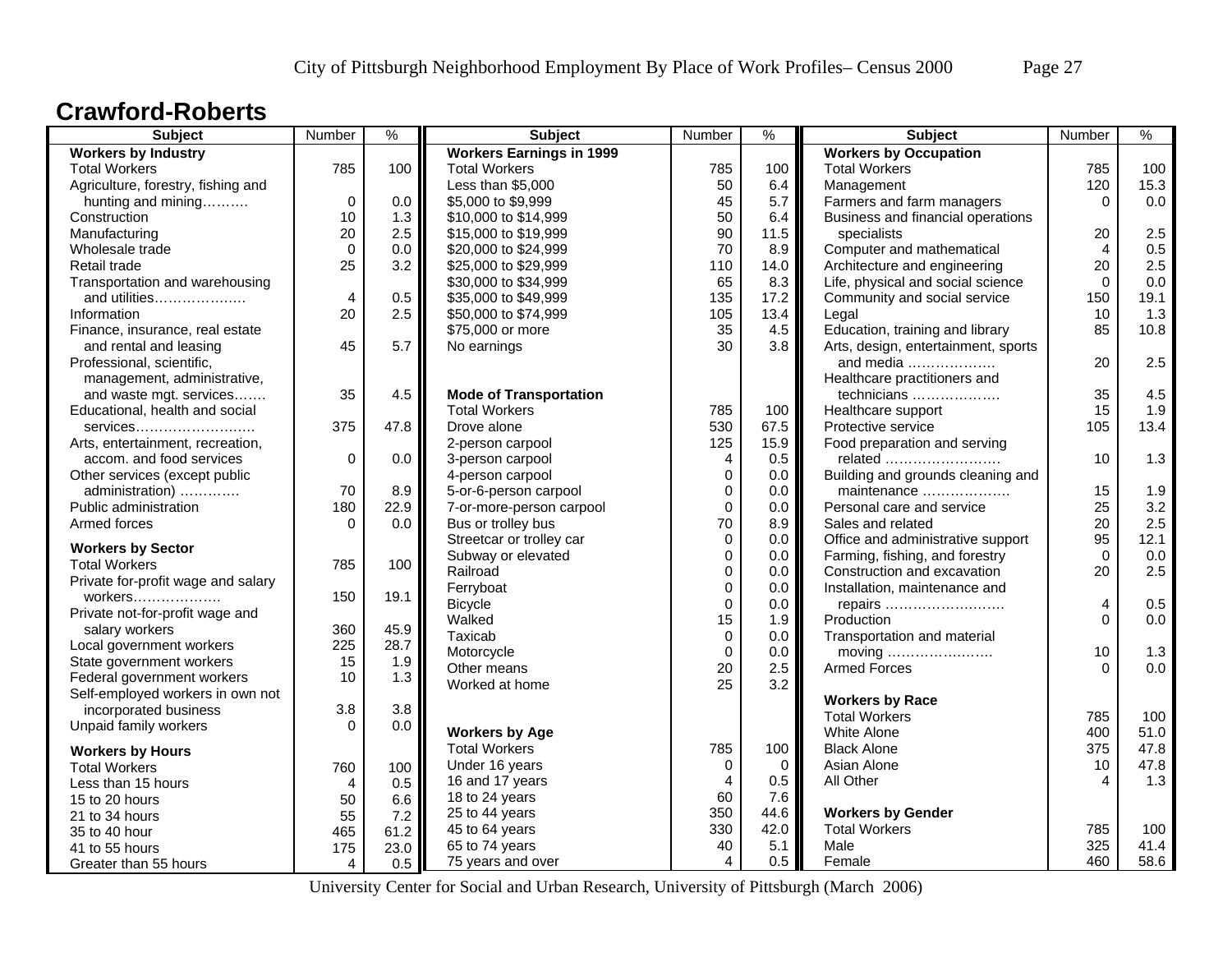## **Duquesne Heights**

| <b>Subject</b>                     | Number      | $\%$ | <b>Subject</b>                  | Number         | %        | <b>Subject</b>                               | Number   | $\%$ |
|------------------------------------|-------------|------|---------------------------------|----------------|----------|----------------------------------------------|----------|------|
| <b>Workers by Industry</b>         |             |      | <b>Workers Earnings in 1999</b> |                |          | <b>Workers by Occupation</b>                 |          |      |
| <b>Total Workers</b>               | 1,660       | 100  | <b>Total Workers</b>            | 1,660          | 100      | <b>Total Workers</b>                         | 1,660    | 100  |
| Agriculture, forestry, fishing and |             |      | Less than \$5,000               | 100            | 6.0      | Management                                   | 130      | 7.8  |
| hunting and mining                 | $\mathbf 0$ | 0.0  | \$5,000 to \$9,999              | 130            | 7.8      | Farmers and farm managers                    | $\Omega$ | 0.0  |
| Construction                       | 380         | 22.9 | \$10,000 to \$14,999            | 210            | 12.7     | Business and financial operations            |          |      |
| Manufacturing                      | 340         | 20.5 | \$15,000 to \$19,999            | 195            | 11.7     | specialists                                  | 70       | 4.2  |
| Wholesale trade                    | 95          | 5.7  | \$20,000 to \$24,999            | 190            | 11.4     | Computer and mathematical                    | 15       | 0.9  |
| Retail trade                       | 190         | 11.4 | \$25,000 to \$29,999            | 205            | 12.3     | Architecture and engineering                 | 30       | 1.8  |
| Transportation and warehousing     |             |      | \$30,000 to \$34,999            | 125            | 7.5      | Life, physical and social science            | 19       | 1.1  |
| and utilities                      | 0           | 0.0  | \$35,000 to \$49,999            | 240            | 14.5     | Community and social service                 | 10       | 0.6  |
| Information                        | 29          | 1.7  | \$50,000 to \$74,999            | 160            | 9.6      | Legal                                        | 10       | 0.6  |
| Finance, insurance, real estate    |             |      | \$75,000 or more                | 80             | 4.8      | Education, training and library              | 40       | 2.4  |
| and rental and leasing             | 105         | 6.3  | No earnings                     | 19             | 1.1      | Arts, design, entertainment, sports          |          |      |
| Professional, scientific,          |             |      |                                 |                |          | and media                                    | 29       | 1.7  |
| management, administrative,        |             |      |                                 |                |          | Healthcare practitioners and                 |          |      |
| and waste mgt. services            | 140         | 8.4  | <b>Mode of Transportation</b>   |                |          | technicians                                  | 10       | 0.6  |
| Educational, health and social     |             |      | <b>Total Workers</b>            | 1,660          | 100      | Healthcare support                           | 20       | 1.2  |
| services                           | 70          | 4.2  | Drove alone                     | 1,295          | 78.0     | Protective service                           | 140      | 8.4  |
| Arts, entertainment, recreation,   |             |      | 2-person carpool                | 180            | 10.8     | Food preparation and serving                 |          |      |
| accom. and food services           | 165         | 9.9  | 3-person carpool                | 10             | 0.6      | related                                      | 110      | 6.6  |
| Other services (except public      |             |      | 4-person carpool                | 4              | 0.2      | Building and grounds cleaning and            |          |      |
| administration)                    | 55          | 3.3  | 5-or-6-person carpool           | $\mathbf 0$    | 0.0      | maintenance                                  | 10       | 0.6  |
| Public administration              | 95          | 5.7  | 7-or-more-person carpool        | 0              | 0.0      | Personal care and service                    | 15       | 0.9  |
| Armed forces                       | $\Omega$    | 0.0  | Bus or trolley bus              | 79             | 4.8      | Sales and related                            | 150      | 9.0  |
|                                    |             |      | Streetcar or trolley car        | $\Omega$       | $0.0\,$  | Office and administrative support            | 195      | 11.7 |
| <b>Workers by Sector</b>           |             |      | Subway or elevated              | $\mathbf 0$    | 0.0      | Farming, fishing, and forestry               | $\Omega$ | 0.0  |
| <b>Total Workers</b>               | 1,660       | 100  | Railroad                        | $\mathbf 0$    | 0.0      | Construction and excavation                  | 290      | 17.5 |
| Private for-profit wage and salary |             |      | Ferryboat                       | $\pmb{0}$      | 0.0      | Installation, maintenance and                |          |      |
|                                    | 1,255       | 75.6 | <b>Bicycle</b>                  | $\mathbf 0$    | 0.0      | repairs                                      | 65       | 3.9  |
| Private not-for-profit wage and    |             |      | Walked                          | 55             | 3.3      | Production                                   | 145      | 8.7  |
| salary workers                     | 90          | 5.4  | Taxicab                         | 0              | 0.0      | Transportation and material                  |          |      |
| Local government workers           | 95          | 5.7  | Motorcycle                      | 4              | 0.2      | moving $\dots\dots\dots\dots\dots\dots\dots$ | 155      | 9.3  |
| State government workers           | 24          | 1.4  | Other means                     | $\Omega$       | 0.0      | <b>Armed Forces</b>                          | $\Omega$ | 0.0  |
| Federal government workers         | 15          | 0.9  | Worked at home                  | 25             | 1.5      |                                              |          |      |
| Self-employed workers in own not   |             |      |                                 |                |          | <b>Workers by Race</b>                       |          |      |
| incorporated business              | 11.1        | 11.1 |                                 |                |          | <b>Total Workers</b>                         | 1,660    | 100  |
| Unpaid family workers              | $\Omega$    | 0.0  | <b>Workers by Age</b>           |                |          | <b>White Alone</b>                           | 1,515    | 91.3 |
| <b>Workers by Hours</b>            |             |      | <b>Total Workers</b>            | 1,660          | 100      | <b>Black Alone</b>                           | 125      | 7.5  |
| <b>Total Workers</b>               | 1,635       | 100  | Under 16 years                  | 0              | $\Omega$ | Asian Alone                                  | 15       | 7.5  |
| Less than 15 hours                 | 40          | 2.4  | 16 and 17 years                 | $\Omega$       | 0.0      | All Other                                    | $\Omega$ | 0.9  |
| 15 to 20 hours                     | 45          | 2.8  | 18 to 24 years                  | 175            | 10.5     |                                              |          |      |
| 21 to 34 hours                     | 125         | 7.6  | 25 to 44 years                  | 910            | 54.8     | <b>Workers by Gender</b>                     |          |      |
| 35 to 40 hour                      | 1,085       | 66.4 | 45 to 64 years                  | 520            | 31.3     | <b>Total Workers</b>                         | 1,660    | 100  |
| 41 to 55 hours                     | 240         | 14.7 | 65 to 74 years                  | 39             | 2.3      | Male                                         | 1,175    | 70.8 |
| Greater than 55 hours              | 95          | 5.8  | 75 years and over               | $\overline{4}$ | 0.2      | Female                                       | 485      | 29.2 |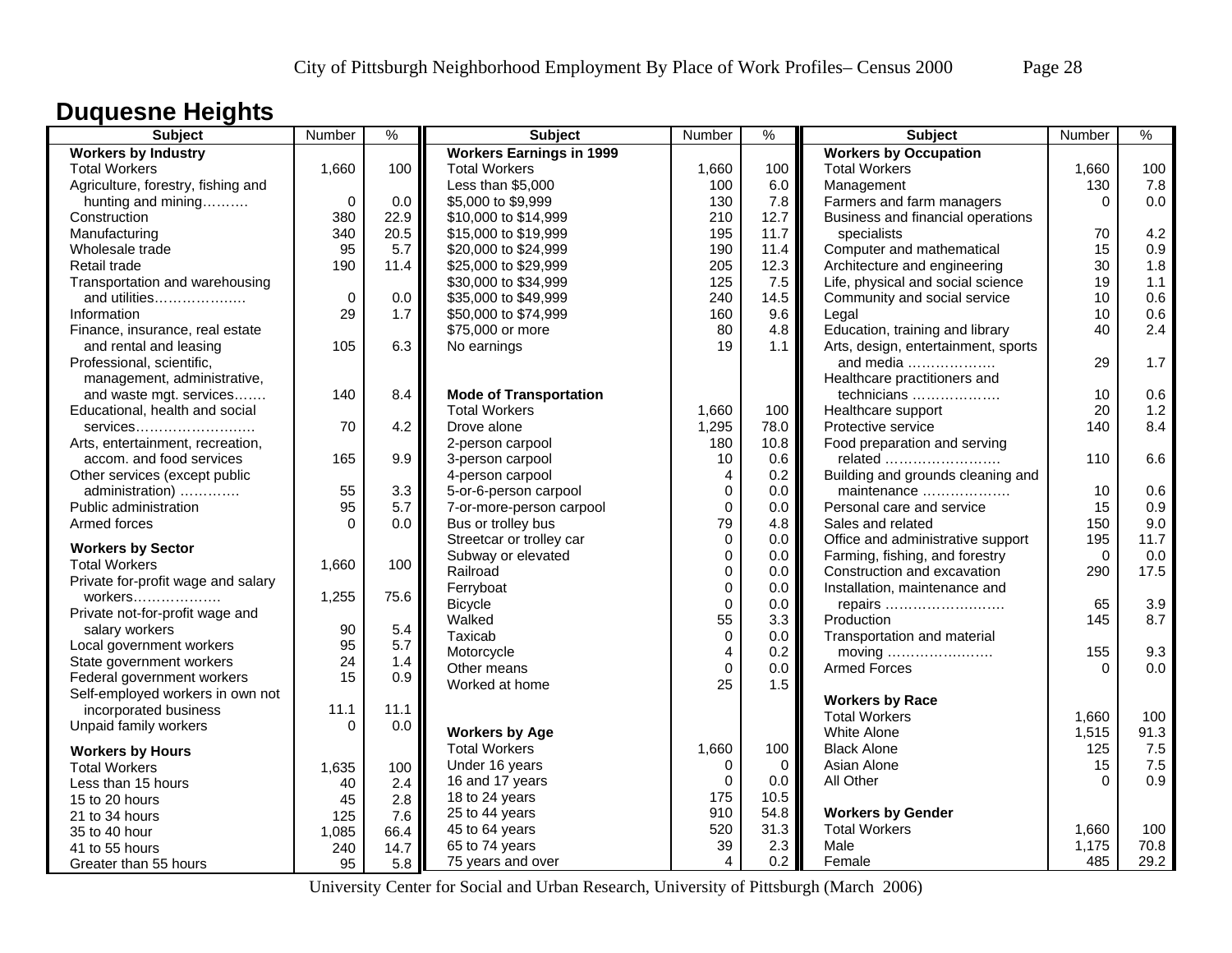## **East Allegheny**

| Subject                                                        | Number           | $\frac{9}{6}$ | <b>Subject</b>                  | Number         | $\frac{9}{6}$ | <b>Subject</b>                      | Number      | $\frac{9}{6}$ |
|----------------------------------------------------------------|------------------|---------------|---------------------------------|----------------|---------------|-------------------------------------|-------------|---------------|
| <b>Workers by Industry</b>                                     |                  |               | <b>Workers Earnings in 1999</b> |                |               | <b>Workers by Occupation</b>        |             |               |
| <b>Total Workers</b>                                           | 910              | 100           | <b>Total Workers</b>            | 910            | 100           | <b>Total Workers</b>                | 910         | 100           |
| Agriculture, forestry, fishing and                             |                  |               | Less than \$5,000               | 115            | 12.6          | Management                          | 75          | 8.2           |
| hunting and mining                                             | $\Omega$         | 0.0           | \$5,000 to \$9,999              | 70             | 7.7           | Farmers and farm managers           | $\Omega$    | 0.0           |
| Construction                                                   | 15               | 1.6           | \$10,000 to \$14,999            | 155            | 17.0          | Business and financial operations   |             |               |
| Manufacturing                                                  | 40               | 4.4           | \$15,000 to \$19,999            | 130            | 14.3          | specialists                         | 15          | 1.6           |
| Wholesale trade                                                | 15               | 1.6           | \$20,000 to \$24,999            | 95             | 10.4          | Computer and mathematical           | 10          | 1.1           |
| Retail trade                                                   | 180              | 19.8          | \$25,000 to \$29,999            | 70             | 7.7           | Architecture and engineering        | 45          | 4.9           |
| Transportation and warehousing                                 |                  |               | \$30,000 to \$34,999            | 90             | 9.9           | Life, physical and social science   | $\Omega$    | 0.0           |
| and utilities                                                  | 15               | 1.6           | \$35,000 to \$49,999            | 105            | 11.5          | Community and social service        | 30          | 3.3           |
| Information                                                    | $\Omega$         | 0.0           | \$50,000 to \$74,999            | 50             | 5.5           | Legal                               | 4           | 0.4           |
| Finance, insurance, real estate                                |                  |               | \$75,000 or more                | 20             | 2.2           | Education, training and library     | 40          | 4.4           |
| and rental and leasing                                         | 80               | 8.8           | No earnings                     | 10             | 1.1           | Arts, design, entertainment, sports |             |               |
| Professional, scientific,                                      |                  |               |                                 |                |               | and media                           | 20          | 2.2           |
| management, administrative,                                    |                  |               |                                 |                |               | Healthcare practitioners and        |             |               |
| and waste mgt. services                                        | 130              | 14.3          | <b>Mode of Transportation</b>   |                |               | technicians                         | 65          | 7.1           |
| Educational, health and social                                 |                  |               | <b>Total Workers</b>            | 910            | 100           | Healthcare support                  | 4           | 0.4           |
| services                                                       | 195              | 21.4          | Drove alone                     | 615            | 67.6          | Protective service                  | 4           | 0.4           |
| Arts, entertainment, recreation,                               |                  |               | 2-person carpool                | 90             | 9.9           | Food preparation and serving        |             |               |
| accom. and food services                                       | 95               | 10.4          | 3-person carpool                | $\overline{4}$ | 0.4           | related                             | 45          | 4.9           |
| Other services (except public                                  |                  |               | 4-person carpool                | $\mathbf 0$    | 0.0           | Building and grounds cleaning and   |             |               |
| administration)                                                | 150              | 16.5          | 5-or-6-person carpool           | $\mathbf{0}$   | 0.0           | maintenance                         | 30          | 3.3           |
| Public administration                                          | $\Omega$         | 0.0           | 7-or-more-person carpool        | $\Omega$       | 0.0           | Personal care and service           | 95          | 10.4          |
| Armed forces                                                   | $\Omega$         | 0.0           | Bus or trolley bus              | 100            | 11.0          | Sales and related                   | 110         | 12.1          |
|                                                                |                  |               | Streetcar or trolley car        | $\Omega$       | 0.0           | Office and administrative support   | 160         | 17.6          |
| <b>Workers by Sector</b>                                       |                  |               | Subway or elevated              | $\overline{4}$ | 0.4           | Farming, fishing, and forestry      | $\Omega$    | 0.0           |
| <b>Total Workers</b>                                           | 910              | 100           | Railroad                        | $\mathbf 0$    | 0.0           | Construction and excavation         | 15          | 1.6           |
| Private for-profit wage and salary                             |                  |               | Ferryboat                       | $\mathbf 0$    | 0.0           | Installation, maintenance and       |             |               |
| workers                                                        | 615              | 67.6          | <b>Bicycle</b>                  | 10             | 1.1           | repairs                             | 15          | 1.6           |
| Private not-for-profit wage and                                |                  |               | Walked                          | 65             | 7.1           | Production                          | 70          | 7.7           |
| salary workers                                                 | 165              | 18.1          | Taxicab                         | $\mathbf 0$    | 0.0           | Transportation and material         |             |               |
| Local government workers                                       | 20<br>10         | 2.2           | Motorcycle                      | $\mathbf 0$    | 0.0           | moving                              | 55          | 6.0           |
| State government workers                                       | $\Omega$         | 1.1           | Other means                     | $\overline{4}$ | 0.4           | <b>Armed Forces</b>                 | $\Omega$    | 0.0           |
| Federal government workers<br>Self-employed workers in own not |                  | 0.0           | Worked at home                  | 15             | 1.6           |                                     |             |               |
|                                                                |                  | 11.5          |                                 |                |               | <b>Workers by Race</b>              |             |               |
| incorporated business                                          | 11.5<br>$\Omega$ |               |                                 |                |               | <b>Total Workers</b>                | 910         | 100           |
| Unpaid family workers                                          |                  | 0.0           | <b>Workers by Age</b>           |                |               | White Alone                         | 770         | 84.6          |
| <b>Workers by Hours</b>                                        |                  |               | <b>Total Workers</b>            | 910            | 100           | <b>Black Alone</b>                  | 130         | 14.3          |
| <b>Total Workers</b>                                           | 900              | 100           | Under 16 years                  | 0              | $\mathbf 0$   | Asian Alone                         | $\mathbf 0$ | 14.3          |
| Less than 15 hours                                             | 60               | 6.7           | 16 and 17 years                 | 25             | 2.7           | All Other                           | Δ           | 0.0           |
| 15 to 20 hours                                                 | 50               | 5.6           | 18 to 24 years                  | 75             | 8.2           |                                     |             |               |
| 21 to 34 hours                                                 | 85               | 9.4           | 25 to 44 years                  | 510            | 56.0          | <b>Workers by Gender</b>            |             |               |
| 35 to 40 hour                                                  | 520              | 57.8          | 45 to 64 years                  | 275            | 30.2          | <b>Total Workers</b>                | 910         | 100           |
| 41 to 55 hours                                                 | 150              | 16.7          | 65 to 74 years                  | 25             | 2.7           | Male                                | 480         | 52.7          |
| Greater than 55 hours                                          | 30               | 3.3           | 75 years and over               | $\Omega$       | 0.0           | Female                              | 430         | 47.3          |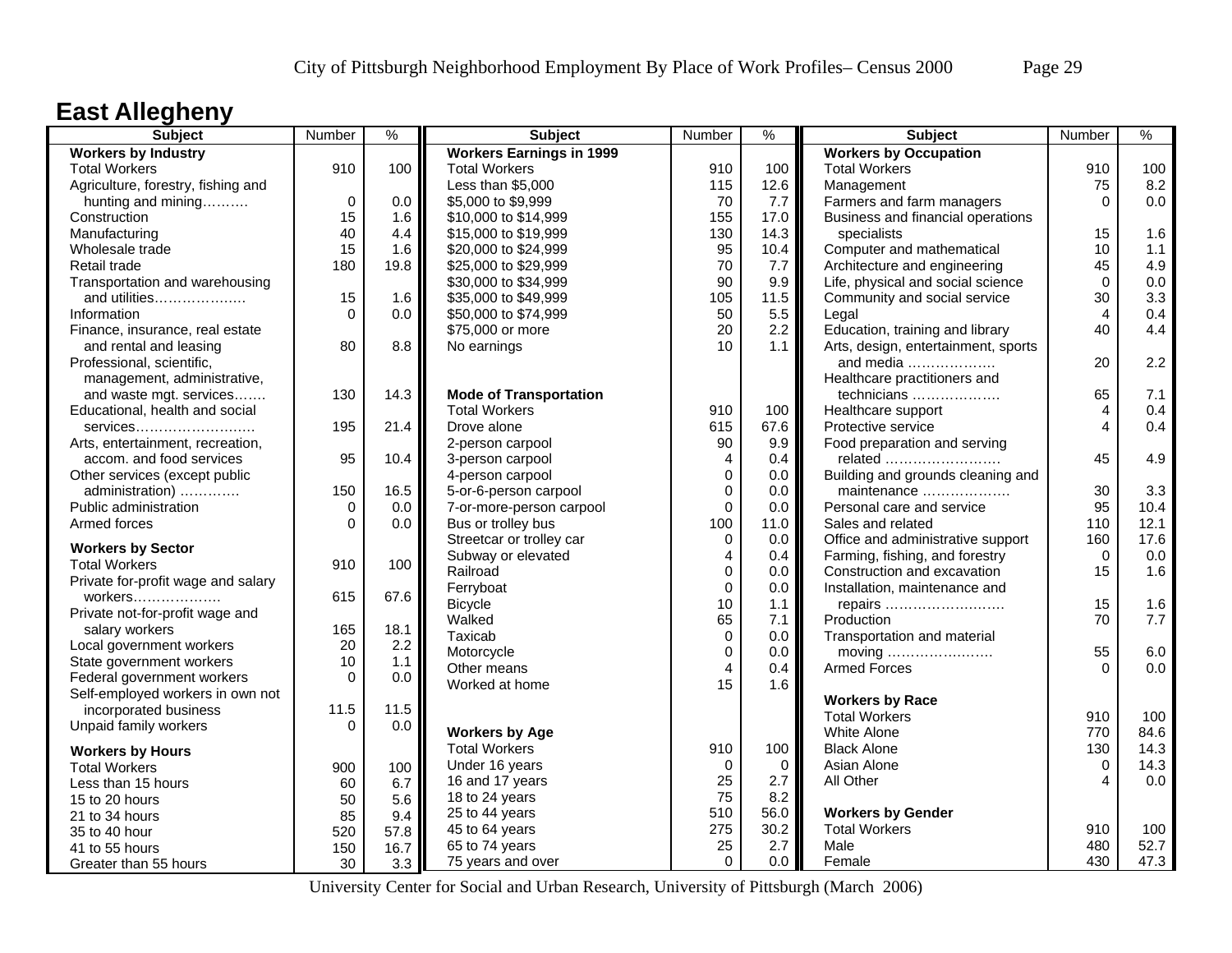### **East Carnegie**

| <b>Subject</b>                     | Number         | $\frac{0}{0}$ | <b>Subject</b>                  | Number      | $\frac{9}{6}$ | <b>Subject</b>                      | Number      | $\frac{9}{6}$ |
|------------------------------------|----------------|---------------|---------------------------------|-------------|---------------|-------------------------------------|-------------|---------------|
| <b>Workers by Industry</b>         |                |               | <b>Workers Earnings in 1999</b> |             |               | <b>Workers by Occupation</b>        |             |               |
| <b>Total Workers</b>               | 560            | 100           | <b>Total Workers</b>            | 560         | 100           | <b>Total Workers</b>                | 560         | 100           |
| Agriculture, forestry, fishing and |                |               | Less than \$5,000               | 10          | 1.8           | Management                          | 85          | 15.2          |
| hunting and mining                 | $\mathbf 0$    | 0.0           | \$5,000 to \$9,999              | 15          | 2.7           | Farmers and farm managers           | $\Omega$    | 0.0           |
| Construction                       | 40             | 7.1           | \$10,000 to \$14,999            | 10          | 1.8           | Business and financial operations   |             |               |
| Manufacturing                      | 250            | 44.6          | \$15,000 to \$19,999            | 15          | 2.7           | specialists                         | 20          | 3.6           |
| Wholesale trade                    | 40             | 7.1           | \$20,000 to \$24,999            | 60          | 10.7          | Computer and mathematical           | 15          | 2.7           |
| Retail trade                       | 40             | 7.1           | \$25,000 to \$29,999            | 80          | 14.3          | Architecture and engineering        | 4           | 0.7           |
| Transportation and warehousing     |                |               | \$30,000 to \$34,999            | 45          | 8.0           | Life, physical and social science   | $\Omega$    | 0.0           |
| and utilities                      | 10             | 1.8           | \$35,000 to \$49,999            | 110         | 19.6          | Community and social service        | 4           | 0.7           |
| Information                        | 60             | 10.7          | \$50,000 to \$74,999            | 140         | 25.0          | Legal                               | 0           | 0.0           |
| Finance, insurance, real estate    |                |               | \$75,000 or more                | 45          | 8.0           | Education, training and library     | $\Omega$    | 0.0           |
| and rental and leasing             | 50             | 8.9           | No earnings                     | 25          | 4.5           | Arts, design, entertainment, sports |             |               |
| Professional, scientific,          |                |               |                                 |             |               | and media                           | 4           | 0.7           |
| management, administrative,        |                |               |                                 |             |               | Healthcare practitioners and        |             |               |
| and waste mgt. services            | 25             | 4.5           | <b>Mode of Transportation</b>   |             |               | technicians                         | 10          | 1.8           |
| Educational, health and social     |                |               | <b>Total Workers</b>            | 560         | 100           | Healthcare support                  | $\Omega$    | 0.0           |
| services                           | 15             | 2.7           | Drove alone                     | 460         | 82.1          | Protective service                  | $\Omega$    | 0.0           |
| Arts, entertainment, recreation,   |                |               | 2-person carpool                | 75          | 13.4          | Food preparation and serving        |             |               |
| accom. and food services           | 20             | 3.6           | 3-person carpool                | $\mathbf 0$ | 0.0           | related                             | 20          | 3.6           |
| Other services (except public      |                |               | 4-person carpool                | $\mathbf 0$ | 0.0           | Building and grounds cleaning and   |             |               |
| administration)                    | 4              | 0.7           | 5-or-6-person carpool           | $\mathbf 0$ | 0.0           | maintenance                         | $\mathbf 0$ | 0.0           |
| Public administration              | 0              | 0.0           | 7-or-more-person carpool        | $\mathbf 0$ | 0.0           | Personal care and service           | 4           | 0.7           |
| Armed forces                       | $\Omega$       | 0.0           | Bus or trolley bus              | $\mathbf 0$ | 0.0           | Sales and related                   | 75          | 13.4          |
| <b>Workers by Sector</b>           |                |               | Streetcar or trolley car        | $\mathbf 0$ | 0.0           | Office and administrative support   | 80          | 14.3          |
| <b>Total Workers</b>               | 560            | 100           | Subway or elevated              | $\mathbf 0$ | 0.0           | Farming, fishing, and forestry      | $\mathbf 0$ | 0.0           |
| Private for-profit wage and salary |                |               | Railroad                        | $\mathbf 0$ | 0.0           | Construction and excavation         | 55          | 9.8           |
| workers                            | 515            | 92.0          | Ferryboat                       | $\pmb{0}$   | 0.0           | Installation, maintenance and       |             |               |
| Private not-for-profit wage and    |                |               | <b>Bicycle</b>                  | $\mathbf 0$ | 0.0           | repairs                             | 20          | 3.6           |
| salary workers                     | 4              | 0.7           | Walked                          | $\mathbf 0$ | 0.0           | Production                          | 115         | 20.5          |
| Local government workers           | $\mathsf 0$    | 0.0           | Taxicab                         | $\pmb{0}$   | 0.0           | Transportation and material         |             |               |
| State government workers           | 4              | 0.7           | Motorcycle                      | $\mathbf 0$ | 0.0           | moving                              | 55          | 9.8           |
| Federal government workers         | $\Omega$       | 0.0           | Other means                     | 20          | 3.6           | <b>Armed Forces</b>                 | $\Omega$    | 0.0           |
| Self-employed workers in own not   |                |               | Worked at home                  | $\Omega$    | 0.0           |                                     |             |               |
| incorporated business              | 6.3            | 6.3           |                                 |             |               | <b>Workers by Race</b>              |             |               |
| Unpaid family workers              | $\Omega$       | 0.0           |                                 |             |               | <b>Total Workers</b>                | 560         | 100           |
|                                    |                |               | <b>Workers by Age</b>           |             |               | <b>White Alone</b>                  | 545         | 97.3          |
| <b>Workers by Hours</b>            |                |               | <b>Total Workers</b>            | 560         | 100           | <b>Black Alone</b>                  | 10          | 1.8           |
| <b>Total Workers</b>               | 530            | 100           | Under 16 years                  | $\mathbf 0$ | 0             | Asian Alone                         | 0           | 1.8           |
| Less than 15 hours                 | 4              | 0.8           | 16 and 17 years                 | $\mathbf 0$ | 0.0           | All Other                           | $\Omega$    | 0.0           |
| 15 to 20 hours                     | 15             | 2.8           | 18 to 24 years                  | 30          | 5.4           |                                     |             |               |
| 21 to 34 hours                     | $\overline{4}$ | 0.8           | 25 to 44 years                  | 350         | 62.5          | <b>Workers by Gender</b>            |             |               |
| 35 to 40 hour                      | 270            | 50.9          | 45 to 64 years                  | 180         | 32.1          | <b>Total Workers</b>                | 560         | 100           |
| 41 to 55 hours                     | 155            | 29.2          | 65 to 74 years                  | 4           | 0.7           | Male                                | 360         | 64.3          |
| Greater than 55 hours              | 80             | 15.1          | 75 years and over               | $\Omega$    | 0.0           | Female                              | 200         | 35.7          |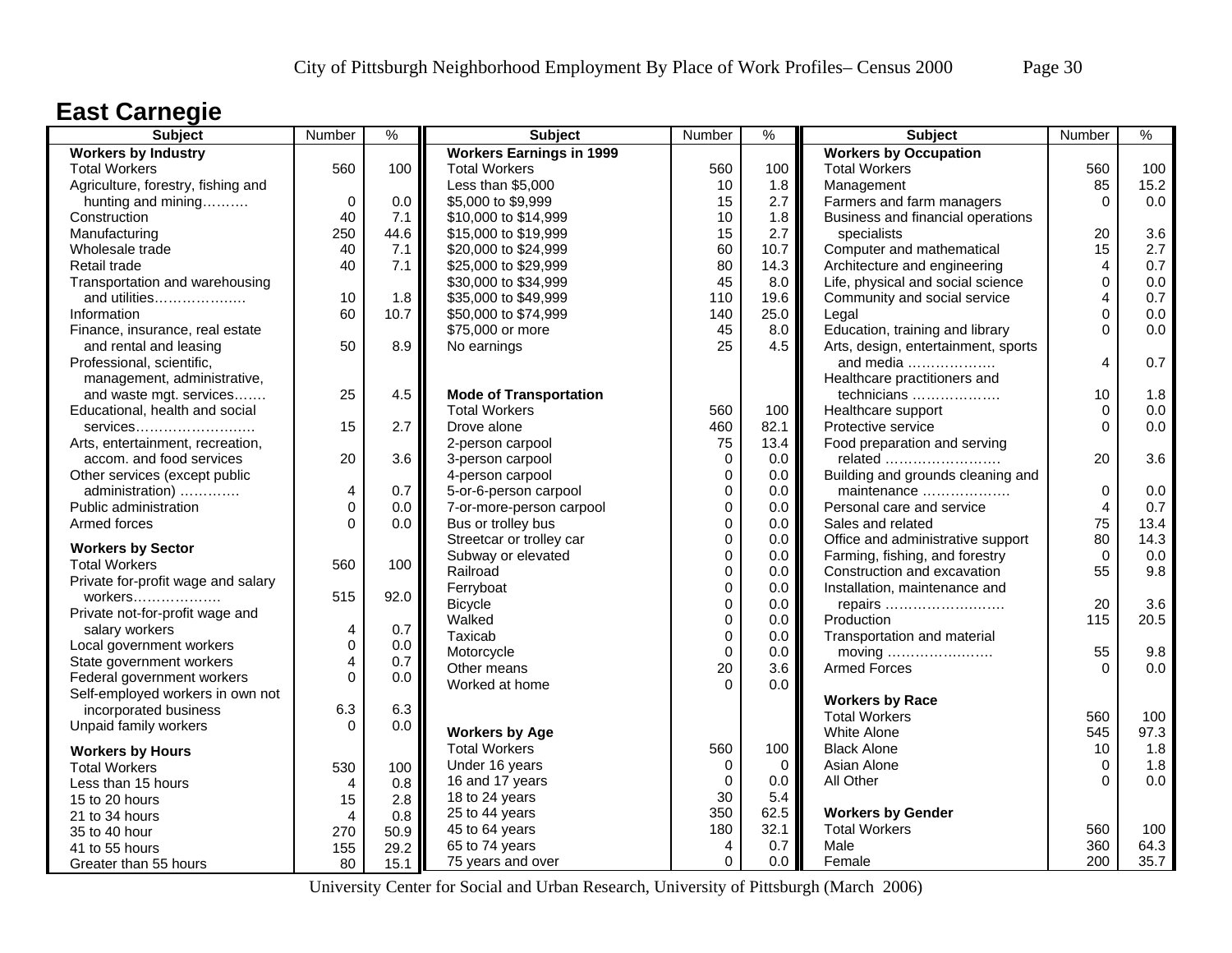### **East Hills**

| Subject                            | Number         | $\frac{9}{6}$ | <b>Subject</b>                  | Number         | $\%$        | <b>Subject</b>                      | Number      | $\%$ |
|------------------------------------|----------------|---------------|---------------------------------|----------------|-------------|-------------------------------------|-------------|------|
| <b>Workers by Industry</b>         |                |               | <b>Workers Earnings in 1999</b> |                |             | <b>Workers by Occupation</b>        |             |      |
| <b>Total Workers</b>               | 300            | 100           | <b>Total Workers</b>            | 300            | 100         | <b>Total Workers</b>                | 300         | 100  |
| Agriculture, forestry, fishing and |                |               | Less than \$5,000               | 30             | 10.0        | Management                          | 4           | 1.3  |
| hunting and mining                 | $\mathbf 0$    | 0.0           | \$5,000 to \$9,999              | 10             | 3.3         | Farmers and farm managers           | 0           | 0.0  |
| Construction                       | $\mathbf 0$    | 0.0           | \$10,000 to \$14,999            | 25             | 8.3         | Business and financial operations   |             |      |
| Manufacturing                      | 20             | 6.7           | \$15,000 to \$19,999            | 50             | 16.7        | specialists                         | $\mathbf 0$ | 0.0  |
| Wholesale trade                    | $\overline{4}$ | 1.3           | \$20,000 to \$24,999            | 25             | 8.3         | Computer and mathematical           | $\mathbf 0$ | 0.0  |
| Retail trade                       | 15             | 5.0           | \$25,000 to \$29,999            | 45             | 15.0        | Architecture and engineering        | $\Omega$    | 0.0  |
| Transportation and warehousing     |                |               | \$30,000 to \$34,999            | 30             | 10.0        | Life, physical and social science   | $\Omega$    | 0.0  |
| and utilities                      | $\mathbf 0$    | 0.0           | \$35,000 to \$49,999            | 30             | 10.0        | Community and social service        | 65          | 21.7 |
| Information                        | $\Omega$       | 0.0           | \$50,000 to \$74,999            | 35             | 11.7        | Legal                               | $\Omega$    | 0.0  |
| Finance, insurance, real estate    |                |               | \$75,000 or more                | 4              | 1.3         | Education, training and library     | 45          | 15.0 |
| and rental and leasing             | 30             | 10.0          | No earnings                     | $\Delta$       | 1.3         | Arts, design, entertainment, sports |             |      |
| Professional, scientific,          |                |               |                                 |                |             | and media                           | $\Omega$    | 0.0  |
| management, administrative,        |                |               |                                 |                |             | Healthcare practitioners and        |             |      |
| and waste mgt. services            | 45             | 15.0          | <b>Mode of Transportation</b>   |                |             | technicians                         | 15          | 5.0  |
| Educational, health and social     |                |               | <b>Total Workers</b>            | 300            | 100         | Healthcare support                  | $\Omega$    | 0.0  |
| services                           | 120            | 40.0          | Drove alone                     | 210            | 70.0        | Protective service                  | 4           | 1.3  |
| Arts, entertainment, recreation,   |                |               | 2-person carpool                | 25             | 8.3         | Food preparation and serving        |             |      |
| accom. and food services           | 4              | 1.3           | 3-person carpool                | $\overline{4}$ | 1.3         | related                             | $\Omega$    | 0.0  |
| Other services (except public      |                |               | 4-person carpool                | 10             | 3.3         | Building and grounds cleaning and   |             |      |
| administration)                    | 20             | 6.7           | 5-or-6-person carpool           | $\mathbf 0$    | 0.0         | maintenance                         | 45          | 15.0 |
| Public administration              | 30             | 10.0          | 7-or-more-person carpool        | $\mathbf 0$    | 0.0         | Personal care and service           | 15          | 5.0  |
| Armed forces                       | $\Omega$       | 0.0           | Bus or trolley bus              | $\overline{4}$ | 1.3         | Sales and related                   | 25          | 8.3  |
|                                    |                |               | Streetcar or trolley car        | $\mathbf 0$    | 0.0         | Office and administrative support   | 25          | 8.3  |
| <b>Workers by Sector</b>           |                |               | Subway or elevated              | 0              | 0.0         | Farming, fishing, and forestry      | $\Omega$    | 0.0  |
| <b>Total Workers</b>               | 300            | 100           | Railroad                        | $\Omega$       | 0.0         | Construction and excavation         | 10          | 3.3  |
| Private for-profit wage and salary |                |               | Ferryboat                       | $\mathbf 0$    | 0.0         | Installation, maintenance and       |             |      |
|                                    | 130            | 43.3          | <b>Bicycle</b>                  | $\mathbf 0$    | 0.0         |                                     | 15          | 5.0  |
| Private not-for-profit wage and    |                |               | Walked                          | 10             | 3.3         | repairs<br>Production               | 10          | 3.3  |
| salary workers                     | 80             | 26.7          | Taxicab                         | $\mathbf 0$    | 0.0         | Transportation and material         |             |      |
| Local government workers           | 50             | 16.7          | Motorcycle                      | $\overline{4}$ | 1.3         | moving                              | 15          | 5.0  |
| State government workers           | 10             | 3.3           | Other means                     | $\pmb{0}$      | 0.0         | <b>Armed Forces</b>                 | $\Omega$    | 0.0  |
| Federal government workers         | $\Omega$       | 0.0           | Worked at home                  | 20             | 6.7         |                                     |             |      |
| Self-employed workers in own not   |                |               |                                 |                |             |                                     |             |      |
| incorporated business              | 6.7            | 6.7           |                                 |                |             | <b>Workers by Race</b>              |             |      |
| Unpaid family workers              | 10             | 3.3           |                                 |                |             | <b>Total Workers</b>                | 300         | 100  |
|                                    |                |               | <b>Workers by Age</b>           |                |             | White Alone                         | 150         | 50.0 |
| <b>Workers by Hours</b>            |                |               | <b>Total Workers</b>            | 300            | 100         | <b>Black Alone</b>                  | 120         | 40.0 |
| <b>Total Workers</b>               | 290            | 100           | Under 16 years                  | $\mathbf 0$    | $\mathbf 0$ | Asian Alone                         | $\Omega$    | 40.0 |
| Less than 15 hours                 | $\Omega$       | 0.0           | 16 and 17 years                 | $\mathbf 0$    | 0.0         | All Other                           | 25          | 0.0  |
| 15 to 20 hours                     | 4              | 1.4           | 18 to 24 years                  | 15             | 5.0         |                                     |             |      |
| 21 to 34 hours                     | 45             | 15.5          | 25 to 44 years                  | 160            | 53.3        | <b>Workers by Gender</b>            |             |      |
| 35 to 40 hour                      | 180            | 62.1          | 45 to 64 years                  | 120            | 40.0        | <b>Total Workers</b>                | 300         | 100  |
| 41 to 55 hours                     | 30             | 10.3          | 65 to 74 years                  | $\mathbf 0$    | 0.0         | Male                                | 125         | 41.7 |
| Greater than 55 hours              | 30             | 10.3          | 75 years and over               | $\Omega$       | 0.0         | Female                              | 175         | 58.3 |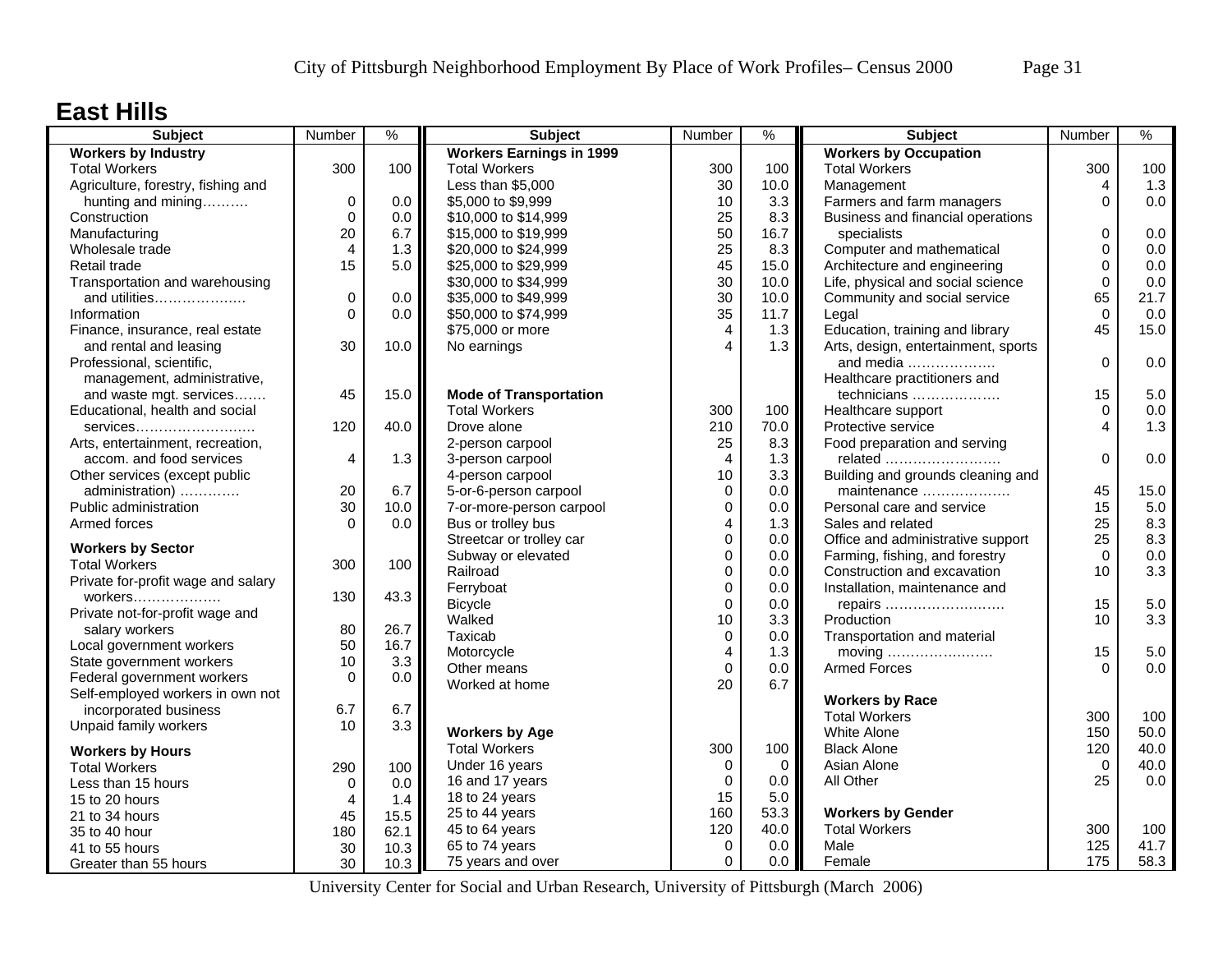## **East Liberty**

| <b>Subject</b>                     | Number | $\frac{9}{6}$ | <b>Subject</b>                  | Number         | $\%$    | <b>Subject</b>                                                | Number   | $\%$    |
|------------------------------------|--------|---------------|---------------------------------|----------------|---------|---------------------------------------------------------------|----------|---------|
| <b>Workers by Industry</b>         |        |               | <b>Workers Earnings in 1999</b> |                |         | <b>Workers by Occupation</b>                                  |          |         |
| <b>Total Workers</b>               | 5,545  | 100           | <b>Total Workers</b>            | 5,545          | 100     | <b>Total Workers</b>                                          | 5,545    | 100     |
| Agriculture, forestry, fishing and |        |               | Less than \$5,000               | 515            | 9.3     | Management                                                    | 475      | 8.6     |
| hunting and mining                 | 20     | 0.4           | \$5,000 to \$9,999              | 460            | 8.3     | Farmers and farm managers                                     | $\Omega$ | 0.0     |
| Construction                       | 90     | 1.6           | \$10,000 to \$14,999            | 480            | 8.7     | Business and financial operations                             |          |         |
| Manufacturing                      | 285    | 5.1           | \$15,000 to \$19,999            | 585            | 10.6    | specialists                                                   | 275      | $5.0\,$ |
| Wholesale trade                    | 210    | 3.8           | \$20,000 to \$24,999            | 580            | 10.5    | Computer and mathematical                                     | 195      | 3.5     |
| Retail trade                       | 595    | 10.7          | \$25,000 to \$29,999            | 410            | 7.4     | Architecture and engineering                                  | 84       | 1.5     |
| Transportation and warehousing     |        |               | \$30,000 to \$34,999            | 410            | 7.4     | Life, physical and social science                             | 55       | 1.0     |
| and utilities                      | 244    | 4.4           | \$35,000 to \$49,999            | 990            | 17.9    | Community and social service                                  | 365      | 6.6     |
| Information                        | 170    | 3.1           | \$50,000 to \$74,999            | 635            | 11.5    | Legal                                                         | $\Omega$ | 0.0     |
| Finance, insurance, real estate    |        |               | \$75,000 or more                | 330            | 6.0     | Education, training and library                               | 275      | 5.0     |
| and rental and leasing             | 410    | 7.4           | No earnings                     | 150            | 2.7     | Arts, design, entertainment, sports                           |          |         |
| Professional, scientific,          |        |               |                                 |                |         | and media                                                     | 85       | 1.5     |
| management, administrative,        |        |               |                                 |                |         | Healthcare practitioners and                                  |          |         |
| and waste mgt. services            | 880    | 15.9          | <b>Mode of Transportation</b>   |                |         | technicians                                                   | 200      | 3.6     |
| Educational, health and social     |        |               | <b>Total Workers</b>            | 5,545          | 100     | Healthcare support                                            | 130      | 2.3     |
| services                           | 1,210  | 21.8          | Drove alone                     | 3,795          | 68.4    | Protective service                                            | 444      | 8.0     |
| Arts, entertainment, recreation,   |        |               | 2-person carpool                | 430            | 7.8     | Food preparation and serving                                  |          |         |
| accom. and food services           | 560    | 10.1          | 3-person carpool                | 50             | 0.9     | related                                                       | 305      | 5.5     |
| Other services (except public      |        |               | 4-person carpool                | 10             | 0.2     | Building and grounds cleaning and                             |          |         |
| administration)                    | 425    | 7.7           | 5-or-6-person carpool           | 14             | 0.3     | maintenance                                                   | 125      | 2.3     |
| Public administration              | 450    | 8.1           | 7-or-more-person carpool        | $\Omega$       | $0.0\,$ | Personal care and service                                     | 235      | 4.2     |
| Armed forces                       | 4      | 0.1           | Bus or trolley bus              | 820            | 14.8    | Sales and related                                             | 630      | 11.4    |
|                                    |        |               | Streetcar or trolley car        | 10             | 0.2     | Office and administrative support                             | 980      | 17.7    |
| <b>Workers by Sector</b>           |        |               | Subway or elevated              | 15             | 0.3     |                                                               | $\Omega$ | 0.0     |
| <b>Total Workers</b>               | 5,545  | 100           | Railroad                        | $\mathbf 0$    | 0.0     | Farming, fishing, and forestry<br>Construction and excavation | 115      | 2.1     |
| Private for-profit wage and salary |        |               | Ferryboat                       | $\overline{4}$ | 0.1     | Installation, maintenance and                                 |          |         |
| $workers$                          | 3,520  | 63.5          |                                 |                |         |                                                               | 199      | 3.6     |
| Private not-for-profit wage and    |        |               | <b>Bicycle</b>                  | 10             | 0.2     | repairs                                                       |          |         |
| salary workers                     | 1,075  | 19.4          | Walked                          | 295            | 5.3     | Production                                                    | 170      | 3.1     |
| Local government workers           | 345    | 6.2           | Taxicab                         | 20             | 0.4     | Transportation and material                                   |          |         |
| State government workers           | 170    | 3.1           | Motorcycle                      | $\mathbf 0$    | 0.0     | moving $\dots\dots\dots\dots\dots\dots\dots$                  | 205      | 3.7     |
| Federal government workers         | 189    | 3.4           | Other means                     | 30             | 0.5     | <b>Armed Forces</b>                                           | $\Omega$ | 0.0     |
| Self-employed workers in own not   |        |               | Worked at home                  | 45             | 0.8     |                                                               |          |         |
| incorporated business              | 4.3    | 4.3           |                                 |                |         | <b>Workers by Race</b>                                        |          |         |
| Unpaid family workers              | 10     | 0.2           |                                 |                |         | <b>Total Workers</b>                                          | 5,545    | 100     |
|                                    |        |               | <b>Workers by Age</b>           |                |         | White Alone                                                   | 3,950    | 71.2    |
| <b>Workers by Hours</b>            |        |               | <b>Total Workers</b>            | 5,545          | 100     | <b>Black Alone</b>                                            | 1,385    | 25.0    |
| <b>Total Workers</b>               | 5,395  | 100           | Under 16 years                  | $\Omega$       | 0       | Asian Alone                                                   | 55       | 25.0    |
| Less than 15 hours                 | 119    | 2.2           | 16 and 17 years                 | 70             | 1.3     | All Other                                                     | 165      | 1.0     |
| 15 to 20 hours                     | 305    | 5.7           | 18 to 24 years                  | 605            | 10.9    |                                                               |          |         |
| 21 to 34 hours                     | 555    | 10.3          | 25 to 44 years                  | 2,765          | 49.9    | <b>Workers by Gender</b>                                      |          |         |
| 35 to 40 hour                      | 2,980  | 55.2          | 45 to 64 years                  | 1,860          | 33.5    | <b>Total Workers</b>                                          | 5,545    | 100     |
| 41 to 55 hours                     | 945    | 17.5          | 65 to 74 years                  | 200            | 3.6     | Male                                                          | 2,905    | 52.4    |
| Greater than 55 hours              | 495    | 9.2           | 75 years and over               | 55             | 1.0     | Female                                                        | 2,640    | 47.6    |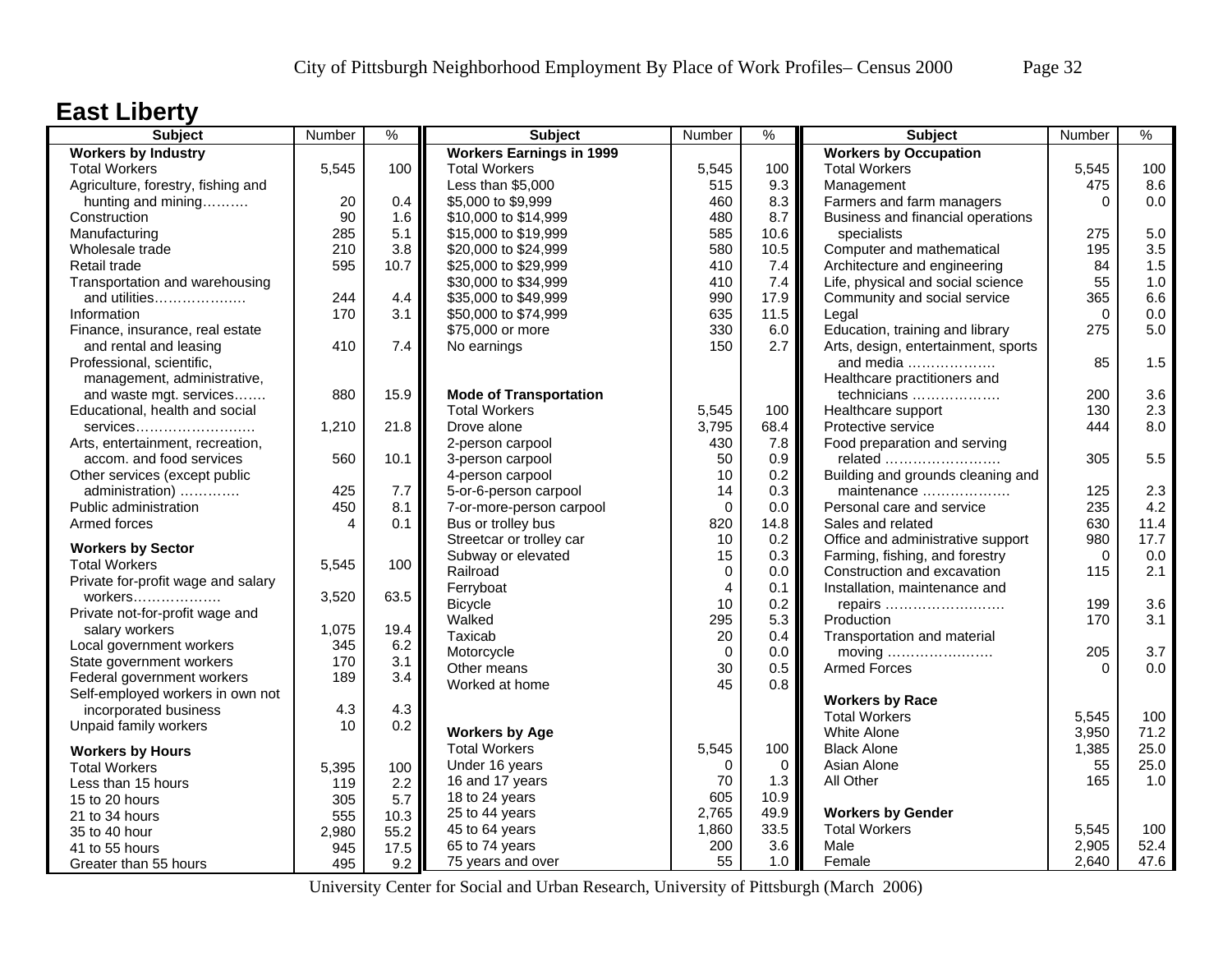#### **Elliot**

| <b>Subject</b>                     | Number         | $\frac{9}{6}$ | <b>Subject</b>                  | Number      | $\frac{1}{2}$ | Subject                             | Number         | $\frac{9}{6}$ |
|------------------------------------|----------------|---------------|---------------------------------|-------------|---------------|-------------------------------------|----------------|---------------|
| <b>Workers by Industry</b>         |                |               | <b>Workers Earnings in 1999</b> |             |               | <b>Workers by Occupation</b>        |                |               |
| <b>Total Workers</b>               | 925            | 100           | <b>Total Workers</b>            | 925         | 100           | <b>Total Workers</b>                | 925            | 100           |
| Agriculture, forestry, fishing and |                |               | Less than \$5,000               | 60          | 6.5           | Management                          | 85             | 9.2           |
| hunting and mining                 | $\mathbf 0$    | 0.0           | \$5,000 to \$9,999              | 60          | 6.5           | Farmers and farm managers           | $\Omega$       | 0.0           |
| Construction                       | 70             | 7.6           | \$10,000 to \$14,999            | 95          | 10.3          | Business and financial operations   |                |               |
| Manufacturing                      | $\mathbf 0$    | 0.0           | \$15,000 to \$19,999            | 60          | 6.5           | specialists                         | 15             | 1.6           |
| Wholesale trade                    | 10             | 1.1           | \$20,000 to \$24,999            | 110         | 11.9          | Computer and mathematical           | 10             | 1.1           |
| Retail trade                       | 65             | 7.0           | \$25,000 to \$29,999            | 90          | 9.7           | Architecture and engineering        | 25             | 2.7           |
| Transportation and warehousing     |                |               | \$30,000 to \$34,999            | 85          | 9.2           | Life, physical and social science   | $\Omega$       | 0.0           |
| and utilities                      | 10             | 1.1           | \$35,000 to \$49,999            | 165         | 17.8          | Community and social service        | 10             | 1.1           |
| Information                        | 605            | 65.4          | \$50,000 to \$74,999            | 155         | 16.8          | Legal                               | $\Omega$       | 0.0           |
| Finance, insurance, real estate    |                |               | \$75,000 or more                | 35          | 3.8           | Education, training and library     | 50             | 5.4           |
| and rental and leasing             | $\overline{4}$ | 0.4           | No earnings                     | 10          | 1.1           | Arts, design, entertainment, sports |                |               |
| Professional, scientific,          |                |               |                                 |             |               | and media $\ldots$                  | 20             | 2.2           |
| management, administrative,        |                |               |                                 |             |               | Healthcare practitioners and        |                |               |
| and waste mgt. services            | 15             | 1.6           | <b>Mode of Transportation</b>   |             |               | technicians                         | 4              | 0.4           |
| Educational, health and social     |                |               | <b>Total Workers</b>            | 925         | 100           | Healthcare support                  | $\Omega$       | 0.0           |
| services                           | 70             | 7.6           | Drove alone                     | 745         | 80.5          | Protective service                  | 55             | 5.9           |
| Arts, entertainment, recreation,   |                |               | 2-person carpool                | 70          | 7.6           | Food preparation and serving        |                |               |
| accom. and food services           | $\mathbf 0$    | 0.0           | 3-person carpool                | 4           | 0.4           | related                             | $\Omega$       | 0.0           |
| Other services (except public      |                |               | 4-person carpool                | 10          | 1.1           | Building and grounds cleaning and   |                |               |
| administration)                    | 20             | 2.2           | 5-or-6-person carpool           | 0           | 0.0           | maintenance                         | $\overline{4}$ | 0.4           |
| Public administration              | 55             | 5.9           | 7-or-more-person carpool        | $\mathbf 0$ | 0.0           | Personal care and service           | 10             | 1.1           |
| Armed forces                       | $\Omega$       | 0.0           | Bus or trolley bus              | 50          | 5.4           | Sales and related                   | 100            | 10.8          |
|                                    |                |               | Streetcar or trolley car        | $\mathbf 0$ | 0.0           | Office and administrative support   | 240            | 25.9          |
| <b>Workers by Sector</b>           |                |               | Subway or elevated              | $\mathbf 0$ | 0.0           | Farming, fishing, and forestry      | $\Omega$       | 0.0           |
| <b>Total Workers</b>               | 925            | 100           | Railroad                        | $\mathbf 0$ | $0.0\,$       | Construction and excavation         | 75             | 8.1           |
| Private for-profit wage and salary |                |               | Ferryboat                       | $\mathbf 0$ | 0.0           | Installation, maintenance and       |                |               |
| workers                            | 720            | 77.8          | <b>Bicycle</b>                  | $\Omega$    | 0.0           |                                     | 175            | 18.9          |
| Private not-for-profit wage and    |                |               | Walked                          | 40          | 4.3           | repairs<br>Production               | 10             | 1.1           |
| salary workers                     | 50             | 5.4           | Taxicab                         | $\mathbf 0$ | 0.0           |                                     |                |               |
| Local government workers           | 70             | 7.6           | Motorcycle                      | $\mathbf 0$ | 0.0           | Transportation and material         | 35             | 3.8           |
| State government workers           | $\mathbf 0$    | 0.0           | Other means                     | $\mathbf 0$ | 0.0           | moving<br><b>Armed Forces</b>       | $\Omega$       | 0.0           |
| Federal government workers         | 20             | 2.2           | Worked at home                  | $\Delta$    | 0.4           |                                     |                |               |
| Self-employed workers in own not   |                |               |                                 |             |               |                                     |                |               |
| incorporated business              | 7.0            | $7.0$         |                                 |             |               | <b>Workers by Race</b>              |                |               |
| Unpaid family workers              | $\Omega$       | 0.0           |                                 |             |               | <b>Total Workers</b>                | 925            | 100           |
|                                    |                |               | <b>Workers by Age</b>           |             |               | <b>White Alone</b>                  | 800            | 86.5          |
| <b>Workers by Hours</b>            |                |               | <b>Total Workers</b>            | 925         | 100           | <b>Black Alone</b>                  | 125            | 13.5          |
| <b>Total Workers</b>               | 915            | 100           | Under 16 years                  | 0           | $\mathbf 0$   | Asian Alone                         | $\Omega$       | 13.5          |
| Less than 15 hours                 | 20             | 2.2           | 16 and 17 years                 | 20          | 2.2           | All Other                           | $\Omega$       | 0.0           |
| 15 to 20 hours                     | 35             | 3.8           | 18 to 24 years                  | 80          | 8.6           |                                     |                |               |
| 21 to 34 hours                     | 50             | 5.5           | 25 to 44 years                  | 630         | 68.1          | <b>Workers by Gender</b>            |                |               |
| 35 to 40 hour                      | 520            | 56.8          | 45 to 64 years                  | 185         | 20.0          | <b>Total Workers</b>                | 925            | 100           |
| 41 to 55 hours                     | 215            | 23.5          | 65 to 74 years                  | 20          | 2.2           | Male                                | 575            | 62.2          |
| Greater than 55 hours              | 75             | 8.2           | 75 years and over               | $\mathbf 0$ | 0.0           | Female                              | 350            | 37.8          |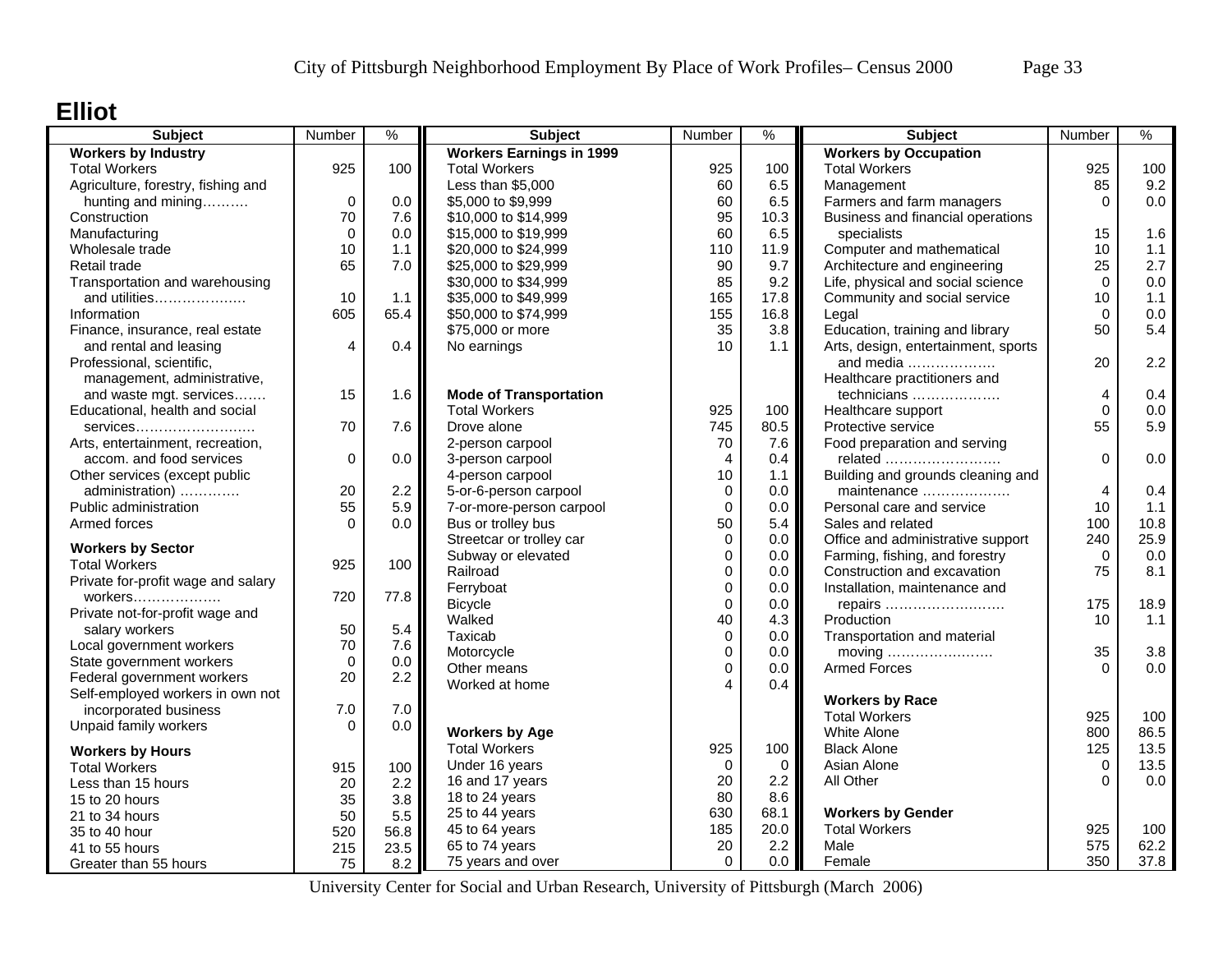## **Esplen**

| <b>Subject</b>                     | Number         | $\%$ | <b>Subject</b>                  | Number           | %                  | <b>Subject</b>                      | Number      | $\%$       |
|------------------------------------|----------------|------|---------------------------------|------------------|--------------------|-------------------------------------|-------------|------------|
| <b>Workers by Industry</b>         |                |      | <b>Workers Earnings in 1999</b> |                  |                    | <b>Workers by Occupation</b>        |             |            |
| <b>Total Workers</b>               | 135            | 100  | <b>Total Workers</b>            | 135              | 100                | <b>Total Workers</b>                | 135         | 100        |
| Agriculture, forestry, fishing and |                |      | Less than \$5,000               | 10               | 7.4                | Management                          | 15          | 11.1       |
| hunting and mining                 | $\mathbf 0$    | 0.0  | \$5,000 to \$9,999              | 10               | 7.4                | Farmers and farm managers           | $\Omega$    | 0.0        |
| Construction                       | 10             | 7.4  | \$10,000 to \$14,999            | 15               | 11.1               | Business and financial operations   |             |            |
| Manufacturing                      | 20             | 14.8 | \$15,000 to \$19,999            | $\overline{4}$   | 3.0                | specialists                         | 0           | 0.0        |
| Wholesale trade                    | 40             | 29.6 | \$20,000 to \$24,999            | 10               | 7.4                | Computer and mathematical           | $\Omega$    | 0.0        |
| Retail trade                       | 20             | 14.8 | \$25,000 to \$29,999            | $\pmb{0}$        | 0.0                | Architecture and engineering        | 0           | 0.0        |
| Transportation and warehousing     |                |      | \$30,000 to \$34,999            | 10               | 7.4                | Life, physical and social science   | 0           | 0.0        |
| and utilities                      | 0              | 0.0  | \$35,000 to \$49,999            | 55               | 40.7               | Community and social service        | $\mathbf 0$ | 0.0        |
| Information                        | $\Omega$       | 0.0  | \$50,000 to \$74,999            | $\overline{4}$   | 3.0                | Legal                               | $\Omega$    | 0.0        |
| Finance, insurance, real estate    |                |      | \$75,000 or more                | 20               | 14.8               | Education, training and library     | 15          | 11.1       |
| and rental and leasing             | 0              | 0.0  | No earnings                     | $\Omega$         | 0.0                | Arts, design, entertainment, sports |             |            |
| Professional, scientific,          |                |      |                                 |                  |                    | and media                           | 4           | 3.0        |
| management, administrative,        |                |      |                                 |                  |                    | Healthcare practitioners and        |             |            |
| and waste mgt. services            | 0              | 0.0  | <b>Mode of Transportation</b>   |                  |                    | technicians                         | $\mathbf 0$ | 0.0        |
| Educational, health and social     |                |      | <b>Total Workers</b>            | 135              | 100                | Healthcare support                  | 0           | 0.0        |
| $s$ ervices                        | 15             | 11.1 | Drove alone                     | 100              | 74.1               | Protective service                  | 20          | 14.8       |
| Arts, entertainment, recreation,   |                |      | 2-person carpool                | 20               | 14.8               | Food preparation and serving        |             |            |
| accom. and food services           | 0              | 0.0  | 3-person carpool                | $\mathbf 0$      | 0.0                | related                             | $\mathbf 0$ | 0.0        |
| Other services (except public      |                |      | 4-person carpool                | $\mathbf 0$      | 0.0                | Building and grounds cleaning and   |             |            |
| administration)                    | $\overline{4}$ | 3.0  | 5-or-6-person carpool           | $\mathbf 0$      | 0.0                | maintenance                         | $\mathbf 0$ | 0.0        |
| Public administration              | 20             | 14.8 | 7-or-more-person carpool        | $\mathbf 0$      | 0.0                | Personal care and service           | $\Omega$    | 0.0        |
| Armed forces                       | $\Omega$       | 0.0  | Bus or trolley bus              | 10               | 7.4                | Sales and related                   | 15          | 11.1       |
|                                    |                |      | Streetcar or trolley car        | $\mathbf 0$      | 0.0                | Office and administrative support   | 30          | 22.2       |
| <b>Workers by Sector</b>           |                |      | Subway or elevated              | $\overline{0}$   | 0.0                | Farming, fishing, and forestry      | $\Omega$    | 0.0        |
| <b>Total Workers</b>               | 135            | 100  | Railroad                        | $\mathbf 0$      | 0.0                | Construction and excavation         | 4           | 3.0        |
| Private for-profit wage and salary |                |      | Ferryboat                       | $\pmb{0}$        | 0.0                | Installation, maintenance and       |             |            |
| $workers$                          | 70             | 51.9 | <b>Bicycle</b>                  | $\mathbf 0$      | 0.0                | repairs                             | 20          | 14.8       |
| Private not-for-profit wage and    |                |      | Walked                          | $\overline{4}$   | 3.0                | Production                          | 10          | 7.4        |
| salary workers                     | 4              | 3.0  | Taxicab                         | $\mathbf 0$      | 0.0                | Transportation and material         |             |            |
| Local government workers           | $\mathbf 0$    | 0.0  | Motorcycle                      | $\mathbf 0$      | 0.0                | moving                              | $\mathbf 0$ | 0.0        |
| State government workers           | 20             | 14.8 | Other means                     | $\mathbf 0$      | 0.0                | <b>Armed Forces</b>                 | $\Omega$    | 0.0        |
| Federal government workers         | 10             | 7.4  | Worked at home                  | $\Omega$         | 0.0                |                                     |             |            |
| Self-employed workers in own not   |                |      |                                 |                  |                    | <b>Workers by Race</b>              |             |            |
| incorporated business              | 22.2           | 22.2 |                                 |                  |                    | <b>Total Workers</b>                | 135         | 100        |
| Unpaid family workers              | $\Omega$       | 0.0  | <b>Workers by Age</b>           |                  |                    | White Alone                         | 135         | 100        |
|                                    |                |      | <b>Total Workers</b>            | 135              | 100                | <b>Black Alone</b>                  | 0           | 0.0        |
| <b>Workers by Hours</b>            |                |      |                                 |                  |                    |                                     | $\Omega$    |            |
| <b>Total Workers</b>               | 135            | 100  | Under 16 years                  | 0<br>$\mathbf 0$ | $\mathbf 0$<br>0.0 | Asian Alone<br>All Other            | ∩           | 0.0<br>0.0 |
| Less than 15 hours                 | 15             | 11.1 | 16 and 17 years                 |                  |                    |                                     |             |            |
| 15 to 20 hours                     | 0              | 0.0  | 18 to 24 years                  | $\pmb{0}$        | 0.0                |                                     |             |            |
| 21 to 34 hours                     | 10             | 7.4  | 25 to 44 years                  | 50               | 37.0               | <b>Workers by Gender</b>            |             |            |
| 35 to 40 hour                      | 45             | 33.3 | 45 to 64 years                  | 90               | 66.7               | <b>Total Workers</b>                | 135         | 100        |
| 41 to 55 hours                     | 45             | 33.3 | 65 to 74 years                  | $\mathbf 0$      | 0.0                | Male                                | 65          | 48.1       |
| Greater than 55 hours              | 20             | 14.8 | 75 years and over               | $\Omega$         | 0.0                | Female                              | 70          | 51.9       |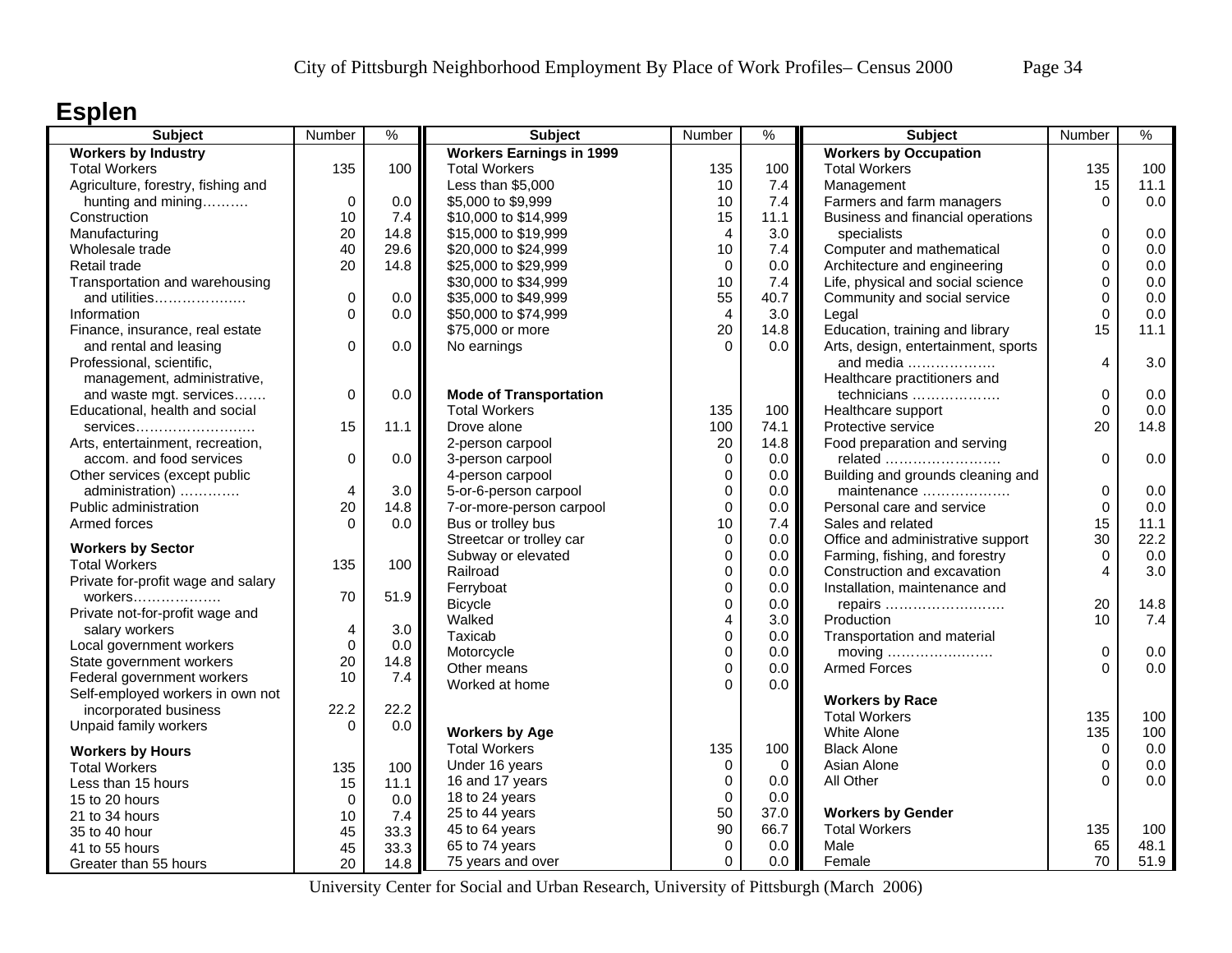### **Fairywood**

| <b>Subject</b>                                               | Number                  | $\frac{9}{6}$ | <b>Subject</b>                  | Number         | $\frac{1}{2}$ | Subject                                 | Number         | $\frac{9}{6}$ |
|--------------------------------------------------------------|-------------------------|---------------|---------------------------------|----------------|---------------|-----------------------------------------|----------------|---------------|
| <b>Workers by Industry</b>                                   |                         |               | <b>Workers Earnings in 1999</b> |                |               | <b>Workers by Occupation</b>            |                |               |
| <b>Total Workers</b>                                         | 1,250                   | 100           | <b>Total Workers</b>            | 1,250          | 100           | <b>Total Workers</b>                    | 1,250          | 100           |
| Agriculture, forestry, fishing and                           |                         |               | Less than \$5,000               | 85             | 6.8           | Management                              | 115            | 9.2           |
| hunting and mining                                           | $\mathbf 0$             | 0.0           | \$5,000 to \$9,999              | 35             | 2.8           | Farmers and farm managers               | $\Omega$       | 0.0           |
| Construction                                                 | 25                      | 2.0           | \$10,000 to \$14,999            | 80             | 6.4           | Business and financial operations       |                |               |
| Manufacturing                                                | 15                      | 1.2           | \$15,000 to \$19,999            | 70             | 5.6           | specialists                             | 10             | 0.8           |
| Wholesale trade                                              | 540                     | 43.2          | \$20,000 to \$24,999            | 105            | 8.4           | Computer and mathematical               | $\Omega$       | 0.0           |
| Retail trade                                                 | 220                     | 17.6          | \$25,000 to \$29,999            | 115            | 9.2           | Architecture and engineering            | 10             | $0.8\,$       |
| Transportation and warehousing                               |                         |               | \$30,000 to \$34,999            | 90             | 7.2           | Life, physical and social science       | 10             | 0.8           |
| and utilities                                                | 375                     | 30.0          | \$35,000 to \$49,999            | 365            | 29.2          | Community and social service            | $\mathbf 0$    | 0.0           |
| Information                                                  | $\Omega$                | 0.0           | \$50,000 to \$74,999            | 200            | 16.0          | Legal                                   | $\mathbf 0$    | 0.0           |
| Finance, insurance, real estate                              |                         |               | \$75,000 or more                | 85             | 6.8           | Education, training and library         | 10             | 0.8           |
| and rental and leasing                                       | 15                      | 1.2           | No earnings                     | 20             | 1.6           | Arts, design, entertainment, sports     |                |               |
| Professional, scientific,                                    |                         |               |                                 |                |               | and media $\ldots$                      | $\Omega$       | 0.0           |
| management, administrative,                                  |                         |               |                                 |                |               | Healthcare practitioners and            |                |               |
| and waste mgt. services                                      | 4                       | 0.3           | <b>Mode of Transportation</b>   |                |               | technicians                             | 15             | 1.2           |
| Educational, health and social                               |                         |               | <b>Total Workers</b>            | 1,250          | 100           | Healthcare support                      | $\Omega$       | 0.0           |
| services                                                     | 25                      | 2.0           | Drove alone                     | 1,060          | 84.8          | Protective service                      | $\Omega$       | 0.0           |
|                                                              |                         |               | 2-person carpool                | 80             | 6.4           |                                         |                |               |
| Arts, entertainment, recreation,<br>accom. and food services | 10                      | 0.8           |                                 | 0              | 0.0           | Food preparation and serving<br>related | 10             | 0.8           |
|                                                              |                         |               | 3-person carpool                |                | 0.0           |                                         |                |               |
| Other services (except public                                |                         |               | 4-person carpool                | $\mathbf 0$    |               | Building and grounds cleaning and       |                |               |
| administration)                                              | 20                      | 1.6           | 5-or-6-person carpool           | 10             | 0.8           | maintenance                             | 35             | 2.8           |
| Public administration                                        | $\Omega$                | 0.0           | 7-or-more-person carpool        | $\Omega$       | 0.0           | Personal care and service               | 15             | $1.2$         |
| Armed forces                                                 | $\Omega$                | 0.0           | Bus or trolley bus              | 50             | 4.0           | Sales and related                       | 85             | 6.8           |
| <b>Workers by Sector</b>                                     |                         |               | Streetcar or trolley car        | $\Omega$       | 0.0           | Office and administrative support       | 170            | 13.6          |
| <b>Total Workers</b>                                         | 1,250                   | 100           | Subway or elevated              | $\mathbf 0$    | 0.0           | Farming, fishing, and forestry          | 10             | 0.8           |
| Private for-profit wage and salary                           |                         |               | Railroad                        | $\mathbf 0$    | 0.0           | Construction and excavation             | 40             | 3.2           |
| workers                                                      | 1,165                   | 93.2          | Ferryboat                       | $\mathbf 0$    | 0.0           | Installation, maintenance and           |                |               |
| Private not-for-profit wage and                              |                         |               | <b>Bicycle</b>                  | $\Omega$       | 0.0           | repairs                                 | 40             | 3.2           |
| salary workers                                               | 25                      | 2.0           | Walked                          | 10             | 0.8           | Production                              | 35             | 2.8           |
| Local government workers                                     | $\overline{4}$          | 0.3           | Taxicab                         | $\mathbf 0$    | 0.0           | Transportation and material             |                |               |
| State government workers                                     | $\overline{\mathbf{4}}$ | 0.3           | Motorcycle                      | $\mathbf 0$    | 0.0           | moving                                  | 650            | 52.0          |
| Federal government workers                                   | $\overline{4}$          | 0.3           | Other means                     | $\mathbf 0$    | 0.0           | <b>Armed Forces</b>                     | $\Omega$       | 0.0           |
| Self-employed workers in own not                             |                         |               | Worked at home                  | 35             | 2.8           |                                         |                |               |
| incorporated business                                        | 3.6                     | 3.6           |                                 |                |               | <b>Workers by Race</b>                  |                |               |
|                                                              | $\Omega$                |               |                                 |                |               | <b>Total Workers</b>                    | 1.250          | 100           |
| Unpaid family workers                                        |                         | 0.0           | <b>Workers by Age</b>           |                |               | <b>White Alone</b>                      | 1,095          | 87.6          |
| <b>Workers by Hours</b>                                      |                         |               | <b>Total Workers</b>            | 1,250          | 100           | <b>Black Alone</b>                      | 145            | 11.6          |
| <b>Total Workers</b>                                         | 1,230                   | 100           | Under 16 years                  | $\mathbf 0$    | $\mathbf 0$   | Asian Alone                             | $\overline{4}$ | 11.6          |
| Less than 15 hours                                           | 4                       | 0.3           | 16 and 17 years                 | $\overline{4}$ | 0.3           | All Other                               | 4              | 0.3           |
| 15 to 20 hours                                               | 40                      | 3.3           | 18 to 24 years                  | 95             | 7.6           |                                         |                |               |
| 21 to 34 hours                                               | 110                     | 8.9           | 25 to 44 years                  | 750            | 60.0          | <b>Workers by Gender</b>                |                |               |
| 35 to 40 hour                                                | 620                     | 50.4          | 45 to 64 years                  | 345            | 27.6          | <b>Total Workers</b>                    | 1,250          | 100           |
| 41 to 55 hours                                               | 375                     | 30.5          | 65 to 74 years                  | 30             | 2.4           | Male                                    | 1,010          | 80.8          |
| Greater than 55 hours                                        | 80                      | 6.5           | 75 years and over               | 20             | 1.6           | Female                                  | 240            | 19.2          |
|                                                              |                         |               |                                 |                |               |                                         |                |               |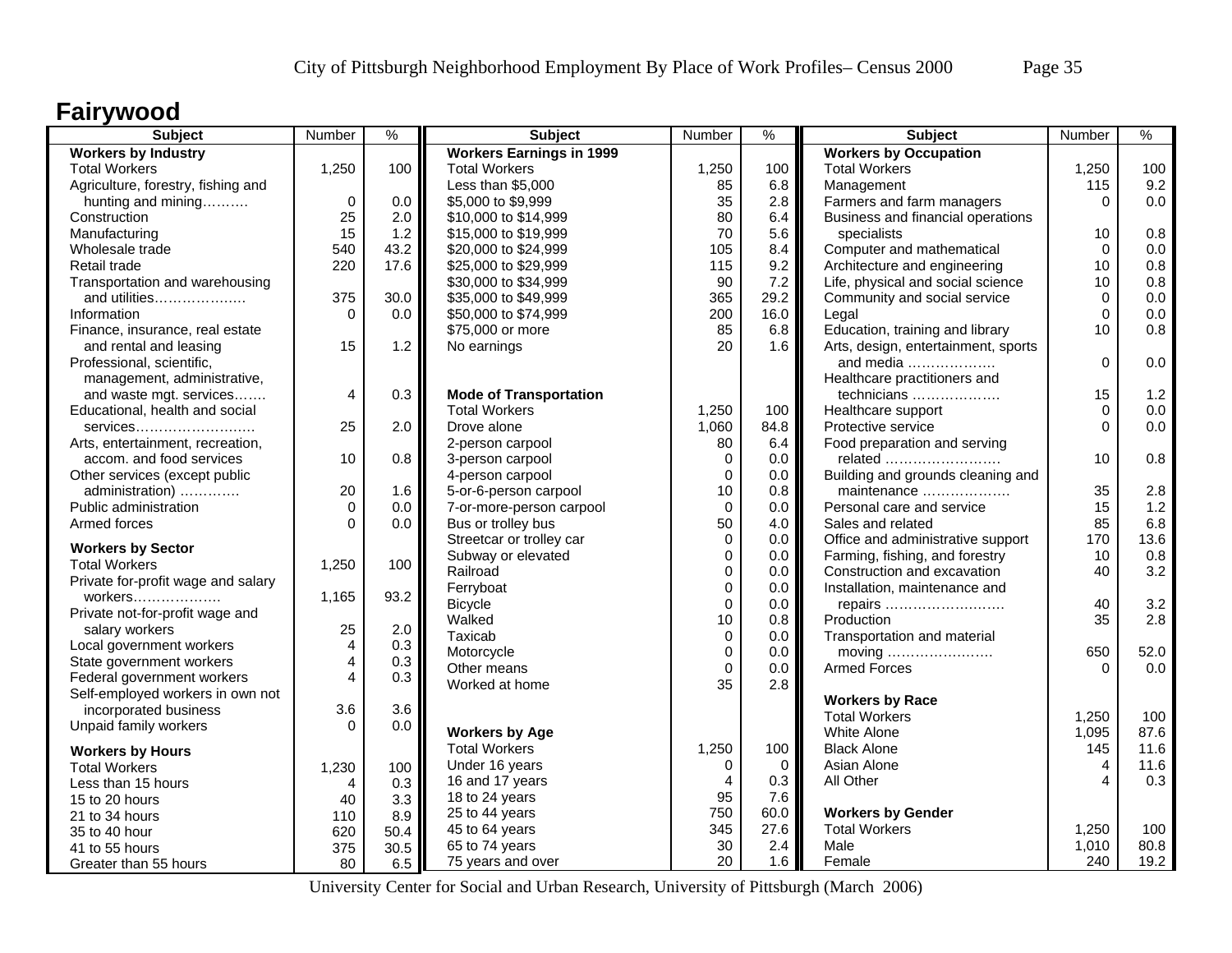### **Fineview**

| <b>Subject</b>                     | Number      | $\frac{9}{6}$ | <b>Subject</b>                  | Number         | %           | <b>Subject</b>                      | Number      | $\%$ |
|------------------------------------|-------------|---------------|---------------------------------|----------------|-------------|-------------------------------------|-------------|------|
| <b>Workers by Industry</b>         |             |               | <b>Workers Earnings in 1999</b> |                |             | <b>Workers by Occupation</b>        |             |      |
| <b>Total Workers</b>               | 265         | 100           | <b>Total Workers</b>            | 265            | 100         | <b>Total Workers</b>                | 265         | 100  |
| Agriculture, forestry, fishing and |             |               | Less than \$5,000               | $\mathbf 0$    | 0.0         | Management                          | 20          | 7.5  |
| hunting and mining                 | $\mathbf 0$ | 0.0           | \$5,000 to \$9,999              | 10             | 3.8         | Farmers and farm managers           | $\Omega$    | 0.0  |
| Construction                       | $\mathbf 0$ | $0.0\,$       | \$10,000 to \$14,999            | 10             | 3.8         | Business and financial operations   |             |      |
| Manufacturing                      | 20          | 7.5           | \$15,000 to \$19,999            | 30             | 11.3        | specialists                         | 10          | 3.8  |
| Wholesale trade                    | $\Omega$    | 0.0           | \$20,000 to \$24,999            | 10             | 3.8         | Computer and mathematical           | $\Omega$    | 0.0  |
| Retail trade                       | 10          | 3.8           | \$25,000 to \$29,999            | 10             | 3.8         | Architecture and engineering        | 25          | 9.4  |
| Transportation and warehousing     |             |               | \$30,000 to \$34,999            | 20             | 7.5         | Life, physical and social science   | 10          | 3.8  |
| and utilities                      | $\mathbf 0$ | 0.0           | \$35,000 to \$49,999            | 50             | 18.9        | Community and social service        | 4           | 1.5  |
| Information                        | 220         | 83.0          | \$50,000 to \$74,999            | 65             | 24.5        | Legal                               | $\Omega$    | 0.0  |
| Finance, insurance, real estate    |             |               | \$75,000 or more                | 55             | 20.8        | Education, training and library     | $\Omega$    | 0.0  |
| and rental and leasing             | 0           | 0.0           | No earnings                     | $\overline{4}$ | 1.5         | Arts, design, entertainment, sports |             |      |
| Professional, scientific,          |             |               |                                 |                |             | and media                           | 130         | 49.1 |
| management, administrative,        |             |               |                                 |                |             | Healthcare practitioners and        |             |      |
| and waste mgt. services            | 4           | 1.5           | <b>Mode of Transportation</b>   |                |             | technicians                         | $\Omega$    | 0.0  |
| Educational, health and social     |             |               | <b>Total Workers</b>            | 265            | 100         | Healthcare support                  | 0           | 0.0  |
| services                           | 4           | 1.5           | Drove alone                     | 230            | 86.8        | Protective service                  | $\Omega$    | 0.0  |
| Arts, entertainment, recreation,   |             |               | 2-person carpool                | $\mathbf 0$    | 0.0         | Food preparation and serving        |             |      |
| accom. and food services           | 0           | 0.0           | 3-person carpool                | $\mathbf 0$    | 0.0         | related                             | $\Omega$    | 0.0  |
| Other services (except public      |             |               | 4-person carpool                | $\mathbf 0$    | 0.0         | Building and grounds cleaning and   |             |      |
| administration)                    | 4           | 1.5           | 5-or-6-person carpool           | $\mathbf 0$    | 0.0         | maintenance                         | $\mathbf 0$ | 0.0  |
| Public administration              | $\mathbf 0$ | 0.0           | 7-or-more-person carpool        | $\mathbf 0$    | 0.0         | Personal care and service           | 4           | 1.5  |
| Armed forces                       | $\Omega$    | 0.0           | Bus or trolley bus              | 10             | 3.8         | Sales and related                   | 40          | 15.1 |
|                                    |             |               | Streetcar or trolley car        | $\mathbf 0$    | 0.0         | Office and administrative support   | 4           | 1.5  |
| <b>Workers by Sector</b>           |             |               | Subway or elevated              | $\mathbf 0$    | 0.0         | Farming, fishing, and forestry      | $\mathbf 0$ | 0.0  |
| <b>Total Workers</b>               | 265         | 100           | Railroad                        | $\mathbf 0$    | 0.0         | Construction and excavation         | 0           | 0.0  |
| Private for-profit wage and salary |             |               | Ferryboat                       | 0              | 0.0         | Installation, maintenance and       |             |      |
| workers                            | 250         | 94.3          | <b>Bicycle</b>                  | $\Omega$       | 0.0         | repairs                             | $\Omega$    | 0.0  |
| Private not-for-profit wage and    |             |               | Walked                          | 15             | 5.7         | Production                          | 15          | 5.7  |
| salary workers                     | 4           | 1.5           | Taxicab                         | $\mathbf 0$    | 0.0         | Transportation and material         |             |      |
| Local government workers           | $\Omega$    | 0.0           | Motorcycle                      | $\mathbf 0$    | 0.0         |                                     | $\mathbf 0$ | 0.0  |
| State government workers           | $\Omega$    | 0.0           | Other means                     | $\mathbf 0$    | 0.0         | <b>Armed Forces</b>                 | $\Omega$    | 0.0  |
| Federal government workers         | $\Omega$    | 0.0           | Worked at home                  | 10             | 3.8         |                                     |             |      |
| Self-employed workers in own not   |             |               |                                 |                |             | <b>Workers by Race</b>              |             |      |
| incorporated business              | 3.8         | 3.8           |                                 |                |             | <b>Total Workers</b>                | 265         | 100  |
| Unpaid family workers              | $\Omega$    | 0.0           | <b>Workers by Age</b>           |                |             | White Alone                         | 240         | 90.6 |
| <b>Workers by Hours</b>            |             |               | <b>Total Workers</b>            | 265            | 100         | <b>Black Alone</b>                  | 25          | 9.4  |
| <b>Total Workers</b>               | 260         | 100           | Under 16 years                  | $\mathbf 0$    | $\mathbf 0$ | Asian Alone                         | $\mathbf 0$ | 9.4  |
| Less than 15 hours                 | 4           | 1.5           | 16 and 17 years                 | $\mathbf 0$    | 0.0         | All Other                           | $\Omega$    | 0.0  |
| 15 to 20 hours                     | 4           | 1.5           | 18 to 24 years                  | 20             | 7.5         |                                     |             |      |
|                                    | 15          | 5.8           | 25 to 44 years                  | 135            | 50.9        | <b>Workers by Gender</b>            |             |      |
| 21 to 34 hours<br>35 to 40 hour    | 115         | 44.2          | 45 to 64 years                  | 100            | 37.7        | <b>Total Workers</b>                | 265         | 100  |
|                                    |             |               | 65 to 74 years                  | 15             | 5.7         | Male                                | 165         | 62.3 |
| 41 to 55 hours                     | 100         | 38.5          | 75 years and over               | $\Omega$       | 0.0         | Female                              | 100         | 37.7 |
| Greater than 55 hours              | 20          | 7.7           |                                 |                |             |                                     |             |      |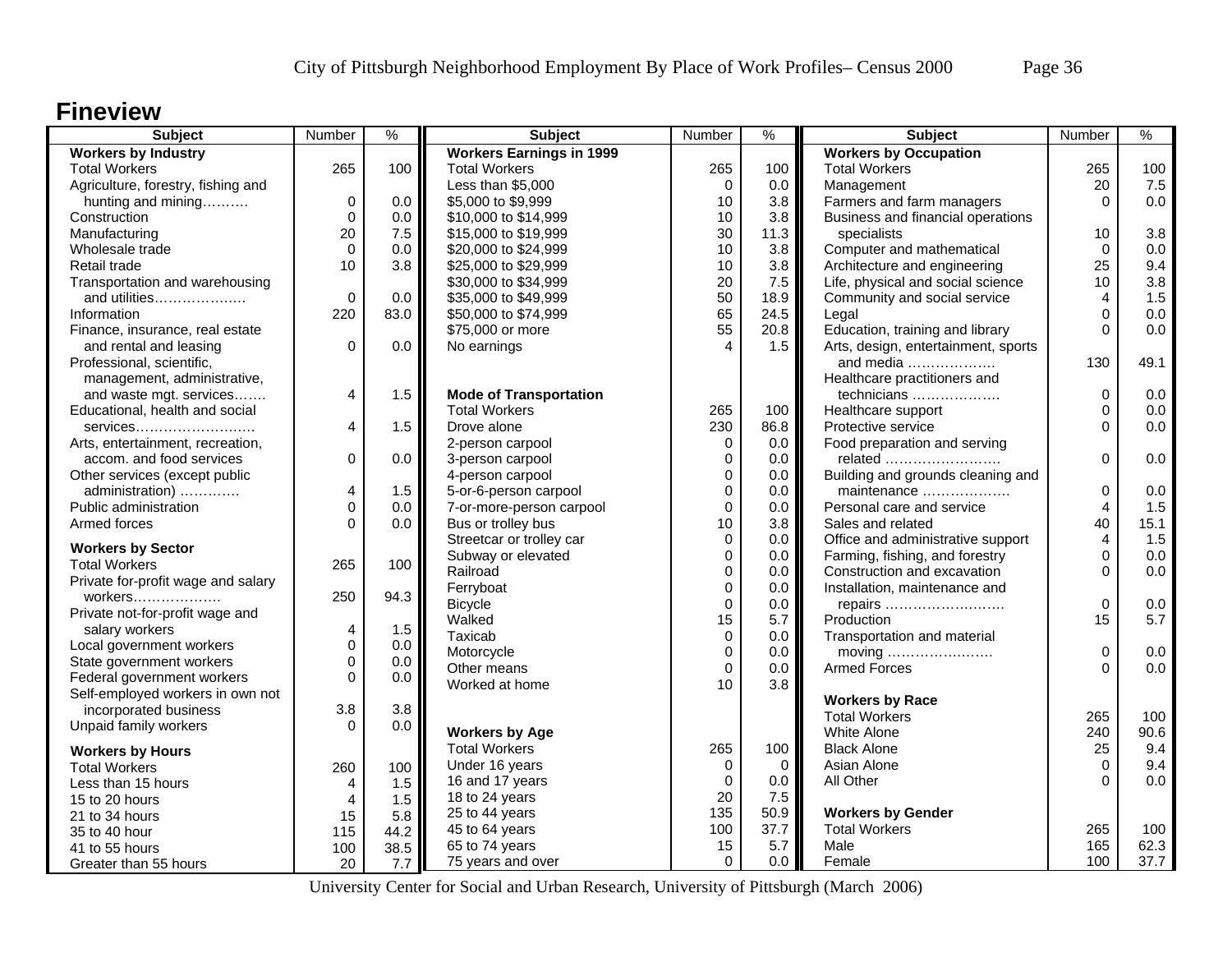# **Friendship**

| <b>Subject</b>                     | Number         | $\%$ | <b>Subject</b>                  | Number         | ℅           | <b>Subject</b>                      | Number         | $\%$        |
|------------------------------------|----------------|------|---------------------------------|----------------|-------------|-------------------------------------|----------------|-------------|
| <b>Workers by Industry</b>         |                |      | <b>Workers Earnings in 1999</b> |                |             | <b>Workers by Occupation</b>        |                |             |
| <b>Total Workers</b>               | 460            | 100  | <b>Total Workers</b>            | 460            | 100         | <b>Total Workers</b>                | 460            | 100         |
| Agriculture, forestry, fishing and |                |      | Less than \$5,000               | 15             | 3.3         | Management                          | 70             | 15.2        |
| hunting and mining                 | 0              | 0.0  | \$5,000 to \$9,999              | 35             | 7.6         | Farmers and farm managers           | $\Omega$       | 0.0         |
| Construction                       | 25             | 5.4  | \$10,000 to \$14,999            | 65             | 14.1        | Business and financial operations   |                |             |
| Manufacturing                      | $\Omega$       | 0.0  | \$15,000 to \$19,999            | 60             | 13.0        | specialists                         | 25             | 5.4         |
| Wholesale trade                    | $\overline{4}$ | 0.9  | \$20,000 to \$24,999            | 60             | 13.0        | Computer and mathematical           | 4              | 0.9         |
| Retail trade                       | 50             | 10.9 | \$25,000 to \$29,999            | 50             | 10.9        | Architecture and engineering        | 0              | 0.0         |
| Transportation and warehousing     |                |      | \$30,000 to \$34,999            | 40             | 8.7         | Life, physical and social science   | $\mathbf 0$    | 0.0         |
| and utilities                      | 10             | 2.2  | \$35,000 to \$49,999            | 40             | 8.7         | Community and social service        | 10             | 2.2         |
| Information                        | 20             | 4.3  | \$50,000 to \$74,999            | 90             | 19.6        | Legal                               | $\Omega$       | 0.0         |
| Finance, insurance, real estate    |                |      | \$75,000 or more                | $\overline{4}$ | 0.9         | Education, training and library     | 25             | 5.4         |
| and rental and leasing             | 85             | 18.5 | No earnings                     | 10             | 2.2         | Arts, design, entertainment, sports |                |             |
| Professional, scientific,          |                |      |                                 |                |             | and media                           | 25             | 5.4         |
| management, administrative,        |                |      |                                 |                |             | Healthcare practitioners and        |                |             |
| and waste mgt. services            | 50             | 10.9 | <b>Mode of Transportation</b>   |                |             | technicians                         | 10             | 2.2         |
| Educational, health and social     |                |      | <b>Total Workers</b>            | 460            | 100         | Healthcare support                  | 40             | 8.7         |
| $s$ ervices                        | 135            | 29.3 | Drove alone                     | 335            | 72.8        | Protective service                  | $\Omega$       | 0.0         |
| Arts, entertainment, recreation,   |                |      | 2-person carpool                | 25             | 5.4         | Food preparation and serving        |                |             |
| accom. and food services           | 20             | 4.3  | 3-person carpool                | $\mathbf 0$    | 0.0         | related                             | $\Omega$       | 0.0         |
| Other services (except public      |                |      | 4-person carpool                | $\mathbf 0$    | 0.0         | Building and grounds cleaning and   |                |             |
| administration)                    | 65             | 14.1 | 5-or-6-person carpool           | $\mathbf 0$    | 0.0         | maintenance                         | 20             | 4.3         |
| Public administration              | $\Omega$       | 0.0  | 7-or-more-person carpool        | $\overline{4}$ | 0.9         | Personal care and service           | 30             | 6.5         |
| Armed forces                       | $\Omega$       | 0.0  | Bus or trolley bus              | 45             | 9.8         | Sales and related                   | 100            | 21.7        |
|                                    |                |      | Streetcar or trolley car        | $\mathbf 0$    | 0.0         | Office and administrative support   | 35             | 7.6         |
| <b>Workers by Sector</b>           |                |      | Subway or elevated              | $\mathbf 0$    | 0.0         | Farming, fishing, and forestry      | $\Omega$       | 0.0         |
| <b>Total Workers</b>               | 460            | 100  | Railroad                        | $\Omega$       | 0.0         | Construction and excavation         | 10             | 2.2         |
| Private for-profit wage and salary |                |      | Ferryboat                       | 0              | 0.0         | Installation, maintenance and       |                |             |
| workers                            | 295            | 64.1 | <b>Bicycle</b>                  | $\mathbf 0$    | 0.0         | repairs                             | 20             | 4.3         |
| Private not-for-profit wage and    |                |      | Walked                          | 10             | 2.2         | Production                          | $\overline{4}$ | 0.9         |
| salary workers                     | 85             | 18.5 | Taxicab                         | $\pmb{0}$      | 0.0         | Transportation and material         |                |             |
| Local government workers           | 10             | 2.2  | Motorcycle                      | $\Omega$       | 0.0         | moving                              | 25             | 5.4         |
| State government workers           | 10             | 2.2  | Other means                     | $\overline{4}$ | 0.9         | <b>Armed Forces</b>                 | $\Omega$       | 0.0         |
| Federal government workers         | $\Omega$       | 0.0  | Worked at home                  | 35             | 7.6         |                                     |                |             |
| Self-employed workers in own not   |                |      |                                 |                |             | <b>Workers by Race</b>              |                |             |
| incorporated business              | 14.1           | 14.1 |                                 |                |             | <b>Total Workers</b>                | 460            | 100         |
| Unpaid family workers              | $\Omega$       | 0.0  | <b>Workers by Age</b>           |                |             | White Alone                         | 390            | 84.8        |
|                                    |                |      | <b>Total Workers</b>            | 460            | 100         | <b>Black Alone</b>                  |                | 15.2        |
| <b>Workers by Hours</b>            |                |      |                                 |                |             |                                     | 70             |             |
| <b>Total Workers</b>               | 450            | 100  | Under 16 years                  | $\mathbf 0$    | $\mathbf 0$ | Asian Alone                         | $\Omega$<br>∩  | 15.2<br>0.0 |
| Less than 15 hours                 | $\overline{4}$ | 0.9  | 16 and 17 years                 | $\mathbf 0$    | 0.0         | All Other                           |                |             |
| 15 to 20 hours                     | 40             | 8.9  | 18 to 24 years                  | 25             | 5.4         |                                     |                |             |
| 21 to 34 hours                     | 35             | 7.8  | 25 to 44 years                  | 225            | 48.9        | <b>Workers by Gender</b>            |                |             |
| 35 to 40 hour                      | 265            | 58.9 | 45 to 64 years                  | 175            | 38.0        | <b>Total Workers</b>                | 460            | 100         |
| 41 to 55 hours                     | 75             | 16.7 | 65 to 74 years                  | 30             | 6.5         | Male                                | 225            | 48.9        |
| Greater than 55 hours              | 35             | 7.8  | 75 years and over               | $\Omega$       | 0.0         | Female                              | 235            | 51.1        |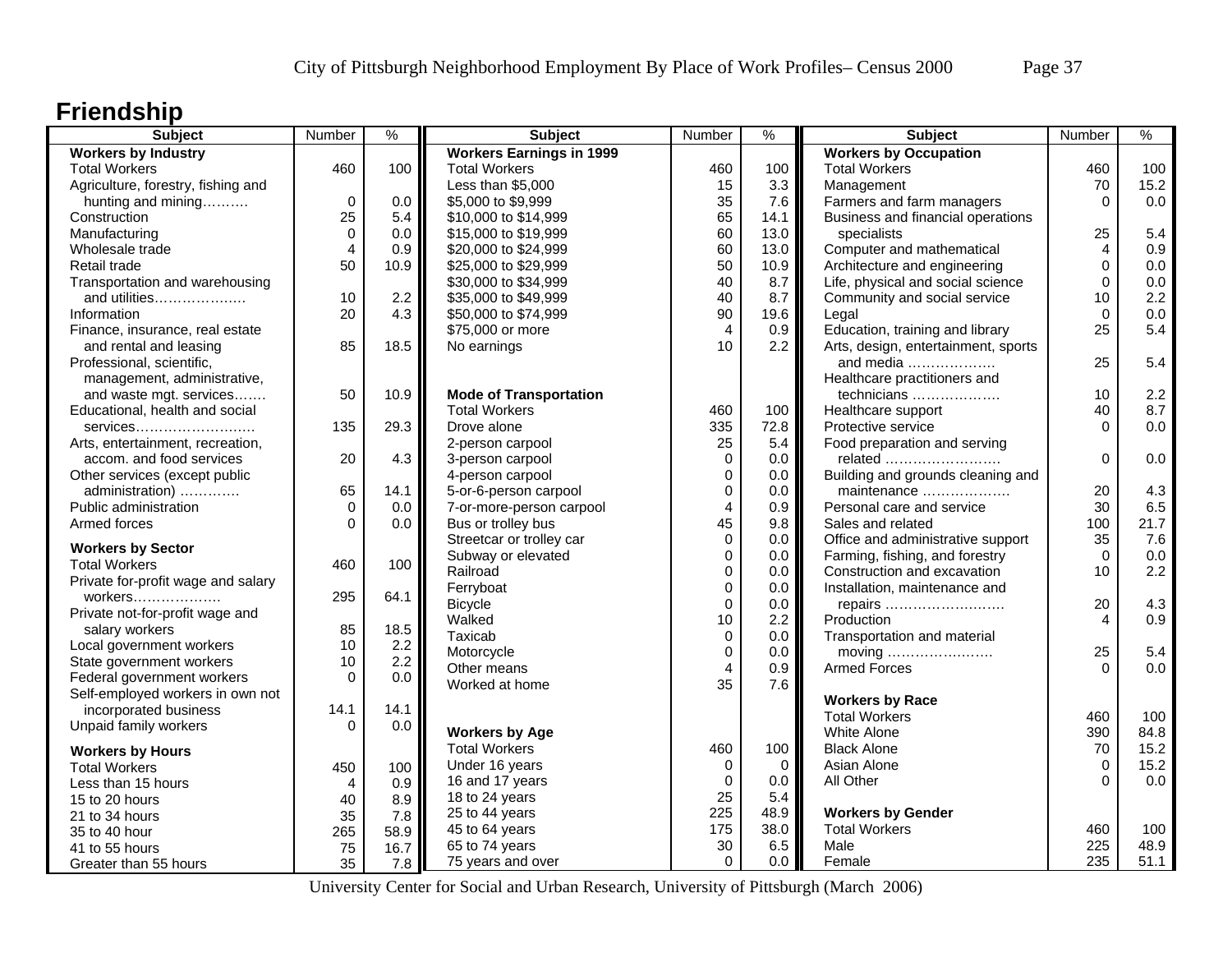### **Garfield**

| <b>Subject</b>                     | Number         | $\%$ | <b>Subject</b>                  | Number         | $\%$        | <b>Subject</b>                                    | Number         | %    |
|------------------------------------|----------------|------|---------------------------------|----------------|-------------|---------------------------------------------------|----------------|------|
| <b>Workers by Industry</b>         |                |      | <b>Workers Earnings in 1999</b> |                |             | <b>Workers by Occupation</b>                      |                |      |
| <b>Total Workers</b>               | 610            | 100  | <b>Total Workers</b>            | 610            | 100         | <b>Total Workers</b>                              | 610            | 100  |
| Agriculture, forestry, fishing and |                |      | Less than \$5,000               | 50             | 8.2         | Management                                        | 29             | 4.8  |
| hunting and mining                 | $\mathbf 0$    | 0.0  | \$5,000 to \$9,999              | 54             | 8.9         | Farmers and farm managers                         | $\Omega$       | 0.0  |
| Construction                       | 45             | 7.4  | \$10,000 to \$14,999            | 45             | 7.4         | Business and financial operations                 |                |      |
| Manufacturing                      | 20             | 3.3  | \$15,000 to \$19,999            | 70             | 11.5        | specialists                                       | 30             | 4.9  |
| Wholesale trade                    | 15             | 2.5  | \$20,000 to \$24,999            | 90             | 14.8        | Computer and mathematical                         | 19             | 3.1  |
| Retail trade                       | 50             | 8.2  | \$25,000 to \$29,999            | 44             | 7.2         | Architecture and engineering                      | $\mathbf 0$    | 0.0  |
| Transportation and warehousing     |                |      | \$30,000 to \$34,999            | 70             | 11.5        | Life, physical and social science                 | $\Omega$       | 0.0  |
| and utilities                      | 4              | 0.7  | \$35,000 to \$49,999            | 115            | 18.9        | Community and social service                      | 45             | 7.4  |
| Information                        | $\overline{4}$ | 0.7  | \$50,000 to \$74,999            | 15             | 2.5         | Legal                                             | $\Omega$       | 0.0  |
| Finance, insurance, real estate    |                |      | \$75,000 or more                | 28             | 4.6         | Education, training and library                   | 70             | 11.5 |
| and rental and leasing             | 60             | 9.8  | No earnings                     | 30             | 4.9         | Arts, design, entertainment, sports               |                |      |
| Professional, scientific,          |                |      |                                 |                |             | and media                                         | 10             | 1.6  |
| management, administrative,        |                |      |                                 |                |             | Healthcare practitioners and                      |                |      |
| and waste mgt. services            | $\Omega$       | 0.0  | <b>Mode of Transportation</b>   |                |             | technicians                                       | 23             | 3.8  |
| Educational, health and social     |                |      | <b>Total Workers</b>            | 610            | 100         | Healthcare support                                | $\overline{4}$ | 0.7  |
| services                           | 180            | 29.5 | Drove alone                     | 425            | 69.7        | Protective service                                | 10             | 1.6  |
| Arts, entertainment, recreation,   |                |      | 2-person carpool                | 40             | 6.6         | Food preparation and serving                      |                |      |
| accom. and food services           | 70             | 11.5 | 3-person carpool                | 10             | 1.6         | related                                           | 50             | 8.2  |
| Other services (except public      |                |      | 4-person carpool                | 14             | 2.3         | Building and grounds cleaning and                 |                |      |
| administration)                    | 99             | 16.2 | 5-or-6-person carpool           | $\mathbf 0$    | 0.0         | maintenance                                       | 20             | 3.3  |
| Public administration              | 53             | 8.7  | 7-or-more-person carpool        | $\overline{0}$ | 0.0         | Personal care and service                         | 23             | 3.8  |
| Armed forces                       | $\Omega$       | 0.0  | Bus or trolley bus              | 40             | 6.6         | Sales and related                                 | 50             | 8.2  |
|                                    |                |      | Streetcar or trolley car        | $\mathbf 0$    | 0.0         | Office and administrative support                 | 75             | 12.3 |
| <b>Workers by Sector</b>           |                |      | Subway or elevated              | $\mathbf 0$    | 0.0         | Farming, fishing, and forestry                    | $\Omega$       | 0.0  |
| <b>Total Workers</b>               | 610            | 100  | Railroad                        | $\mathbf 0$    | 0.0         | Construction and excavation                       | 65             | 10.7 |
| Private for-profit wage and salary |                |      | Ferryboat                       | $\mathbf 0$    | 0.0         | Installation, maintenance and                     |                |      |
| workers                            | 280            | 45.9 | <b>Bicycle</b>                  | $\Omega$       | 0.0         | repairs                                           | 45             | 7.4  |
| Private not-for-profit wage and    |                |      | Walked                          | 49             | 8.0         | Production                                        | 25             | 4.1  |
| salary workers                     | 145            | 23.8 | Taxicab                         | $\mathbf 0$    | 0.0         | Transportation and material                       |                |      |
| Local government workers           | 130            | 21.3 | Motorcycle                      | $\mathbf 0$    | 0.0         | moving $\dots\dots\dots\dots\dots\dots\dots\dots$ | 15             | 2.5  |
| State government workers           | 8              | 1.3  | Other means                     | $\overline{4}$ | 0.7         | <b>Armed Forces</b>                               | $\Omega$       | 0.0  |
| Federal government workers         | $\Omega$       | 0.0  | Worked at home                  | 15             | 2.5         |                                                   |                |      |
| Self-employed workers in own not   |                |      |                                 |                |             | <b>Workers by Race</b>                            |                |      |
| incorporated business              | 7.4            | 7.4  |                                 |                |             | <b>Total Workers</b>                              | 610            | 100  |
| Unpaid family workers              | $\Omega$       | 0.0  | <b>Workers by Age</b>           |                |             | <b>White Alone</b>                                | 395            | 64.8 |
|                                    |                |      | <b>Total Workers</b>            | 610            | 100         | <b>Black Alone</b>                                | 200            | 32.8 |
| <b>Workers by Hours</b>            |                |      | Under 16 years                  | $\mathbf 0$    | $\mathbf 0$ | Asian Alone                                       | $\mathbf 0$    | 32.8 |
| <b>Total Workers</b>               | 580            | 100  | 16 and 17 years                 | $\Omega$       | 0.0         | All Other                                         | 15             | 0.0  |
| Less than 15 hours                 | 35             | 6.0  | 18 to 24 years                  | 90             | 14.8        |                                                   |                |      |
| 15 to 20 hours                     | 30             | 5.2  | 25 to 44 years                  | 345            | 56.6        | <b>Workers by Gender</b>                          |                |      |
| 21 to 34 hours                     | 19             | 3.3  | 45 to 64 years                  | 135            | 22.1        | <b>Total Workers</b>                              | 610            | 100  |
| 35 to 40 hour                      | 365            | 62.9 | 65 to 74 years                  | 39             | 6.4         | Male                                              | 300            | 49.2 |
| 41 to 55 hours                     | 100            | 17.2 |                                 | $\overline{4}$ | 0.7         |                                                   |                | 50.8 |
| Greater than 55 hours              | 30             | 5.2  | 75 years and over               |                |             | Female                                            | 310            |      |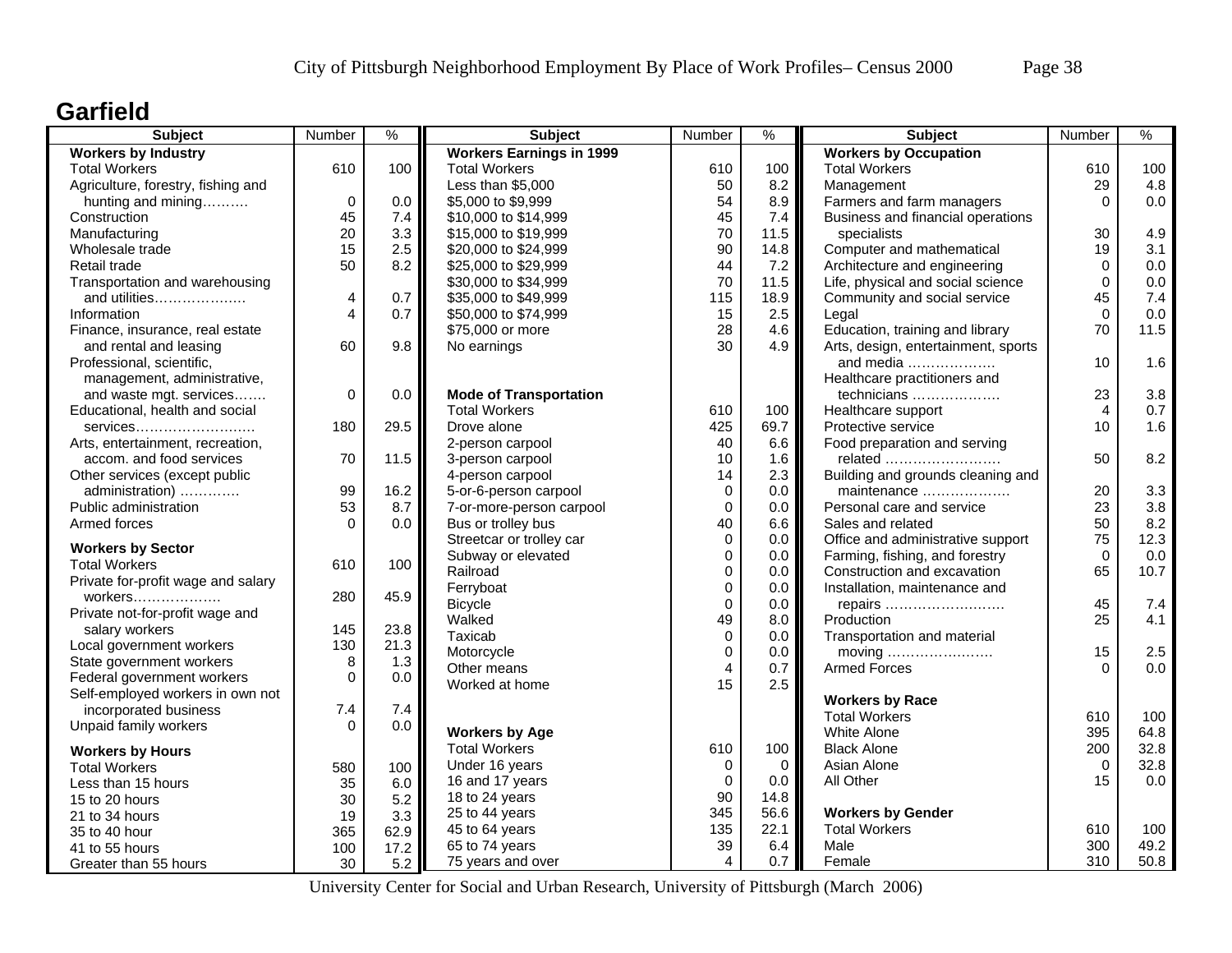### **Glen Hazel**

| <b>Subject</b>                     | Number      | $\frac{9}{6}$ | <b>Subject</b>                  | Number         | $\frac{9}{6}$  | <b>Subject</b>                      | Number      | $\%$ |
|------------------------------------|-------------|---------------|---------------------------------|----------------|----------------|-------------------------------------|-------------|------|
| <b>Workers by Industry</b>         |             |               | <b>Workers Earnings in 1999</b> |                |                | <b>Workers by Occupation</b>        |             |      |
| <b>Total Workers</b>               | 365         | 100           | <b>Total Workers</b>            | 365            | 100            | <b>Total Workers</b>                | 365         | 100  |
| Agriculture, forestry, fishing and |             |               | Less than \$5,000               | 10             | 2.7            | Management                          | 25          | 6.8  |
| hunting and mining                 | $\mathbf 0$ | 0.0           | \$5,000 to \$9,999              | 10             | 2.7            | Farmers and farm managers           | $\Omega$    | 0.0  |
| Construction                       | 35          | 9.6           | \$10,000 to \$14,999            | 25             | 6.8            | Business and financial operations   |             |      |
| Manufacturing                      | $\Omega$    | 0.0           | \$15,000 to \$19,999            | 55             | 15.1           | specialists                         | 0           | 0.0  |
| Wholesale trade                    | $\Omega$    | 0.0           | \$20,000 to \$24,999            | 55             | 15.1           | Computer and mathematical           | 4           | 1.1  |
| Retail trade                       | 0           | 0.0           | \$25,000 to \$29,999            | 55             | 15.1           | Architecture and engineering        | $\mathbf 0$ | 0.0  |
| Transportation and warehousing     |             |               | \$30,000 to \$34,999            | 50             | 13.7           | Life, physical and social science   | 0           | 0.0  |
| and utilities                      | 0           | 0.0           | \$35,000 to \$49,999            | 75             | 20.5           | Community and social service        | $\mathbf 0$ | 0.0  |
| Information                        | $\Omega$    | 0.0           | \$50,000 to \$74,999            | 25             | 6.8            | Legal                               | 10          | 2.7  |
| Finance, insurance, real estate    |             |               | \$75,000 or more                | 10             | 2.7            | Education, training and library     | $\Omega$    | 0.0  |
| and rental and leasing             | 25          | 6.8           | No earnings                     | $\Omega$       | 0.0            | Arts, design, entertainment, sports |             |      |
| Professional, scientific,          |             |               |                                 |                |                | and media                           | $\Omega$    | 0.0  |
| management, administrative,        |             |               |                                 |                |                | Healthcare practitioners and        |             |      |
| and waste mgt. services            | 0           | 0.0           | <b>Mode of Transportation</b>   |                |                | technicians                         | 100         | 27.4 |
| Educational, health and social     |             |               | <b>Total Workers</b>            | 365            | 100            | Healthcare support                  | 55          | 15.1 |
| services                           | 280         | 76.7          | Drove alone                     | 205            | 56.2           | Protective service                  | 10          | 2.7  |
| Arts, entertainment, recreation,   |             |               | 2-person carpool                | 20             | 5.5            | Food preparation and serving        |             |      |
| accom. and food services           | $\mathbf 0$ | 0.0           | 3-person carpool                | 10             | 2.7            | related                             | 15          | 4.1  |
| Other services (except public      |             |               | 4-person carpool                | $\mathbf 0$    | 0.0            | Building and grounds cleaning and   |             |      |
| administration)                    | 0           | 0.0           | 5-or-6-person carpool           | $\mathbf 0$    | 0.0            | maintenance                         | 20          | 5.5  |
| Public administration              | 30          | 8.2           | 7-or-more-person carpool        | $\mathbf 0$    | 0.0            | Personal care and service           | 15          | 4.1  |
| Armed forces                       | $\Omega$    | 0.0           | Bus or trolley bus              | 20             | 5.5            | Sales and related                   | $\Omega$    | 0.0  |
|                                    |             |               | Streetcar or trolley car        | $\Omega$       | 0.0            | Office and administrative support   | 40          | 11.0 |
| <b>Workers by Sector</b>           |             |               | Subway or elevated              | $\mathbf 0$    | 0.0            | Farming, fishing, and forestry      | $\Omega$    | 0.0  |
| <b>Total Workers</b>               | 365         | 100           | Railroad                        | $\Omega$       | 0.0            | Construction and excavation         | 40          | 11.0 |
| Private for-profit wage and salary |             |               | Ferryboat                       | $\mathbf 0$    | 0.0            | Installation, maintenance and       |             |      |
| workers                            | 105         | 28.8          | <b>Bicycle</b>                  | $\mathbf 0$    | 0.0            | repairs                             | 25          | 6.8  |
| Private not-for-profit wage and    |             |               | Walked                          | 25             | 6.8            | Production                          | 4           | 1.1  |
| salary workers                     | 40          | 11.0          | Taxicab                         | $\mathbf 0$    | 0.0            | Transportation and material         |             |      |
| Local government workers           | 200         | 54.8          | Motorcycle                      | $\mathbf 0$    | 0.0            | moving                              | $\mathbf 0$ | 0.0  |
| State government workers           | 4           | 1.1           | Other means                     | 75             | 20.5           | <b>Armed Forces</b>                 | $\Omega$    | 0.0  |
| Federal government workers         | $\Omega$    | 0.0           | Worked at home                  | $\overline{4}$ | 1.1            |                                     |             |      |
| Self-employed workers in own not   |             |               |                                 |                |                | <b>Workers by Race</b>              |             |      |
| incorporated business              | 4.1         | 4.1           |                                 |                |                | <b>Total Workers</b>                | 365         | 100  |
| Unpaid family workers              | $\Omega$    | 0.0           | <b>Workers by Age</b>           |                |                | White Alone                         | 260         | 71.2 |
| <b>Workers by Hours</b>            |             |               | <b>Total Workers</b>            | 365            | 100            | <b>Black Alone</b>                  | 105         | 28.8 |
| <b>Total Workers</b>               | 365         | 100           | Under 16 years                  | $\mathbf 0$    | $\overline{0}$ | Asian Alone                         | $\mathbf 0$ | 28.8 |
| Less than 15 hours                 | $\Omega$    | 0.0           | 16 and 17 years                 | 0              | 0.0            | All Other                           | $\Omega$    | 0.0  |
| 15 to 20 hours                     | 10          | 2.7           | 18 to 24 years                  | 45             | 12.3           |                                     |             |      |
| 21 to 34 hours                     | 25          | 6.8           | 25 to 44 years                  | 170            | 46.6           | <b>Workers by Gender</b>            |             |      |
| 35 to 40 hour                      | 270         | 74.0          | 45 to 64 years                  | 140            | 38.4           | <b>Total Workers</b>                | 365         | 100  |
| 41 to 55 hours                     | 35          | 9.6           | 65 to 74 years                  | 15             | 4.1            | Male                                | 170         | 46.6 |
| Greater than 55 hours              | 25          | 6.8           | 75 years and over               | $\Omega$       | 0.0            | Female                              | 195         | 53.4 |
|                                    |             |               |                                 |                |                |                                     |             |      |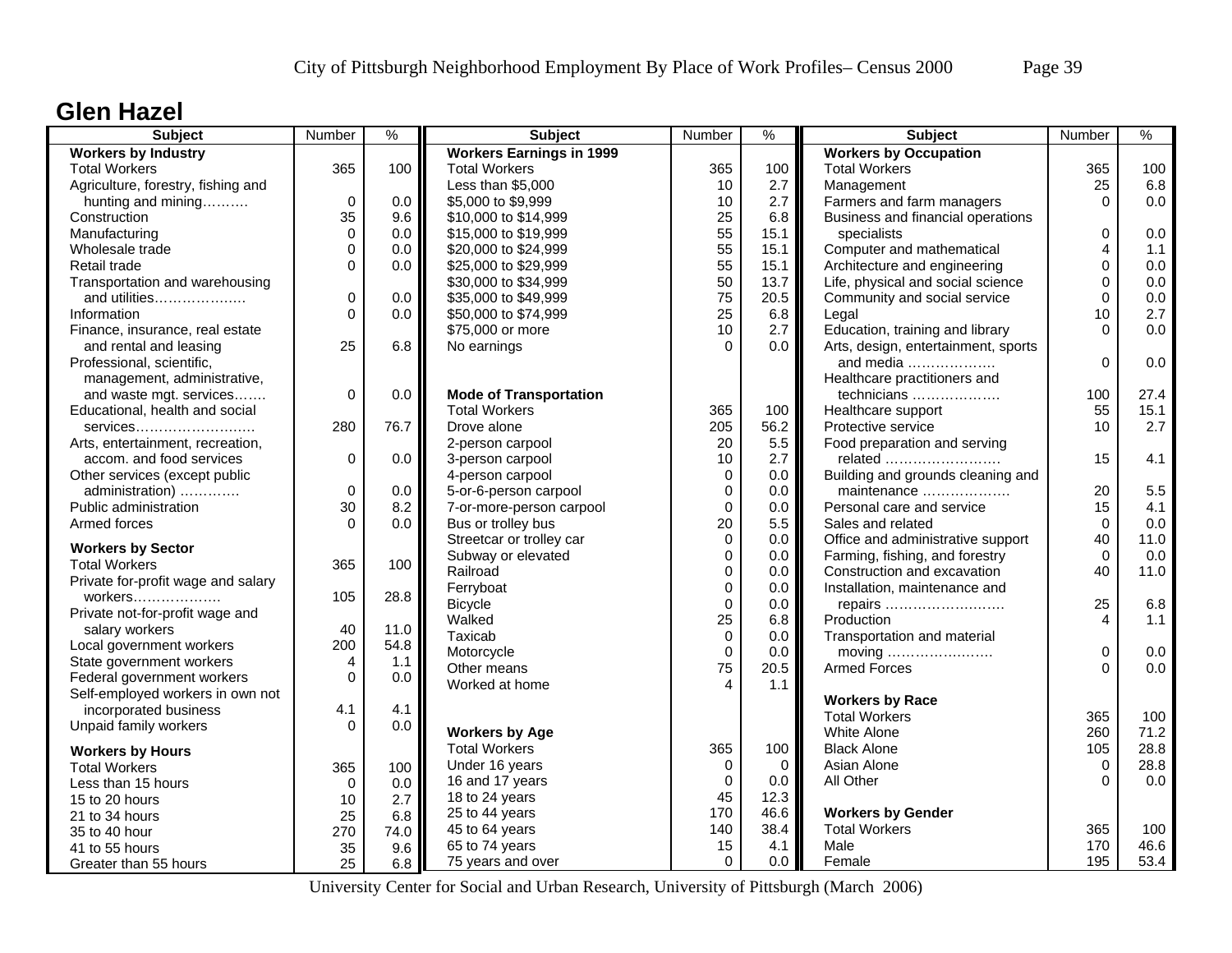# **Golden Triangle**

| <b>Subject</b>                     | Number | $\frac{9}{6}$ | <b>Subject</b>                  | Number   | $\frac{9}{6}$ | <b>Subject</b>                               | Number   | $\%$ |
|------------------------------------|--------|---------------|---------------------------------|----------|---------------|----------------------------------------------|----------|------|
| <b>Workers by Industry</b>         |        |               | <b>Workers Earnings in 1999</b> |          |               | <b>Workers by Occupation</b>                 |          |      |
| <b>Total Workers</b>               | 95,550 | 100           | <b>Total Workers</b>            | 95,550   | 100           | <b>Total Workers</b>                         | 95,550   | 100  |
| Agriculture, forestry, fishing and |        |               | Less than \$5,000               | 4,165    | 4.4           | Management                                   | 11,510   | 12.0 |
| hunting and mining                 | 155    | 0.2           | \$5,000 to \$9,999              | 4,890    | 5.1           | Farmers and farm managers                    | 20       | 0.0  |
| Construction                       | 3,605  | 3.8           | \$10,000 to \$14,999            | 6,525    | 6.8           | Business and financial operations            |          |      |
| Manufacturing                      | 5,660  | 5.9           | \$15,000 to \$19,999            | 7,545    | 7.9           | specialists                                  | 11,275   | 11.8 |
| Wholesale trade                    | 1,330  | 1.4           | \$20,000 to \$24,999            | 9,710    | 10.2          | Computer and mathematical                    | 5,500    | 5.8  |
| Retail trade                       | 6,385  | 6.7           | \$25,000 to \$29,999            | 9,855    | 10.3          | Architecture and engineering                 | 2,345    | 2.5  |
| Transportation and warehousing     |        |               | \$30,000 to \$34,999            | 8,650    | 9.1           | Life, physical and social science            | 685      | 0.7  |
| and utilities                      | 3,685  | 3.9           | \$35,000 to \$49,999            | 17,330   | 18.1          | Community and social service                 | 1,485    | 1.6  |
| Information                        | 5,730  | 6.0           | \$50,000 to \$74,999            | 14,180   | 14.8          | Legal                                        | 6,485    | 6.8  |
| Finance, insurance, real estate    |        |               | \$75,000 or more                | 11,160   | 11.7          | Education, training and library              | 1,620    | 1.7  |
| and rental and leasing             | 22,015 | 23.0          | No earnings                     | 1,535    | 1.6           | Arts, design, entertainment, sports          |          |      |
| Professional, scientific,          |        |               |                                 |          |               | and media                                    | 2,450    | 2.6  |
| management, administrative,        |        |               |                                 |          |               | Healthcare practitioners and                 |          |      |
| and waste mgt. services            | 22,340 | 23.4          | <b>Mode of Transportation</b>   |          |               | technicians                                  | 1,835    | 1.9  |
| Educational, health and social     |        |               | <b>Total Workers</b>            | 95,550   | 100           | Healthcare support                           | 595      | 0.6  |
| services                           | 7,150  | 7.5           | Drove alone                     | 49,760   | 52.1          | Protective service                           | 2,285    | 2.4  |
| Arts, entertainment, recreation,   |        |               | 2-person carpool                | 10,310   | 10.8          | Food preparation and serving                 |          |      |
| accom. and food services           | 5,600  | 5.9           | 3-person carpool                | 1,495    | 1.6           | related                                      | 3,005    | 3.1  |
| Other services (except public      |        |               | 4-person carpool                | 455      | 0.5           | Building and grounds cleaning and            |          |      |
| administration)                    | 3,815  | 4.0           | 5-or-6-person carpool           | 90       | 0.1           | maintenance                                  | 2,285    | 2.4  |
| Public administration              | 7,840  | 8.2           | 7-or-more-person carpool        | 380      | 0.4           | Personal care and service                    | 1,540    | 1.6  |
| Armed forces                       | 235    | 0.2           | Bus or trolley bus              | 28,070   | 29.4          | Sales and related                            | 8,760    | 9.2  |
|                                    |        |               | Streetcar or trolley car        | 2,320    | 2.4           | Office and administrative support            | 21,830   | 22.8 |
| <b>Workers by Sector</b>           |        |               | Subway or elevated              | 850      | 0.9           | Farming, fishing, and forestry               | $\Omega$ | 0.0  |
| <b>Total Workers</b>               | 95,550 | 100           | Railroad                        | 45       | 0.0           | Construction and excavation                  | 3,180    | 3.3  |
| Private for-profit wage and salary |        |               | Ferryboat                       | 45       | 0.0           | Installation, maintenance and                |          |      |
| workers                            | 72,855 | 76.2          | <b>Bicycle</b>                  | 105      | 0.1           | repairs                                      | 1,940    | 2.0  |
| Private not-for-profit wage and    |        |               | Walked                          | 1,150    | 1.2           | Production                                   | 2,515    | 2.6  |
| salary workers                     | 6,070  | 6.4           | Taxicab                         | 50       | 0.1           | Transportation and material                  |          |      |
| Local government workers           | 5,915  | 6.2           | Motorcycle                      | 50       | 0.1           | moving $\dots\dots\dots\dots\dots\dots\dots$ | 2,345    | 2.5  |
| State government workers           | 2,135  | 2.2           | Other means                     | 320      | 0.3           | <b>Armed Forces</b>                          | 50       | 0.1  |
| Federal government workers         | 3,760  | 3.9           | Worked at home                  | 45       | 0.0           |                                              |          |      |
| Self-employed workers in own not   |        |               |                                 |          |               | <b>Workers by Race</b>                       |          |      |
| incorporated business              | 4.9    | 4.9           |                                 |          |               | <b>Total Workers</b>                         | 95,550   | 100  |
| Unpaid family workers              | 95     | 0.1           | <b>Workers by Age</b>           |          |               | <b>White Alone</b>                           | 82,010   | 85.8 |
| <b>Workers by Hours</b>            |        |               | <b>Total Workers</b>            | 95,550   | 100           | <b>Black Alone</b>                           | 11,175   | 11.7 |
| <b>Total Workers</b>               | 94,045 | 100           | Under 16 years                  | $\Omega$ | $\mathbf 0$   | Asian Alone                                  | 1,295    | 11.7 |
| Less than 15 hours                 | 1,520  | 1.6           | 16 and 17 years                 | 445      | 0.5           | All Other                                    | 1,070    | 1.4  |
| 15 to 20 hours                     | 3,785  | 4.0           | 18 to 24 years                  | 8,540    | 8.9           |                                              |          |      |
| 21 to 34 hours                     | 5,905  | 6.3           | 25 to 44 years                  | 50,700   | 53.1          | <b>Workers by Gender</b>                     |          |      |
| 35 to 40 hour                      | 53,615 | 57.0          | 45 to 64 years                  | 33,255   | 34.8          | <b>Total Workers</b>                         | 95,550   | 100  |
| 41 to 55 hours                     | 22,415 | 23.8          | 65 to 74 years                  | 2,050    | 2.1           | Male                                         | 48,675   | 50.9 |
| Greater than 55 hours              | 6,810  | 7.2           | 75 years and over               | 560      | 0.6           | Female                                       | 46,875   | 49.1 |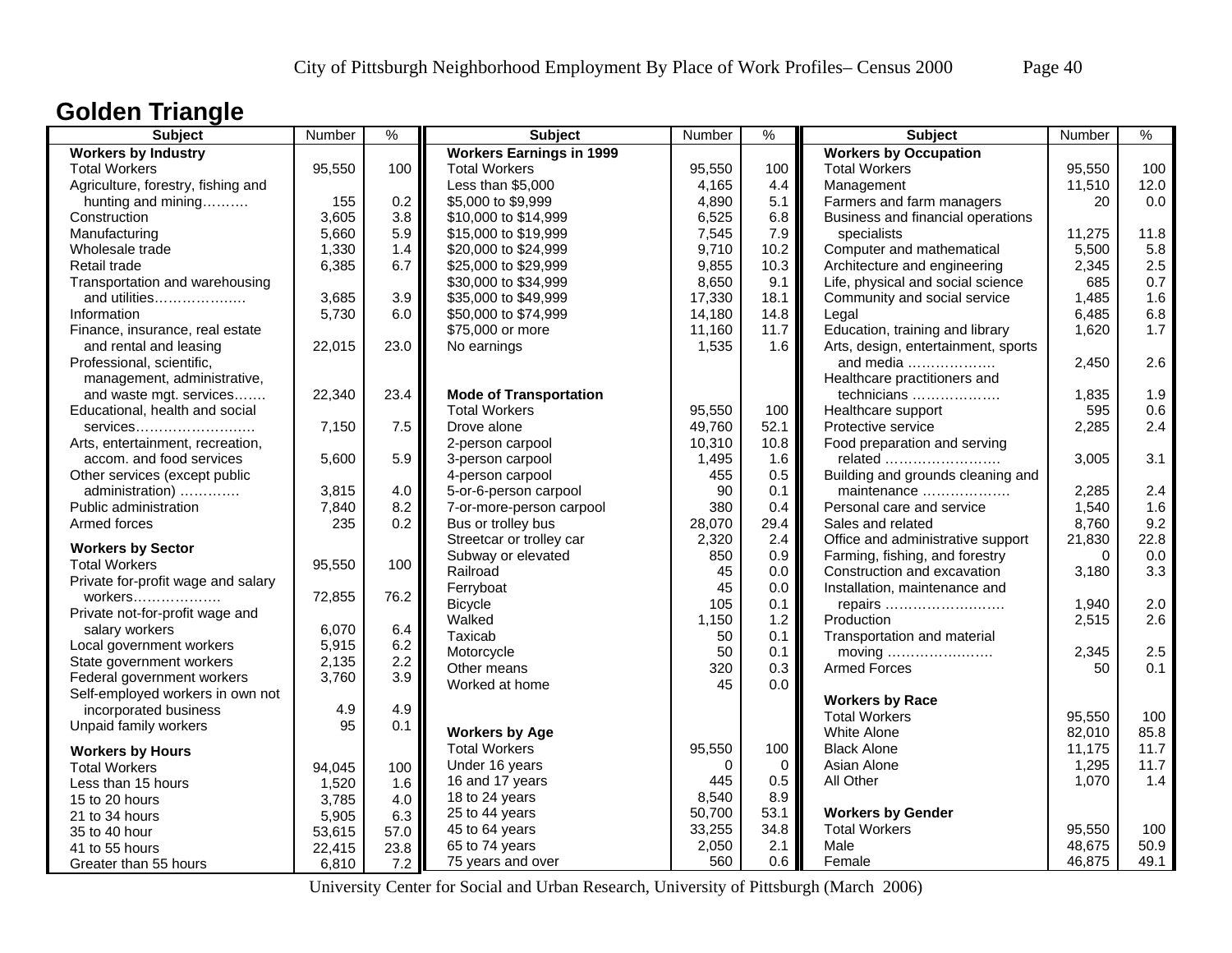### **Greenfield**

| <b>Subject</b>                     | Number         | $\%$ | <b>Subject</b>                  | Number         | ℅           | <b>Subject</b>                      | Number           | $\%$       |
|------------------------------------|----------------|------|---------------------------------|----------------|-------------|-------------------------------------|------------------|------------|
| <b>Workers by Industry</b>         |                |      | <b>Workers Earnings in 1999</b> |                |             | <b>Workers by Occupation</b>        |                  |            |
| <b>Total Workers</b>               | 800            | 100  | <b>Total Workers</b>            | 800            | 100         | <b>Total Workers</b>                | 800              | 100        |
| Agriculture, forestry, fishing and |                |      | Less than \$5,000               | 75             | 9.4         | Management                          | 75               | 9.4        |
| hunting and mining                 | $\mathbf 0$    | 0.0  | \$5,000 to \$9,999              | 90             | 11.3        | Farmers and farm managers           | $\Omega$         | 0.0        |
| Construction                       | 80             | 10.0 | \$10,000 to \$14,999            | 55             | 6.9         | Business and financial operations   |                  |            |
| Manufacturing                      | 20             | 2.5  | \$15,000 to \$19,999            | 95             | 11.9        | specialists                         | 8                | 1.0        |
| Wholesale trade                    | 25             | 3.1  | \$20,000 to \$24,999            | 115            | 14.4        | Computer and mathematical           | 29               | 3.6        |
| Retail trade                       | 95             | 11.9 | \$25,000 to \$29,999            | 54             | 6.8         | Architecture and engineering        | 20               | 2.5        |
| Transportation and warehousing     |                |      | \$30,000 to \$34,999            | 75             | 9.4         | Life, physical and social science   | $\Omega$         | 0.0        |
| and utilities                      | 30             | 3.8  | \$35,000 to \$49,999            | 135            | 16.9        | Community and social service        | 20               | 2.5        |
| Information                        | 30             | 3.8  | \$50,000 to \$74,999            | 50             | 6.3         | Legal                               | 19               | 2.4        |
| Finance, insurance, real estate    |                |      | \$75,000 or more                | 55             | 6.9         | Education, training and library     | 45               | 5.6        |
| and rental and leasing             | 55             | 6.9  | No earnings                     | 8              | 1.0         | Arts, design, entertainment, sports |                  |            |
| Professional, scientific,          |                |      |                                 |                |             | and media                           | 10               | 1.3        |
| management, administrative,        |                |      |                                 |                |             | Healthcare practitioners and        |                  |            |
| and waste mgt. services            | 85             | 10.6 | <b>Mode of Transportation</b>   |                |             | technicians                         | 25               | 3.1        |
| Educational, health and social     |                |      | <b>Total Workers</b>            | 800            | 100         | Healthcare support                  | 40               | 5.0        |
| services                           | 135            | 16.9 | Drove alone                     | 580            | 72.5        | Protective service                  | 49               | 6.1        |
| Arts, entertainment, recreation,   |                |      | 2-person carpool                | 29             | 3.6         | Food preparation and serving        |                  |            |
| accom. and food services           | 80             | 10.0 | 3-person carpool                | 10             | 1.3         | related                             | 39               | 4.9        |
| Other services (except public      |                |      | 4-person carpool                | $\mathbf 0$    | 0.0         | Building and grounds cleaning and   |                  |            |
| administration)                    | 95             | 11.9 | 5-or-6-person carpool           | $\mathbf 0$    | 0.0         | maintenance                         | 40               | 5.0        |
| Public administration              | 60             | 7.5  | 7-or-more-person carpool        | $\mathbf 0$    | 0.0         | Personal care and service           | 25               | 3.1        |
| Armed forces                       | $\Omega$       | 0.0  | Bus or trolley bus              | 55             | 6.9         | Sales and related                   | 150              | 18.8       |
|                                    |                |      | Streetcar or trolley car        | $\Omega$       | 0.0         | Office and administrative support   | 75               | 9.4        |
| <b>Workers by Sector</b>           |                |      | Subway or elevated              | $\mathbf 0$    | 0.0         | Farming, fishing, and forestry      | $\Omega$         | 0.0        |
| <b>Total Workers</b>               | 800            | 100  | Railroad                        | $\Omega$       | 0.0         | Construction and excavation         | 65               | 8.1        |
| Private for-profit wage and salary |                |      | Ferryboat                       | $\mathbf 0$    | 0.0         | Installation, maintenance and       |                  |            |
| workers                            | 490            | 61.3 | <b>Bicycle</b>                  | $\mathbf 0$    | 0.0         | repairs                             | 19               | 2.4        |
| Private not-for-profit wage and    |                |      | Walked                          | 65             | 8.1         | Production                          | 4                | 0.5        |
| salary workers                     | 75             | 9.4  | Taxicab                         | $\pmb{0}$      | 0.0         | Transportation and material         |                  |            |
| Local government workers           | 85             | 10.6 | Motorcycle                      | $\overline{4}$ | 0.5         | moving                              | 24               | 3.0        |
| State government workers           | 15             | 1.9  | Other means                     | 19             | 2.4         | <b>Armed Forces</b>                 | $\Omega$         | 0.0        |
| Federal government workers         | $\overline{4}$ | 0.5  | Worked at home                  | 34             | 4.3         |                                     |                  |            |
| Self-employed workers in own not   |                |      |                                 |                |             | <b>Workers by Race</b>              |                  |            |
| incorporated business              | 16.9           | 16.9 |                                 |                |             | <b>Total Workers</b>                | 800              | 100        |
| Unpaid family workers              | $\Omega$       | 0.0  | <b>Workers by Age</b>           |                |             | White Alone                         | 760              | 95.0       |
|                                    |                |      | <b>Total Workers</b>            | 800            | 100         | <b>Black Alone</b>                  |                  | 5.6        |
| <b>Workers by Hours</b>            |                |      |                                 |                |             |                                     | 45               |            |
| <b>Total Workers</b>               | 790            | 100  | Under 16 years                  | $\mathbf 0$    | $\mathbf 0$ | Asian Alone                         | $\mathbf 0$<br>∩ | 5.6<br>0.0 |
| Less than 15 hours                 | 20             | 2.5  | 16 and 17 years                 | 15             | 1.9         | All Other                           |                  |            |
| 15 to 20 hours                     | 75             | 9.5  | 18 to 24 years                  | 100            | 12.5        |                                     |                  |            |
| 21 to 34 hours                     | 70             | 8.9  | 25 to 44 years                  | 410            | 51.3        | <b>Workers by Gender</b>            |                  |            |
| 35 to 40 hour                      | 365            | 46.2 | 45 to 64 years                  | 265            | 33.1        | <b>Total Workers</b>                | 800              | 100        |
| 41 to 55 hours                     | 215            | 27.2 | 65 to 74 years                  | 10             | 1.3         | Male                                | 485              | 60.6       |
| Greater than 55 hours              | 50             | 6.3  | 75 years and over               | $\Omega$       | 0.0         | Female                              | 315              | 39.4       |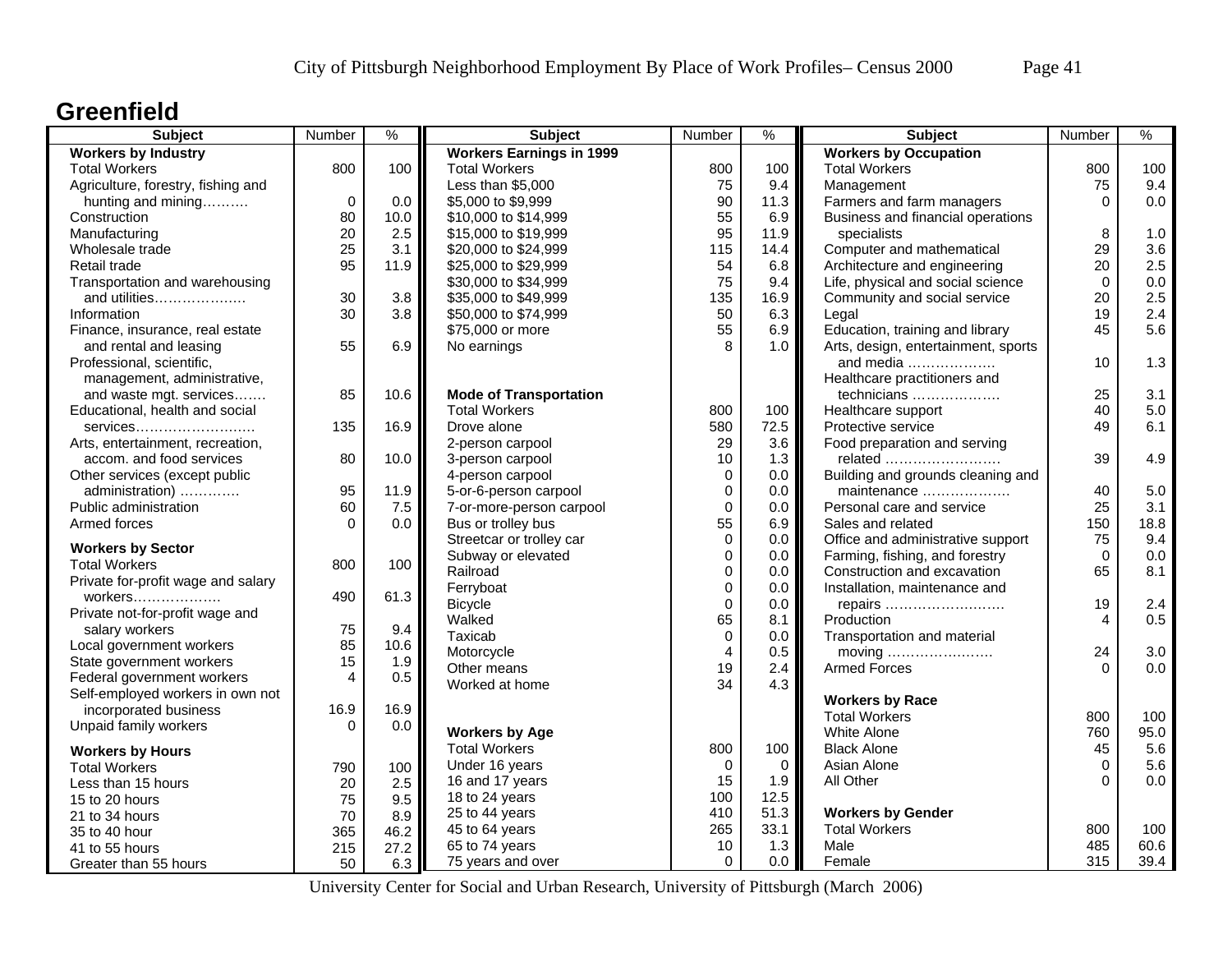# **Hays**

| <b>Subject</b>                                            | Number         | $\%$    | <b>Subject</b>                  | Number         | %           | <b>Subject</b>                      | Number                 | %       |
|-----------------------------------------------------------|----------------|---------|---------------------------------|----------------|-------------|-------------------------------------|------------------------|---------|
| <b>Workers by Industry</b>                                |                |         | <b>Workers Earnings in 1999</b> |                |             | <b>Workers by Occupation</b>        |                        |         |
| <b>Total Workers</b>                                      | 380            | 100     | <b>Total Workers</b>            | 380            | 100         | <b>Total Workers</b>                | 380                    | 100     |
| Agriculture, forestry, fishing and                        |                |         | Less than \$5,000               | 10             | 2.6         | Management                          | 40                     | 10.5    |
| hunting and mining                                        | $\mathbf 0$    | 0.0     | \$5,000 to \$9,999              | 25             | 6.6         | Farmers and farm managers           | $\Omega$               | 0.0     |
| Construction                                              | 55             | 14.5    | \$10,000 to \$14,999            | 20             | 5.3         | Business and financial operations   |                        |         |
| Manufacturing                                             | 160            | 42.1    | \$15,000 to \$19,999            | 25             | 6.6         | specialists                         | $\overline{4}$         | 1.1     |
| Wholesale trade                                           | 15             | 3.9     | \$20,000 to \$24,999            | 15             | 3.9         | Computer and mathematical           | 30                     | 7.9     |
| Retail trade                                              | 20             | 5.3     | \$25,000 to \$29,999            | 25             | 6.6         | Architecture and engineering        | 40                     | 10.5    |
| Transportation and warehousing                            |                |         | \$30,000 to \$34,999            | 65             | 17.1        | Life, physical and social science   | 15                     | 3.9     |
| and utilities                                             | 0              | 0.0     | \$35,000 to \$49,999            | 95             | 25.0        | Community and social service        | $\mathbf 0$            | $0.0\,$ |
| Information                                               | 4              | 1.1     | \$50,000 to \$74,999            | 65             | 17.1        | Legal                               | $\Omega$               | 0.0     |
| Finance, insurance, real estate                           |                |         | \$75,000 or more                | 35             | 9.2         | Education, training and library     | $\Omega$               | 0.0     |
| and rental and leasing                                    | 25             | 6.6     | No earnings                     | $\Omega$       | $0.0\,$     | Arts, design, entertainment, sports |                        |         |
| Professional, scientific,                                 |                |         |                                 |                |             | and media                           | 4                      | 1.1     |
| management, administrative,                               |                |         |                                 |                |             | Healthcare practitioners and        |                        |         |
| and waste mgt. services                                   | 85             | 22.4    | <b>Mode of Transportation</b>   |                |             | technicians                         | $\Omega$               | 0.0     |
| Educational, health and social                            |                |         | <b>Total Workers</b>            | 380            | 100         | Healthcare support                  | $\Omega$               | 0.0     |
| services                                                  | 0              | 0.0     | Drove alone                     | 370            | 97.4        | Protective service                  | $\Omega$               | 0.0     |
| Arts, entertainment, recreation,                          |                |         | 2-person carpool                | 15             | 3.9         | Food preparation and serving        |                        |         |
| accom. and food services                                  | 0              | 0.0     | 3-person carpool                | 0              | 0.0         | related                             | 0                      | 0.0     |
| Other services (except public                             |                |         | 4-person carpool                | 0              | 0.0         | Building and grounds cleaning and   |                        |         |
| administration)                                           | 20             | 5.3     | 5-or-6-person carpool           | 0              | 0.0         | maintenance                         | 10                     | 2.6     |
| Public administration                                     | $\Omega$       | 0.0     | 7-or-more-person carpool        | 0              | $0.0\,$     | Personal care and service           | $\Omega$               | 0.0     |
| Armed forces                                              | $\Omega$       | 0.0     | Bus or trolley bus              | $\mathbf 0$    | 0.0         | Sales and related                   | 45                     | 11.8    |
|                                                           |                |         | Streetcar or trolley car        | 0              | $0.0\,$     | Office and administrative support   | 70                     | 18.4    |
| <b>Workers by Sector</b>                                  |                |         | Subway or elevated              | 0              | 0.0         | Farming, fishing, and forestry      | $\Omega$               | 0.0     |
| <b>Total Workers</b>                                      | 380            | 100     | Railroad                        | 0              | 0.0         | Construction and excavation         | 30                     | 7.9     |
| Private for-profit wage and salary                        |                |         | Ferryboat                       | 0              | 0.0         | Installation, maintenance and       |                        |         |
| workers                                                   | 340            | 89.5    | <b>Bicycle</b>                  | 0              | 0.0         | repairs                             | $\overline{4}$         | 1.1     |
| Private not-for-profit wage and                           |                |         | Walked                          | 0              | 0.0         | Production                          | 60                     | 15.8    |
| salary workers                                            | 4              | $1.1$   | Taxicab                         | $\mathbf 0$    | 0.0         | Transportation and material         |                        |         |
| Local government workers                                  | 4              | 1.1     | Motorcycle                      | $\mathbf 0$    | 0.0         | moving                              | 25                     | $6.6\,$ |
| State government workers                                  | $\mathbf 0$    | $0.0\,$ | Other means                     | 0              | 0.0         | <b>Armed Forces</b>                 | $\Omega$               | 0.0     |
| Federal government workers                                | 0              | 0.0     | Worked at home                  | $\Omega$       | $0.0\,$     |                                     |                        |         |
| Self-employed workers in own not<br>incorporated business | 9.2            | 9.2     |                                 |                |             | <b>Workers by Race</b>              |                        |         |
|                                                           | $\Omega$       |         |                                 |                |             | <b>Total Workers</b>                | 380                    | 100     |
| Unpaid family workers                                     |                | 0.0     | <b>Workers by Age</b>           |                |             | <b>White Alone</b>                  | 370                    | 97.4    |
| <b>Workers by Hours</b>                                   |                |         | <b>Total Workers</b>            | 380            | 100         | <b>Black Alone</b>                  | 0                      | 0.0     |
| <b>Total Workers</b>                                      | 380            | 100     | Under 16 years                  | 0              | $\mathbf 0$ | Asian Alone                         | 4                      | 0.0     |
| Less than 15 hours                                        | 10             | 2.6     | 16 and 17 years                 | $\mathbf 0$    | 0.0         | All Other                           | $\boldsymbol{\Lambda}$ | 1.1     |
| 15 to 20 hours                                            | $\overline{4}$ | 1.1     | 18 to 24 years                  | $\overline{4}$ | $1.1$       |                                     |                        |         |
| 21 to 34 hours                                            | 35             | 9.2     | 25 to 44 years                  | 275            | 72.4        | <b>Workers by Gender</b>            |                        |         |
| 35 to 40 hour                                             | 170            | 44.7    | 45 to 64 years                  | 80             | 21.1        | <b>Total Workers</b>                | 380                    | 100     |
| 41 to 55 hours                                            | 110            | 28.9    | 65 to 74 years                  | 25             | 6.6         | Male                                | 265                    | 69.7    |
| Greater than 55 hours                                     | 50             | 13.2    | 75 years and over               | $\Omega$       | 0.0         | Female                              | 115                    | 30.3    |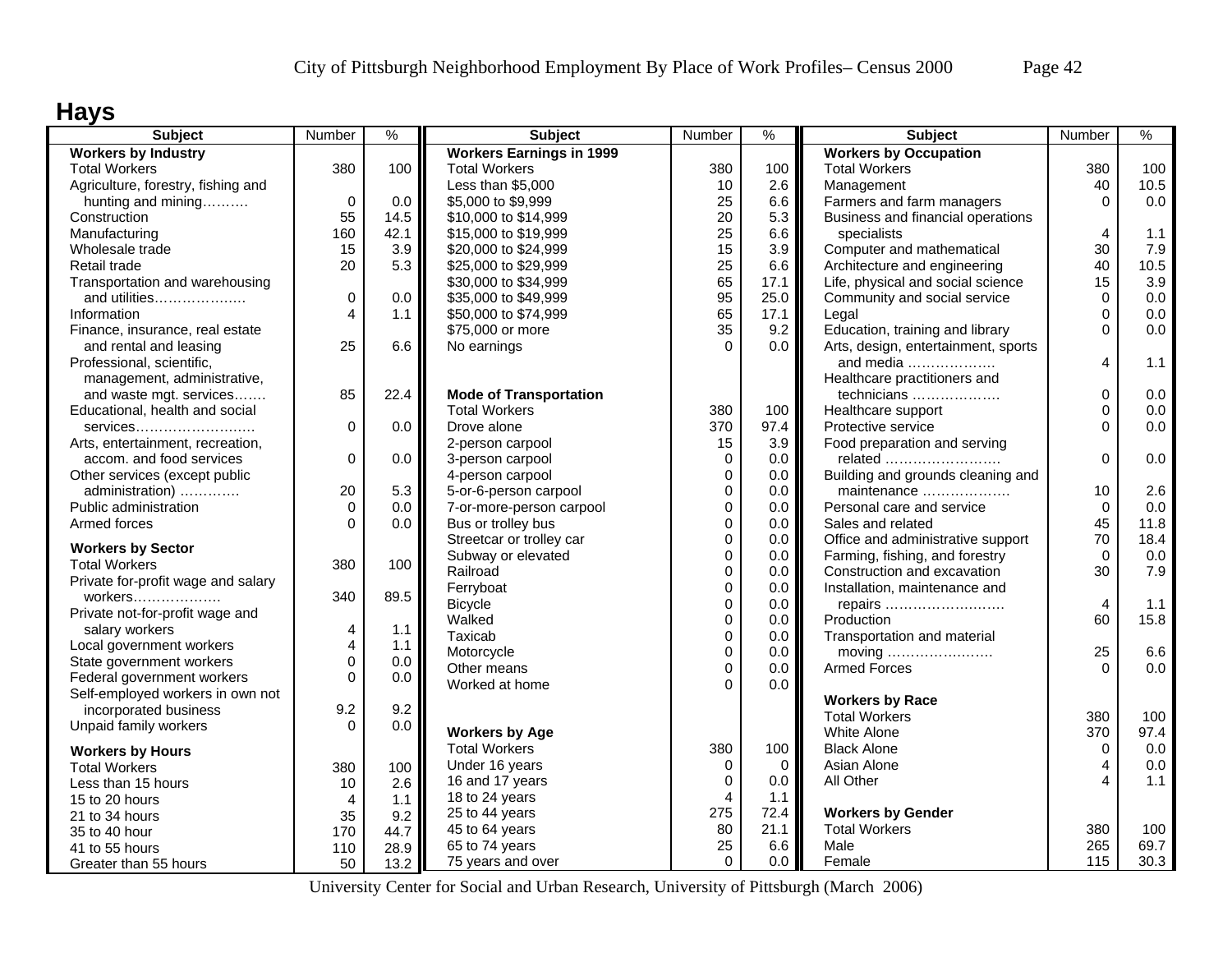#### **Hazelwood**

| <b>Workers by Industry</b><br><b>Workers Earnings in 1999</b><br>1,220<br>100<br>1,220<br>100<br>1,220<br>100<br><b>Total Workers</b><br><b>Total Workers</b><br><b>Total Workers</b><br>Agriculture, forestry, fishing and<br>Less than \$5,000<br>4.1<br>6.1<br>50<br>Management<br>75<br>$\mathbf 0$<br>0.0<br>30<br>2.5<br>Farmers and farm managers<br>0.0<br>hunting and mining<br>\$5,000 to \$9,999<br>$\Omega$<br>105<br>8.6<br>Business and financial operations<br>Construction<br>\$10,000 to \$14,999<br>110<br>9.0<br>65<br>5.3<br>2.9<br>190<br>15.6<br>\$15,000 to \$19,999<br>specialists<br>35<br>Manufacturing<br>Computer and mathematical<br>1.1<br>Wholesale trade<br>19<br>165<br>13.5<br>14<br>1.6<br>\$20,000 to \$24,999<br>55<br>125<br>Architecture and engineering<br>4.5<br>\$25,000 to \$29,999<br>10.2<br>$\mathbf 0$<br>0.0<br>Retail trade<br>Transportation and warehousing<br>\$30,000 to \$34,999<br>125<br>10.2<br>Life, physical and social science<br>$\Omega$<br>0.0<br>3.3<br>\$35,000 to \$49,999<br>330<br>27.0<br>Community and social service<br>40<br>and utilities<br>135<br>11.1<br>$\Omega$<br>140<br>11.5<br>0.0<br>Information<br>20<br>1.6<br>\$50,000 to \$74,999<br>Legal<br>Education, training and library<br>9.8<br>Finance, insurance, real estate<br>\$75,000 or more<br>34<br>2.8<br>120<br>10<br>0.8<br>40<br>3.3<br>Arts, design, entertainment, sports<br>and rental and leasing<br>No earnings<br>2.4<br>29<br>Professional, scientific,<br>and media<br>management, administrative,<br>Healthcare practitioners and<br>3.3<br>and waste mgt. services<br>20<br>1.6<br><b>Mode of Transportation</b><br>technicians<br>40<br>$1.2$<br>Educational, health and social<br><b>Total Workers</b><br>1,220<br>100<br>Healthcare support<br>15<br>990<br>16.8<br>180<br>14.8<br>Drove alone<br>81.1<br>Protective service<br>205<br>services<br>80<br>6.6<br>Food preparation and serving<br>2-person carpool<br>Arts, entertainment, recreation,<br>3.3<br>24<br>2.0<br>1.6<br>40<br>3-person carpool<br>related<br>20<br>accom. and food services<br>15<br>Other services (except public<br>4-person carpool<br>1.2<br>Building and grounds cleaning and<br>8.6<br>administration)<br>105<br>5-or-6-person carpool<br>4<br>0.3<br>maintenance<br>10<br>0.8<br>2.5<br>$\mathbf 0$<br>340<br>27.9<br>0.0<br>30<br>Public administration<br>7-or-more-person carpool<br>Personal care and service<br>30<br>3.3<br>Armed forces<br>0.0<br>Bus or trolley bus<br>2.5<br>Sales and related<br>40<br>$\Omega$<br>$\mathbf 0$<br>195<br>16.0<br>Streetcar or trolley car<br>0.0<br>Office and administrative support<br><b>Workers by Sector</b><br>Subway or elevated<br>$\mathbf{0}$<br>0.0<br>Farming, fishing, and forestry<br>0.0<br>$\Omega$<br>100<br><b>Total Workers</b><br>1,220<br>8.6<br>Railroad<br>$\mathbf 0$<br>0.0<br>Construction and excavation<br>105<br>Private for-profit wage and salary<br>$\mathbf 0$<br>Ferryboat<br>0.0<br>Installation, maintenance and<br>510<br>41.8<br>4.1<br>$\mathbf 0$<br>$0.0\,$<br>50<br><b>Bicycle</b><br>repairs<br>Private not-for-profit wage and<br>45<br>5.3<br>Walked<br>3.7<br>65<br>Production<br>105<br>8.6<br>salary workers<br>Taxicab<br>$\mathbf 0$<br>0.0<br>Transportation and material<br>455<br>37.3<br>Local government workers<br>$\mathbf 0$<br>135<br>Motorcycle<br>0.0<br>moving<br>11.1<br>10<br>0.8<br>State government workers<br><b>Armed Forces</b><br>0.0<br>Other means<br>$\overline{4}$<br>0.3<br>$\Omega$<br>55<br>4.5<br>Federal government workers<br>19<br>1.6<br>Worked at home<br>Self-employed workers in own not<br><b>Workers by Race</b><br>incorporated business<br>6.6<br>6.6<br><b>Total Workers</b><br>1,220<br>100<br>Unpaid family workers<br>$\overline{4}$<br>0.3<br>975<br><b>Workers by Age</b><br><b>White Alone</b><br>79.9<br><b>Total Workers</b><br>1,220<br>100<br><b>Black Alone</b><br>220<br>18.0<br><b>Workers by Hours</b><br>Under 16 years<br>$\Omega$<br>$\mathbf 0$<br>Asian Alone<br>10<br>18.0<br><b>Total Workers</b><br>100<br>1,190<br>0.8<br>16 and 17 years<br>10<br>0.8<br>All Other<br>15<br>Less than 15 hours<br>1.2<br>14<br>65<br>5.3<br>18 to 24 years<br>50<br>4.2<br>15 to 20 hours<br>520<br>25 to 44 years<br><b>Workers by Gender</b><br>42.6<br>95<br>8.0<br>21 to 34 hours<br>565<br>46.3<br><b>Total Workers</b><br>45 to 64 years<br>1,220<br>100<br>59.7<br>35 to 40 hour<br>710<br>65.2<br>55<br>4.5<br>795<br>65 to 74 years<br>Male<br>265<br>22.3<br>41 to 55 hours | Subject               | Number | $\frac{9}{6}$ | <b>Subject</b>    | Number | $\%$ | <b>Subject</b>               | Number | $\%$ |
|-----------------------------------------------------------------------------------------------------------------------------------------------------------------------------------------------------------------------------------------------------------------------------------------------------------------------------------------------------------------------------------------------------------------------------------------------------------------------------------------------------------------------------------------------------------------------------------------------------------------------------------------------------------------------------------------------------------------------------------------------------------------------------------------------------------------------------------------------------------------------------------------------------------------------------------------------------------------------------------------------------------------------------------------------------------------------------------------------------------------------------------------------------------------------------------------------------------------------------------------------------------------------------------------------------------------------------------------------------------------------------------------------------------------------------------------------------------------------------------------------------------------------------------------------------------------------------------------------------------------------------------------------------------------------------------------------------------------------------------------------------------------------------------------------------------------------------------------------------------------------------------------------------------------------------------------------------------------------------------------------------------------------------------------------------------------------------------------------------------------------------------------------------------------------------------------------------------------------------------------------------------------------------------------------------------------------------------------------------------------------------------------------------------------------------------------------------------------------------------------------------------------------------------------------------------------------------------------------------------------------------------------------------------------------------------------------------------------------------------------------------------------------------------------------------------------------------------------------------------------------------------------------------------------------------------------------------------------------------------------------------------------------------------------------------------------------------------------------------------------------------------------------------------------------------------------------------------------------------------------------------------------------------------------------------------------------------------------------------------------------------------------------------------------------------------------------------------------------------------------------------------------------------------------------------------------------------------------------------------------------------------------------------------------------------------------------------------------------------------------------------------------------------------------------------------------------------------------------------------------------------------------------------------------------------------------------------------------------------------------------------------------------------------------------------------------------------------------------------------------------------------------------------------------------------------------------------------------------------------------------------------------------------------------------------------------------------------------------------------------------------------------------------------------------------------------------------------------------------------------------------------------------------------------------------------------------------|-----------------------|--------|---------------|-------------------|--------|------|------------------------------|--------|------|
|                                                                                                                                                                                                                                                                                                                                                                                                                                                                                                                                                                                                                                                                                                                                                                                                                                                                                                                                                                                                                                                                                                                                                                                                                                                                                                                                                                                                                                                                                                                                                                                                                                                                                                                                                                                                                                                                                                                                                                                                                                                                                                                                                                                                                                                                                                                                                                                                                                                                                                                                                                                                                                                                                                                                                                                                                                                                                                                                                                                                                                                                                                                                                                                                                                                                                                                                                                                                                                                                                                                                                                                                                                                                                                                                                                                                                                                                                                                                                                                                                                                                                                                                                                                                                                                                                                                                                                                                                                                                                                                                                                             |                       |        |               |                   |        |      | <b>Workers by Occupation</b> |        |      |
|                                                                                                                                                                                                                                                                                                                                                                                                                                                                                                                                                                                                                                                                                                                                                                                                                                                                                                                                                                                                                                                                                                                                                                                                                                                                                                                                                                                                                                                                                                                                                                                                                                                                                                                                                                                                                                                                                                                                                                                                                                                                                                                                                                                                                                                                                                                                                                                                                                                                                                                                                                                                                                                                                                                                                                                                                                                                                                                                                                                                                                                                                                                                                                                                                                                                                                                                                                                                                                                                                                                                                                                                                                                                                                                                                                                                                                                                                                                                                                                                                                                                                                                                                                                                                                                                                                                                                                                                                                                                                                                                                                             |                       |        |               |                   |        |      |                              |        |      |
|                                                                                                                                                                                                                                                                                                                                                                                                                                                                                                                                                                                                                                                                                                                                                                                                                                                                                                                                                                                                                                                                                                                                                                                                                                                                                                                                                                                                                                                                                                                                                                                                                                                                                                                                                                                                                                                                                                                                                                                                                                                                                                                                                                                                                                                                                                                                                                                                                                                                                                                                                                                                                                                                                                                                                                                                                                                                                                                                                                                                                                                                                                                                                                                                                                                                                                                                                                                                                                                                                                                                                                                                                                                                                                                                                                                                                                                                                                                                                                                                                                                                                                                                                                                                                                                                                                                                                                                                                                                                                                                                                                             |                       |        |               |                   |        |      |                              |        |      |
|                                                                                                                                                                                                                                                                                                                                                                                                                                                                                                                                                                                                                                                                                                                                                                                                                                                                                                                                                                                                                                                                                                                                                                                                                                                                                                                                                                                                                                                                                                                                                                                                                                                                                                                                                                                                                                                                                                                                                                                                                                                                                                                                                                                                                                                                                                                                                                                                                                                                                                                                                                                                                                                                                                                                                                                                                                                                                                                                                                                                                                                                                                                                                                                                                                                                                                                                                                                                                                                                                                                                                                                                                                                                                                                                                                                                                                                                                                                                                                                                                                                                                                                                                                                                                                                                                                                                                                                                                                                                                                                                                                             |                       |        |               |                   |        |      |                              |        |      |
|                                                                                                                                                                                                                                                                                                                                                                                                                                                                                                                                                                                                                                                                                                                                                                                                                                                                                                                                                                                                                                                                                                                                                                                                                                                                                                                                                                                                                                                                                                                                                                                                                                                                                                                                                                                                                                                                                                                                                                                                                                                                                                                                                                                                                                                                                                                                                                                                                                                                                                                                                                                                                                                                                                                                                                                                                                                                                                                                                                                                                                                                                                                                                                                                                                                                                                                                                                                                                                                                                                                                                                                                                                                                                                                                                                                                                                                                                                                                                                                                                                                                                                                                                                                                                                                                                                                                                                                                                                                                                                                                                                             |                       |        |               |                   |        |      |                              |        |      |
|                                                                                                                                                                                                                                                                                                                                                                                                                                                                                                                                                                                                                                                                                                                                                                                                                                                                                                                                                                                                                                                                                                                                                                                                                                                                                                                                                                                                                                                                                                                                                                                                                                                                                                                                                                                                                                                                                                                                                                                                                                                                                                                                                                                                                                                                                                                                                                                                                                                                                                                                                                                                                                                                                                                                                                                                                                                                                                                                                                                                                                                                                                                                                                                                                                                                                                                                                                                                                                                                                                                                                                                                                                                                                                                                                                                                                                                                                                                                                                                                                                                                                                                                                                                                                                                                                                                                                                                                                                                                                                                                                                             |                       |        |               |                   |        |      |                              |        |      |
|                                                                                                                                                                                                                                                                                                                                                                                                                                                                                                                                                                                                                                                                                                                                                                                                                                                                                                                                                                                                                                                                                                                                                                                                                                                                                                                                                                                                                                                                                                                                                                                                                                                                                                                                                                                                                                                                                                                                                                                                                                                                                                                                                                                                                                                                                                                                                                                                                                                                                                                                                                                                                                                                                                                                                                                                                                                                                                                                                                                                                                                                                                                                                                                                                                                                                                                                                                                                                                                                                                                                                                                                                                                                                                                                                                                                                                                                                                                                                                                                                                                                                                                                                                                                                                                                                                                                                                                                                                                                                                                                                                             |                       |        |               |                   |        |      |                              |        |      |
|                                                                                                                                                                                                                                                                                                                                                                                                                                                                                                                                                                                                                                                                                                                                                                                                                                                                                                                                                                                                                                                                                                                                                                                                                                                                                                                                                                                                                                                                                                                                                                                                                                                                                                                                                                                                                                                                                                                                                                                                                                                                                                                                                                                                                                                                                                                                                                                                                                                                                                                                                                                                                                                                                                                                                                                                                                                                                                                                                                                                                                                                                                                                                                                                                                                                                                                                                                                                                                                                                                                                                                                                                                                                                                                                                                                                                                                                                                                                                                                                                                                                                                                                                                                                                                                                                                                                                                                                                                                                                                                                                                             |                       |        |               |                   |        |      |                              |        |      |
|                                                                                                                                                                                                                                                                                                                                                                                                                                                                                                                                                                                                                                                                                                                                                                                                                                                                                                                                                                                                                                                                                                                                                                                                                                                                                                                                                                                                                                                                                                                                                                                                                                                                                                                                                                                                                                                                                                                                                                                                                                                                                                                                                                                                                                                                                                                                                                                                                                                                                                                                                                                                                                                                                                                                                                                                                                                                                                                                                                                                                                                                                                                                                                                                                                                                                                                                                                                                                                                                                                                                                                                                                                                                                                                                                                                                                                                                                                                                                                                                                                                                                                                                                                                                                                                                                                                                                                                                                                                                                                                                                                             |                       |        |               |                   |        |      |                              |        |      |
|                                                                                                                                                                                                                                                                                                                                                                                                                                                                                                                                                                                                                                                                                                                                                                                                                                                                                                                                                                                                                                                                                                                                                                                                                                                                                                                                                                                                                                                                                                                                                                                                                                                                                                                                                                                                                                                                                                                                                                                                                                                                                                                                                                                                                                                                                                                                                                                                                                                                                                                                                                                                                                                                                                                                                                                                                                                                                                                                                                                                                                                                                                                                                                                                                                                                                                                                                                                                                                                                                                                                                                                                                                                                                                                                                                                                                                                                                                                                                                                                                                                                                                                                                                                                                                                                                                                                                                                                                                                                                                                                                                             |                       |        |               |                   |        |      |                              |        |      |
|                                                                                                                                                                                                                                                                                                                                                                                                                                                                                                                                                                                                                                                                                                                                                                                                                                                                                                                                                                                                                                                                                                                                                                                                                                                                                                                                                                                                                                                                                                                                                                                                                                                                                                                                                                                                                                                                                                                                                                                                                                                                                                                                                                                                                                                                                                                                                                                                                                                                                                                                                                                                                                                                                                                                                                                                                                                                                                                                                                                                                                                                                                                                                                                                                                                                                                                                                                                                                                                                                                                                                                                                                                                                                                                                                                                                                                                                                                                                                                                                                                                                                                                                                                                                                                                                                                                                                                                                                                                                                                                                                                             |                       |        |               |                   |        |      |                              |        |      |
|                                                                                                                                                                                                                                                                                                                                                                                                                                                                                                                                                                                                                                                                                                                                                                                                                                                                                                                                                                                                                                                                                                                                                                                                                                                                                                                                                                                                                                                                                                                                                                                                                                                                                                                                                                                                                                                                                                                                                                                                                                                                                                                                                                                                                                                                                                                                                                                                                                                                                                                                                                                                                                                                                                                                                                                                                                                                                                                                                                                                                                                                                                                                                                                                                                                                                                                                                                                                                                                                                                                                                                                                                                                                                                                                                                                                                                                                                                                                                                                                                                                                                                                                                                                                                                                                                                                                                                                                                                                                                                                                                                             |                       |        |               |                   |        |      |                              |        |      |
|                                                                                                                                                                                                                                                                                                                                                                                                                                                                                                                                                                                                                                                                                                                                                                                                                                                                                                                                                                                                                                                                                                                                                                                                                                                                                                                                                                                                                                                                                                                                                                                                                                                                                                                                                                                                                                                                                                                                                                                                                                                                                                                                                                                                                                                                                                                                                                                                                                                                                                                                                                                                                                                                                                                                                                                                                                                                                                                                                                                                                                                                                                                                                                                                                                                                                                                                                                                                                                                                                                                                                                                                                                                                                                                                                                                                                                                                                                                                                                                                                                                                                                                                                                                                                                                                                                                                                                                                                                                                                                                                                                             |                       |        |               |                   |        |      |                              |        |      |
|                                                                                                                                                                                                                                                                                                                                                                                                                                                                                                                                                                                                                                                                                                                                                                                                                                                                                                                                                                                                                                                                                                                                                                                                                                                                                                                                                                                                                                                                                                                                                                                                                                                                                                                                                                                                                                                                                                                                                                                                                                                                                                                                                                                                                                                                                                                                                                                                                                                                                                                                                                                                                                                                                                                                                                                                                                                                                                                                                                                                                                                                                                                                                                                                                                                                                                                                                                                                                                                                                                                                                                                                                                                                                                                                                                                                                                                                                                                                                                                                                                                                                                                                                                                                                                                                                                                                                                                                                                                                                                                                                                             |                       |        |               |                   |        |      |                              |        |      |
|                                                                                                                                                                                                                                                                                                                                                                                                                                                                                                                                                                                                                                                                                                                                                                                                                                                                                                                                                                                                                                                                                                                                                                                                                                                                                                                                                                                                                                                                                                                                                                                                                                                                                                                                                                                                                                                                                                                                                                                                                                                                                                                                                                                                                                                                                                                                                                                                                                                                                                                                                                                                                                                                                                                                                                                                                                                                                                                                                                                                                                                                                                                                                                                                                                                                                                                                                                                                                                                                                                                                                                                                                                                                                                                                                                                                                                                                                                                                                                                                                                                                                                                                                                                                                                                                                                                                                                                                                                                                                                                                                                             |                       |        |               |                   |        |      |                              |        |      |
|                                                                                                                                                                                                                                                                                                                                                                                                                                                                                                                                                                                                                                                                                                                                                                                                                                                                                                                                                                                                                                                                                                                                                                                                                                                                                                                                                                                                                                                                                                                                                                                                                                                                                                                                                                                                                                                                                                                                                                                                                                                                                                                                                                                                                                                                                                                                                                                                                                                                                                                                                                                                                                                                                                                                                                                                                                                                                                                                                                                                                                                                                                                                                                                                                                                                                                                                                                                                                                                                                                                                                                                                                                                                                                                                                                                                                                                                                                                                                                                                                                                                                                                                                                                                                                                                                                                                                                                                                                                                                                                                                                             |                       |        |               |                   |        |      |                              |        |      |
|                                                                                                                                                                                                                                                                                                                                                                                                                                                                                                                                                                                                                                                                                                                                                                                                                                                                                                                                                                                                                                                                                                                                                                                                                                                                                                                                                                                                                                                                                                                                                                                                                                                                                                                                                                                                                                                                                                                                                                                                                                                                                                                                                                                                                                                                                                                                                                                                                                                                                                                                                                                                                                                                                                                                                                                                                                                                                                                                                                                                                                                                                                                                                                                                                                                                                                                                                                                                                                                                                                                                                                                                                                                                                                                                                                                                                                                                                                                                                                                                                                                                                                                                                                                                                                                                                                                                                                                                                                                                                                                                                                             |                       |        |               |                   |        |      |                              |        |      |
|                                                                                                                                                                                                                                                                                                                                                                                                                                                                                                                                                                                                                                                                                                                                                                                                                                                                                                                                                                                                                                                                                                                                                                                                                                                                                                                                                                                                                                                                                                                                                                                                                                                                                                                                                                                                                                                                                                                                                                                                                                                                                                                                                                                                                                                                                                                                                                                                                                                                                                                                                                                                                                                                                                                                                                                                                                                                                                                                                                                                                                                                                                                                                                                                                                                                                                                                                                                                                                                                                                                                                                                                                                                                                                                                                                                                                                                                                                                                                                                                                                                                                                                                                                                                                                                                                                                                                                                                                                                                                                                                                                             |                       |        |               |                   |        |      |                              |        |      |
|                                                                                                                                                                                                                                                                                                                                                                                                                                                                                                                                                                                                                                                                                                                                                                                                                                                                                                                                                                                                                                                                                                                                                                                                                                                                                                                                                                                                                                                                                                                                                                                                                                                                                                                                                                                                                                                                                                                                                                                                                                                                                                                                                                                                                                                                                                                                                                                                                                                                                                                                                                                                                                                                                                                                                                                                                                                                                                                                                                                                                                                                                                                                                                                                                                                                                                                                                                                                                                                                                                                                                                                                                                                                                                                                                                                                                                                                                                                                                                                                                                                                                                                                                                                                                                                                                                                                                                                                                                                                                                                                                                             |                       |        |               |                   |        |      |                              |        |      |
|                                                                                                                                                                                                                                                                                                                                                                                                                                                                                                                                                                                                                                                                                                                                                                                                                                                                                                                                                                                                                                                                                                                                                                                                                                                                                                                                                                                                                                                                                                                                                                                                                                                                                                                                                                                                                                                                                                                                                                                                                                                                                                                                                                                                                                                                                                                                                                                                                                                                                                                                                                                                                                                                                                                                                                                                                                                                                                                                                                                                                                                                                                                                                                                                                                                                                                                                                                                                                                                                                                                                                                                                                                                                                                                                                                                                                                                                                                                                                                                                                                                                                                                                                                                                                                                                                                                                                                                                                                                                                                                                                                             |                       |        |               |                   |        |      |                              |        |      |
|                                                                                                                                                                                                                                                                                                                                                                                                                                                                                                                                                                                                                                                                                                                                                                                                                                                                                                                                                                                                                                                                                                                                                                                                                                                                                                                                                                                                                                                                                                                                                                                                                                                                                                                                                                                                                                                                                                                                                                                                                                                                                                                                                                                                                                                                                                                                                                                                                                                                                                                                                                                                                                                                                                                                                                                                                                                                                                                                                                                                                                                                                                                                                                                                                                                                                                                                                                                                                                                                                                                                                                                                                                                                                                                                                                                                                                                                                                                                                                                                                                                                                                                                                                                                                                                                                                                                                                                                                                                                                                                                                                             |                       |        |               |                   |        |      |                              |        |      |
|                                                                                                                                                                                                                                                                                                                                                                                                                                                                                                                                                                                                                                                                                                                                                                                                                                                                                                                                                                                                                                                                                                                                                                                                                                                                                                                                                                                                                                                                                                                                                                                                                                                                                                                                                                                                                                                                                                                                                                                                                                                                                                                                                                                                                                                                                                                                                                                                                                                                                                                                                                                                                                                                                                                                                                                                                                                                                                                                                                                                                                                                                                                                                                                                                                                                                                                                                                                                                                                                                                                                                                                                                                                                                                                                                                                                                                                                                                                                                                                                                                                                                                                                                                                                                                                                                                                                                                                                                                                                                                                                                                             |                       |        |               |                   |        |      |                              |        |      |
|                                                                                                                                                                                                                                                                                                                                                                                                                                                                                                                                                                                                                                                                                                                                                                                                                                                                                                                                                                                                                                                                                                                                                                                                                                                                                                                                                                                                                                                                                                                                                                                                                                                                                                                                                                                                                                                                                                                                                                                                                                                                                                                                                                                                                                                                                                                                                                                                                                                                                                                                                                                                                                                                                                                                                                                                                                                                                                                                                                                                                                                                                                                                                                                                                                                                                                                                                                                                                                                                                                                                                                                                                                                                                                                                                                                                                                                                                                                                                                                                                                                                                                                                                                                                                                                                                                                                                                                                                                                                                                                                                                             |                       |        |               |                   |        |      |                              |        |      |
|                                                                                                                                                                                                                                                                                                                                                                                                                                                                                                                                                                                                                                                                                                                                                                                                                                                                                                                                                                                                                                                                                                                                                                                                                                                                                                                                                                                                                                                                                                                                                                                                                                                                                                                                                                                                                                                                                                                                                                                                                                                                                                                                                                                                                                                                                                                                                                                                                                                                                                                                                                                                                                                                                                                                                                                                                                                                                                                                                                                                                                                                                                                                                                                                                                                                                                                                                                                                                                                                                                                                                                                                                                                                                                                                                                                                                                                                                                                                                                                                                                                                                                                                                                                                                                                                                                                                                                                                                                                                                                                                                                             |                       |        |               |                   |        |      |                              |        |      |
|                                                                                                                                                                                                                                                                                                                                                                                                                                                                                                                                                                                                                                                                                                                                                                                                                                                                                                                                                                                                                                                                                                                                                                                                                                                                                                                                                                                                                                                                                                                                                                                                                                                                                                                                                                                                                                                                                                                                                                                                                                                                                                                                                                                                                                                                                                                                                                                                                                                                                                                                                                                                                                                                                                                                                                                                                                                                                                                                                                                                                                                                                                                                                                                                                                                                                                                                                                                                                                                                                                                                                                                                                                                                                                                                                                                                                                                                                                                                                                                                                                                                                                                                                                                                                                                                                                                                                                                                                                                                                                                                                                             |                       |        |               |                   |        |      |                              |        |      |
|                                                                                                                                                                                                                                                                                                                                                                                                                                                                                                                                                                                                                                                                                                                                                                                                                                                                                                                                                                                                                                                                                                                                                                                                                                                                                                                                                                                                                                                                                                                                                                                                                                                                                                                                                                                                                                                                                                                                                                                                                                                                                                                                                                                                                                                                                                                                                                                                                                                                                                                                                                                                                                                                                                                                                                                                                                                                                                                                                                                                                                                                                                                                                                                                                                                                                                                                                                                                                                                                                                                                                                                                                                                                                                                                                                                                                                                                                                                                                                                                                                                                                                                                                                                                                                                                                                                                                                                                                                                                                                                                                                             |                       |        |               |                   |        |      |                              |        |      |
|                                                                                                                                                                                                                                                                                                                                                                                                                                                                                                                                                                                                                                                                                                                                                                                                                                                                                                                                                                                                                                                                                                                                                                                                                                                                                                                                                                                                                                                                                                                                                                                                                                                                                                                                                                                                                                                                                                                                                                                                                                                                                                                                                                                                                                                                                                                                                                                                                                                                                                                                                                                                                                                                                                                                                                                                                                                                                                                                                                                                                                                                                                                                                                                                                                                                                                                                                                                                                                                                                                                                                                                                                                                                                                                                                                                                                                                                                                                                                                                                                                                                                                                                                                                                                                                                                                                                                                                                                                                                                                                                                                             |                       |        |               |                   |        |      |                              |        |      |
|                                                                                                                                                                                                                                                                                                                                                                                                                                                                                                                                                                                                                                                                                                                                                                                                                                                                                                                                                                                                                                                                                                                                                                                                                                                                                                                                                                                                                                                                                                                                                                                                                                                                                                                                                                                                                                                                                                                                                                                                                                                                                                                                                                                                                                                                                                                                                                                                                                                                                                                                                                                                                                                                                                                                                                                                                                                                                                                                                                                                                                                                                                                                                                                                                                                                                                                                                                                                                                                                                                                                                                                                                                                                                                                                                                                                                                                                                                                                                                                                                                                                                                                                                                                                                                                                                                                                                                                                                                                                                                                                                                             |                       |        |               |                   |        |      |                              |        |      |
|                                                                                                                                                                                                                                                                                                                                                                                                                                                                                                                                                                                                                                                                                                                                                                                                                                                                                                                                                                                                                                                                                                                                                                                                                                                                                                                                                                                                                                                                                                                                                                                                                                                                                                                                                                                                                                                                                                                                                                                                                                                                                                                                                                                                                                                                                                                                                                                                                                                                                                                                                                                                                                                                                                                                                                                                                                                                                                                                                                                                                                                                                                                                                                                                                                                                                                                                                                                                                                                                                                                                                                                                                                                                                                                                                                                                                                                                                                                                                                                                                                                                                                                                                                                                                                                                                                                                                                                                                                                                                                                                                                             |                       |        |               |                   |        |      |                              |        |      |
|                                                                                                                                                                                                                                                                                                                                                                                                                                                                                                                                                                                                                                                                                                                                                                                                                                                                                                                                                                                                                                                                                                                                                                                                                                                                                                                                                                                                                                                                                                                                                                                                                                                                                                                                                                                                                                                                                                                                                                                                                                                                                                                                                                                                                                                                                                                                                                                                                                                                                                                                                                                                                                                                                                                                                                                                                                                                                                                                                                                                                                                                                                                                                                                                                                                                                                                                                                                                                                                                                                                                                                                                                                                                                                                                                                                                                                                                                                                                                                                                                                                                                                                                                                                                                                                                                                                                                                                                                                                                                                                                                                             |                       |        |               |                   |        |      |                              |        |      |
|                                                                                                                                                                                                                                                                                                                                                                                                                                                                                                                                                                                                                                                                                                                                                                                                                                                                                                                                                                                                                                                                                                                                                                                                                                                                                                                                                                                                                                                                                                                                                                                                                                                                                                                                                                                                                                                                                                                                                                                                                                                                                                                                                                                                                                                                                                                                                                                                                                                                                                                                                                                                                                                                                                                                                                                                                                                                                                                                                                                                                                                                                                                                                                                                                                                                                                                                                                                                                                                                                                                                                                                                                                                                                                                                                                                                                                                                                                                                                                                                                                                                                                                                                                                                                                                                                                                                                                                                                                                                                                                                                                             |                       |        |               |                   |        |      |                              |        |      |
|                                                                                                                                                                                                                                                                                                                                                                                                                                                                                                                                                                                                                                                                                                                                                                                                                                                                                                                                                                                                                                                                                                                                                                                                                                                                                                                                                                                                                                                                                                                                                                                                                                                                                                                                                                                                                                                                                                                                                                                                                                                                                                                                                                                                                                                                                                                                                                                                                                                                                                                                                                                                                                                                                                                                                                                                                                                                                                                                                                                                                                                                                                                                                                                                                                                                                                                                                                                                                                                                                                                                                                                                                                                                                                                                                                                                                                                                                                                                                                                                                                                                                                                                                                                                                                                                                                                                                                                                                                                                                                                                                                             |                       |        |               |                   |        |      |                              |        |      |
|                                                                                                                                                                                                                                                                                                                                                                                                                                                                                                                                                                                                                                                                                                                                                                                                                                                                                                                                                                                                                                                                                                                                                                                                                                                                                                                                                                                                                                                                                                                                                                                                                                                                                                                                                                                                                                                                                                                                                                                                                                                                                                                                                                                                                                                                                                                                                                                                                                                                                                                                                                                                                                                                                                                                                                                                                                                                                                                                                                                                                                                                                                                                                                                                                                                                                                                                                                                                                                                                                                                                                                                                                                                                                                                                                                                                                                                                                                                                                                                                                                                                                                                                                                                                                                                                                                                                                                                                                                                                                                                                                                             |                       |        |               |                   |        |      |                              |        |      |
|                                                                                                                                                                                                                                                                                                                                                                                                                                                                                                                                                                                                                                                                                                                                                                                                                                                                                                                                                                                                                                                                                                                                                                                                                                                                                                                                                                                                                                                                                                                                                                                                                                                                                                                                                                                                                                                                                                                                                                                                                                                                                                                                                                                                                                                                                                                                                                                                                                                                                                                                                                                                                                                                                                                                                                                                                                                                                                                                                                                                                                                                                                                                                                                                                                                                                                                                                                                                                                                                                                                                                                                                                                                                                                                                                                                                                                                                                                                                                                                                                                                                                                                                                                                                                                                                                                                                                                                                                                                                                                                                                                             |                       |        |               |                   |        |      |                              |        |      |
|                                                                                                                                                                                                                                                                                                                                                                                                                                                                                                                                                                                                                                                                                                                                                                                                                                                                                                                                                                                                                                                                                                                                                                                                                                                                                                                                                                                                                                                                                                                                                                                                                                                                                                                                                                                                                                                                                                                                                                                                                                                                                                                                                                                                                                                                                                                                                                                                                                                                                                                                                                                                                                                                                                                                                                                                                                                                                                                                                                                                                                                                                                                                                                                                                                                                                                                                                                                                                                                                                                                                                                                                                                                                                                                                                                                                                                                                                                                                                                                                                                                                                                                                                                                                                                                                                                                                                                                                                                                                                                                                                                             |                       |        |               |                   |        |      |                              |        |      |
|                                                                                                                                                                                                                                                                                                                                                                                                                                                                                                                                                                                                                                                                                                                                                                                                                                                                                                                                                                                                                                                                                                                                                                                                                                                                                                                                                                                                                                                                                                                                                                                                                                                                                                                                                                                                                                                                                                                                                                                                                                                                                                                                                                                                                                                                                                                                                                                                                                                                                                                                                                                                                                                                                                                                                                                                                                                                                                                                                                                                                                                                                                                                                                                                                                                                                                                                                                                                                                                                                                                                                                                                                                                                                                                                                                                                                                                                                                                                                                                                                                                                                                                                                                                                                                                                                                                                                                                                                                                                                                                                                                             |                       |        |               |                   |        |      |                              |        |      |
|                                                                                                                                                                                                                                                                                                                                                                                                                                                                                                                                                                                                                                                                                                                                                                                                                                                                                                                                                                                                                                                                                                                                                                                                                                                                                                                                                                                                                                                                                                                                                                                                                                                                                                                                                                                                                                                                                                                                                                                                                                                                                                                                                                                                                                                                                                                                                                                                                                                                                                                                                                                                                                                                                                                                                                                                                                                                                                                                                                                                                                                                                                                                                                                                                                                                                                                                                                                                                                                                                                                                                                                                                                                                                                                                                                                                                                                                                                                                                                                                                                                                                                                                                                                                                                                                                                                                                                                                                                                                                                                                                                             |                       |        |               |                   |        |      |                              |        |      |
|                                                                                                                                                                                                                                                                                                                                                                                                                                                                                                                                                                                                                                                                                                                                                                                                                                                                                                                                                                                                                                                                                                                                                                                                                                                                                                                                                                                                                                                                                                                                                                                                                                                                                                                                                                                                                                                                                                                                                                                                                                                                                                                                                                                                                                                                                                                                                                                                                                                                                                                                                                                                                                                                                                                                                                                                                                                                                                                                                                                                                                                                                                                                                                                                                                                                                                                                                                                                                                                                                                                                                                                                                                                                                                                                                                                                                                                                                                                                                                                                                                                                                                                                                                                                                                                                                                                                                                                                                                                                                                                                                                             |                       |        |               |                   |        |      |                              |        |      |
|                                                                                                                                                                                                                                                                                                                                                                                                                                                                                                                                                                                                                                                                                                                                                                                                                                                                                                                                                                                                                                                                                                                                                                                                                                                                                                                                                                                                                                                                                                                                                                                                                                                                                                                                                                                                                                                                                                                                                                                                                                                                                                                                                                                                                                                                                                                                                                                                                                                                                                                                                                                                                                                                                                                                                                                                                                                                                                                                                                                                                                                                                                                                                                                                                                                                                                                                                                                                                                                                                                                                                                                                                                                                                                                                                                                                                                                                                                                                                                                                                                                                                                                                                                                                                                                                                                                                                                                                                                                                                                                                                                             |                       |        |               |                   |        |      |                              |        |      |
|                                                                                                                                                                                                                                                                                                                                                                                                                                                                                                                                                                                                                                                                                                                                                                                                                                                                                                                                                                                                                                                                                                                                                                                                                                                                                                                                                                                                                                                                                                                                                                                                                                                                                                                                                                                                                                                                                                                                                                                                                                                                                                                                                                                                                                                                                                                                                                                                                                                                                                                                                                                                                                                                                                                                                                                                                                                                                                                                                                                                                                                                                                                                                                                                                                                                                                                                                                                                                                                                                                                                                                                                                                                                                                                                                                                                                                                                                                                                                                                                                                                                                                                                                                                                                                                                                                                                                                                                                                                                                                                                                                             |                       |        |               |                   |        |      |                              |        |      |
|                                                                                                                                                                                                                                                                                                                                                                                                                                                                                                                                                                                                                                                                                                                                                                                                                                                                                                                                                                                                                                                                                                                                                                                                                                                                                                                                                                                                                                                                                                                                                                                                                                                                                                                                                                                                                                                                                                                                                                                                                                                                                                                                                                                                                                                                                                                                                                                                                                                                                                                                                                                                                                                                                                                                                                                                                                                                                                                                                                                                                                                                                                                                                                                                                                                                                                                                                                                                                                                                                                                                                                                                                                                                                                                                                                                                                                                                                                                                                                                                                                                                                                                                                                                                                                                                                                                                                                                                                                                                                                                                                                             |                       |        |               |                   |        |      |                              |        |      |
|                                                                                                                                                                                                                                                                                                                                                                                                                                                                                                                                                                                                                                                                                                                                                                                                                                                                                                                                                                                                                                                                                                                                                                                                                                                                                                                                                                                                                                                                                                                                                                                                                                                                                                                                                                                                                                                                                                                                                                                                                                                                                                                                                                                                                                                                                                                                                                                                                                                                                                                                                                                                                                                                                                                                                                                                                                                                                                                                                                                                                                                                                                                                                                                                                                                                                                                                                                                                                                                                                                                                                                                                                                                                                                                                                                                                                                                                                                                                                                                                                                                                                                                                                                                                                                                                                                                                                                                                                                                                                                                                                                             |                       |        |               |                   |        |      |                              |        |      |
|                                                                                                                                                                                                                                                                                                                                                                                                                                                                                                                                                                                                                                                                                                                                                                                                                                                                                                                                                                                                                                                                                                                                                                                                                                                                                                                                                                                                                                                                                                                                                                                                                                                                                                                                                                                                                                                                                                                                                                                                                                                                                                                                                                                                                                                                                                                                                                                                                                                                                                                                                                                                                                                                                                                                                                                                                                                                                                                                                                                                                                                                                                                                                                                                                                                                                                                                                                                                                                                                                                                                                                                                                                                                                                                                                                                                                                                                                                                                                                                                                                                                                                                                                                                                                                                                                                                                                                                                                                                                                                                                                                             |                       |        |               |                   |        |      |                              |        |      |
|                                                                                                                                                                                                                                                                                                                                                                                                                                                                                                                                                                                                                                                                                                                                                                                                                                                                                                                                                                                                                                                                                                                                                                                                                                                                                                                                                                                                                                                                                                                                                                                                                                                                                                                                                                                                                                                                                                                                                                                                                                                                                                                                                                                                                                                                                                                                                                                                                                                                                                                                                                                                                                                                                                                                                                                                                                                                                                                                                                                                                                                                                                                                                                                                                                                                                                                                                                                                                                                                                                                                                                                                                                                                                                                                                                                                                                                                                                                                                                                                                                                                                                                                                                                                                                                                                                                                                                                                                                                                                                                                                                             |                       |        |               |                   |        |      |                              |        |      |
|                                                                                                                                                                                                                                                                                                                                                                                                                                                                                                                                                                                                                                                                                                                                                                                                                                                                                                                                                                                                                                                                                                                                                                                                                                                                                                                                                                                                                                                                                                                                                                                                                                                                                                                                                                                                                                                                                                                                                                                                                                                                                                                                                                                                                                                                                                                                                                                                                                                                                                                                                                                                                                                                                                                                                                                                                                                                                                                                                                                                                                                                                                                                                                                                                                                                                                                                                                                                                                                                                                                                                                                                                                                                                                                                                                                                                                                                                                                                                                                                                                                                                                                                                                                                                                                                                                                                                                                                                                                                                                                                                                             | Greater than 55 hours | 60     | 5.0           | 75 years and over | 10     | 0.8  | Female                       | 425    | 34.8 |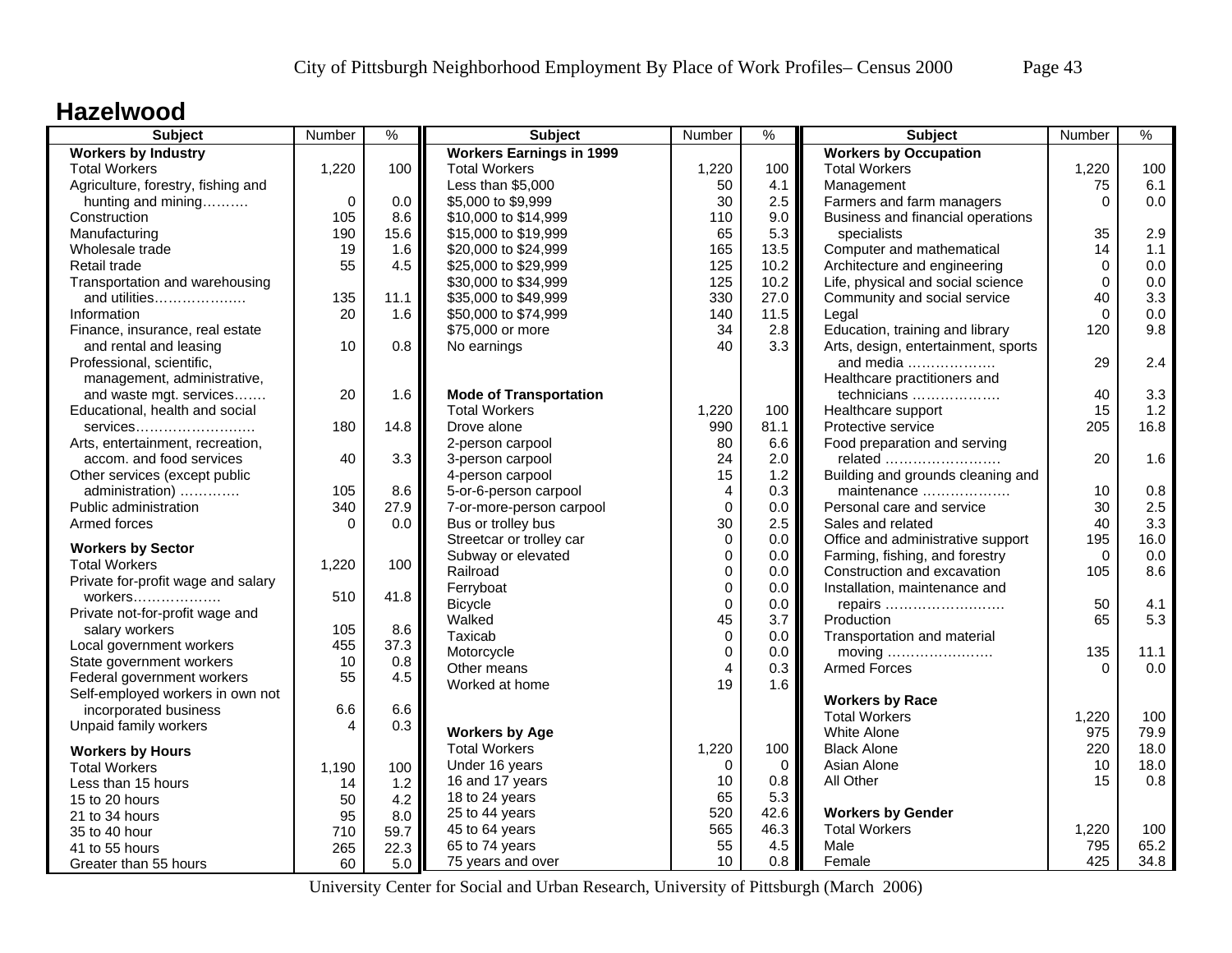# **Highland Park**

| <b>Subject</b>                                                 | Number        | $\frac{1}{2}$ | <b>Subject</b>                  | Number           | $\%$ | <b>Subject</b>                      | Number      | $\%$ |
|----------------------------------------------------------------|---------------|---------------|---------------------------------|------------------|------|-------------------------------------|-------------|------|
| <b>Workers by Industry</b>                                     |               |               | <b>Workers Earnings in 1999</b> |                  |      | <b>Workers by Occupation</b>        |             |      |
| <b>Total Workers</b>                                           | 450           | 100           | <b>Total Workers</b>            | 450              | 100  | <b>Total Workers</b>                | 450         | 100  |
| Agriculture, forestry, fishing and                             |               |               | Less than \$5,000               | 60               | 13.3 | Management                          | 44          | 9.8  |
| hunting and mining                                             | 0             | 0.0           | \$5,000 to \$9,999              | 49               | 10.9 | Farmers and farm managers           | $\Omega$    | 0.0  |
| Construction                                                   | 4             | 0.9           | \$10,000 to \$14,999            | 35               | 7.8  | Business and financial operations   |             |      |
| Manufacturing                                                  | 10            | 2.2           | \$15,000 to \$19,999            | 30               | 6.7  | specialists                         | 60          | 13.3 |
| Wholesale trade                                                | 20            | 4.4           | \$20,000 to \$24,999            | 50               | 11.1 | Computer and mathematical           | 4           | 0.9  |
| Retail trade                                                   | 25            | 5.6           | \$25,000 to \$29,999            | 19               | 4.2  | Architecture and engineering        | $\Omega$    | 0.0  |
| Transportation and warehousing                                 |               |               | \$30,000 to \$34,999            | 30               | 6.7  | Life, physical and social science   | 15          | 3.3  |
| and utilities                                                  | 4             | 0.9           | \$35,000 to \$49,999            | 75               | 16.7 | Community and social service        | 4           | 0.9  |
| Information                                                    | $\Omega$      | 0.0           | \$50,000 to \$74,999            | 50               | 11.1 | Legal                               | 8           | 1.8  |
| Finance, insurance, real estate                                |               |               | \$75,000 or more                | 45               | 10.0 | Education, training and library     | 35          | 7.8  |
| and rental and leasing                                         | 14            | 3.1           | No earnings                     | 15               | 3.3  | Arts, design, entertainment, sports |             |      |
| Professional, scientific,                                      |               |               |                                 |                  |      | and media                           | 60          | 13.3 |
| management, administrative,                                    |               |               |                                 |                  |      | Healthcare practitioners and        |             |      |
| and waste mgt. services                                        | 110           | 24.4          | <b>Mode of Transportation</b>   |                  |      | technicians                         | 0           | 0.0  |
| Educational, health and social                                 |               |               | <b>Total Workers</b>            | 450              | 100  | Healthcare support                  | 4           | 0.9  |
| services                                                       | 85            | 18.9          | Drove alone                     | 235              | 52.2 | Protective service                  | 40          | 8.9  |
| Arts, entertainment, recreation,                               |               |               | 2-person carpool                | 19               | 4.2  | Food preparation and serving        |             |      |
| accom. and food services                                       | 70            | 15.6          | 3-person carpool                | $\overline{4}$   | 0.9  | related                             | 34          | 7.6  |
| Other services (except public                                  |               |               | 4-person carpool                | $\mathbf 0$      | 0.0  | Building and grounds cleaning and   |             |      |
| administration)                                                | 35            | 7.8           | 5-or-6-person carpool           | $\boldsymbol{0}$ | 0.0  | maintenance                         | $\mathbf 0$ | 0.0  |
| Public administration                                          | 70            | 15.6          | 7-or-more-person carpool        | 10               | 2.2  | Personal care and service           | 40          | 8.9  |
| Armed forces                                                   | $\Omega$      | 0.0           | Bus or trolley bus              | 25               | 5.6  | Sales and related                   | 34          | 7.6  |
| <b>Workers by Sector</b>                                       |               |               | Streetcar or trolley car        | $\Omega$         | 0.0  | Office and administrative support   | 25          | 5.6  |
| <b>Total Workers</b>                                           | 450           | 100           | Subway or elevated              | $\mathbf 0$      | 0.0  | Farming, fishing, and forestry      | $\Omega$    | 0.0  |
|                                                                |               |               | Railroad                        | $\mathbf 0$      | 0.0  | Construction and excavation         | 4           | 0.9  |
| Private for-profit wage and salary                             | 175           | 38.9          | Ferryboat                       | $\mathbf 0$      | 0.0  | Installation, maintenance and       |             |      |
|                                                                |               |               | <b>Bicycle</b>                  | $\mathbf 0$      | 0.0  | repairs                             | $\Omega$    | 0.0  |
| Private not-for-profit wage and                                | 20            | 4.4           | Walked                          | 35               | 7.8  | Production                          | 20          | 4.4  |
| salary workers                                                 | 105           |               | Taxicab                         | $\mathbf 0$      | 0.0  | Transportation and material         |             |      |
| Local government workers<br>State government workers           |               | 23.3<br>0.9   | Motorcycle                      | $\mathbf 0$      | 0.0  | moving                              | 4           | 0.9  |
|                                                                | 4<br>$\Omega$ | 0.0           | Other means                     | 4                | 0.9  | <b>Armed Forces</b>                 | $\Omega$    | 0.0  |
| Federal government workers<br>Self-employed workers in own not |               |               | Worked at home                  | 115              | 25.6 |                                     |             |      |
|                                                                | 31.1          | 31.1          |                                 |                  |      | <b>Workers by Race</b>              |             |      |
| incorporated business                                          |               |               |                                 |                  |      | <b>Total Workers</b>                | 450         | 100  |
| Unpaid family workers                                          | 4             | 0.9           | <b>Workers by Age</b>           |                  |      | <b>White Alone</b>                  | 360         | 80.0 |
| <b>Workers by Hours</b>                                        |               |               | <b>Total Workers</b>            | 450              | 100  | <b>Black Alone</b>                  | 75          | 16.7 |
| <b>Total Workers</b>                                           | 435           | 100           | Under 16 years                  | $\mathbf 0$      | 0    | Asian Alone                         | 20          | 16.7 |
| Less than 15 hours                                             | 20            | 4.6           | 16 and 17 years                 | $\mathbf 0$      | 0.0  | All Other                           | 4           | 4.4  |
| 15 to 20 hours                                                 | 60            | 13.8          | 18 to 24 years                  | 34               | 7.6  |                                     |             |      |
| 21 to 34 hours                                                 | 100           | 23.0          | 25 to 44 years                  | 210              | 46.7 | <b>Workers by Gender</b>            |             |      |
| 35 to 40 hour                                                  | 165           | 37.9          | 45 to 64 years                  | 160              | 35.6 | <b>Total Workers</b>                | 450         | 100  |
| 41 to 55 hours                                                 | 55            | 12.6          | 65 to 74 years                  | 40               | 8.9  | Male                                | 245         | 54.4 |
| Greater than 55 hours                                          | 50            | 11.5          | 75 years and over               | 10 <sup>1</sup>  | 2.2  | Female                              | 205         | 45.6 |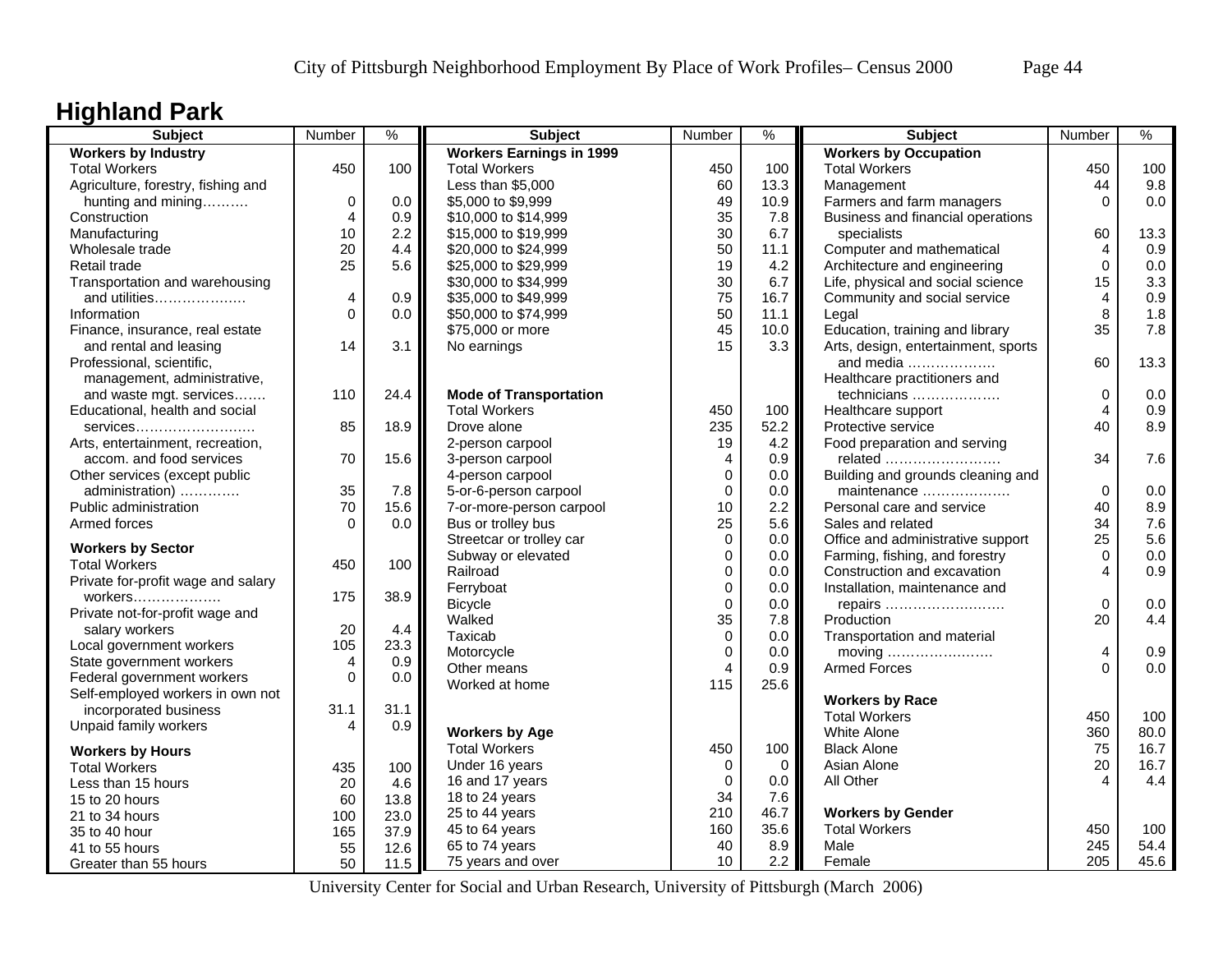### **Homewood North**

| <b>Subject</b>                     | Number    | $\frac{9}{6}$ | <b>Subject</b>                                 | Number         | $\%$ | <b>Subject</b>                      | Number         | $\%$ |
|------------------------------------|-----------|---------------|------------------------------------------------|----------------|------|-------------------------------------|----------------|------|
| <b>Workers by Industry</b>         |           |               | <b>Workers Earnings in 1999</b>                |                |      | <b>Workers by Occupation</b>        |                |      |
| <b>Total Workers</b>               | 295       | 100           | <b>Total Workers</b>                           | 295            | 100  | <b>Total Workers</b>                | 295            | 100  |
| Agriculture, forestry, fishing and |           |               | Less than \$5,000                              | 60             | 20.3 | Management                          | 49             | 16.6 |
| hunting and mining                 | $\pmb{0}$ | 0.0           | \$5,000 to \$9,999                             | 15             | 5.1  | Farmers and farm managers           | $\Omega$       | 0.0  |
| Construction                       | 0         | 0.0           | \$10,000 to \$14,999                           | 40             | 13.6 | Business and financial operations   |                |      |
| Manufacturing                      | $\Omega$  | 0.0           | \$15,000 to \$19,999                           | $\mathbf 0$    | 0.0  | specialists                         | 4              | 1.4  |
| Wholesale trade                    | $\Omega$  | 0.0           | \$20,000 to \$24,999                           | 25             | 8.5  | Computer and mathematical           | $\overline{4}$ | 1.4  |
| Retail trade                       | 15        | 5.1           | \$25,000 to \$29,999                           | 10             | 3.4  | Architecture and engineering        | $\overline{0}$ | 0.0  |
| Transportation and warehousing     |           |               | \$30,000 to \$34,999                           | 19             | 6.4  | Life, physical and social science   | 10             | 3.4  |
| and utilities                      | 15        | 5.1           | \$35,000 to \$49,999                           | 50             | 16.9 | Community and social service        | 14             | 4.7  |
| Information                        | $\Omega$  | 0.0           | \$50,000 to \$74,999                           | 44             | 14.9 | Legal                               | $\Omega$       | 0.0  |
| Finance, insurance, real estate    |           |               | \$75,000 or more                               | 10             | 3.4  | Education, training and library     | 85             | 28.8 |
| and rental and leasing             | 8         | 2.7           | No earnings                                    | 19             | 6.4  | Arts, design, entertainment, sports |                |      |
| Professional, scientific,          |           |               |                                                |                |      | and media                           | 10             | 3.4  |
| management, administrative,        |           |               |                                                |                |      | Healthcare practitioners and        |                |      |
| and waste mgt. services            | 4         | 1.4           | <b>Mode of Transportation</b>                  |                |      | technicians                         | $\mathbf 0$    | 0.0  |
| Educational, health and social     |           |               | <b>Total Workers</b>                           | 295            | 100  | Healthcare support                  | 15             | 5.1  |
| services                           | 205       | 69.5          | Drove alone                                    | 170            | 57.6 | Protective service                  | $\Omega$       | 0.0  |
| Arts, entertainment, recreation,   |           |               | 2-person carpool                               | 24             | 8.1  | Food preparation and serving        |                |      |
| accom. and food services           | 15        | 5.1           | 3-person carpool                               | 0              | 0.0  | related                             | 4              | 1.4  |
| Other services (except public      |           |               | 4-person carpool                               | $\mathbf 0$    | 0.0  | Building and grounds cleaning and   |                |      |
| administration)                    | 20        | 6.8           | 5-or-6-person carpool                          | $\mathbf 0$    | 0.0  | maintenance                         | 30             | 10.2 |
| Public administration              | $\Omega$  | 0.0           |                                                | $\mathbf 0$    | 0.0  | Personal care and service           | 55             | 18.6 |
| Armed forces                       | $\Omega$  | 0.0           | 7-or-more-person carpool<br>Bus or trolley bus | 25             | 8.5  | Sales and related                   | $\Omega$       | 0.0  |
|                                    |           |               |                                                | $\Omega$       |      |                                     | $\Omega$       | 0.0  |
| <b>Workers by Sector</b>           |           |               | Streetcar or trolley car                       |                | 0.0  | Office and administrative support   |                |      |
| <b>Total Workers</b>               | 295       | 100           | Subway or elevated                             | $\mathbf 0$    | 0.0  | Farming, fishing, and forestry      | 0<br>$\Omega$  | 0.0  |
| Private for-profit wage and salary |           |               | Railroad                                       | $\mathbf 0$    | 0.0  | Construction and excavation         |                | 0.0  |
| workers                            | 100       | 33.9          | Ferryboat                                      | $\mathbf 0$    | 0.0  | Installation, maintenance and       |                |      |
| Private not-for-profit wage and    |           |               | <b>Bicycle</b>                                 | $\mathbf 0$    | 0.0  | repairs                             | 0              | 0.0  |
| salary workers                     | 55        | 18.6          | Walked                                         | 25             | 8.5  | Production                          | $\Omega$       | 0.0  |
| Local government workers           | 75        | 25.4          | Taxicab                                        | $\mathbf 0$    | 0.0  | Transportation and material         |                |      |
| State government workers           | 24        | 8.1           | Motorcycle                                     | $\mathbf 0$    | 0.0  |                                     | 10             | 3.4  |
| Federal government workers         | $\Omega$  | 0.0           | Other means                                    | $\overline{4}$ | 1.4  | <b>Armed Forces</b>                 | $\Omega$       | 0.0  |
| Self-employed workers in own not   |           |               | Worked at home                                 | 45             | 15.3 |                                     |                |      |
| incorporated business              | 10.2      | 10.2          |                                                |                |      | <b>Workers by Race</b>              |                |      |
| Unpaid family workers              | 15        | 5.1           |                                                |                |      | <b>Total Workers</b>                | 295            | 100  |
|                                    |           |               | <b>Workers by Age</b>                          |                |      | <b>White Alone</b>                  | 90             | 30.5 |
| <b>Workers by Hours</b>            |           |               | <b>Total Workers</b>                           | 295            | 100  | <b>Black Alone</b>                  | 200            | 67.8 |
| <b>Total Workers</b>               | 275       | 100           | Under 16 years                                 | 0              | 0    | Asian Alone                         | 0              | 67.8 |
| Less than 15 hours                 | 15        | 5.5           | 16 and 17 years                                | $\mathbf 0$    | 0.0  | All Other                           | $\Omega$       | 0.0  |
| 15 to 20 hours                     | 25        | 9.1           | 18 to 24 years                                 | 20             | 6.8  |                                     |                |      |
| 21 to 34 hours                     | 15        | 5.5           | 25 to 44 years                                 | 100            | 33.9 | <b>Workers by Gender</b>            |                |      |
| 35 to 40 hour                      | 175       | 63.6          | 45 to 64 years                                 | 145            | 49.2 | <b>Total Workers</b>                | 295            | 100  |
| 41 to 55 hours                     | 40        | 14.5          | 65 to 74 years                                 | 8              | 2.7  | Male                                | 145            | 49.2 |
| Greater than 55 hours              | 10        | 3.6           | 75 years and over                              | 15             | 5.1  | Female                              | 150            | 50.8 |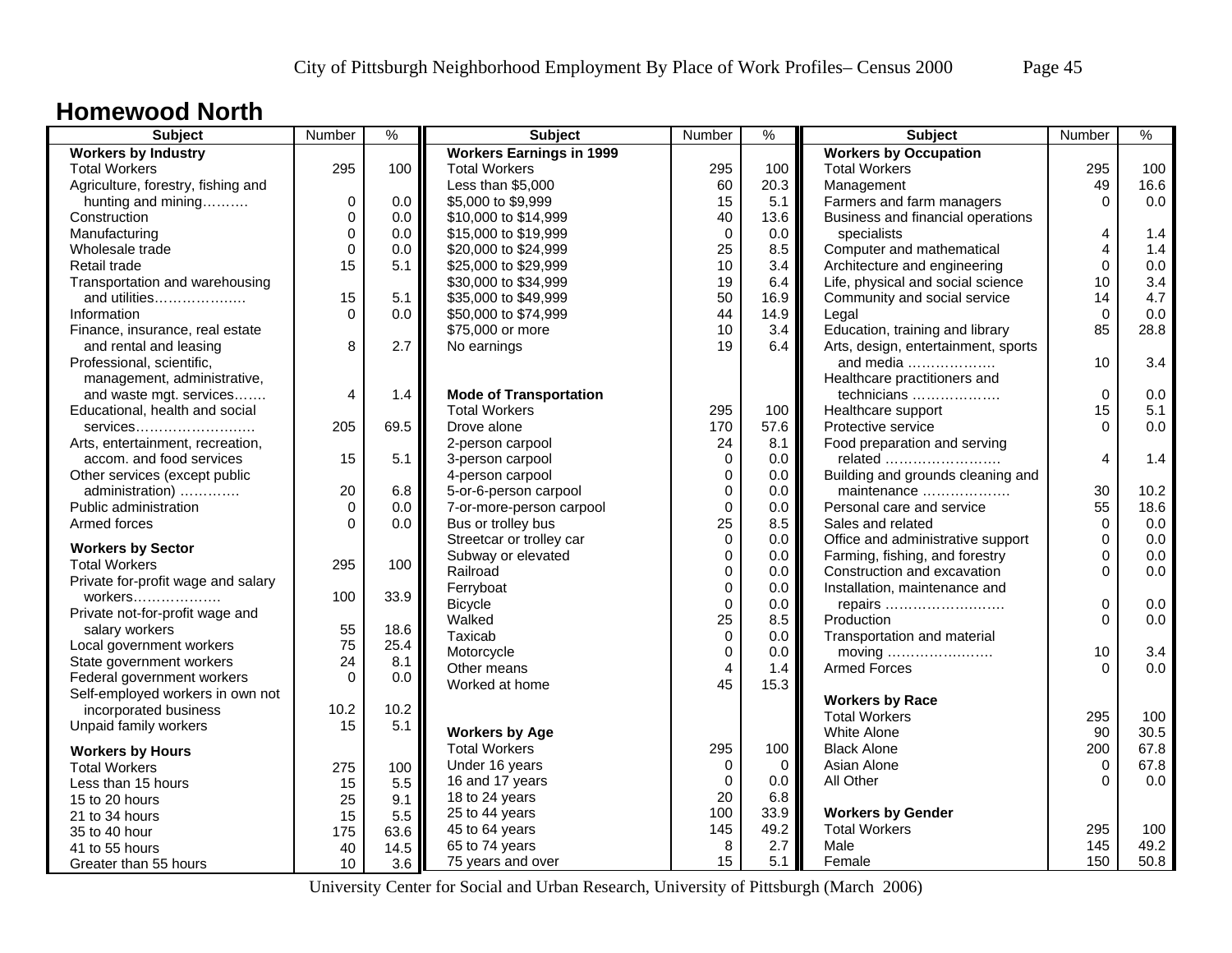### **Homewood South**

| Subject                            | Number      | $\frac{9}{6}$ | <b>Subject</b>                  | Number      | $\%$        | Subject                                                             | Number      | $\%$ |
|------------------------------------|-------------|---------------|---------------------------------|-------------|-------------|---------------------------------------------------------------------|-------------|------|
| <b>Workers by Industry</b>         |             |               | <b>Workers Earnings in 1999</b> |             |             | <b>Workers by Occupation</b>                                        |             |      |
| <b>Total Workers</b>               | 700         | 100           | <b>Total Workers</b>            | 700         | 100         | <b>Total Workers</b>                                                | 700         | 100  |
| Agriculture, forestry, fishing and |             |               | Less than \$5,000               | 35          | 5.0         | Management                                                          | 60          | 8.6  |
| hunting and mining                 | $\mathbf 0$ | 0.0           | \$5,000 to \$9,999              | 40          | 5.7         | Farmers and farm managers                                           | $\Omega$    | 0.0  |
| Construction                       | 14          | 2.0           | \$10,000 to \$14,999            | 95          | 13.6        | Business and financial operations                                   |             |      |
| Manufacturing                      | 54          | 7.7           | \$15,000 to \$19,999            | 80          | 11.4        | specialists                                                         | 45          | 6.4  |
| Wholesale trade                    | 14          | 2.0           | \$20,000 to \$24,999            | 105         | 15.0        | Computer and mathematical                                           | 19          | 2.7  |
| Retail trade                       | 4           | 0.6           | \$25,000 to \$29,999            | 35          | 5.0         | Architecture and engineering                                        | $\mathbf 0$ | 0.0  |
| Transportation and warehousing     |             |               | \$30,000 to \$34,999            | 60          | 8.6         | Life, physical and social science                                   | 4           | 0.6  |
| and utilities                      | 30          | 4.3           | \$35,000 to \$49,999            | 130         | 18.6        | Community and social service                                        | 30          | 4.3  |
| Information                        | 30          | 4.3           | \$50,000 to \$74,999            | 105         | 15.0        | Legal                                                               | $\Omega$    | 0.0  |
| Finance, insurance, real estate    |             |               | \$75,000 or more                | 8           | 1.1         | Education, training and library                                     | 95          | 13.6 |
| and rental and leasing             | 80          | 11.4          | No earnings                     | 10          | 1.4         | Arts, design, entertainment, sports                                 |             |      |
| Professional, scientific,          |             |               |                                 |             |             | and media                                                           | $\Omega$    | 0.0  |
| management, administrative,        |             |               |                                 |             |             | Healthcare practitioners and                                        |             |      |
| and waste mgt. services            | 30          | 4.3           | <b>Mode of Transportation</b>   |             |             | technicians                                                         | 55          | 7.9  |
| Educational, health and social     |             |               | <b>Total Workers</b>            | 700         | 100         | Healthcare support                                                  | 10          | 1.4  |
| services                           | 259         | 37.0          | Drove alone                     | 495         | 70.7        | Protective service                                                  | 70          | 10.0 |
| Arts, entertainment, recreation,   |             |               | 2-person carpool                | 60          | 8.6         | Food preparation and serving                                        |             |      |
| accom. and food services           | 85          | 12.1          | 3-person carpool                | 8           | 1.1         | related                                                             | 55          | 7.9  |
| Other services (except public      |             |               | 4-person carpool                | $\mathbf 0$ | 0.0         | Building and grounds cleaning and                                   |             |      |
| administration)                    | 25          | 3.6           | 5-or-6-person carpool           | $\mathbf 0$ | 0.0         | maintenance                                                         | 15          | 2.1  |
| Public administration              | 74          | 10.6          | 7-or-more-person carpool        | $\pmb{0}$   | 0.0         | Personal care and service                                           | 14          | 2.0  |
| Armed forces                       | $\Omega$    | 0.0           | Bus or trolley bus              | 85          | 12.1        | Sales and related                                                   | 8           | 1.1  |
|                                    |             |               | Streetcar or trolley car        | $\Omega$    | 0.0         | Office and administrative support                                   | 100         | 14.3 |
| <b>Workers by Sector</b>           |             |               | Subway or elevated              | $\mathbf 0$ | 0.0         | Farming, fishing, and forestry                                      | $\Omega$    | 0.0  |
| <b>Total Workers</b>               | 700         | 100           | Railroad                        | $\mathbf 0$ | 0.0         | Construction and excavation                                         | 25          | 3.6  |
| Private for-profit wage and salary |             |               | Ferryboat                       | $\mathbf 0$ | 0.0         | Installation, maintenance and                                       |             |      |
| workers                            | 290         | 41.4          | <b>Bicycle</b>                  | $\Omega$    | $0.0\,$     |                                                                     | 10          | 1.4  |
| Private not-for-profit wage and    |             |               | Walked                          | 45          | 6.4         | repairs<br>Production                                               | 49          | 7.0  |
| salary workers                     | 225         | 32.1          | Taxicab                         | $\mathbf 0$ | 0.0         |                                                                     |             |      |
| Local government workers           | 105         | 15.0          | Motorcycle                      | $\mathbf 0$ | 0.0         | Transportation and material                                         | 34          | 4.9  |
| State government workers           | 24          | 3.4           |                                 | $\Omega$    |             | moving $\dots\dots\dots\dots\dots\dots\dots$<br><b>Armed Forces</b> | $\Omega$    | 0.0  |
| Federal government workers         | 30          | 4.3           | Other means                     | Δ           | 0.0<br>0.6  |                                                                     |             |      |
| Self-employed workers in own not   |             |               | Worked at home                  |             |             |                                                                     |             |      |
| incorporated business              | 2.7         | 2.7           |                                 |             |             | <b>Workers by Race</b>                                              |             |      |
| Unpaid family workers              | $\Omega$    | 0.0           |                                 |             |             | <b>Total Workers</b>                                                | 700         | 100  |
|                                    |             |               | <b>Workers by Age</b>           |             |             | White Alone                                                         | 360         | 51.4 |
| <b>Workers by Hours</b>            |             |               | <b>Total Workers</b>            | 700         | 100         | <b>Black Alone</b>                                                  | 325         | 46.4 |
| <b>Total Workers</b>               | 690         | 100           | Under 16 years                  | 0           | $\mathbf 0$ | Asian Alone                                                         | 15          | 46.4 |
| Less than 15 hours                 | 40          | 5.8           | 16 and 17 years                 | $\Omega$    | 0.0         | All Other                                                           | $\Omega$    | 2.1  |
| 15 to 20 hours                     | 20          | 2.9           | 18 to 24 years                  | 94          | 13.4        |                                                                     |             |      |
| 21 to 34 hours                     | 19          | 2.8           | 25 to 44 years                  | 315         | 45.0        | <b>Workers by Gender</b>                                            |             |      |
| 35 to 40 hour                      | 490         | 71.0          | 45 to 64 years                  | 270         | 38.6        | <b>Total Workers</b>                                                | 700         | 100  |
| 41 to 55 hours                     | 85          | 12.3          | 65 to 74 years                  | 4           | 0.6         | Male                                                                | 300         | 42.9 |
| Greater than 55 hours              | 40          | 5.8           | 75 years and over               | 14          | 2.0         | Female                                                              | 400         | 57.1 |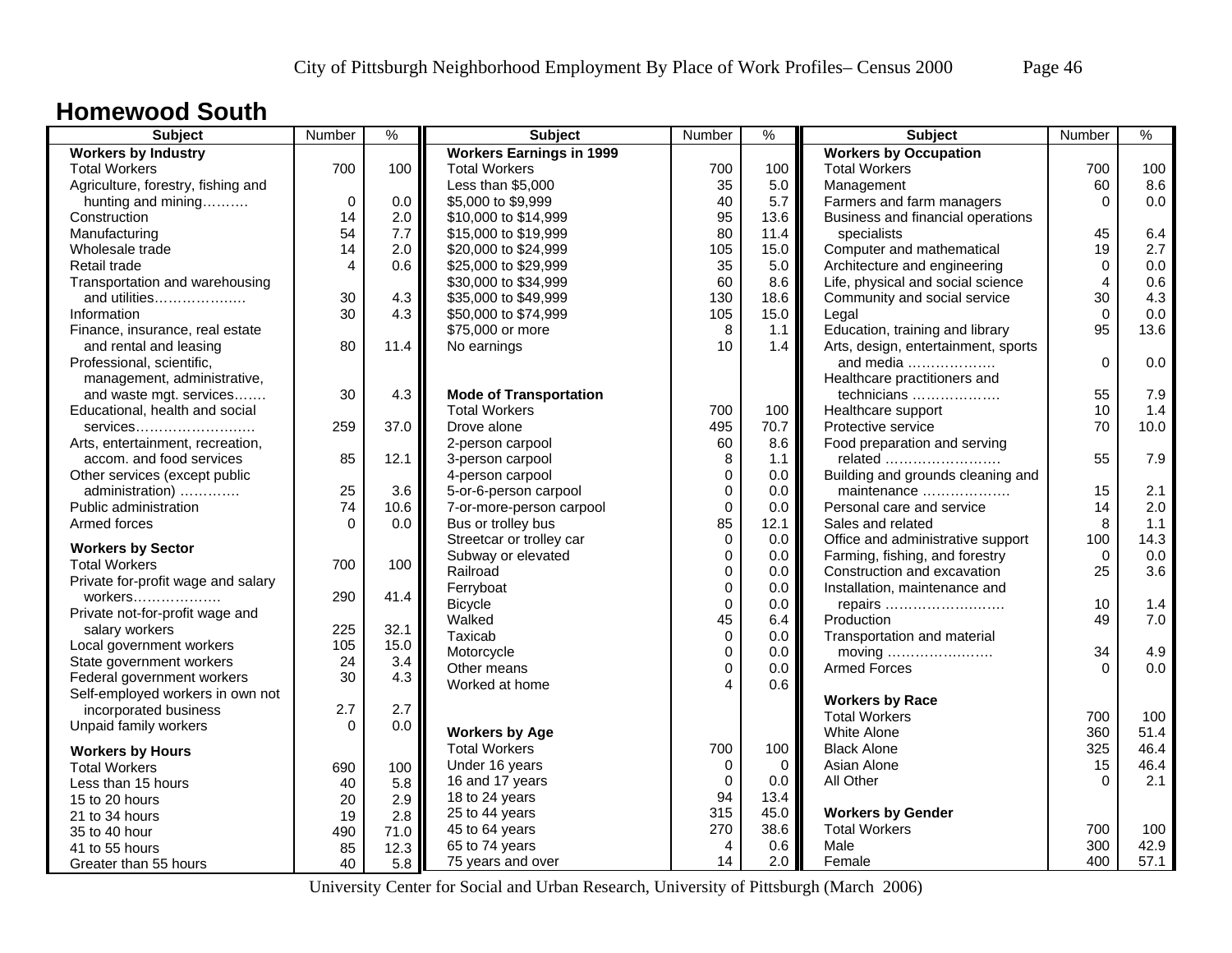### **Homewood West**

| Subject                            | Number      | $\frac{9}{6}$ | <b>Subject</b>                  | Number         | %        | <b>Subject</b>                      | Number                  | $\frac{9}{6}$ |
|------------------------------------|-------------|---------------|---------------------------------|----------------|----------|-------------------------------------|-------------------------|---------------|
| <b>Workers by Industry</b>         |             |               | <b>Workers Earnings in 1999</b> |                |          | <b>Workers by Occupation</b>        |                         |               |
| <b>Total Workers</b>               | 380         | 100           | <b>Total Workers</b>            | 380            | 100      | <b>Total Workers</b>                | 380                     | 100           |
| Agriculture, forestry, fishing and |             |               | Less than \$5,000               | 25             | 6.6      | Management                          | 15                      | 3.9           |
| hunting and mining                 | $\mathbf 0$ | 0.0           | \$5,000 to \$9,999              | 20             | 5.3      | Farmers and farm managers           | $\Omega$                | 0.0           |
| Construction                       | 35          | 9.2           | \$10,000 to \$14,999            | 10             | 2.6      | Business and financial operations   |                         |               |
| Manufacturing                      | 90          | 23.7          | \$15,000 to \$19,999            | 60             | 15.8     | specialists                         | 10                      | 2.6           |
| Wholesale trade                    | $\Omega$    | 0.0           | \$20,000 to \$24,999            | 25             | 6.6      | Computer and mathematical           | $\Omega$                | 0.0           |
| Retail trade                       | 4           | 1.1           | \$25,000 to \$29,999            | 30             | 7.9      | Architecture and engineering        | 0                       | 0.0           |
| Transportation and warehousing     |             |               | \$30,000 to \$34,999            | 35             | 9.2      | Life, physical and social science   | $\Omega$                | 0.0           |
| and utilities                      | 15          | 3.9           | \$35,000 to \$49,999            | 45             | 11.8     | Community and social service        | 10                      | 2.6           |
| Information                        | 10          | 2.6           | \$50,000 to \$74,999            | 60             | 15.8     | Legal                               | $\Omega$                | 0.0           |
| Finance, insurance, real estate    |             |               | \$75,000 or more                | 45             | 11.8     | Education, training and library     | 55                      | 14.5          |
| and rental and leasing             | 20          | 5.3           | No earnings                     | 25             | 6.6      | Arts, design, entertainment, sports |                         |               |
| Professional, scientific,          |             |               |                                 |                |          | and media                           | $\overline{\mathbf{4}}$ | 1.1           |
| management, administrative,        |             |               |                                 |                |          | Healthcare practitioners and        |                         |               |
| and waste mgt. services            | $\mathbf 0$ | 0.0           | <b>Mode of Transportation</b>   |                |          | technicians                         | 20                      | 5.3           |
| Educational, health and social     |             |               | <b>Total Workers</b>            | 380            | 100      | Healthcare support                  | 15                      | 3.9           |
| services                           | 125         | 32.9          | Drove alone                     | 255            | 67.1     | Protective service                  | 10 <sup>°</sup>         | 2.6           |
| Arts, entertainment, recreation,   |             |               | 2-person carpool                | 35             | 9.2      | Food preparation and serving        |                         |               |
| accom. and food services           | 25          | 6.6           | 3-person carpool                | $\mathbf 0$    | 0.0      | related                             | 30                      | 7.9           |
| Other services (except public      |             |               | 4-person carpool                | $\mathbf 0$    | 0.0      | Building and grounds cleaning and   |                         |               |
| administration)                    | 45          | 11.8          | 5-or-6-person carpool           | $\mathbf 0$    | 0.0      | maintenance                         | 15                      | 3.9           |
| Public administration              | 10          | 2.6           | 7-or-more-person carpool        | $\mathbf 0$    | 0.0      | Personal care and service           | 35                      | 9.2           |
| Armed forces                       | $\Omega$    | 0.0           | Bus or trolley bus              | 30             | 7.9      | Sales and related                   | 15                      | 3.9           |
|                                    |             |               | Streetcar or trolley car        | $\Omega$       | 0.0      | Office and administrative support   | 10                      | 2.6           |
| <b>Workers by Sector</b>           |             |               | Subway or elevated              | $\mathbf 0$    | 0.0      | Farming, fishing, and forestry      | $\Omega$                | 0.0           |
| <b>Total Workers</b>               | 380         | 100           | Railroad                        | $\mathbf 0$    | 0.0      | Construction and excavation         | 30                      | 7.9           |
| Private for-profit wage and salary |             |               | Ferryboat                       | $\mathbf 0$    | 0.0      | Installation, maintenance and       |                         |               |
| workers                            | 240         | 63.2          | <b>Bicycle</b>                  | $\mathbf 0$    | 0.0      | repairs                             | $\overline{4}$          | 1.1           |
| Private not-for-profit wage and    |             |               | Walked                          | 45             | 11.8     | Production                          | 75                      | 19.7          |
| salary workers                     | 25          | 6.6           | Taxicab                         | $\pmb{0}$      | 0.0      | Transportation and material         |                         |               |
| Local government workers           | 60          | 15.8          | Motorcycle                      | $\mathbf 0$    | 0.0      | moving                              | 20                      | 5.3           |
| State government workers           | 0           | 0.0           | Other means                     | $\mathbf 0$    | 0.0      | <b>Armed Forces</b>                 | $\Omega$                | 0.0           |
| Federal government workers         | 0           | 0.0           | Worked at home                  | 15             | 3.9      |                                     |                         |               |
| Self-employed workers in own not   |             |               |                                 |                |          | <b>Workers by Race</b>              |                         |               |
| incorporated business              | 10.5        | 10.5          |                                 |                |          | <b>Total Workers</b>                | 380                     | 100           |
| Unpaid family workers              | 10          | 2.6           | <b>Workers by Age</b>           |                |          | White Alone                         | 265                     | 69.7          |
|                                    |             |               | <b>Total Workers</b>            | 380            | 100      | <b>Black Alone</b>                  | 110                     | 28.9          |
| <b>Workers by Hours</b>            |             |               | Under 16 years                  | $\Omega$       | $\Omega$ | Asian Alone                         | $\Omega$                | 28.9          |
| <b>Total Workers</b>               | 355         | 100           | 16 and 17 years                 | $\overline{4}$ | 1.1      | All Other                           | $\Omega$                | 0.0           |
| Less than 15 hours                 | 20          | 5.6           | 18 to 24 years                  | 40             | 10.5     |                                     |                         |               |
| 15 to 20 hours                     | $\Omega$    | 0.0           | 25 to 44 years                  | 170            | 44.7     | <b>Workers by Gender</b>            |                         |               |
| 21 to 34 hours                     | 20          | 5.6           | 45 to 64 years                  | 150            | 39.5     | <b>Total Workers</b>                | 380                     | 100           |
| 35 to 40 hour                      | 210         | 59.2          | 65 to 74 years                  | 10             | 2.6      | Male                                | 225                     | 59.2          |
| 41 to 55 hours                     | 75          | 21.1          |                                 | $\mathbf 0$    | 0.0      | Female                              | 155                     | 40.8          |
| Greater than 55 hours              | 30          | 8.5           | 75 years and over               |                |          |                                     |                         |               |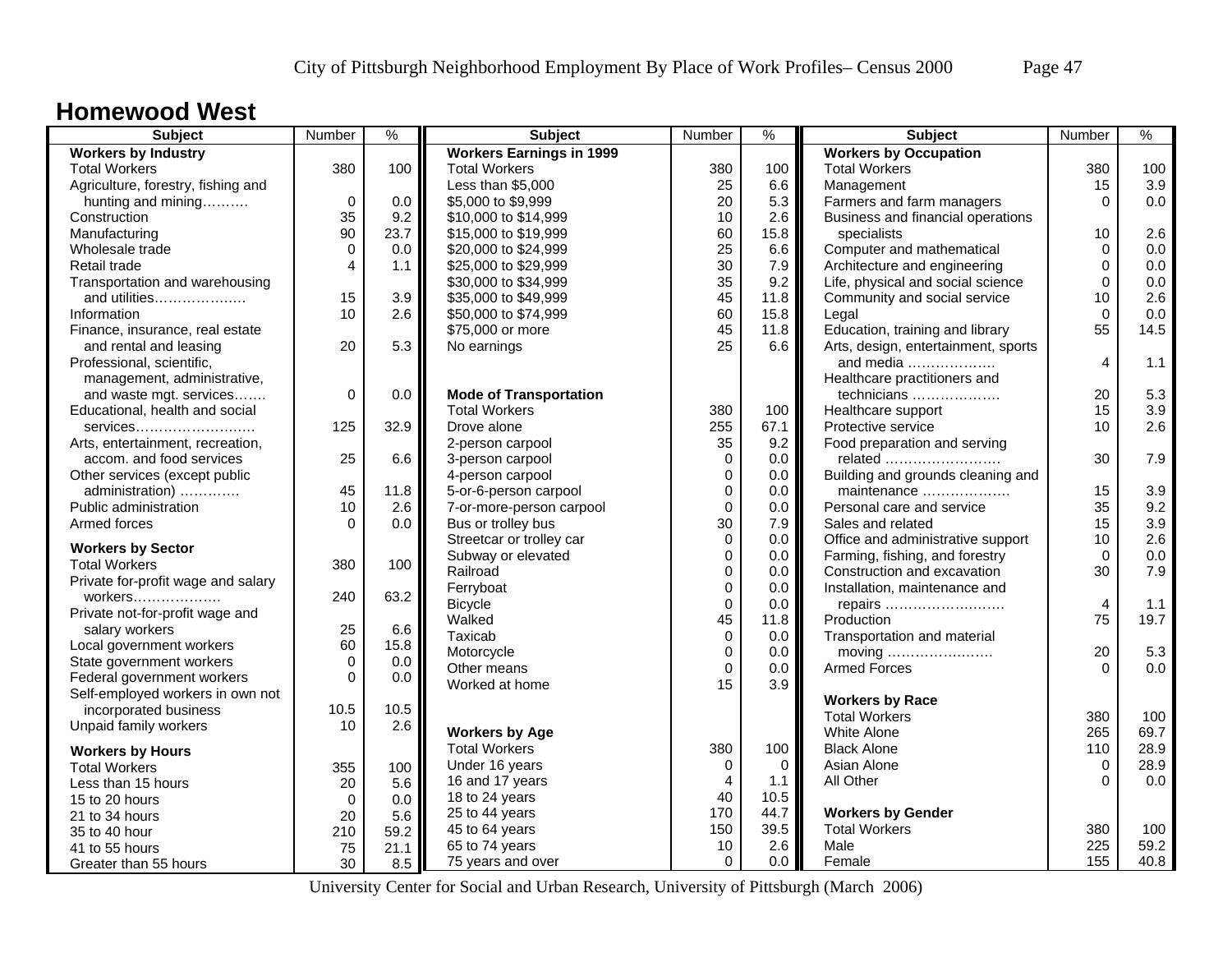### **Knoxville**

| <b>Subject</b>                                       | Number                  | $\frac{9}{6}$ | <b>Subject</b>                  | Number      | %           | <b>Subject</b>                      | Number      | $\%$ |
|------------------------------------------------------|-------------------------|---------------|---------------------------------|-------------|-------------|-------------------------------------|-------------|------|
| <b>Workers by Industry</b>                           |                         |               | <b>Workers Earnings in 1999</b> |             |             | <b>Workers by Occupation</b>        |             |      |
| <b>Total Workers</b>                                 | 525                     | 100           | <b>Total Workers</b>            | 525         | 100         | <b>Total Workers</b>                | 525         | 100  |
| Agriculture, forestry, fishing and                   |                         |               | Less than \$5,000               | 40          | $7.6\,$     | Management                          | 15          | 2.9  |
| hunting and mining                                   | $\mathbf 0$             | 0.0           | \$5,000 to \$9,999              | 90          | 17.1        | Farmers and farm managers           | $\Omega$    | 0.0  |
| Construction                                         | 25                      | 4.8           | \$10,000 to \$14,999            | 105         | 20.0        | Business and financial operations   |             |      |
| Manufacturing                                        | $\Omega$                | 0.0           | \$15,000 to \$19,999            | 75          | 14.3        | specialists                         | $\Omega$    | 0.0  |
| Wholesale trade                                      | 15                      | 2.9           | \$20,000 to \$24,999            | 10          | 1.9         | Computer and mathematical           | 10          | 1.9  |
| Retail trade                                         | 100                     | 19.0          | \$25,000 to \$29,999            | 30          | 5.7         | Architecture and engineering        | 10          | 1.9  |
| Transportation and warehousing                       |                         |               | \$30,000 to \$34,999            | 35          | 6.7         | Life, physical and social science   | $\mathbf 0$ | 0.0  |
| and utilities                                        | 0                       | 0.0           | \$35,000 to \$49,999            | 60          | 11.4        | Community and social service        | 60          | 11.4 |
| Information                                          | $\overline{0}$          | 0.0           | \$50,000 to \$74,999            | 45          | 8.6         | Legal                               | 15          | 2.9  |
| Finance, insurance, real estate                      |                         |               | \$75,000 or more                | 20          | 3.8         | Education, training and library     | 75          | 14.3 |
| and rental and leasing                               | 15                      | 2.9           | No earnings                     | 15          | 2.9         | Arts, design, entertainment, sports |             |      |
| Professional, scientific,                            |                         |               |                                 |             |             | and media                           | 4           | 0.8  |
| management, administrative,                          |                         |               |                                 |             |             | Healthcare practitioners and        |             |      |
| and waste mgt. services                              | 40                      | 7.6           | <b>Mode of Transportation</b>   |             |             | technicians                         | 15          | 2.9  |
| Educational, health and social                       |                         |               | <b>Total Workers</b>            | 525         | 100         | Healthcare support                  | 4           | 0.8  |
| services                                             | 190                     | 36.2          | Drove alone                     | 255         | 48.6        | Protective service                  | $\Omega$    | 0.0  |
| Arts, entertainment, recreation,                     |                         |               | 2-person carpool                | 70          | 13.3        | Food preparation and serving        |             |      |
| accom. and food services                             | 100                     | 19.0          | 3-person carpool                | $\mathbf 0$ | 0.0         | related                             | 65          | 12.4 |
| Other services (except public                        |                         |               | 4-person carpool                | $\mathbf 0$ | 0.0         | Building and grounds cleaning and   |             |      |
| administration)                                      | 35                      | 6.7           | 5-or-6-person carpool           | $\mathbf 0$ | 0.0         | maintenance                         | $\mathbf 0$ | 0.0  |
| Public administration                                | 4                       | 0.8           | 7-or-more-person carpool        | $\pmb{0}$   | 0.0         | Personal care and service           | 45          | 8.6  |
| Armed forces                                         | $\Omega$                | 0.0           | Bus or trolley bus              | 65          | 12.4        | Sales and related                   | 120         | 22.9 |
| <b>Workers by Sector</b>                             |                         |               | Streetcar or trolley car        | $\mathbf 0$ | 0.0         | Office and administrative support   | 70          | 13.3 |
| <b>Total Workers</b>                                 | 525                     | 100           | Subway or elevated              | $\mathbf 0$ | 0.0         | Farming, fishing, and forestry      | $\Omega$    | 0.0  |
| Private for-profit wage and salary                   |                         |               | Railroad                        | $\mathbf 0$ | 0.0         | Construction and excavation         | 20          | 3.8  |
| workers                                              | 310                     | 59.0          | Ferryboat                       | $\pmb{0}$   | 0.0         | Installation, maintenance and       |             |      |
| Private not-for-profit wage and                      |                         |               | <b>Bicycle</b>                  | 4           | 0.8         | repairs                             | $\Omega$    | 0.0  |
| salary workers                                       | 75                      | 14.3          | Walked                          | 95          | 18.1        | Production                          | $\Omega$    | 0.0  |
|                                                      | 65                      | 12.4          | Taxicab                         | $\mathbf 0$ | 0.0         | Transportation and material         |             |      |
| Local government workers<br>State government workers | $\overline{4}$          | 0.8           | Motorcycle                      | $\mathbf 0$ | 0.0         |                                     | 4           | 0.8  |
| Federal government workers                           | $\overline{\mathbf{4}}$ | 0.8           | Other means                     | 10          | 1.9         | <b>Armed Forces</b>                 | $\Omega$    | 0.0  |
| Self-employed workers in own not                     |                         |               | Worked at home                  | 30          | 5.7         |                                     |             |      |
| incorporated business                                | 11.4                    | 11.4          |                                 |             |             | <b>Workers by Race</b>              |             |      |
| Unpaid family workers                                | $\Omega$                | 0.0           |                                 |             |             | <b>Total Workers</b>                | 525         | 100  |
|                                                      |                         |               | <b>Workers by Age</b>           |             |             | White Alone                         | 410         | 78.1 |
| <b>Workers by Hours</b>                              |                         |               | <b>Total Workers</b>            | 525         | 100         | <b>Black Alone</b>                  | 115         | 21.9 |
| <b>Total Workers</b>                                 | 515                     | 100           | Under 16 years                  | 0           | $\mathbf 0$ | Asian Alone                         | $\mathbf 0$ | 21.9 |
| Less than 15 hours                                   | 15                      | 2.9           | 16 and 17 years                 | 4           | 0.8         | All Other                           | $\Omega$    | 0.0  |
| 15 to 20 hours                                       | 55                      | 10.7          | 18 to 24 years                  | 75          | 14.3        |                                     |             |      |
| 21 to 34 hours                                       | 45                      | 8.7           | 25 to 44 years                  | 250         | 47.6        | <b>Workers by Gender</b>            |             |      |
| 35 to 40 hour                                        | 265                     | 51.5          | 45 to 64 years                  | 190         | 36.2        | <b>Total Workers</b>                | 525         | 100  |
| 41 to 55 hours                                       | 100                     | 19.4          | 65 to 74 years                  | 4           | 0.8         | Male                                | 200         | 38.1 |
| Greater than 55 hours                                | 35                      | 6.8           | 75 years and over               | $\Omega$    | 0.0         | Female                              | 325         | 61.9 |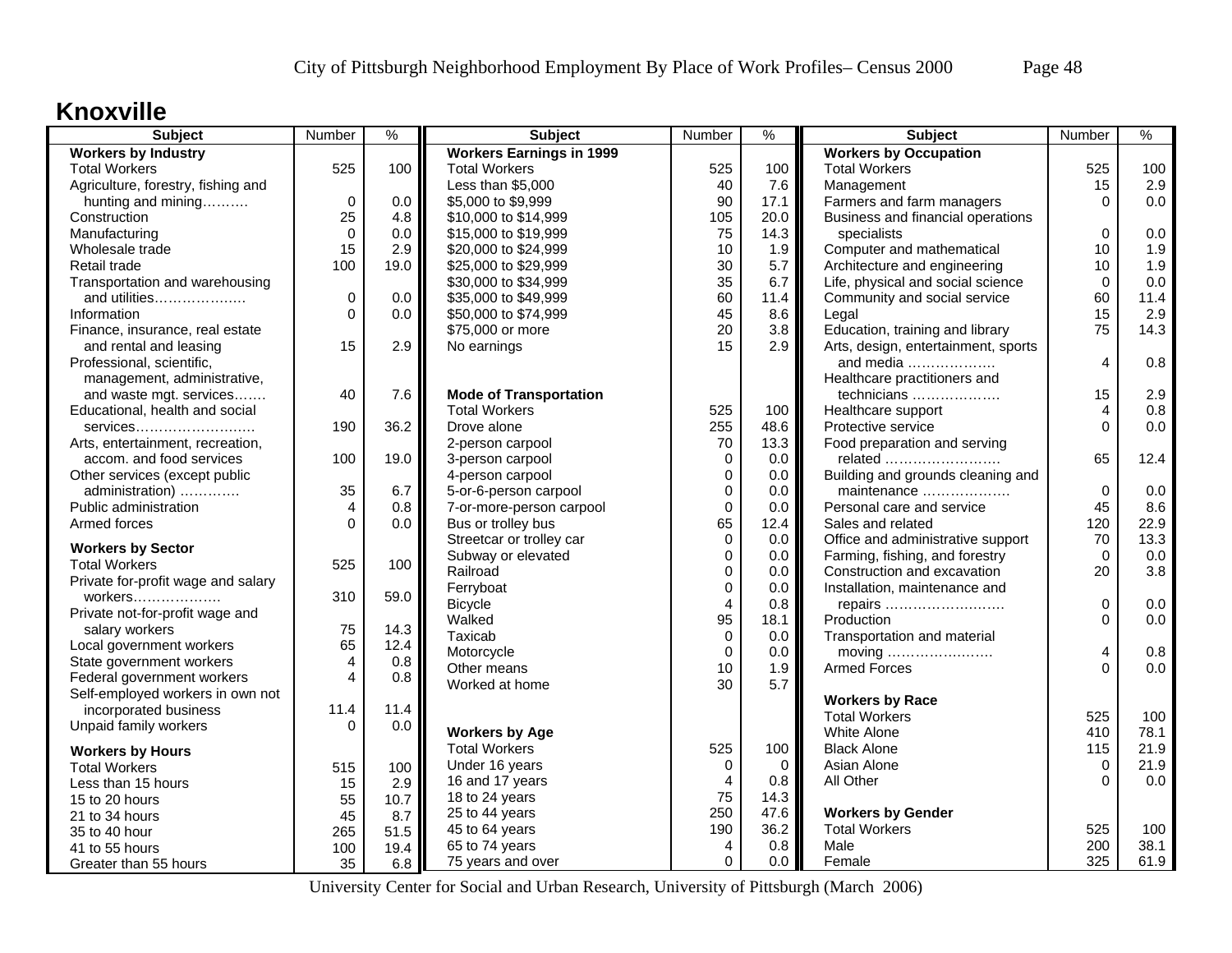#### **Larimer**

| <b>Subject</b>                     | Number         | $\%$ | <b>Subject</b>                                | Number         | $\%$     | <b>Subject</b>                      | Number       | $\%$        |
|------------------------------------|----------------|------|-----------------------------------------------|----------------|----------|-------------------------------------|--------------|-------------|
| <b>Workers by Industry</b>         |                |      | <b>Workers Earnings in 1999</b>               |                |          | <b>Workers by Occupation</b>        |              |             |
| <b>Total Workers</b>               | 2,635          | 100  | <b>Total Workers</b>                          | 2,635          | 100      | <b>Total Workers</b>                | 2,635        | 100         |
| Agriculture, forestry, fishing and |                |      | Less than \$5,000                             | 105            | 4.0      | Management                          | 330          | 12.5        |
| hunting and mining                 | $\mathbf 0$    | 0.0  | \$5,000 to \$9,999                            | 70             | 2.7      | Farmers and farm managers           | $\Omega$     | 0.0         |
| Construction                       | 150            | 5.7  | \$10,000 to \$14,999                          | 160            | 6.1      | Business and financial operations   |              |             |
| Manufacturing                      | 470            | 17.8 | \$15,000 to \$19,999                          | 280            | 10.6     | specialists                         | 115          | 4.4         |
| Wholesale trade                    | 185            | 7.0  | \$20,000 to \$24,999                          | 215            | 8.2      | Computer and mathematical           | 235          | 8.9         |
| Retail trade                       | 120            | 4.6  | \$25,000 to \$29,999                          | 255            | 9.7      | Architecture and engineering        | 140          | 5.3         |
| Transportation and warehousing     |                |      | \$30,000 to \$34,999                          | 245            | 9.3      | Life, physical and social science   | 20           | $0.8\,$     |
| and utilities                      | 155            | 5.9  | \$35,000 to \$49,999                          | 615            | 23.3     | Community and social service        | 70           | 2.7         |
| Information                        | 455            | 17.3 | \$50,000 to \$74,999                          | 475            | 18.0     | Legal                               | 10           | 0.4         |
| Finance, insurance, real estate    |                |      | \$75,000 or more                              | 194            | 7.4      | Education, training and library     | 64           | 2.4         |
| and rental and leasing             | 40             | 1.5  | No earnings                                   | 25             | 0.9      | Arts, design, entertainment, sports |              |             |
| Professional, scientific,          |                |      |                                               |                |          | and media                           | 40           | 1.5         |
| management, administrative,        |                |      |                                               |                |          | Healthcare practitioners and        |              |             |
| and waste mgt. services            | 385            | 14.6 | <b>Mode of Transportation</b>                 |                |          | technicians                         | 185          | 7.0         |
| Educational, health and social     |                |      | <b>Total Workers</b>                          | 2,635          | 100      | Healthcare support                  | 15           | 0.6         |
| $s$ ervices                        | 405            | 15.4 | Drove alone                                   | 2,280          | 86.5     | Protective service                  | $\Omega$     | 0.0         |
| Arts, entertainment, recreation,   |                |      | 2-person carpool                              | 164            | 6.2      | Food preparation and serving        |              |             |
| accom. and food services           | 10             | 0.4  | 3-person carpool                              | 25             | 0.9      | related                             | 10           | 0.4         |
| Other services (except public      |                |      | 4-person carpool                              | $\mathbf 0$    | 0.0      | Building and grounds cleaning and   |              |             |
| administration)                    | 265            | 10.1 | 5-or-6-person carpool                         | $\mathbf{0}$   | 0.0      | maintenance                         | 30           | 1.1         |
| Public administration              | 4              | 0.2  | 7-or-more-person carpool                      | $\Omega$       | 0.0      | Personal care and service           | 29           | 1.1         |
| Armed forces                       | $\Omega$       | 0.0  | Bus or trolley bus                            | 95             | 3.6      | Sales and related                   | 230          | 8.7         |
|                                    |                |      | Streetcar or trolley car                      | $\Omega$       | 0.0      | Office and administrative support   | 305          | 11.6        |
| <b>Workers by Sector</b>           |                |      | Subway or elevated                            | $\mathbf 0$    | 0.0      | Farming, fishing, and forestry      | $\Omega$     | 0.0         |
| <b>Total Workers</b>               | 2,635          | 100  | Railroad                                      | $\mathbf 0$    | 0.0      | Construction and excavation         | 70           | 2.7         |
| Private for-profit wage and salary |                |      | Ferryboat                                     | $\mathbf 0$    | 0.0      | Installation, maintenance and       |              |             |
| $workers$                          | 2,030          | 77.0 | <b>Bicycle</b>                                | $\Omega$       | $0.0\,$  | repairs                             | 255          | 9.7         |
| Private not-for-profit wage and    |                |      | Walked                                        | 40             | 1.5      | Production                          | 239          | 9.1         |
| salary workers                     | 305            | 11.6 | Taxicab                                       | $\mathsf 0$    | 0.0      | Transportation and material         |              |             |
| Local government workers           | 130            | 4.9  | Motorcycle                                    | $\Omega$       | 0.0      | moving                              | 250          | 9.5         |
| State government workers           | $\overline{4}$ | 0.2  | Other means                                   | $\overline{4}$ | 0.2      | <b>Armed Forces</b>                 | $\Omega$     | 0.0         |
| Federal government workers         | 10             | 0.4  | Worked at home                                | 30             | 1.1      |                                     |              |             |
| Self-employed workers in own not   |                |      |                                               |                |          | <b>Workers by Race</b>              |              |             |
| incorporated business              | 5.9            | 5.9  |                                               |                |          | <b>Total Workers</b>                | 2,635        | 100         |
| Unpaid family workers              | $\Omega$       | 0.0  |                                               |                |          | <b>White Alone</b>                  |              | 83.1        |
|                                    |                |      | <b>Workers by Age</b><br><b>Total Workers</b> | 2,635          | 100      | <b>Black Alone</b>                  | 2,190<br>370 | 14.0        |
| <b>Workers by Hours</b>            |                |      |                                               |                |          |                                     |              |             |
| <b>Total Workers</b>               | 2,615          | 100  | Under 16 years                                | 0              | 0<br>0.2 | Asian Alone<br>All Other            | 20<br>55     | 14.0<br>0.8 |
| Less than 15 hours                 | 54             | 2.1  | 16 and 17 years                               | 4<br>165       |          |                                     |              |             |
| 15 to 20 hours                     | 69             | 2.6  | 18 to 24 years                                |                | 6.3      |                                     |              |             |
| 21 to 34 hours                     | 105            | 4.0  | 25 to 44 years                                | 1,420          | 53.9     | <b>Workers by Gender</b>            |              |             |
| 35 to 40 hour                      | 1,440          | 55.1 | 45 to 64 years                                | 1,005          | 38.1     | <b>Total Workers</b>                | 2,635        | 100         |
| 41 to 55 hours                     | 760            | 29.1 | 65 to 74 years                                | 45             | 1.7      | Male                                | 1,690        | 64.1        |
| Greater than 55 hours              | 184            | 7.0  | 75 years and over                             | 4              | 0.2      | Female                              | 945          | 35.9        |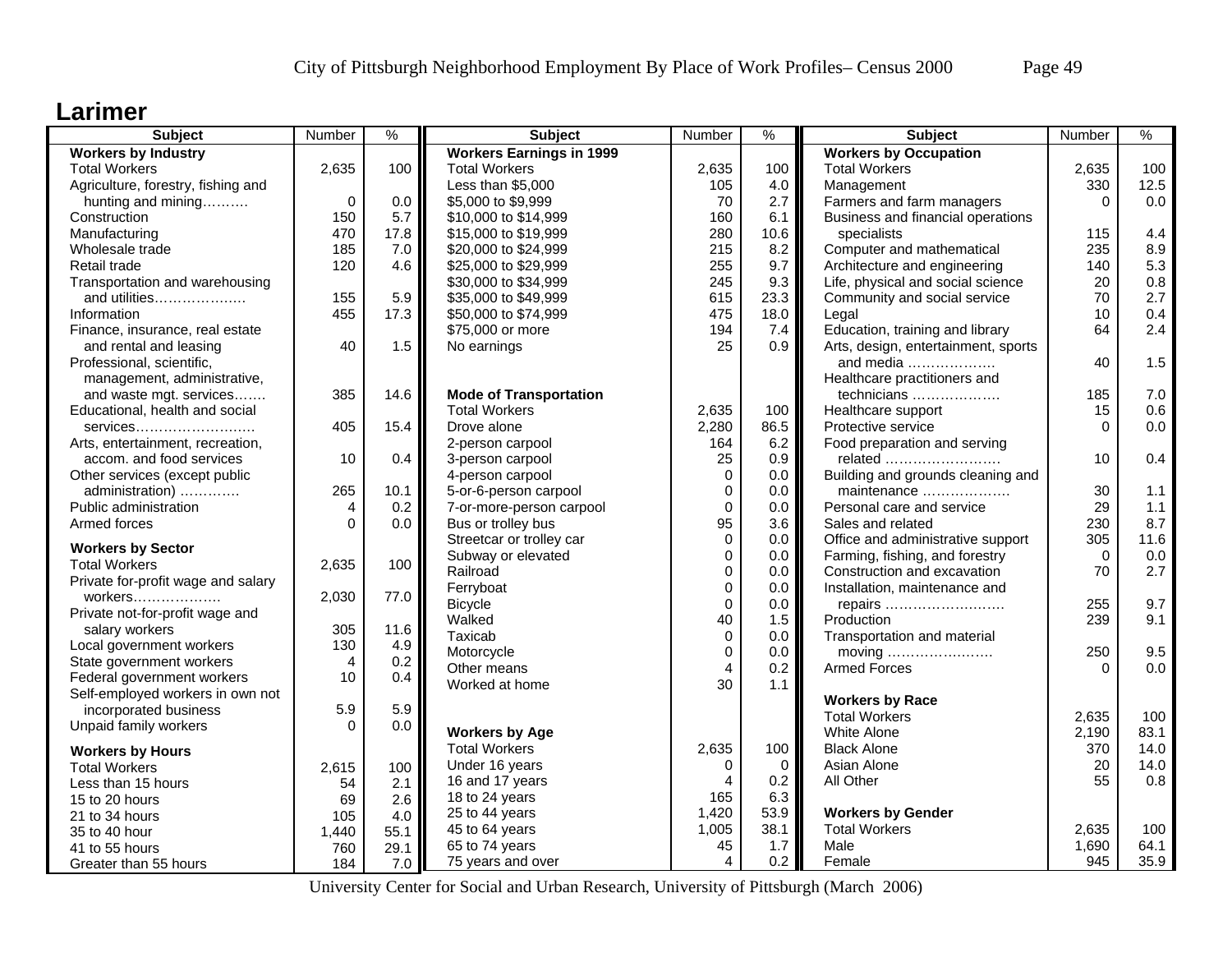#### **Lincoln Place**

| <b>Subject</b>                     | Number         | $\frac{9}{6}$ | <b>Subject</b>                                 | Number                  | $\frac{9}{6}$    | Subject                                                       | Number         | $\frac{9}{6}$ |
|------------------------------------|----------------|---------------|------------------------------------------------|-------------------------|------------------|---------------------------------------------------------------|----------------|---------------|
| <b>Workers by Industry</b>         |                |               | <b>Workers Earnings in 1999</b>                |                         |                  | <b>Workers by Occupation</b>                                  |                |               |
| <b>Total Workers</b>               | 180            | 100           | <b>Total Workers</b>                           | 180                     | 100              | <b>Total Workers</b>                                          | 180            | 100           |
| Agriculture, forestry, fishing and |                |               | Less than \$5,000                              | 40                      | 22.2             | Management                                                    | 10             | 5.6           |
| hunting and mining                 | 0              | 0.0           | \$5,000 to \$9,999                             | 25                      | 13.9             | Farmers and farm managers                                     | 0              | 0.0           |
| Construction                       | $\Omega$       | 0.0           | \$10,000 to \$14,999                           | 20                      | 11.1             | Business and financial operations                             |                |               |
| Manufacturing                      | $\overline{4}$ | 2.2           | \$15,000 to \$19,999                           | 35                      | 19.4             | specialists                                                   | 4              | 2.2           |
| Wholesale trade                    | 25             | 13.9          | \$20,000 to \$24,999                           | $\overline{4}$          | 2.2              | Computer and mathematical                                     | $\Omega$       | 0.0           |
| Retail trade                       | 15             | 8.3           | \$25,000 to \$29,999                           | 15                      | 8.3              | Architecture and engineering                                  | 0              | 0.0           |
| Transportation and warehousing     |                |               | \$30,000 to \$34,999                           | 10                      | 5.6              | Life, physical and social science                             | 0              | 0.0           |
| and utilities                      | 4              | 2.2           | \$35,000 to \$49,999                           | $\overline{4}$          | 2.2              | Community and social service                                  | $\Omega$       | 0.0           |
| Information                        | $\Omega$       | 0.0           | \$50,000 to \$74,999                           | 25                      | 13.9             | Legal                                                         | $\Omega$       | 0.0           |
| Finance, insurance, real estate    |                |               | \$75,000 or more                               | $\Omega$                | 0.0              | Education, training and library                               | 20             | 11.1          |
| and rental and leasing             | $\Omega$       | 0.0           | No earnings                                    | $\Omega$                | 0.0              | Arts, design, entertainment, sports                           |                |               |
| Professional, scientific,          |                |               |                                                |                         |                  | and media                                                     | 10             | 5.6           |
| management, administrative,        |                |               |                                                |                         |                  | Healthcare practitioners and                                  |                |               |
| and waste mgt. services            | 0              | 0.0           | <b>Mode of Transportation</b>                  |                         |                  | technicians                                                   | $\mathbf 0$    | 0.0           |
| Educational, health and social     |                |               | <b>Total Workers</b>                           | 180                     | 100              | Healthcare support                                            | $\overline{0}$ | 0.0           |
| services                           | 25             | 13.9          | Drove alone                                    | 140                     | 77.8             | Protective service                                            | 30             | 16.7          |
| Arts, entertainment, recreation,   |                |               | 2-person carpool                               | 25                      | 13.9             | Food preparation and serving                                  |                |               |
| accom. and food services           | 35             | 19.4          | 3-person carpool                               | $\mathbf 0$             | 0.0              | related                                                       | 15             | 8.3           |
| Other services (except public      |                |               | 4-person carpool                               | $\mathbf 0$             | 0.0              | Building and grounds cleaning and                             |                |               |
| administration)                    | 40             | 22.2          | 5-or-6-person carpool                          | 0                       | 0.0              | maintenance                                                   | $\overline{4}$ | 2.2           |
| Public administration              | 30             | 16.7          | 7-or-more-person carpool                       | $\Omega$                | 0.0              | Personal care and service                                     | 30             | 16.7          |
| Armed forces                       | $\Omega$       | 0.0           | Bus or trolley bus                             | 4                       | 2.2              | Sales and related                                             | 40             | 22.2          |
|                                    |                |               |                                                | $\Omega$                | 0.0 <sub>1</sub> |                                                               | $\Omega$       | 0.0           |
| <b>Workers by Sector</b>           |                |               | Streetcar or trolley car<br>Subway or elevated | 0                       | 0.0              | Office and administrative support                             | $\Omega$       | 0.0           |
| <b>Total Workers</b>               | 180            | 100           | Railroad                                       | $\Omega$                | 0.0 <sub>1</sub> | Farming, fishing, and forestry<br>Construction and excavation | $\Omega$       | 0.0           |
| Private for-profit wage and salary |                |               |                                                |                         |                  |                                                               |                |               |
| workers                            | 100            | 55.6          | Ferryboat                                      | $\mathbf 0$<br>$\Omega$ | 0.0              | Installation, maintenance and                                 | $\Omega$       | 0.0           |
| Private not-for-profit wage and    |                |               | <b>Bicycle</b>                                 |                         | 0.0              | repairs                                                       |                |               |
| salary workers                     | 15             | 8.3           | Walked                                         | 15                      | 8.3              | Production                                                    | 10             | 5.6           |
| Local government workers           | 35             | 19.4          | Taxicab                                        | $\mathbf 0$             | 0.0              | Transportation and material                                   |                |               |
| State government workers           | 10             | 5.6           | Motorcycle                                     | $\mathbf 0$             | 0.0 <sub>1</sub> | moving                                                        | 10             | 5.6           |
| Federal government workers         | $\Omega$       | 0.0           | Other means                                    | $\mathbf 0$             | 0.0              | <b>Armed Forces</b>                                           | $\Omega$       | 0.0           |
| Self-employed workers in own not   |                |               | Worked at home                                 | $\Omega$                | 0.0              |                                                               |                |               |
| incorporated business              | 13.9           | 13.9          |                                                |                         |                  | <b>Workers by Race</b>                                        |                |               |
| Unpaid family workers              | $\Omega$       | 0.0           |                                                |                         |                  | <b>Total Workers</b>                                          | 180            | 100           |
|                                    |                |               | <b>Workers by Age</b>                          |                         |                  | White Alone                                                   | 175            | 97.2          |
| <b>Workers by Hours</b>            |                |               | <b>Total Workers</b>                           | 180                     | 100              | <b>Black Alone</b>                                            | 10             | 5.6           |
| <b>Total Workers</b>               | 180            | 100           | Under 16 years                                 | 0                       | $\overline{0}$   | Asian Alone                                                   | 0              | 5.6           |
| Less than 15 hours                 | 20             | 11.1          | 16 and 17 years                                | 4                       | 2.2              | All Other                                                     | $\Omega$       | 0.0           |
| 15 to 20 hours                     | 10             | 5.6           | 18 to 24 years                                 | 10                      | 5.6              |                                                               |                |               |
| 21 to 34 hours                     | 25             | 13.9          | 25 to 44 years                                 | 50                      | 27.8             | <b>Workers by Gender</b>                                      |                |               |
| 35 to 40 hour                      | 90             | 50.0          | 45 to 64 years                                 | 100                     | 55.6             | <b>Total Workers</b>                                          | 180            | 100           |
| 41 to 55 hours                     | 30             | 16.7          | 65 to 74 years                                 | 4                       | 2.2              | Male                                                          | 85             | 47.2          |
| Greater than 55 hours              | 4              | 2.2           | 75 years and over                              | 10                      | 5.6              | Female                                                        | 95             | 52.8          |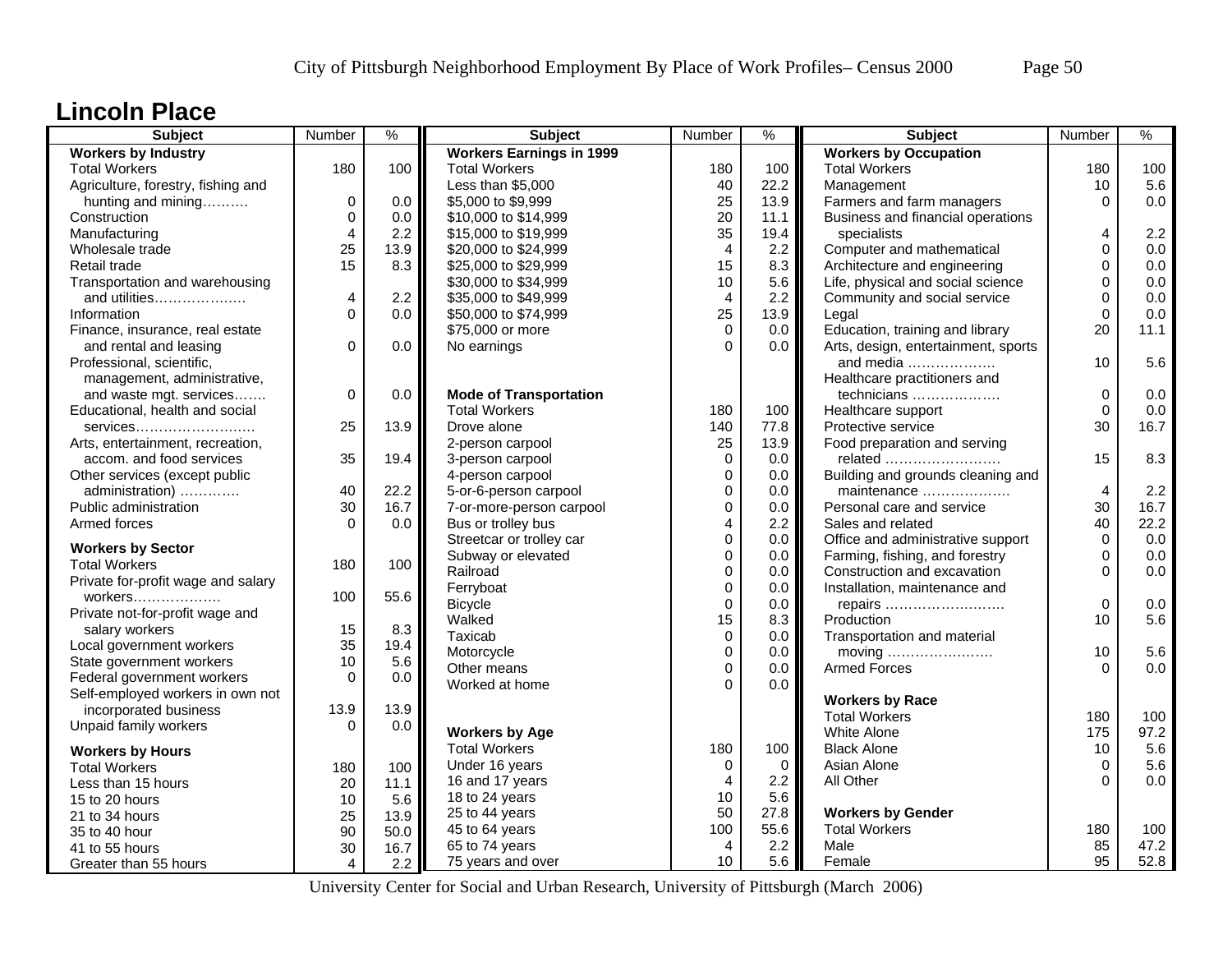### **Lincoln-L.-B.**

| <b>Subject</b>                     | Number      | %    | <b>Subject</b>                  | Number              | $\%$        | <b>Subject</b>                                   | Number         | $\%$ |
|------------------------------------|-------------|------|---------------------------------|---------------------|-------------|--------------------------------------------------|----------------|------|
| <b>Workers by Industry</b>         |             |      | <b>Workers Earnings in 1999</b> |                     |             | <b>Workers by Occupation</b>                     |                |      |
| <b>Total Workers</b>               | 2,895       | 100  | <b>Total Workers</b>            | 2,895               | 100         | <b>Total Workers</b>                             | 2,895          | 100  |
| Agriculture, forestry, fishing and |             |      | Less than \$5,000               | 89                  | 3.1         | Management                                       | 170            | 5.9  |
| hunting and mining                 | $\mathbf 0$ | 0.0  | \$5,000 to \$9,999              | 165                 | 5.7         | Farmers and farm managers                        | $\Omega$       | 0.0  |
| Construction                       | 115         | 4.0  | \$10,000 to \$14,999            | 235                 | 8.1         | Business and financial operations                |                |      |
| Manufacturing                      | $\mathbf 0$ | 0.0  | \$15,000 to \$19,999            | 249                 | 8.6         | specialists                                      | 70             | 2.4  |
| Wholesale trade                    | 15          | 0.5  | \$20,000 to \$24,999            | 359                 | 12.4        | Computer and mathematical                        | 4              | 0.1  |
| Retail trade                       | 20          | 0.7  | \$25,000 to \$29,999            | 420                 | 14.5        | Architecture and engineering                     | $\overline{4}$ | 0.1  |
| Transportation and warehousing     |             |      | \$30,000 to \$34,999            | 320                 | 11.1        | Life, physical and social science                | 35             | 1.2  |
| and utilities                      | 35          | 1.2  | \$35,000 to \$49,999            | 590                 | 20.4        | Community and social service                     | 150            | 5.2  |
| Information                        | 15          | 0.5  | \$50,000 to \$74,999            | 265                 | 9.2         | Legal                                            | $\overline{4}$ | 0.1  |
| Finance, insurance, real estate    |             |      | \$75,000 or more                | 160                 | 5.5         | Education, training and library                  | 95             | 3.3  |
| and rental and leasing             | 40          | 1.4  | No earnings                     | 29                  | 1.0         | Arts, design, entertainment, sports              |                |      |
| Professional, scientific,          |             |      |                                 |                     |             | and media                                        | $\Omega$       | 0.0  |
| management, administrative,        |             |      |                                 |                     |             | Healthcare practitioners and                     |                |      |
| and waste mgt. services            | 24          | 0.8  | <b>Mode of Transportation</b>   |                     |             | technicians                                      | 985            | 34.0 |
| Educational, health and social     |             |      | <b>Total Workers</b>            | 2,895               | 100         | Healthcare support                               | 240            | 8.3  |
| $s$ ervices                        | 2,310       | 79.8 | Drove alone                     | 2,330               | 80.5        | Protective service                               | 75             | 2.6  |
| Arts, entertainment, recreation,   |             |      | 2-person carpool                | 205                 | 7.1         | Food preparation and serving                     |                |      |
| accom. and food services           | 20          | 0.7  | 3-person carpool                | 25                  | 0.9         | related                                          | 89             | 3.1  |
| Other services (except public      |             |      | 4-person carpool                | 15                  | 0.5         | Building and grounds cleaning and                |                |      |
| administration)                    | 45          | 1.6  | 5-or-6-person carpool           | $\overline{4}$      | 0.1         | maintenance                                      | 115            | 4.0  |
| Public administration              | 215         | 7.4  | 7-or-more-person carpool        | $\mathbf 0$         | 0.0         | Personal care and service                        | 60             | 2.1  |
| Armed forces                       | 45          | 1.6  | Bus or trolley bus              | 215                 | 7.4         | Sales and related                                | 20             | 0.7  |
|                                    |             |      | Streetcar or trolley car        | $\mathbf 0$         | 0.0         | Office and administrative support                | 465            | 16.1 |
| <b>Workers by Sector</b>           |             |      | Subway or elevated              | $\mathbf 0$         | 0.0         | Farming, fishing, and forestry                   | $\Omega$       | 0.0  |
| <b>Total Workers</b>               | 2,895       | 100  | Railroad                        | $\mathbf 0$         | 0.0         | Construction and excavation                      | 145            | 5.0  |
| Private for-profit wage and salary |             |      | Ferryboat                       | $\mathbf 0$         | 0.0         | Installation, maintenance and                    |                |      |
| workers                            | 1,085       | 37.5 | <b>Bicycle</b>                  | $\Omega$            | $0.0\,$     | repairs                                          | 40             | 1.4  |
| Private not-for-profit wage and    |             |      | Walked                          | 50                  | 1.7         | Production                                       | 55             | 1.9  |
| salary workers                     | 634         | 21.9 | Taxicab                         | $\mathbf 0$         | 0.0         | Transportation and material                      |                |      |
| Local government workers           | 220         | 7.6  | Motorcycle                      | $\mathbf 0$         | 0.0         |                                                  | 30             | 1.0  |
| State government workers           | 105         | 3.6  | Other means                     | 25                  | 0.9         | <b>Armed Forces</b>                              | 20             | 0.7  |
| Federal government workers         | 745         | 25.7 | Worked at home                  | 24                  | 0.8         |                                                  |                |      |
| Self-employed workers in own not   |             |      |                                 |                     |             | <b>Workers by Race</b>                           |                |      |
| incorporated business              | 3.3         | 3.3  |                                 |                     |             | <b>Total Workers</b>                             | 2,895          | 100  |
| Unpaid family workers              | $\Omega$    | 0.0  | <b>Workers by Age</b>           |                     |             | White Alone                                      | 2,280          | 78.8 |
|                                    |             |      | <b>Total Workers</b>            | 2,895               | 100         | <b>Black Alone</b>                               | 559            | 19.3 |
| <b>Workers by Hours</b>            |             |      |                                 |                     | $\mathbf 0$ | Asian Alone                                      | 20             | 19.3 |
| <b>Total Workers</b>               | 2,860       | 100  | Under 16 years                  | 0<br>$\overline{4}$ | 0.1         | All Other                                        | 35             | 0.7  |
| Less than 15 hours                 | 54          | 1.9  | 16 and 17 years                 | 165                 | 5.7         |                                                  |                |      |
| 15 to 20 hours                     | 150         | 5.2  | 18 to 24 years                  |                     |             |                                                  |                |      |
| 21 to 34 hours                     | 250         | 8.7  | 25 to 44 years                  | 1,190               | 41.1        | <b>Workers by Gender</b><br><b>Total Workers</b> |                |      |
| 35 to 40 hour                      | 1,920       | 67.1 | 45 to 64 years                  | 1,480               | 51.1        |                                                  | 2,895          | 100  |
| 41 to 55 hours                     | 294         | 10.3 | 65 to 74 years                  | 45                  | 1.6         | Male                                             | 1,090          | 37.7 |
| Greater than 55 hours              | 190         | 6.6  | 75 years and over               | 10                  | 0.3         | Female                                           | 1.805          | 62.3 |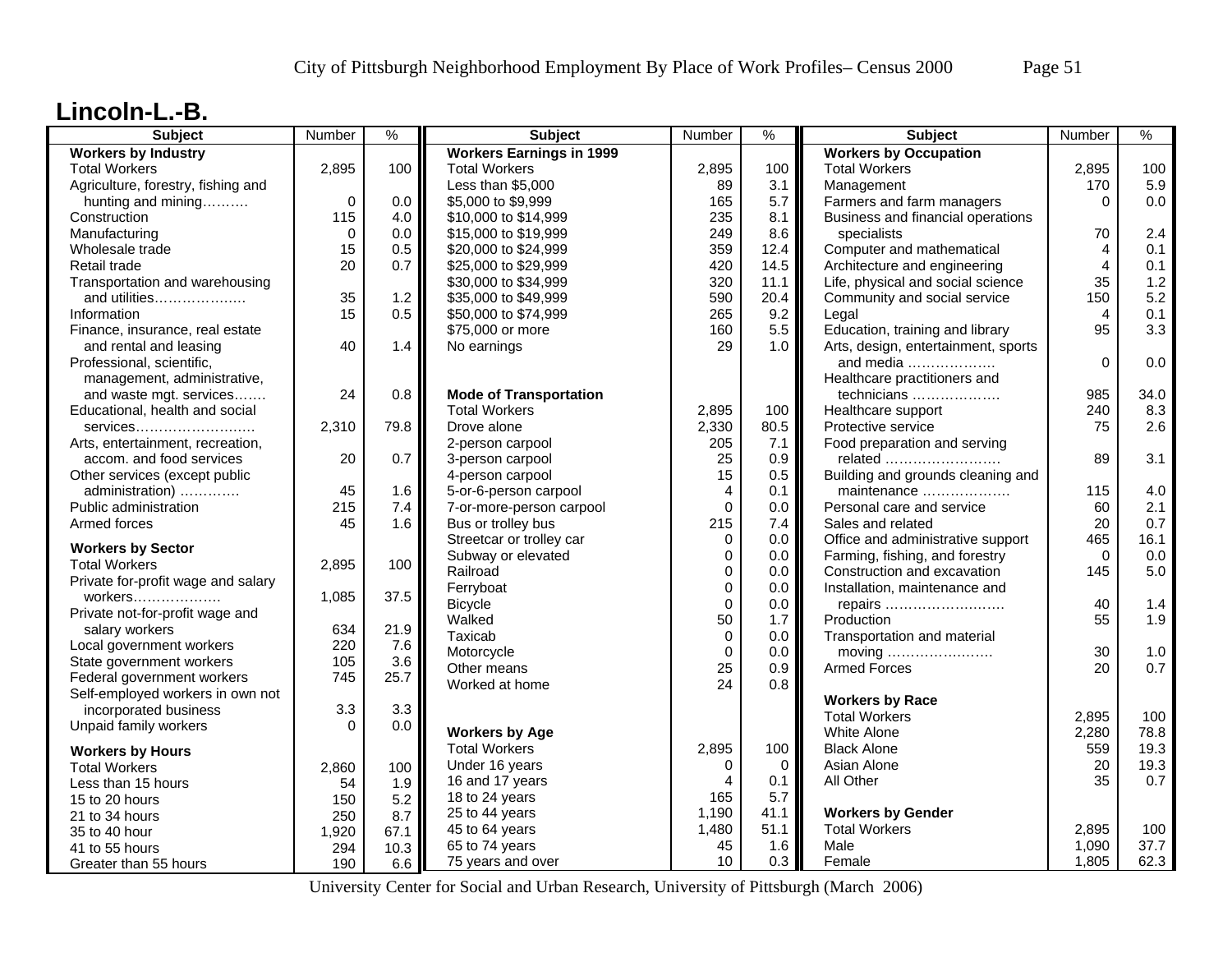#### **Lower Lawrenceville**

| <b>Subject</b>                     | Number   | $\frac{9}{6}$ | <b>Subject</b>                  | Number         | $\%$          | <b>Subject</b>                      | Number   | $\%$ |
|------------------------------------|----------|---------------|---------------------------------|----------------|---------------|-------------------------------------|----------|------|
| <b>Workers by Industry</b>         |          |               | <b>Workers Earnings in 1999</b> |                |               | <b>Workers by Occupation</b>        |          |      |
| <b>Total Workers</b>               | 1,840    | 100           | <b>Total Workers</b>            | 1,840          | 100           | <b>Total Workers</b>                | 1,840    | 100  |
| Agriculture, forestry, fishing and |          |               | Less than \$5,000               | 65             | 3.5           | Management                          | 140      | 7.6  |
| hunting and mining                 | $\Omega$ | 0.0           | \$5,000 to \$9,999              | 70             | 3.8           | Farmers and farm managers           | $\Omega$ | 0.0  |
| Construction                       | 220      | 12.0          | \$10,000 to \$14,999            | 140            | 7.6           | Business and financial operations   |          |      |
| Manufacturing                      | 385      | 20.9          | \$15,000 to \$19,999            | 175            | 9.5           | specialists                         | 85       | 4.6  |
| Wholesale trade                    | 335      | 18.2          | \$20,000 to \$24,999            | 230            | 12.5          | Computer and mathematical           | 25       | 1.4  |
| Retail trade                       | 125      | 6.8           | \$25,000 to \$29,999            | 230            | 12.5          | Architecture and engineering        | 65       | 3.5  |
| Transportation and warehousing     |          |               | \$30,000 to \$34,999            | 275            | 14.9          | Life, physical and social science   | 10       | 0.5  |
| and utilities                      | 40       | 2.2           | \$35,000 to \$49,999            | 305            | 16.6          | Community and social service        | 30       | 1.6  |
| Information                        | 15       | 0.8           | \$50,000 to \$74,999            | 235            | 12.8          | Legal                               | 10       | 0.5  |
| Finance, insurance, real estate    |          |               | \$75,000 or more                | 80             | 4.3           | Education, training and library     | 95       | 5.2  |
| and rental and leasing             | 90       | 4.9           | No earnings                     | 40             | $2.2^{\circ}$ | Arts, design, entertainment, sports |          |      |
| Professional, scientific,          |          |               |                                 |                |               | and media                           | 4        | 0.2  |
| management, administrative,        |          |               |                                 |                |               | Healthcare practitioners and        |          |      |
| and waste mgt. services            | 70       | 3.8           | <b>Mode of Transportation</b>   |                |               | technicians                         | 90       | 4.9  |
| Educational, health and social     |          |               | <b>Total Workers</b>            | 1,840          | 100           | Healthcare support                  | 30       | 1.6  |
| services                           | 230      | 12.5          | Drove alone                     | 1,490          | 81.0          | Protective service                  | 30       | 1.6  |
| Arts, entertainment, recreation,   |          |               | 2-person carpool                | 135            | 7.3           | Food preparation and serving        |          |      |
| accom. and food services           | 60       | 3.3           | 3-person carpool                | 30             | 1.6           | related                             | 50       | 2.7  |
|                                    |          |               | 4-person carpool                | $\overline{4}$ | 0.2           | Building and grounds cleaning and   |          |      |
| Other services (except public      |          | 7.1           |                                 | 15             | 0.8           |                                     | 15       | 0.8  |
| administration)                    | 130      |               | 5-or-6-person carpool           | $\Omega$       |               | maintenance                         |          |      |
| Public administration              | 140      | 7.6           | 7-or-more-person carpool        |                | 0.0           | Personal care and service           | 20       | 1.1  |
| Armed forces                       | $\Omega$ | 0.0           | Bus or trolley bus              | 110            | 6.0           | Sales and related                   | 290      | 15.8 |
| <b>Workers by Sector</b>           |          |               | Streetcar or trolley car        | $\Omega$       | 0.0           | Office and administrative support   | 215      | 11.7 |
| <b>Total Workers</b>               | 1,840    | 100           | Subway or elevated              | $\mathbf 0$    | 0.0           | Farming, fishing, and forestry      | $\Omega$ | 0.0  |
| Private for-profit wage and salary |          |               | Railroad                        | $\mathbf 0$    | 0.0           | Construction and excavation         | 185      | 10.1 |
|                                    | 1,255    | 68.2          | Ferryboat                       | $\mathbf 0$    | 0.0           | Installation, maintenance and       |          |      |
| Private not-for-profit wage and    |          |               | <b>Bicycle</b>                  | $\Omega$       | 0.0           | repairs                             | 90       | 4.9  |
| salary workers                     | 130      | 7.1           | Walked                          | 50             | 2.7           | Production                          | 230      | 12.5 |
| Local government workers           | 200      | 10.9          | Taxicab                         | $\mathbf 0$    | 0.0           | Transportation and material         |          |      |
| State government workers           | 15       | 0.8           | Motorcycle                      | $\mathbf 0$    | 0.0           |                                     | 135      | 7.3  |
| Federal government workers         | 4        | 0.2           | Other means                     | $\mathbf 0$    | 0.0           | <b>Armed Forces</b>                 | $\Omega$ | 0.0  |
| Self-employed workers in own not   |          |               | Worked at home                  | 10             | 0.5           |                                     |          |      |
| incorporated business              | 12.0     | 12.0          |                                 |                |               | <b>Workers by Race</b>              |          |      |
| Unpaid family workers              | 10       | 0.5           |                                 |                |               | <b>Total Workers</b>                | 1,840    | 100  |
|                                    |          |               | <b>Workers by Age</b>           |                |               | White Alone                         | 1,700    | 92.4 |
| <b>Workers by Hours</b>            |          |               | <b>Total Workers</b>            | 1,840          | 100           | <b>Black Alone</b>                  | 110      | 6.0  |
| <b>Total Workers</b>               | 1,805    | 100           | Under 16 years                  | 0              | $\mathbf 0$   | Asian Alone                         | 4        | 6.0  |
| Less than 15 hours                 | 4        | 0.2           | 16 and 17 years                 | $\overline{4}$ | 0.2           | All Other                           | 20       | 0.2  |
| 15 to 20 hours                     | 85       | 4.7           | 18 to 24 years                  | 140            | 7.6           |                                     |          |      |
| 21 to 34 hours                     | 120      | 6.6           | 25 to 44 years                  | 880            | 47.8          | <b>Workers by Gender</b>            |          |      |
| 35 to 40 hour                      | 1,060    | 58.7          | 45 to 64 years                  | 755            | 41.0          | <b>Total Workers</b>                | 1,840    | 100  |
| 41 to 55 hours                     | 370      | 20.5          | 65 to 74 years                  | 40             | 2.2           | Male                                | 1,280    | 69.6 |
| Greater than 55 hours              | 170      | 9.4           | 75 years and over               | 15             | 0.8           | Female                              | 560      | 30.4 |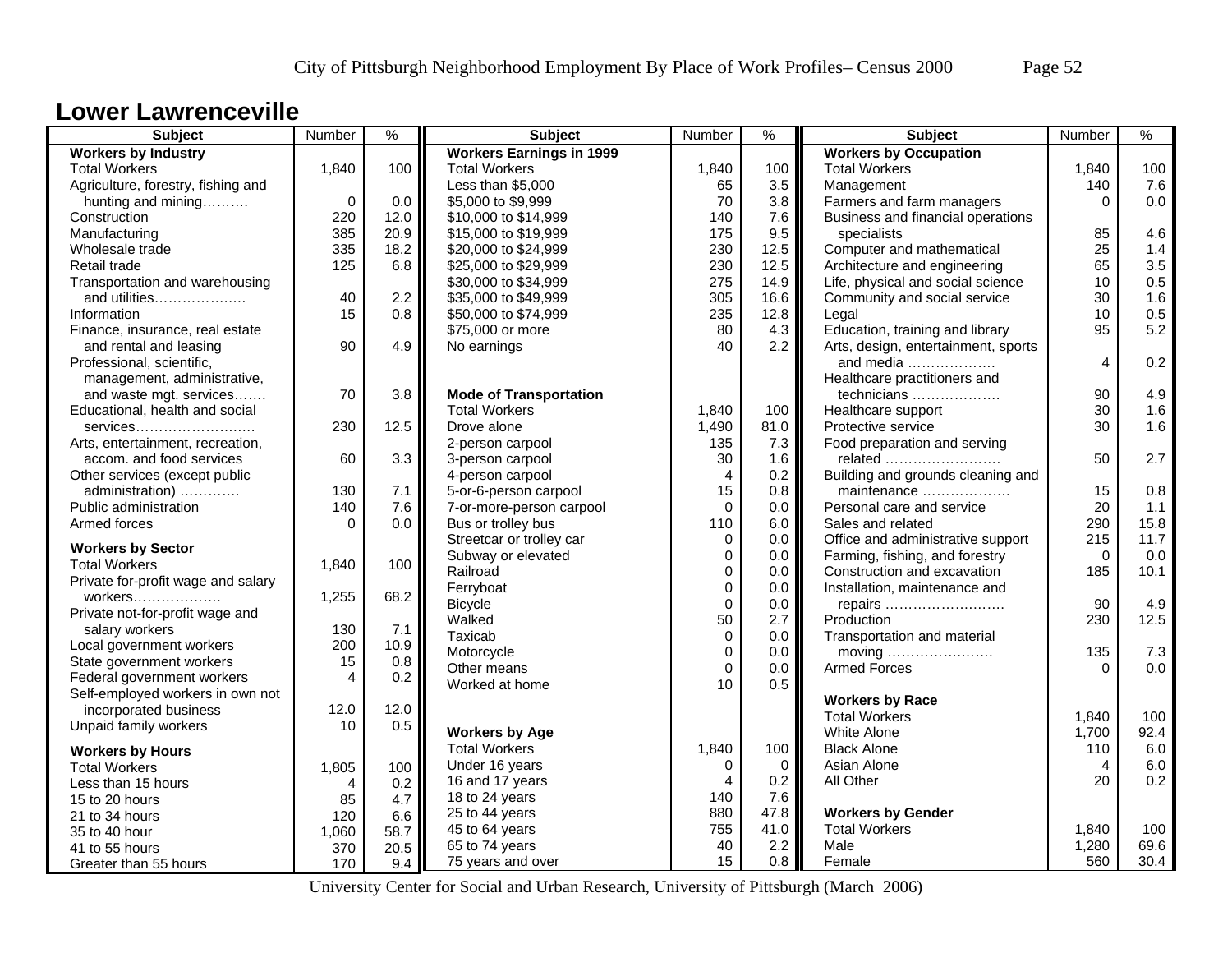#### **Manchester**

| $\%$ |
|------|
|      |
| 100  |
| 7.7  |
| 0.0  |
|      |
| 4.2  |
| 0.6  |
| 1.4  |
| 0.0  |
| 6.3  |
| 1.4  |
| 8.5  |
|      |
| 2.1  |
|      |
| 2.8  |
| 0.6  |
| 4.9  |
|      |
| 0.0  |
|      |
| 4.2  |
| 0.6  |
| 13.4 |
| 22.5 |
| 0.0  |
| 2.1  |
|      |
| 4.2  |
| 4.2  |
|      |
| 8.5  |
| 0.0  |
|      |
|      |
| 100  |
| 72.5 |
| 26.1 |
| 26.1 |
| 0.6  |
|      |
|      |
| 100  |
| 53.5 |
| 46.5 |
|      |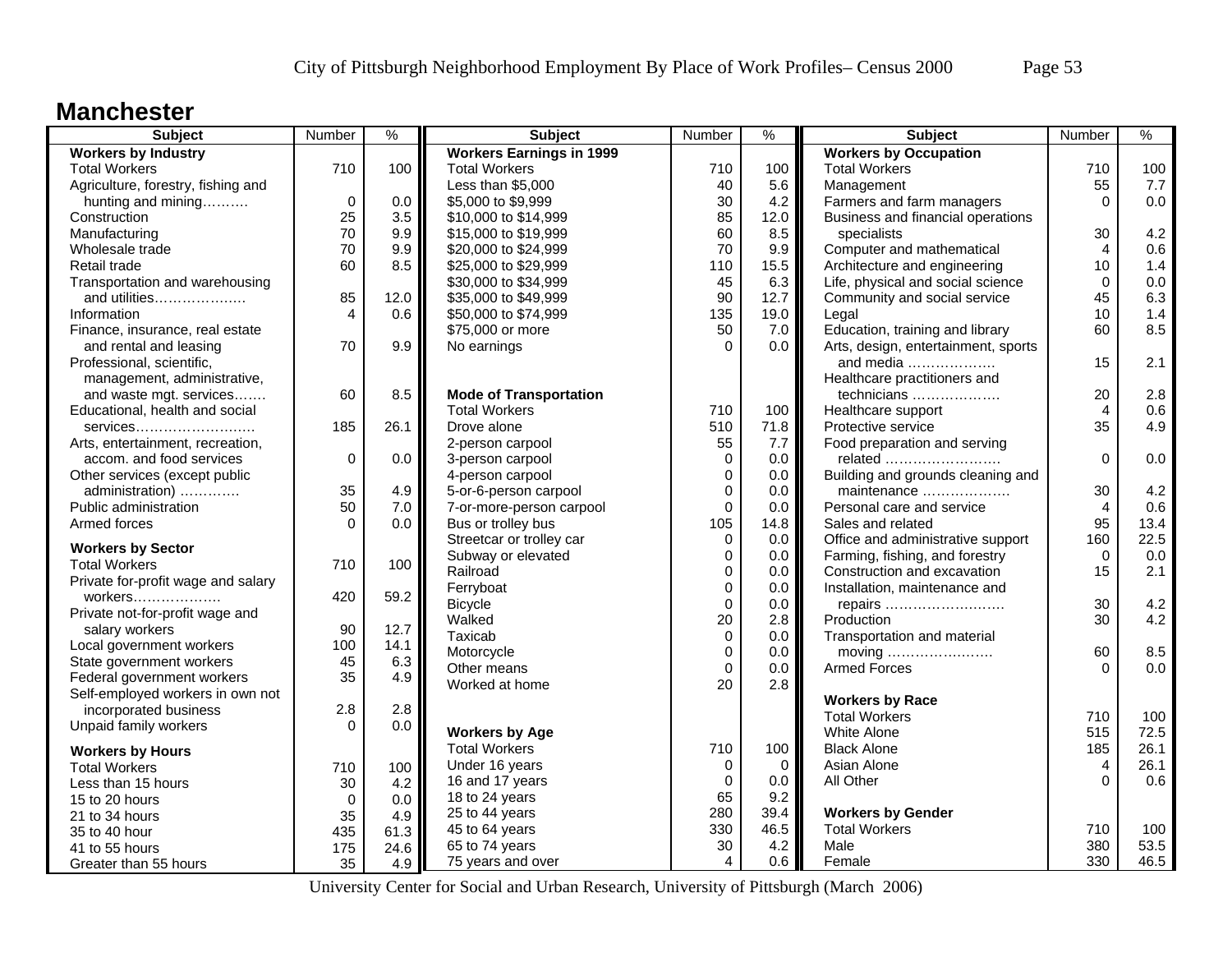### **Marshall-Shade.**

| 100<br>2,785<br><b>Total Workers</b><br><b>Total Workers</b><br>2,785<br><b>Total Workers</b><br>100<br>2,785<br>100<br>Agriculture, forestry, fishing and<br>Less than \$5,000<br>115<br>4.1<br>Management<br>205<br>7.4<br>$\mathbf 0$<br>0.0<br>hunting and mining<br>0.0<br>\$5,000 to \$9,999<br>120<br>4.3<br>Farmers and farm managers<br>$\Omega$<br>255<br>9.2<br>\$10,000 to \$14,999<br>5.9<br>Business and financial operations<br>Construction<br>165<br>410<br>14.7<br>\$15,000 to \$19,999<br>170<br>6.1<br>specialists<br>1.8<br>Manufacturing<br>49<br>370<br>Computer and mathematical<br>2.7<br>13.3<br>\$20,000 to \$24,999<br>215<br>7.7<br>74<br>Wholesale trade<br>2.2<br>5.9<br>165<br>\$25,000 to \$29,999<br>225<br>8.1<br>Architecture and engineering<br>60<br>Retail trade<br>9.0<br>85<br>3.1<br>Transportation and warehousing<br>\$30,000 to \$34,999<br>250<br>Life, physical and social science<br>2.5<br>23.0<br>Community and social service<br>and utilities<br>640<br>\$35,000 to \$49,999<br>810<br>29.1<br>70<br>\$50,000 to \$74,999<br>545<br>19.6<br>0.1<br>Information<br>4<br>0.1<br>Legal<br>4<br>\$75,000 or more<br>5.7<br>Education, training and library<br>95<br>3.4<br>Finance, insurance, real estate<br>160<br>15<br>0.5<br>Arts, design, entertainment, sports<br>and rental and leasing<br>No earnings<br>10<br>0.4<br>0.7<br>19<br>Professional, scientific,<br>and media $\ldots$<br>Healthcare practitioners and<br>management, administrative,<br>2.9<br>60<br>2.2<br>and waste mgt. services<br>80<br><b>Mode of Transportation</b><br>technicians<br><b>Total Workers</b><br>0.0<br>Educational, health and social<br>2,785<br>100<br>Healthcare support<br>$\Omega$<br>10.2<br>250<br>9.0<br>285<br>Drove alone<br>2,170<br>77.9<br>Protective service<br>services<br>2-person carpool<br>335<br>12.0<br>Food preparation and serving<br>Arts, entertainment, recreation,<br>2.3<br>accom. and food services<br>35<br>1.3<br>30<br>1.1<br>65<br>3-person carpool<br>related<br>10<br>0.4<br>Building and grounds cleaning and<br>Other services (except public<br>4-person carpool<br>3.9<br>5-or-6-person carpool<br>0.0<br>maintenance<br>24<br>0.9<br>administration)<br>110<br>0<br>70<br>2.5<br>Public administration<br>415<br>14.9<br>$\mathbf 0$<br>0.0<br>7-or-more-person carpool<br>Personal care and service<br>9.5<br>Bus or trolley bus<br>105<br>3.8<br>265<br>Armed forces<br>$\Omega$<br>0.0<br>Sales and related<br>0.0<br>Office and administrative support<br>415<br>14.9<br>Streetcar or trolley car<br>$\Omega$<br><b>Workers by Sector</b><br>0.0<br>Subway or elevated<br>$\mathbf 0$<br>0.0<br>Farming, fishing, and forestry<br>$\Omega$<br>100<br><b>Total Workers</b><br>2,785<br>Railroad<br>Construction and excavation<br>8.1<br>$\Omega$<br>0.0<br>225<br>Private for-profit wage and salary<br>$\mathbf 0$<br>0.0<br>Installation, maintenance and<br>Ferryboat<br>1,770<br>63.6<br>workers<br>8.4<br>$\Omega$<br>$0.0\,$<br>235<br><b>Bicycle</b><br>repairs<br>Private not-for-profit wage and<br>Walked<br>130<br>4.7<br>255<br>9.2<br>Production<br>185<br>6.6<br>salary workers<br>Taxicab<br>$\mathbf 0$<br>0.0<br>Transportation and material<br>355<br>12.7<br>Local government workers<br>9.5<br>Motorcycle<br>0<br>0.0<br>265<br>State government workers<br>305<br>11.0<br>$\Omega$<br>0.0<br><b>Armed Forces</b><br>0.0<br>Other means<br>$\Omega$<br>Federal government workers<br>65<br>2.3<br>Worked at home<br>10<br>0.4<br>Self-employed workers in own not<br><b>Workers by Race</b><br>3.9<br>3.9<br>incorporated business<br><b>Total Workers</b><br>2,785<br>100<br>Unpaid family workers<br>0.0<br>$\Omega$<br>87.3<br><b>Workers by Age</b><br>White Alone<br>2,430<br>2,785<br>11.5<br><b>Total Workers</b><br>100<br><b>Black Alone</b><br>320<br><b>Workers by Hours</b><br>11.5<br>Under 16 years<br>Asian Alone<br>$\Omega$<br>$\mathbf 0$<br>4<br><b>Total Workers</b><br>2,775<br>100<br>16 and 17 years<br>0.1<br>All Other<br>25<br>0.1<br>$\overline{4}$<br>1.8<br>Less than 15 hours<br>50<br>4.7<br>18 to 24 years<br>130<br>85<br>3.1<br>15 to 20 hours<br>25 to 44 years<br>1,515<br>54.4<br><b>Workers by Gender</b><br>21 to 34 hours<br>115<br>4.1<br>45 to 64 years<br>1,060<br>38.1<br><b>Total Workers</b><br>2,785<br>100<br>35 to 40 hour<br>1,670<br>60.2<br>2.0<br>74.7<br>65 to 74 years<br>55<br>Male<br>2,080<br>24.1<br>41 to 55 hours<br>670<br>25<br>705<br>Female | <b>Subject</b>             | Number | $\frac{0}{6}$ | <b>Subject</b>                  | Number | $\frac{1}{2}$ | <b>Subject</b>               | Number | $\frac{9}{6}$ |
|-------------------------------------------------------------------------------------------------------------------------------------------------------------------------------------------------------------------------------------------------------------------------------------------------------------------------------------------------------------------------------------------------------------------------------------------------------------------------------------------------------------------------------------------------------------------------------------------------------------------------------------------------------------------------------------------------------------------------------------------------------------------------------------------------------------------------------------------------------------------------------------------------------------------------------------------------------------------------------------------------------------------------------------------------------------------------------------------------------------------------------------------------------------------------------------------------------------------------------------------------------------------------------------------------------------------------------------------------------------------------------------------------------------------------------------------------------------------------------------------------------------------------------------------------------------------------------------------------------------------------------------------------------------------------------------------------------------------------------------------------------------------------------------------------------------------------------------------------------------------------------------------------------------------------------------------------------------------------------------------------------------------------------------------------------------------------------------------------------------------------------------------------------------------------------------------------------------------------------------------------------------------------------------------------------------------------------------------------------------------------------------------------------------------------------------------------------------------------------------------------------------------------------------------------------------------------------------------------------------------------------------------------------------------------------------------------------------------------------------------------------------------------------------------------------------------------------------------------------------------------------------------------------------------------------------------------------------------------------------------------------------------------------------------------------------------------------------------------------------------------------------------------------------------------------------------------------------------------------------------------------------------------------------------------------------------------------------------------------------------------------------------------------------------------------------------------------------------------------------------------------------------------------------------------------------------------------------------------------------------------------------------------------------------------------------------------------------------------------------------------------------------------------------------------------------------------------------------------------------------------------------------------------------------------------------------------------------------------------------------------------------------------------------------------------------------------------------------------------------------------------------------------------------------------------------------------------------------------------------------------------------------------------------------------------------------------------------------------------------------------------------------------------------------------------------------------------------------------------------------------------------------------|----------------------------|--------|---------------|---------------------------------|--------|---------------|------------------------------|--------|---------------|
|                                                                                                                                                                                                                                                                                                                                                                                                                                                                                                                                                                                                                                                                                                                                                                                                                                                                                                                                                                                                                                                                                                                                                                                                                                                                                                                                                                                                                                                                                                                                                                                                                                                                                                                                                                                                                                                                                                                                                                                                                                                                                                                                                                                                                                                                                                                                                                                                                                                                                                                                                                                                                                                                                                                                                                                                                                                                                                                                                                                                                                                                                                                                                                                                                                                                                                                                                                                                                                                                                                                                                                                                                                                                                                                                                                                                                                                                                                                                                                                                                                                                                                                                                                                                                                                                                                                                                                                                                                                                                                                         | <b>Workers by Industry</b> |        |               | <b>Workers Earnings in 1999</b> |        |               | <b>Workers by Occupation</b> |        |               |
|                                                                                                                                                                                                                                                                                                                                                                                                                                                                                                                                                                                                                                                                                                                                                                                                                                                                                                                                                                                                                                                                                                                                                                                                                                                                                                                                                                                                                                                                                                                                                                                                                                                                                                                                                                                                                                                                                                                                                                                                                                                                                                                                                                                                                                                                                                                                                                                                                                                                                                                                                                                                                                                                                                                                                                                                                                                                                                                                                                                                                                                                                                                                                                                                                                                                                                                                                                                                                                                                                                                                                                                                                                                                                                                                                                                                                                                                                                                                                                                                                                                                                                                                                                                                                                                                                                                                                                                                                                                                                                                         |                            |        |               |                                 |        |               |                              |        |               |
|                                                                                                                                                                                                                                                                                                                                                                                                                                                                                                                                                                                                                                                                                                                                                                                                                                                                                                                                                                                                                                                                                                                                                                                                                                                                                                                                                                                                                                                                                                                                                                                                                                                                                                                                                                                                                                                                                                                                                                                                                                                                                                                                                                                                                                                                                                                                                                                                                                                                                                                                                                                                                                                                                                                                                                                                                                                                                                                                                                                                                                                                                                                                                                                                                                                                                                                                                                                                                                                                                                                                                                                                                                                                                                                                                                                                                                                                                                                                                                                                                                                                                                                                                                                                                                                                                                                                                                                                                                                                                                                         |                            |        |               |                                 |        |               |                              |        |               |
|                                                                                                                                                                                                                                                                                                                                                                                                                                                                                                                                                                                                                                                                                                                                                                                                                                                                                                                                                                                                                                                                                                                                                                                                                                                                                                                                                                                                                                                                                                                                                                                                                                                                                                                                                                                                                                                                                                                                                                                                                                                                                                                                                                                                                                                                                                                                                                                                                                                                                                                                                                                                                                                                                                                                                                                                                                                                                                                                                                                                                                                                                                                                                                                                                                                                                                                                                                                                                                                                                                                                                                                                                                                                                                                                                                                                                                                                                                                                                                                                                                                                                                                                                                                                                                                                                                                                                                                                                                                                                                                         |                            |        |               |                                 |        |               |                              |        |               |
|                                                                                                                                                                                                                                                                                                                                                                                                                                                                                                                                                                                                                                                                                                                                                                                                                                                                                                                                                                                                                                                                                                                                                                                                                                                                                                                                                                                                                                                                                                                                                                                                                                                                                                                                                                                                                                                                                                                                                                                                                                                                                                                                                                                                                                                                                                                                                                                                                                                                                                                                                                                                                                                                                                                                                                                                                                                                                                                                                                                                                                                                                                                                                                                                                                                                                                                                                                                                                                                                                                                                                                                                                                                                                                                                                                                                                                                                                                                                                                                                                                                                                                                                                                                                                                                                                                                                                                                                                                                                                                                         |                            |        |               |                                 |        |               |                              |        |               |
|                                                                                                                                                                                                                                                                                                                                                                                                                                                                                                                                                                                                                                                                                                                                                                                                                                                                                                                                                                                                                                                                                                                                                                                                                                                                                                                                                                                                                                                                                                                                                                                                                                                                                                                                                                                                                                                                                                                                                                                                                                                                                                                                                                                                                                                                                                                                                                                                                                                                                                                                                                                                                                                                                                                                                                                                                                                                                                                                                                                                                                                                                                                                                                                                                                                                                                                                                                                                                                                                                                                                                                                                                                                                                                                                                                                                                                                                                                                                                                                                                                                                                                                                                                                                                                                                                                                                                                                                                                                                                                                         |                            |        |               |                                 |        |               |                              |        |               |
|                                                                                                                                                                                                                                                                                                                                                                                                                                                                                                                                                                                                                                                                                                                                                                                                                                                                                                                                                                                                                                                                                                                                                                                                                                                                                                                                                                                                                                                                                                                                                                                                                                                                                                                                                                                                                                                                                                                                                                                                                                                                                                                                                                                                                                                                                                                                                                                                                                                                                                                                                                                                                                                                                                                                                                                                                                                                                                                                                                                                                                                                                                                                                                                                                                                                                                                                                                                                                                                                                                                                                                                                                                                                                                                                                                                                                                                                                                                                                                                                                                                                                                                                                                                                                                                                                                                                                                                                                                                                                                                         |                            |        |               |                                 |        |               |                              |        |               |
|                                                                                                                                                                                                                                                                                                                                                                                                                                                                                                                                                                                                                                                                                                                                                                                                                                                                                                                                                                                                                                                                                                                                                                                                                                                                                                                                                                                                                                                                                                                                                                                                                                                                                                                                                                                                                                                                                                                                                                                                                                                                                                                                                                                                                                                                                                                                                                                                                                                                                                                                                                                                                                                                                                                                                                                                                                                                                                                                                                                                                                                                                                                                                                                                                                                                                                                                                                                                                                                                                                                                                                                                                                                                                                                                                                                                                                                                                                                                                                                                                                                                                                                                                                                                                                                                                                                                                                                                                                                                                                                         |                            |        |               |                                 |        |               |                              |        |               |
|                                                                                                                                                                                                                                                                                                                                                                                                                                                                                                                                                                                                                                                                                                                                                                                                                                                                                                                                                                                                                                                                                                                                                                                                                                                                                                                                                                                                                                                                                                                                                                                                                                                                                                                                                                                                                                                                                                                                                                                                                                                                                                                                                                                                                                                                                                                                                                                                                                                                                                                                                                                                                                                                                                                                                                                                                                                                                                                                                                                                                                                                                                                                                                                                                                                                                                                                                                                                                                                                                                                                                                                                                                                                                                                                                                                                                                                                                                                                                                                                                                                                                                                                                                                                                                                                                                                                                                                                                                                                                                                         |                            |        |               |                                 |        |               |                              |        |               |
|                                                                                                                                                                                                                                                                                                                                                                                                                                                                                                                                                                                                                                                                                                                                                                                                                                                                                                                                                                                                                                                                                                                                                                                                                                                                                                                                                                                                                                                                                                                                                                                                                                                                                                                                                                                                                                                                                                                                                                                                                                                                                                                                                                                                                                                                                                                                                                                                                                                                                                                                                                                                                                                                                                                                                                                                                                                                                                                                                                                                                                                                                                                                                                                                                                                                                                                                                                                                                                                                                                                                                                                                                                                                                                                                                                                                                                                                                                                                                                                                                                                                                                                                                                                                                                                                                                                                                                                                                                                                                                                         |                            |        |               |                                 |        |               |                              |        |               |
|                                                                                                                                                                                                                                                                                                                                                                                                                                                                                                                                                                                                                                                                                                                                                                                                                                                                                                                                                                                                                                                                                                                                                                                                                                                                                                                                                                                                                                                                                                                                                                                                                                                                                                                                                                                                                                                                                                                                                                                                                                                                                                                                                                                                                                                                                                                                                                                                                                                                                                                                                                                                                                                                                                                                                                                                                                                                                                                                                                                                                                                                                                                                                                                                                                                                                                                                                                                                                                                                                                                                                                                                                                                                                                                                                                                                                                                                                                                                                                                                                                                                                                                                                                                                                                                                                                                                                                                                                                                                                                                         |                            |        |               |                                 |        |               |                              |        |               |
|                                                                                                                                                                                                                                                                                                                                                                                                                                                                                                                                                                                                                                                                                                                                                                                                                                                                                                                                                                                                                                                                                                                                                                                                                                                                                                                                                                                                                                                                                                                                                                                                                                                                                                                                                                                                                                                                                                                                                                                                                                                                                                                                                                                                                                                                                                                                                                                                                                                                                                                                                                                                                                                                                                                                                                                                                                                                                                                                                                                                                                                                                                                                                                                                                                                                                                                                                                                                                                                                                                                                                                                                                                                                                                                                                                                                                                                                                                                                                                                                                                                                                                                                                                                                                                                                                                                                                                                                                                                                                                                         |                            |        |               |                                 |        |               |                              |        |               |
|                                                                                                                                                                                                                                                                                                                                                                                                                                                                                                                                                                                                                                                                                                                                                                                                                                                                                                                                                                                                                                                                                                                                                                                                                                                                                                                                                                                                                                                                                                                                                                                                                                                                                                                                                                                                                                                                                                                                                                                                                                                                                                                                                                                                                                                                                                                                                                                                                                                                                                                                                                                                                                                                                                                                                                                                                                                                                                                                                                                                                                                                                                                                                                                                                                                                                                                                                                                                                                                                                                                                                                                                                                                                                                                                                                                                                                                                                                                                                                                                                                                                                                                                                                                                                                                                                                                                                                                                                                                                                                                         |                            |        |               |                                 |        |               |                              |        |               |
|                                                                                                                                                                                                                                                                                                                                                                                                                                                                                                                                                                                                                                                                                                                                                                                                                                                                                                                                                                                                                                                                                                                                                                                                                                                                                                                                                                                                                                                                                                                                                                                                                                                                                                                                                                                                                                                                                                                                                                                                                                                                                                                                                                                                                                                                                                                                                                                                                                                                                                                                                                                                                                                                                                                                                                                                                                                                                                                                                                                                                                                                                                                                                                                                                                                                                                                                                                                                                                                                                                                                                                                                                                                                                                                                                                                                                                                                                                                                                                                                                                                                                                                                                                                                                                                                                                                                                                                                                                                                                                                         |                            |        |               |                                 |        |               |                              |        |               |
|                                                                                                                                                                                                                                                                                                                                                                                                                                                                                                                                                                                                                                                                                                                                                                                                                                                                                                                                                                                                                                                                                                                                                                                                                                                                                                                                                                                                                                                                                                                                                                                                                                                                                                                                                                                                                                                                                                                                                                                                                                                                                                                                                                                                                                                                                                                                                                                                                                                                                                                                                                                                                                                                                                                                                                                                                                                                                                                                                                                                                                                                                                                                                                                                                                                                                                                                                                                                                                                                                                                                                                                                                                                                                                                                                                                                                                                                                                                                                                                                                                                                                                                                                                                                                                                                                                                                                                                                                                                                                                                         |                            |        |               |                                 |        |               |                              |        |               |
|                                                                                                                                                                                                                                                                                                                                                                                                                                                                                                                                                                                                                                                                                                                                                                                                                                                                                                                                                                                                                                                                                                                                                                                                                                                                                                                                                                                                                                                                                                                                                                                                                                                                                                                                                                                                                                                                                                                                                                                                                                                                                                                                                                                                                                                                                                                                                                                                                                                                                                                                                                                                                                                                                                                                                                                                                                                                                                                                                                                                                                                                                                                                                                                                                                                                                                                                                                                                                                                                                                                                                                                                                                                                                                                                                                                                                                                                                                                                                                                                                                                                                                                                                                                                                                                                                                                                                                                                                                                                                                                         |                            |        |               |                                 |        |               |                              |        |               |
|                                                                                                                                                                                                                                                                                                                                                                                                                                                                                                                                                                                                                                                                                                                                                                                                                                                                                                                                                                                                                                                                                                                                                                                                                                                                                                                                                                                                                                                                                                                                                                                                                                                                                                                                                                                                                                                                                                                                                                                                                                                                                                                                                                                                                                                                                                                                                                                                                                                                                                                                                                                                                                                                                                                                                                                                                                                                                                                                                                                                                                                                                                                                                                                                                                                                                                                                                                                                                                                                                                                                                                                                                                                                                                                                                                                                                                                                                                                                                                                                                                                                                                                                                                                                                                                                                                                                                                                                                                                                                                                         |                            |        |               |                                 |        |               |                              |        |               |
|                                                                                                                                                                                                                                                                                                                                                                                                                                                                                                                                                                                                                                                                                                                                                                                                                                                                                                                                                                                                                                                                                                                                                                                                                                                                                                                                                                                                                                                                                                                                                                                                                                                                                                                                                                                                                                                                                                                                                                                                                                                                                                                                                                                                                                                                                                                                                                                                                                                                                                                                                                                                                                                                                                                                                                                                                                                                                                                                                                                                                                                                                                                                                                                                                                                                                                                                                                                                                                                                                                                                                                                                                                                                                                                                                                                                                                                                                                                                                                                                                                                                                                                                                                                                                                                                                                                                                                                                                                                                                                                         |                            |        |               |                                 |        |               |                              |        |               |
|                                                                                                                                                                                                                                                                                                                                                                                                                                                                                                                                                                                                                                                                                                                                                                                                                                                                                                                                                                                                                                                                                                                                                                                                                                                                                                                                                                                                                                                                                                                                                                                                                                                                                                                                                                                                                                                                                                                                                                                                                                                                                                                                                                                                                                                                                                                                                                                                                                                                                                                                                                                                                                                                                                                                                                                                                                                                                                                                                                                                                                                                                                                                                                                                                                                                                                                                                                                                                                                                                                                                                                                                                                                                                                                                                                                                                                                                                                                                                                                                                                                                                                                                                                                                                                                                                                                                                                                                                                                                                                                         |                            |        |               |                                 |        |               |                              |        |               |
|                                                                                                                                                                                                                                                                                                                                                                                                                                                                                                                                                                                                                                                                                                                                                                                                                                                                                                                                                                                                                                                                                                                                                                                                                                                                                                                                                                                                                                                                                                                                                                                                                                                                                                                                                                                                                                                                                                                                                                                                                                                                                                                                                                                                                                                                                                                                                                                                                                                                                                                                                                                                                                                                                                                                                                                                                                                                                                                                                                                                                                                                                                                                                                                                                                                                                                                                                                                                                                                                                                                                                                                                                                                                                                                                                                                                                                                                                                                                                                                                                                                                                                                                                                                                                                                                                                                                                                                                                                                                                                                         |                            |        |               |                                 |        |               |                              |        |               |
|                                                                                                                                                                                                                                                                                                                                                                                                                                                                                                                                                                                                                                                                                                                                                                                                                                                                                                                                                                                                                                                                                                                                                                                                                                                                                                                                                                                                                                                                                                                                                                                                                                                                                                                                                                                                                                                                                                                                                                                                                                                                                                                                                                                                                                                                                                                                                                                                                                                                                                                                                                                                                                                                                                                                                                                                                                                                                                                                                                                                                                                                                                                                                                                                                                                                                                                                                                                                                                                                                                                                                                                                                                                                                                                                                                                                                                                                                                                                                                                                                                                                                                                                                                                                                                                                                                                                                                                                                                                                                                                         |                            |        |               |                                 |        |               |                              |        |               |
|                                                                                                                                                                                                                                                                                                                                                                                                                                                                                                                                                                                                                                                                                                                                                                                                                                                                                                                                                                                                                                                                                                                                                                                                                                                                                                                                                                                                                                                                                                                                                                                                                                                                                                                                                                                                                                                                                                                                                                                                                                                                                                                                                                                                                                                                                                                                                                                                                                                                                                                                                                                                                                                                                                                                                                                                                                                                                                                                                                                                                                                                                                                                                                                                                                                                                                                                                                                                                                                                                                                                                                                                                                                                                                                                                                                                                                                                                                                                                                                                                                                                                                                                                                                                                                                                                                                                                                                                                                                                                                                         |                            |        |               |                                 |        |               |                              |        |               |
|                                                                                                                                                                                                                                                                                                                                                                                                                                                                                                                                                                                                                                                                                                                                                                                                                                                                                                                                                                                                                                                                                                                                                                                                                                                                                                                                                                                                                                                                                                                                                                                                                                                                                                                                                                                                                                                                                                                                                                                                                                                                                                                                                                                                                                                                                                                                                                                                                                                                                                                                                                                                                                                                                                                                                                                                                                                                                                                                                                                                                                                                                                                                                                                                                                                                                                                                                                                                                                                                                                                                                                                                                                                                                                                                                                                                                                                                                                                                                                                                                                                                                                                                                                                                                                                                                                                                                                                                                                                                                                                         |                            |        |               |                                 |        |               |                              |        |               |
|                                                                                                                                                                                                                                                                                                                                                                                                                                                                                                                                                                                                                                                                                                                                                                                                                                                                                                                                                                                                                                                                                                                                                                                                                                                                                                                                                                                                                                                                                                                                                                                                                                                                                                                                                                                                                                                                                                                                                                                                                                                                                                                                                                                                                                                                                                                                                                                                                                                                                                                                                                                                                                                                                                                                                                                                                                                                                                                                                                                                                                                                                                                                                                                                                                                                                                                                                                                                                                                                                                                                                                                                                                                                                                                                                                                                                                                                                                                                                                                                                                                                                                                                                                                                                                                                                                                                                                                                                                                                                                                         |                            |        |               |                                 |        |               |                              |        |               |
|                                                                                                                                                                                                                                                                                                                                                                                                                                                                                                                                                                                                                                                                                                                                                                                                                                                                                                                                                                                                                                                                                                                                                                                                                                                                                                                                                                                                                                                                                                                                                                                                                                                                                                                                                                                                                                                                                                                                                                                                                                                                                                                                                                                                                                                                                                                                                                                                                                                                                                                                                                                                                                                                                                                                                                                                                                                                                                                                                                                                                                                                                                                                                                                                                                                                                                                                                                                                                                                                                                                                                                                                                                                                                                                                                                                                                                                                                                                                                                                                                                                                                                                                                                                                                                                                                                                                                                                                                                                                                                                         |                            |        |               |                                 |        |               |                              |        |               |
|                                                                                                                                                                                                                                                                                                                                                                                                                                                                                                                                                                                                                                                                                                                                                                                                                                                                                                                                                                                                                                                                                                                                                                                                                                                                                                                                                                                                                                                                                                                                                                                                                                                                                                                                                                                                                                                                                                                                                                                                                                                                                                                                                                                                                                                                                                                                                                                                                                                                                                                                                                                                                                                                                                                                                                                                                                                                                                                                                                                                                                                                                                                                                                                                                                                                                                                                                                                                                                                                                                                                                                                                                                                                                                                                                                                                                                                                                                                                                                                                                                                                                                                                                                                                                                                                                                                                                                                                                                                                                                                         |                            |        |               |                                 |        |               |                              |        |               |
|                                                                                                                                                                                                                                                                                                                                                                                                                                                                                                                                                                                                                                                                                                                                                                                                                                                                                                                                                                                                                                                                                                                                                                                                                                                                                                                                                                                                                                                                                                                                                                                                                                                                                                                                                                                                                                                                                                                                                                                                                                                                                                                                                                                                                                                                                                                                                                                                                                                                                                                                                                                                                                                                                                                                                                                                                                                                                                                                                                                                                                                                                                                                                                                                                                                                                                                                                                                                                                                                                                                                                                                                                                                                                                                                                                                                                                                                                                                                                                                                                                                                                                                                                                                                                                                                                                                                                                                                                                                                                                                         |                            |        |               |                                 |        |               |                              |        |               |
|                                                                                                                                                                                                                                                                                                                                                                                                                                                                                                                                                                                                                                                                                                                                                                                                                                                                                                                                                                                                                                                                                                                                                                                                                                                                                                                                                                                                                                                                                                                                                                                                                                                                                                                                                                                                                                                                                                                                                                                                                                                                                                                                                                                                                                                                                                                                                                                                                                                                                                                                                                                                                                                                                                                                                                                                                                                                                                                                                                                                                                                                                                                                                                                                                                                                                                                                                                                                                                                                                                                                                                                                                                                                                                                                                                                                                                                                                                                                                                                                                                                                                                                                                                                                                                                                                                                                                                                                                                                                                                                         |                            |        |               |                                 |        |               |                              |        |               |
|                                                                                                                                                                                                                                                                                                                                                                                                                                                                                                                                                                                                                                                                                                                                                                                                                                                                                                                                                                                                                                                                                                                                                                                                                                                                                                                                                                                                                                                                                                                                                                                                                                                                                                                                                                                                                                                                                                                                                                                                                                                                                                                                                                                                                                                                                                                                                                                                                                                                                                                                                                                                                                                                                                                                                                                                                                                                                                                                                                                                                                                                                                                                                                                                                                                                                                                                                                                                                                                                                                                                                                                                                                                                                                                                                                                                                                                                                                                                                                                                                                                                                                                                                                                                                                                                                                                                                                                                                                                                                                                         |                            |        |               |                                 |        |               |                              |        |               |
|                                                                                                                                                                                                                                                                                                                                                                                                                                                                                                                                                                                                                                                                                                                                                                                                                                                                                                                                                                                                                                                                                                                                                                                                                                                                                                                                                                                                                                                                                                                                                                                                                                                                                                                                                                                                                                                                                                                                                                                                                                                                                                                                                                                                                                                                                                                                                                                                                                                                                                                                                                                                                                                                                                                                                                                                                                                                                                                                                                                                                                                                                                                                                                                                                                                                                                                                                                                                                                                                                                                                                                                                                                                                                                                                                                                                                                                                                                                                                                                                                                                                                                                                                                                                                                                                                                                                                                                                                                                                                                                         |                            |        |               |                                 |        |               |                              |        |               |
|                                                                                                                                                                                                                                                                                                                                                                                                                                                                                                                                                                                                                                                                                                                                                                                                                                                                                                                                                                                                                                                                                                                                                                                                                                                                                                                                                                                                                                                                                                                                                                                                                                                                                                                                                                                                                                                                                                                                                                                                                                                                                                                                                                                                                                                                                                                                                                                                                                                                                                                                                                                                                                                                                                                                                                                                                                                                                                                                                                                                                                                                                                                                                                                                                                                                                                                                                                                                                                                                                                                                                                                                                                                                                                                                                                                                                                                                                                                                                                                                                                                                                                                                                                                                                                                                                                                                                                                                                                                                                                                         |                            |        |               |                                 |        |               |                              |        |               |
|                                                                                                                                                                                                                                                                                                                                                                                                                                                                                                                                                                                                                                                                                                                                                                                                                                                                                                                                                                                                                                                                                                                                                                                                                                                                                                                                                                                                                                                                                                                                                                                                                                                                                                                                                                                                                                                                                                                                                                                                                                                                                                                                                                                                                                                                                                                                                                                                                                                                                                                                                                                                                                                                                                                                                                                                                                                                                                                                                                                                                                                                                                                                                                                                                                                                                                                                                                                                                                                                                                                                                                                                                                                                                                                                                                                                                                                                                                                                                                                                                                                                                                                                                                                                                                                                                                                                                                                                                                                                                                                         |                            |        |               |                                 |        |               |                              |        |               |
|                                                                                                                                                                                                                                                                                                                                                                                                                                                                                                                                                                                                                                                                                                                                                                                                                                                                                                                                                                                                                                                                                                                                                                                                                                                                                                                                                                                                                                                                                                                                                                                                                                                                                                                                                                                                                                                                                                                                                                                                                                                                                                                                                                                                                                                                                                                                                                                                                                                                                                                                                                                                                                                                                                                                                                                                                                                                                                                                                                                                                                                                                                                                                                                                                                                                                                                                                                                                                                                                                                                                                                                                                                                                                                                                                                                                                                                                                                                                                                                                                                                                                                                                                                                                                                                                                                                                                                                                                                                                                                                         |                            |        |               |                                 |        |               |                              |        |               |
|                                                                                                                                                                                                                                                                                                                                                                                                                                                                                                                                                                                                                                                                                                                                                                                                                                                                                                                                                                                                                                                                                                                                                                                                                                                                                                                                                                                                                                                                                                                                                                                                                                                                                                                                                                                                                                                                                                                                                                                                                                                                                                                                                                                                                                                                                                                                                                                                                                                                                                                                                                                                                                                                                                                                                                                                                                                                                                                                                                                                                                                                                                                                                                                                                                                                                                                                                                                                                                                                                                                                                                                                                                                                                                                                                                                                                                                                                                                                                                                                                                                                                                                                                                                                                                                                                                                                                                                                                                                                                                                         |                            |        |               |                                 |        |               |                              |        |               |
|                                                                                                                                                                                                                                                                                                                                                                                                                                                                                                                                                                                                                                                                                                                                                                                                                                                                                                                                                                                                                                                                                                                                                                                                                                                                                                                                                                                                                                                                                                                                                                                                                                                                                                                                                                                                                                                                                                                                                                                                                                                                                                                                                                                                                                                                                                                                                                                                                                                                                                                                                                                                                                                                                                                                                                                                                                                                                                                                                                                                                                                                                                                                                                                                                                                                                                                                                                                                                                                                                                                                                                                                                                                                                                                                                                                                                                                                                                                                                                                                                                                                                                                                                                                                                                                                                                                                                                                                                                                                                                                         |                            |        |               |                                 |        |               |                              |        |               |
|                                                                                                                                                                                                                                                                                                                                                                                                                                                                                                                                                                                                                                                                                                                                                                                                                                                                                                                                                                                                                                                                                                                                                                                                                                                                                                                                                                                                                                                                                                                                                                                                                                                                                                                                                                                                                                                                                                                                                                                                                                                                                                                                                                                                                                                                                                                                                                                                                                                                                                                                                                                                                                                                                                                                                                                                                                                                                                                                                                                                                                                                                                                                                                                                                                                                                                                                                                                                                                                                                                                                                                                                                                                                                                                                                                                                                                                                                                                                                                                                                                                                                                                                                                                                                                                                                                                                                                                                                                                                                                                         |                            |        |               |                                 |        |               |                              |        |               |
|                                                                                                                                                                                                                                                                                                                                                                                                                                                                                                                                                                                                                                                                                                                                                                                                                                                                                                                                                                                                                                                                                                                                                                                                                                                                                                                                                                                                                                                                                                                                                                                                                                                                                                                                                                                                                                                                                                                                                                                                                                                                                                                                                                                                                                                                                                                                                                                                                                                                                                                                                                                                                                                                                                                                                                                                                                                                                                                                                                                                                                                                                                                                                                                                                                                                                                                                                                                                                                                                                                                                                                                                                                                                                                                                                                                                                                                                                                                                                                                                                                                                                                                                                                                                                                                                                                                                                                                                                                                                                                                         |                            |        |               |                                 |        |               |                              |        |               |
|                                                                                                                                                                                                                                                                                                                                                                                                                                                                                                                                                                                                                                                                                                                                                                                                                                                                                                                                                                                                                                                                                                                                                                                                                                                                                                                                                                                                                                                                                                                                                                                                                                                                                                                                                                                                                                                                                                                                                                                                                                                                                                                                                                                                                                                                                                                                                                                                                                                                                                                                                                                                                                                                                                                                                                                                                                                                                                                                                                                                                                                                                                                                                                                                                                                                                                                                                                                                                                                                                                                                                                                                                                                                                                                                                                                                                                                                                                                                                                                                                                                                                                                                                                                                                                                                                                                                                                                                                                                                                                                         |                            |        |               |                                 |        |               |                              |        |               |
|                                                                                                                                                                                                                                                                                                                                                                                                                                                                                                                                                                                                                                                                                                                                                                                                                                                                                                                                                                                                                                                                                                                                                                                                                                                                                                                                                                                                                                                                                                                                                                                                                                                                                                                                                                                                                                                                                                                                                                                                                                                                                                                                                                                                                                                                                                                                                                                                                                                                                                                                                                                                                                                                                                                                                                                                                                                                                                                                                                                                                                                                                                                                                                                                                                                                                                                                                                                                                                                                                                                                                                                                                                                                                                                                                                                                                                                                                                                                                                                                                                                                                                                                                                                                                                                                                                                                                                                                                                                                                                                         |                            |        |               |                                 |        |               |                              |        |               |
|                                                                                                                                                                                                                                                                                                                                                                                                                                                                                                                                                                                                                                                                                                                                                                                                                                                                                                                                                                                                                                                                                                                                                                                                                                                                                                                                                                                                                                                                                                                                                                                                                                                                                                                                                                                                                                                                                                                                                                                                                                                                                                                                                                                                                                                                                                                                                                                                                                                                                                                                                                                                                                                                                                                                                                                                                                                                                                                                                                                                                                                                                                                                                                                                                                                                                                                                                                                                                                                                                                                                                                                                                                                                                                                                                                                                                                                                                                                                                                                                                                                                                                                                                                                                                                                                                                                                                                                                                                                                                                                         |                            |        |               |                                 |        |               |                              |        |               |
|                                                                                                                                                                                                                                                                                                                                                                                                                                                                                                                                                                                                                                                                                                                                                                                                                                                                                                                                                                                                                                                                                                                                                                                                                                                                                                                                                                                                                                                                                                                                                                                                                                                                                                                                                                                                                                                                                                                                                                                                                                                                                                                                                                                                                                                                                                                                                                                                                                                                                                                                                                                                                                                                                                                                                                                                                                                                                                                                                                                                                                                                                                                                                                                                                                                                                                                                                                                                                                                                                                                                                                                                                                                                                                                                                                                                                                                                                                                                                                                                                                                                                                                                                                                                                                                                                                                                                                                                                                                                                                                         |                            |        |               |                                 |        |               |                              |        |               |
|                                                                                                                                                                                                                                                                                                                                                                                                                                                                                                                                                                                                                                                                                                                                                                                                                                                                                                                                                                                                                                                                                                                                                                                                                                                                                                                                                                                                                                                                                                                                                                                                                                                                                                                                                                                                                                                                                                                                                                                                                                                                                                                                                                                                                                                                                                                                                                                                                                                                                                                                                                                                                                                                                                                                                                                                                                                                                                                                                                                                                                                                                                                                                                                                                                                                                                                                                                                                                                                                                                                                                                                                                                                                                                                                                                                                                                                                                                                                                                                                                                                                                                                                                                                                                                                                                                                                                                                                                                                                                                                         |                            |        |               |                                 |        |               |                              |        |               |
|                                                                                                                                                                                                                                                                                                                                                                                                                                                                                                                                                                                                                                                                                                                                                                                                                                                                                                                                                                                                                                                                                                                                                                                                                                                                                                                                                                                                                                                                                                                                                                                                                                                                                                                                                                                                                                                                                                                                                                                                                                                                                                                                                                                                                                                                                                                                                                                                                                                                                                                                                                                                                                                                                                                                                                                                                                                                                                                                                                                                                                                                                                                                                                                                                                                                                                                                                                                                                                                                                                                                                                                                                                                                                                                                                                                                                                                                                                                                                                                                                                                                                                                                                                                                                                                                                                                                                                                                                                                                                                                         |                            |        |               |                                 |        |               |                              |        |               |
|                                                                                                                                                                                                                                                                                                                                                                                                                                                                                                                                                                                                                                                                                                                                                                                                                                                                                                                                                                                                                                                                                                                                                                                                                                                                                                                                                                                                                                                                                                                                                                                                                                                                                                                                                                                                                                                                                                                                                                                                                                                                                                                                                                                                                                                                                                                                                                                                                                                                                                                                                                                                                                                                                                                                                                                                                                                                                                                                                                                                                                                                                                                                                                                                                                                                                                                                                                                                                                                                                                                                                                                                                                                                                                                                                                                                                                                                                                                                                                                                                                                                                                                                                                                                                                                                                                                                                                                                                                                                                                                         |                            |        |               |                                 |        |               |                              |        |               |
|                                                                                                                                                                                                                                                                                                                                                                                                                                                                                                                                                                                                                                                                                                                                                                                                                                                                                                                                                                                                                                                                                                                                                                                                                                                                                                                                                                                                                                                                                                                                                                                                                                                                                                                                                                                                                                                                                                                                                                                                                                                                                                                                                                                                                                                                                                                                                                                                                                                                                                                                                                                                                                                                                                                                                                                                                                                                                                                                                                                                                                                                                                                                                                                                                                                                                                                                                                                                                                                                                                                                                                                                                                                                                                                                                                                                                                                                                                                                                                                                                                                                                                                                                                                                                                                                                                                                                                                                                                                                                                                         |                            |        |               |                                 |        |               |                              |        |               |
|                                                                                                                                                                                                                                                                                                                                                                                                                                                                                                                                                                                                                                                                                                                                                                                                                                                                                                                                                                                                                                                                                                                                                                                                                                                                                                                                                                                                                                                                                                                                                                                                                                                                                                                                                                                                                                                                                                                                                                                                                                                                                                                                                                                                                                                                                                                                                                                                                                                                                                                                                                                                                                                                                                                                                                                                                                                                                                                                                                                                                                                                                                                                                                                                                                                                                                                                                                                                                                                                                                                                                                                                                                                                                                                                                                                                                                                                                                                                                                                                                                                                                                                                                                                                                                                                                                                                                                                                                                                                                                                         | Greater than 55 hours      | 180    | 6.5           | 75 years and over               |        | 0.9           |                              |        | 25.3          |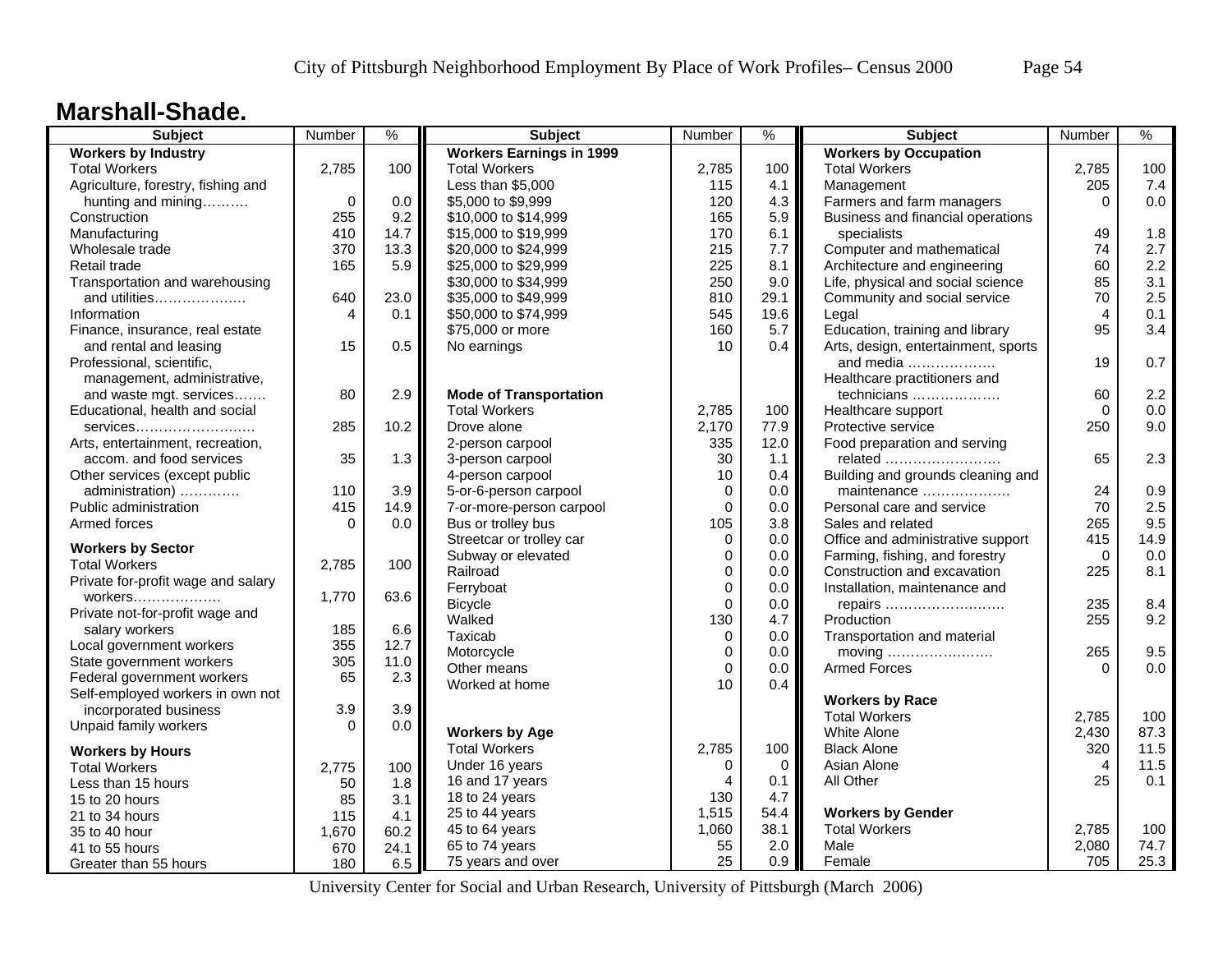### **Middle Hill**

| <b>Subject</b>                                                 | Number      | $\frac{9}{6}$ | <b>Subject</b>                  | Number         | %    | <b>Subject</b>                      | Number      | $\%$ |
|----------------------------------------------------------------|-------------|---------------|---------------------------------|----------------|------|-------------------------------------|-------------|------|
| <b>Workers by Industry</b>                                     |             |               | <b>Workers Earnings in 1999</b> |                |      | <b>Workers by Occupation</b>        |             |      |
| <b>Total Workers</b>                                           | 475         | 100           | <b>Total Workers</b>            | 475            | 100  | <b>Total Workers</b>                | 475         | 100  |
| Agriculture, forestry, fishing and                             |             |               | Less than \$5,000               | 70             | 14.7 | Management                          | 15          | 3.2  |
| hunting and mining                                             | 0           | 0.0           | \$5,000 to \$9,999              | 50             | 10.5 | Farmers and farm managers           | $\Omega$    | 0.0  |
| Construction                                                   | 0           | 0.0           | \$10,000 to \$14,999            | 45             | 9.5  | Business and financial operations   |             |      |
| Manufacturing                                                  | 0           | 0.0           | \$15,000 to \$19,999            | 45             | 9.5  | specialists                         | 15          | 3.2  |
| Wholesale trade                                                | $\mathbf 0$ | 0.0           | \$20,000 to \$24,999            | 60             | 12.6 | Computer and mathematical           | $\Omega$    | 0.0  |
| Retail trade                                                   | 35          | 7.4           | \$25,000 to \$29,999            | 40             | 8.4  | Architecture and engineering        | $\mathbf 0$ | 0.0  |
| Transportation and warehousing                                 |             |               | \$30,000 to \$34,999            | $\overline{4}$ | 0.8  | Life, physical and social science   | $\mathbf 0$ | 0.0  |
| and utilities                                                  | 0           | 0.0           | \$35,000 to \$49,999            | 45             | 9.5  | Community and social service        | 50          | 10.5 |
| Information                                                    | $\Omega$    | 0.0           | \$50,000 to \$74,999            | 100            | 21.1 | Legal                               | $\Omega$    | 0.0  |
| Finance, insurance, real estate                                |             |               | \$75,000 or more                | 4              | 0.8  | Education, training and library     | 115         | 24.2 |
| and rental and leasing                                         | 35          | 7.4           | No earnings                     | $\overline{4}$ | 0.8  | Arts, design, entertainment, sports |             |      |
| Professional, scientific,                                      |             |               |                                 |                |      | and media                           | $\Omega$    | 0.0  |
| management, administrative,                                    |             |               |                                 |                |      | Healthcare practitioners and        |             |      |
| and waste mgt. services                                        | 45          | 9.5           | <b>Mode of Transportation</b>   |                |      | technicians                         | 4           | 0.8  |
| Educational, health and social                                 |             |               | <b>Total Workers</b>            | 475            | 100  | Healthcare support                  | $\mathbf 0$ | 0.0  |
| services                                                       | 190         | 40.0          | Drove alone                     | 300            | 63.2 | Protective service                  | 20          | 4.2  |
| Arts, entertainment, recreation,                               |             |               | 2-person carpool                | 30             | 6.3  | Food preparation and serving        |             |      |
| accom. and food services                                       | 50          | 10.5          | 3-person carpool                | 20             | 4.2  | related                             | 55          | 11.6 |
| Other services (except public                                  |             |               | 4-person carpool                | 10             | 2.1  | Building and grounds cleaning and   |             |      |
| administration)                                                | 95          | 20.0          | 5-or-6-person carpool           | $\overline{4}$ | 0.8  | maintenance                         | 40          | 8.4  |
| Public administration                                          | 25          | 5.3           | 7-or-more-person carpool        | $\mathbf 0$    | 0.0  | Personal care and service           | 50          | 10.5 |
| Armed forces                                                   | $\Omega$    | 0.0           | Bus or trolley bus              | 40             | 8.4  | Sales and related                   | 50          | 10.5 |
|                                                                |             |               | Streetcar or trolley car        | $\mathbf 0$    | 0.0  | Office and administrative support   | 30          | 6.3  |
| <b>Workers by Sector</b>                                       |             |               | Subway or elevated              | $\mathbf 0$    | 0.0  | Farming, fishing, and forestry      | $\mathbf 0$ | 0.0  |
| <b>Total Workers</b>                                           | 475         | 100           | Railroad                        | $\Omega$       | 0.0  | Construction and excavation         | 4           | 0.8  |
| Private for-profit wage and salary                             | 205         | 43.2          | Ferryboat                       | $\mathbf 0$    | 0.0  | Installation, maintenance and       |             |      |
| workers                                                        |             |               | <b>Bicycle</b>                  | $\mathbf 0$    | 0.0  | repairs                             | 10          | 2.1  |
| Private not-for-profit wage and                                | 115         | 24.2          | Walked                          | 45             | 9.5  | Production                          | 10          | 2.1  |
| salary workers                                                 | 60          | 12.6          | Taxicab                         | 10             | 2.1  | Transportation and material         |             |      |
| Local government workers<br>State government workers           | 20          |               | Motorcycle                      | $\mathbf 0$    | 0.0  | moving                              | $\mathbf 0$ | 0.0  |
|                                                                | 10          | 4.2<br>2.1    | Other means                     | $\mathbf 0$    | 0.0  | <b>Armed Forces</b>                 | $\Omega$    | 0.0  |
| Federal government workers<br>Self-employed workers in own not |             |               | Worked at home                  | 10             | 2.1  |                                     |             |      |
| incorporated business                                          | 13.7        | 13.7          |                                 |                |      | <b>Workers by Race</b>              |             |      |
|                                                                | $\mathbf 0$ | 0.0           |                                 |                |      | <b>Total Workers</b>                | 475         | 100  |
| Unpaid family workers                                          |             |               | <b>Workers by Age</b>           |                |      | <b>White Alone</b>                  | 150         | 31.6 |
| <b>Workers by Hours</b>                                        |             |               | <b>Total Workers</b>            | 475            | 100  | <b>Black Alone</b>                  | 300         | 63.2 |
| <b>Total Workers</b>                                           | 470         | 100           | Under 16 years                  | $\mathbf 0$    | 0    | Asian Alone                         | $\mathbf 0$ | 63.2 |
| Less than 15 hours                                             | 55          | 11.7          | 16 and 17 years                 | $\mathbf 0$    | 0.0  | All Other                           | 25          | 0.0  |
| 15 to 20 hours                                                 | 20          | 4.3           | 18 to 24 years                  | 40             | 8.4  |                                     |             |      |
| 21 to 34 hours                                                 | 60          | 12.8          | 25 to 44 years                  | 190            | 40.0 | <b>Workers by Gender</b>            |             |      |
| 35 to 40 hour                                                  | 210         | 44.7          | 45 to 64 years                  | 190            | 40.0 | <b>Total Workers</b>                | 475         | 100  |
| 41 to 55 hours                                                 | 85          | 18.1          | 65 to 74 years                  | 15             | 3.2  | Male                                | 205         | 43.2 |
| Greater than 55 hours                                          | 40          | 8.5           | 75 years and over               | 35             | 7.4  | Female                              | 270         | 56.8 |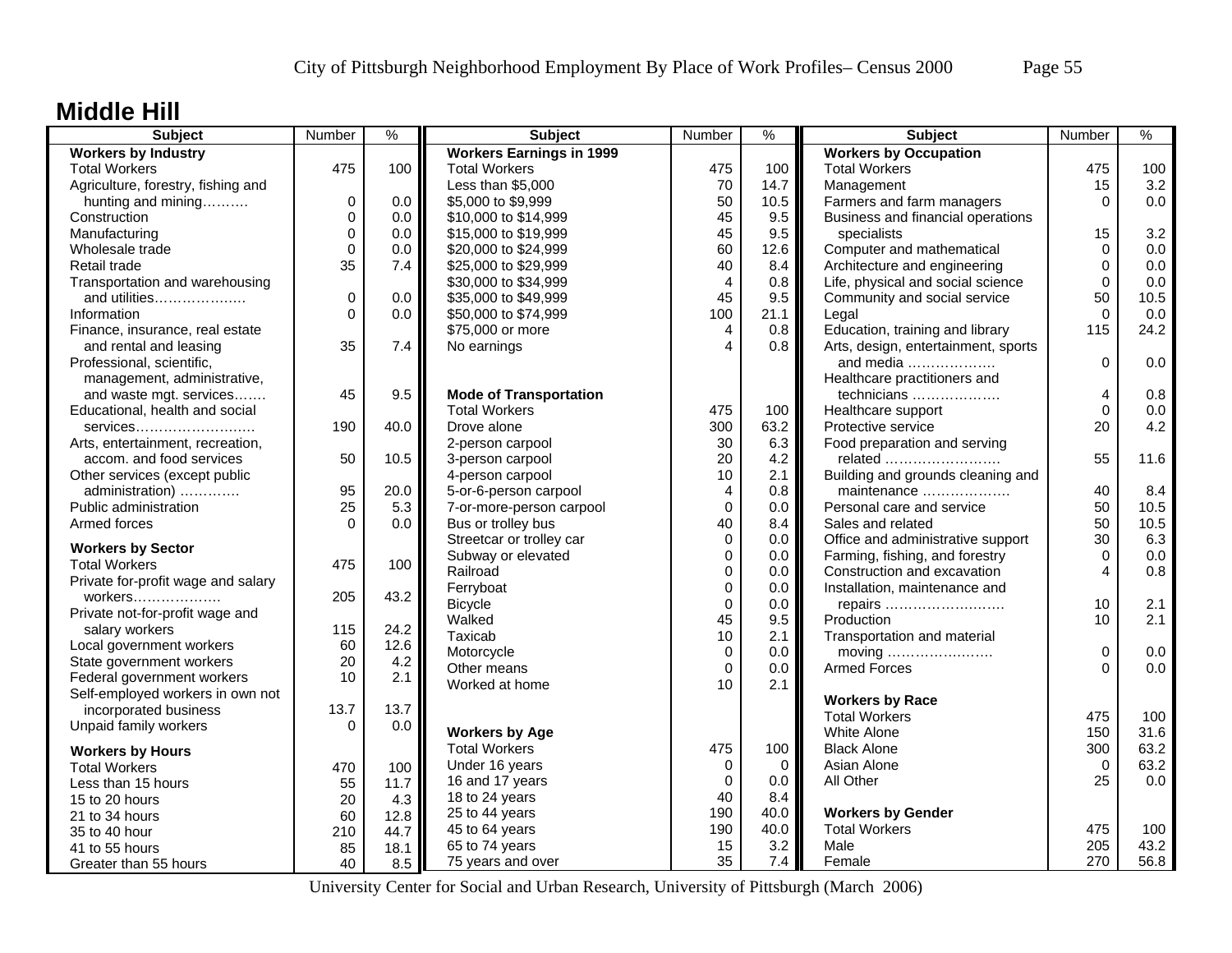# **Morningside**

| <b>Subject</b>                     | Number         | $\%$    | <b>Subject</b>                  | Number         | %           | <b>Subject</b>                      | Number         | $\%$ |
|------------------------------------|----------------|---------|---------------------------------|----------------|-------------|-------------------------------------|----------------|------|
| <b>Workers by Industry</b>         |                |         | <b>Workers Earnings in 1999</b> |                |             | <b>Workers by Occupation</b>        |                |      |
| <b>Total Workers</b>               | 365            | 100     | <b>Total Workers</b>            | 365            | 100         | <b>Total Workers</b>                | 365            | 100  |
| Agriculture, forestry, fishing and |                |         | Less than \$5,000               | 35             | 9.6         | Management                          | 25             | 6.8  |
| hunting and mining                 | $\mathbf 0$    | 0.0     | \$5,000 to \$9,999              | 35             | 9.6         | Farmers and farm managers           | $\Omega$       | 0.0  |
| Construction                       | 45             | 12.3    | \$10,000 to \$14,999            | 45             | 12.3        | Business and financial operations   |                |      |
| Manufacturing                      | $\overline{4}$ | 1.1     | \$15,000 to \$19,999            | 45             | 12.3        | specialists                         | 15             | 4.1  |
| Wholesale trade                    | 45             | 12.3    | \$20,000 to \$24,999            | 30             | 8.2         | Computer and mathematical           | 4              | 1.1  |
| Retail trade                       | 40             | 11.0    | \$25,000 to \$29,999            | 40             | 11.0        | Architecture and engineering        | 4              | 1.1  |
| Transportation and warehousing     |                |         | \$30,000 to \$34,999            | 30             | 8.2         | Life, physical and social science   | 0              | 0.0  |
| and utilities                      | 0              | 0.0     | \$35,000 to \$49,999            | 35             | 9.6         | Community and social service        | 4              | 1.1  |
| Information                        | $\Omega$       | 0.0     | \$50,000 to \$74,999            | 35             | 9.6         | Legal                               | 15             | 4.1  |
| Finance, insurance, real estate    |                |         | \$75,000 or more                | $\overline{4}$ | 1.1         | Education, training and library     | 45             | 12.3 |
| and rental and leasing             | $\Omega$       | 0.0     | No earnings                     | 20             | 5.5         | Arts, design, entertainment, sports |                |      |
| Professional, scientific,          |                |         |                                 |                |             | and media                           | 35             | 9.6  |
| management, administrative,        |                |         |                                 |                |             | Healthcare practitioners and        |                |      |
| and waste mgt. services            | 55             | 15.1    | <b>Mode of Transportation</b>   |                |             | technicians                         | 0              | 0.0  |
| Educational, health and social     |                |         | <b>Total Workers</b>            | 365            | 100         | Healthcare support                  | 4              | 1.1  |
| services                           | 95             | 26.0    | Drove alone                     | 285            | 78.1        | Protective service                  | $\Omega$       | 0.0  |
| Arts, entertainment, recreation,   |                |         | 2-person carpool                | 20             | 5.5         | Food preparation and serving        |                |      |
| accom. and food services           | 10             | 2.7     | 3-person carpool                | $\mathbf 0$    | 0.0         | related                             | 20             | 5.5  |
| Other services (except public      |                |         | 4-person carpool                | $\overline{4}$ | 1.1         | Building and grounds cleaning and   |                |      |
| administration)                    | 65             | 17.8    | 5-or-6-person carpool           | $\mathbf 0$    | 0.0         | maintenance                         | 10             | 2.7  |
| Public administration              | $\overline{4}$ | 1.1     | 7-or-more-person carpool        | $\mathbf 0$    | 0.0         | Personal care and service           | 35             | 9.6  |
| Armed forces                       | $\Omega$       | 0.0     | Bus or trolley bus              | 10             | 2.7         | Sales and related                   | 50             | 13.7 |
|                                    |                |         | Streetcar or trolley car        | $\mathbf 0$    | 0.0         | Office and administrative support   | 45             | 12.3 |
| <b>Workers by Sector</b>           |                |         | Subway or elevated              | $\overline{0}$ | 0.0         | Farming, fishing, and forestry      | $\Omega$       | 0.0  |
| <b>Total Workers</b>               | 365            | 100     | Railroad                        | $\mathbf 0$    | 0.0         | Construction and excavation         | 25             | 6.8  |
| Private for-profit wage and salary |                |         | Ferryboat                       | $\pmb{0}$      | 0.0         | Installation, maintenance and       |                |      |
| $workers$                          | 195            | 53.4    | <b>Bicycle</b>                  | $\mathbf 0$    | 0.0         | repairs                             | $\overline{4}$ | 1.1  |
| Private not-for-profit wage and    |                |         | Walked                          | 20             | 5.5         | Production                          | 20             | 5.5  |
| salary workers                     | 40             | 11.0    | Taxicab                         | $\pmb{0}$      | 0.0         | Transportation and material         |                |      |
| Local government workers           | 30             | 8.2     | Motorcycle                      | $\mathbf 0$    | 0.0         | moving                              | $\mathbf 0$    | 0.0  |
| State government workers           | 0              | $0.0\,$ | Other means                     | $\mathbf 0$    | 0.0         | <b>Armed Forces</b>                 | $\Omega$       | 0.0  |
| Federal government workers         | $\Omega$       | 0.0     | Worked at home                  | 25             | 6.8         |                                     |                |      |
| Self-employed workers in own not   |                |         |                                 |                |             | <b>Workers by Race</b>              |                |      |
| incorporated business              | 21.9           | 21.9    |                                 |                |             | <b>Total Workers</b>                | 365            | 100  |
| Unpaid family workers              | 20             | 5.5     | <b>Workers by Age</b>           |                |             | <b>White Alone</b>                  | 340            | 93.2 |
| <b>Workers by Hours</b>            |                |         | <b>Total Workers</b>            | 365            | 100         | <b>Black Alone</b>                  | 15             | 4.1  |
| <b>Total Workers</b>               | 360            | 100     | Under 16 years                  | 0              | $\mathbf 0$ | Asian Alone                         | 10             | 4.1  |
| Less than 15 hours                 | 20             | 5.6     | 16 and 17 years                 | $\mathbf 0$    | 0.0         | All Other                           | $\Omega$       | 2.7  |
| 15 to 20 hours                     | 35             | 9.7     | 18 to 24 years                  | 10             | 2.7         |                                     |                |      |
| 21 to 34 hours                     | 35             | 9.7     | 25 to 44 years                  | 210            | 57.5        | <b>Workers by Gender</b>            |                |      |
| 35 to 40 hour                      | 170            | 47.2    | 45 to 64 years                  | 135            | 37.0        | <b>Total Workers</b>                | 365            | 100  |
| 41 to 55 hours                     | 60             | 16.7    | 65 to 74 years                  | $\overline{4}$ | 1.1         | Male                                | 160            | 43.8 |
| Greater than 55 hours              | 45             | 12.5    | 75 years and over               | 4              | 1.1         | Female                              | 205            | 56.2 |
|                                    |                |         |                                 |                |             |                                     |                |      |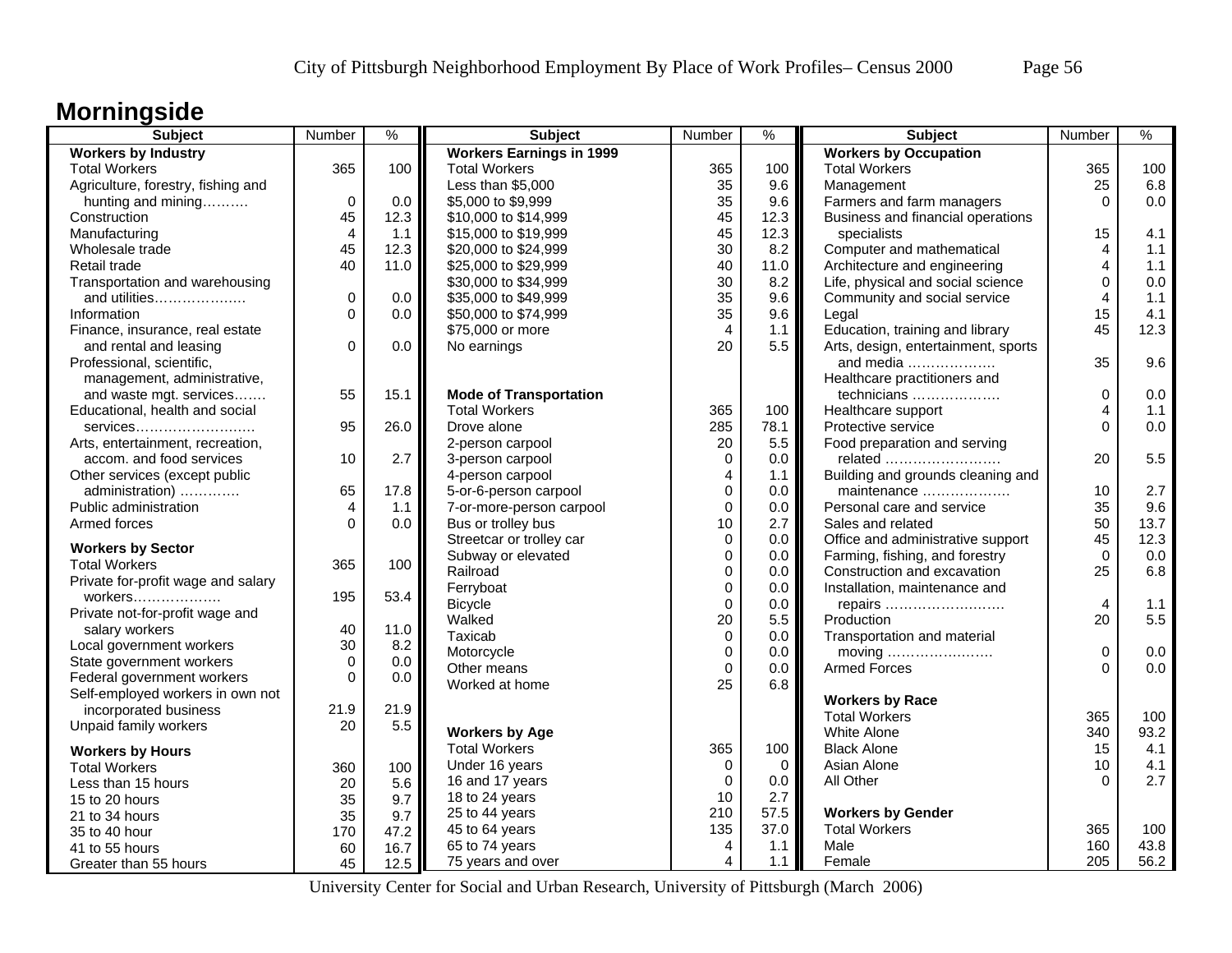#### **Mount Oliver**

| <b>Subject</b>                     | Number                  | %    | <b>Subject</b>                  | Number         | ℅                | <b>Subject</b>                      | Number                  | $\%$ |
|------------------------------------|-------------------------|------|---------------------------------|----------------|------------------|-------------------------------------|-------------------------|------|
| <b>Workers by Industry</b>         |                         |      | <b>Workers Earnings in 1999</b> |                |                  | <b>Workers by Occupation</b>        |                         |      |
| <b>Total Workers</b>               | 100                     | 100  | <b>Total Workers</b>            | 100            | 100              | <b>Total Workers</b>                | 100                     | 100  |
| Agriculture, forestry, fishing and |                         |      | Less than \$5,000               | $\mathbf 0$    | 0.0              | Management                          | $\overline{4}$          | 4.0  |
| hunting and mining                 | $\mathbf 0$             | 0.0  | \$5,000 to \$9,999              | 10             | 10.0             | Farmers and farm managers           | $\Omega$                | 0.0  |
| Construction                       | 0                       | 0.0  | \$10,000 to \$14,999            | 25             | 25.0             | Business and financial operations   |                         |      |
| Manufacturing                      | 0                       | 0.0  | \$15,000 to \$19,999            | 10             | 10.0             | specialists                         | $\mathbf 0$             | 0.0  |
| Wholesale trade                    | 0                       | 0.0  | \$20,000 to \$24,999            | $\mathbf 0$    | 0.0 <sub>1</sub> | Computer and mathematical           | 4                       | 4.0  |
| Retail trade                       | 4                       | 4.0  | \$25,000 to \$29,999            | 10             | 10.0             | Architecture and engineering        | 0                       | 0.0  |
| Transportation and warehousing     |                         |      | \$30,000 to \$34,999            | $\overline{4}$ | 4.0              | Life, physical and social science   | 0                       | 0.0  |
| and utilities                      | $\mathsf 0$             | 0.0  | \$35,000 to \$49,999            | 20             | 20.0             | Community and social service        | 4                       | 4.0  |
| Information                        | $\overline{0}$          | 0.0  | \$50,000 to \$74,999            | 15             | 15.0             | Legal                               | $\Omega$                | 0.0  |
| Finance, insurance, real estate    |                         |      | \$75,000 or more                | 10             | 10.0             | Education, training and library     | 60                      | 60.0 |
| and rental and leasing             | $\mathbf 0$             | 0.0  | No earnings                     | $\Omega$       | 0.0              | Arts, design, entertainment, sports |                         |      |
| Professional, scientific,          |                         |      |                                 |                |                  | and media                           | $\Omega$                | 0.0  |
| management, administrative,        |                         |      |                                 |                |                  | Healthcare practitioners and        |                         |      |
| and waste mgt. services            | 0                       | 0.0  | <b>Mode of Transportation</b>   |                |                  | technicians                         | 10                      | 10.0 |
| Educational, health and social     |                         |      | <b>Total Workers</b>            | 100            | 100              | Healthcare support                  | 0                       | 0.0  |
| services                           | 90                      | 90.0 | Drove alone                     | 75             | 75.0             | Protective service                  | $\overline{4}$          | 4.0  |
| Arts, entertainment, recreation,   |                         |      | 2-person carpool                | 15             | 15.0             | Food preparation and serving        |                         |      |
| accom. and food services           | $\mathbf 0$             | 0.0  | 3-person carpool                | $\overline{4}$ | 4.0              | related                             | $\mathbf 0$             | 0.0  |
| Other services (except public      |                         |      | 4-person carpool                | 0              | 0.0              | Building and grounds cleaning and   |                         |      |
| administration)                    | $\mathbf 0$             | 0.0  | 5-or-6-person carpool           | $\Omega$       | 0.0              | maintenance                         | $\mathbf 0$             | 0.0  |
| Public administration              | $\overline{\mathbf{4}}$ | 4.0  | 7-or-more-person carpool        | $\mathbf 0$    | 0.0              | Personal care and service           | $\overline{\mathbf{4}}$ | 4.0  |
| Armed forces                       | $\Omega$                | 0.0  | Bus or trolley bus              | $\Omega$       | 0.0              | Sales and related                   | 4                       | 4.0  |
|                                    |                         |      | Streetcar or trolley car        | 0              | 0.0              | Office and administrative support   | $\mathbf 0$             | 0.0  |
| <b>Workers by Sector</b>           |                         |      | Subway or elevated              | 0              | 0.0              | Farming, fishing, and forestry      | 0                       | 0.0  |
| <b>Total Workers</b>               | 100                     | 100  | Railroad                        | $\Omega$       | 0.0              | Construction and excavation         | $\Omega$                | 0.0  |
| Private for-profit wage and salary |                         |      | Ferryboat                       | 0              | 0.0              | Installation, maintenance and       |                         |      |
| workers                            | 30                      | 30.0 | <b>Bicycle</b>                  | 0              | 0.0              | repairs                             | $\boldsymbol{0}$        | 0.0  |
| Private not-for-profit wage and    |                         |      | Walked                          | 4              | 4.0              | Production                          | $\Omega$                | 0.0  |
| salary workers                     | 25                      | 25.0 | Taxicab                         | 0              | 0.0              | Transportation and material         |                         |      |
| Local government workers           | 30                      | 30.0 | Motorcycle                      | $\overline{0}$ | 0.0              | moving                              | $\boldsymbol{0}$        | 0.0  |
| State government workers           | 15                      | 15.0 | Other means                     | $\Omega$       | 0.0              | <b>Armed Forces</b>                 | $\Omega$                | 0.0  |
| Federal government workers         | $\mathbf 0$             | 0.0  | Worked at home                  | $\Omega$       | 0.0              |                                     |                         |      |
| Self-employed workers in own not   |                         |      |                                 |                |                  | <b>Workers by Race</b>              |                         |      |
| incorporated business              | 4.0                     | 4.0  |                                 |                |                  | <b>Total Workers</b>                | 100                     | 100  |
| Unpaid family workers              | $\Omega$                | 0.0  | <b>Workers by Age</b>           |                |                  | White Alone                         | 100                     | 100  |
| <b>Workers by Hours</b>            |                         |      | <b>Total Workers</b>            | 100            | 100              | <b>Black Alone</b>                  | 0                       | 0.0  |
| <b>Total Workers</b>               | 100                     | 100  | Under 16 years                  | 0              | $\overline{0}$   | Asian Alone                         | 0                       | 0.0  |
| Less than 15 hours                 | $\overline{4}$          | 4.0  | 16 and 17 years                 | $\mathbf 0$    | 0.0              | All Other                           | O                       | 0.0  |
| 15 to 20 hours                     | 10                      | 10.0 | 18 to 24 years                  | $\mathbf 0$    | 0.0              |                                     |                         |      |
| 21 to 34 hours                     | 20                      | 20.0 | 25 to 44 years                  | 50             | 50.0             | <b>Workers by Gender</b>            |                         |      |
| 35 to 40 hour                      | 50                      | 50.0 | 45 to 64 years                  | 50             | 50.0             | <b>Total Workers</b>                | 100                     | 100  |
| 41 to 55 hours                     | 10                      | 10.0 | 65 to 74 years                  | $\mathbf 0$    | 0.0              | Male                                | $\Omega$                | 0.0  |
| Greater than 55 hours              | 4                       | 4.0  | 75 years and over               | $\Omega$       | 0.0              | Female                              | 100                     | 100  |
|                                    |                         |      |                                 |                |                  |                                     |                         |      |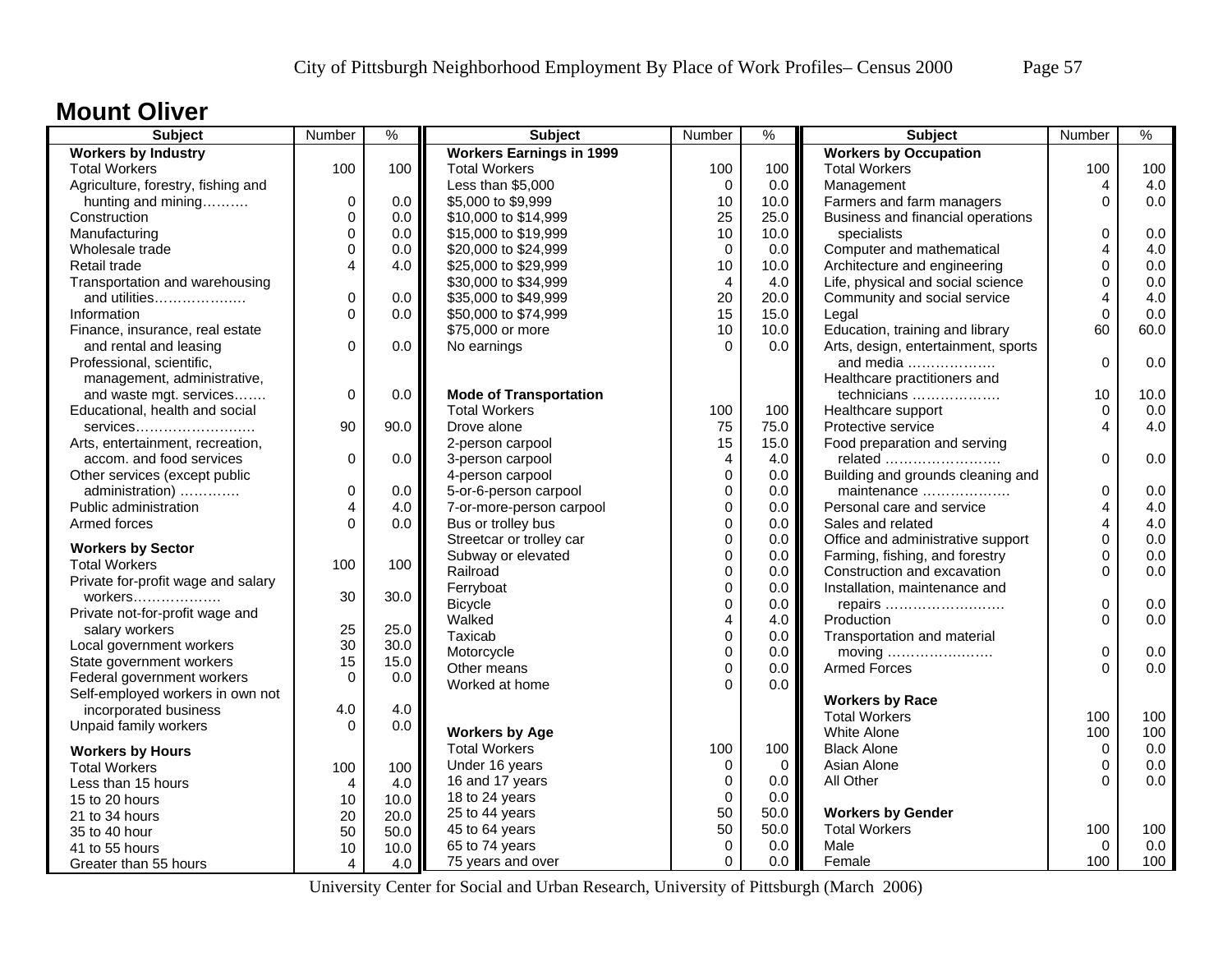### **Mount Washington**

| Subject                            | Number      | $\frac{1}{2}$ | Subject                         | Number      | $\frac{9}{6}$ | <b>Subject</b>                      | Number         | $\frac{9}{6}$ |
|------------------------------------|-------------|---------------|---------------------------------|-------------|---------------|-------------------------------------|----------------|---------------|
| <b>Workers by Industry</b>         |             |               | <b>Workers Earnings in 1999</b> |             |               | <b>Workers by Occupation</b>        |                |               |
| <b>Total Workers</b>               | 1,320       | 100           | <b>Total Workers</b>            | 1,320       | 100           | <b>Total Workers</b>                | 1,320          | 100           |
| Agriculture, forestry, fishing and |             |               | Less than \$5,000               | 144         | 10.9          | Management                          | 115            | 8.7           |
| hunting and mining                 | $\mathbf 0$ | 0.0           | \$5,000 to \$9,999              | 170         | 12.9          | Farmers and farm managers           | $\Omega$       | 0.0           |
| Construction                       | 55          | 4.2           | \$10,000 to \$14,999            | 155         | 11.7          | Business and financial operations   |                |               |
| Manufacturing                      | 29          | 2.2           | \$15,000 to \$19,999            | 95          | 7.2           | specialists                         | 34             | 2.6           |
| Wholesale trade                    | 29          | 2.2           | \$20,000 to \$24,999            | 169         | 12.8          | Computer and mathematical           | 8              | 0.6           |
| Retail trade                       | 135         | 10.2          | \$25,000 to \$29,999            | 90          | 6.8           | Architecture and engineering        | 25             | 1.9           |
| Transportation and warehousing     |             |               | \$30,000 to \$34,999            | 110         | 8.3           | Life, physical and social science   | $\overline{4}$ | 0.3           |
| and utilities                      | 10          | 0.8           | \$35,000 to \$49,999            | 130         | 9.8           | Community and social service        | 74             | 5.6           |
| Information                        | 24          | 1.8           | \$50,000 to \$74,999            | 124         | 9.4           | Legal                               | 10             | 0.8           |
| Finance, insurance, real estate    |             |               | \$75,000 or more                | 69          | 5.2           | Education, training and library     | 149            | 11.3          |
| and rental and leasing             | 104         | 7.9           | No earnings                     | 54          | 4.1           | Arts, design, entertainment, sports |                |               |
| Professional, scientific,          |             |               |                                 |             |               | and media $\ldots$                  | 25             | 1.9           |
| management, administrative,        |             |               |                                 |             |               | Healthcare practitioners and        |                |               |
| and waste mgt. services            | 170         | 12.9          | <b>Mode of Transportation</b>   |             |               | technicians                         | 29             | 2.2           |
| Educational, health and social     |             |               | <b>Total Workers</b>            | 1,320       | 100           | Healthcare support                  | 25             | 1.9           |
| services                           | 350         | 26.5          | Drove alone                     | 935         | 70.8          | Protective service                  | 25             | 1.9           |
| Arts, entertainment, recreation,   |             |               | 2-person carpool                | 85          | 6.4           | Food preparation and serving        |                |               |
| accom. and food services           | 310         | 23.5          | 3-person carpool                | $\mathbf 0$ | 0.0           | related                             | 225            | 17.0          |
| Other services (except public      |             |               | 4-person carpool                | 4           | 0.3           | Building and grounds cleaning and   |                |               |
| administration)                    | 100         | 7.6           | 5-or-6-person carpool           | $\mathbf 0$ | 0.0           | maintenance                         | 55             | 4.2           |
| Public administration              | 10          | 0.8           | 7-or-more-person carpool        | $\mathbf 0$ | 0.0           | Personal care and service           | 25             | 1.9           |
| Armed forces                       | $\Omega$    | 0.0           | Bus or trolley bus              | 35          | 2.7           | Sales and related                   | 165            | 12.5          |
|                                    |             |               | Streetcar or trolley car        | $\Omega$    | 0.0           | Office and administrative support   | 165            | 12.5          |
| <b>Workers by Sector</b>           |             |               | Subway or elevated              | 10          | 0.8           | Farming, fishing, and forestry      | $\Omega$       | 0.0           |
| <b>Total Workers</b>               | 1,320       | 100           | Railroad                        | $\Omega$    | 0.0           | Construction and excavation         | 60             | 4.5           |
| Private for-profit wage and salary |             |               | Ferryboat                       | $\Omega$    | 0.0           | Installation, maintenance and       |                |               |
| workers                            | 775         | 58.7          |                                 | $\Omega$    |               |                                     | 19             | 1.4           |
| Private not-for-profit wage and    |             |               | <b>Bicycle</b>                  |             | 0.0           | repairs                             |                | 2.2           |
| salary workers                     | 183         | 13.9          | Walked                          | 165         | 12.5          | Production                          | 29             |               |
| Local government workers           | 140         | 10.6          | Taxicab                         | $\mathbf 0$ | 0.0           | Transportation and material         |                |               |
| State government workers           | 24          | 1.8           | Motorcycle                      | $\Omega$    | 0.0           |                                     | 60             | 4.5           |
| Federal government workers         | $\Omega$    | 0.0           | Other means                     | $\Omega$    | 0.0           | <b>Armed Forces</b>                 | $\Omega$       | 0.0           |
| Self-employed workers in own not   |             |               | Worked at home                  | 85          | 6.4           |                                     |                |               |
| incorporated business              | 14.0        | 14.0          |                                 |             |               | <b>Workers by Race</b>              |                |               |
| Unpaid family workers              | 14          | 1.1           |                                 |             |               | <b>Total Workers</b>                | 1,320          | 100           |
|                                    |             |               | <b>Workers by Age</b>           |             |               | White Alone                         | 1,200          | 90.9          |
| <b>Workers by Hours</b>            |             |               | <b>Total Workers</b>            | 1,320       | 100           | <b>Black Alone</b>                  | 110            | 8.3           |
| <b>Total Workers</b>               | 1,270       | 100           | Under 16 years                  | $\mathbf 0$ | $\mathbf 0$   | Asian Alone                         | $\mathbf 0$    | 8.3           |
| Less than 15 hours                 | 59          | 4.6           | 16 and 17 years                 | 55          | 4.2           | All Other                           | 15             | 0.0           |
| 15 to 20 hours                     | 150         | 11.8          | 18 to 24 years                  | 144         | 10.9          |                                     |                |               |
| 21 to 34 hours                     | 150         | 11.8          | 25 to 44 years                  | 580         | 43.9          | <b>Workers by Gender</b>            |                |               |
| 35 to 40 hour                      | 630         | 49.6          | 45 to 64 years                  | 450         | 34.1          | <b>Total Workers</b>                | 1,320          | 100           |
| 41 to 55 hours                     | 200         | 15.7          | 65 to 74 years                  | 75          | 5.7           | Male                                | 675            | 51.1          |
| Greater than 55 hours              | 89          | $7.0$         | 75 years and over               | 18          | 1.4           | Female                              | 645            | 48.9          |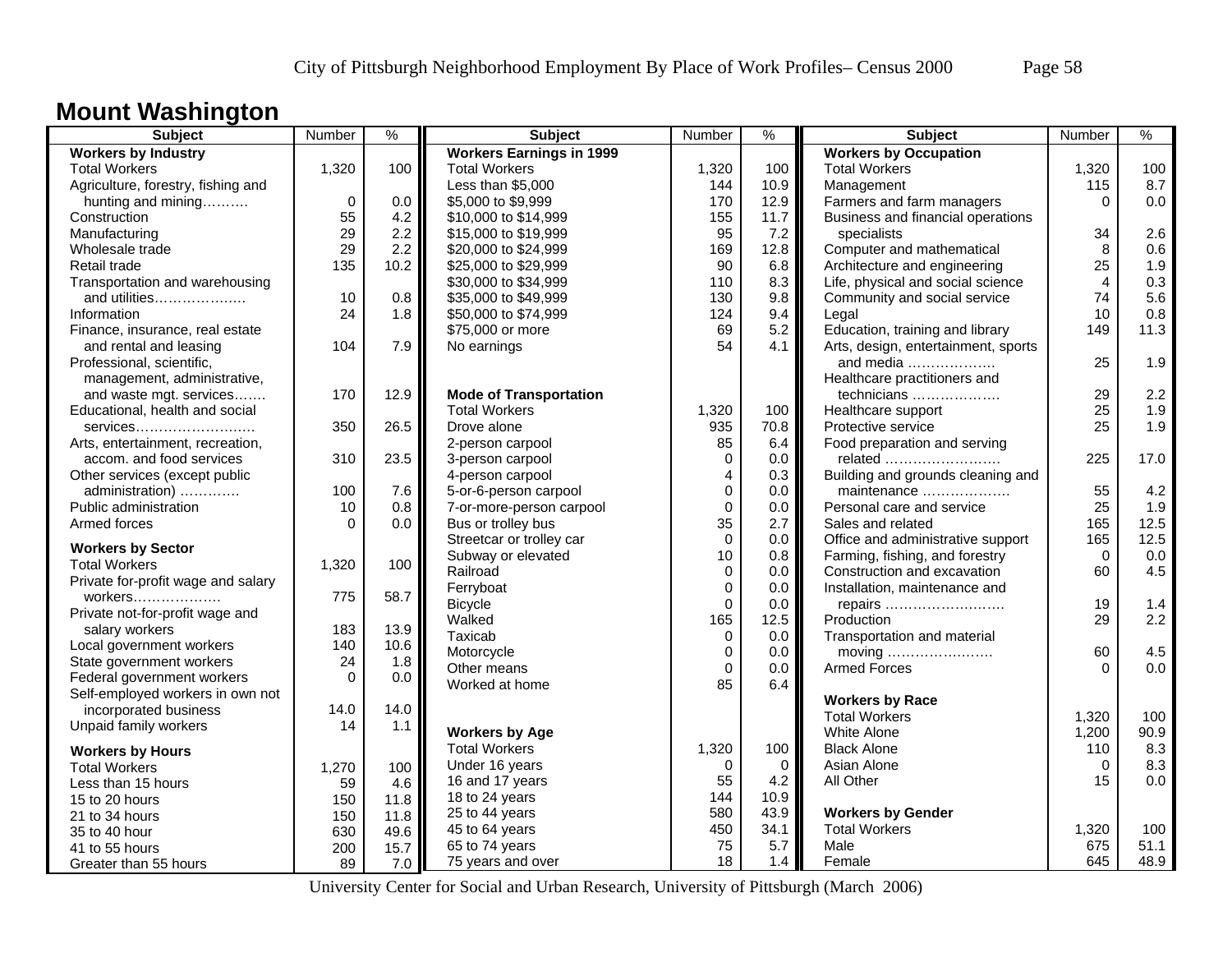#### **New Homestead**

| <b>Subject</b>                     | Number                  | $\frac{0}{0}$ | <b>Subject</b>                   | Number                  | $\frac{9}{6}$    | Subject                             | Number                  | $\frac{9}{6}$ |
|------------------------------------|-------------------------|---------------|----------------------------------|-------------------------|------------------|-------------------------------------|-------------------------|---------------|
| <b>Workers by Industry</b>         |                         |               | <b>Workers Earnings in 1999</b>  |                         |                  | <b>Workers by Occupation</b>        |                         |               |
| <b>Total Workers</b>               | 20                      | 100           | <b>Total Workers</b>             | 20                      | 100              | <b>Total Workers</b>                | 20                      | 100           |
| Agriculture, forestry, fishing and |                         |               | Less than \$5,000                | $\overline{\mathbf{4}}$ | 20.0             | Management                          | 0                       | 0.0           |
| hunting and mining                 | 0                       | 0.0           | \$5,000 to \$9,999               | $\overline{0}$          | 0.0              | Farmers and farm managers           | $\Omega$                | 0.0           |
| Construction                       | 4                       | 20.0          | \$10,000 to \$14,999             | $\Omega$                | 0.0 <sub>1</sub> | Business and financial operations   |                         |               |
| Manufacturing                      | 0                       | 0.0           | \$15,000 to \$19,999             | 0                       | 0.0              | specialists                         | $\mathbf 0$             | 0.0           |
| Wholesale trade                    | $\mathbf 0$             | 0.0           | \$20,000 to \$24,999             | $\Omega$                | 0.0              | Computer and mathematical           | $\mathbf 0$             | 0.0           |
| Retail trade                       | $\Omega$                | 0.0           | \$25,000 to \$29,999             | 0                       | 0.0              | Architecture and engineering        | $\mathbf 0$             | 0.0           |
| Transportation and warehousing     |                         |               | \$30,000 to \$34,999             | 4                       | 20.0             | Life, physical and social science   | 0                       | 0.0           |
| and utilities                      | 0                       | 0.0           | \$35,000 to \$49,999             | 4                       | 20.0             | Community and social service        | 0                       | 0.0           |
| Information                        | 0                       | 0.0           | \$50,000 to \$74,999             | 0                       | 0.0              | Legal                               | $\mathbf 0$             | 0.0           |
| Finance, insurance, real estate    |                         |               | \$75,000 or more                 | 0                       | 0.0              | Education, training and library     | $\Omega$                | 0.0           |
| and rental and leasing             | $\mathbf 0$             | 0.0           | No earnings                      | $\Omega$                | 0.0              | Arts, design, entertainment, sports |                         |               |
| Professional, scientific,          |                         |               |                                  |                         |                  | and media                           | 0                       | 0.0           |
| management, administrative,        |                         |               |                                  |                         |                  | Healthcare practitioners and        |                         |               |
| and waste mgt. services            | 4                       | 20.0          | <b>Mode of Transportation</b>    |                         |                  | technicians                         | $\mathbf 0$             | 0.0           |
| Educational, health and social     |                         |               | <b>Total Workers</b>             | 20                      | 100              | Healthcare support                  | 0                       | 0.0           |
| services                           | 4                       | 20.0          | Drove alone                      | $\mathbf 0$             | 0.0              | Protective service                  | $\Omega$                | 0.0           |
| Arts, entertainment, recreation,   |                         |               | 2-person carpool                 | 10                      | 50.0             | Food preparation and serving        |                         |               |
| accom. and food services           | $\Omega$                | 0.0           | 3-person carpool                 | $\mathbf 0$             | 0.0              | related                             | $\Omega$                | 0.0           |
| Other services (except public      |                         |               | 4-person carpool                 | $\mathbf 0$             | 0.0              | Building and grounds cleaning and   |                         |               |
| administration)                    | 0                       | 0.0           | 5-or-6-person carpool            | $\mathbf 0$             | 0.0 <sub>1</sub> | maintenance                         | $\overline{\mathbf{4}}$ | 20.0          |
| Public administration              | 0                       | 0.0           | 7-or-more-person carpool         | 0                       | 0.0              | Personal care and service           | 4                       | 20.0          |
| Armed forces                       | $\Omega$                | 0.0           | Bus or trolley bus               | 0                       | 0.0              | Sales and related                   | $\mathbf 0$             | 0.0           |
|                                    |                         |               | Streetcar or trolley car         | $\Omega$                | 0.0              | Office and administrative support   | 0                       | 0.0           |
| <b>Workers by Sector</b>           |                         |               | Subway or elevated               | 0                       | 0.0              | Farming, fishing, and forestry      | $\mathbf 0$             | 0.0           |
| <b>Total Workers</b>               | 20                      | 100           | Railroad                         | 0                       | 0.0              | Construction and excavation         | 4                       | 20.0          |
| Private for-profit wage and salary |                         |               | Ferryboat                        | 0                       | 0.0              | Installation, maintenance and       |                         |               |
| workers                            | $\overline{\mathbf{4}}$ | 20.0          | <b>Bicycle</b>                   | 0                       | 0.0              | repairs                             | $\mathbf 0$             | 0.0           |
| Private not-for-profit wage and    |                         |               | Walked                           | 0                       | 0.0              | Production                          | $\Omega$                | 0.0           |
| salary workers                     | $\mathsf 0$             | 0.0           | Taxicab                          | $\Omega$                | 0.0              | Transportation and material         |                         |               |
| Local government workers           | $\mathsf 0$             | 0.0           | Motorcycle                       | $\Omega$                | 0.0 <sub>1</sub> | moving                              | $\mathbf 0$             | 0.0           |
| State government workers           | $\mathbf 0$             | 0.0           | Other means                      | $\overline{0}$          | 0.0              | <b>Armed Forces</b>                 | $\Omega$                | 0.0           |
| Federal government workers         | $\Omega$                | 0.0           | Worked at home                   | Δ                       | 20.0             |                                     |                         |               |
| Self-employed workers in own not   |                         |               |                                  |                         |                  | <b>Workers by Race</b>              |                         |               |
| incorporated business              | 75.0                    | 75.0          |                                  |                         |                  | <b>Total Workers</b>                | 20                      | 100           |
| Unpaid family workers              | $\Omega$                | 0.0           | <b>Workers by Age</b>            |                         |                  | White Alone                         | 20                      | 100           |
|                                    |                         |               | <b>Total Workers</b>             | 20                      | 100              | <b>Black Alone</b>                  | 0                       | 0.0           |
| <b>Workers by Hours</b>            |                         |               | Under 16 years                   | 0                       | $\overline{0}$   | Asian Alone                         | 0                       | 0.0           |
| <b>Total Workers</b>               | 20                      | 100           | 16 and 17 years                  | $\mathbf 0$             | 0.0              | All Other                           | $\Omega$                | 0.0           |
| Less than 15 hours                 | 4                       | 20.0          | 18 to 24 years                   | $\mathbf 0$             | 0.0              |                                     |                         |               |
| 15 to 20 hours                     | 0                       | 0.0           |                                  | 10                      | 50.0             | <b>Workers by Gender</b>            |                         |               |
| 21 to 34 hours                     | 0                       | 0.0           | 25 to 44 years<br>45 to 64 years |                         | 20.0             | <b>Total Workers</b>                | 20                      | 100           |
| 35 to 40 hour                      | 0                       | 0.0           |                                  | $\overline{4}$          |                  | Male                                | 10                      | 50.0          |
| 41 to 55 hours                     | 4                       | 20.0          | 65 to 74 years                   | 0<br>$\Omega$           | 0.0              |                                     | 10                      |               |
| Greater than 55 hours              | 4                       | 20.0          | 75 years and over                |                         | 0.0              | Female                              |                         | 50.0          |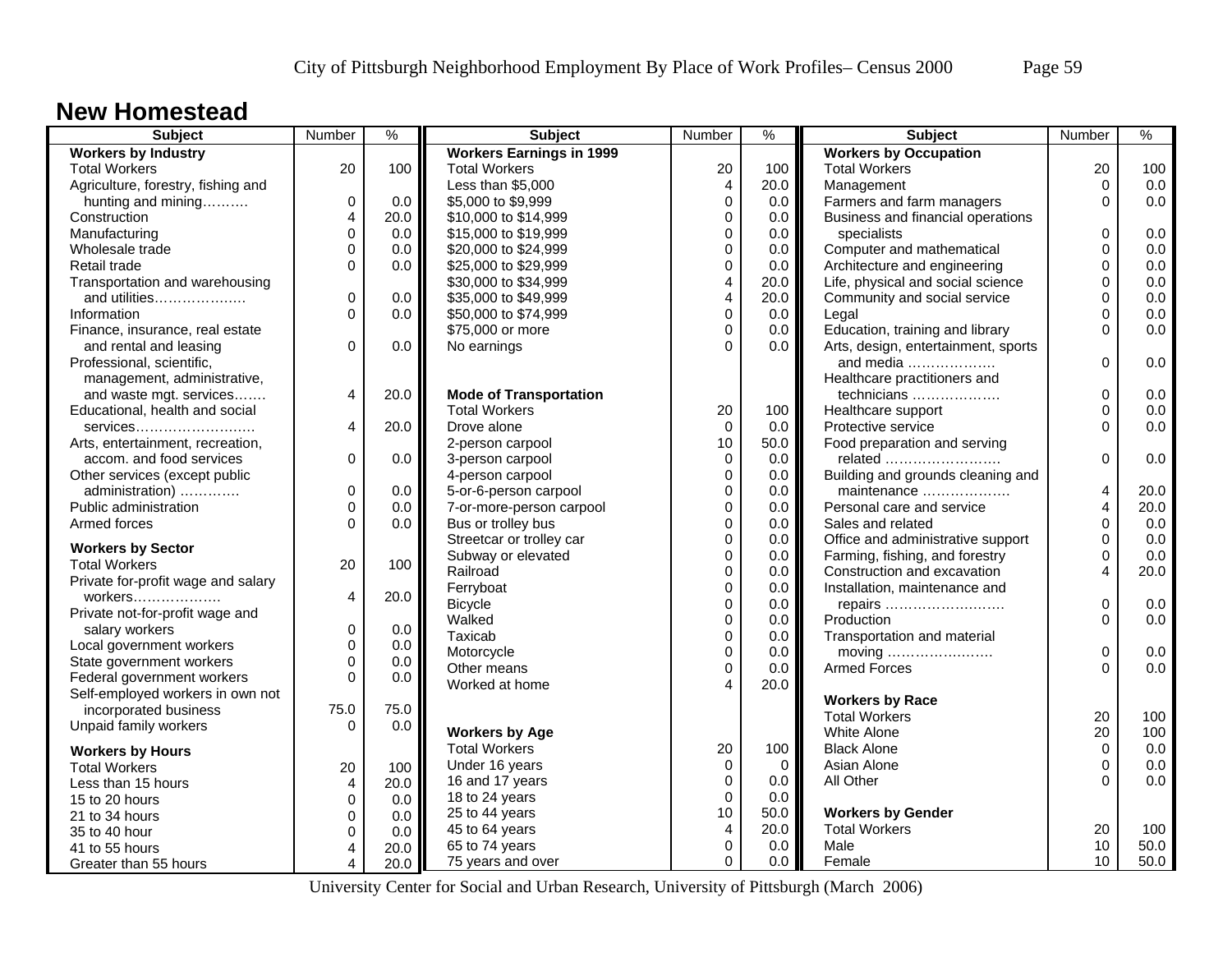#### **North Oakland**

| <b>Subject</b>                     | Number                 | $\frac{9}{6}$ | <b>Subject</b>                  | Number         | $\frac{0}{0}$ | <b>Subject</b>                      | Number   | $\%$ |
|------------------------------------|------------------------|---------------|---------------------------------|----------------|---------------|-------------------------------------|----------|------|
| <b>Workers by Industry</b>         |                        |               | <b>Workers Earnings in 1999</b> |                |               | <b>Workers by Occupation</b>        |          |      |
| <b>Total Workers</b>               | 18,175                 | 100           | <b>Total Workers</b>            | 18,175         | 100           | <b>Total Workers</b>                | 18,175   | 100  |
| Agriculture, forestry, fishing and |                        |               | Less than \$5,000               | 1,625          | 8.9           | Management                          | 1,890    | 10.4 |
| hunting and mining                 | $\mathbf 0$            | 0.0           | \$5,000 to \$9,999              | 1,690          | 9.3           | Farmers and farm managers           | $\Omega$ | 0.0  |
| Construction                       | 169                    | 0.9           | \$10,000 to \$14,999            | 1,710          | 9.4           | Business and financial operations   |          |      |
| Manufacturing                      | 345                    | 1.9           | \$15,000 to \$19,999            | 2,185          | 12.0          | specialists                         | 510      | 2.8  |
| Wholesale trade                    | 55                     | 0.3           | \$20,000 to \$24,999            | 1,840          | 10.1          | Computer and mathematical           | 945      | 5.2  |
| Retail trade                       | 600                    | 3.3           | \$25,000 to \$29,999            | 1,515          | 8.3           | Architecture and engineering        | 175      | 1.0  |
| Transportation and warehousing     |                        |               | \$30,000 to \$34,999            | 1,245          | 6.9           | Life, physical and social science   | 985      | 5.4  |
| and utilities                      | 150                    | 0.8           | \$35,000 to \$49,999            | 2,770          | 15.2          | Community and social service        | 375      | 2.1  |
| Information                        | 570                    | 3.1           | \$50,000 to \$74,999            | 1,935          | 10.6          | Legal                               | 95       | 0.5  |
| Finance, insurance, real estate    |                        |               | \$75,000 or more                | 1,310          | 7.2           | Education, training and library     | 3,435    | 18.9 |
| and rental and leasing             | 435                    | 2.4           | No earnings                     | 365            | 2.0           | Arts, design, entertainment, sports |          |      |
| Professional, scientific,          |                        |               |                                 |                |               | and media                           | 405      | 2.2  |
| management, administrative,        |                        |               |                                 |                |               | Healthcare practitioners and        |          |      |
| and waste mgt. services            | 1,035                  | 5.7           | <b>Mode of Transportation</b>   |                |               | technicians                         | 1,905    | 10.5 |
| Educational, health and social     |                        |               | <b>Total Workers</b>            | 18,175         | 100           | Healthcare support                  | 450      | 2.5  |
| services                           | 12,640                 | 69.5          | Drove alone                     | 9,645          | 53.1          | Protective service                  | 350      | 1.9  |
| Arts, entertainment, recreation,   |                        |               | 2-person carpool                | 1,970          | 10.8          | Food preparation and serving        |          |      |
| accom. and food services           | 1,595                  | 8.8           | 3-person carpool                | 325            | 1.8           | related                             | 860      | 4.7  |
| Other services (except public      |                        |               | 4-person carpool                | 75             | 0.4           | Building and grounds cleaning and   |          |      |
| administration)                    | 355                    | 2.0           | 5-or-6-person carpool           | 10             | 0.1           | maintenance                         | 635      | 3.5  |
| Public administration              | 185                    | 1.0           | 7-or-more-person carpool        | 55             | 0.3           | Personal care and service           | 310      | 1.7  |
| Armed forces                       | 40                     | 0.2           | Bus or trolley bus              | 3,615          | 19.9          | Sales and related                   | 590      | 3.2  |
|                                    |                        |               | Streetcar or trolley car        | 60             | 0.3           | Office and administrative support   | 3,175    | 17.5 |
| <b>Workers by Sector</b>           |                        |               | Subway or elevated              | 25             | 0.1           | Farming, fishing, and forestry      | $\Omega$ | 0.0  |
| <b>Total Workers</b>               | 18,175                 | 100           | Railroad                        | $\overline{4}$ | 0.0           | Construction and excavation         | 224      | 1.2  |
| Private for-profit wage and salary |                        |               | Ferryboat                       | $\mathbf 0$    | 0.0           | Installation, maintenance and       |          |      |
| workers                            | 8,010                  | 44.1          | <b>Bicycle</b>                  | 119            | 0.7           | repairs                             | 205      | 1.1  |
| Private not-for-profit wage and    |                        |               | Walked                          | 2,100          | 11.6          | Production                          | 275      | 1.5  |
| salary workers                     | 7,035                  | 38.7          | Taxicab                         | 10             | 0.1           | Transportation and material         |          |      |
| Local government workers           | 1,360                  | 7.5           | Motorcycle                      | 8              | 0.0           | moving                              | 370      | 2.0  |
| State government workers           | 920                    | 5.1           | Other means                     | 65             | 0.4           | <b>Armed Forces</b>                 | 10       | 0.1  |
| Federal government workers         | 365                    | 2.0           | Worked at home                  | 94             | 0.5           |                                     |          |      |
| Self-employed workers in own not   |                        |               |                                 |                |               | <b>Workers by Race</b>              |          |      |
| incorporated business              | 2.6                    | 2.6           |                                 |                |               | <b>Total Workers</b>                | 18,175   | 100  |
| Unpaid family workers              | $\boldsymbol{\Lambda}$ | 0.0           | <b>Workers by Age</b>           |                |               | <b>White Alone</b>                  | 14,695   | 80.9 |
| <b>Workers by Hours</b>            |                        |               | <b>Total Workers</b>            | 18,175         | 100           | <b>Black Alone</b>                  | 2,305    | 12.7 |
| <b>Total Workers</b>               | 17,815                 | 100           | Under 16 years                  | $\Omega$       | $\Omega$      | Asian Alone                         | 865      | 12.7 |
| Less than 15 hours                 | 700                    | 3.9           | 16 and 17 years                 | 75             | 0.4           | All Other                           | 310      | 4.8  |
| 15 to 20 hours                     | 1,840                  | 10.3          | 18 to 24 years                  | 2,875          | 15.8          |                                     |          |      |
| 21 to 34 hours                     | 1,590                  | 8.9           | 25 to 44 years                  | 8,590          | 47.3          | <b>Workers by Gender</b>            |          |      |
| 35 to 40 hour                      | 9,345                  | 52.5          | 45 to 64 years                  | 6,025          | 33.1          | <b>Total Workers</b>                | 18,175   | 100  |
| 41 to 55 hours                     | 2,955                  | 16.6          | 65 to 74 years                  | 465            | 2.6           | Male                                | 8,230    | 45.3 |
| Greater than 55 hours              | 1,375                  | 7.7           | 75 years and over               | 149            | 0.8           | Female                              | 9,945    | 54.7 |
|                                    |                        |               |                                 |                |               |                                     |          |      |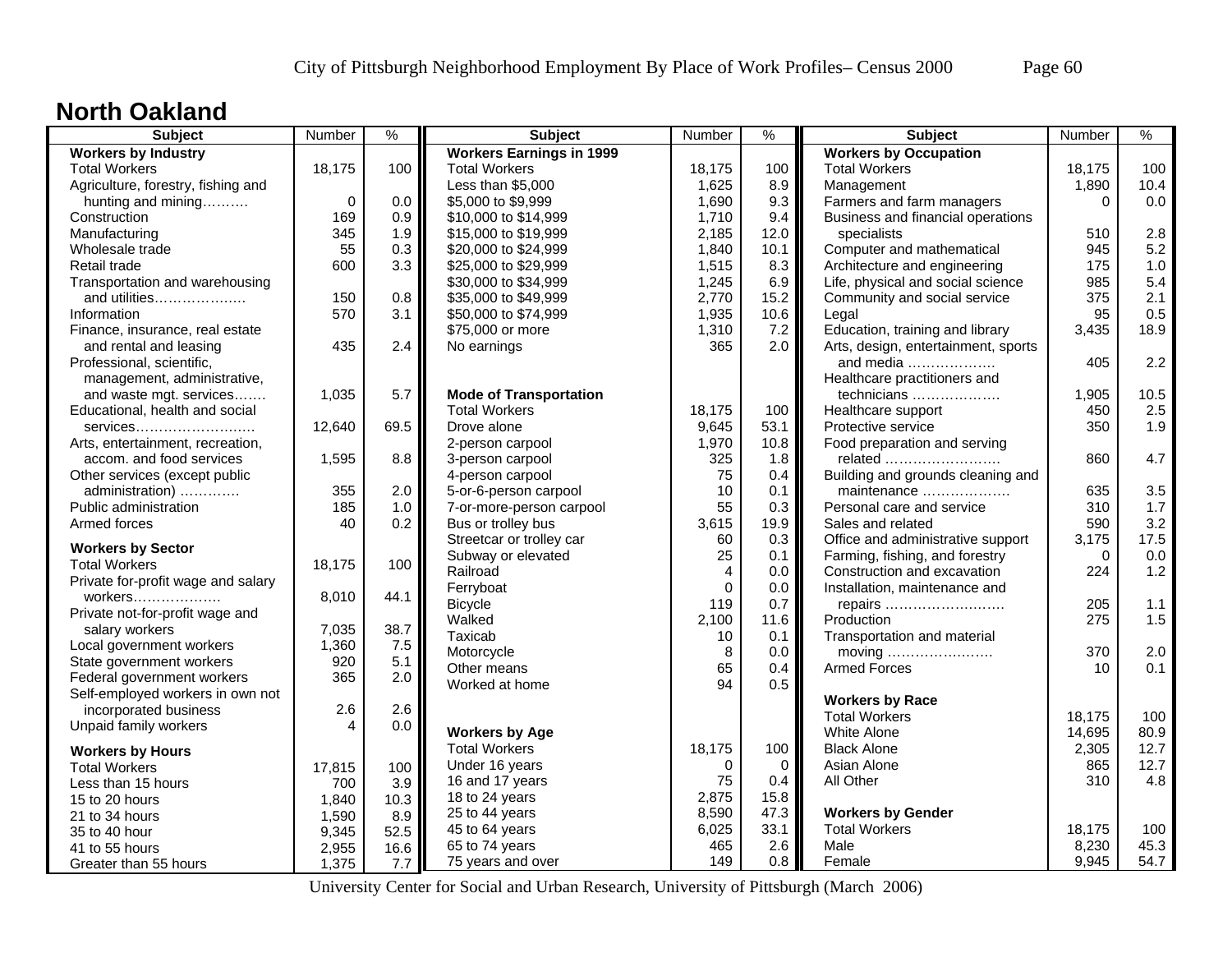### **North Shore**

| <b>Subject</b>                     | Number      | $\frac{9}{6}$ | <b>Subject</b>                  | Number         | $\%$        | <b>Subject</b>                      | Number      | %    |
|------------------------------------|-------------|---------------|---------------------------------|----------------|-------------|-------------------------------------|-------------|------|
| <b>Workers by Industry</b>         |             |               | <b>Workers Earnings in 1999</b> |                |             | <b>Workers by Occupation</b>        |             |      |
| <b>Total Workers</b>               | 3,445       | 100           | <b>Total Workers</b>            | 3,445          | 100         | <b>Total Workers</b>                | 3,445       | 100  |
| Agriculture, forestry, fishing and |             |               | Less than \$5,000               | 210            | 6.1         | Management                          | 465         | 13.5 |
| hunting and mining                 | $\mathbf 0$ | 0.0           | \$5,000 to \$9,999              | 160            | 4.6         | Farmers and farm managers           | $\Omega$    | 0.0  |
| Construction                       | 445         | 12.9          | \$10,000 to \$14,999            | 130            | 3.8         | Business and financial operations   |             |      |
| Manufacturing                      | 600         | 17.4          | \$15,000 to \$19,999            | 220            | 6.4         | specialists                         | 245         | 7.1  |
| Wholesale trade                    | 125         | 3.6           | \$20,000 to \$24,999            | 340            | 9.9         | Computer and mathematical           | 120         | 3.5  |
| Retail trade                       | 60          | 1.7           | \$25,000 to \$29,999            | 300            | 8.7         | Architecture and engineering        | 175         | 5.1  |
| Transportation and warehousing     |             |               | \$30,000 to \$34,999            | 335            | 9.7         | Life, physical and social science   | 45          | 1.3  |
| and utilities                      | 70          | 2.0           | \$35,000 to \$49,999            | 635            | 18.4        | Community and social service        | 70          | 2.0  |
| Information                        | 240         | 7.0           | \$50,000 to \$74,999            | 515            | 14.9        | Legal                               | 65          | 1.9  |
| Finance, insurance, real estate    |             |               | \$75,000 or more                | 525            | 15.2        | Education, training and library     | 30          | 0.9  |
| and rental and leasing             | 175         | 5.1           | No earnings                     | 75             | 2.2         | Arts, design, entertainment, sports |             |      |
| Professional, scientific,          |             |               |                                 |                |             | and media                           | 230         | 6.7  |
| management, administrative,        |             |               |                                 |                |             | Healthcare practitioners and        |             |      |
| and waste mgt. services            | 690         | 20.0          | <b>Mode of Transportation</b>   |                |             | technicians                         | 105         | 3.0  |
| Educational, health and social     |             |               | <b>Total Workers</b>            | 3,445          | 100         | Healthcare support                  | 20          | 0.6  |
| services                           | 370         | 10.7          | Drove alone                     | 2,765          | 80.3        | Protective service                  | 95          | 2.8  |
| Arts, entertainment, recreation,   |             |               | 2-person carpool                | 280            | 8.1         | Food preparation and serving        |             |      |
| accom. and food services           | 450         | 13.1          | 3-person carpool                | 40             | 1.2         | related                             | 105         | 3.0  |
| Other services (except public      |             |               | 4-person carpool                | 15             | 0.4         | Building and grounds cleaning and   |             |      |
| administration)                    | 185         | 5.4           | 5-or-6-person carpool           | $\mathbf 0$    | 0.0         | maintenance                         | 115         | 3.3  |
| Public administration              | 40          | 1.2           | 7-or-more-person carpool        | $\mathbf 0$    | 0.0         | Personal care and service           | 45          | 1.3  |
| Armed forces                       | $\Omega$    | 0.0           | Bus or trolley bus              | 250            | 7.3         | Sales and related                   | 315         | 9.1  |
| <b>Workers by Sector</b>           |             |               | Streetcar or trolley car        | 10             | 0.3         | Office and administrative support   | 520         | 15.1 |
| <b>Total Workers</b>               | 3,445       | 100           | Subway or elevated              | $\mathbf 0$    | 0.0         | Farming, fishing, and forestry      | $\mathbf 0$ | 0.0  |
| Private for-profit wage and salary |             |               | Railroad                        | $\mathbf 0$    | 0.0         | Construction and excavation         | 435         | 12.6 |
| workers                            | 2,755       | 80.0          | Ferryboat                       | $\mathbf 0$    | 0.0         | Installation, maintenance and       |             |      |
| Private not-for-profit wage and    |             |               | <b>Bicycle</b>                  | $\Omega$       | 0.0         | repairs                             | 55          | 1.6  |
| salary workers                     | 360         | 10.4          | Walked                          | 50             | 1.5         | Production                          | 105         | 3.0  |
| Local government workers           | 85          | 2.5           | Taxicab                         | $\overline{4}$ | 0.1         | Transportation and material         |             |      |
| State government workers           | 30          | 0.9           | Motorcycle                      | $\mathbf 0$    | 0.0         | moving                              | 95          | 2.8  |
| Federal government workers         | 20          | 0.6           | Other means                     | 30             | 0.9         | <b>Armed Forces</b>                 | $\Omega$    | 0.0  |
| Self-employed workers in own not   |             |               | Worked at home                  | $\Delta$       | 0.1         |                                     |             |      |
| incorporated business              | 6.0         | 6.0           |                                 |                |             | <b>Workers by Race</b>              |             |      |
| Unpaid family workers              | $\Omega$    | 0.0           |                                 |                |             | <b>Total Workers</b>                | 3,445       | 100  |
|                                    |             |               | <b>Workers by Age</b>           |                |             | White Alone                         | 3,130       | 90.9 |
| <b>Workers by Hours</b>            |             |               | <b>Total Workers</b>            | 3,445          | 100         | <b>Black Alone</b>                  | 255         | 7.4  |
| <b>Total Workers</b>               | 3,375       | 100           | Under 16 years                  | $\Omega$       | $\mathbf 0$ | Asian Alone                         | 35          | 7.4  |
| Less than 15 hours                 | 110         | 3.3           | 16 and 17 years                 | 20             | 0.6         | All Other                           | 25          | 1.0  |
| 15 to 20 hours                     | 120         | 3.6           | 18 to 24 years                  | 245            | 7.1         |                                     |             |      |
| 21 to 34 hours                     | 220         | 6.5           | 25 to 44 years                  | 1,855          | 53.8        | <b>Workers by Gender</b>            |             |      |
| 35 to 40 hour                      | 1,720       | 51.0          | 45 to 64 years                  | 1,195          | 34.7        | <b>Total Workers</b>                | 3,445       | 100  |
| 41 to 55 hours                     | 820         | 24.3          | 65 to 74 years                  | 120            | 3.5         | Male                                | 2,140       | 62.1 |
| Greater than 55 hours              | 385         | 11.4          | 75 years and over               | 15             | 0.4         | Female                              | 1,305       | 37.9 |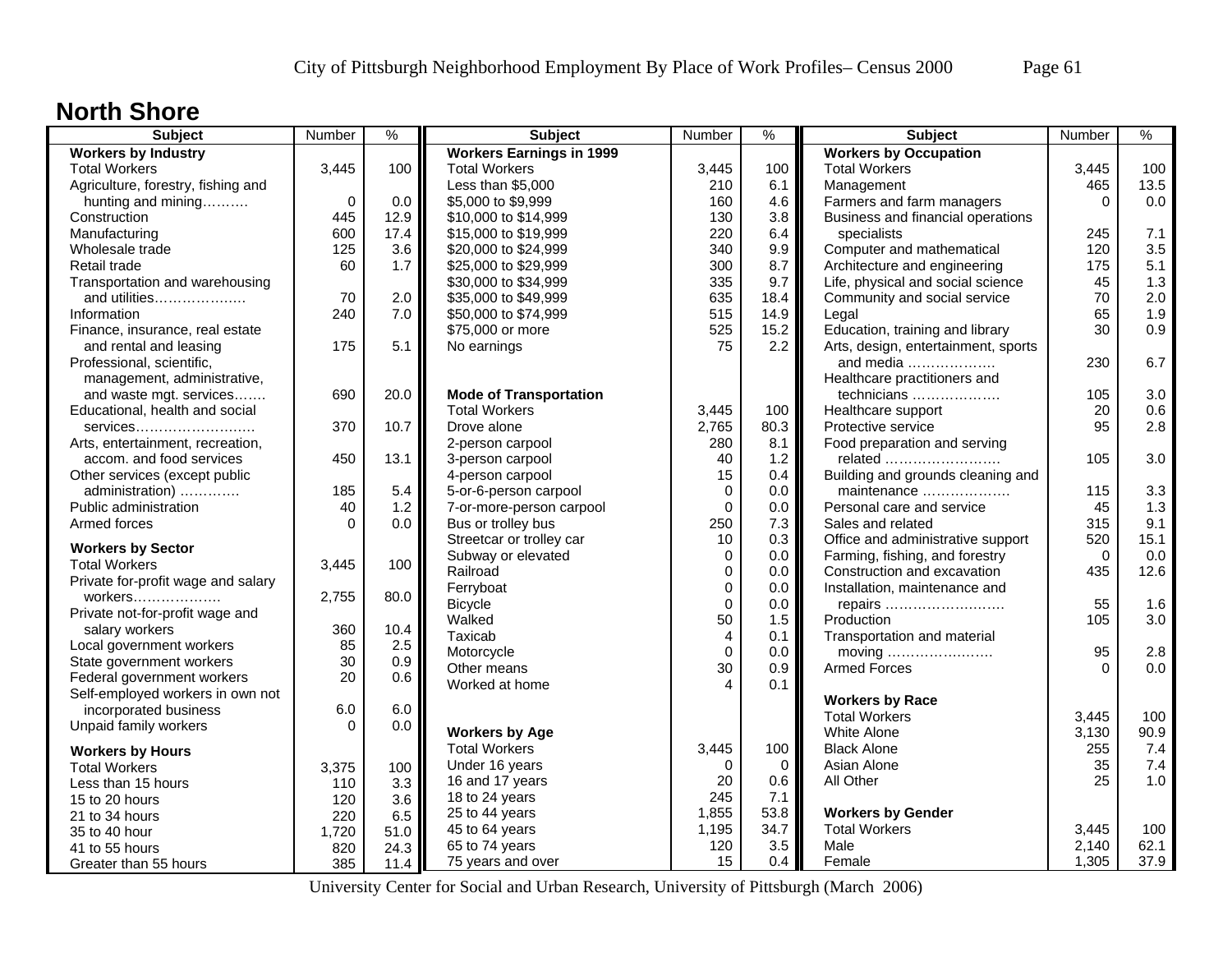### **Northview Heights**

| <b>Subject</b>                     | Number         | $\frac{9}{6}$ | <b>Subject</b>                  | Number         | $\%$        | <b>Subject</b>                      | Number         | $\frac{9}{6}$ |
|------------------------------------|----------------|---------------|---------------------------------|----------------|-------------|-------------------------------------|----------------|---------------|
| <b>Workers by Industry</b>         |                |               | <b>Workers Earnings in 1999</b> |                |             | <b>Workers by Occupation</b>        |                |               |
| <b>Total Workers</b>               | 110            | 100           | <b>Total Workers</b>            | 110            | 100         | <b>Total Workers</b>                | 110            | 100           |
| Agriculture, forestry, fishing and |                |               | Less than \$5,000               | $\overline{4}$ | 3.6         | Management                          | $\mathbf 0$    | 0.0           |
| hunting and mining                 | $\mathbf 0$    | 0.0           | \$5,000 to \$9,999              | 10             | 9.1         | Farmers and farm managers           | $\Omega$       | 0.0           |
| Construction                       | $\mathbf 0$    | 0.0           | \$10,000 to \$14,999            | 30             | 27.3        | Business and financial operations   |                |               |
| Manufacturing                      | $\mathbf 0$    | 0.0           | \$15,000 to \$19,999            | 35             | 31.8        | specialists                         | $\Omega$       | 0.0           |
| Wholesale trade                    | $\mathbf 0$    | 0.0           | \$20,000 to \$24,999            | $\mathbf 0$    | 0.0         | Computer and mathematical           | $\Omega$       | 0.0           |
| Retail trade                       | 25             | 22.7          | \$25,000 to \$29,999            | $\mathbf 0$    | 0.0         | Architecture and engineering        | 0              | 0.0           |
| Transportation and warehousing     |                |               | \$30,000 to \$34,999            | $\mathbf 0$    | 0.0         | Life, physical and social science   | 0              | 0.0           |
| and utilities                      | $\mathbf 0$    | 0.0           | \$35,000 to \$49,999            | 10             | 9.1         | Community and social service        | 20             | 18.2          |
| Information                        | $\Omega$       | 0.0           | \$50,000 to \$74,999            | $\overline{4}$ | 3.6         | Legal                               | $\Omega$       | 0.0           |
| Finance, insurance, real estate    |                |               | \$75,000 or more                | 10             | 9.1         | Education, training and library     | 35             | 31.8          |
| and rental and leasing             | 0              | 0.0           | No earnings                     | 10             | 9.1         | Arts, design, entertainment, sports |                |               |
| Professional, scientific,          |                |               |                                 |                |             | and media $\ldots$                  | $\Omega$       | 0.0           |
| management, administrative,        |                |               |                                 |                |             | Healthcare practitioners and        |                |               |
| and waste mgt. services            | $\mathbf 0$    | 0.0           | <b>Mode of Transportation</b>   |                |             | technicians                         | $\overline{4}$ | 3.6           |
| Educational, health and social     |                |               | <b>Total Workers</b>            | 110            | 100         | Healthcare support                  | 10             | 9.1           |
| services                           | 75             | 68.2          | Drove alone                     | 40             | 36.4        | Protective service                  | 4              | 3.6           |
| Arts, entertainment, recreation,   |                |               | 2-person carpool                | $\mathbf 0$    | 0.0         | Food preparation and serving        |                |               |
| accom. and food services           | 0              | 0.0           | 3-person carpool                | $\overline{4}$ | 3.6         | related                             | $\Omega$       | 0.0           |
| Other services (except public      |                |               | 4-person carpool                | $\mathbf 0$    | 0.0         | Building and grounds cleaning and   |                |               |
| administration)                    | 10             | 9.1           | 5-or-6-person carpool           | $\overline{4}$ | 3.6         | maintenance                         | $\mathbf 0$    | 0.0           |
| Public administration              | $\Omega$       | 0.0           | 7-or-more-person carpool        | $\mathbf 0$    | 0.0         | Personal care and service           | 15             | 13.6          |
| Armed forces                       | $\Omega$       | 0.0           | Bus or trolley bus              | 35             | 31.8        | Sales and related                   | 15             | 13.6          |
|                                    |                |               | Streetcar or trolley car        | $\mathbf 0$    | 0.0         | Office and administrative support   | 4              | 3.6           |
| <b>Workers by Sector</b>           |                |               | Subway or elevated              | $\mathbf 0$    | 0.0         | Farming, fishing, and forestry      | 0              | 0.0           |
| <b>Total Workers</b>               | 110            | 100           | Railroad                        | $\mathbf 0$    | 0.0         | Construction and excavation         | $\Omega$       | 0.0           |
| Private for-profit wage and salary |                |               | Ferryboat                       | $\mathbf 0$    | 0.0         | Installation, maintenance and       |                |               |
| workers                            | 30             | 27.3          | <b>Bicycle</b>                  | $\mathbf 0$    | 0.0         | repairs                             | 0              | 0.0           |
| Private not-for-profit wage and    |                |               | Walked                          | 25             | 22.7        | Production                          | $\Omega$       | 0.0           |
| salary workers                     | 30             | 27.3          | Taxicab                         | $\pmb{0}$      | 0.0         | Transportation and material         |                |               |
| Local government workers           | 35             | 31.8          | Motorcycle                      | $\mathbf 0$    | 0.0         | moving                              | 4              | 3.6           |
| State government workers           | 10             | 9.1           | Other means                     | $\mathbf 0$    | 0.0         | <b>Armed Forces</b>                 | $\Omega$       | 0.0           |
| Federal government workers         | $\Omega$       | 0.0           | Worked at home                  | $\Omega$       | 0.0         |                                     |                |               |
| Self-employed workers in own not   |                |               |                                 |                |             | <b>Workers by Race</b>              |                |               |
| incorporated business              | 3.6            | 3.6           |                                 |                |             | <b>Total Workers</b>                | 110            | 100           |
| Unpaid family workers              | $\Omega$       | 0.0           | <b>Workers by Age</b>           |                |             | White Alone                         | 25             | 22.7          |
| <b>Workers by Hours</b>            |                |               | <b>Total Workers</b>            | 110            | 100         | <b>Black Alone</b>                  | 90             | 81.8          |
| <b>Total Workers</b>               | 105            | 100           | Under 16 years                  | $\mathbf 0$    | $\mathbf 0$ | Asian Alone                         | $\Omega$       | 81.8          |
| Less than 15 hours                 | 10             | 9.5           | 16 and 17 years                 | $\mathbf 0$    | 0.0         | All Other                           | $\Omega$       | 0.0           |
| 15 to 20 hours                     | 4              | 3.8           | 18 to 24 years                  | 10             | 9.1         |                                     |                |               |
| 21 to 34 hours                     | $\overline{4}$ | 3.8           | 25 to 44 years                  | 65             | 59.1        | <b>Workers by Gender</b>            |                |               |
| 35 to 40 hour                      | 70             | 66.7          | 45 to 64 years                  | 35             | 31.8        | <b>Total Workers</b>                | 110            | 100           |
| 41 to 55 hours                     | 4              | 3.8           | 65 to 74 years                  | $\mathbf 0$    | 0.0         | Male                                | 30             | 27.3          |
| Greater than 55 hours              | 4              | 3.8           | 75 years and over               | $\Omega$       | 0.0         | Female                              | 80             | 72.7          |
|                                    |                |               |                                 |                |             |                                     |                |               |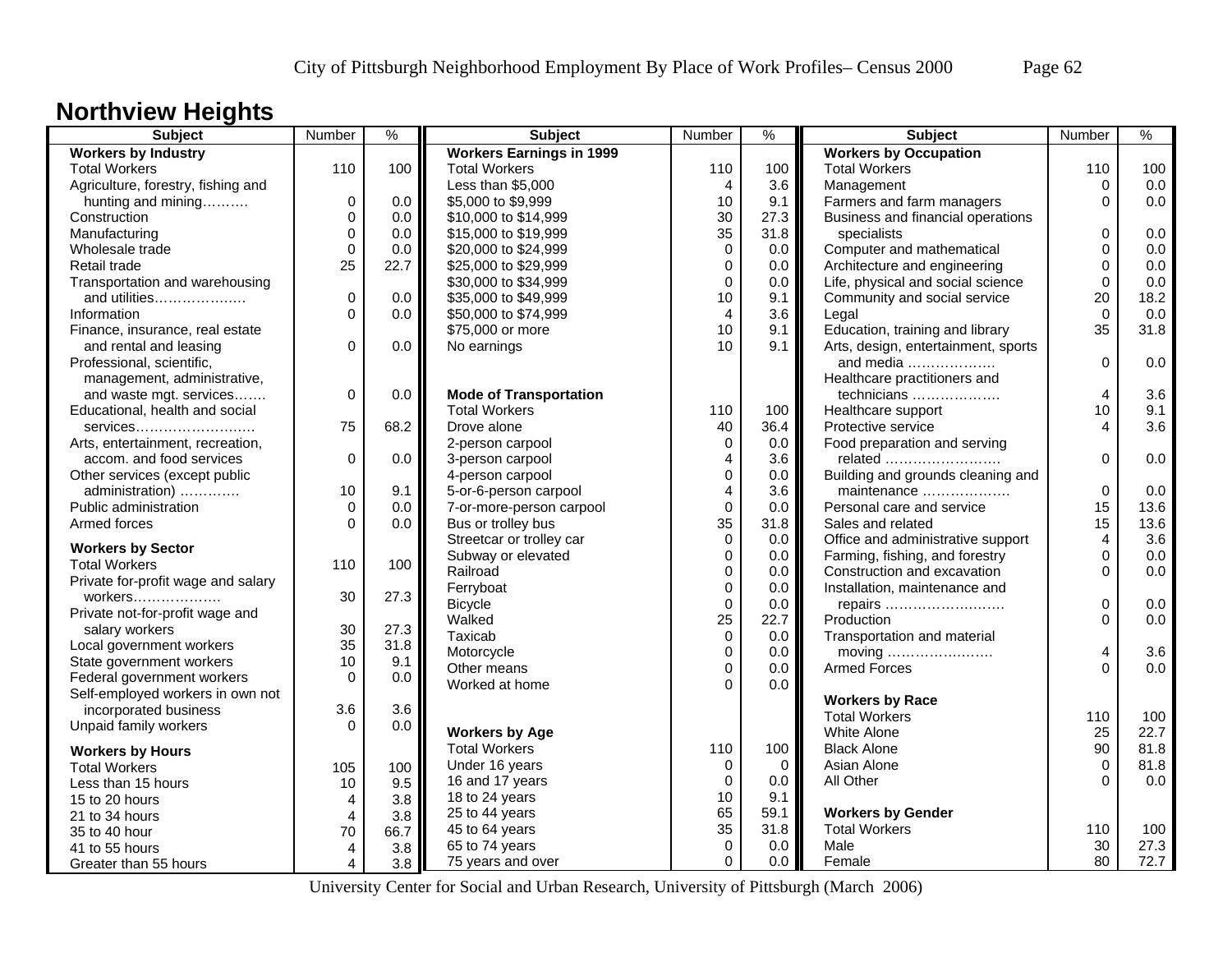### **Oakwood**

| <b>Subject</b>                     | Number         | %    | <b>Subject</b>                  | Number         | %        | <b>Subject</b>                      | Number      | $\%$ |
|------------------------------------|----------------|------|---------------------------------|----------------|----------|-------------------------------------|-------------|------|
| <b>Workers by Industry</b>         |                |      | <b>Workers Earnings in 1999</b> |                |          | <b>Workers by Occupation</b>        |             |      |
| <b>Total Workers</b>               | 415            | 100  | <b>Total Workers</b>            | 415            | 100      | <b>Total Workers</b>                | 415         | 100  |
| Agriculture, forestry, fishing and |                |      | Less than \$5,000               | 25             | 6.0      | Management                          | 50          | 12.0 |
| hunting and mining                 | $\mathbf 0$    | 0.0  | \$5,000 to \$9,999              | 35             | 8.4      | Farmers and farm managers           | $\Omega$    | 0.0  |
| Construction                       | 35             | 8.4  | \$10,000 to \$14,999            | 30             | 7.2      | Business and financial operations   |             |      |
| Manufacturing                      | 10             | 2.4  | \$15,000 to \$19,999            | 55             | 13.3     | specialists                         | 25          | 6.0  |
| Wholesale trade                    | 10             | 2.4  | \$20,000 to \$24,999            | 45             | 10.8     | Computer and mathematical           | $\Omega$    | 0.0  |
| Retail trade                       | 10             | 2.4  | \$25,000 to \$29,999            | 55             | 13.3     | Architecture and engineering        | 15          | 3.6  |
| Transportation and warehousing     |                |      | \$30,000 to \$34,999            | 25             | 6.0      | Life, physical and social science   | $\Omega$    | 0.0  |
| and utilities                      | 4              | 1.0  | \$35,000 to \$49,999            | 45             | 10.8     | Community and social service        | 20          | 4.8  |
| Information                        | $\overline{0}$ | 0.0  | \$50,000 to \$74,999            | 30             | 7.2      | Legal                               | $\Omega$    | 0.0  |
| Finance, insurance, real estate    |                |      | \$75,000 or more                | 25             | 6.0      | Education, training and library     | 30          | 7.2  |
| and rental and leasing             | 20             | 4.8  | No earnings                     | 40             | 9.6      | Arts, design, entertainment, sports |             |      |
| Professional, scientific,          |                |      |                                 |                |          | and media                           | 4           | 1.0  |
| management, administrative,        |                |      |                                 |                |          | Healthcare practitioners and        |             |      |
| and waste mgt. services            | 90             | 21.7 | <b>Mode of Transportation</b>   |                |          | technicians                         | 15          | 3.6  |
| Educational, health and social     |                |      | <b>Total Workers</b>            | 415            | 100      | Healthcare support                  | 4           | 1.0  |
| services                           | 80             | 19.3 | Drove alone                     | 305            | 73.5     | Protective service                  | 4           | 1.0  |
| Arts, entertainment, recreation,   |                |      | 2-person carpool                | 60             | 14.5     | Food preparation and serving        |             |      |
| accom. and food services           | 70             | 16.9 | 3-person carpool                | $\mathbf 0$    | 0.0      | related                             | 50          | 12.0 |
| Other services (except public      |                |      | 4-person carpool                | $\mathbf 0$    | 0.0      | Building and grounds cleaning and   |             |      |
| administration)                    | 70             | 16.9 | 5-or-6-person carpool           | $\mathbf 0$    | 0.0      | maintenance                         | 15          | 3.6  |
| Public administration              | 15             | 3.6  | 7-or-more-person carpool        | $\pmb{0}$      | 0.0      | Personal care and service           | 30          | 7.2  |
| Armed forces                       | $\Omega$       | 0.0  | Bus or trolley bus              | 30             | 7.2      | Sales and related                   | 35          | 8.4  |
| <b>Workers by Sector</b>           |                |      | Streetcar or trolley car        | $\mathbf 0$    | 0.0      | Office and administrative support   | 60          | 14.5 |
| <b>Total Workers</b>               | 415            | 100  | Subway or elevated              | $\mathbf 0$    | 0.0      | Farming, fishing, and forestry      | $\mathbf 0$ | 0.0  |
| Private for-profit wage and salary |                |      | Railroad                        | $\Omega$       | 0.0      | Construction and excavation         | 30          | 7.2  |
|                                    | 175            | 42.2 | Ferryboat                       | $\mathbf 0$    | 0.0      | Installation, maintenance and       |             |      |
| Private not-for-profit wage and    |                |      | <b>Bicycle</b>                  | $\mathbf 0$    | 0.0      | repairs                             | 15          | 3.6  |
| salary workers                     | 125            | 30.1 | Walked                          | $\mathbf 0$    | 0.0      | Production                          | 15          | 3.6  |
| Local government workers           | 10             | 2.4  | Taxicab                         | $\mathbf 0$    | 0.0      | Transportation and material         |             |      |
| State government workers           | 20             | 4.8  | Motorcycle                      | $\mathbf 0$    | 0.0      | moving                              | 4           | 1.0  |
| Federal government workers         | $\Omega$       | 0.0  | Other means                     | $\overline{4}$ | 1.0      | <b>Armed Forces</b>                 | $\Omega$    | 0.0  |
| Self-employed workers in own not   |                |      | Worked at home                  | 20             | 4.8      |                                     |             |      |
| incorporated business              | 18.1           | 18.1 |                                 |                |          | <b>Workers by Race</b>              |             |      |
| Unpaid family workers              | 10             | 2.4  |                                 |                |          | <b>Total Workers</b>                | 415         | 100  |
|                                    |                |      | <b>Workers by Age</b>           |                |          | White Alone                         | 345         | 83.1 |
| <b>Workers by Hours</b>            |                |      | <b>Total Workers</b>            | 415            | 100      | <b>Black Alone</b>                  | 50          | 12.0 |
| <b>Total Workers</b>               | 385            | 100  | Under 16 years                  | $\Omega$       | $\Omega$ | Asian Alone                         | 25          | 12.0 |
| Less than 15 hours                 | 10             | 2.6  | 16 and 17 years                 | 15             | 3.6      | All Other                           | $\Omega$    | 6.0  |
| 15 to 20 hours                     | 20             | 5.2  | 18 to 24 years                  | 40             | 9.6      |                                     |             |      |
| 21 to 34 hours                     | 55             | 14.3 | 25 to 44 years                  | 195            | 47.0     | <b>Workers by Gender</b>            |             |      |
| 35 to 40 hour                      | 190            | 49.4 | 45 to 64 years                  | 160            | 38.6     | <b>Total Workers</b>                | 415         | 100  |
| 41 to 55 hours                     | 70             | 18.2 | 65 to 74 years                  | $\Omega$       | 0.0      | Male                                | 215         | 51.8 |
| Greater than 55 hours              | 40             | 10.4 | 75 years and over               | 10             | 2.4      | Female                              | 200         | 48.2 |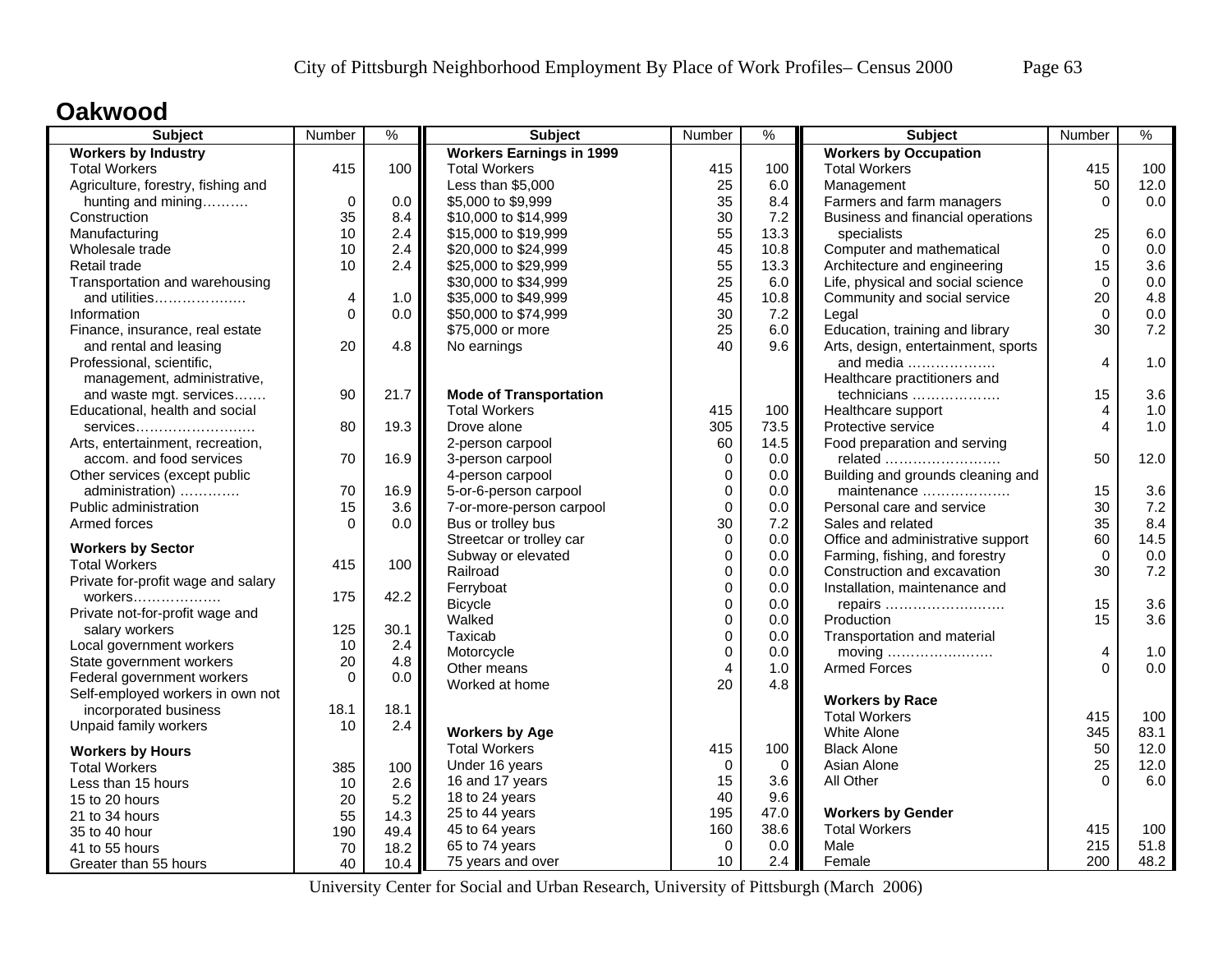### **Overbrook**

| <b>Subject</b>                     | Number         | $\frac{9}{6}$ | <b>Subject</b>                  | Number                  | $\frac{1}{2}$ | Subject                             | Number   | $\frac{9}{6}$ |
|------------------------------------|----------------|---------------|---------------------------------|-------------------------|---------------|-------------------------------------|----------|---------------|
| <b>Workers by Industry</b>         |                |               | <b>Workers Earnings in 1999</b> |                         |               | <b>Workers by Occupation</b>        |          |               |
| <b>Total Workers</b>               | 845            | 100           | <b>Total Workers</b>            | 845                     | 100           | <b>Total Workers</b>                | 845      | 100           |
| Agriculture, forestry, fishing and |                |               | Less than \$5,000               | 125                     | 14.8          | Management                          | 80       | 9.5           |
| hunting and mining                 | $\mathbf 0$    | 0.0           | \$5,000 to \$9,999              | 120                     | 14.2          | Farmers and farm managers           | $\Omega$ | 0.0           |
| Construction                       | 105            | 12.4          | \$10,000 to \$14,999            | 90                      | 10.7          | Business and financial operations   |          |               |
| Manufacturing                      | 40             | 4.7           | \$15,000 to \$19,999            | 65                      | 7.7           | specialists                         | 30       | 3.6           |
| Wholesale trade                    | 10             | 1.2           | \$20,000 to \$24,999            | 65                      | 7.7           | Computer and mathematical           | 10       | 1.2           |
| Retail trade                       | 195            | 23.1          | \$25,000 to \$29,999            | 100                     | 11.8          | Architecture and engineering        | 4        | 0.5           |
| Transportation and warehousing     |                |               | \$30,000 to \$34,999            | 25                      | 3.0           | Life, physical and social science   | $\Omega$ | 0.0           |
| and utilities                      | 29             | 3.4           | \$35,000 to \$49,999            | 70                      | 8.3           | Community and social service        | 10       | 1.2           |
| Information                        | $\overline{4}$ | 0.5           | \$50,000 to \$74,999            | 90                      | 10.7          | Legal                               | $\Omega$ | 0.0           |
| Finance, insurance, real estate    |                |               | \$75,000 or more                | 34                      | 4.0           | Education, training and library     | 20       | 2.4           |
| and rental and leasing             | 10             | 1.2           | No earnings                     | 60                      | 7.1           | Arts, design, entertainment, sports |          |               |
| Professional, scientific,          |                |               |                                 |                         |               | and media $\ldots$                  | 10       | 1.2           |
| management, administrative,        |                |               |                                 |                         |               | Healthcare practitioners and        |          |               |
| and waste mgt. services            | 190            | 22.5          | <b>Mode of Transportation</b>   |                         |               | technicians                         | 20       | 2.4           |
| Educational, health and social     |                |               | <b>Total Workers</b>            | 845                     | 100           | Healthcare support                  | 14       | 1.7           |
| services                           | 90             | 10.7          | Drove alone                     | 570                     | 67.5          | Protective service                  | 95       | 11.2          |
| Arts, entertainment, recreation,   |                |               | 2-person carpool                | 105                     | 12.4          | Food preparation and serving        |          |               |
| accom. and food services           | 60             | 7.1           | 3-person carpool                | 39                      | 4.6           | related                             | 49       | 5.8           |
| Other services (except public      |                |               | 4-person carpool                | $\overline{\mathbf{4}}$ | 0.5           | Building and grounds cleaning and   |          |               |
| administration)                    | 85             | 10.1          | 5-or-6-person carpool           | $\mathbf 0$             | 0.0           | maintenance                         | 35       | 4.1           |
| Public administration              | 10             | 1.2           | 7-or-more-person carpool        | $\pmb{0}$               | 0.0           | Personal care and service           | 45       | 5.3           |
| Armed forces                       | 15             | 1.8           | Bus or trolley bus              | 80                      | 9.5           | Sales and related                   | 135      | 16.0          |
|                                    |                |               | Streetcar or trolley car        | $\mathbf 0$             | 0.0           | Office and administrative support   | 80       | 9.5           |
| <b>Workers by Sector</b>           |                |               | Subway or elevated              | $\mathbf 0$             | 0.0           | Farming, fishing, and forestry      | $\Omega$ | 0.0           |
| <b>Total Workers</b>               | 845            | 100           | Railroad                        | $\mathbf 0$             | $0.0\,$       | Construction and excavation         | 64       | 7.6           |
| Private for-profit wage and salary |                |               | Ferryboat                       | $\mathbf 0$             | 0.0           | Installation, maintenance and       |          |               |
| workers                            | 650            | 76.9          | <b>Bicycle</b>                  | $\Omega$                | 0.0           |                                     | 60       | 7.1           |
| Private not-for-profit wage and    |                |               | Walked                          | 30                      | 3.6           | repairs<br>Production               | 24       | 2.8           |
| salary workers                     | 50             | 5.9           | Taxicab                         | $\mathbf 0$             | 0.0           |                                     |          |               |
| Local government workers           | 40             | 4.7           | Motorcycle                      | $\mathbf 0$             | 0.0           | Transportation and material         | 50       | 5.9           |
| State government workers           | $\mathbf 0$    | 0.0           | Other means                     | $\mathbf 0$             | 0.0           | moving<br><b>Armed Forces</b>       | $\Omega$ | 0.0           |
| Federal government workers         | 15             | 1.8           | Worked at home                  | 15                      | 1.8           |                                     |          |               |
| Self-employed workers in own not   |                |               |                                 |                         |               |                                     |          |               |
| incorporated business              | 11.2           | 11.2          |                                 |                         |               | <b>Workers by Race</b>              |          |               |
| Unpaid family workers              | $\Omega$       | 0.0           |                                 |                         |               | <b>Total Workers</b>                | 845      | 100           |
|                                    |                |               | <b>Workers by Age</b>           |                         |               | <b>White Alone</b>                  | 740      | 87.6          |
| <b>Workers by Hours</b>            |                |               | <b>Total Workers</b>            | 845                     | 100           | <b>Black Alone</b>                  | 90       | 10.7          |
| <b>Total Workers</b>               | 780            | 100           | Under 16 years                  | $\Omega$                | $\mathbf 0$   | Asian Alone                         | 10       | 10.7          |
| Less than 15 hours                 | 25             | 3.2           | 16 and 17 years                 | 55                      | 6.5           | All Other                           | $\Omega$ | 1.2           |
| 15 to 20 hours                     | 115            | 14.7          | 18 to 24 years                  | 160                     | 18.9          |                                     |          |               |
| 21 to 34 hours                     | 55             | 7.1           | 25 to 44 years                  | 400                     | 47.3          | <b>Workers by Gender</b>            |          |               |
| 35 to 40 hour                      | 375            | 48.1          | 45 to 64 years                  | 195                     | 23.1          | <b>Total Workers</b>                | 845      | 100           |
| 41 to 55 hours                     | 150            | 19.2          | 65 to 74 years                  | 20                      | 2.4           | Male                                | 520      | 61.5          |
| Greater than 55 hours              | 60             | 7.7           | 75 years and over               | 20                      | 2.4           | Female                              | 325      | 38.5          |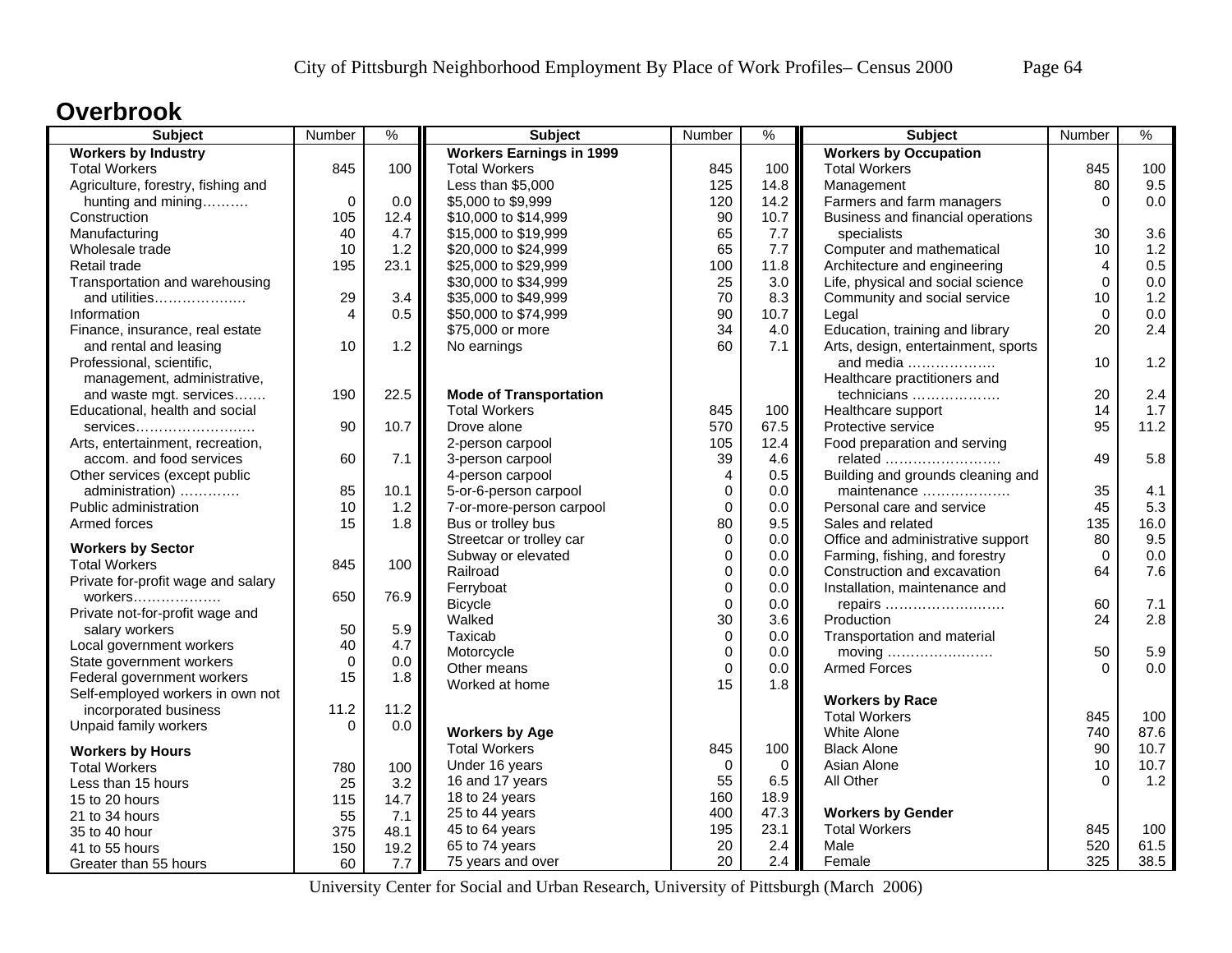### **Perry North**

| <b>Subject</b>                     | Number         | $\frac{9}{6}$ | <b>Subject</b>                  | Number                 | $\%$        | <b>Subject</b>                                                | Number   | $\%$ |
|------------------------------------|----------------|---------------|---------------------------------|------------------------|-------------|---------------------------------------------------------------|----------|------|
| <b>Workers by Industry</b>         |                |               | <b>Workers Earnings in 1999</b> |                        |             | <b>Workers by Occupation</b>                                  |          |      |
| <b>Total Workers</b>               | 635            | 100           | <b>Total Workers</b>            | 635                    | 100         | <b>Total Workers</b>                                          | 635      | 100  |
| Agriculture, forestry, fishing and |                |               | Less than \$5,000               | 40                     | 6.3         | Management                                                    | 29       | 4.6  |
| hunting and mining                 | 0              | 0.0           | \$5,000 to \$9,999              | 54                     | 8.5         | Farmers and farm managers                                     | $\Omega$ | 0.0  |
| Construction                       | 10             | 1.6           | \$10,000 to \$14,999            | 65                     | 10.2        | Business and financial operations                             |          |      |
| Manufacturing                      | 30             | 4.7           | \$15,000 to \$19,999            | 74                     | 11.7        | specialists                                                   | 35       | 5.5  |
| Wholesale trade                    | 0              | 0.0           | \$20,000 to \$24,999            | 50                     | 7.9         | Computer and mathematical                                     | 14       | 2.2  |
| Retail trade                       | $\Omega$       | 0.0           | \$25,000 to \$29,999            | 95                     | 15.0        | Architecture and engineering                                  | 19       | 3.0  |
| Transportation and warehousing     |                |               | \$30,000 to \$34,999            | 10                     | 1.6         | Life, physical and social science                             | 15       | 2.4  |
| and utilities                      | 10             | 1.6           | \$35,000 to \$49,999            | 105                    | 16.5        | Community and social service                                  | 55       | 8.7  |
| Information                        | 14             | 2.2           | \$50,000 to \$74,999            | 125                    | 19.7        | Legal                                                         | $\Omega$ | 0.0  |
| Finance, insurance, real estate    |                |               | \$75,000 or more                | 15                     | 2.4         | Education, training and library                               | 165      | 26.0 |
| and rental and leasing             | 20             | 3.1           | No earnings                     | $\boldsymbol{\Lambda}$ | 0.6         | Arts, design, entertainment, sports                           |          |      |
| Professional, scientific,          |                |               |                                 |                        |             | and media                                                     | 40       | 6.3  |
| management, administrative,        |                |               |                                 |                        |             | Healthcare practitioners and                                  |          |      |
| and waste mgt. services            | 40             | 6.3           | <b>Mode of Transportation</b>   |                        |             | technicians                                                   | 65       | 10.2 |
| Educational, health and social     |                |               | <b>Total Workers</b>            | 635                    | 100         | Healthcare support                                            | 10       | 1.6  |
| services                           | 415            | 65.4          | Drove alone                     | 430                    | 67.7        | Protective service                                            | 4        | 0.6  |
| Arts, entertainment, recreation,   |                |               | 2-person carpool                | 95                     | 15.0        | Food preparation and serving                                  |          |      |
| accom. and food services           | 10             | 1.6           | 3-person carpool                | $\mathbf 0$            | 0.0         | related                                                       | 10       | 1.6  |
| Other services (except public      |                |               | 4-person carpool                | $\mathbf 0$            | 0.0         | Building and grounds cleaning and                             |          |      |
| administration)                    | 40             | 6.3           | 5-or-6-person carpool           | $\mathbf 0$            | 0.0         | maintenance                                                   | 25       | 3.9  |
| Public administration              | 40             | 6.3           | 7-or-more-person carpool        | $\pmb{0}$              | 0.0         | Personal care and service                                     | 35       | 5.5  |
| Armed forces                       | $\Omega$       | 0.0           | Bus or trolley bus              | $\mathbf 0$            | 0.0         | Sales and related                                             | 25       | 3.9  |
|                                    |                |               | Streetcar or trolley car        | $\mathbf 0$            | 0.0         | Office and administrative support                             | 30       | 4.7  |
| <b>Workers by Sector</b>           |                |               | Subway or elevated              | $\mathbf 0$            | 0.0         |                                                               | $\Omega$ | 0.0  |
| <b>Total Workers</b>               | 635            | 100           | Railroad                        | $\mathbf 0$            | 0.0         | Farming, fishing, and forestry<br>Construction and excavation | 10       | 1.6  |
| Private for-profit wage and salary |                |               | Ferryboat                       | $\pmb{0}$              |             | Installation, maintenance and                                 |          |      |
| workers                            | 195            | 30.7          |                                 |                        | 0.0         |                                                               | 10       | 1.6  |
| Private not-for-profit wage and    |                |               | <b>Bicycle</b>                  | $\mathbf 0$<br>25      | 0.0         | repairs                                                       | 25       | 3.9  |
| salary workers                     | 215            | 33.9          | Walked                          |                        | 3.9         | Production                                                    |          |      |
| Local government workers           | 140            | 22.0          | Taxicab                         | $\pmb{0}$              | 0.0         | Transportation and material                                   |          |      |
| State government workers           | 25             | 3.9           | Motorcycle                      | $\mathbf 0$            | 0.0         |                                                               | 10       | 1.6  |
| Federal government workers         | $\overline{4}$ | 0.6           | Other means                     | $\mathbf 0$            | 0.0         | <b>Armed Forces</b>                                           | $\Omega$ | 0.0  |
| Self-employed workers in own not   |                |               | Worked at home                  | 80                     | 12.6        |                                                               |          |      |
| incorporated business              | 8.7            | 8.7           |                                 |                        |             | <b>Workers by Race</b>                                        |          |      |
| Unpaid family workers              | $\Omega$       | 0.0           |                                 |                        |             | <b>Total Workers</b>                                          | 635      | 100  |
|                                    |                |               | <b>Workers by Age</b>           |                        |             | White Alone                                                   | 555      | 87.4 |
| <b>Workers by Hours</b>            |                |               | <b>Total Workers</b>            | 635                    | 100         | <b>Black Alone</b>                                            | 70       | 11.0 |
| <b>Total Workers</b>               | 635            | 100           | Under 16 years                  | 0                      | $\mathbf 0$ | Asian Alone                                                   | $\Omega$ | 11.0 |
| Less than 15 hours                 | 20             | 3.1           | 16 and 17 years                 | $\overline{4}$         | 0.6         | All Other                                                     | 10       | 0.0  |
| 15 to 20 hours                     | 39             | 6.1           | 18 to 24 years                  | 55                     | 8.7         |                                                               |          |      |
| 21 to 34 hours                     | 50             | 7.9           | 25 to 44 years                  | 335                    | 52.8        | <b>Workers by Gender</b>                                      |          |      |
| 35 to 40 hour                      | 350            | 55.1          | 45 to 64 years                  | 225                    | 35.4        | <b>Total Workers</b>                                          | 635      | 100  |
| 41 to 55 hours                     | 89             | 14.0          | 65 to 74 years                  | $\overline{4}$         | 0.6         | Male                                                          | 240      | 37.8 |
| Greater than 55 hours              | 75             | 11.8          | 75 years and over               | 10                     | 1.6         | Female                                                        | 395      | 62.2 |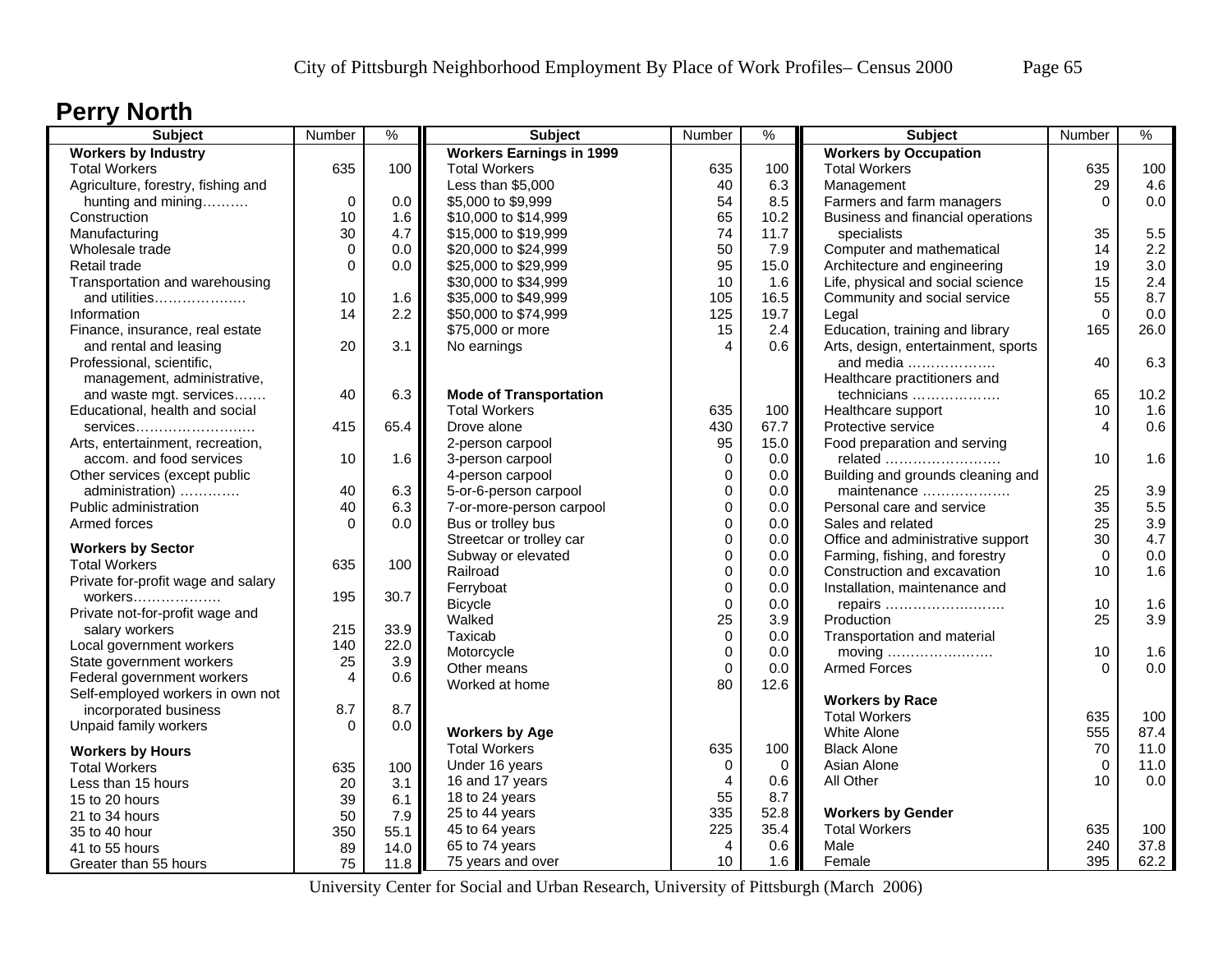### **Perry South**

| <b>Subject</b>                     | Number      | $\%$ | <b>Subject</b>                  | Number                     | $\%$        | <b>Subject</b>                      | Number   | $\%$ |
|------------------------------------|-------------|------|---------------------------------|----------------------------|-------------|-------------------------------------|----------|------|
| <b>Workers by Industry</b>         |             |      | <b>Workers Earnings in 1999</b> |                            |             | <b>Workers by Occupation</b>        |          |      |
| <b>Total Workers</b>               | 985         | 100  | <b>Total Workers</b>            | 985                        | 100         | <b>Total Workers</b>                | 985      | 100  |
| Agriculture, forestry, fishing and |             |      | Less than \$5,000               | 70                         | 7.1         | Management                          | 90       | 9.1  |
| hunting and mining                 | $\mathbf 0$ | 0.0  | \$5,000 to \$9,999              | 45                         | 4.6         | Farmers and farm managers           | $\Omega$ | 0.0  |
| Construction                       | 55          | 5.6  | \$10,000 to \$14,999            | 75                         | 7.6         | Business and financial operations   |          |      |
| Manufacturing                      | 55          | 5.6  | \$15,000 to \$19,999            | 100                        | 10.2        | specialists                         | 80       | 8.1  |
| Wholesale trade                    | 4           | 0.4  | \$20,000 to \$24,999            | 200                        | 20.3        | Computer and mathematical           | 8        | 0.8  |
| Retail trade                       | 40          | 4.1  | \$25,000 to \$29,999            | 100                        | 10.2        | Architecture and engineering        | 0        | 0.0  |
| Transportation and warehousing     |             |      | \$30,000 to \$34,999            | 65                         | 6.6         | Life, physical and social science   | 14       | 1.4  |
| and utilities                      | 4           | 0.4  | \$35,000 to \$49,999            | 205                        | 20.8        | Community and social service        | 95       | 9.6  |
| Information                        | $\Omega$    | 0.0  | \$50,000 to \$74,999            | 70                         | 7.1         | Legal                               | $\Omega$ | 0.0  |
| Finance, insurance, real estate    |             |      | \$75,000 or more                | 29                         | 2.9         | Education, training and library     | 190      | 19.3 |
| and rental and leasing             | 14          | 1.4  | No earnings                     | 30                         | 3.0         | Arts, design, entertainment, sports |          |      |
| Professional, scientific,          |             |      |                                 |                            |             | and media                           | 10       | 1.0  |
| management, administrative,        |             |      |                                 |                            |             | Healthcare practitioners and        |          |      |
| and waste mgt. services            | 45          | 4.6  | <b>Mode of Transportation</b>   |                            |             | technicians                         | 55       | 5.6  |
| Educational, health and social     |             |      | <b>Total Workers</b>            | 985                        | 100         | Healthcare support                  | 34       | 3.5  |
| services                           | 610         | 61.9 | Drove alone                     | 705                        | 71.6        | Protective service                  | 25       | 2.5  |
| Arts, entertainment, recreation,   |             |      | 2-person carpool                | 115                        | 11.7        | Food preparation and serving        |          |      |
| accom. and food services           | 30          | 3.0  | 3-person carpool                | 15                         | 1.5         | related                             | 25       | 2.5  |
| Other services (except public      |             |      | 4-person carpool                | $\overline{4}$             | 0.4         | Building and grounds cleaning and   |          |      |
| administration)                    | 120         | 12.2 | 5-or-6-person carpool           | $\mathbf 0$                | 0.0         | maintenance                         | 35       | 3.6  |
| Public administration              | 10          | 1.0  | 7-or-more-person carpool        | $\mathbf 0$                | 0.0         | Personal care and service           | 29       | 2.9  |
| Armed forces                       | $\Omega$    | 0.0  | Bus or trolley bus              | 20                         | 2.0         | Sales and related                   | 50       | 5.1  |
|                                    |             |      | Streetcar or trolley car        | $\mathbf 0$                | 0.0         | Office and administrative support   | 115      | 11.7 |
| <b>Workers by Sector</b>           |             |      | Subway or elevated              | $\mathbf 0$                | 0.0         | Farming, fishing, and forestry      | $\Omega$ | 0.0  |
| <b>Total Workers</b>               | 985         | 100  | Railroad                        | $\mathbf 0$                | 0.0         | Construction and excavation         | 59       | 6.0  |
| Private for-profit wage and salary |             |      | Ferryboat                       | $\mathbf 0$                | 0.0         | Installation, maintenance and       |          |      |
| workers                            | 385         | 39.1 | <b>Bicycle</b>                  | $\mathbf 0$                | 0.0         |                                     | 15       | 1.5  |
| Private not-for-profit wage and    |             |      | Walked                          | 70                         | 7.1         | repairs<br>Production               | 40       | 4.1  |
| salary workers                     | 395         | 40.1 | Taxicab                         |                            | 0.0         | Transportation and material         |          |      |
| Local government workers           | 125         | 12.7 | Motorcycle                      | $\mathbf 0$<br>$\mathbf 0$ | 0.0         | moving                              | 24       | 2.4  |
| State government workers           | 10          | 1.0  | Other means                     | $\mathbf 0$                | 0.0         | <b>Armed Forces</b>                 | $\Omega$ | 0.0  |
| Federal government workers         | $\Omega$    | 0.0  | Worked at home                  | 55                         | 5.6         |                                     |          |      |
| Self-employed workers in own not   |             |      |                                 |                            |             |                                     |          |      |
| incorporated business              | 7.1         | 7.1  |                                 |                            |             | <b>Workers by Race</b>              |          |      |
| Unpaid family workers              | $\Omega$    | 0.0  |                                 |                            |             | <b>Total Workers</b>                | 985      | 100  |
|                                    |             |      | <b>Workers by Age</b>           |                            |             | White Alone                         | 765      | 77.7 |
| <b>Workers by Hours</b>            |             |      | <b>Total Workers</b>            | 985                        | 100         | <b>Black Alone</b>                  | 170      | 17.3 |
| <b>Total Workers</b>               | 955         | 100  | Under 16 years                  | 0                          | $\mathbf 0$ | Asian Alone                         | 4        | 17.3 |
| Less than 15 hours                 | 30          | 3.1  | 16 and 17 years                 | 29                         | 2.9         | All Other                           | 45       | 0.4  |
| 15 to 20 hours                     | 60          | 6.3  | 18 to 24 years                  | 80                         | 8.1         |                                     |          |      |
| 21 to 34 hours                     | 65          | 6.8  | 25 to 44 years                  | 500                        | 50.8        | <b>Workers by Gender</b>            |          |      |
| 35 to 40 hour                      | 555         | 58.1 | 45 to 64 years                  | 315                        | 32.0        | <b>Total Workers</b>                | 985      | 100  |
| 41 to 55 hours                     | 200         | 20.9 | 65 to 74 years                  | 60                         | 6.1         | Male                                | 470      | 47.7 |
| Greater than 55 hours              | 44          | 4.6  | 75 years and over               | $\overline{4}$             | 0.4         | Female                              | 515      | 52.3 |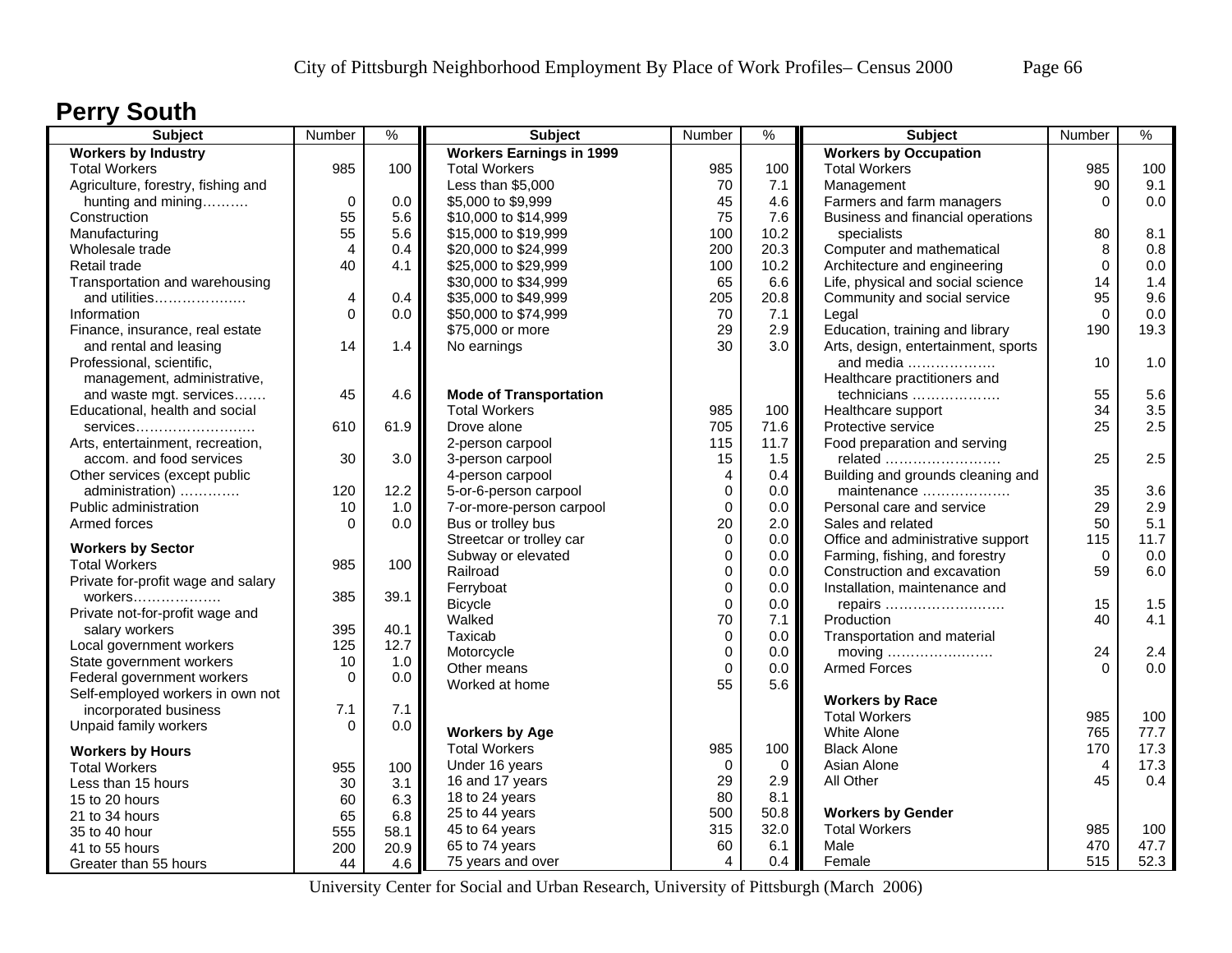#### **Point Breeze**

| <b>Subject</b>                     | Number                  | $\frac{9}{6}$ | <b>Subject</b>                  | Number      | $\frac{9}{6}$ | <b>Subject</b>                      | Number      | %    |
|------------------------------------|-------------------------|---------------|---------------------------------|-------------|---------------|-------------------------------------|-------------|------|
| <b>Workers by Industry</b>         |                         |               | <b>Workers Earnings in 1999</b> |             |               | <b>Workers by Occupation</b>        |             |      |
| <b>Total Workers</b>               | 1,460                   | 100           | <b>Total Workers</b>            | 1,460       | 100           | <b>Total Workers</b>                | 1,460       | 100  |
| Agriculture, forestry, fishing and |                         |               | Less than \$5,000               | 120         | 8.2           | Management                          | 105         | 7.2  |
| hunting and mining                 | $\mathbf 0$             | 0.0           | \$5,000 to \$9,999              | 195         | 13.4          | Farmers and farm managers           | $\Omega$    | 0.0  |
| Construction                       | 55                      | 3.8           | \$10,000 to \$14,999            | 180         | 12.3          | Business and financial operations   |             |      |
| Manufacturing                      | 29                      | 2.0           | \$15,000 to \$19,999            | 150         | 10.3          | specialists                         | 60          | 4.1  |
| Wholesale trade                    | 35                      | 2.4           | \$20,000 to \$24,999            | 135         | 9.2           | Computer and mathematical           | 4           | 0.3  |
| Retail trade                       | 85                      | 5.8           | \$25,000 to \$29,999            | 120         | 8.2           | Architecture and engineering        | $\mathbf 0$ | 0.0  |
| Transportation and warehousing     |                         |               | \$30,000 to \$34,999            | 75          | 5.1           | Life, physical and social science   | 19          | 1.3  |
| and utilities                      | 20                      | 1.4           | \$35,000 to \$49,999            | 190         | 13.0          | Community and social service        | 75          | 5.1  |
| Information                        | 40                      | 2.7           | \$50,000 to \$74,999            | 135         | 9.2           | Legal                               | 50          | 3.4  |
| Finance, insurance, real estate    |                         |               | \$75,000 or more                | 100         | 6.8           | Education, training and library     | 205         | 14.0 |
| and rental and leasing             | 25                      | 1.7           | No earnings                     | 54          | 3.7           | Arts, design, entertainment, sports |             |      |
| Professional, scientific,          |                         |               |                                 |             |               | and media                           | 45          | 3.1  |
| management, administrative,        |                         |               |                                 |             |               | Healthcare practitioners and        |             |      |
| and waste mgt. services            | 230                     | 15.8          | <b>Mode of Transportation</b>   |             |               | technicians                         | 70          | 4.8  |
| Educational, health and social     |                         |               | <b>Total Workers</b>            | 1,460       | 100           | Healthcare support                  | 25          | 1.7  |
| services                           | 395                     | 27.1          | Drove alone                     | 920         | 63.0          | Protective service                  | 30          | 2.1  |
| Arts, entertainment, recreation,   |                         |               | 2-person carpool                | 155         | 10.6          | Food preparation and serving        |             |      |
| accom. and food services           | 285                     | 19.5          | 3-person carpool                | 4           | 0.3           | related                             | 85          | 5.8  |
| Other services (except public      |                         |               | 4-person carpool                | $\mathbf 0$ | 0.0           | Building and grounds cleaning and   |             |      |
| administration)                    | 235                     | 16.1          | 5-or-6-person carpool           | 0           | 0.0           | maintenance                         | 100         | 6.8  |
| Public administration              | 25                      | 1.7           | 7-or-more-person carpool        | $\mathbf 0$ | 0.0           | Personal care and service           | 130         | 8.9  |
| Armed forces                       | $\Omega$                | 0.0           | Bus or trolley bus              | 95          | 6.5           | Sales and related                   | 135         | 9.2  |
|                                    |                         |               | Streetcar or trolley car        | $\mathbf 0$ | 0.0           | Office and administrative support   | 180         | 12.3 |
| <b>Workers by Sector</b>           |                         |               | Subway or elevated              | $\mathbf 0$ | 0.0           | Farming, fishing, and forestry      | $\mathbf 0$ | 0.0  |
| <b>Total Workers</b>               | 1,460                   | 100           | Railroad                        | $\Omega$    | $0.0\,$       | Construction and excavation         | 55          | 3.8  |
| Private for-profit wage and salary |                         |               | Ferryboat                       | $\mathbf 0$ | 0.0           | Installation, maintenance and       |             |      |
| workers                            | 655                     | 44.9          | <b>Bicycle</b>                  | 4           | 0.3           | repairs                             | 20          | 1.4  |
| Private not-for-profit wage and    |                         |               | Walked                          | 105         | 7.2           | Production                          | 20          | 1.4  |
| salary workers                     | 345                     | 23.6          | Taxicab                         | $\mathbf 0$ | 0.0           | Transportation and material         |             |      |
| Local government workers           | 155                     | 10.6          | Motorcycle                      | $\Omega$    | 0.0           | moving                              | 54          | 3.7  |
| State government workers           | 14                      | 1.0           | Other means                     | 14          | 1.0           | <b>Armed Forces</b>                 | $\Omega$    | 0.0  |
| Federal government workers         | 10                      | 0.7           | Worked at home                  | 155         | 10.6          |                                     |             |      |
| Self-employed workers in own not   |                         |               |                                 |             |               | <b>Workers by Race</b>              |             |      |
| incorporated business              | 19.5                    | 19.5          |                                 |             |               | <b>Total Workers</b>                | 1,460       | 100  |
| Unpaid family workers              | $\overline{\mathbf{A}}$ | 0.3           | <b>Workers by Age</b>           |             |               | <b>White Alone</b>                  | 1,210       | 82.9 |
| <b>Workers by Hours</b>            |                         |               | <b>Total Workers</b>            | 1,460       | 100           | <b>Black Alone</b>                  | 200         | 13.7 |
| <b>Total Workers</b>               | 1,410                   | 100           | Under 16 years                  | 0           | $\mathbf 0$   | Asian Alone                         | 35          | 13.7 |
| Less than 15 hours                 | 85                      | 6.0           | 16 and 17 years                 | 40          | 2.7           | All Other                           | 14          | 2.4  |
| 15 to 20 hours                     |                         | 7.8           | 18 to 24 years                  | 130         | 8.9           |                                     |             |      |
|                                    | 110                     |               | 25 to 44 years                  | 610         | 41.8          | <b>Workers by Gender</b>            |             |      |
| 21 to 34 hours                     | 205                     | 14.5          | 45 to 64 years                  | 595         | 40.8          | <b>Total Workers</b>                | 1,460       | 100  |
| 35 to 40 hour                      | 640                     | 45.4<br>18.4  | 65 to 74 years                  | 65          | 4.5           | Male                                | 575         | 39.4 |
| 41 to 55 hours                     | 260                     |               | 75 years and over               | 20          | 1.4           | Female                              | 885         | 60.6 |
| Greater than 55 hours              | 115                     | 8.2           |                                 |             |               |                                     |             |      |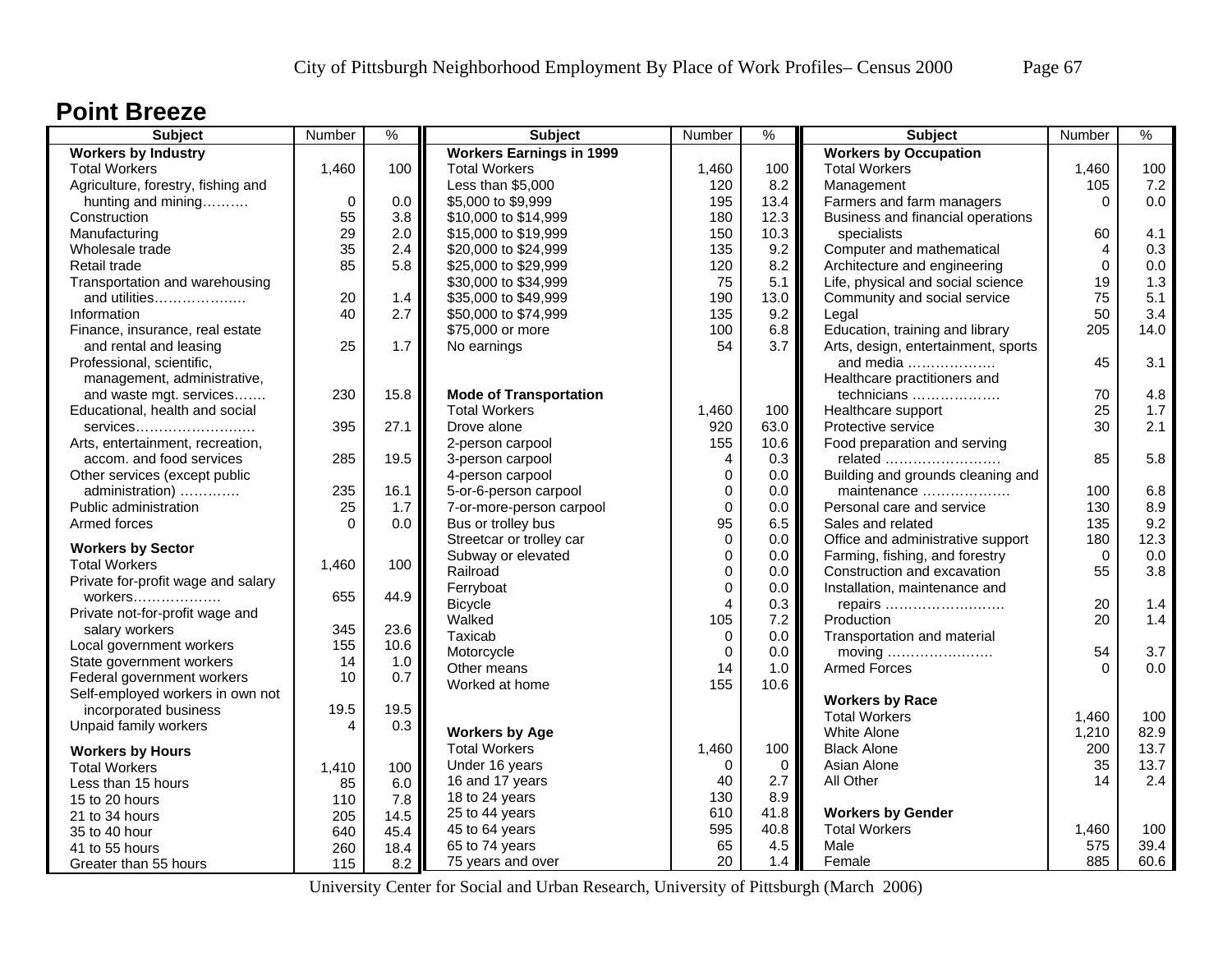#### **Point Breeze N.**

| <b>Subject</b>                     | Number      | $\frac{9}{6}$ | <b>Subject</b>                  | Number         | $\%$     | <b>Subject</b>                      | Number   | $\%$ |
|------------------------------------|-------------|---------------|---------------------------------|----------------|----------|-------------------------------------|----------|------|
| <b>Workers by Industry</b>         |             |               | <b>Workers Earnings in 1999</b> |                |          | <b>Workers by Occupation</b>        |          |      |
| <b>Total Workers</b>               | 1,980       | 100           | <b>Total Workers</b>            | 1,980          | 100      | <b>Total Workers</b>                | 1,980    | 100  |
| Agriculture, forestry, fishing and |             |               | Less than \$5,000               | 60             | 3.0      | Management                          | 170      | 8.6  |
| hunting and mining                 | $\mathbf 0$ | 0.0           | \$5,000 to \$9,999              | 170            | 8.6      | Farmers and farm managers           | $\Omega$ | 0.0  |
| Construction                       | 95          | 4.8           | \$10,000 to \$14,999            | 200            | 10.1     | Business and financial operations   |          |      |
| Manufacturing                      | 290         | 14.6          | \$15,000 to \$19,999            | 180            | 9.1      | specialists                         | 65       | 3.3  |
| Wholesale trade                    | 155         | 7.8           | \$20,000 to \$24,999            | 295            | 14.9     | Computer and mathematical           | 20       | 1.0  |
| Retail trade                       | 200         | 10.1          | \$25,000 to \$29,999            | 250            | 12.6     | Architecture and engineering        | 60       | 3.0  |
| Transportation and warehousing     |             |               | \$30,000 to \$34,999            | 150            | 7.6      | Life, physical and social science   | 25       | 1.3  |
| and utilities                      | 20          | 1.0           | \$35,000 to \$49,999            | 410            | 20.7     | Community and social service        | 155      | 7.8  |
| Information                        | 35          | 1.8           | \$50,000 to \$74,999            | 170            | 8.6      | Legal                               | $\Omega$ | 0.0  |
| Finance, insurance, real estate    |             |               | \$75,000 or more                | 70             | 3.5      | Education, training and library     | 35       | 1.8  |
| and rental and leasing             | 110         | 5.6           | No earnings                     | 25             | 1.3      | Arts, design, entertainment, sports |          |      |
| Professional, scientific,          |             |               |                                 |                |          | and media                           | 15       | 0.8  |
| management, administrative,        |             |               |                                 |                |          | Healthcare practitioners and        |          |      |
| and waste mgt. services            | 155         | 7.8           | <b>Mode of Transportation</b>   |                |          | technicians                         | 350      | 17.7 |
| Educational, health and social     |             |               | <b>Total Workers</b>            | 1,980          | 100      | Healthcare support                  | 65       | 3.3  |
| services                           | 730         | 36.9          | Drove alone                     | 1,565          | 79.0     | Protective service                  | 25       | 1.3  |
| Arts, entertainment, recreation,   |             |               | 2-person carpool                | 140            | 7.1      | Food preparation and serving        |          |      |
| accom. and food services           | 10          | 0.5           | 3-person carpool                | 20             | 1.0      | related                             | 45       | 2.3  |
| Other services (except public      |             |               | 4-person carpool                | 25             | 1.3      | Building and grounds cleaning and   |          |      |
| administration)                    | 125         | 6.3           | 5-or-6-person carpool           | $\mathbf 0$    | 0.0      | maintenance                         | 130      | 6.6  |
| Public administration              | 45          | 2.3           | 7-or-more-person carpool        | $\overline{4}$ | 0.2      | Personal care and service           | 35       | 1.8  |
| Armed forces                       | $\Omega$    | 0.0           | Bus or trolley bus              | 50             | 2.5      | Sales and related                   | 160      | 8.1  |
|                                    |             |               | Streetcar or trolley car        | $\Omega$       | 0.0      | Office and administrative support   | 285      | 14.4 |
| <b>Workers by Sector</b>           |             |               | Subway or elevated              | $\mathbf 0$    | 0.0      | Farming, fishing, and forestry      | $\Omega$ | 0.0  |
| <b>Total Workers</b>               | 1,980       | 100           | Railroad                        | $\mathbf 0$    | 0.0      | Construction and excavation         | 95       | 4.8  |
| Private for-profit wage and salary |             |               | Ferryboat                       | $\mathbf 0$    | 0.0      | Installation, maintenance and       |          |      |
| workers                            | 1,390       | 70.2          | <b>Bicycle</b>                  | 15             | 0.8      | repairs                             | 25       | 1.3  |
| Private not-for-profit wage and    |             |               | Walked                          | 55             | 2.8      | Production                          | 185      | 9.3  |
| salary workers                     | 255         | 12.9          | Taxicab                         | 10             | 0.5      | Transportation and material         |          |      |
| Local government workers           | 155         | 7.8           | Motorcycle                      | $\mathbf 0$    | 0.0      | moving                              | 45       | 2.3  |
| State government workers           | 35          | 1.8           | Other means                     | 45             | 2.3      | <b>Armed Forces</b>                 | $\Omega$ | 0.0  |
| Federal government workers         | 20          | 1.0           | Worked at home                  | 55             | 2.8      |                                     |          |      |
| Self-employed workers in own not   |             |               |                                 |                |          | <b>Workers by Race</b>              |          |      |
| incorporated business              | 6.3         | 6.3           |                                 |                |          | <b>Total Workers</b>                | 1,980    | 100  |
| Unpaid family workers              | 4           | 0.2           | <b>Workers by Age</b>           |                |          | White Alone                         | 1,565    | 79.0 |
| <b>Workers by Hours</b>            |             |               | <b>Total Workers</b>            | 1,980          | 100      | <b>Black Alone</b>                  | 325      | 16.4 |
|                                    |             |               | Under 16 years                  | $\Omega$       | $\Omega$ | Asian Alone                         | 40       | 16.4 |
| <b>Total Workers</b>               | 1,950       | 100           | 16 and 17 years                 | $\Omega$       | 0.0      | All Other                           | 45       | 2.0  |
| Less than 15 hours                 | 35          | 1.8           | 18 to 24 years                  | 225            | 11.4     |                                     |          |      |
| 15 to 20 hours                     | 110         | 5.6           | 25 to 44 years                  | 1,020          | 51.5     | <b>Workers by Gender</b>            |          |      |
| 21 to 34 hours                     | 180         | 9.2           | 45 to 64 years                  | 675            | 34.1     | <b>Total Workers</b>                | 1,980    | 100  |
| 35 to 40 hour                      | 1,195       | 61.3          | 65 to 74 years                  | 60             | 3.0      | Male                                | 970      | 49.0 |
| 41 to 55 hours                     | 350         | 17.9          |                                 | $\mathbf 0$    | 0.0      |                                     | 1,010    | 51.0 |
| Greater than 55 hours              | 80          | 4.1           | 75 years and over               |                |          | Female                              |          |      |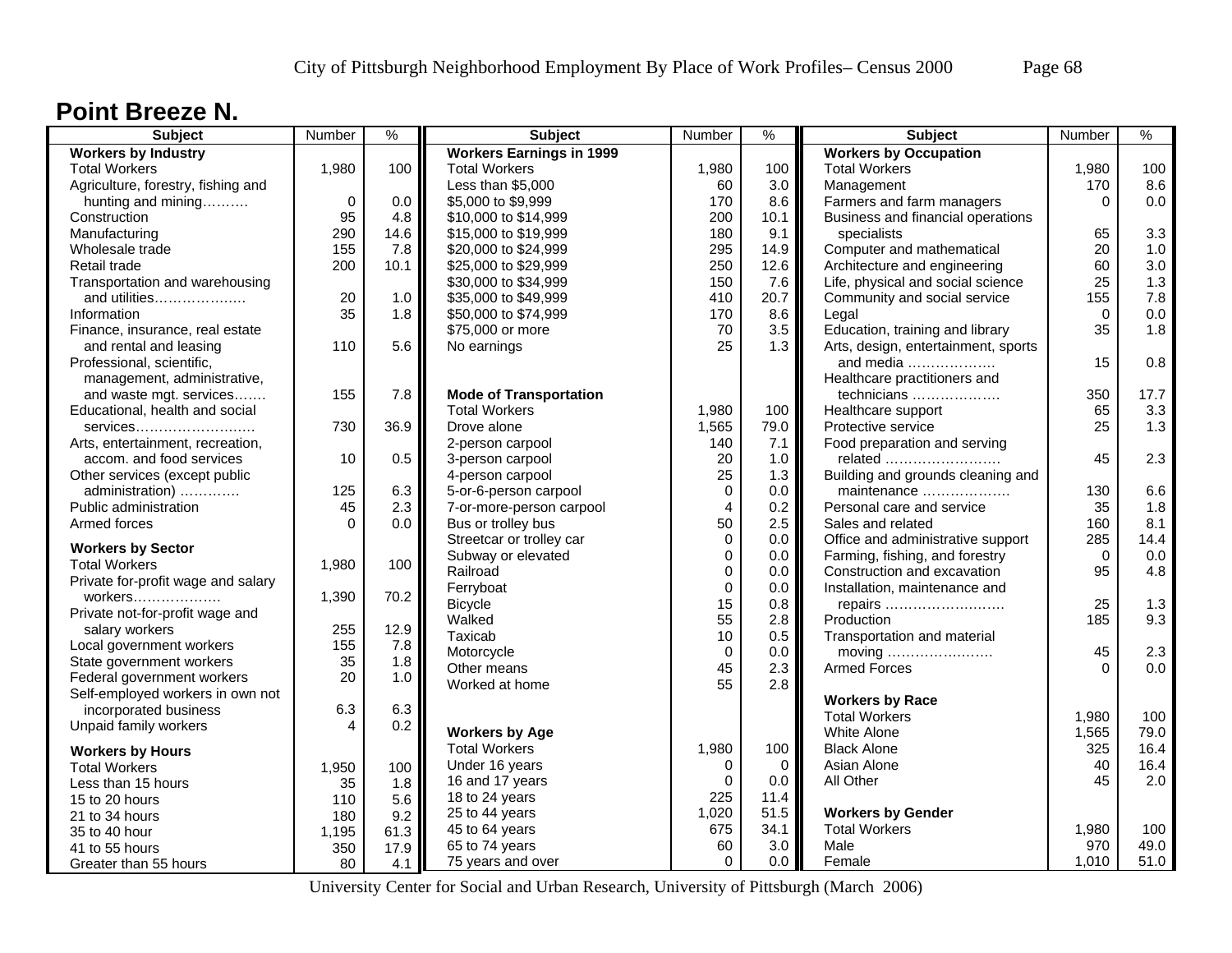### **Polish Hill**

| <b>Subject</b>                     | Number      | $\frac{9}{6}$ | <b>Subject</b>                  | Number              | $\frac{9}{6}$ | <b>Subject</b>                      | Number         | $\%$        |
|------------------------------------|-------------|---------------|---------------------------------|---------------------|---------------|-------------------------------------|----------------|-------------|
| <b>Workers by Industry</b>         |             |               | <b>Workers Earnings in 1999</b> |                     |               | <b>Workers by Occupation</b>        |                |             |
| <b>Total Workers</b>               | 330         | 100           | <b>Total Workers</b>            | 330                 | 100           | <b>Total Workers</b>                | 330            | 100         |
| Agriculture, forestry, fishing and |             |               | Less than \$5,000               | 40                  | 12.1          | Management                          | 30             | 9.1         |
| hunting and mining                 | $\mathbf 0$ | 0.0           | \$5,000 to \$9,999              | 30                  | 9.1           | Farmers and farm managers           | $\Omega$       | 0.0         |
| Construction                       | 10          | 3.0           | \$10,000 to \$14,999            | 30                  | 9.1           | Business and financial operations   |                |             |
| Manufacturing                      | 15          | 4.5           | \$15,000 to \$19,999            | 35                  | 10.6          | specialists                         | 4              | 1.2         |
| Wholesale trade                    | 25          | 7.6           | \$20,000 to \$24,999            | 60                  | 18.2          | Computer and mathematical           | $\Omega$       | 0.0         |
| Retail trade                       | 20          | 6.1           | \$25,000 to \$29,999            | 25                  | 7.6           | Architecture and engineering        | 20             | 6.1         |
| Transportation and warehousing     |             |               | \$30,000 to \$34,999            | 15                  | 4.5           | Life, physical and social science   | $\mathbf 0$    | 0.0         |
| and utilities                      | 15          | 4.5           | \$35,000 to \$49,999            | 60                  | 18.2          | Community and social service        | $\overline{4}$ | 1.2         |
| Information                        | 4           | 1.2           | \$50,000 to \$74,999            | 10                  | 3.0           | Legal                               | $\Omega$       | 0.0         |
| Finance, insurance, real estate    |             |               | \$75,000 or more                | 10                  | 3.0           | Education, training and library     | 10             | 3.0         |
| and rental and leasing             | 0           | 0.0           | No earnings                     | 20                  | 6.1           | Arts, design, entertainment, sports |                |             |
| Professional, scientific,          |             |               |                                 |                     |               | and media                           | 70             | 21.2        |
| management, administrative,        |             |               |                                 |                     |               | Healthcare practitioners and        |                |             |
| and waste mgt. services            | 50          | 15.2          | <b>Mode of Transportation</b>   |                     |               | technicians                         | $\mathbf 0$    | 0.0         |
| Educational, health and social     |             |               | <b>Total Workers</b>            | 330                 | 100           | Healthcare support                  | $\mathbf 0$    | 0.0         |
| services                           | 4           | 1.2           | Drove alone                     | 220                 | 66.7          | Protective service                  | $\Omega$       | 0.0         |
| Arts, entertainment, recreation,   |             |               | 2-person carpool                | 35                  | 10.6          | Food preparation and serving        |                |             |
| accom. and food services           | 145         | 43.9          | 3-person carpool                | $\overline{4}$      | 1.2           | related                             | 60             | 18.2        |
| Other services (except public      |             |               | 4-person carpool                | 10                  | 3.0           | Building and grounds cleaning and   |                |             |
| administration)                    | 30          | 9.1           | 5-or-6-person carpool           | 0                   | $0.0\,$       | maintenance                         | 25             | 7.6         |
| Public administration              | $\Omega$    | 0.0           | 7-or-more-person carpool        | 0                   | $0.0\,$       | Personal care and service           | $\mathbf 0$    | 0.0         |
| Armed forces                       | $\Omega$    | 0.0           | Bus or trolley bus              | 4                   | 1.2           | Sales and related                   | 25             | 7.6         |
|                                    |             |               | Streetcar or trolley car        | $\mathbf 0$         | 0.0           | Office and administrative support   | 40             | 12.1        |
| <b>Workers by Sector</b>           |             |               | Subway or elevated              | $\pmb{0}$           | 0.0           | Farming, fishing, and forestry      | $\mathbf 0$    | 0.0         |
| <b>Total Workers</b>               | 330         | 100           | Railroad                        | $\mathbf 0$         | 0.0           | Construction and excavation         | 4              | 1.2         |
| Private for-profit wage and salary |             |               | Ferryboat                       | 0                   | $0.0\,$       | Installation, maintenance and       |                |             |
| workers                            | 275         | 83.3          | <b>Bicycle</b>                  | 10                  | 3.0           | repairs                             | 15             | 4.5         |
| Private not-for-profit wage and    |             |               | Walked                          | 30                  | 9.1           | Production                          | 10             | 3.0         |
| salary workers                     | 30          | 9.1           | Taxicab                         | 0                   | 0.0           | Transportation and material         |                |             |
| Local government workers           | $\mathbf 0$ | 0.0           | Motorcycle                      | $\mathbf 0$         | 0.0           |                                     | 15             | 4.5         |
| State government workers           | 0           | 0.0           | Other means                     | 10                  | 3.0           | moving<br><b>Armed Forces</b>       | $\Omega$       | 0.0         |
| Federal government workers         | 0           | 0.0           | Worked at home                  | $\Omega$            | 0.0           |                                     |                |             |
| Self-employed workers in own not   |             |               |                                 |                     |               | <b>Workers by Race</b>              |                |             |
| incorporated business              | 7.6         | 7.6           |                                 |                     |               | <b>Total Workers</b>                | 330            |             |
| Unpaid family workers              | $\Omega$    | 0.0           | <b>Workers by Age</b>           |                     |               | <b>White Alone</b>                  | 285            | 100<br>86.4 |
|                                    |             |               | <b>Total Workers</b>            | 330                 | 100           | <b>Black Alone</b>                  | 25             | 7.6         |
| <b>Workers by Hours</b>            |             |               |                                 |                     |               |                                     |                |             |
| <b>Total Workers</b>               | 310         | 100           | Under 16 years                  | 0<br>$\overline{4}$ | $\mathbf 0$   | Asian Alone<br>All Other            | 20<br>$\Omega$ | 7.6<br>6.1  |
| Less than 15 hours                 | $\Omega$    | 0.0           | 16 and 17 years                 |                     | 1.2           |                                     |                |             |
| 15 to 20 hours                     | 35          | 11.3          | 18 to 24 years                  | 115                 | 34.8          |                                     |                |             |
| 21 to 34 hours                     | 35          | 11.3          | 25 to 44 years                  | 150                 | 45.5          | <b>Workers by Gender</b>            |                |             |
| 35 to 40 hour                      | 120         | 38.7          | 45 to 64 years                  | 55                  | 16.7          | <b>Total Workers</b>                | 330            | 100         |
| 41 to 55 hours                     | 95          | 30.6          | 65 to 74 years                  | 4                   | 1.2           | Male                                | 220            | 66.7        |
| Greater than 55 hours              | 20          | 6.5           | 75 years and over               | $\overline{4}$      | 1.2           | Female                              | 110            | 33.3        |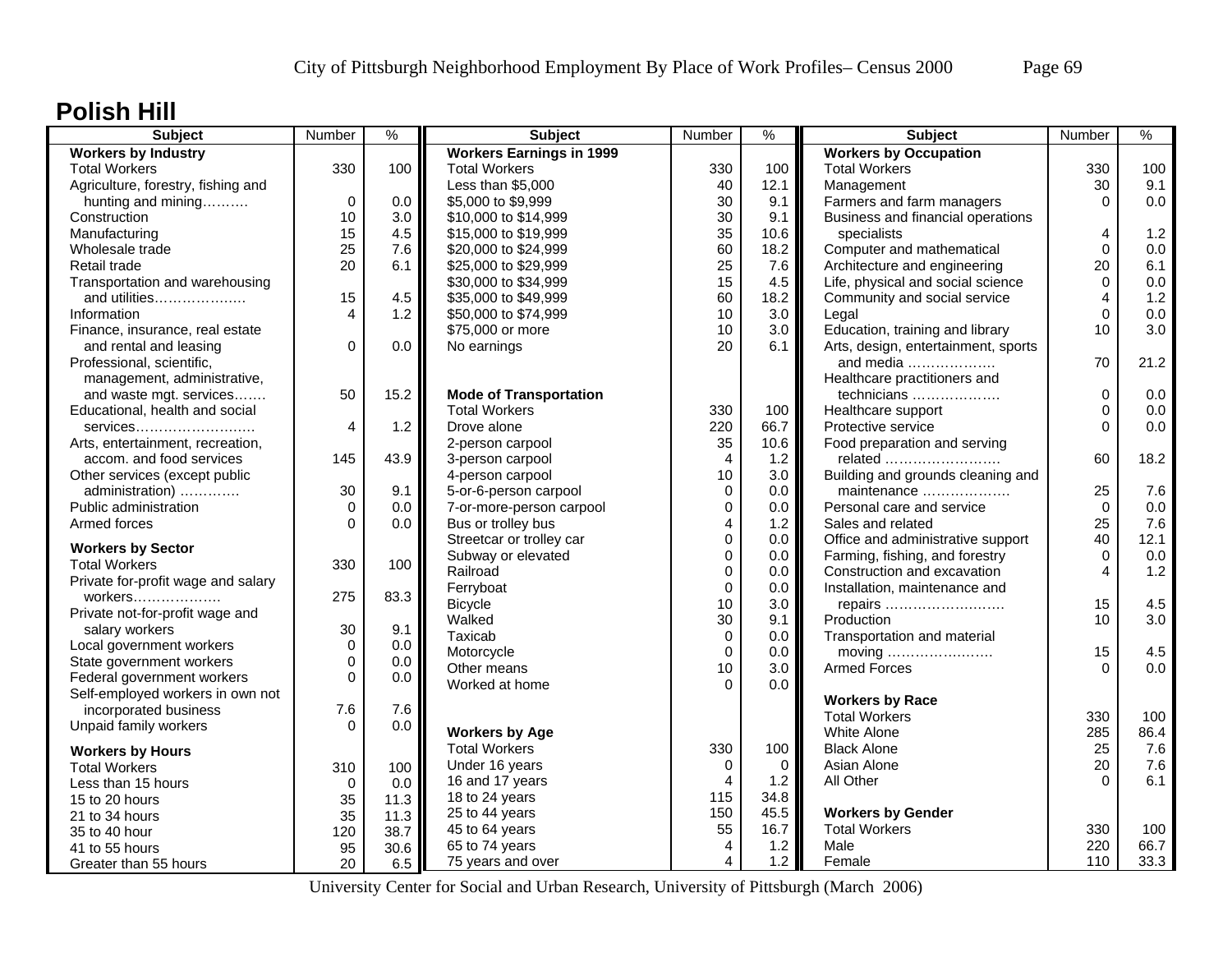### **Regent Square**

| Subject                            | Number         | $\frac{0}{6}$ | <b>Subject</b>                  | Number            | $\frac{1}{2}$ | <b>Subject</b>                                                | Number         | $\frac{9}{6}$ |
|------------------------------------|----------------|---------------|---------------------------------|-------------------|---------------|---------------------------------------------------------------|----------------|---------------|
| <b>Workers by Industry</b>         |                |               | <b>Workers Earnings in 1999</b> |                   |               | <b>Workers by Occupation</b>                                  |                |               |
| <b>Total Workers</b>               | 160            | 100           | <b>Total Workers</b>            | 160               | 100           | <b>Total Workers</b>                                          | 160            | 100           |
| Agriculture, forestry, fishing and |                |               | Less than \$5,000               | 4                 | 2.5           | Management                                                    | 15             | 9.4           |
| hunting and mining                 | $\mathbf 0$    | 0.0           | \$5,000 to \$9,999              | 40                | 25.0          | Farmers and farm managers                                     | $\Omega$       | 0.0           |
| Construction                       | $\Omega$       | 0.0           | \$10,000 to \$14,999            | 15                | 9.4           | Business and financial operations                             |                |               |
| Manufacturing                      | 25             | 15.6          | \$15,000 to \$19,999            | 20                | 12.5          | specialists                                                   | $\mathbf 0$    | 0.0           |
| Wholesale trade                    | $\overline{4}$ | 2.5           | \$20,000 to \$24,999            | $\mathbf 0$       | 0.0           | Computer and mathematical                                     | $\overline{4}$ | 2.5           |
| Retail trade                       | 40             | 25.0          | \$25,000 to \$29,999            | 15                | 9.4           | Architecture and engineering                                  | 4              | 2.5           |
| Transportation and warehousing     |                |               | \$30,000 to \$34,999            | 15                | 9.4           | Life, physical and social science                             | 0              | 0.0           |
| and utilities                      | 0              | 0.0           | \$35,000 to \$49,999            | 15                | 9.4           | Community and social service                                  | 0              | 0.0           |
| Information                        | $\Omega$       | 0.0           | \$50,000 to \$74,999            | 25                | 15.6          | Legal                                                         | $\mathbf 0$    | 0.0           |
| Finance, insurance, real estate    |                |               | \$75,000 or more                | 10                | 6.3           | Education, training and library                               | 15             | 9.4           |
| and rental and leasing             | 0              | 0.0           | No earnings                     | $\Omega$          | 0.0           | Arts, design, entertainment, sports                           |                |               |
| Professional, scientific,          |                |               |                                 |                   |               | and media                                                     | $\overline{4}$ | 2.5           |
| management, administrative,        |                |               |                                 |                   |               | Healthcare practitioners and                                  |                |               |
| and waste mgt. services            | 30             | 18.8          | <b>Mode of Transportation</b>   |                   |               | technicians                                                   | $\mathbf 0$    | 0.0           |
| Educational, health and social     |                |               | <b>Total Workers</b>            | 160               | 100           | Healthcare support                                            | 15             | 9.4           |
| services                           | 35             | 21.9          | Drove alone                     | 105               | 65.6          | Protective service                                            | $\Omega$       | 0.0           |
| Arts, entertainment, recreation,   |                |               | 2-person carpool                | $\mathbf 0$       | 0.0           | Food preparation and serving                                  |                |               |
| accom. and food services           | 25             | 15.6          | 3-person carpool                | $\mathbf 0$       | 0.0           | related                                                       | 20             | 12.5          |
| Other services (except public      |                |               | 4-person carpool                | $\mathbf 0$       | 0.0           | Building and grounds cleaning and                             |                |               |
| administration)                    | $\pmb{0}$      | 0.0           | 5-or-6-person carpool           | $\mathbf 0$       | 0.0           | maintenance                                                   | $\mathbf 0$    | 0.0           |
| Public administration              | 0              | 0.0           | 7-or-more-person carpool        | $\mathbf 0$       | 0.0           | Personal care and service                                     | $\mathbf 0$    | 0.0           |
| Armed forces                       | $\Omega$       | 0.0           | Bus or trolley bus              | $\overline{4}$    | 2.5           | Sales and related                                             | 30             | 18.8          |
|                                    |                |               | Streetcar or trolley car        | $\mathbf 0$       | 0.0           | Office and administrative support                             | 25             | 15.6          |
| <b>Workers by Sector</b>           |                |               | Subway or elevated              | $\mathbf 0$       | 0.0           |                                                               | $\mathbf 0$    | 0.0           |
| <b>Total Workers</b>               | 160            | 100           | Railroad                        | $\mathbf 0$       | 0.0           | Farming, fishing, and forestry<br>Construction and excavation | $\Omega$       | 0.0           |
| Private for-profit wage and salary |                |               | Ferryboat                       | $\mathbf 0$       | 0.0           | Installation, maintenance and                                 |                |               |
| workers                            | 135            | 84.4          |                                 |                   |               |                                                               | $\mathbf 0$    | 0.0           |
| Private not-for-profit wage and    |                |               | <b>Bicycle</b><br>Walked        | $\mathbf 0$<br>30 | 0.0           | repairs                                                       | 20             | 12.5          |
| salary workers                     | 10             | 6.3           |                                 |                   | 18.8          | Production                                                    |                |               |
| Local government workers           | 4              | 2.5           | Taxicab                         | $\pmb{0}$         | 0.0           | Transportation and material                                   |                |               |
| State government workers           | $\mathsf 0$    | 0.0           | Motorcycle                      | $\mathbf 0$       | 0.0           | moving                                                        | $\mathbf 0$    | 0.0           |
| Federal government workers         | $\Omega$       | 0.0           | Other means                     | $\Omega$          | 0.0           | <b>Armed Forces</b>                                           | $\Omega$       | 0.0           |
| Self-employed workers in own not   |                |               | Worked at home                  | 20                | 12.5          |                                                               |                |               |
| incorporated business              | 6.3            | 6.3           |                                 |                   |               | <b>Workers by Race</b>                                        |                |               |
| Unpaid family workers              | $\Omega$       | 0.0           |                                 |                   |               | <b>Total Workers</b>                                          | 160            | 100           |
|                                    |                |               | <b>Workers by Age</b>           |                   |               | White Alone                                                   | 150            | 93.8          |
| <b>Workers by Hours</b>            |                |               | <b>Total Workers</b>            | 160               | 100           | <b>Black Alone</b>                                            | 4              | 2.5           |
| <b>Total Workers</b>               | 160            | 100           | Under 16 years                  | 0                 | $\mathbf 0$   | Asian Alone                                                   | 10             | 2.5           |
| Less than 15 hours                 | 10             | 6.3           | 16 and 17 years                 | $\pmb{0}$         | 0.0           | All Other                                                     | $\Omega$       | 6.3           |
| 15 to 20 hours                     | 15             | 9.4           | 18 to 24 years                  | 20                | 12.5          |                                                               |                |               |
| 21 to 34 hours                     | 15             | 9.4           | 25 to 44 years                  | 75                | 46.9          | <b>Workers by Gender</b>                                      |                |               |
| 35 to 40 hour                      | 65             | 40.6          | 45 to 64 years                  | 60                | 37.5          | <b>Total Workers</b>                                          | 160            | 100           |
| 41 to 55 hours                     | 50             | 31.3          | 65 to 74 years                  | $\mathbf 0$       | $0.0\,$       | Male                                                          | 100            | 62.5          |
| Greater than 55 hours              | 4              | 2.5           | 75 years and over               | $\mathbf 0$       | 0.0           | Female                                                        | 60             | 37.5          |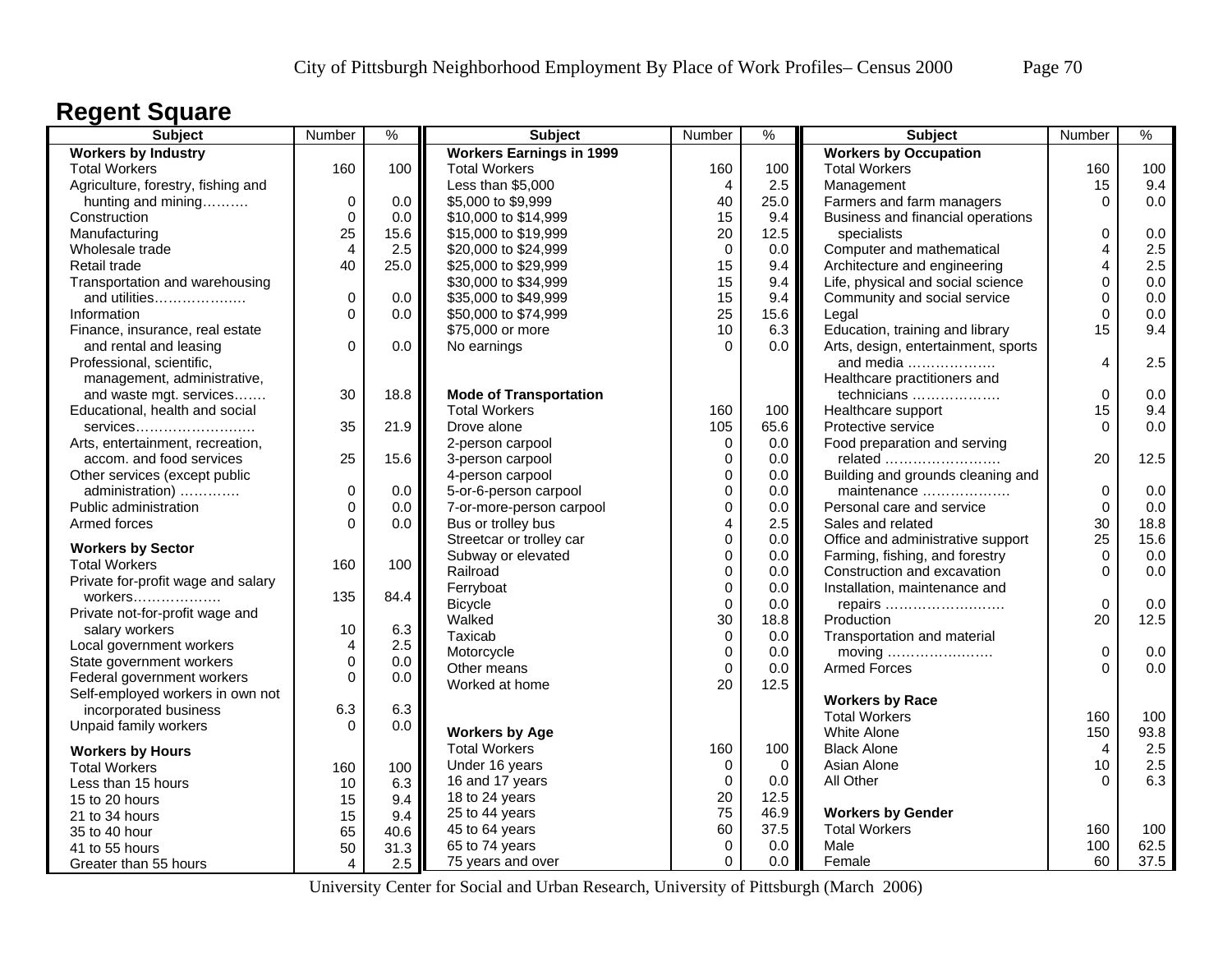# **Ridgemont**

| Subject                            | Number      | $\frac{9}{6}$ | <b>Subject</b>                    | Number         | $\%$     | <b>Subject</b>                      | Number      | $\%$ |
|------------------------------------|-------------|---------------|-----------------------------------|----------------|----------|-------------------------------------|-------------|------|
| <b>Workers by Industry</b>         |             |               | <b>Workers Earnings in 1999</b>   |                |          | <b>Workers by Occupation</b>        |             |      |
| <b>Total Workers</b>               | 30          | 100           | <b>Total Workers</b>              | 30             | 100      | <b>Total Workers</b>                | 30          | 100  |
| Agriculture, forestry, fishing and |             |               | Less than \$5,000                 | $\pmb{0}$      | 0.0      | Management                          | $\mathbf 0$ | 0.0  |
| hunting and mining                 | 0           | 0.0           | \$5,000 to \$9,999                | $\mathbf 0$    | 0.0      | Farmers and farm managers           | $\Omega$    | 0.0  |
| Construction                       | 0           | 0.0           | \$10,000 to \$14,999              | $\mathbf 0$    | 0.0      | Business and financial operations   |             |      |
| Manufacturing                      | 0           | 0.0           | \$15,000 to \$19,999              | $\mathbf 0$    | 0.0      | specialists                         | 0           | 0.0  |
| Wholesale trade                    | 15          | 50.0          | \$20,000 to \$24,999              | 25             | 83.3     | Computer and mathematical           | $\Omega$    | 0.0  |
| Retail trade                       | $\Omega$    | 0.0           | \$25,000 to \$29,999              | $\mathbf 0$    | 0.0      | Architecture and engineering        | 0           | 0.0  |
| Transportation and warehousing     |             |               | \$30,000 to \$34,999              | $\mathbf 0$    | 0.0      | Life, physical and social science   | 0           | 0.0  |
| and utilities                      | 0           | 0.0           | \$35,000 to \$49,999              | $\overline{4}$ | 13.3     | Community and social service        | $\mathbf 0$ | 0.0  |
| Information                        | $\Omega$    | 0.0           | \$50,000 to \$74,999              | $\mathbf 0$    | 0.0      | Legal                               | $\Omega$    | 0.0  |
| Finance, insurance, real estate    |             |               | \$75,000 or more                  | $\Omega$       | 0.0      | Education, training and library     | $\Omega$    | 0.0  |
| and rental and leasing             | 0           | 0.0           | No earnings                       | $\Omega$       | 0.0      | Arts, design, entertainment, sports |             |      |
| Professional, scientific,          |             |               |                                   |                |          | and media                           | $\Omega$    | 0.0  |
| management, administrative,        |             |               |                                   |                |          | Healthcare practitioners and        |             |      |
| and waste mgt. services            | 0           | 0.0           | <b>Mode of Transportation</b>     |                |          | technicians                         | $\mathbf 0$ | 0.0  |
| Educational, health and social     |             |               | <b>Total Workers</b>              | 30             | 100      | Healthcare support                  | $\Omega$    | 0.0  |
| services                           | 0           | 0.0           | Drove alone                       | 20             | 66.7     | Protective service                  | $\Omega$    | 0.0  |
| Arts, entertainment, recreation,   |             |               | 2-person carpool                  | 10             | 33.3     | Food preparation and serving        |             |      |
| accom. and food services           | 0           | 0.0           | 3-person carpool                  | $\mathbf 0$    | 0.0      | related                             | $\Omega$    | 0.0  |
| Other services (except public      |             |               | 4-person carpool                  | $\mathbf 0$    | 0.0      | Building and grounds cleaning and   |             |      |
| administration)                    | 15          | 50.0          | 5-or-6-person carpool             | $\mathbf 0$    | 0.0      | maintenance                         | $\mathbf 0$ | 0.0  |
| Public administration              | $\Omega$    | 0.0           | 7-or-more-person carpool          | $\mathbf 0$    | 0.0      | Personal care and service           | $\mathbf 0$ | 0.0  |
| Armed forces                       | $\Omega$    | 0.0           | Bus or trolley bus                | $\mathbf 0$    | 0.0      | Sales and related                   | 4           | 13.3 |
|                                    |             |               | Streetcar or trolley car          | $\Omega$       | 0.0      | Office and administrative support   | $\Omega$    | 0.0  |
| <b>Workers by Sector</b>           |             |               | Subway or elevated                | $\mathbf 0$    | 0.0      | Farming, fishing, and forestry      | $\mathbf 0$ | 0.0  |
| <b>Total Workers</b>               | 30          | 100           | Railroad                          | $\mathbf 0$    | 0.0      | Construction and excavation         | 15          | 50.0 |
| Private for-profit wage and salary |             |               | Ferryboat                         | $\mathbf 0$    | 0.0      | Installation, maintenance and       |             |      |
| workers                            | 15          | 50.0          | <b>Bicycle</b>                    | $\mathbf 0$    | 0.0      | repairs                             | $\mathbf 0$ | 0.0  |
| Private not-for-profit wage and    |             |               | Walked                            | $\mathbf 0$    | 0.0      | Production                          | 10          | 33.3 |
| salary workers                     | 15          | 50.0          | Taxicab                           | $\mathbf 0$    | 0.0      | Transportation and material         |             |      |
| Local government workers           | $\mathbf 0$ | 0.0           | Motorcycle                        | $\mathbf 0$    | 0.0      | moving                              | $\mathbf 0$ | 0.0  |
| State government workers           | 0           | 0.0           | Other means                       | $\mathbf 0$    | 0.0      | <b>Armed Forces</b>                 | $\Omega$    | 0.0  |
| Federal government workers         | 0           | 0.0           | Worked at home                    | $\Omega$       | 0.0      |                                     |             |      |
| Self-employed workers in own not   |             |               |                                   |                |          | <b>Workers by Race</b>              |             |      |
| incorporated business              | 0.0         | 0.0           |                                   |                |          | <b>Total Workers</b>                | 30          | 100  |
| Unpaid family workers              | $\Omega$    | 0.0           | <b>Workers by Age</b>             |                |          | White Alone                         | 30          | 100  |
|                                    |             |               | <b>Total Workers</b>              | 30             | 100      | <b>Black Alone</b>                  | $\mathbf 0$ | 0.0  |
| <b>Workers by Hours</b>            |             |               |                                   | 0              | $\Omega$ | Asian Alone                         | $\Omega$    | 0.0  |
| <b>Total Workers</b>               | 30          | 100           | Under 16 years<br>16 and 17 years | $\mathbf 0$    | 0.0      | All Other                           | O           | 0.0  |
| Less than 15 hours                 | 0           | 0.0           |                                   | 10             | 33.3     |                                     |             |      |
| 15 to 20 hours                     | 0           | 0.0           | 18 to 24 years                    | 20             | 66.7     | <b>Workers by Gender</b>            |             |      |
| 21 to 34 hours                     | 0           | 0.0           | 25 to 44 years                    |                |          |                                     |             |      |
| 35 to 40 hour                      | 15          | 50.0          | 45 to 64 years                    | $\mathbf 0$    | 0.0      | <b>Total Workers</b>                | 30<br>30    | 100  |
| 41 to 55 hours                     | 10          | 33.3          | 65 to 74 years                    | $\mathbf 0$    | 0.0      | Male                                |             | 100  |
| Greater than 55 hours              | 4           | 13.3          | 75 years and over                 | $\Omega$       | 0.0      | Female                              | $\Omega$    | 0.0  |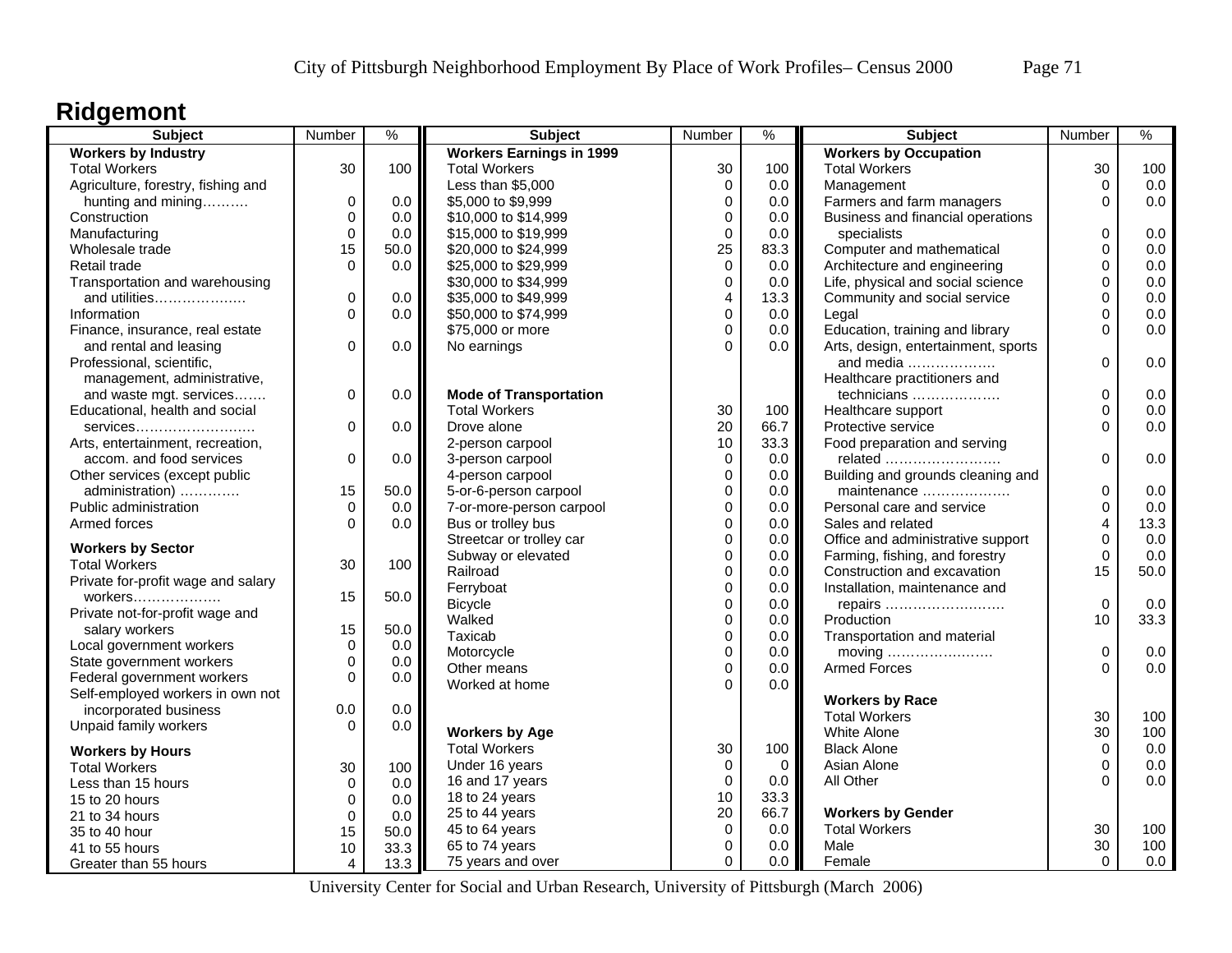#### **Saint Clair**

| <b>Subject</b>                                                 | Number                                 | $\frac{9}{6}$ | <b>Subject</b>                  | Number           | %                | <b>Subject</b>                      | Number         | $\frac{9}{6}$ |
|----------------------------------------------------------------|----------------------------------------|---------------|---------------------------------|------------------|------------------|-------------------------------------|----------------|---------------|
| <b>Workers by Industry</b>                                     |                                        |               | <b>Workers Earnings in 1999</b> |                  |                  | <b>Workers by Occupation</b>        |                |               |
| <b>Total Workers</b>                                           | 65                                     | 100           | <b>Total Workers</b>            | 65               | 100              | <b>Total Workers</b>                | 65             | 100           |
| Agriculture, forestry, fishing and                             |                                        |               | Less than \$5,000               | 10               | 15.4             | Management                          | 4              | 6.2           |
| hunting and mining                                             | $\pmb{0}$                              | 0.0           | \$5,000 to \$9,999              | $\mathbf 0$      | 0.0              | Farmers and farm managers           | $\Omega$       | 0.0           |
| Construction                                                   | $\mathbf 0$                            | 0.0           | \$10,000 to \$14,999            | 15               | 23.1             | Business and financial operations   |                |               |
| Manufacturing                                                  | 15                                     | 23.1          | \$15,000 to \$19,999            | 10               | 15.4             | specialists                         | $\Omega$       | 0.0           |
| Wholesale trade                                                | 0                                      | 0.0           | \$20,000 to \$24,999            | 10               | 15.4             | Computer and mathematical           | $\Omega$       | 0.0           |
| Retail trade                                                   | $\mathbf 0$                            | 0.0           | \$25,000 to \$29,999            | $\mathbf 0$      | 0.0              | Architecture and engineering        | 0              | 0.0           |
| Transportation and warehousing                                 |                                        |               | \$30,000 to \$34,999            | 15               | 23.1             | Life, physical and social science   | 0              | 0.0           |
| and utilities                                                  | $\mathbf 0$                            | 0.0           | \$35,000 to \$49,999            | $\overline{4}$   | 6.2              | Community and social service        | 0              | 0.0           |
| Information                                                    | $\Omega$                               | 0.0           | \$50,000 to \$74,999            | $\mathbf 0$      | 0.0              | Legal                               | $\mathbf 0$    | 0.0           |
| Finance, insurance, real estate                                |                                        |               | \$75,000 or more                | $\Omega$         | 0.0              | Education, training and library     | $\overline{4}$ | 6.2           |
| and rental and leasing                                         | 4                                      | 6.2           | No earnings                     | $\Omega$         | 0.0              | Arts, design, entertainment, sports |                |               |
| Professional, scientific,                                      |                                        |               |                                 |                  |                  | and media                           | $\Omega$       | 0.0           |
| management, administrative,                                    |                                        |               |                                 |                  |                  | Healthcare practitioners and        |                |               |
| and waste mgt. services                                        | $\mathbf 0$                            | 0.0           | <b>Mode of Transportation</b>   |                  |                  | technicians                         | 0              | 0.0           |
| Educational, health and social                                 |                                        |               | <b>Total Workers</b>            | 65               | 100              | Healthcare support                  | $\mathbf 0$    | 0.0           |
| services                                                       | 15                                     | 23.1          | Drove alone                     | 35               | 53.8             | Protective service                  | $\Omega$       | 0.0           |
| Arts, entertainment, recreation,                               |                                        |               | 2-person carpool                | 10               | 15.4             | Food preparation and serving        |                |               |
| accom. and food services                                       | 15                                     | 23.1          | 3-person carpool                | $\mathbf 0$      | 0.0              | related                             | $\overline{4}$ | 6.2           |
| Other services (except public                                  |                                        |               | 4-person carpool                | $\boldsymbol{0}$ | 0.0              | Building and grounds cleaning and   |                |               |
| administration)                                                | $\mathbf 0$                            | 0.0           | 5-or-6-person carpool           | $\Omega$         | 0.0              | maintenance                         | $\Omega$       | 0.0           |
| Public administration                                          | $\mathbf 0$                            | 0.0           | 7-or-more-person carpool        | $\mathbf 0$      | 0.0              | Personal care and service           | 20             | 30.8          |
| Armed forces                                                   | 10                                     | 15.4          | Bus or trolley bus              | $\Omega$         | 0.0              | Sales and related                   | $\Omega$       | 0.0           |
|                                                                |                                        |               | Streetcar or trolley car        | $\mathbf 0$      | 0.0 <sub>1</sub> | Office and administrative support   | $\Omega$       | 0.0           |
| <b>Workers by Sector</b>                                       |                                        |               | Subway or elevated              | $\mathbf 0$      | 0.0              | Farming, fishing, and forestry      | $\mathbf 0$    | 0.0           |
| <b>Total Workers</b>                                           | 65                                     | 100           | Railroad                        | $\Omega$         | 0.0              | Construction and excavation         | $\Omega$       | 0.0           |
| Private for-profit wage and salary                             |                                        |               | Ferryboat                       | $\pmb{0}$        | 0.0              | Installation, maintenance and       |                |               |
| workers                                                        | 40                                     | 61.5          | <b>Bicycle</b>                  | $\mathbf 0$      | 0.0 <sub>1</sub> | repairs                             | 10             | 15.4          |
| Private not-for-profit wage and                                |                                        |               | Walked                          | 20               | 30.8             | Production                          | $\overline{4}$ | 6.2           |
| salary workers                                                 | 4                                      | 6.2           | Taxicab                         | $\pmb{0}$        | 0.0              | Transportation and material         |                |               |
| Local government workers                                       | $\overline{\mathbf{4}}$<br>$\mathbf 0$ | 6.2           | Motorcycle                      | $\mathbf 0$      | 0.0              | moving                              | $\overline{4}$ | 6.2           |
| State government workers                                       | 10                                     | 0.0           | Other means                     | $\Omega$         | 0.0              | <b>Armed Forces</b>                 | 10             | 15.4          |
| Federal government workers<br>Self-employed workers in own not |                                        | 15.4          | Worked at home                  | $\Omega$         | 0.0              |                                     |                |               |
|                                                                |                                        |               |                                 |                  |                  | <b>Workers by Race</b>              |                |               |
| incorporated business                                          | 0.0<br>$\Omega$                        | 0.0           |                                 |                  |                  | <b>Total Workers</b>                | 65             | 100           |
| Unpaid family workers                                          |                                        | 0.0           | <b>Workers by Age</b>           |                  |                  | White Alone                         | 35             | 53.8          |
| <b>Workers by Hours</b>                                        |                                        |               | <b>Total Workers</b>            | 65               | 100              | <b>Black Alone</b>                  | 30             | 46.2          |
| <b>Total Workers</b>                                           | 65                                     | 100           | Under 16 years                  | $\mathbf 0$      | $\overline{0}$   | Asian Alone                         | $\Omega$       | 46.2          |
| Less than 15 hours                                             | $\mathbf 0$                            | 0.0           | 16 and 17 years                 | $\mathbf 0$      | 0.0              | All Other                           | $\Omega$       | 0.0           |
| 15 to 20 hours                                                 | $\mathbf 0$                            | 0.0           | 18 to 24 years                  | 15               | 23.1             |                                     |                |               |
| 21 to 34 hours                                                 | 15                                     | 23.1          | 25 to 44 years                  | 50               | 76.9             | <b>Workers by Gender</b>            |                |               |
| 35 to 40 hour                                                  | 30                                     | 46.2          | 45 to 64 years                  | $\pmb{0}$        | 0.0              | <b>Total Workers</b>                | 65             | 100           |
| 41 to 55 hours                                                 | $\overline{4}$                         | 6.2           | 65 to 74 years                  | $\mathbf 0$      | 0.0              | Male                                | 35             | 53.8          |
| Greater than 55 hours                                          | 10                                     | 15.4          | 75 years and over               | $\Omega$         | 0.0              | Female                              | 30             | 46.2          |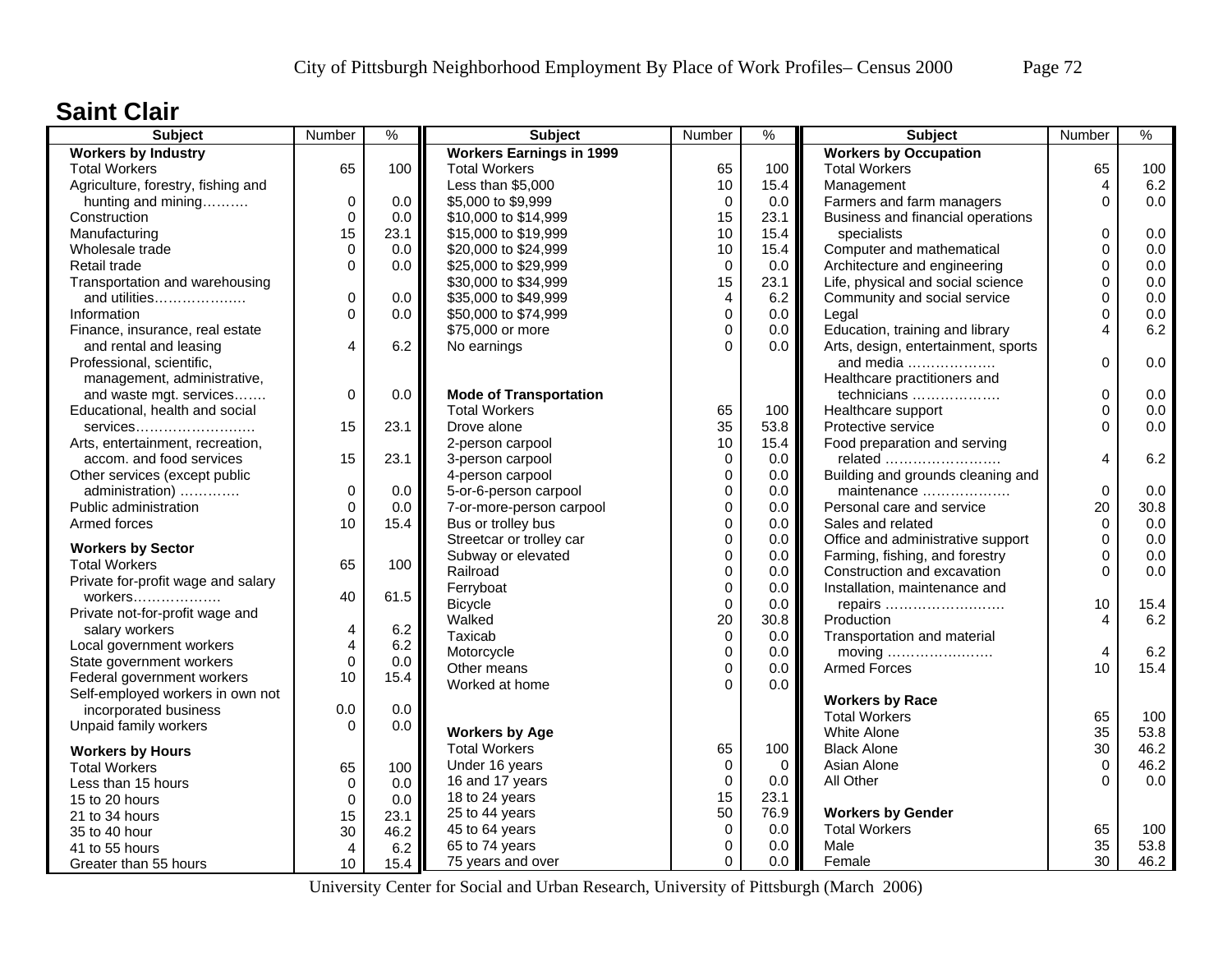## **Shadyside**

| Subject                                                      | Number | $\frac{1}{2}$ | <b>Subject</b>                  | Number      | $\%$        | <b>Subject</b>                          | Number   | $\frac{9}{6}$ |
|--------------------------------------------------------------|--------|---------------|---------------------------------|-------------|-------------|-----------------------------------------|----------|---------------|
| <b>Workers by Industry</b>                                   |        |               | <b>Workers Earnings in 1999</b> |             |             | <b>Workers by Occupation</b>            |          |               |
| <b>Total Workers</b>                                         | 9,025  | 100           | <b>Total Workers</b>            | 9,025       | 100         | <b>Total Workers</b>                    | 9,025    | 100           |
| Agriculture, forestry, fishing and                           |        |               | Less than \$5,000               | 730         | 8.1         | Management                              | 525      | 5.8           |
| hunting and mining                                           | 0      | 0.0           | \$5,000 to \$9,999              | 735         | 8.1         | Farmers and farm managers               | $\Omega$ | 0.0           |
| Construction                                                 | 220    | 2.4           | \$10,000 to \$14,999            | 885         | 9.8         | Business and financial operations       |          |               |
| Manufacturing                                                | 169    | 1.9           | \$15,000 to \$19,999            | 960         | 10.6        | specialists                             | 270      | 3.0           |
| Wholesale trade                                              | 85     | 0.9           | \$20,000 to \$24,999            | 1,140       | 12.6        | Computer and mathematical               | 135      | 1.5           |
| Retail trade                                                 | 985    | 10.9          | \$25,000 to \$29,999            | 910         | 10.1        | Architecture and engineering            | 45       | 0.5           |
| Transportation and warehousing                               |        |               | \$30,000 to \$34,999            | 635         | 7.0         | Life, physical and social science       | 150      | 1.7           |
| and utilities                                                | 374    | 4.1           | \$35,000 to \$49,999            | 1,365       | 15.1        | Community and social service            | 260      | 2.9           |
| Information                                                  | 114    | 1.3           | \$50,000 to \$74,999            | 850         | 9.4         | Legal                                   | 75       | 0.8           |
| Finance, insurance, real estate                              |        |               | \$75,000 or more                | 610         | 6.8         | Education, training and library         | 545      | 6.0           |
| and rental and leasing                                       | 415    | 4.6           | No earnings                     | 204         | 2.3         | Arts, design, entertainment, sports     |          |               |
| Professional, scientific,                                    |        |               |                                 |             |             | and media $\ldots$                      | 225      | 2.5           |
| management, administrative,                                  |        |               |                                 |             |             | Healthcare practitioners and            |          |               |
| and waste mgt. services                                      | 560    | 6.2           | <b>Mode of Transportation</b>   |             |             | technicians                             | 1,840    | 20.4          |
| Educational, health and social                               |        |               | <b>Total Workers</b>            | 9,025       | 100         | Healthcare support                      | 605      | 6.7           |
| services                                                     | 4,745  | 52.6          | Drove alone                     | 6,265       | 69.4        | Protective service                      | 98       | 1.1           |
|                                                              |        |               | 2-person carpool                | 775         | 8.6         |                                         |          |               |
| Arts, entertainment, recreation,<br>accom. and food services | 670    | 7.4           |                                 | 60          | 0.7         | Food preparation and serving<br>related | 555      | 6.1           |
|                                                              |        |               | 3-person carpool                | 45          | 0.5         |                                         |          |               |
| Other services (except public                                |        |               | 4-person carpool                |             |             | Building and grounds cleaning and       |          |               |
| administration)                                              | 625    | 6.9           | 5-or-6-person carpool           | 25          | 0.3         | maintenance                             | 345      | 3.8           |
| Public administration                                        | 50     | 0.6           | 7-or-more-person carpool        | $\,8\,$     | 0.1         | Personal care and service               | 315      | 3.5           |
| Armed forces                                                 | 15     | 0.2           | Bus or trolley bus              | 695         | 7.7         | Sales and related                       | 945      | 10.5          |
| <b>Workers by Sector</b>                                     |        |               | Streetcar or trolley car        | 14          | 0.2         | Office and administrative support       | 1,155    | 12.8          |
| <b>Total Workers</b>                                         | 9,025  | 100           | Subway or elevated              | $\mathbf 0$ | $0.0\,$     | Farming, fishing, and forestry          | $\Omega$ | 0.0           |
| Private for-profit wage and salary                           |        |               | Railroad                        | $\Omega$    | $0.0\,$     | Construction and excavation             | 215      | 2.4           |
| workers                                                      | 5,600  | 62.0          | Ferryboat                       | 10          | 0.1         | Installation, maintenance and           |          |               |
| Private not-for-profit wage and                              |        |               | <b>Bicycle</b>                  | 14          | 0.2         | repairs                                 | 200      | 2.2           |
| salary workers                                               | 1,900  | 21.1          | Walked                          | 659         | 7.3         | Production                              | 134      | 1.5           |
| Local government workers                                     | 335    | 3.7           | Taxicab                         | 34          | 0.4         | Transportation and material             |          |               |
| State government workers                                     | 59     | 0.7           | Motorcycle                      | $\mathbf 0$ | 0.0         | moving                                  | 389      | 4.3           |
| Federal government workers                                   | 170    | 1.9           | Other means                     | 40          | 0.4         | <b>Armed Forces</b>                     | $\Omega$ | 0.0           |
| Self-employed workers in own not                             |        |               | Worked at home                  | 375         | 4.2         |                                         |          |               |
|                                                              | 10.4   | 10.4          |                                 |             |             | <b>Workers by Race</b>                  |          |               |
| incorporated business                                        |        |               |                                 |             |             | <b>Total Workers</b>                    | 9.025    | 100           |
| Unpaid family workers                                        | 29     | 0.3           | <b>Workers by Age</b>           |             |             | <b>White Alone</b>                      | 7,275    | 80.6          |
| <b>Workers by Hours</b>                                      |        |               | <b>Total Workers</b>            | 9,025       | 100         | <b>Black Alone</b>                      | 1,410    | 15.6          |
| <b>Total Workers</b>                                         | 8,825  | 100           | Under 16 years                  | $\Omega$    | $\mathbf 0$ | Asian Alone                             | 229      | 15.6          |
| Less than 15 hours                                           | 220    | 2.5           | 16 and 17 years                 | 140         | 1.6         | All Other                               | 105      | 2.5           |
| 15 to 20 hours                                               | 715    | 8.1           | 18 to 24 years                  | 1,000       | 11.1        |                                         |          |               |
| 21 to 34 hours                                               | 970    | 11.0          | 25 to 44 years                  | 4,575       | 50.7        | <b>Workers by Gender</b>                |          |               |
| 35 to 40 hour                                                | 4,500  | 51.0          | 45 to 64 years                  | 2,995       | 33.2        | <b>Total Workers</b>                    | 9,025    | 100           |
| 41 to 55 hours                                               | 1,815  | 20.6          | 65 to 74 years                  | 250         | 2.8         | Male                                    | 3,775    | 41.8          |
| Greater than 55 hours                                        | 605    | 6.9           | 75 years and over               | 73          | 0.8         | Female                                  | 5,250    | 58.2          |
|                                                              |        |               |                                 |             |             |                                         |          |               |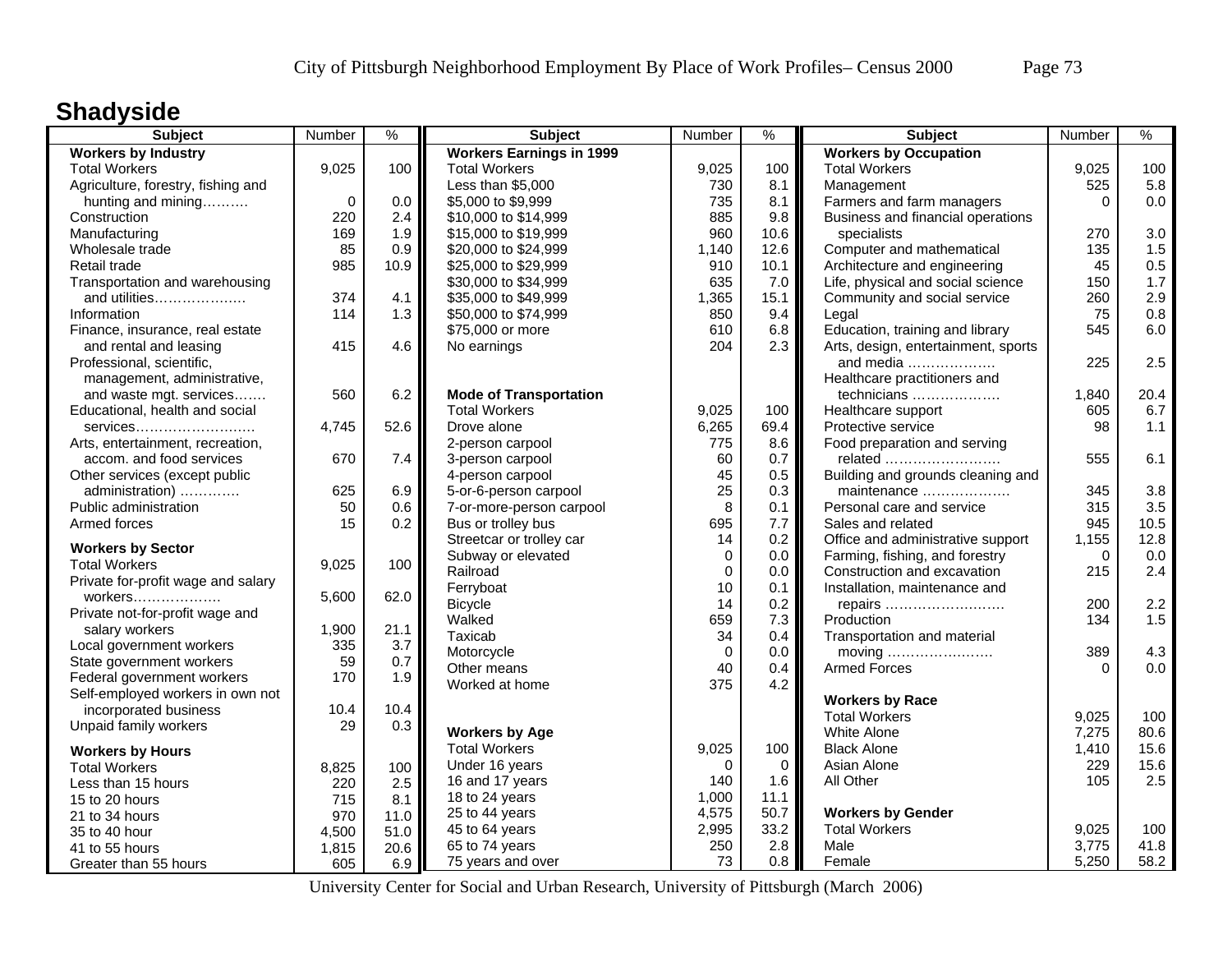#### **Sheraden**

| <b>Subject</b>                     | Number      | $\frac{9}{6}$ | <b>Subject</b>                  | Number                     | $\%$       | <b>Subject</b>                      | Number         | %    |
|------------------------------------|-------------|---------------|---------------------------------|----------------------------|------------|-------------------------------------|----------------|------|
| <b>Workers by Industry</b>         |             |               | <b>Workers Earnings in 1999</b> |                            |            | <b>Workers by Occupation</b>        |                |      |
| <b>Total Workers</b>               | 715         | 100           | <b>Total Workers</b>            | 715                        | 100        | <b>Total Workers</b>                | 715            | 100  |
| Agriculture, forestry, fishing and |             |               | Less than \$5,000               | 65                         | 9.1        | Management                          | 54             | 7.6  |
| hunting and mining                 | $\mathbf 0$ | 0.0           | \$5,000 to \$9,999              | 35                         | 4.9        | Farmers and farm managers           | $\Omega$       | 0.0  |
| Construction                       | 170         | 23.8          | \$10,000 to \$14,999            | 19                         | 2.7        | Business and financial operations   |                |      |
| Manufacturing                      | 64          | 9.0           | \$15,000 to \$19,999            | 40                         | 5.6        | specialists                         | 4              | 0.6  |
| Wholesale trade                    | 55          | 7.7           | \$20,000 to \$24,999            | 105                        | 14.7       | Computer and mathematical           | $\Omega$       | 0.0  |
| Retail trade                       | 45          | 6.3           | \$25,000 to \$29,999            | 70                         | 9.8        | Architecture and engineering        | 10             | 1.4  |
| Transportation and warehousing     |             |               | \$30,000 to \$34,999            | 75                         | 10.5       | Life, physical and social science   | 4              | 0.6  |
| and utilities                      | 49          | 6.9           | \$35,000 to \$49,999            | 180                        | 25.2       | Community and social service        | 4              | 0.6  |
| Information                        | 30          | 4.2           | \$50,000 to \$74,999            | 95                         | 13.3       | Legal                               | 4              | 0.6  |
| Finance, insurance, real estate    |             |               | \$75,000 or more                | 20                         | 2.8        | Education, training and library     | 70             | 9.8  |
| and rental and leasing             | 30          | 4.2           | No earnings                     | 10                         | 1.4        | Arts, design, entertainment, sports |                |      |
| Professional, scientific,          |             |               |                                 |                            |            | and media                           | 45             | 6.3  |
| management, administrative,        |             |               |                                 |                            |            | Healthcare practitioners and        |                |      |
| and waste mgt. services            | 20          | 2.8           | <b>Mode of Transportation</b>   |                            |            | technicians                         | 30             | 4.2  |
| Educational, health and social     |             |               | <b>Total Workers</b>            | 715                        | 100        | Healthcare support                  | 14             | 2.0  |
| services                           | 180         | 25.2          | Drove alone                     | 535                        | 74.8       | Protective service                  | $\Omega$       | 0.0  |
| Arts, entertainment, recreation,   |             |               | 2-person carpool                | 75                         | 10.5       | Food preparation and serving        |                |      |
| accom. and food services           | 45          | 6.3           | 3-person carpool                | 15                         | 2.1        | related                             | 40             | 5.6  |
| Other services (except public      |             |               | 4-person carpool                | $\mathbf 0$                | 0.0        | Building and grounds cleaning and   |                |      |
| administration)                    | 10          | 1.4           | 5-or-6-person carpool           | $\mathbf 0$                | 0.0        | maintenance                         | 20             | 2.8  |
| Public administration              | 19          | 2.7           | 7-or-more-person carpool        | $\mathbf 0$                | 0.0        | Personal care and service           | 15             | 2.1  |
| Armed forces                       | $\Omega$    | 0.0           | Bus or trolley bus              | 15                         | 2.1        | Sales and related                   | 55             | 7.7  |
|                                    |             |               | Streetcar or trolley car        | $\mathbf 0$                | 0.0        | Office and administrative support   | 95             | 13.3 |
| <b>Workers by Sector</b>           |             |               | Subway or elevated              | 4                          | 0.6        | Farming, fishing, and forestry      | $\mathbf 0$    | 0.0  |
| <b>Total Workers</b>               | 715         | 100           | Railroad                        | $\mathbf 0$                | 0.0        | Construction and excavation         | 120            | 16.8 |
| Private for-profit wage and salary |             |               |                                 |                            |            | Installation, maintenance and       |                |      |
| workers                            | 495         | 69.2          | Ferryboat                       | $\mathbf 0$<br>$\mathbf 0$ | 0.0<br>0.0 |                                     | 15             | 2.1  |
| Private not-for-profit wage and    |             |               | <b>Bicycle</b><br>Walked        | 60                         | 8.4        | repairs<br>Production               | 45             | 6.3  |
| salary workers                     | 69          | 9.7           |                                 |                            |            |                                     |                |      |
| Local government workers           | 85          | 11.9          | Taxicab                         | $\pmb{0}$                  | 0.0        | Transportation and material         |                |      |
| State government workers           | 8           | 1.1           | Motorcycle                      | $\mathbf 0$                | 0.0        | moving                              | 80<br>$\Omega$ | 11.2 |
| Federal government workers         | $\mathbf 0$ | 0.0           | Other means                     | $\mathbf 0$                | 0.0        | <b>Armed Forces</b>                 |                | 0.0  |
| Self-employed workers in own not   |             |               | Worked at home                  | 8                          | 1.1        |                                     |                |      |
| incorporated business              | 6.9         | 6.9           |                                 |                            |            | <b>Workers by Race</b>              |                |      |
| Unpaid family workers              | $\Omega$    | 0.0           |                                 |                            |            | <b>Total Workers</b>                | 715            | 100  |
|                                    |             |               | <b>Workers by Age</b>           |                            |            | White Alone                         | 650            | 90.9 |
| <b>Workers by Hours</b>            |             |               | <b>Total Workers</b>            | 715                        | 100        | <b>Black Alone</b>                  | 60             | 8.4  |
| <b>Total Workers</b>               | 705         | 100           | Under 16 years                  | $\Omega$                   | $\Omega$   | Asian Alone                         | $\mathbf 0$    | 8.4  |
| Less than 15 hours                 | 20          | 2.8           | 16 and 17 years                 | 15                         | 2.1        | All Other                           | 4              | 0.0  |
| 15 to 20 hours                     | 30          | 4.3           | 18 to 24 years                  | 40                         | 5.6        |                                     |                |      |
| 21 to 34 hours                     | 40          | 5.7           | 25 to 44 years                  | 310                        | 43.4       | <b>Workers by Gender</b>            |                |      |
| 35 to 40 hour                      | 430         | 61.0          | 45 to 64 years                  | 325                        | 45.5       | <b>Total Workers</b>                | 715            | 100  |
| 41 to 55 hours                     | 150         | 21.3          | 65 to 74 years                  | 25                         | 3.5        | Male                                | 435            | 60.8 |
| Greater than 55 hours              | 34          | 4.8           | 75 years and over               | $\overline{4}$             | 0.6        | Female                              | 280            | 39.2 |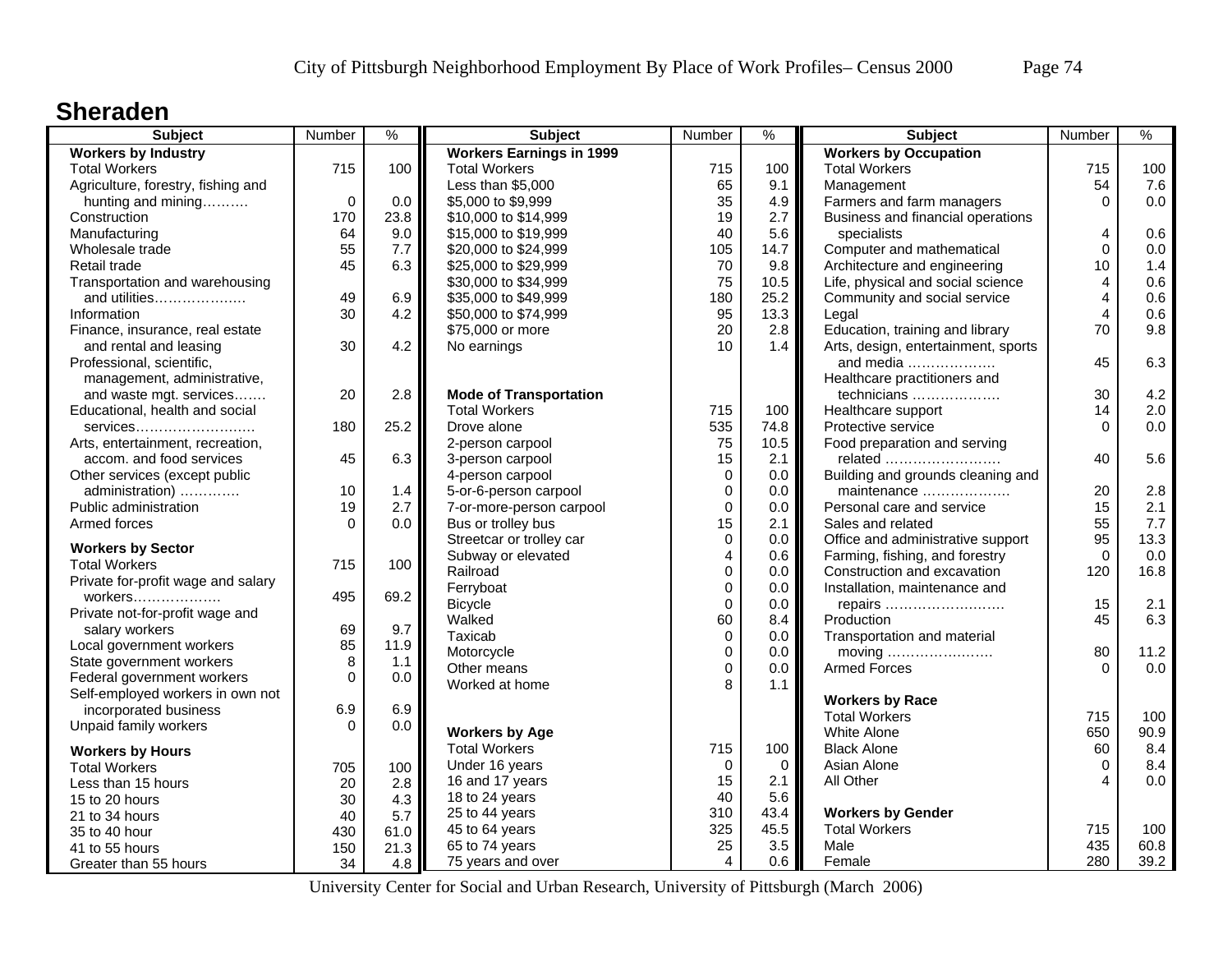#### **South Oakland**

| <b>Subject</b>                     | Number   | $\frac{9}{6}$ | <b>Subject</b>                  | Number                 | $\%$        | <b>Subject</b>                      | Number   | $\%$ |
|------------------------------------|----------|---------------|---------------------------------|------------------------|-------------|-------------------------------------|----------|------|
| <b>Workers by Industry</b>         |          |               | <b>Workers Earnings in 1999</b> |                        |             | <b>Workers by Occupation</b>        |          |      |
| <b>Total Workers</b>               | 3,840    | 100           | <b>Total Workers</b>            | 3,840                  | 100         | <b>Total Workers</b>                | 3,840    | 100  |
| Agriculture, forestry, fishing and |          |               | Less than \$5,000               | 155                    | 4.0         | Management                          | 320      | 8.3  |
| hunting and mining                 | 30       | 0.8           | \$5,000 to \$9,999              | 210                    | 5.5         | Farmers and farm managers           | $\Omega$ | 0.0  |
| Construction                       | 240      | 6.3           | \$10,000 to \$14,999            | 215                    | 5.6         | Business and financial operations   |          |      |
| Manufacturing                      | 230      | 6.0           | \$15,000 to \$19,999            | 360                    | 9.4         | specialists                         | 85       | 2.2  |
| Wholesale trade                    | 35       | 0.9           | \$20,000 to \$24,999            | 360                    | 9.4         | Computer and mathematical           | 185      | 4.8  |
| Retail trade                       | 70       | 1.8           | \$25,000 to \$29,999            | 390                    | 10.2        | Architecture and engineering        | 80       | 2.1  |
| Transportation and warehousing     |          |               | \$30,000 to \$34,999            | 375                    | 9.8         | Life, physical and social science   | 95       | 2.5  |
| and utilities                      | 85       | 2.2           | \$35,000 to \$49,999            | 815                    | 21.2        | Community and social service        | 115      | 3.0  |
| Information                        | 65       | 1.7           | \$50,000 to \$74,999            | 575                    | 15.0        | Legal                               | 25       | 0.7  |
| Finance, insurance, real estate    |          |               | \$75,000 or more                | 335                    | 8.7         | Education, training and library     | 145      | 3.8  |
| and rental and leasing             | 10       | 0.3           | No earnings                     | 55                     | 1.4         | Arts, design, entertainment, sports |          |      |
| Professional, scientific,          |          |               |                                 |                        |             | and media $\ldots$                  | 30       | 0.8  |
| management, administrative,        |          |               |                                 |                        |             | Healthcare practitioners and        |          |      |
| and waste mgt. services            | 250      | 6.5           | <b>Mode of Transportation</b>   |                        |             | technicians                         | 1,090    | 28.4 |
| Educational, health and social     |          |               | <b>Total Workers</b>            | 3,840                  | 100         | Healthcare support                  | 135      | 3.5  |
| services                           | 2,315    | 60.3          | Drove alone                     | 2,910                  | 75.8        | Protective service                  | 55       | 1.4  |
| Arts, entertainment, recreation,   |          |               | 2-person carpool                | 305                    | 7.9         | Food preparation and serving        |          |      |
| accom. and food services           | 65       | 1.7           | 3-person carpool                | 45                     | 1.2         | related                             | 70       | 1.8  |
| Other services (except public      |          |               | 4-person carpool                | $\overline{4}$         | 0.1         | Building and grounds cleaning and   |          |      |
| administration)                    | 110      | 2.9           | 5-or-6-person carpool           | $\mathbf 0$            | 0.0         | maintenance                         | 110      | 2.9  |
| Public administration              | 325      | 8.5           | 7-or-more-person carpool        | $\overline{4}$         | 0.1         | Personal care and service           | 45       | 1.2  |
| Armed forces                       | $\Omega$ | 0.0           | Bus or trolley bus              | 410                    | 10.7        | Sales and related                   | 130      | 3.4  |
|                                    |          |               | Streetcar or trolley car        | $\mathbf 0$            | 0.0         | Office and administrative support   | 525      | 13.7 |
| <b>Workers by Sector</b>           |          |               | Subway or elevated              | $\mathbf 0$            | 0.0         | Farming, fishing, and forestry      | 30       | 0.8  |
| <b>Total Workers</b>               | 3,840    | 100           | Railroad                        | $\mathbf 0$            | 0.0         | Construction and excavation         | 300      | 7.8  |
| Private for-profit wage and salary |          |               | Ferryboat                       | $\mathbf 0$            | 0.0         | Installation, maintenance and       |          |      |
| workers                            | 2,055    | 53.5          | <b>Bicycle</b>                  | 15                     | 0.4         | repairs                             | 130      | 3.4  |
| Private not-for-profit wage and    |          |               | Walked                          | 130                    | 3.4         | Production                          | 55       | 1.4  |
| salary workers                     | 1,220    | 31.8          | Taxicab                         | 0                      | 0.0         | Transportation and material         |          |      |
| Local government workers           | 370      | 9.6           | Motorcycle                      | $\overline{4}$         | 0.1         | moving                              | 85       | 2.2  |
| State government workers           | 35       | 0.9           | Other means                     | 10                     | 0.3         | <b>Armed Forces</b>                 | $\Omega$ | 0.0  |
| Federal government workers         | 40       | 1.0           | Worked at home                  | $\boldsymbol{\Lambda}$ | 0.1         |                                     |          |      |
| Self-employed workers in own not   |          |               |                                 |                        |             | <b>Workers by Race</b>              |          |      |
| incorporated business              | 3.0      | 3.0           |                                 |                        |             | <b>Total Workers</b>                | 3.840    | 100  |
| Unpaid family workers              | 4        | 0.1           | <b>Workers by Age</b>           |                        |             | White Alone                         | 3,165    | 82.4 |
| <b>Workers by Hours</b>            |          |               | <b>Total Workers</b>            | 3,840                  | 100         | <b>Black Alone</b>                  | 460      | 12.0 |
| <b>Total Workers</b>               | 3,785    | 100           | Under 16 years                  | $\mathbf 0$            | $\mathbf 0$ | Asian Alone                         | 145      | 12.0 |
| Less than 15 hours                 | 85       | 2.2           | 16 and 17 years                 | $\Omega$               | 0.0         | All Other                           | 75       | 3.8  |
| 15 to 20 hours                     | 195      | 5.2           | 18 to 24 years                  | 360                    | 9.4         |                                     |          |      |
| 21 to 34 hours                     | 280      | 7.4           | 25 to 44 years                  | 2,160                  | 56.3        | <b>Workers by Gender</b>            |          |      |
| 35 to 40 hour                      | 2,245    | 59.3          | 45 to 64 years                  | 1,275                  | 33.2        | <b>Total Workers</b>                | 3,840    | 100  |
| 41 to 55 hours                     | 720      | 19.0          | 65 to 74 years                  | 25                     | 0.7         | Male                                | 1,670    | 43.5 |
| Greater than 55 hours              | 255      | 6.7           | 75 years and over               | 25                     | 0.7         | Female                              | 2,170    | 56.5 |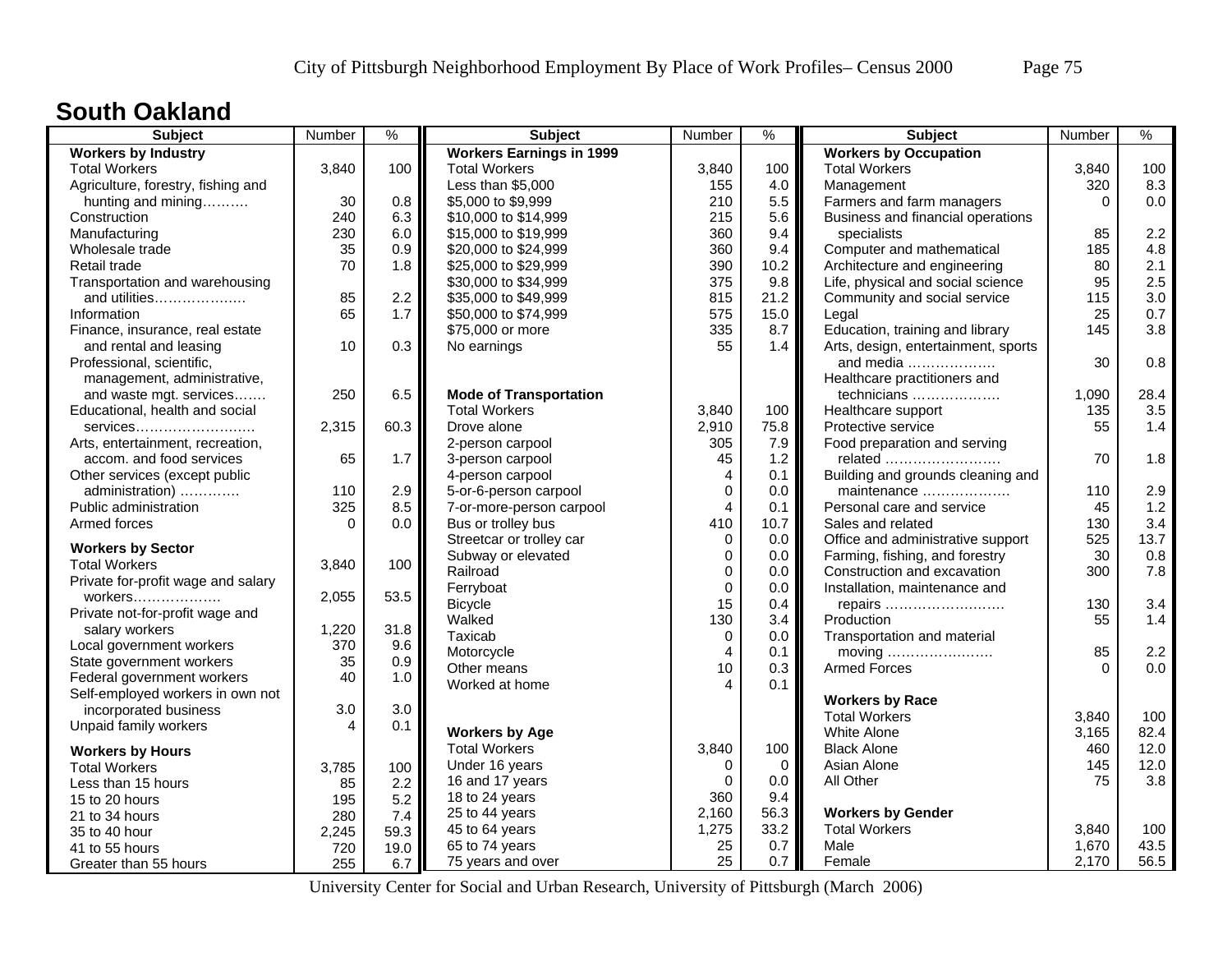#### **South Shore**

| <b>Subject</b>                     | Number      | $\%$ | <b>Subject</b>                  | Number         | %        | <b>Subject</b>                      | Number         | $\%$ |
|------------------------------------|-------------|------|---------------------------------|----------------|----------|-------------------------------------|----------------|------|
| <b>Workers by Industry</b>         |             |      | <b>Workers Earnings in 1999</b> |                |          | <b>Workers by Occupation</b>        |                |      |
| <b>Total Workers</b>               | 2,810       | 100  | <b>Total Workers</b>            | 2,810          | 100      | <b>Total Workers</b>                | 2,810          | 100  |
| Agriculture, forestry, fishing and |             |      | Less than \$5,000               | 125            | 4.4      | Management                          | 465            | 16.5 |
| hunting and mining                 | $\mathbf 0$ | 0.0  | \$5,000 to \$9,999              | 220            | 7.8      | Farmers and farm managers           | $\Omega$       | 0.0  |
| Construction                       | 90          | 3.2  | \$10,000 to \$14,999            | 275            | 9.8      | Business and financial operations   |                |      |
| Manufacturing                      | 170         | 6.0  | \$15,000 to \$19,999            | 170            | 6.0      | specialists                         | 270            | 9.6  |
| Wholesale trade                    | 145         | 5.2  | \$20,000 to \$24,999            | 215            | 7.7      | Computer and mathematical           | 110            | 3.9  |
| Retail trade                       | 190         | 6.8  | \$25,000 to \$29,999            | 150            | 5.3      | Architecture and engineering        | 80             | 2.8  |
| Transportation and warehousing     |             |      | \$30,000 to \$34,999            | 185            | 6.6      | Life, physical and social science   | $\overline{4}$ | 0.1  |
| and utilities                      | 30          | 1.1  | \$35,000 to \$49,999            | 690            | 24.6     | Community and social service        | 45             | 1.6  |
| Information                        | 445         | 15.8 | \$50,000 to \$74,999            | 395            | 14.1     | Legal                               | 15             | 0.5  |
| Finance, insurance, real estate    |             |      | \$75,000 or more                | 325            | 11.6     | Education, training and library     | $\Omega$       | 0.0  |
| and rental and leasing             | 525         | 18.7 | No earnings                     | 55             | 2.0      | Arts, design, entertainment, sports |                |      |
| Professional, scientific,          |             |      |                                 |                |          | and media                           | 45             | 1.6  |
| management, administrative,        |             |      |                                 |                |          | Healthcare practitioners and        |                |      |
| and waste mgt. services            | 470         | 16.7 | <b>Mode of Transportation</b>   |                |          | technicians                         | 30             | 1.1  |
| Educational, health and social     |             |      | <b>Total Workers</b>            | 2,810          | 100      | Healthcare support                  | $\Omega$       | 0.0  |
| services                           | 40          | 1.4  | Drove alone                     | 1,935          | 68.9     | Protective service                  | 45             | 1.6  |
| Arts, entertainment, recreation,   |             |      | 2-person carpool                | 255            | 9.1      | Food preparation and serving        |                |      |
| accom. and food services           | 610         | 21.7 | 3-person carpool                | 40             | 1.4      | related                             | 330            | 11.7 |
| Other services (except public      |             |      | 4-person carpool                | 25             | 0.9      | Building and grounds cleaning and   |                |      |
| administration)                    | 65          | 2.3  | 5-or-6-person carpool           | $\mathbf 0$    | 0.0      | maintenance                         | 70             | 2.5  |
| Public administration              | 35          | 1.2  | 7-or-more-person carpool        | $\mathbf 0$    | 0.0      | Personal care and service           | 55             | 2.0  |
| Armed forces                       | $\Omega$    | 0.0  | Bus or trolley bus              | 400            | 14.2     | Sales and related                   | 425            | 15.1 |
| <b>Workers by Sector</b>           |             |      | Streetcar or trolley car        | 55             | 2.0      | Office and administrative support   | 520            | 18.5 |
| <b>Total Workers</b>               | 2,810       | 100  | Subway or elevated              | 15             | 0.5      | Farming, fishing, and forestry      | $\mathbf 0$    | 0.0  |
| Private for-profit wage and salary |             |      | Railroad                        | $\mathbf 0$    | 0.0      | Construction and excavation         | 50             | 1.8  |
| $workers$                          | 2,620       | 93.2 | Ferryboat                       | $\mathbf 0$    | 0.0      | Installation, maintenance and       |                |      |
| Private not-for-profit wage and    |             |      | <b>Bicycle</b>                  | $\overline{4}$ | 0.1      | repairs                             | 85             | 3.0  |
| salary workers                     | 90          | 3.2  | Walked                          | 75             | 2.7      | Production                          | 100            | 3.6  |
| Local government workers           | 30          | 1.1  | Taxicab                         | $\mathbf 0$    | 0.0      | Transportation and material         |                |      |
| State government workers           | 10          | 0.4  | Motorcycle                      | $\mathbf 0$    | 0.0      | moving                              | 75             | 2.7  |
| Federal government workers         | 15          | 0.5  | Other means                     | $\overline{4}$ | 0.1      | <b>Armed Forces</b>                 | $\Omega$       | 0.0  |
| Self-employed workers in own not   |             |      | Worked at home                  | $\Omega$       | 0.0      |                                     |                |      |
| incorporated business              | 1.8         | 1.8  |                                 |                |          | <b>Workers by Race</b>              |                |      |
| Unpaid family workers              | $\Omega$    | 0.0  |                                 |                |          | <b>Total Workers</b>                | 2,810          | 100  |
|                                    |             |      | <b>Workers by Age</b>           |                |          | White Alone                         | 2,360          | 84.0 |
| <b>Workers by Hours</b>            |             |      | <b>Total Workers</b>            | 2,810          | 100      | <b>Black Alone</b>                  | 370            | 13.2 |
| <b>Total Workers</b>               | 2,755       | 100  | Under 16 years                  | $\Omega$       | $\Omega$ | Asian Alone                         | 20             | 13.2 |
| Less than 15 hours                 | 45          | 1.6  | 16 and 17 years                 | 20             | 0.7      | All Other                           | 65             | 0.7  |
| 15 to 20 hours                     | 145         | 5.3  | 18 to 24 years                  | 330            | 11.7     |                                     |                |      |
| 21 to 34 hours                     | 170         | 6.2  | 25 to 44 years                  | 1,630          | 58.0     | <b>Workers by Gender</b>            |                |      |
| 35 to 40 hour                      | 1,345       | 48.8 | 45 to 64 years                  | 800            | 28.5     | <b>Total Workers</b>                | 2,810          | 100  |
| 41 to 55 hours                     | 780         | 28.3 | 65 to 74 years                  | 20             | 0.7      | Male                                | 1,545          | 55.0 |
| Greater than 55 hours              | 270         | 9.8  | 75 years and over               | 10             | 0.4      | Female                              | 1,265          | 45.0 |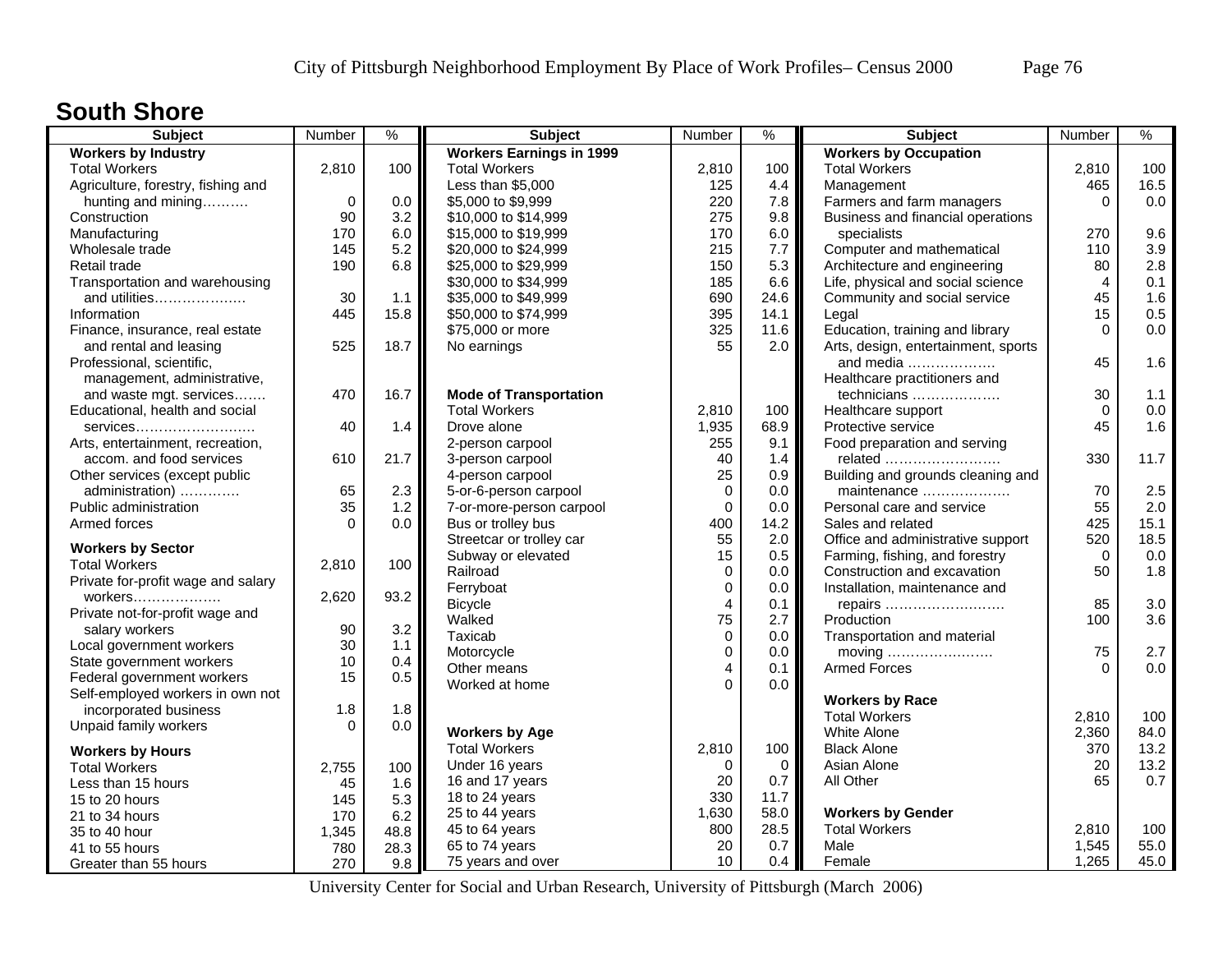#### **South Side Flats**

| <b>Subject</b>                     | Number       | $\frac{9}{6}$ | <b>Subject</b>                  | Number         | $\frac{9}{6}$ | <b>Subject</b>                      | Number   | $\%$ |
|------------------------------------|--------------|---------------|---------------------------------|----------------|---------------|-------------------------------------|----------|------|
| <b>Workers by Industry</b>         |              |               | <b>Workers Earnings in 1999</b> |                |               | <b>Workers by Occupation</b>        |          |      |
| <b>Total Workers</b>               | 10,175       | 100           | <b>Total Workers</b>            | 10,175         | 100           | <b>Total Workers</b>                | 10,175   | 100  |
| Agriculture, forestry, fishing and |              |               | Less than \$5,000               | 645            | 6.3           | Management                          | 980      | 9.6  |
| hunting and mining                 | 45           | 0.4           | \$5,000 to \$9,999              | 905            | 8.9           | Farmers and farm managers           | $\Omega$ | 0.0  |
| Construction                       | 655          | 6.4           | \$10,000 to \$14,999            | 885            | 8.7           | Business and financial operations   |          |      |
| Manufacturing                      | 1,130        | 11.1          | \$15,000 to \$19,999            | 1,085          | 10.7          | specialists                         | 390      | 3.8  |
| Wholesale trade                    | 585          | 5.7           | \$20,000 to \$24,999            | 1,270          | 12.5          | Computer and mathematical           | 425      | 4.2  |
| Retail trade                       | 1,025        | 10.1          | \$25,000 to \$29,999            | 1,020          | 10.0          | Architecture and engineering        | 105      | 1.0  |
| Transportation and warehousing     |              |               | \$30,000 to \$34,999            | 755            | 7.4           | Life, physical and social science   | 100      | 1.0  |
| and utilities                      | 820          | 8.1           | \$35,000 to \$49,999            | 1,725          | 17.0          | Community and social service        | 435      | 4.3  |
| Information                        | 365          | 3.6           | \$50,000 to \$74,999            | 1,020          | 10.0          | Legal                               | 29       | 0.3  |
| Finance, insurance, real estate    |              |               | \$75,000 or more                | 575            | 5.7           | Education, training and library     | 225      | 2.2  |
| and rental and leasing             | 560          | 5.5           | No earnings                     | 275            | 2.7           | Arts, design, entertainment, sports |          |      |
| Professional, scientific,          |              |               |                                 |                |               | and media                           | 245      | 2.4  |
| management, administrative,        |              |               |                                 |                |               | Healthcare practitioners and        |          |      |
| and waste mgt. services            | 960          | 9.4           | <b>Mode of Transportation</b>   |                |               | technicians                         | 500      | 4.9  |
| Educational, health and social     |              |               | <b>Total Workers</b>            | 10,175         | 100           | Healthcare support                  | 250      | 2.5  |
| services                           | 2,375        | 23.3          | Drove alone                     | 7,345          | 72.2          | Protective service                  | 165      | 1.6  |
| Arts, entertainment, recreation,   |              |               | 2-person carpool                | 820            | 8.1           | Food preparation and serving        |          |      |
| accom. and food services           | 845          | 8.3           | 3-person carpool                | 115            | 1.1           | related                             | 640      | 6.3  |
| Other services (except public      |              |               | 4-person carpool                | 39             | 0.4           | Building and grounds cleaning and   |          |      |
| administration)                    | 535          | 5.3           | 5-or-6-person carpool           | 14             | 0.1           | maintenance                         | 195      | 1.9  |
| Public administration              | 270          | 2.7           | 7-or-more-person carpool        | 10             | 0.1           | Personal care and service           | 225      | 2.2  |
| Armed forces                       | $\Omega$     | 0.0           | Bus or trolley bus              | 1,095          | 10.8          | Sales and related                   | 1,205    | 11.8 |
|                                    |              |               | Streetcar or trolley car        | 30             | 0.3           | Office and administrative support   | 1,770    | 17.4 |
| <b>Workers by Sector</b>           |              |               | Subway or elevated              | 10             | 0.1           | Farming, fishing, and forestry      | 10       | 0.1  |
| <b>Total Workers</b>               | 10,175       | 100           | Railroad                        | $\Omega$       | $0.0\,$       | Construction and excavation         | 520      | 5.1  |
| Private for-profit wage and salary |              |               | Ferryboat                       | $\overline{4}$ | 0.0           | Installation, maintenance and       |          |      |
| workers                            | 7,295        | 71.7          | <b>Bicycle</b>                  | 30             | 0.3           | repairs                             | 280      | 2.8  |
| Private not-for-profit wage and    |              |               | Walked                          | 550            | 5.4           | Production                          | 725      | 7.1  |
| salary workers                     | 1,490        | 14.6          | Taxicab                         | 19             | 0.2           | Transportation and material         |          |      |
| Local government workers           | 590          | 5.8           | Motorcycle                      | $\Omega$       | 0.0           | moving                              | 755      | 7.4  |
| State government workers           | 95           | 0.9           | Other means                     | 30             | 0.3           | <b>Armed Forces</b>                 | $\Omega$ | 0.0  |
| Federal government workers         | 115          | 1.1           | Worked at home                  | 59             | 0.6           |                                     |          |      |
| Self-employed workers in own not   |              |               |                                 |                |               | <b>Workers by Race</b>              |          |      |
| incorporated business              | 5.6          | 5.6           |                                 |                |               | <b>Total Workers</b>                | 10,175   | 100  |
| Unpaid family workers              | 30           | 0.3           | <b>Workers by Age</b>           |                |               | <b>White Alone</b>                  | 9,110    | 89.5 |
| <b>Workers by Hours</b>            |              |               | <b>Total Workers</b>            | 10,175         | 100           | <b>Black Alone</b>                  | 795      | 7.8  |
| <b>Total Workers</b>               | 9,910        | 100           | Under 16 years                  | $\Omega$       | $\Omega$      | Asian Alone                         | 135      | 7.8  |
| Less than 15 hours                 | 230          | 2.3           | 16 and 17 years                 | 130            | 1.3           | All Other                           | 135      | 1.3  |
| 15 to 20 hours                     | 595          | 6.0           | 18 to 24 years                  | 1,255          | 12.3          |                                     |          |      |
|                                    |              |               | 25 to 44 years                  | 5,020          | 49.3          | <b>Workers by Gender</b>            |          |      |
| 21 to 34 hours                     | 980<br>5,375 | 9.9           | 45 to 64 years                  | 3,435          | 33.8          | <b>Total Workers</b>                | 10,175   | 100  |
| 35 to 40 hour                      |              | 54.2<br>19.5  | 65 to 74 years                  | 270            | 2.7           | Male                                | 5,725    | 56.3 |
| 41 to 55 hours                     | 1,935        |               | 75 years and over               | 60             | 0.6           | Female                              | 4,450    | 43.7 |
| Greater than 55 hours              | 785          | 7.9           |                                 |                |               |                                     |          |      |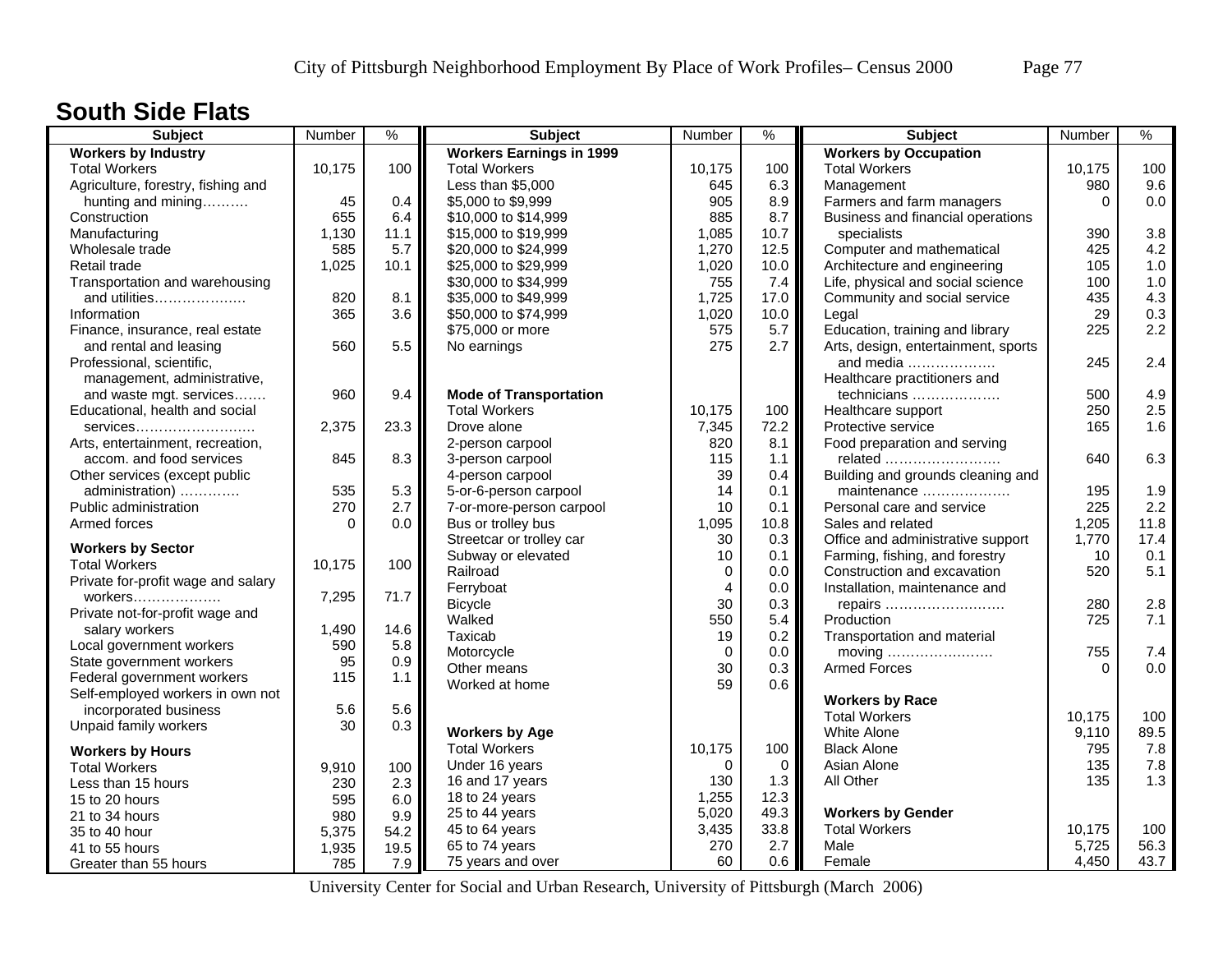## **South Side Slopes**

| Subject                            | Number                  | $\frac{9}{6}$ | <b>Subject</b>                  | Number         | $\frac{9}{6}$ | <b>Subject</b>                      | Number      | $\%$ |
|------------------------------------|-------------------------|---------------|---------------------------------|----------------|---------------|-------------------------------------|-------------|------|
| <b>Workers by Industry</b>         |                         |               | <b>Workers Earnings in 1999</b> |                |               | <b>Workers by Occupation</b>        |             |      |
| <b>Total Workers</b>               | 380                     | 100           | <b>Total Workers</b>            | 380            | 100           | <b>Total Workers</b>                | 380         | 100  |
| Agriculture, forestry, fishing and |                         |               | Less than \$5,000               | 25             | 6.6           | Management                          | 15          | 3.9  |
| hunting and mining                 | $\mathbf 0$             | 0.0           | \$5,000 to \$9,999              | 24             | 6.3           | Farmers and farm managers           | $\Omega$    | 0.0  |
| Construction                       | 35                      | 9.2           | \$10,000 to \$14,999            | 65             | 17.1          | Business and financial operations   |             |      |
| Manufacturing                      | 100                     | 26.3          | \$15,000 to \$19,999            | 60             | 15.8          | specialists                         | 0           | 0.0  |
| Wholesale trade                    | 34                      | 8.9           | \$20,000 to \$24,999            | 19             | 5.0           | Computer and mathematical           | $\mathbf 0$ | 0.0  |
| Retail trade                       | 35                      | 9.2           | \$25,000 to \$29,999            | 35             | 9.2           | Architecture and engineering        | 0           | 0.0  |
| Transportation and warehousing     |                         |               | \$30,000 to \$34,999            | 14             | 3.7           | Life, physical and social science   | 0           | 0.0  |
| and utilities                      | 60                      | 15.8          | \$35,000 to \$49,999            | 40             | 10.5          | Community and social service        | 20          | 5.3  |
| Information                        | 10                      | 2.6           | \$50,000 to \$74,999            | 45             | 11.8          | Legal                               | $\mathbf 0$ | 0.0  |
| Finance, insurance, real estate    |                         |               | \$75,000 or more                | 24             | 6.3           | Education, training and library     | $\Omega$    | 0.0  |
| and rental and leasing             | 20                      | 5.3           | No earnings                     | 20             | 5.3           | Arts, design, entertainment, sports |             |      |
| Professional, scientific,          |                         |               |                                 |                |               | and media                           | 15          | 3.9  |
| management, administrative,        |                         |               |                                 |                |               | Healthcare practitioners and        |             |      |
| and waste mgt. services            | 4                       | 1.1           | <b>Mode of Transportation</b>   |                |               | technicians                         | 20          | 5.3  |
| Educational, health and social     |                         |               | <b>Total Workers</b>            | 380            | 100           | Healthcare support                  | $\Omega$    | 0.0  |
| services                           | 35                      | 9.2           | Drove alone                     | 230            | 60.5          | Protective service                  | 4           | 1.1  |
| Arts, entertainment, recreation,   |                         |               | 2-person carpool                | 19             | 5.0           | Food preparation and serving        |             |      |
| accom. and food services           | 25                      | 6.6           | 3-person carpool                | 0              | 0.0           | related                             | 25          | 6.6  |
| Other services (except public      |                         |               | 4-person carpool                | 0              | 0.0           | Building and grounds cleaning and   |             |      |
| administration)                    | 25                      | 6.6           | 5-or-6-person carpool           | $\mathbf 0$    | 0.0           | maintenance                         | $\mathbf 0$ | 0.0  |
| Public administration              | $\overline{4}$          | 1.1           | 7-or-more-person carpool        | 0              | 0.0           | Personal care and service           | $\Omega$    | 0.0  |
| Armed forces                       | $\Omega$                | 0.0           | Bus or trolley bus              | 25             | 6.6           | Sales and related                   | 65          | 17.1 |
|                                    |                         |               | Streetcar or trolley car        | 10             | 2.6           | Office and administrative support   | 70          | 18.4 |
| <b>Workers by Sector</b>           |                         |               | Subway or elevated              | 0              | $0.0\,$       | Farming, fishing, and forestry      | $\Omega$    | 0.0  |
| <b>Total Workers</b>               | 380                     | 100           | Railroad                        | $\mathbf 0$    | 0.0           | Construction and excavation         | 35          | 9.2  |
| Private for-profit wage and salary |                         |               | Ferryboat                       | $\mathbf 0$    | 0.0           | Installation, maintenance and       |             |      |
| workers                            | 280                     | 73.7          | <b>Bicycle</b>                  | 25             | 6.6           | repairs                             | 14          | 3.7  |
| Private not-for-profit wage and    |                         |               | Walked                          | 25             | 6.6           | Production                          | 50          | 13.2 |
| salary workers                     | 35                      | 9.2           | Taxicab                         | $\mathsf 0$    | 0.0           | Transportation and material         |             |      |
| Local government workers           | $\overline{\mathbf{4}}$ | $1.1$         | Motorcycle                      | $\mathbf 0$    | 0.0           | moving                              | 45          | 11.8 |
| State government workers           | $\mathbf 0$             | 0.0           | Other means                     | $\Omega$       | 0.0           | <b>Armed Forces</b>                 | $\Omega$    | 0.0  |
| Federal government workers         | $\mathbf 0$             | 0.0           | Worked at home                  | 45             | 11.8          |                                     |             |      |
| Self-employed workers in own not   |                         |               |                                 |                |               | <b>Workers by Race</b>              |             |      |
| incorporated business              | 13.2                    | 13.2          |                                 |                |               | <b>Total Workers</b>                | 380         | 100  |
| Unpaid family workers              | 10                      | 2.6           | <b>Workers by Age</b>           |                |               | <b>White Alone</b>                  | 340         | 89.5 |
| <b>Workers by Hours</b>            |                         |               | <b>Total Workers</b>            | 380            | 100           | <b>Black Alone</b>                  | 30          | 7.9  |
| <b>Total Workers</b>               | 360                     | 100           | Under 16 years                  | $\Omega$       | $\Omega$      | Asian Alone                         | $\Omega$    | 7.9  |
| Less than 15 hours                 | 4                       | 1.1           | 16 and 17 years                 | 10             | 2.6           | All Other                           | 10          | 0.0  |
| 15 to 20 hours                     | 14                      | 3.9           | 18 to 24 years                  | 55             | 14.5          |                                     |             |      |
| 21 to 34 hours                     | 85                      | 23.6          | 25 to 44 years                  | 250            | 65.8          | <b>Workers by Gender</b>            |             |      |
| 35 to 40 hour                      | 130                     | 36.1          | 45 to 64 years                  | 60             | 15.8          | <b>Total Workers</b>                | 380         | 100  |
| 41 to 55 hours                     | 85                      | 23.6          | 65 to 74 years                  | $\overline{4}$ | 1.1           | Male                                | 240         | 63.2 |
| Greater than 55 hours              | 40                      | 11.1          | 75 years and over               | $\Omega$       | 0.0           | Female                              | 140         | 36.8 |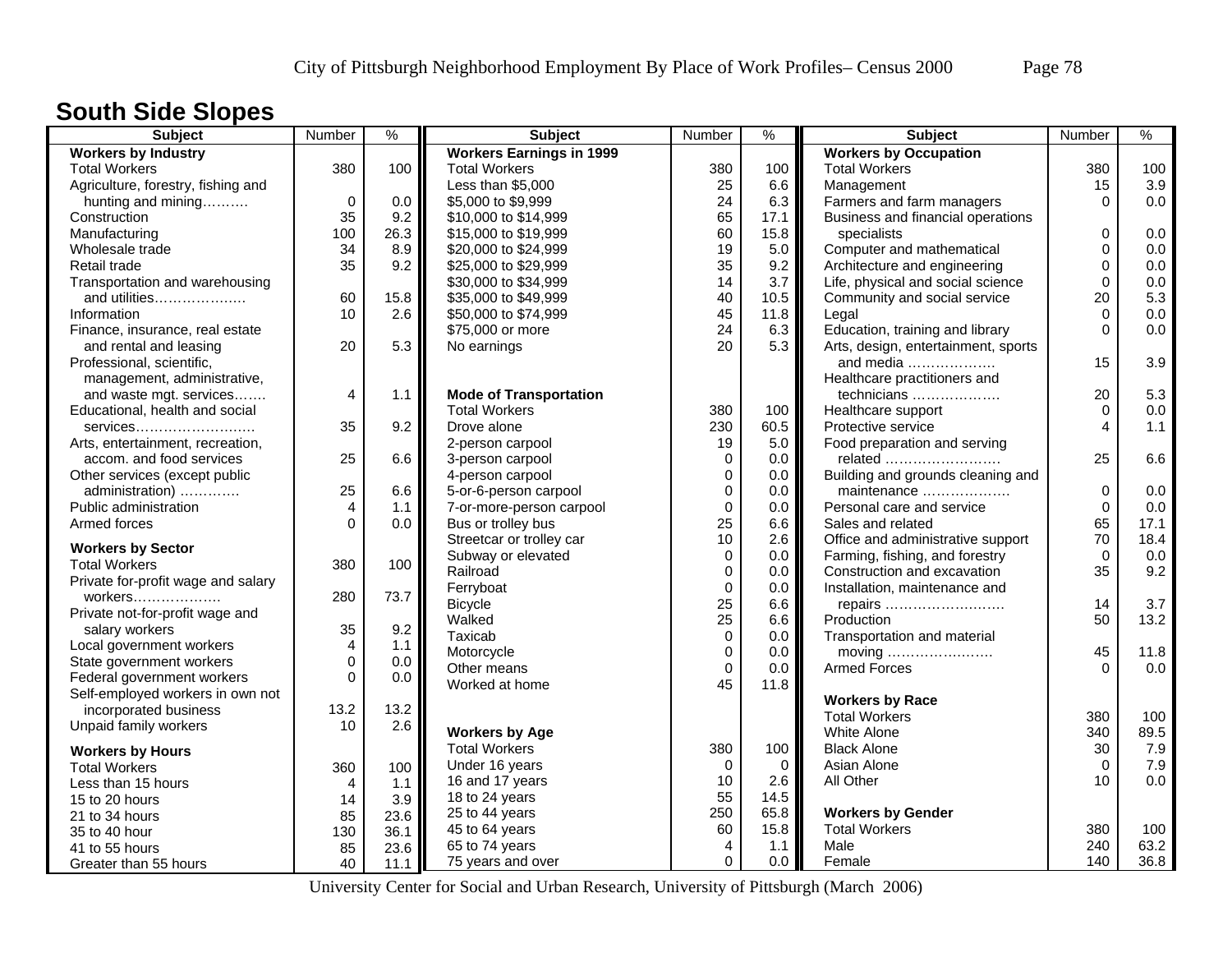### **Spring Garden**

| <b>Workers by Industry</b><br><b>Workers Earnings in 1999</b><br><b>Workers by Occupation</b><br>545<br><b>Total Workers</b><br>545<br>100<br><b>Total Workers</b><br>100<br><b>Total Workers</b><br>545<br>100<br>Less than \$5,000<br>25<br>4.6<br>8.3<br>Agriculture, forestry, fishing and<br>Management<br>45<br>$\mathbf 0$<br>80<br>0.0<br>0.0<br>\$5,000 to \$9,999<br>14.7<br>Farmers and farm managers<br>$\Omega$<br>hunting and mining<br>90<br>Construction<br>16.5<br>65<br>11.9<br>Business and financial operations<br>\$10,000 to \$14,999<br>70<br>160<br>29.4<br>\$15,000 to \$19,999<br>12.8<br>specialists<br>1.8<br>Manufacturing<br>10<br>55<br>30<br>5.5<br>\$20,000 to \$24,999<br>Computer and mathematical<br>$\Omega$<br>0.0<br>Wholesale trade<br>10.1<br>55<br>25<br>0.7<br>\$25,000 to \$29,999<br>4.6<br>Architecture and engineering<br>$\overline{4}$<br>Retail trade<br>10.1<br>30<br>Transportation and warehousing<br>\$30,000 to \$34,999<br>5.5<br>Life, physical and social science<br>$\Omega$<br>0.0<br>75<br>20<br>3.7<br>and utilities<br>\$35,000 to \$49,999<br>13.8<br>Community and social service<br>0<br>0.0<br>75<br>10<br>1.8<br>\$50,000 to \$74,999<br>0.0<br>Information<br>13.8<br>Legal<br>$\Omega$<br>30<br>\$75,000 or more<br>5.5<br>Education, training and library<br>15<br>2.8<br>Finance, insurance, real estate<br>15<br>4<br>0.7<br>2.8<br>Arts, design, entertainment, sports<br>and rental and leasing<br>No earnings<br>$\Omega$<br>0.0<br>Professional, scientific,<br>and media<br>management, administrative,<br>Healthcare practitioners and<br>0<br>0.0<br>and waste mgt. services<br>60<br>11.0<br><b>Mode of Transportation</b><br>technicians<br><b>Total Workers</b><br>545<br>100<br>$\Omega$<br>0.0<br>Educational, health and social<br>Healthcare support<br>6.4<br>7.3<br>420<br>35<br>40<br>Drove alone<br>77.1<br>Protective service<br>services<br>30<br>5.5<br>2-person carpool<br>Food preparation and serving<br>Arts, entertainment, recreation,<br>5.5<br>30<br>15<br>2.8<br>related<br>40<br>7.3<br>accom. and food services<br>3-person carpool<br>4-person carpool<br>$\overline{4}$<br>0.7<br>Building and grounds cleaning and<br>Other services (except public<br>$\mathbf 0$<br>0.7<br>$\mathbf 0$<br>0.0<br>5-or-6-person carpool<br>0.0<br>maintenance<br>4<br>administration)<br>50<br>9.2<br>$\mathbf 0$<br>1.8<br>Public administration<br>0.0<br>Personal care and service<br>10<br>7-or-more-person carpool<br>55<br>$\Omega$<br>0.0<br>Bus or trolley bus<br>10<br>1.8<br>Sales and related<br>10.1<br>Armed forces<br>85<br>$\Omega$<br>15.6<br>Streetcar or trolley car<br>0.0<br>Office and administrative support<br><b>Workers by Sector</b><br>Subway or elevated<br>$\mathbf 0$<br>0.0<br>Farming, fishing, and forestry<br>$\Omega$<br>0.0<br>545<br>100<br><b>Total Workers</b><br>70<br>Railroad<br>$\mathbf 0$<br>Construction and excavation<br>12.8<br>0.0<br>Private for-profit wage and salary<br>Ferryboat<br>$\mathbf 0$<br>Installation, maintenance and<br>0.0<br>74.3<br>405<br>workers<br>$\Omega$<br>20<br>3.7<br>0.0<br><b>Bicycle</b><br>repairs<br>Private not-for-profit wage and<br>50<br>9.2<br>60<br>11.0<br>Walked<br>Production<br>0.7<br>salary workers<br>$\overline{4}$<br>Taxicab<br>$\mathbf 0$<br>0.0<br>Transportation and material<br>65<br>11.9<br>Local government workers<br>Motorcycle<br>$\mathbf 0$<br>90<br>0.0<br>moving<br>16.5<br>$\mathbf 0$<br>State government workers<br>0.0<br>15<br>2.8<br><b>Armed Forces</b><br>0.0<br>Other means<br>$\Omega$<br>20<br>3.7<br>Federal government workers<br>10<br>Worked at home<br>1.8<br>Self-employed workers in own not<br><b>Workers by Race</b><br>incorporated business<br>10.1<br>10.1<br><b>Total Workers</b><br>545<br>100<br>Unpaid family workers<br>$\Omega$<br>0.0<br>525<br>96.3<br><b>Workers by Age</b><br>White Alone<br><b>Total Workers</b><br>545<br>100<br><b>Black Alone</b><br>20<br>3.7<br><b>Workers by Hours</b><br>3.7<br>Under 16 years<br>$\mathbf 0$<br>Asian Alone<br>$\mathbf 0$<br>$\mathbf 0$<br><b>Total Workers</b><br>535<br>100<br>0.0<br>16 and 17 years<br>20<br>3.7<br>All Other<br>$\Omega$<br>25<br>Less than 15 hours<br>4.7<br>50<br>9.2<br>18 to 24 years<br>45<br>8.4<br>15 to 20 hours<br>255<br>25 to 44 years<br>46.8<br><b>Workers by Gender</b><br>50<br>9.3<br>21 to 34 hours<br>45 to 64 years<br>195<br>35.8<br><b>Total Workers</b><br>545<br>100<br>35 to 40 hour<br>225<br>42.1<br>2.8<br>370<br>67.9<br>65 to 74 years<br>15<br>Male<br>145<br>27.1<br>41 to 55 hours<br>$\overline{4}$ | <b>Subject</b>        | Number | $\frac{9}{6}$ | <b>Subject</b>    | Number | $\%$ | Subject | Number | $\frac{9}{6}$ |
|---------------------------------------------------------------------------------------------------------------------------------------------------------------------------------------------------------------------------------------------------------------------------------------------------------------------------------------------------------------------------------------------------------------------------------------------------------------------------------------------------------------------------------------------------------------------------------------------------------------------------------------------------------------------------------------------------------------------------------------------------------------------------------------------------------------------------------------------------------------------------------------------------------------------------------------------------------------------------------------------------------------------------------------------------------------------------------------------------------------------------------------------------------------------------------------------------------------------------------------------------------------------------------------------------------------------------------------------------------------------------------------------------------------------------------------------------------------------------------------------------------------------------------------------------------------------------------------------------------------------------------------------------------------------------------------------------------------------------------------------------------------------------------------------------------------------------------------------------------------------------------------------------------------------------------------------------------------------------------------------------------------------------------------------------------------------------------------------------------------------------------------------------------------------------------------------------------------------------------------------------------------------------------------------------------------------------------------------------------------------------------------------------------------------------------------------------------------------------------------------------------------------------------------------------------------------------------------------------------------------------------------------------------------------------------------------------------------------------------------------------------------------------------------------------------------------------------------------------------------------------------------------------------------------------------------------------------------------------------------------------------------------------------------------------------------------------------------------------------------------------------------------------------------------------------------------------------------------------------------------------------------------------------------------------------------------------------------------------------------------------------------------------------------------------------------------------------------------------------------------------------------------------------------------------------------------------------------------------------------------------------------------------------------------------------------------------------------------------------------------------------------------------------------------------------------------------------------------------------------------------------------------------------------------------------------------------------------------------------------------------------------------------------------------------------------------------------------------------------------------------------------------------------------------------------------------------------------------------------------------------------------------------------------------------------------------------------------------------------------------------------------------------------------------------------------------------------------------------------------------------------------------------------------------------------------------------------------------------------------------------------------------------------|-----------------------|--------|---------------|-------------------|--------|------|---------|--------|---------------|
|                                                                                                                                                                                                                                                                                                                                                                                                                                                                                                                                                                                                                                                                                                                                                                                                                                                                                                                                                                                                                                                                                                                                                                                                                                                                                                                                                                                                                                                                                                                                                                                                                                                                                                                                                                                                                                                                                                                                                                                                                                                                                                                                                                                                                                                                                                                                                                                                                                                                                                                                                                                                                                                                                                                                                                                                                                                                                                                                                                                                                                                                                                                                                                                                                                                                                                                                                                                                                                                                                                                                                                                                                                                                                                                                                                                                                                                                                                                                                                                                                                                                                                                                                                                                                                                                                                                                                                                                                                                                                                                                                                                                                                                         |                       |        |               |                   |        |      |         |        |               |
|                                                                                                                                                                                                                                                                                                                                                                                                                                                                                                                                                                                                                                                                                                                                                                                                                                                                                                                                                                                                                                                                                                                                                                                                                                                                                                                                                                                                                                                                                                                                                                                                                                                                                                                                                                                                                                                                                                                                                                                                                                                                                                                                                                                                                                                                                                                                                                                                                                                                                                                                                                                                                                                                                                                                                                                                                                                                                                                                                                                                                                                                                                                                                                                                                                                                                                                                                                                                                                                                                                                                                                                                                                                                                                                                                                                                                                                                                                                                                                                                                                                                                                                                                                                                                                                                                                                                                                                                                                                                                                                                                                                                                                                         |                       |        |               |                   |        |      |         |        |               |
|                                                                                                                                                                                                                                                                                                                                                                                                                                                                                                                                                                                                                                                                                                                                                                                                                                                                                                                                                                                                                                                                                                                                                                                                                                                                                                                                                                                                                                                                                                                                                                                                                                                                                                                                                                                                                                                                                                                                                                                                                                                                                                                                                                                                                                                                                                                                                                                                                                                                                                                                                                                                                                                                                                                                                                                                                                                                                                                                                                                                                                                                                                                                                                                                                                                                                                                                                                                                                                                                                                                                                                                                                                                                                                                                                                                                                                                                                                                                                                                                                                                                                                                                                                                                                                                                                                                                                                                                                                                                                                                                                                                                                                                         |                       |        |               |                   |        |      |         |        |               |
|                                                                                                                                                                                                                                                                                                                                                                                                                                                                                                                                                                                                                                                                                                                                                                                                                                                                                                                                                                                                                                                                                                                                                                                                                                                                                                                                                                                                                                                                                                                                                                                                                                                                                                                                                                                                                                                                                                                                                                                                                                                                                                                                                                                                                                                                                                                                                                                                                                                                                                                                                                                                                                                                                                                                                                                                                                                                                                                                                                                                                                                                                                                                                                                                                                                                                                                                                                                                                                                                                                                                                                                                                                                                                                                                                                                                                                                                                                                                                                                                                                                                                                                                                                                                                                                                                                                                                                                                                                                                                                                                                                                                                                                         |                       |        |               |                   |        |      |         |        |               |
|                                                                                                                                                                                                                                                                                                                                                                                                                                                                                                                                                                                                                                                                                                                                                                                                                                                                                                                                                                                                                                                                                                                                                                                                                                                                                                                                                                                                                                                                                                                                                                                                                                                                                                                                                                                                                                                                                                                                                                                                                                                                                                                                                                                                                                                                                                                                                                                                                                                                                                                                                                                                                                                                                                                                                                                                                                                                                                                                                                                                                                                                                                                                                                                                                                                                                                                                                                                                                                                                                                                                                                                                                                                                                                                                                                                                                                                                                                                                                                                                                                                                                                                                                                                                                                                                                                                                                                                                                                                                                                                                                                                                                                                         |                       |        |               |                   |        |      |         |        |               |
|                                                                                                                                                                                                                                                                                                                                                                                                                                                                                                                                                                                                                                                                                                                                                                                                                                                                                                                                                                                                                                                                                                                                                                                                                                                                                                                                                                                                                                                                                                                                                                                                                                                                                                                                                                                                                                                                                                                                                                                                                                                                                                                                                                                                                                                                                                                                                                                                                                                                                                                                                                                                                                                                                                                                                                                                                                                                                                                                                                                                                                                                                                                                                                                                                                                                                                                                                                                                                                                                                                                                                                                                                                                                                                                                                                                                                                                                                                                                                                                                                                                                                                                                                                                                                                                                                                                                                                                                                                                                                                                                                                                                                                                         |                       |        |               |                   |        |      |         |        |               |
|                                                                                                                                                                                                                                                                                                                                                                                                                                                                                                                                                                                                                                                                                                                                                                                                                                                                                                                                                                                                                                                                                                                                                                                                                                                                                                                                                                                                                                                                                                                                                                                                                                                                                                                                                                                                                                                                                                                                                                                                                                                                                                                                                                                                                                                                                                                                                                                                                                                                                                                                                                                                                                                                                                                                                                                                                                                                                                                                                                                                                                                                                                                                                                                                                                                                                                                                                                                                                                                                                                                                                                                                                                                                                                                                                                                                                                                                                                                                                                                                                                                                                                                                                                                                                                                                                                                                                                                                                                                                                                                                                                                                                                                         |                       |        |               |                   |        |      |         |        |               |
|                                                                                                                                                                                                                                                                                                                                                                                                                                                                                                                                                                                                                                                                                                                                                                                                                                                                                                                                                                                                                                                                                                                                                                                                                                                                                                                                                                                                                                                                                                                                                                                                                                                                                                                                                                                                                                                                                                                                                                                                                                                                                                                                                                                                                                                                                                                                                                                                                                                                                                                                                                                                                                                                                                                                                                                                                                                                                                                                                                                                                                                                                                                                                                                                                                                                                                                                                                                                                                                                                                                                                                                                                                                                                                                                                                                                                                                                                                                                                                                                                                                                                                                                                                                                                                                                                                                                                                                                                                                                                                                                                                                                                                                         |                       |        |               |                   |        |      |         |        |               |
|                                                                                                                                                                                                                                                                                                                                                                                                                                                                                                                                                                                                                                                                                                                                                                                                                                                                                                                                                                                                                                                                                                                                                                                                                                                                                                                                                                                                                                                                                                                                                                                                                                                                                                                                                                                                                                                                                                                                                                                                                                                                                                                                                                                                                                                                                                                                                                                                                                                                                                                                                                                                                                                                                                                                                                                                                                                                                                                                                                                                                                                                                                                                                                                                                                                                                                                                                                                                                                                                                                                                                                                                                                                                                                                                                                                                                                                                                                                                                                                                                                                                                                                                                                                                                                                                                                                                                                                                                                                                                                                                                                                                                                                         |                       |        |               |                   |        |      |         |        |               |
|                                                                                                                                                                                                                                                                                                                                                                                                                                                                                                                                                                                                                                                                                                                                                                                                                                                                                                                                                                                                                                                                                                                                                                                                                                                                                                                                                                                                                                                                                                                                                                                                                                                                                                                                                                                                                                                                                                                                                                                                                                                                                                                                                                                                                                                                                                                                                                                                                                                                                                                                                                                                                                                                                                                                                                                                                                                                                                                                                                                                                                                                                                                                                                                                                                                                                                                                                                                                                                                                                                                                                                                                                                                                                                                                                                                                                                                                                                                                                                                                                                                                                                                                                                                                                                                                                                                                                                                                                                                                                                                                                                                                                                                         |                       |        |               |                   |        |      |         |        |               |
|                                                                                                                                                                                                                                                                                                                                                                                                                                                                                                                                                                                                                                                                                                                                                                                                                                                                                                                                                                                                                                                                                                                                                                                                                                                                                                                                                                                                                                                                                                                                                                                                                                                                                                                                                                                                                                                                                                                                                                                                                                                                                                                                                                                                                                                                                                                                                                                                                                                                                                                                                                                                                                                                                                                                                                                                                                                                                                                                                                                                                                                                                                                                                                                                                                                                                                                                                                                                                                                                                                                                                                                                                                                                                                                                                                                                                                                                                                                                                                                                                                                                                                                                                                                                                                                                                                                                                                                                                                                                                                                                                                                                                                                         |                       |        |               |                   |        |      |         |        |               |
|                                                                                                                                                                                                                                                                                                                                                                                                                                                                                                                                                                                                                                                                                                                                                                                                                                                                                                                                                                                                                                                                                                                                                                                                                                                                                                                                                                                                                                                                                                                                                                                                                                                                                                                                                                                                                                                                                                                                                                                                                                                                                                                                                                                                                                                                                                                                                                                                                                                                                                                                                                                                                                                                                                                                                                                                                                                                                                                                                                                                                                                                                                                                                                                                                                                                                                                                                                                                                                                                                                                                                                                                                                                                                                                                                                                                                                                                                                                                                                                                                                                                                                                                                                                                                                                                                                                                                                                                                                                                                                                                                                                                                                                         |                       |        |               |                   |        |      |         |        |               |
|                                                                                                                                                                                                                                                                                                                                                                                                                                                                                                                                                                                                                                                                                                                                                                                                                                                                                                                                                                                                                                                                                                                                                                                                                                                                                                                                                                                                                                                                                                                                                                                                                                                                                                                                                                                                                                                                                                                                                                                                                                                                                                                                                                                                                                                                                                                                                                                                                                                                                                                                                                                                                                                                                                                                                                                                                                                                                                                                                                                                                                                                                                                                                                                                                                                                                                                                                                                                                                                                                                                                                                                                                                                                                                                                                                                                                                                                                                                                                                                                                                                                                                                                                                                                                                                                                                                                                                                                                                                                                                                                                                                                                                                         |                       |        |               |                   |        |      |         |        |               |
|                                                                                                                                                                                                                                                                                                                                                                                                                                                                                                                                                                                                                                                                                                                                                                                                                                                                                                                                                                                                                                                                                                                                                                                                                                                                                                                                                                                                                                                                                                                                                                                                                                                                                                                                                                                                                                                                                                                                                                                                                                                                                                                                                                                                                                                                                                                                                                                                                                                                                                                                                                                                                                                                                                                                                                                                                                                                                                                                                                                                                                                                                                                                                                                                                                                                                                                                                                                                                                                                                                                                                                                                                                                                                                                                                                                                                                                                                                                                                                                                                                                                                                                                                                                                                                                                                                                                                                                                                                                                                                                                                                                                                                                         |                       |        |               |                   |        |      |         |        |               |
|                                                                                                                                                                                                                                                                                                                                                                                                                                                                                                                                                                                                                                                                                                                                                                                                                                                                                                                                                                                                                                                                                                                                                                                                                                                                                                                                                                                                                                                                                                                                                                                                                                                                                                                                                                                                                                                                                                                                                                                                                                                                                                                                                                                                                                                                                                                                                                                                                                                                                                                                                                                                                                                                                                                                                                                                                                                                                                                                                                                                                                                                                                                                                                                                                                                                                                                                                                                                                                                                                                                                                                                                                                                                                                                                                                                                                                                                                                                                                                                                                                                                                                                                                                                                                                                                                                                                                                                                                                                                                                                                                                                                                                                         |                       |        |               |                   |        |      |         |        |               |
|                                                                                                                                                                                                                                                                                                                                                                                                                                                                                                                                                                                                                                                                                                                                                                                                                                                                                                                                                                                                                                                                                                                                                                                                                                                                                                                                                                                                                                                                                                                                                                                                                                                                                                                                                                                                                                                                                                                                                                                                                                                                                                                                                                                                                                                                                                                                                                                                                                                                                                                                                                                                                                                                                                                                                                                                                                                                                                                                                                                                                                                                                                                                                                                                                                                                                                                                                                                                                                                                                                                                                                                                                                                                                                                                                                                                                                                                                                                                                                                                                                                                                                                                                                                                                                                                                                                                                                                                                                                                                                                                                                                                                                                         |                       |        |               |                   |        |      |         |        |               |
|                                                                                                                                                                                                                                                                                                                                                                                                                                                                                                                                                                                                                                                                                                                                                                                                                                                                                                                                                                                                                                                                                                                                                                                                                                                                                                                                                                                                                                                                                                                                                                                                                                                                                                                                                                                                                                                                                                                                                                                                                                                                                                                                                                                                                                                                                                                                                                                                                                                                                                                                                                                                                                                                                                                                                                                                                                                                                                                                                                                                                                                                                                                                                                                                                                                                                                                                                                                                                                                                                                                                                                                                                                                                                                                                                                                                                                                                                                                                                                                                                                                                                                                                                                                                                                                                                                                                                                                                                                                                                                                                                                                                                                                         |                       |        |               |                   |        |      |         |        |               |
|                                                                                                                                                                                                                                                                                                                                                                                                                                                                                                                                                                                                                                                                                                                                                                                                                                                                                                                                                                                                                                                                                                                                                                                                                                                                                                                                                                                                                                                                                                                                                                                                                                                                                                                                                                                                                                                                                                                                                                                                                                                                                                                                                                                                                                                                                                                                                                                                                                                                                                                                                                                                                                                                                                                                                                                                                                                                                                                                                                                                                                                                                                                                                                                                                                                                                                                                                                                                                                                                                                                                                                                                                                                                                                                                                                                                                                                                                                                                                                                                                                                                                                                                                                                                                                                                                                                                                                                                                                                                                                                                                                                                                                                         |                       |        |               |                   |        |      |         |        |               |
|                                                                                                                                                                                                                                                                                                                                                                                                                                                                                                                                                                                                                                                                                                                                                                                                                                                                                                                                                                                                                                                                                                                                                                                                                                                                                                                                                                                                                                                                                                                                                                                                                                                                                                                                                                                                                                                                                                                                                                                                                                                                                                                                                                                                                                                                                                                                                                                                                                                                                                                                                                                                                                                                                                                                                                                                                                                                                                                                                                                                                                                                                                                                                                                                                                                                                                                                                                                                                                                                                                                                                                                                                                                                                                                                                                                                                                                                                                                                                                                                                                                                                                                                                                                                                                                                                                                                                                                                                                                                                                                                                                                                                                                         |                       |        |               |                   |        |      |         |        |               |
|                                                                                                                                                                                                                                                                                                                                                                                                                                                                                                                                                                                                                                                                                                                                                                                                                                                                                                                                                                                                                                                                                                                                                                                                                                                                                                                                                                                                                                                                                                                                                                                                                                                                                                                                                                                                                                                                                                                                                                                                                                                                                                                                                                                                                                                                                                                                                                                                                                                                                                                                                                                                                                                                                                                                                                                                                                                                                                                                                                                                                                                                                                                                                                                                                                                                                                                                                                                                                                                                                                                                                                                                                                                                                                                                                                                                                                                                                                                                                                                                                                                                                                                                                                                                                                                                                                                                                                                                                                                                                                                                                                                                                                                         |                       |        |               |                   |        |      |         |        |               |
|                                                                                                                                                                                                                                                                                                                                                                                                                                                                                                                                                                                                                                                                                                                                                                                                                                                                                                                                                                                                                                                                                                                                                                                                                                                                                                                                                                                                                                                                                                                                                                                                                                                                                                                                                                                                                                                                                                                                                                                                                                                                                                                                                                                                                                                                                                                                                                                                                                                                                                                                                                                                                                                                                                                                                                                                                                                                                                                                                                                                                                                                                                                                                                                                                                                                                                                                                                                                                                                                                                                                                                                                                                                                                                                                                                                                                                                                                                                                                                                                                                                                                                                                                                                                                                                                                                                                                                                                                                                                                                                                                                                                                                                         |                       |        |               |                   |        |      |         |        |               |
|                                                                                                                                                                                                                                                                                                                                                                                                                                                                                                                                                                                                                                                                                                                                                                                                                                                                                                                                                                                                                                                                                                                                                                                                                                                                                                                                                                                                                                                                                                                                                                                                                                                                                                                                                                                                                                                                                                                                                                                                                                                                                                                                                                                                                                                                                                                                                                                                                                                                                                                                                                                                                                                                                                                                                                                                                                                                                                                                                                                                                                                                                                                                                                                                                                                                                                                                                                                                                                                                                                                                                                                                                                                                                                                                                                                                                                                                                                                                                                                                                                                                                                                                                                                                                                                                                                                                                                                                                                                                                                                                                                                                                                                         |                       |        |               |                   |        |      |         |        |               |
|                                                                                                                                                                                                                                                                                                                                                                                                                                                                                                                                                                                                                                                                                                                                                                                                                                                                                                                                                                                                                                                                                                                                                                                                                                                                                                                                                                                                                                                                                                                                                                                                                                                                                                                                                                                                                                                                                                                                                                                                                                                                                                                                                                                                                                                                                                                                                                                                                                                                                                                                                                                                                                                                                                                                                                                                                                                                                                                                                                                                                                                                                                                                                                                                                                                                                                                                                                                                                                                                                                                                                                                                                                                                                                                                                                                                                                                                                                                                                                                                                                                                                                                                                                                                                                                                                                                                                                                                                                                                                                                                                                                                                                                         |                       |        |               |                   |        |      |         |        |               |
|                                                                                                                                                                                                                                                                                                                                                                                                                                                                                                                                                                                                                                                                                                                                                                                                                                                                                                                                                                                                                                                                                                                                                                                                                                                                                                                                                                                                                                                                                                                                                                                                                                                                                                                                                                                                                                                                                                                                                                                                                                                                                                                                                                                                                                                                                                                                                                                                                                                                                                                                                                                                                                                                                                                                                                                                                                                                                                                                                                                                                                                                                                                                                                                                                                                                                                                                                                                                                                                                                                                                                                                                                                                                                                                                                                                                                                                                                                                                                                                                                                                                                                                                                                                                                                                                                                                                                                                                                                                                                                                                                                                                                                                         |                       |        |               |                   |        |      |         |        |               |
|                                                                                                                                                                                                                                                                                                                                                                                                                                                                                                                                                                                                                                                                                                                                                                                                                                                                                                                                                                                                                                                                                                                                                                                                                                                                                                                                                                                                                                                                                                                                                                                                                                                                                                                                                                                                                                                                                                                                                                                                                                                                                                                                                                                                                                                                                                                                                                                                                                                                                                                                                                                                                                                                                                                                                                                                                                                                                                                                                                                                                                                                                                                                                                                                                                                                                                                                                                                                                                                                                                                                                                                                                                                                                                                                                                                                                                                                                                                                                                                                                                                                                                                                                                                                                                                                                                                                                                                                                                                                                                                                                                                                                                                         |                       |        |               |                   |        |      |         |        |               |
|                                                                                                                                                                                                                                                                                                                                                                                                                                                                                                                                                                                                                                                                                                                                                                                                                                                                                                                                                                                                                                                                                                                                                                                                                                                                                                                                                                                                                                                                                                                                                                                                                                                                                                                                                                                                                                                                                                                                                                                                                                                                                                                                                                                                                                                                                                                                                                                                                                                                                                                                                                                                                                                                                                                                                                                                                                                                                                                                                                                                                                                                                                                                                                                                                                                                                                                                                                                                                                                                                                                                                                                                                                                                                                                                                                                                                                                                                                                                                                                                                                                                                                                                                                                                                                                                                                                                                                                                                                                                                                                                                                                                                                                         |                       |        |               |                   |        |      |         |        |               |
|                                                                                                                                                                                                                                                                                                                                                                                                                                                                                                                                                                                                                                                                                                                                                                                                                                                                                                                                                                                                                                                                                                                                                                                                                                                                                                                                                                                                                                                                                                                                                                                                                                                                                                                                                                                                                                                                                                                                                                                                                                                                                                                                                                                                                                                                                                                                                                                                                                                                                                                                                                                                                                                                                                                                                                                                                                                                                                                                                                                                                                                                                                                                                                                                                                                                                                                                                                                                                                                                                                                                                                                                                                                                                                                                                                                                                                                                                                                                                                                                                                                                                                                                                                                                                                                                                                                                                                                                                                                                                                                                                                                                                                                         |                       |        |               |                   |        |      |         |        |               |
|                                                                                                                                                                                                                                                                                                                                                                                                                                                                                                                                                                                                                                                                                                                                                                                                                                                                                                                                                                                                                                                                                                                                                                                                                                                                                                                                                                                                                                                                                                                                                                                                                                                                                                                                                                                                                                                                                                                                                                                                                                                                                                                                                                                                                                                                                                                                                                                                                                                                                                                                                                                                                                                                                                                                                                                                                                                                                                                                                                                                                                                                                                                                                                                                                                                                                                                                                                                                                                                                                                                                                                                                                                                                                                                                                                                                                                                                                                                                                                                                                                                                                                                                                                                                                                                                                                                                                                                                                                                                                                                                                                                                                                                         |                       |        |               |                   |        |      |         |        |               |
|                                                                                                                                                                                                                                                                                                                                                                                                                                                                                                                                                                                                                                                                                                                                                                                                                                                                                                                                                                                                                                                                                                                                                                                                                                                                                                                                                                                                                                                                                                                                                                                                                                                                                                                                                                                                                                                                                                                                                                                                                                                                                                                                                                                                                                                                                                                                                                                                                                                                                                                                                                                                                                                                                                                                                                                                                                                                                                                                                                                                                                                                                                                                                                                                                                                                                                                                                                                                                                                                                                                                                                                                                                                                                                                                                                                                                                                                                                                                                                                                                                                                                                                                                                                                                                                                                                                                                                                                                                                                                                                                                                                                                                                         |                       |        |               |                   |        |      |         |        |               |
|                                                                                                                                                                                                                                                                                                                                                                                                                                                                                                                                                                                                                                                                                                                                                                                                                                                                                                                                                                                                                                                                                                                                                                                                                                                                                                                                                                                                                                                                                                                                                                                                                                                                                                                                                                                                                                                                                                                                                                                                                                                                                                                                                                                                                                                                                                                                                                                                                                                                                                                                                                                                                                                                                                                                                                                                                                                                                                                                                                                                                                                                                                                                                                                                                                                                                                                                                                                                                                                                                                                                                                                                                                                                                                                                                                                                                                                                                                                                                                                                                                                                                                                                                                                                                                                                                                                                                                                                                                                                                                                                                                                                                                                         |                       |        |               |                   |        |      |         |        |               |
|                                                                                                                                                                                                                                                                                                                                                                                                                                                                                                                                                                                                                                                                                                                                                                                                                                                                                                                                                                                                                                                                                                                                                                                                                                                                                                                                                                                                                                                                                                                                                                                                                                                                                                                                                                                                                                                                                                                                                                                                                                                                                                                                                                                                                                                                                                                                                                                                                                                                                                                                                                                                                                                                                                                                                                                                                                                                                                                                                                                                                                                                                                                                                                                                                                                                                                                                                                                                                                                                                                                                                                                                                                                                                                                                                                                                                                                                                                                                                                                                                                                                                                                                                                                                                                                                                                                                                                                                                                                                                                                                                                                                                                                         |                       |        |               |                   |        |      |         |        |               |
|                                                                                                                                                                                                                                                                                                                                                                                                                                                                                                                                                                                                                                                                                                                                                                                                                                                                                                                                                                                                                                                                                                                                                                                                                                                                                                                                                                                                                                                                                                                                                                                                                                                                                                                                                                                                                                                                                                                                                                                                                                                                                                                                                                                                                                                                                                                                                                                                                                                                                                                                                                                                                                                                                                                                                                                                                                                                                                                                                                                                                                                                                                                                                                                                                                                                                                                                                                                                                                                                                                                                                                                                                                                                                                                                                                                                                                                                                                                                                                                                                                                                                                                                                                                                                                                                                                                                                                                                                                                                                                                                                                                                                                                         |                       |        |               |                   |        |      |         |        |               |
|                                                                                                                                                                                                                                                                                                                                                                                                                                                                                                                                                                                                                                                                                                                                                                                                                                                                                                                                                                                                                                                                                                                                                                                                                                                                                                                                                                                                                                                                                                                                                                                                                                                                                                                                                                                                                                                                                                                                                                                                                                                                                                                                                                                                                                                                                                                                                                                                                                                                                                                                                                                                                                                                                                                                                                                                                                                                                                                                                                                                                                                                                                                                                                                                                                                                                                                                                                                                                                                                                                                                                                                                                                                                                                                                                                                                                                                                                                                                                                                                                                                                                                                                                                                                                                                                                                                                                                                                                                                                                                                                                                                                                                                         |                       |        |               |                   |        |      |         |        |               |
|                                                                                                                                                                                                                                                                                                                                                                                                                                                                                                                                                                                                                                                                                                                                                                                                                                                                                                                                                                                                                                                                                                                                                                                                                                                                                                                                                                                                                                                                                                                                                                                                                                                                                                                                                                                                                                                                                                                                                                                                                                                                                                                                                                                                                                                                                                                                                                                                                                                                                                                                                                                                                                                                                                                                                                                                                                                                                                                                                                                                                                                                                                                                                                                                                                                                                                                                                                                                                                                                                                                                                                                                                                                                                                                                                                                                                                                                                                                                                                                                                                                                                                                                                                                                                                                                                                                                                                                                                                                                                                                                                                                                                                                         |                       |        |               |                   |        |      |         |        |               |
|                                                                                                                                                                                                                                                                                                                                                                                                                                                                                                                                                                                                                                                                                                                                                                                                                                                                                                                                                                                                                                                                                                                                                                                                                                                                                                                                                                                                                                                                                                                                                                                                                                                                                                                                                                                                                                                                                                                                                                                                                                                                                                                                                                                                                                                                                                                                                                                                                                                                                                                                                                                                                                                                                                                                                                                                                                                                                                                                                                                                                                                                                                                                                                                                                                                                                                                                                                                                                                                                                                                                                                                                                                                                                                                                                                                                                                                                                                                                                                                                                                                                                                                                                                                                                                                                                                                                                                                                                                                                                                                                                                                                                                                         |                       |        |               |                   |        |      |         |        |               |
|                                                                                                                                                                                                                                                                                                                                                                                                                                                                                                                                                                                                                                                                                                                                                                                                                                                                                                                                                                                                                                                                                                                                                                                                                                                                                                                                                                                                                                                                                                                                                                                                                                                                                                                                                                                                                                                                                                                                                                                                                                                                                                                                                                                                                                                                                                                                                                                                                                                                                                                                                                                                                                                                                                                                                                                                                                                                                                                                                                                                                                                                                                                                                                                                                                                                                                                                                                                                                                                                                                                                                                                                                                                                                                                                                                                                                                                                                                                                                                                                                                                                                                                                                                                                                                                                                                                                                                                                                                                                                                                                                                                                                                                         |                       |        |               |                   |        |      |         |        |               |
|                                                                                                                                                                                                                                                                                                                                                                                                                                                                                                                                                                                                                                                                                                                                                                                                                                                                                                                                                                                                                                                                                                                                                                                                                                                                                                                                                                                                                                                                                                                                                                                                                                                                                                                                                                                                                                                                                                                                                                                                                                                                                                                                                                                                                                                                                                                                                                                                                                                                                                                                                                                                                                                                                                                                                                                                                                                                                                                                                                                                                                                                                                                                                                                                                                                                                                                                                                                                                                                                                                                                                                                                                                                                                                                                                                                                                                                                                                                                                                                                                                                                                                                                                                                                                                                                                                                                                                                                                                                                                                                                                                                                                                                         |                       |        |               |                   |        |      |         |        |               |
|                                                                                                                                                                                                                                                                                                                                                                                                                                                                                                                                                                                                                                                                                                                                                                                                                                                                                                                                                                                                                                                                                                                                                                                                                                                                                                                                                                                                                                                                                                                                                                                                                                                                                                                                                                                                                                                                                                                                                                                                                                                                                                                                                                                                                                                                                                                                                                                                                                                                                                                                                                                                                                                                                                                                                                                                                                                                                                                                                                                                                                                                                                                                                                                                                                                                                                                                                                                                                                                                                                                                                                                                                                                                                                                                                                                                                                                                                                                                                                                                                                                                                                                                                                                                                                                                                                                                                                                                                                                                                                                                                                                                                                                         |                       |        |               |                   |        |      |         |        |               |
|                                                                                                                                                                                                                                                                                                                                                                                                                                                                                                                                                                                                                                                                                                                                                                                                                                                                                                                                                                                                                                                                                                                                                                                                                                                                                                                                                                                                                                                                                                                                                                                                                                                                                                                                                                                                                                                                                                                                                                                                                                                                                                                                                                                                                                                                                                                                                                                                                                                                                                                                                                                                                                                                                                                                                                                                                                                                                                                                                                                                                                                                                                                                                                                                                                                                                                                                                                                                                                                                                                                                                                                                                                                                                                                                                                                                                                                                                                                                                                                                                                                                                                                                                                                                                                                                                                                                                                                                                                                                                                                                                                                                                                                         |                       |        |               |                   |        |      |         |        |               |
|                                                                                                                                                                                                                                                                                                                                                                                                                                                                                                                                                                                                                                                                                                                                                                                                                                                                                                                                                                                                                                                                                                                                                                                                                                                                                                                                                                                                                                                                                                                                                                                                                                                                                                                                                                                                                                                                                                                                                                                                                                                                                                                                                                                                                                                                                                                                                                                                                                                                                                                                                                                                                                                                                                                                                                                                                                                                                                                                                                                                                                                                                                                                                                                                                                                                                                                                                                                                                                                                                                                                                                                                                                                                                                                                                                                                                                                                                                                                                                                                                                                                                                                                                                                                                                                                                                                                                                                                                                                                                                                                                                                                                                                         |                       |        |               |                   |        |      |         |        |               |
|                                                                                                                                                                                                                                                                                                                                                                                                                                                                                                                                                                                                                                                                                                                                                                                                                                                                                                                                                                                                                                                                                                                                                                                                                                                                                                                                                                                                                                                                                                                                                                                                                                                                                                                                                                                                                                                                                                                                                                                                                                                                                                                                                                                                                                                                                                                                                                                                                                                                                                                                                                                                                                                                                                                                                                                                                                                                                                                                                                                                                                                                                                                                                                                                                                                                                                                                                                                                                                                                                                                                                                                                                                                                                                                                                                                                                                                                                                                                                                                                                                                                                                                                                                                                                                                                                                                                                                                                                                                                                                                                                                                                                                                         |                       |        |               |                   |        |      |         |        |               |
|                                                                                                                                                                                                                                                                                                                                                                                                                                                                                                                                                                                                                                                                                                                                                                                                                                                                                                                                                                                                                                                                                                                                                                                                                                                                                                                                                                                                                                                                                                                                                                                                                                                                                                                                                                                                                                                                                                                                                                                                                                                                                                                                                                                                                                                                                                                                                                                                                                                                                                                                                                                                                                                                                                                                                                                                                                                                                                                                                                                                                                                                                                                                                                                                                                                                                                                                                                                                                                                                                                                                                                                                                                                                                                                                                                                                                                                                                                                                                                                                                                                                                                                                                                                                                                                                                                                                                                                                                                                                                                                                                                                                                                                         |                       |        |               |                   |        |      |         |        |               |
|                                                                                                                                                                                                                                                                                                                                                                                                                                                                                                                                                                                                                                                                                                                                                                                                                                                                                                                                                                                                                                                                                                                                                                                                                                                                                                                                                                                                                                                                                                                                                                                                                                                                                                                                                                                                                                                                                                                                                                                                                                                                                                                                                                                                                                                                                                                                                                                                                                                                                                                                                                                                                                                                                                                                                                                                                                                                                                                                                                                                                                                                                                                                                                                                                                                                                                                                                                                                                                                                                                                                                                                                                                                                                                                                                                                                                                                                                                                                                                                                                                                                                                                                                                                                                                                                                                                                                                                                                                                                                                                                                                                                                                                         |                       |        |               |                   |        |      |         |        |               |
|                                                                                                                                                                                                                                                                                                                                                                                                                                                                                                                                                                                                                                                                                                                                                                                                                                                                                                                                                                                                                                                                                                                                                                                                                                                                                                                                                                                                                                                                                                                                                                                                                                                                                                                                                                                                                                                                                                                                                                                                                                                                                                                                                                                                                                                                                                                                                                                                                                                                                                                                                                                                                                                                                                                                                                                                                                                                                                                                                                                                                                                                                                                                                                                                                                                                                                                                                                                                                                                                                                                                                                                                                                                                                                                                                                                                                                                                                                                                                                                                                                                                                                                                                                                                                                                                                                                                                                                                                                                                                                                                                                                                                                                         |                       |        |               |                   |        |      |         |        |               |
|                                                                                                                                                                                                                                                                                                                                                                                                                                                                                                                                                                                                                                                                                                                                                                                                                                                                                                                                                                                                                                                                                                                                                                                                                                                                                                                                                                                                                                                                                                                                                                                                                                                                                                                                                                                                                                                                                                                                                                                                                                                                                                                                                                                                                                                                                                                                                                                                                                                                                                                                                                                                                                                                                                                                                                                                                                                                                                                                                                                                                                                                                                                                                                                                                                                                                                                                                                                                                                                                                                                                                                                                                                                                                                                                                                                                                                                                                                                                                                                                                                                                                                                                                                                                                                                                                                                                                                                                                                                                                                                                                                                                                                                         | Greater than 55 hours | 45     | 8.4           | 75 years and over |        | 0.7  | Female  | 175    | 32.1          |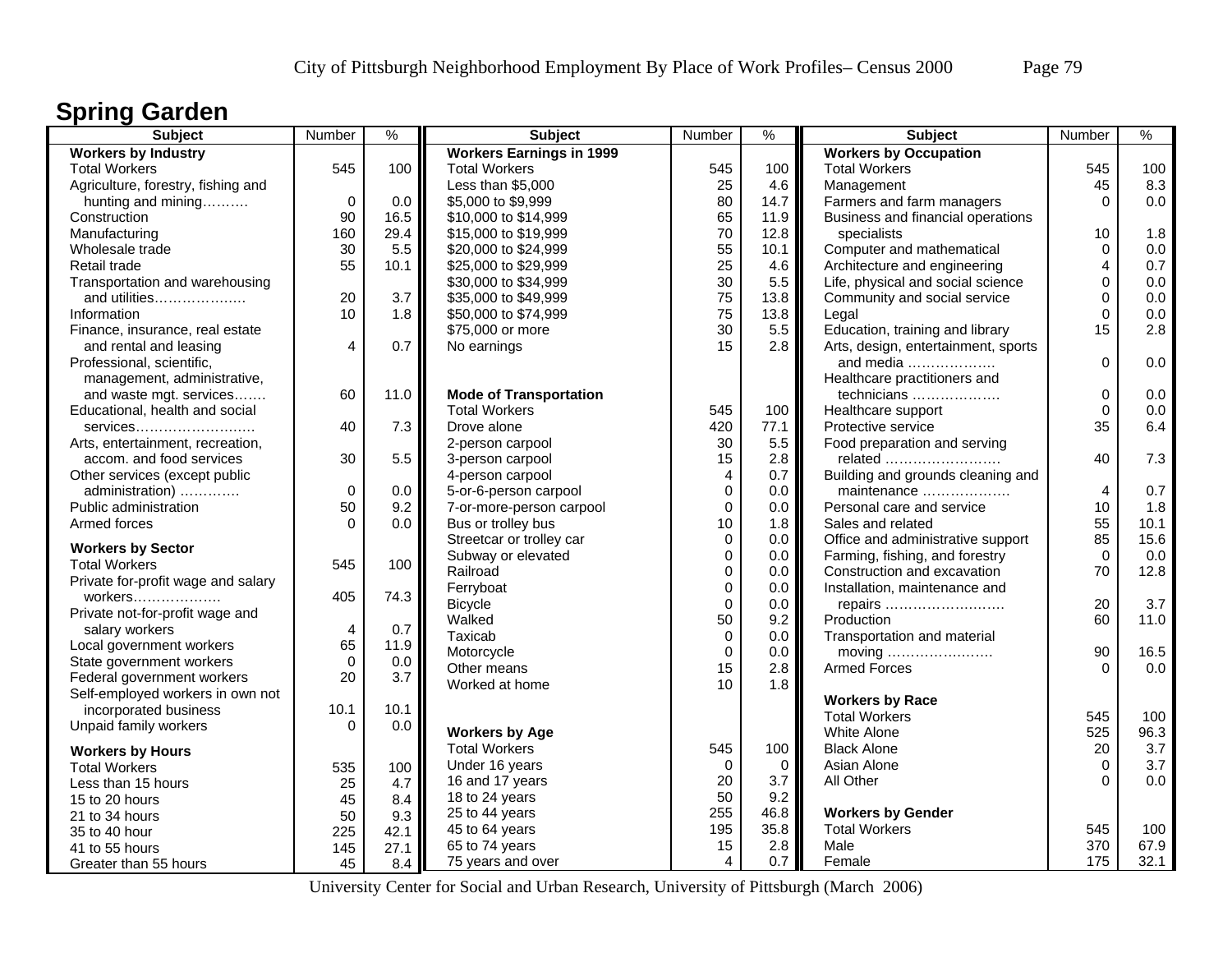# **Spring Hill-CV**

| Subject                            | Number         | $\frac{9}{6}$ | <b>Subject</b>                  | Number         | $\frac{9}{6}$ | <b>Subject</b>                      | Number      | $\%$ |
|------------------------------------|----------------|---------------|---------------------------------|----------------|---------------|-------------------------------------|-------------|------|
| <b>Workers by Industry</b>         |                |               | <b>Workers Earnings in 1999</b> |                |               | <b>Workers by Occupation</b>        |             |      |
| <b>Total Workers</b>               | 270            | 100           | <b>Total Workers</b>            | 270            | 100           | <b>Total Workers</b>                | 270         | 100  |
| Agriculture, forestry, fishing and |                |               | Less than \$5,000               | 10             | 3.7           | Management                          | 35          | 13.0 |
| hunting and mining                 | $\mathbf 0$    | 0.0           | \$5,000 to \$9,999              | 10             | 3.7           | Farmers and farm managers           | $\Omega$    | 0.0  |
| Construction                       | 25             | 9.3           | \$10,000 to \$14,999            | 25             | 9.3           | Business and financial operations   |             |      |
| Manufacturing                      | $\Omega$       | 0.0           | \$15,000 to \$19,999            | 50             | 18.5          | specialists                         | $\Omega$    | 0.0  |
| Wholesale trade                    | $\Omega$       | 0.0           | \$20,000 to \$24,999            | 20             | 7.4           | Computer and mathematical           | $\Omega$    | 0.0  |
| Retail trade                       | $\Omega$       | 0.0           | \$25,000 to \$29,999            | $\mathbf 0$    | 0.0           | Architecture and engineering        | 0           | 0.0  |
| Transportation and warehousing     |                |               | \$30,000 to \$34,999            | 15             | 5.6           | Life, physical and social science   | 0           | 0.0  |
| and utilities                      | 110            | 40.7          | \$35,000 to \$49,999            | 30             | 11.1          | Community and social service        | 0           | 0.0  |
| Information                        | $\Omega$       | 0.0           | \$50,000 to \$74,999            | 4              | 1.5           | Legal                               | $\Omega$    | 0.0  |
| Finance, insurance, real estate    |                |               | \$75,000 or more                | 100            | 37.0          | Education, training and library     | 30          | 11.1 |
| and rental and leasing             | 30             | 11.1          | No earnings                     | $\Omega$       | $0.0\,$       | Arts, design, entertainment, sports |             |      |
| Professional, scientific,          |                |               |                                 |                |               | and media                           | $\mathbf 0$ | 0.0  |
| management, administrative,        |                |               |                                 |                |               | Healthcare practitioners and        |             |      |
| and waste mgt. services            | $\Omega$       | 0.0           | <b>Mode of Transportation</b>   |                |               | technicians                         | 25          | 9.3  |
| Educational, health and social     |                |               | <b>Total Workers</b>            | 270            | 100           | Healthcare support                  | 25          | 9.3  |
| services                           | 105            | 38.9          | Drove alone                     | 55             | 20.4          | Protective service                  | $\Omega$    | 0.0  |
| Arts, entertainment, recreation,   |                |               | 2-person carpool                | 25             | 9.3           | Food preparation and serving        |             |      |
| accom. and food services           | 0              | 0.0           | 3-person carpool                | 0              | $0.0\,$       | related                             | $\Omega$    | 0.0  |
| Other services (except public      |                |               | 4-person carpool                | $\mathbf 0$    | 0.0           | Building and grounds cleaning and   |             |      |
| administration)                    | 0              | 0.0           | 5-or-6-person carpool           | $\mathbf 0$    | 0.0           | maintenance                         | 4           | 1.5  |
| Public administration              | $\mathbf 0$    | 0.0           | 7-or-more-person carpool        | $\mathbf 0$    | 0.0           | Personal care and service           | 10          | 3.7  |
| Armed forces                       | $\Omega$       | 0.0           | Bus or trolley bus              | 10             | 3.7           | Sales and related                   | $\mathbf 0$ | 0.0  |
|                                    |                |               | Streetcar or trolley car        | $\mathbf 0$    | 0.0           | Office and administrative support   | 4           | 1.5  |
| <b>Workers by Sector</b>           |                |               | Subway or elevated              | $\overline{4}$ | 1.5           | Farming, fishing, and forestry      | $\mathbf 0$ | 0.0  |
| <b>Total Workers</b>               | 270            | 100           | Railroad                        | $\mathbf 0$    | 0.0           | Construction and excavation         | 15          | 5.6  |
| Private for-profit wage and salary |                |               | Ferryboat                       | $\pmb{0}$      | 0.0           | Installation, maintenance and       |             |      |
| workers                            | 195            | 72.2          | <b>Bicycle</b>                  | $\Omega$       | 0.0           | repairs                             | $\Omega$    | 0.0  |
| Private not-for-profit wage and    |                |               | Walked                          | 15             | 5.6           | Production                          | 10          | 3.7  |
| salary workers                     | 35             | 13.0          | Taxicab                         | $\mathbf 0$    | 0.0           | Transportation and material         |             |      |
| Local government workers           | 10             | 3.7           | Motorcycle                      | $\Omega$       | 0.0           | moving                              | 110         | 40.7 |
| State government workers           | 10             | 3.7           | Other means                     | 150            | 55.6          | <b>Armed Forces</b>                 | $\Omega$    | 0.0  |
| Federal government workers         | $\Omega$       | 0.0           | Worked at home                  | $\Omega$       | 0.0           |                                     |             |      |
| Self-employed workers in own not   |                |               |                                 |                |               | <b>Workers by Race</b>              |             |      |
| incorporated business              | 7.4            | 7.4           |                                 |                |               | <b>Total Workers</b>                | 270         | 100  |
| Unpaid family workers              | $\Omega$       | 0.0           | <b>Workers by Age</b>           |                |               | White Alone                         | 225         | 83.3 |
| <b>Workers by Hours</b>            |                |               | <b>Total Workers</b>            | 270            | 100           | <b>Black Alone</b>                  | 25          | 9.3  |
| <b>Total Workers</b>               | 270            | 100           | Under 16 years                  | $\Omega$       | $\mathbf 0$   | Asian Alone                         | $\Omega$    | 9.3  |
| Less than 15 hours                 | $\mathbf 0$    | 0.0           | 16 and 17 years                 | $\mathbf 0$    | 0.0           | All Other                           | 15          | 0.0  |
| 15 to 20 hours                     | $\overline{4}$ | 1.5           | 18 to 24 years                  | $\mathbf 0$    | 0.0           |                                     |             |      |
| 21 to 34 hours                     | 25             | 9.3           | 25 to 44 years                  | 145            | 53.7          | <b>Workers by Gender</b>            |             |      |
| 35 to 40 hour                      | 130            | 48.1          | 45 to 64 years                  | 120            | 44.4          | <b>Total Workers</b>                | 270         | 100  |
| 41 to 55 hours                     | 30             | 11.1          | 65 to 74 years                  | 0              | 0.0           | Male                                | 175         | 64.8 |
| Greater than 55 hours              | 70             | 25.9          | 75 years and over               | $\Omega$       | 0.0           | Female                              | 95          | 35.2 |
|                                    |                |               |                                 |                |               |                                     |             |      |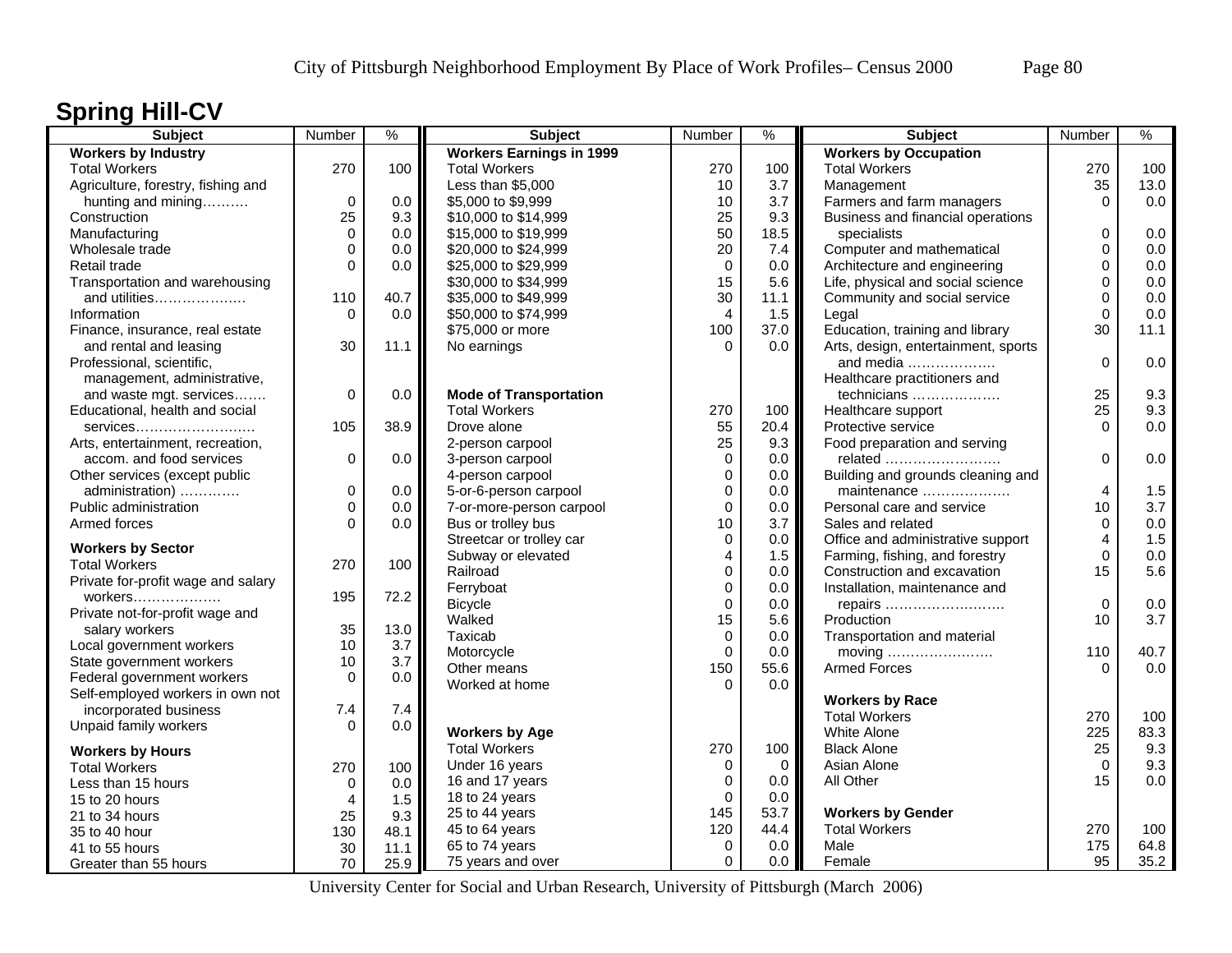## **Squirrel Hill N.**

| <b>Subject</b>                     | Number   | $\frac{9}{6}$ | <b>Subject</b>                  | Number         | $\frac{9}{6}$ | <b>Subject</b>                      | Number   | %    |
|------------------------------------|----------|---------------|---------------------------------|----------------|---------------|-------------------------------------|----------|------|
| <b>Workers by Industry</b>         |          |               | <b>Workers Earnings in 1999</b> |                |               | <b>Workers by Occupation</b>        |          |      |
| <b>Total Workers</b>               | 8,680    | 100           | <b>Total Workers</b>            | 8,680          | 100           | <b>Total Workers</b>                | 8,680    | 100  |
| Agriculture, forestry, fishing and |          |               | Less than \$5,000               | 1,240          | 14.3          | Management                          | 655      | 7.5  |
| hunting and mining                 | $\Omega$ | 0.0           | \$5,000 to \$9,999              | 885            | 10.2          | Farmers and farm managers           | $\Omega$ | 0.0  |
| Construction                       | 180      | 2.1           | \$10,000 to \$14,999            | 724            | 8.3           | Business and financial operations   |          |      |
| Manufacturing                      | 44       | 0.5           | \$15,000 to \$19,999            | 814            | 9.4           | specialists                         | 250      | 2.9  |
| Wholesale trade                    | 18       | 0.2           | \$20,000 to \$24,999            | 670            | 7.7           | Computer and mathematical           | 675      | 7.8  |
| Retail trade                       | 340      | 3.9           | \$25,000 to \$29,999            | 690            | 7.9           | Architecture and engineering        | 190      | 2.2  |
| Transportation and warehousing     |          |               | \$30,000 to \$34,999            | 620            | 7.1           | Life, physical and social science   | 620      | 7.1  |
| and utilities                      | 25       | 0.3           | \$35,000 to \$49,999            | 1,120          | 12.9          | Community and social service        | 215      | 2.5  |
| Information                        | 285      | 3.3           | \$50,000 to \$74,999            | 810            | 9.3           | Legal                               | 15       | 0.2  |
| Finance, insurance, real estate    |          |               | \$75,000 or more                | 850            | 9.8           | Education, training and library     | 1,960    | 22.6 |
| and rental and leasing             | 220      | 2.5           | No earnings                     | 255            | 2.9           | Arts, design, entertainment, sports |          |      |
| Professional, scientific,          |          |               |                                 |                |               | and media                           | 434      | 5.0  |
| management, administrative,        |          |               |                                 |                |               | Healthcare practitioners and        |          |      |
| and waste mgt. services            | 505      | 5.8           | <b>Mode of Transportation</b>   |                |               | technicians                         | 409      | 4.7  |
| Educational, health and social     |          |               | <b>Total Workers</b>            | 8,680          | 100           | Healthcare support                  | 175      | 2.0  |
| services                           | 6,200    | 71.4          | Drove alone                     | 4,195          | 48.3          | Protective service                  | 200      | 2.3  |
| Arts, entertainment, recreation,   |          |               | 2-person carpool                | 775            | 8.9           | Food preparation and serving        |          |      |
| accom. and food services           | 434      | 5.0           | 3-person carpool                | 94             | 1.1           | related                             | 369      | 4.3  |
| Other services (except public      |          |               | 4-person carpool                | $\overline{4}$ | 0.0           | Building and grounds cleaning and   |          |      |
| administration)                    | 280      | 3.2           | 5-or-6-person carpool           | $\Omega$       | 0.0           | maintenance                         | 260      | 3.0  |
| Public administration              | 140      | 1.6           | 7-or-more-person carpool        | 4              | 0.0           | Personal care and service           | 365      | 4.2  |
| Armed forces                       | $\Omega$ | 0.0           | Bus or trolley bus              | 1,130          | 13.0          | Sales and related                   | 430      | 5.0  |
|                                    |          |               | Streetcar or trolley car        | 4              | 0.0           | Office and administrative support   | 1,035    | 11.9 |
| <b>Workers by Sector</b>           |          |               | Subway or elevated              | 4              | 0.0           | Farming, fishing, and forestry      | $\Omega$ | 0.0  |
| <b>Total Workers</b>               | 8,680    | 100           | Railroad                        | $\Omega$       | $0.0\,$       | Construction and excavation         | 205      | 2.4  |
| Private for-profit wage and salary |          |               | Ferryboat                       | 4              | 0.0           | Installation, maintenance and       |          |      |
| workers                            | 3,215    | 37.0          | <b>Bicycle</b>                  | 150            | 1.7           |                                     | 104      | 1.2  |
| Private not-for-profit wage and    |          |               | Walked                          | 1,845          | 21.3          | repairs<br>Production               | 60       | 0.7  |
| salary workers                     | 4,505    | 51.9          | Taxicab                         | $\mathbf 0$    | 0.0           |                                     |          |      |
| Local government workers           | 269      | 3.1           | Motorcycle                      | 45             | 0.5           | Transportation and material         | 65       | 0.7  |
| State government workers           | 104      | $1.2$         |                                 | 50             |               | moving<br><b>Armed Forces</b>       | $\Omega$ | 0.0  |
| Federal government workers         | 65       | 0.7           | Other means                     |                | 0.6           |                                     |          |      |
| Self-employed workers in own not   |          |               | Worked at home                  | 365            | 4.2           |                                     |          |      |
| incorporated business              | 5.9      | 5.9           |                                 |                |               | <b>Workers by Race</b>              |          |      |
| Unpaid family workers              | 4        | 0.0           |                                 |                |               | <b>Total Workers</b>                | 8,680    | 100  |
|                                    |          |               | <b>Workers by Age</b>           |                |               | <b>White Alone</b>                  | 6,650    | 76.6 |
| <b>Workers by Hours</b>            |          |               | <b>Total Workers</b>            | 8,680          | 100           | <b>Black Alone</b>                  | 785      | 9.0  |
| <b>Total Workers</b>               | 8,425    | 100           | Under 16 years                  | $\Omega$       | $\Omega$      | Asian Alone                         | 940      | 9.0  |
| Less than 15 hours                 | 805      | 9.6           | 16 and 17 years                 | 50             | 0.6           | All Other                           | 304      | 10.8 |
| 15 to 20 hours                     | 830      | 9.9           | 18 to 24 years                  | 2,225          | 25.6          |                                     |          |      |
| 21 to 34 hours                     | 840      | 10.0          | 25 to 44 years                  | 3,975          | 45.8          | <b>Workers by Gender</b>            |          |      |
| 35 to 40 hour                      | 3,460    | 41.1          | 45 to 64 years                  | 2,135          | 24.6          | <b>Total Workers</b>                | 8,680    | 100  |
| 41 to 55 hours                     | 1,710    | 20.3          | 65 to 74 years                  | 210            | 2.4           | Male                                | 4,450    | 51.3 |
| Greater than 55 hours              | 780      | 9.3           | 75 years and over               | 100            | 1.2           | Female                              | 4,230    | 48.7 |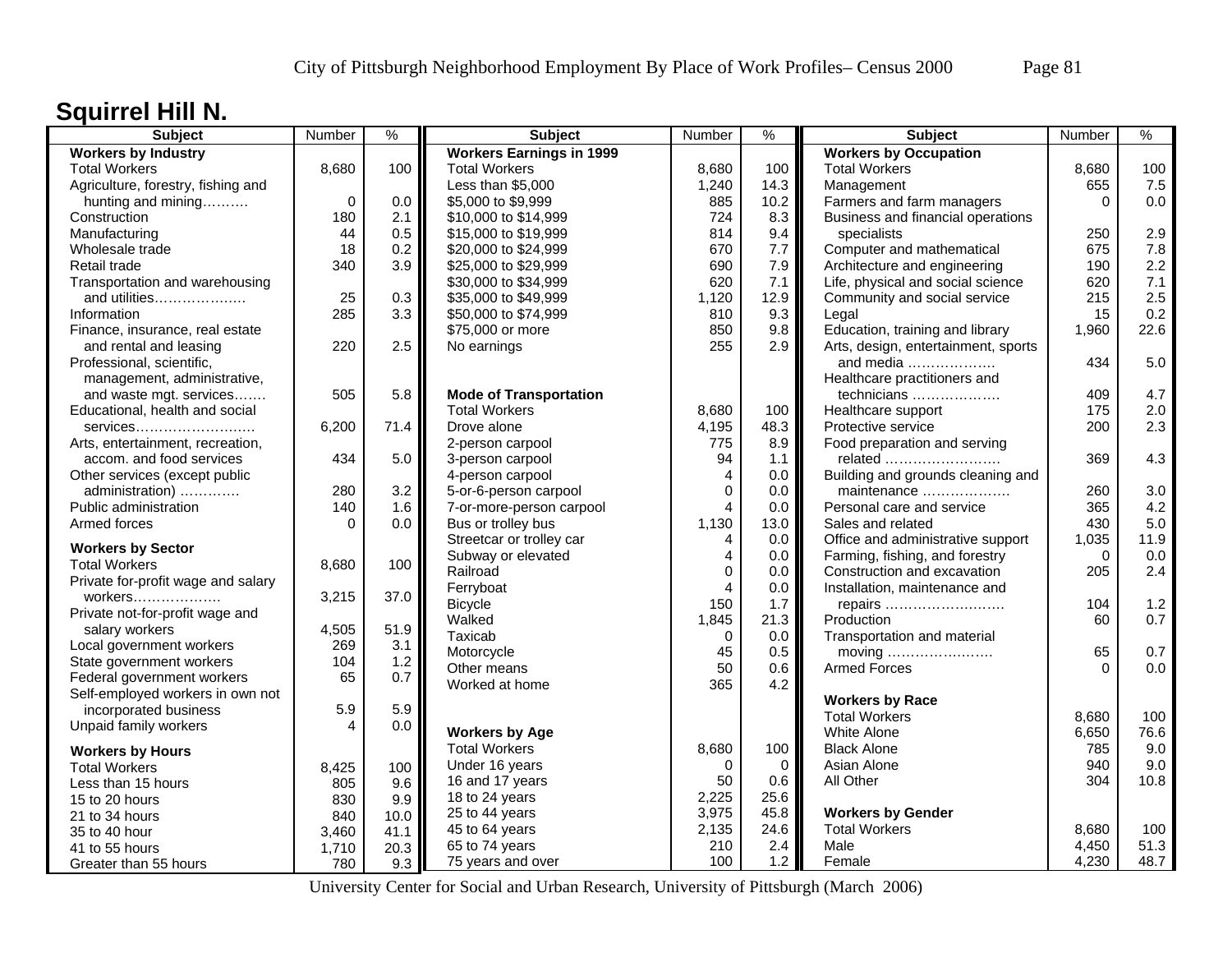# **Squirrel Hill S.**

| <b>Subject</b>                     | Number   | $\frac{9}{6}$ | <b>Subject</b>                  | Number         | $\frac{9}{6}$   | <b>Subject</b>                      | Number         | %           |
|------------------------------------|----------|---------------|---------------------------------|----------------|-----------------|-------------------------------------|----------------|-------------|
| <b>Workers by Industry</b>         |          |               | <b>Workers Earnings in 1999</b> |                |                 | <b>Workers by Occupation</b>        |                |             |
| <b>Total Workers</b>               | 3,855    | 100           | <b>Total Workers</b>            | 3,855          | 100             | <b>Total Workers</b>                | 3,855          | 100         |
| Agriculture, forestry, fishing and |          |               | Less than \$5,000               | 450            | $11.7$          | Management                          | 305            | 7.9         |
| hunting and mining                 | $\Omega$ | 0.0           | \$5,000 to \$9,999              | 500            | 13.0            | Farmers and farm managers           | $\Omega$       | 0.0         |
| Construction                       | 110      | 2.9           | \$10,000 to \$14,999            | 605            | 15.7            | Business and financial operations   |                |             |
| Manufacturing                      | 55       | 1.4           | \$15,000 to \$19,999            | 340            | 8.8             | specialists                         | 120            | 3.1         |
| Wholesale trade                    | 49       | 1.3           | \$20,000 to \$24,999            | 395            | 10.2            | Computer and mathematical           | 50             | 1.3         |
| Retail trade                       | 635      | 16.5          | \$25,000 to \$29,999            | 375            | 9.7             | Architecture and engineering        | 25             | 0.6         |
| Transportation and warehousing     |          |               | \$30,000 to \$34,999            | 185            | 4.8             | Life, physical and social science   | 60             | 1.6         |
| and utilities                      | 30       | 0.8           | \$35,000 to \$49,999            | 385            | 10.0            | Community and social service        | 125            | 3.2         |
| Information                        | 75       | 1.9           | \$50,000 to \$74,999            | 310            | 8.0             | Legal                               | 45             | $1.2$       |
| Finance, insurance, real estate    |          |               | \$75,000 or more                | 270            | 7.0             | Education, training and library     | 615            | 16.0        |
| and rental and leasing             | 355      | 9.2           | No earnings                     | 29             | 0.8             | Arts, design, entertainment, sports |                |             |
| Professional, scientific,          |          |               |                                 |                |                 | and media                           | 65             | 1.7         |
| management, administrative,        |          |               |                                 |                |                 | Healthcare practitioners and        |                |             |
| and waste mgt. services            | 250      | 6.5           | <b>Mode of Transportation</b>   |                |                 | technicians                         | 305            | 7.9         |
| Educational, health and social     |          |               | <b>Total Workers</b>            | 3,855          | 100             | Healthcare support                  | 135            | 3.5         |
| services                           | 1,560    | 40.5          | Drove alone                     | 2,150          | 55.8            | Protective service                  | 25             | 0.6         |
| Arts, entertainment, recreation,   |          |               | 2-person carpool                | 425            | 11.0            | Food preparation and serving        |                |             |
| accom. and food services           | 455      | 11.8          | 3-person carpool                | 50             | 1.3             | related                             | 360            | 9.3         |
| Other services (except public      |          |               | 4-person carpool                | 10             | 0.3             | Building and grounds cleaning and   |                |             |
| administration)                    | 260      | 6.7           | 5-or-6-person carpool           | 4              | 0.1             | maintenance                         | 140            | 3.6         |
| Public administration              | 20       | 0.5           | 7-or-more-person carpool        | $\Omega$       | 0.0             | Personal care and service           | 205            | 5.3         |
| Armed forces                       | $\Omega$ | 0.0           | Bus or trolley bus              | 455            | 11.8            | Sales and related                   | 690            | 17.9        |
|                                    |          |               | Streetcar or trolley car        | 19             | 0.5             | Office and administrative support   | 370            | 9.6         |
| <b>Workers by Sector</b>           |          |               | Subway or elevated              | 0              | 0.0             | Farming, fishing, and forestry      | $\Omega$       | 0.0         |
| <b>Total Workers</b>               | 3,855    | 100           | Railroad                        | $\mathbf 0$    | $0.0\,$         | Construction and excavation         | 55             | 1.4         |
| Private for-profit wage and salary |          |               | Ferryboat                       | $\mathbf 0$    | 0.0             | Installation, maintenance and       |                |             |
| workers                            | 2,235    | 58.0          | <b>Bicycle</b>                  | 15             | 0.4             | repairs                             | 25             | 0.6         |
| Private not-for-profit wage and    |          |               | Walked                          | 470            | 12.2            | Production                          | 80             | 2.1         |
| salary workers                     | 930      | 24.1          | Taxicab                         | 0              | 0.0             | Transportation and material         |                |             |
| Local government workers           | 210      | 5.4           | Motorcycle                      | $\mathbf 0$    | 0.0             | moving                              | 49             | 1.3         |
| State government workers           | 35       | 0.9           | Other means                     | 25             | 0.6             | <b>Armed Forces</b>                 | $\Omega$       | 0.0         |
| Federal government workers         | 15       | 0.4           | Worked at home                  | 235            | 6.1             |                                     |                |             |
| Self-employed workers in own not   |          |               |                                 |                |                 | <b>Workers by Race</b>              |                |             |
| incorporated business              | 10.9     | 10.9          |                                 |                |                 | <b>Total Workers</b>                |                | 100         |
| Unpaid family workers              | 4        | 0.1           | <b>Workers by Age</b>           |                |                 | <b>White Alone</b>                  | 3,855<br>3.145 | 81.6        |
|                                    |          |               | <b>Total Workers</b>            | 3,855          | 100             |                                     | 545            | 14.1        |
| <b>Workers by Hours</b>            |          |               |                                 |                |                 | <b>Black Alone</b>                  |                |             |
| <b>Total Workers</b>               | 3,825    | 100           | Under 16 years                  | $\Omega$<br>75 | $\Omega$<br>1.9 | Asian Alone<br>All Other            | 85<br>70       | 14.1<br>2.2 |
| Less than 15 hours                 | 215      | 5.6           | 16 and 17 years                 | 475            |                 |                                     |                |             |
| 15 to 20 hours                     | 355      | 9.3           | 18 to 24 years                  |                | 12.3            |                                     |                |             |
| 21 to 34 hours                     | 585      | 15.3          | 25 to 44 years                  | 1,730          | 44.9            | <b>Workers by Gender</b>            |                |             |
| 35 to 40 hour                      | 1,665    | 43.5          | 45 to 64 years                  | 1,345          | 34.9            | <b>Total Workers</b>                | 3,855          | 100         |
| 41 to 55 hours                     | 750      | 19.6          | 65 to 74 years                  | 170            | 4.4             | Male                                | 1,550          | 40.2        |
| Greater than 55 hours              | 260      | 6.8           | 75 years and over               | 60             | 1.6             | Female                              | 2,305          | 59.8        |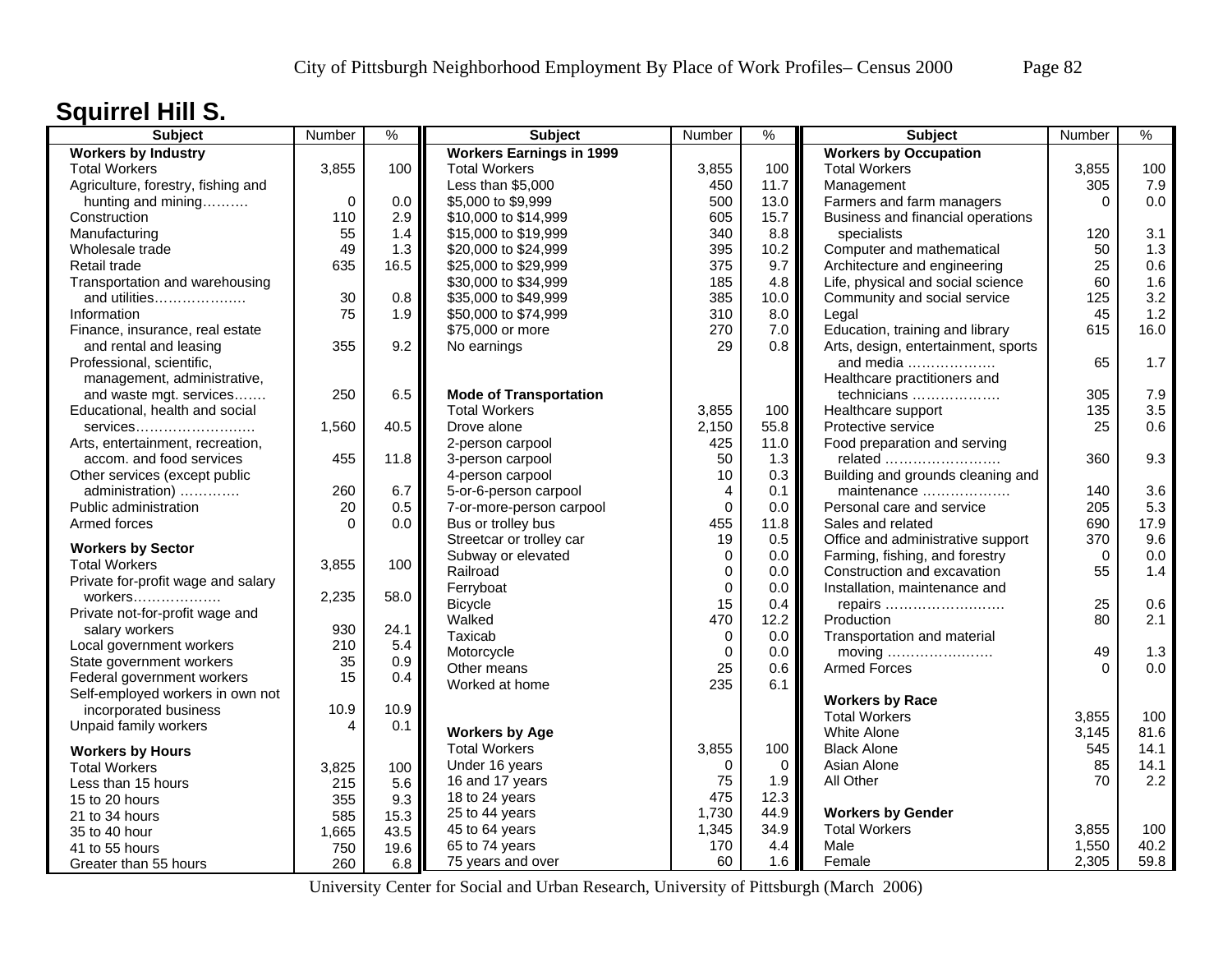## **Stanton Heights**

| <b>Subject</b>                     | Number                  | $\frac{0}{0}$ | <b>Subject</b>                  | Number                  | $\frac{1}{2}$ | <b>Subject</b>                               | Number           | $\frac{9}{6}$ |
|------------------------------------|-------------------------|---------------|---------------------------------|-------------------------|---------------|----------------------------------------------|------------------|---------------|
| <b>Workers by Industry</b>         |                         |               | <b>Workers Earnings in 1999</b> |                         |               | <b>Workers by Occupation</b>                 |                  |               |
| <b>Total Workers</b>               | 135                     | 100           | <b>Total Workers</b>            | 135                     | 100           | <b>Total Workers</b>                         | 135              | 100           |
| Agriculture, forestry, fishing and |                         |               | Less than \$5,000               | $\overline{4}$          | 3.0           | Management                                   | 19               | 14.1          |
| hunting and mining                 | 0                       | 0.0           | \$5,000 to \$9,999              | 10                      | 7.4           | Farmers and farm managers                    | $\mathbf 0$      | 0.0           |
| Construction                       | 4                       | 3.0           | \$10,000 to \$14,999            | 19                      | 14.1          | Business and financial operations            |                  |               |
| Manufacturing                      | $\Omega$                | 0.0           | \$15,000 to \$19,999            | 29                      | 21.5          | specialists                                  | 4                | 3.0           |
| Wholesale trade                    | 0                       | 0.0           | \$20,000 to \$24,999            | 19                      | 14.1          | Computer and mathematical                    | $\overline{4}$   | 3.0           |
| Retail trade                       | $\Omega$                | 0.0           | \$25,000 to \$29,999            | $\mathbf 0$             | 0.0           | Architecture and engineering                 | $\mathbf 0$      | 0.0           |
| Transportation and warehousing     |                         |               | \$30,000 to \$34,999            | $\overline{4}$          | 3.0           | Life, physical and social science            | 0                | 0.0           |
| and utilities                      | 4                       | 3.0           | \$35,000 to \$49,999            | 40                      | 29.6          | Community and social service                 | $\Omega$         | 0.0           |
| Information                        | 4                       | 3.0           | \$50,000 to \$74,999            | $\mathbf 0$             | 0.0           | Legal                                        | $\mathbf 0$      | 0.0           |
| Finance, insurance, real estate    |                         |               | \$75,000 or more                | 10                      | 7.4           | Education, training and library              | $\Omega$         | 0.0           |
| and rental and leasing             | 15                      | 11.1          | No earnings                     | $\Omega$                | 0.0           | Arts, design, entertainment, sports          |                  |               |
| Professional, scientific,          |                         |               |                                 |                         |               | and media                                    | $\mathbf 0$      | 0.0           |
| management, administrative,        |                         |               |                                 |                         |               | Healthcare practitioners and                 |                  |               |
| and waste mgt. services            | 14                      | 10.4          | <b>Mode of Transportation</b>   |                         |               | technicians                                  | 14               | 10.4          |
| Educational, health and social     |                         |               | <b>Total Workers</b>            | 135                     | 100           | Healthcare support                           | 30               | 22.2          |
|                                    | 65                      | 48.1          | Drove alone                     | 95                      | 70.4          | Protective service                           | 8                | 5.9           |
| services                           |                         |               |                                 | $\overline{4}$          | 3.0           |                                              |                  |               |
| Arts, entertainment, recreation,   | $\Omega$                | 0.0           | 2-person carpool                | $\mathbf 0$             | 0.0           | Food preparation and serving                 | 15               | 11.1          |
| accom. and food services           |                         |               | 3-person carpool                |                         |               | related                                      |                  |               |
| Other services (except public      |                         |               | 4-person carpool                | $\mathbf 0$             | 0.0           | Building and grounds cleaning and            |                  |               |
| administration)                    | 14                      | 10.4          | 5-or-6-person carpool           | $\mathbf 0$             | 0.0           | maintenance                                  | $\boldsymbol{0}$ | 0.0           |
| Public administration              | $\overline{\mathbf{4}}$ | 3.0           | 7-or-more-person carpool        | $\pmb{0}$               | 0.0           | Personal care and service                    | 4                | 3.0           |
| Armed forces                       | $\Omega$                | 0.0           | Bus or trolley bus              | 25                      | 18.5          | Sales and related                            | 20               | 14.8          |
| <b>Workers by Sector</b>           |                         |               | Streetcar or trolley car        | $\mathbf 0$             | $0.0\,$       | Office and administrative support            | $\overline{4}$   | 3.0           |
| <b>Total Workers</b>               | 135                     | 100           | Subway or elevated              | $\mathbf 0$             | 0.0           | Farming, fishing, and forestry               | $\mathbf 0$      | 0.0           |
| Private for-profit wage and salary |                         |               | Railroad                        | $\mathbf 0$             | 0.0           | Construction and excavation                  | $\Omega$         | 0.0           |
| workers                            | 75                      | 55.6          | Ferryboat                       | $\mathbf 0$             | 0.0           | Installation, maintenance and                |                  |               |
| Private not-for-profit wage and    |                         |               | <b>Bicycle</b>                  | $\mathbf 0$             | 0.0           | repairs                                      | $\mathbf 0$      | 0.0           |
| salary workers                     | 15                      | 11.1          | Walked                          | $\mathbf 0$             | 0.0           | Production                                   | 4                | 3.0           |
| Local government workers           | 4                       | 3.0           | Taxicab                         | $\pmb{0}$               | 0.0           | Transportation and material                  |                  |               |
| State government workers           | $\Omega$                | 0.0           | Motorcycle                      | $\mathbf 0$             | 0.0           | moving $\dots\dots\dots\dots\dots\dots\dots$ | $\mathbf 0$      | 0.0           |
| Federal government workers         | 4                       | 3.0           | Other means                     | $\mathbf 0$             | 0.0           | <b>Armed Forces</b>                          | $\Omega$         | 0.0           |
| Self-employed workers in own not   |                         |               | Worked at home                  | 8                       | 5.9           |                                              |                  |               |
| incorporated business              | 21.5                    | 21.5          |                                 |                         |               | <b>Workers by Race</b>                       |                  |               |
|                                    | $\Omega$                |               |                                 |                         |               | <b>Total Workers</b>                         | 135              | 100           |
| Unpaid family workers              |                         | 0.0           | <b>Workers by Age</b>           |                         |               | <b>White Alone</b>                           | 95               | 70.4          |
| <b>Workers by Hours</b>            |                         |               | <b>Total Workers</b>            | 135                     | 100           | <b>Black Alone</b>                           | 40               | 29.6          |
| <b>Total Workers</b>               | 135                     | 100           | Under 16 years                  | $\mathbf 0$             | $\mathbf 0$   | Asian Alone                                  | $\mathbf 0$      | 29.6          |
| Less than 15 hours                 | 10                      | 7.4           | 16 and 17 years                 | $\mathbf 0$             | 0.0           | All Other                                    | $\Omega$         | 0.0           |
| 15 to 20 hours                     | 0                       | 0.0           | 18 to 24 years                  | $\overline{\mathbf{4}}$ | 3.0           |                                              |                  |               |
| 21 to 34 hours                     | 14                      | 10.4          | 25 to 44 years                  | 75                      | 55.6          | <b>Workers by Gender</b>                     |                  |               |
| 35 to 40 hour                      | 90                      | 66.7          | 45 to 64 years                  | 40                      | 29.6          | <b>Total Workers</b>                         | 135              | 100           |
| 41 to 55 hours                     | 19                      | 14.1          | 65 to 74 years                  | $\overline{4}$          | 3.0           | Male                                         | 75               | 55.6          |
| Greater than 55 hours              | $\mathbf 0$             | 0.0           | 75 years and over               | $\mathbf 0$             | 0.0           | Female                                       | 60               | 44.4          |
|                                    |                         |               |                                 |                         |               |                                              |                  |               |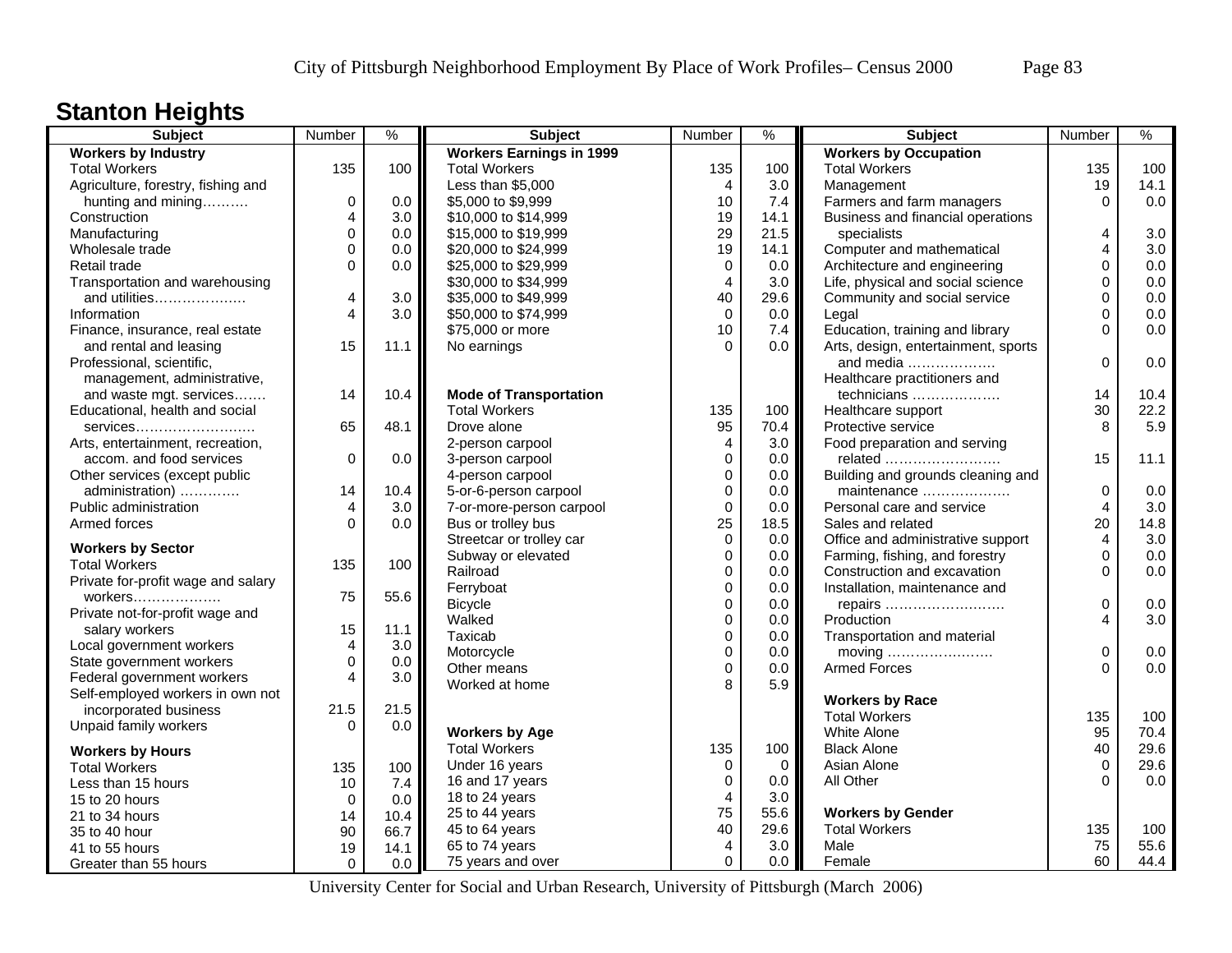## **Strip District**

| <b>Subject</b>                     | Number   | $\frac{9}{6}$ | <b>Subject</b>                  | Number                  | $\frac{9}{6}$ | Subject                             | Number            | $\%$       |
|------------------------------------|----------|---------------|---------------------------------|-------------------------|---------------|-------------------------------------|-------------------|------------|
| <b>Workers by Industry</b>         |          |               | <b>Workers Earnings in 1999</b> |                         |               | <b>Workers by Occupation</b>        |                   |            |
| <b>Total Workers</b>               | 11,255   | 100           | <b>Total Workers</b>            | 11,255                  | 100           | <b>Total Workers</b>                | 11,255            | 100        |
| Agriculture, forestry, fishing and |          |               | Less than \$5,000               | 615                     | 5.5           | Management                          | 1,050             | 9.3        |
| hunting and mining                 | 10       | 0.1           | \$5,000 to \$9,999              | 610                     | 5.4           | Farmers and farm managers           | $\Omega$          | 0.0        |
| Construction                       | 1,355    | 12.0          | \$10,000 to \$14,999            | 915                     | 8.1           | Business and financial operations   |                   |            |
| Manufacturing                      | 785      | 7.0           | \$15,000 to \$19,999            | 740                     | 6.6           | specialists                         | 825               | 7.3        |
| Wholesale trade                    | 990      | 8.8           | \$20,000 to \$24,999            | 1,425                   | 12.7          | Computer and mathematical           | 440               | 3.9        |
| Retail trade                       | 685      | 6.1           | \$25,000 to \$29,999            | 1,170                   | 10.4          | Architecture and engineering        | 360               | 3.2        |
| Transportation and warehousing     |          |               | \$30,000 to \$34,999            | 860                     | 7.6           | Life, physical and social science   | 70                | 0.6        |
| and utilities                      | 1,040    | 9.2           | \$35,000 to \$49,999            | 2,545                   | 22.6          | Community and social service        | 85                | 0.8        |
| Information                        | 1,165    | 10.4          | \$50,000 to \$74,999            | 1,510                   | 13.4          | Legal                               | 85                | $0.8\,$    |
| Finance, insurance, real estate    |          |               | \$75,000 or more                | 715                     | 6.4           | Education, training and library     | 175               | 1.6        |
| and rental and leasing             | 1,225    | 10.9          | No earnings                     | 145                     | 1.3           | Arts, design, entertainment, sports |                   |            |
| Professional, scientific,          |          |               |                                 |                         |               | and media                           | 215               | 1.9        |
| management, administrative,        |          |               |                                 |                         |               | Healthcare practitioners and        |                   |            |
| and waste mgt. services            | 1,530    | 13.6          | <b>Mode of Transportation</b>   |                         |               | technicians                         | 240               | 2.1        |
| Educational, health and social     |          |               | <b>Total Workers</b>            | 11,255                  | 100           | Healthcare support                  | 40                | 0.4        |
| services                           | 685      | 6.1           | Drove alone                     | 8,320                   | 73.9          | Protective service                  | 225               | 2.0        |
| Arts, entertainment, recreation,   |          |               | 2-person carpool                | 1,135                   | 10.1          | Food preparation and serving        |                   |            |
| accom. and food services           | 890      | 7.9           | 3-person carpool                | 165                     | 1.5           | related                             | 565               | 5.0        |
| Other services (except public      |          |               | 4-person carpool                | 50                      | 0.4           | Building and grounds cleaning and   |                   |            |
| administration)                    | 470      | 4.2           | 5-or-6-person carpool           | 15                      | 0.1           | maintenance                         | 240               | 2.1        |
| Public administration              | 425      | 3.8           | 7-or-more-person carpool        | $\overline{\mathbf{4}}$ | 0.0           | Personal care and service           | 95                | 0.8        |
| Armed forces                       | $\Omega$ | 0.0           | Bus or trolley bus              | 1,270                   | 11.3          | Sales and related                   | 950               | 8.4        |
|                                    |          |               | Streetcar or trolley car        | 85                      | 0.8           | Office and administrative support   | 2,580             | 22.9       |
| <b>Workers by Sector</b>           |          |               | Subway or elevated              | $\overline{4}$          | 0.0           | Farming, fishing, and forestry      | 40                | 0.4        |
| <b>Total Workers</b>               | 11,255   | 100           | Railroad                        | $\mathbf 0$             | 0.0           | Construction and excavation         | 1,025             | 9.1        |
| Private for-profit wage and salary |          |               | Ferryboat                       | 10                      | 0.1           | Installation, maintenance and       |                   |            |
| workers                            | 9,160    | 81.4          |                                 | 25                      | 0.2           |                                     | 355               | 3.2        |
| Private not-for-profit wage and    |          |               | <b>Bicycle</b><br>Walked        | 100                     | 0.9           | repairs<br>Production               | 535               | 4.8        |
| salary workers                     | 570      | 5.1           |                                 |                         |               |                                     |                   |            |
| Local government workers           | 575      | 5.1           | Taxicab<br>Motorcycle           | 10                      | 0.1<br>0.1    | Transportation and material         |                   |            |
| State government workers           | 115      | 1.0           |                                 | 10<br>35                |               |                                     | 1,060<br>$\Omega$ | 9.4<br>0.0 |
| Federal government workers         | 150      | 1.3           | Other means                     | $\overline{\mathbf{4}}$ | 0.3           | <b>Armed Forces</b>                 |                   |            |
| Self-employed workers in own not   |          |               | Worked at home                  |                         | 0.0           |                                     |                   |            |
| incorporated business              | 6.0      | 6.0           |                                 |                         |               | <b>Workers by Race</b>              |                   |            |
| Unpaid family workers              | 4        | 0.0           |                                 |                         |               | <b>Total Workers</b>                | 11,255            | 100        |
|                                    |          |               | <b>Workers by Age</b>           |                         |               | White Alone                         | 9,795             | 87.0       |
| <b>Workers by Hours</b>            |          |               | <b>Total Workers</b>            | 11,255                  | 100           | <b>Black Alone</b>                  | 1,170             | 10.4       |
| <b>Total Workers</b>               | 11,115   | 100           | Under 16 years                  | $\Omega$                | 0             | Asian Alone                         | 100               | 10.4       |
| Less than 15 hours                 | 240      | 2.2           | 16 and 17 years                 | 80                      | 0.7           | All Other                           | 185               | 0.9        |
| 15 to 20 hours                     | 400      | 3.6           | 18 to 24 years                  | 1,155                   | 10.3          |                                     |                   |            |
| 21 to 34 hours                     | 695      | 6.3           | 25 to 44 years                  | 6,050                   | 53.8          | <b>Workers by Gender</b>            |                   |            |
| 35 to 40 hour                      | 6,320    | 56.9          | 45 to 64 years                  | 3,680                   | 32.7          | <b>Total Workers</b>                | 11,255            | 100        |
| 41 to 55 hours                     | 2,560    | 23.0          | 65 to 74 years                  | 230                     | 2.0           | Male                                | 7,060             | 62.7       |
| Greater than 55 hours              | 890      | 8.0           | 75 years and over               | 65                      | 0.6           | Female                              | 4,195             | 37.3       |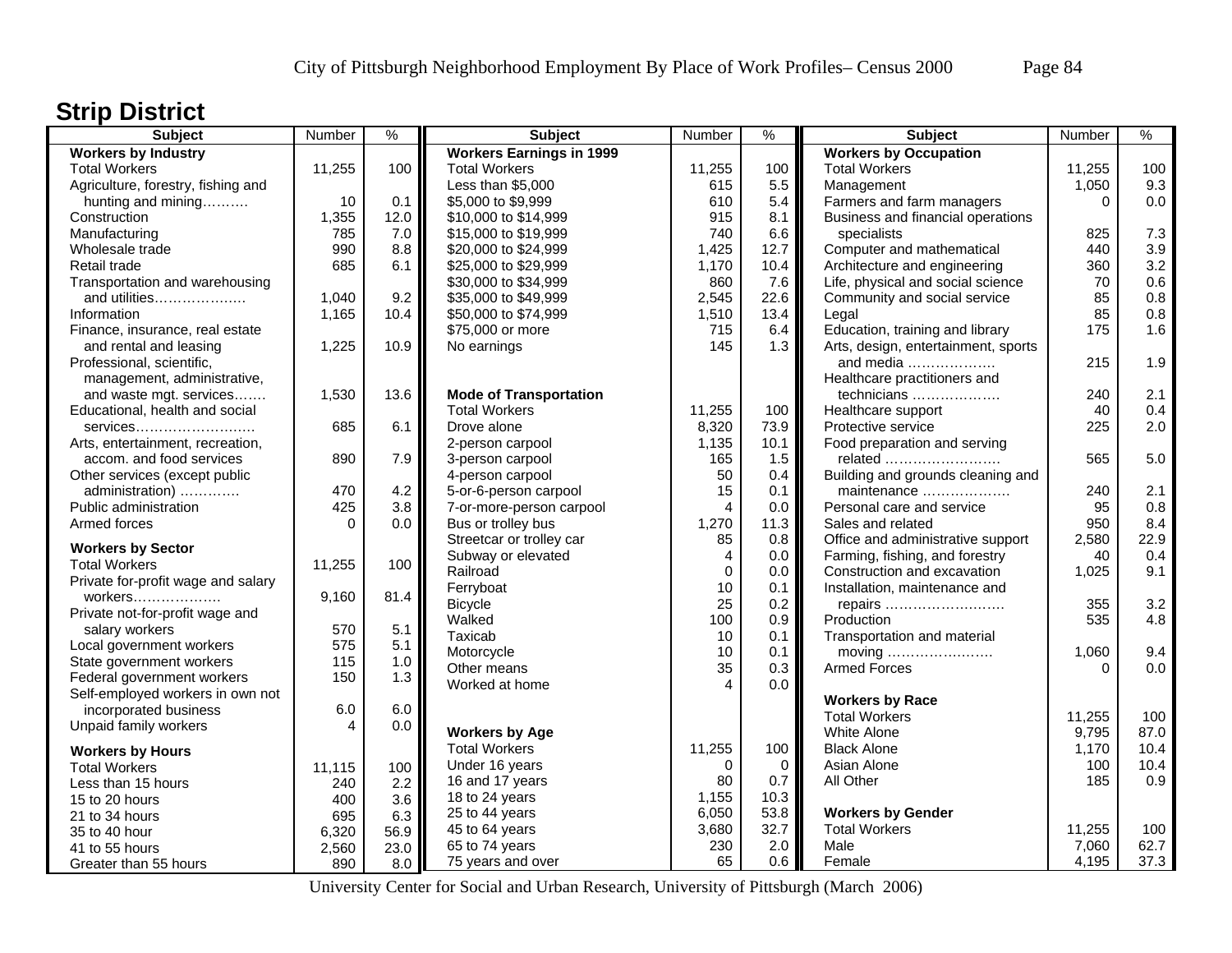### **Summer Hill**

| <b>Subject</b>                                  | Number         | $\%$        | <b>Subject</b>                  | Number         | ℅              | <b>Subject</b>                      | Number         | %    |
|-------------------------------------------------|----------------|-------------|---------------------------------|----------------|----------------|-------------------------------------|----------------|------|
| <b>Workers by Industry</b>                      |                |             | <b>Workers Earnings in 1999</b> |                |                | <b>Workers by Occupation</b>        |                |      |
| <b>Total Workers</b>                            | 160            | 100         | <b>Total Workers</b>            | 160            | 100            | <b>Total Workers</b>                | 160            | 100  |
| Agriculture, forestry, fishing and              |                |             | Less than \$5,000               | 10             | 6.3            | Management                          | 15             | 9.4  |
| hunting and mining                              | $\mathbf 0$    | 0.0         | \$5,000 to \$9,999              | 10             | 6.3            | Farmers and farm managers           | $\Omega$       | 0.0  |
| Construction                                    | $\mathbf 0$    | 0.0         | \$10,000 to \$14,999            | 15             | 9.4            | Business and financial operations   |                |      |
| Manufacturing                                   | $\overline{4}$ | 2.5         | \$15,000 to \$19,999            | 30             | 18.8           | specialists                         | 0              | 0.0  |
| Wholesale trade                                 | $\mathbf 0$    | 0.0         | \$20,000 to \$24,999            | 20             | 12.5           | Computer and mathematical           | $\Omega$       | 0.0  |
| Retail trade                                    | 25             | 15.6        | \$25,000 to \$29,999            | 10             | 6.3            | Architecture and engineering        | 0              | 0.0  |
| Transportation and warehousing                  |                |             | \$30,000 to \$34,999            | 10             | 6.3            | Life, physical and social science   | 0              | 0.0  |
| and utilities                                   | 4              | 2.5         | \$35,000 to \$49,999            | 20             | 12.5           | Community and social service        | 0              | 0.0  |
| Information                                     | 105            | 65.6        | \$50,000 to \$74,999            | 25             | 15.6           | Legal                               | $\Omega$       | 0.0  |
| Finance, insurance, real estate                 |                |             | \$75,000 or more                | $\Omega$       | 0.0            | Education, training and library     | $\Omega$       | 0.0  |
| and rental and leasing                          | $\Omega$       | 0.0         | No earnings                     | $\Delta$       | 2.5            | Arts, design, entertainment, sports |                |      |
| Professional, scientific,                       |                |             |                                 |                |                | and media                           | 50             | 31.3 |
| management, administrative,                     |                |             |                                 |                |                | Healthcare practitioners and        |                |      |
| and waste mgt. services                         | 4              | 2.5         | <b>Mode of Transportation</b>   |                |                | technicians                         | $\overline{4}$ | 2.5  |
| Educational, health and social                  |                |             | <b>Total Workers</b>            | 160            | 100            | Healthcare support                  | $\Omega$       | 0.0  |
| services                                        | 15             | 9.4         | Drove alone                     | 120            | 75.0           | Protective service                  | 4              | 2.5  |
| Arts, entertainment, recreation,                |                |             | 2-person carpool                | 4              | 2.5            | Food preparation and serving        |                |      |
| accom. and food services                        | $\mathbf 0$    | 0.0         | 3-person carpool                | $\mathbf 0$    | 0.0            | related                             | $\Omega$       | 0.0  |
| Other services (except public                   |                |             | 4-person carpool                | $\mathbf 0$    | 0.0            | Building and grounds cleaning and   |                |      |
| administration)                                 | $\mathbf 0$    | 0.0         | 5-or-6-person carpool           | $\mathbf 0$    | 0.0            | maintenance                         | 0              | 0.0  |
| Public administration                           | $\mathbf 0$    | 0.0         | 7-or-more-person carpool        | $\mathbf 0$    | 0.0            | Personal care and service           | $\Omega$       | 0.0  |
| Armed forces                                    | $\Omega$       | 0.0         | Bus or trolley bus              | 20             | 12.5           | Sales and related                   | 20             | 12.5 |
|                                                 |                |             | Streetcar or trolley car        | $\mathbf 0$    | 0.0            | Office and administrative support   | 45             | 28.1 |
| <b>Workers by Sector</b>                        |                |             | Subway or elevated              | $\mathbf 0$    | 0.0            | Farming, fishing, and forestry      | $\Omega$       | 0.0  |
| <b>Total Workers</b>                            | 160            | 100         | Railroad                        | $\Omega$       | 0.0            | Construction and excavation         | $\Omega$       | 0.0  |
| Private for-profit wage and salary              |                |             | Ferryboat                       | $\pmb{0}$      | 0.0            | Installation, maintenance and       |                |      |
| workers                                         | 150            | 93.8        | <b>Bicycle</b>                  | 0              | 0.0            | repairs                             | $\overline{4}$ | 2.5  |
| Private not-for-profit wage and                 |                |             | Walked                          | $\mathbf 0$    | 0.0            | Production                          | $\overline{4}$ | 2.5  |
| salary workers                                  | 4              | 2.5         | Taxicab                         | $\pmb{0}$      | 0.0            | Transportation and material         |                |      |
| Local government workers                        | $\mathbf 0$    | 0.0         | Motorcycle                      | $\overline{0}$ | 0.0            | moving                              | 10             | 6.3  |
| State government workers                        | $\mathbf 0$    | 0.0         | Other means                     | 4              | 2.5            | <b>Armed Forces</b>                 | $\Omega$       | 0.0  |
| Federal government workers                      | $\Omega$       | 0.0         | Worked at home                  | Δ              | 2.5            |                                     |                |      |
| Self-employed workers in own not                |                |             |                                 |                |                | <b>Workers by Race</b>              |                |      |
| incorporated business                           | 2.5            | 2.5         |                                 |                |                | <b>Total Workers</b>                | 160            | 100  |
| Unpaid family workers                           | $\Omega$       | 0.0         | <b>Workers by Age</b>           |                |                | White Alone                         | 160            | 100  |
|                                                 |                |             | <b>Total Workers</b>            | 160            | 100            | <b>Black Alone</b>                  | $\mathbf 0$    | 0.0  |
| <b>Workers by Hours</b><br><b>Total Workers</b> |                | 100         | Under 16 years                  | $\mathbf 0$    | $\overline{0}$ | Asian Alone                         | 0              | 0.0  |
|                                                 | 155            |             | 16 and 17 years                 | $\mathbf 0$    | 0.0            | All Other                           | $\Omega$       | 0.0  |
| Less than 15 hours                              | $\mathbf 0$    | 0.0         | 18 to 24 years                  | 30             | 18.8           |                                     |                |      |
| 15 to 20 hours                                  | 35             | 22.6<br>0.0 | 25 to 44 years                  | 110            | 68.8           | <b>Workers by Gender</b>            |                |      |
| 21 to 34 hours                                  | $\mathbf 0$    |             | 45 to 64 years                  | 15             | 9.4            | <b>Total Workers</b>                | 160            | 100  |
| 35 to 40 hour                                   | 80             | 51.6        | 65 to 74 years                  | 10             | 6.3            | Male                                | 65             | 40.6 |
| 41 to 55 hours                                  | 25             | 16.1        | 75 years and over               | $\Omega$       | 0.0            | Female                              | 95             | 59.4 |
| Greater than 55 hours                           | 15             | 9.7         |                                 |                |                |                                     |                |      |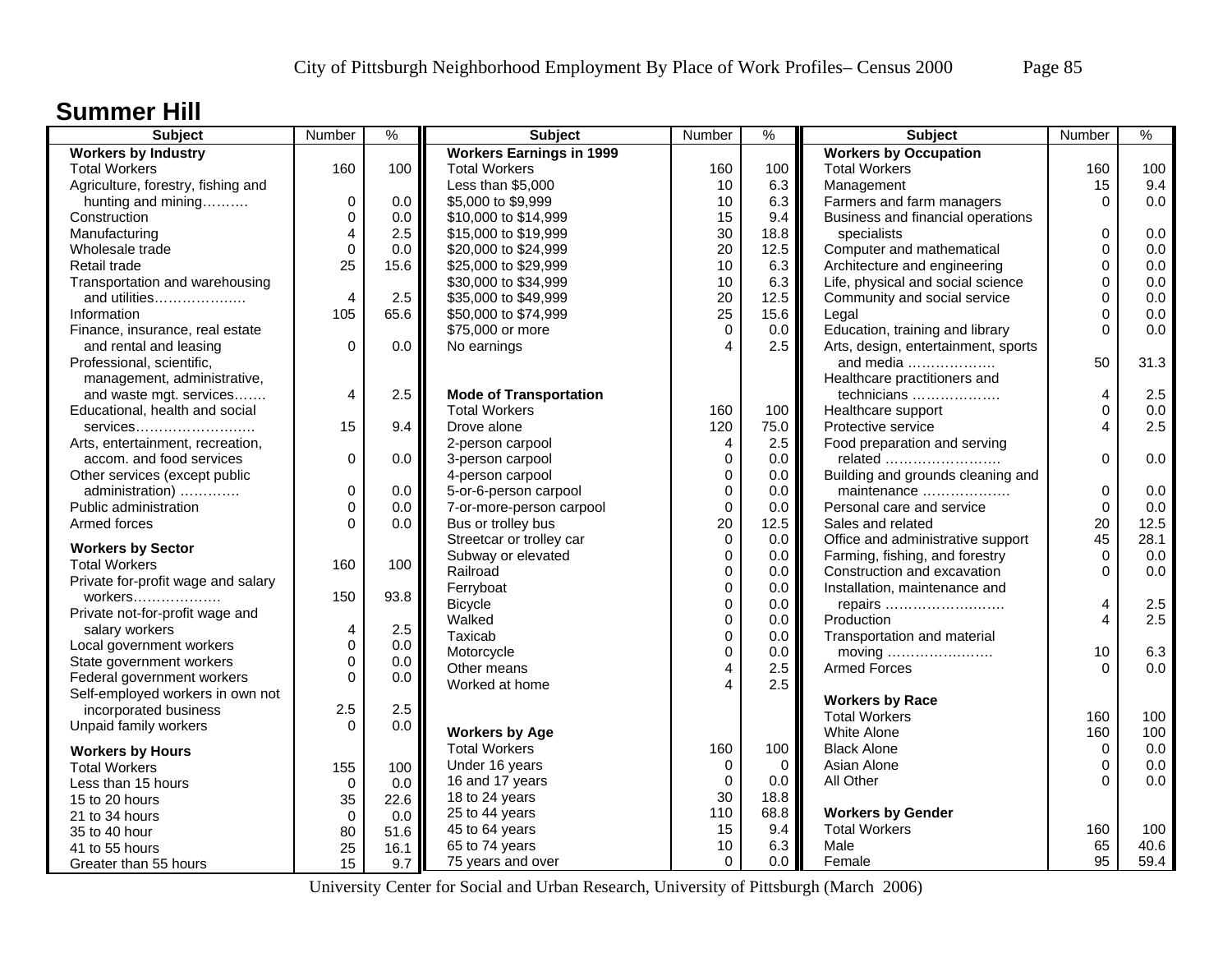#### **Swisshelm Park**

| <b>Subject</b>                     | Number         | $\frac{9}{6}$ | <b>Subject</b>                  | Number            | $\%$        | <b>Subject</b>                      | Number         | $\frac{9}{6}$ |
|------------------------------------|----------------|---------------|---------------------------------|-------------------|-------------|-------------------------------------|----------------|---------------|
| <b>Workers by Industry</b>         |                |               | <b>Workers Earnings in 1999</b> |                   |             | <b>Workers by Occupation</b>        |                |               |
| <b>Total Workers</b>               | 80             | 100           | <b>Total Workers</b>            | 80                | 100         | <b>Total Workers</b>                | 80             | 100           |
| Agriculture, forestry, fishing and |                |               | Less than \$5,000               | 20                | 25.0        | Management                          | $\mathbf 0$    | 0.0           |
| hunting and mining                 | $\mathbf 0$    | 0.0           | \$5,000 to \$9,999              | $\overline{4}$    | 5.0         | Farmers and farm managers           | $\Omega$       | 0.0           |
| Construction                       | $\Omega$       | 0.0           | \$10,000 to \$14,999            | $\Omega$          | 0.0         | Business and financial operations   |                |               |
| Manufacturing                      | 4              | 5.0           | \$15,000 to \$19,999            | 15                | 18.8        | specialists                         | 4              | 5.0           |
| Wholesale trade                    | $\Omega$       | 0.0           | \$20,000 to \$24,999            | $\mathbf 0$       | 0.0         | Computer and mathematical           | $\Omega$       | 0.0           |
| Retail trade                       | $\Omega$       | 0.0           | \$25,000 to \$29,999            | 15                | 18.8        | Architecture and engineering        | 0              | 0.0           |
| Transportation and warehousing     |                |               | \$30,000 to \$34,999            | 15                | 18.8        | Life, physical and social science   | $\Omega$       | 0.0           |
| and utilities                      | 10             | 12.5          | \$35,000 to \$49,999            | $\overline{4}$    | 5.0         | Community and social service        | $\Omega$       | 0.0           |
| Information                        | 4              | 5.0           | \$50,000 to \$74,999            | $\overline{4}$    | 5.0         | Legal                               | 4              | 5.0           |
| Finance, insurance, real estate    |                |               | \$75,000 or more                | $\overline{4}$    | 5.0         | Education, training and library     | $\overline{4}$ | 5.0           |
| and rental and leasing             | $\Omega$       | 0.0           | No earnings                     | $\Delta$          | 5.0         | Arts, design, entertainment, sports |                |               |
| Professional, scientific,          |                |               |                                 |                   |             | and media                           | $\Omega$       | 0.0           |
| management, administrative,        |                |               |                                 |                   |             | Healthcare practitioners and        |                |               |
| and waste mgt. services            | 25             | 31.3          | <b>Mode of Transportation</b>   |                   |             | technicians                         | $\mathbf 0$    | 0.0           |
| Educational, health and social     |                |               | <b>Total Workers</b>            | 80                | 100         | Healthcare support                  | 10             | 12.5          |
| services                           | 4              | 5.0           | Drove alone                     | 55                | 68.8        | Protective service                  | $\Omega$       | 0.0           |
| Arts, entertainment, recreation,   |                |               | 2-person carpool                | 20                | 25.0        | Food preparation and serving        |                |               |
| accom. and food services           | $\mathbf 0$    | 0.0           | 3-person carpool                | 0                 | 0.0         | related                             | 0              | 0.0           |
| Other services (except public      |                |               | 4-person carpool                | $\mathbf 0$       | 0.0         | Building and grounds cleaning and   |                |               |
| administration)                    | 20             | 25.0          | 5-or-6-person carpool           | $\mathbf 0$       | 0.0         | maintenance                         | 25             | 31.3          |
| Public administration              | 10             | 12.5          | 7-or-more-person carpool        | $\mathbf 0$       | 0.0         | Personal care and service           | 10             | 12.5          |
| Armed forces                       | $\Omega$       | 0.0           | Bus or trolley bus              | $\mathbf{0}$      | 0.0         | Sales and related                   | $\overline{4}$ | 5.0           |
|                                    |                |               | Streetcar or trolley car        | $\mathbf{0}$      | 0.0         | Office and administrative support   | $\Omega$       | 0.0           |
| <b>Workers by Sector</b>           |                |               | Subway or elevated              | $\mathbf 0$       | 0.0         | Farming, fishing, and forestry      | 0              | 0.0           |
| <b>Total Workers</b>               | 80             | 100           | Railroad                        | $\mathbf 0$       | 0.0         | Construction and excavation         | $\Omega$       | 0.0           |
| Private for-profit wage and salary |                |               | Ferryboat                       | $\mathbf 0$       | 0.0         | Installation, maintenance and       |                |               |
| workers                            | 50             | 62.5          |                                 | $\mathbf 0$       | 0.0         |                                     | 0              | 0.0           |
| Private not-for-profit wage and    |                |               | <b>Bicycle</b>                  | $\Omega$          |             | repairs                             | 4              | 5.0           |
| salary workers                     | 4              | 5.0           | Walked                          |                   | 0.0         | Production                          |                |               |
| Local government workers           | $\overline{4}$ | 5.0           | Taxicab                         | $\mathbf 0$       | 0.0         | Transportation and material         |                |               |
| State government workers           | 4              | 5.0           | Motorcycle                      | $\mathbf 0$       | 0.0         | moving                              | 10             | 12.5<br>0.0   |
| Federal government workers         | $\Omega$       | 0.0           | Other means                     | $\mathbf 0$<br>10 | 0.0         | <b>Armed Forces</b>                 | $\Omega$       |               |
| Self-employed workers in own not   |                |               | Worked at home                  |                   | 12.5        |                                     |                |               |
| incorporated business              | 18.8           | 18.8          |                                 |                   |             | <b>Workers by Race</b>              |                |               |
| Unpaid family workers              | $\Omega$       | 0.0           |                                 |                   |             | <b>Total Workers</b>                | 80             | 100           |
|                                    |                |               | <b>Workers by Age</b>           |                   |             | White Alone                         | 75             | 93.8          |
| <b>Workers by Hours</b>            |                |               | <b>Total Workers</b>            | 80                | 100         | <b>Black Alone</b>                  | 10             | 12.5          |
| <b>Total Workers</b>               | 80             | 100           | Under 16 years                  | $\mathbf 0$       | $\mathbf 0$ | Asian Alone                         | $\mathbf 0$    | 12.5          |
| Less than 15 hours                 | 10             | 12.5          | 16 and 17 years                 | $\mathbf 0$       | 0.0         | All Other                           | $\Omega$       | 0.0           |
| 15 to 20 hours                     | $\mathbf 0$    | 0.0           | 18 to 24 years                  | $\overline{4}$    | 5.0         |                                     |                |               |
| 21 to 34 hours                     | 10             | 12.5          | 25 to 44 years                  | 30                | 37.5        | <b>Workers by Gender</b>            |                |               |
| 35 to 40 hour                      | 35             | 43.8          | 45 to 64 years                  | 40                | 50.0        | <b>Total Workers</b>                | 80             | 100           |
| 41 to 55 hours                     | 25             | 31.3          | 65 to 74 years                  | $\overline{4}$    | 5.0         | Male                                | 55             | 68.8          |
| Greater than 55 hours              | $\mathbf 0$    | 0.0           | 75 years and over               | $\Omega$          | 0.0         | Female                              | 25             | 31.3          |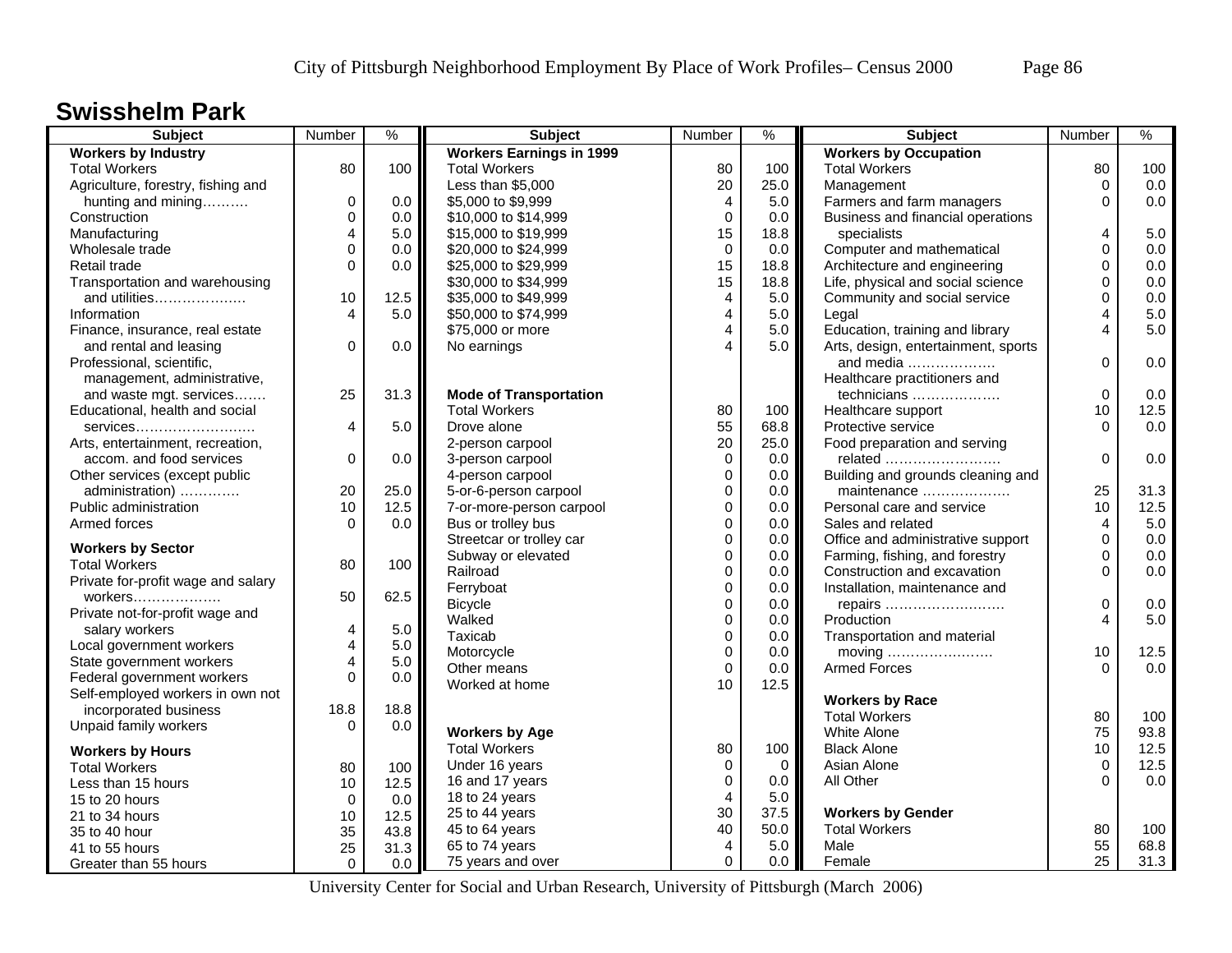### **Terrace Village**

| <b>Subject</b>                     | Number         | $\frac{1}{2}$ | <b>Subject</b>                  | Number                     | $\%$        | Subject                             | Number         | $\%$ |
|------------------------------------|----------------|---------------|---------------------------------|----------------------------|-------------|-------------------------------------|----------------|------|
| <b>Workers by Industry</b>         |                |               | <b>Workers Earnings in 1999</b> |                            |             | <b>Workers by Occupation</b>        |                |      |
| <b>Total Workers</b>               | 890            | 100           | <b>Total Workers</b>            | 890                        | 100         | <b>Total Workers</b>                | 890            | 100  |
| Agriculture, forestry, fishing and |                |               | Less than \$5,000               | 40                         | 4.5         | Management                          | 10             | 1.1  |
| hunting and mining                 | $\pmb{0}$      | 0.0           | \$5,000 to \$9,999              | 45                         | 5.1         | Farmers and farm managers           | $\Omega$       | 0.0  |
| Construction                       | 20             | 2.2           | \$10,000 to \$14,999            | 30                         | 3.4         | Business and financial operations   |                |      |
| Manufacturing                      | 15             | 1.7           | \$15,000 to \$19,999            | 45                         | 5.1         | specialists                         | 15             | 1.7  |
| Wholesale trade                    | $\Omega$       | 0.0           | \$20,000 to \$24,999            | 90                         | 10.1        | Computer and mathematical           | 4              | 0.4  |
| Retail trade                       | 10             | 1.1           | \$25,000 to \$29,999            | 74                         | 8.3         | Architecture and engineering        | $\Omega$       | 0.0  |
| Transportation and warehousing     |                |               | \$30,000 to \$34,999            | 65                         | 7.3         | Life, physical and social science   | 30             | 3.4  |
| and utilities                      | 10             | 1.1           | \$35,000 to \$49,999            | 240                        | 27.0        | Community and social service        | 65             | 7.3  |
| Information                        | 4              | 0.4           | \$50,000 to \$74,999            | 155                        | 17.4        | Legal                               | $\overline{4}$ | 0.4  |
| Finance, insurance, real estate    |                |               | \$75,000 or more                | 95                         | 10.7        | Education, training and library     | 20             | 2.2  |
| and rental and leasing             | 10             | 1.1           | No earnings                     | 10                         | 1.1         | Arts, design, entertainment, sports |                |      |
| Professional, scientific,          |                |               |                                 |                            |             | and media                           | $\Omega$       | 0.0  |
| management, administrative,        |                |               |                                 |                            |             | Healthcare practitioners and        |                |      |
| and waste mgt. services            | 4              | 0.4           | <b>Mode of Transportation</b>   |                            |             | technicians                         | 400            | 44.9 |
| Educational, health and social     |                |               | <b>Total Workers</b>            | 890                        | 100         | Healthcare support                  | 55             | 6.2  |
| services                           | 750            | 84.3          | Drove alone                     | 700                        | 78.7        | Protective service                  | 35             | 3.9  |
| Arts, entertainment, recreation,   |                |               | 2-person carpool                | 115                        | 12.9        | Food preparation and serving        |                |      |
| accom. and food services           | 0              | 0.0           | 3-person carpool                | 0                          | 0.0         | related                             | 4              | 0.4  |
| Other services (except public      |                |               | 4-person carpool                | $\mathbf 0$                | 0.0         | Building and grounds cleaning and   |                |      |
| administration)                    | 40             | 4.5           | 5-or-6-person carpool           | $\mathbf 0$                | 0.0         | maintenance                         | 20             | 2.2  |
| Public administration              | 24             | 2.7           | 7-or-more-person carpool        | $\mathbf 0$                | 0.0         | Personal care and service           | 20             | 2.2  |
| Armed forces                       | $\Omega$       | 0.0           | Bus or trolley bus              | 50                         | 5.6         | Sales and related                   | 30             | 3.4  |
|                                    |                |               | Streetcar or trolley car        | $\overline{4}$             | 0.4         | Office and administrative support   | 120            | 13.5 |
| <b>Workers by Sector</b>           |                |               | Subway or elevated              | $\mathbf 0$                | 0.0         | Farming, fishing, and forestry      | $\Omega$       | 0.0  |
| <b>Total Workers</b>               | 890            | 100           | Railroad                        | $\mathbf 0$                | 0.0         | Construction and excavation         | 19             | 2.1  |
| Private for-profit wage and salary |                |               | Ferryboat                       | $\mathbf 0$                | 0.0         | Installation, maintenance and       |                |      |
| workers                            | 180            | 20.2          | <b>Bicycle</b>                  | $\Omega$                   | 0.0         |                                     | 15             | 1.7  |
| Private not-for-profit wage and    |                |               | Walked                          | 15                         | 1.7         | repairs<br>Production               | $\Omega$       | 0.0  |
| salary workers                     | 110            | 12.4          | Taxicab                         |                            | 0.0         |                                     |                |      |
| Local government workers           | 50             | 5.6           | Motorcycle                      | $\mathbf 0$<br>$\mathbf 0$ | 0.0         | Transportation and material         | 15             | 1.7  |
| State government workers           | $\overline{4}$ | 0.4           |                                 | 10                         |             | <b>Armed Forces</b>                 | $\Omega$       | 0.0  |
| Federal government workers         | 514            | 57.8          | Other means                     | $\Omega$                   | 1.1<br>0.0  |                                     |                |      |
| Self-employed workers in own not   |                |               | Worked at home                  |                            |             |                                     |                |      |
| incorporated business              | 3.4            | 3.4           |                                 |                            |             | <b>Workers by Race</b>              |                |      |
| Unpaid family workers              | $\Omega$       | 0.0           |                                 |                            |             | <b>Total Workers</b>                | 890            | 100  |
|                                    |                |               | <b>Workers by Age</b>           |                            |             | White Alone                         | 599            | 67.3 |
| <b>Workers by Hours</b>            |                |               | <b>Total Workers</b>            | 890                        | 100         | <b>Black Alone</b>                  | 265            | 29.8 |
| <b>Total Workers</b>               | 880            | 100           | Under 16 years                  | $\mathbf 0$                | $\mathbf 0$ | Asian Alone                         | 10             | 29.8 |
| Less than 15 hours                 | 15             | 1.7           | 16 and 17 years                 | $\Omega$                   | 0.0         | All Other                           | 15             | 1.1  |
| 15 to 20 hours                     | 10             | 1.1           | 18 to 24 years                  | 60                         | 6.7         |                                     |                |      |
| 21 to 34 hours                     | 45             | 5.1           | 25 to 44 years                  | 400                        | 44.9        | <b>Workers by Gender</b>            |                |      |
| 35 to 40 hour                      | 615            | 69.9          | 45 to 64 years                  | 430                        | 48.3        | <b>Total Workers</b>                | 890            | 100  |
| 41 to 55 hours                     | 110            | 12.5          | 65 to 74 years                  | $\overline{4}$             | 0.4         | Male                                | 364            | 40.9 |
| Greater than 55 hours              | 80             | 9.1           | 75 years and over               | $\Omega$                   | 0.0         | Female                              | 526            | 59.1 |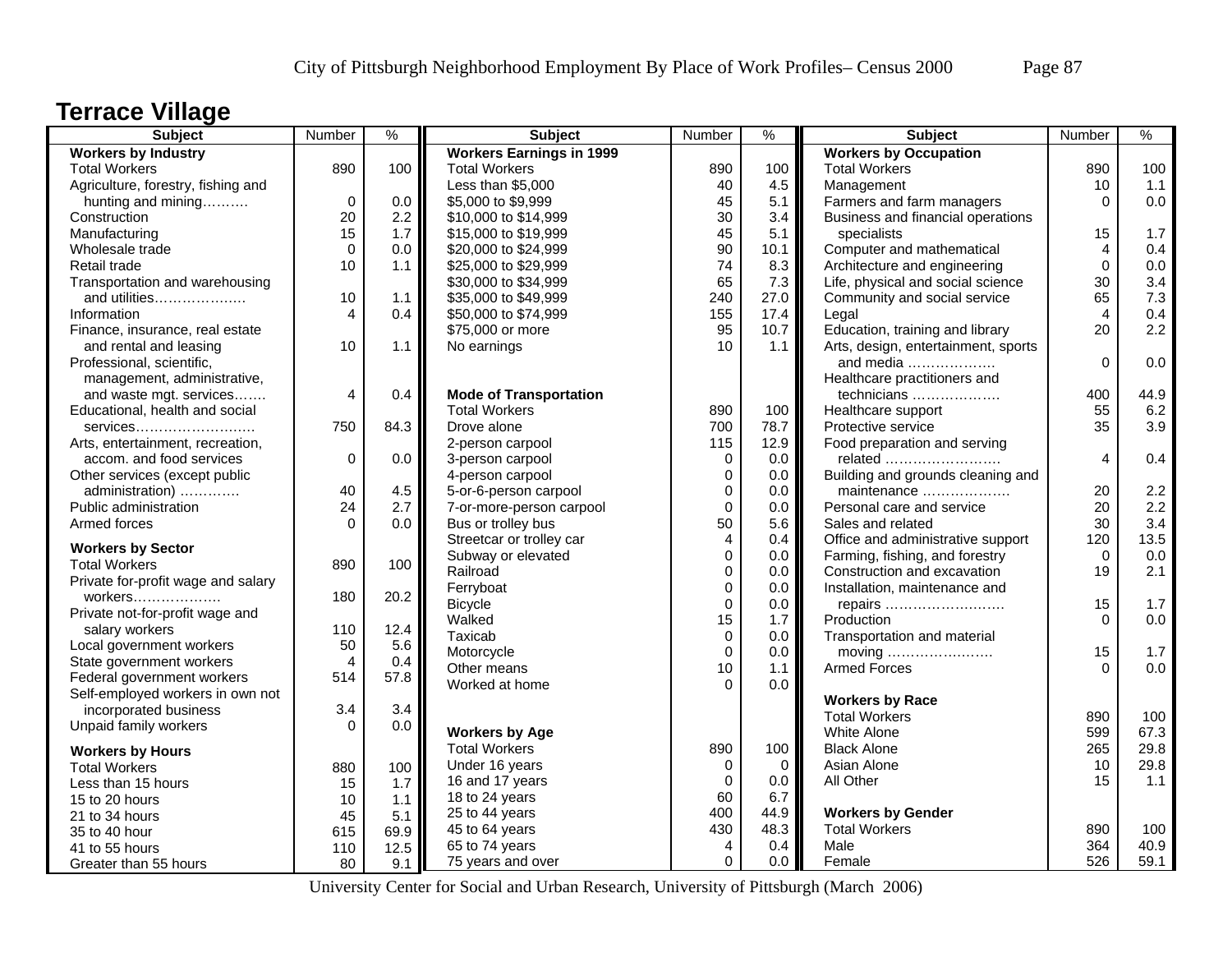# **Troy Hill**

| Subject                            | Number      | $\%$ | <b>Subject</b>                  | Number      | %           | <b>Subject</b>                      | Number         | $\%$  |
|------------------------------------|-------------|------|---------------------------------|-------------|-------------|-------------------------------------|----------------|-------|
| <b>Workers by Industry</b>         |             |      | <b>Workers Earnings in 1999</b> |             |             | <b>Workers by Occupation</b>        |                |       |
| <b>Total Workers</b>               | 2,120       | 100  | <b>Total Workers</b>            | 2,120       | 100         | <b>Total Workers</b>                | 2,120          | 100   |
| Agriculture, forestry, fishing and |             |      | Less than \$5,000               | 105         | 5.0         | Management                          | 320            | 15.1  |
| hunting and mining                 | $\mathbf 0$ | 0.0  | \$5,000 to \$9,999              | 65          | 3.1         | Farmers and farm managers           | $\Omega$       | 0.0   |
| Construction                       | 30          | 1.4  | \$10,000 to \$14,999            | 110         | 5.2         | Business and financial operations   |                |       |
| Manufacturing                      | 1,360       | 64.2 | \$15,000 to \$19,999            | 145         | 6.8         | specialists                         | 220            | 10.4  |
| Wholesale trade                    | 60          | 2.8  | \$20,000 to \$24,999            | 160         | 7.5         | Computer and mathematical           | 140            | 6.6   |
| Retail trade                       | 105         | 5.0  | \$25,000 to \$29,999            | 210         | 9.9         | Architecture and engineering        | 40             | 1.9   |
| Transportation and warehousing     |             |      | \$30,000 to \$34,999            | 180         | 8.5         | Life, physical and social science   | 60             | 2.8   |
| and utilities                      | 40          | 1.9  | \$35,000 to \$49,999            | 420         | 19.8        | Community and social service        | 25             | 1.2   |
| Information                        | 20          | 0.9  | \$50,000 to \$74,999            | 380         | 17.9        | Legal                               | $\Omega$       | 0.0   |
| Finance, insurance, real estate    |             |      | \$75,000 or more                | 340         | 16.0        | Education, training and library     | 70             | 3.3   |
| and rental and leasing             | 105         | 5.0  | No earnings                     | 10          | 0.5         | Arts, design, entertainment, sports |                |       |
| Professional, scientific,          |             |      |                                 |             |             | and media                           | $\Omega$       | 0.0   |
| management, administrative,        |             |      |                                 |             |             | Healthcare practitioners and        |                |       |
| and waste mgt. services            | 120         | 5.7  | <b>Mode of Transportation</b>   |             |             | technicians                         | 25             | $1.2$ |
| Educational, health and social     |             |      | <b>Total Workers</b>            | 2,120       | 100         | Healthcare support                  | $\overline{4}$ | 0.2   |
| services                           | 135         | 6.4  | Drove alone                     | 1,745       | 82.3        | Protective service                  | 15             | 0.7   |
| Arts, entertainment, recreation,   |             |      | 2-person carpool                | 145         | 6.8         | Food preparation and serving        |                |       |
| accom. and food services           | 90          | 4.2  | 3-person carpool                | 25          | 1.2         | related                             | 105            | 5.0   |
| Other services (except public      |             |      | 4-person carpool                | 4           | 0.2         | Building and grounds cleaning and   |                |       |
| administration)                    | 45          | 2.1  | 5-or-6-person carpool           | $\mathbf 0$ | 0.0         | maintenance                         | 75             | 3.5   |
| Public administration              | 4           | 0.2  | 7-or-more-person carpool        | $\mathbf 0$ | 0.0         | Personal care and service           | $\Omega$       | 0.0   |
| Armed forces                       | $\Omega$    | 0.0  | Bus or trolley bus              | 90          | 4.2         | Sales and related                   | 130            | 6.1   |
| <b>Workers by Sector</b>           |             |      | Streetcar or trolley car        | 0           | 0.0         | Office and administrative support   | 315            | 14.9  |
| <b>Total Workers</b>               | 2,120       | 100  | Subway or elevated              | $\Omega$    | 0.0         | Farming, fishing, and forestry      | $\Omega$       | 0.0   |
| Private for-profit wage and salary |             |      | Railroad                        | $\mathbf 0$ | 0.0         | Construction and excavation         | 55             | 2.6   |
| $workers$                          | 1,925       | 90.8 | Ferryboat                       | 0           | 0.0         | Installation, maintenance and       |                |       |
| Private not-for-profit wage and    |             |      | <b>Bicycle</b>                  | $\mathbf 0$ | 0.0         | repairs                             | 70             | 3.3   |
| salary workers                     | 125         | 5.9  | Walked                          | 75          | 3.5         | Production                          | 255            | 12.0  |
| Local government workers           | 10          | 0.5  | Taxicab                         | 4           | 0.2         | Transportation and material         |                |       |
| State government workers           | 4           | 0.2  | Motorcycle                      | $\mathbf 0$ | 0.0         | moving                              | 185            | 8.7   |
| Federal government workers         | $\mathbf 0$ | 0.0  | Other means                     | 10          | $0.5\,$     | <b>Armed Forces</b>                 | $\Omega$       | 0.0   |
| Self-employed workers in own not   |             |      | Worked at home                  | 15          | 0.7         |                                     |                |       |
| incorporated business              | 2.4         | 2.4  |                                 |             |             | <b>Workers by Race</b>              |                |       |
| Unpaid family workers              | $\Omega$    | 0.0  |                                 |             |             | <b>Total Workers</b>                | 2,120          | 100   |
|                                    |             |      | <b>Workers by Age</b>           |             |             | <b>White Alone</b>                  | 1,920          | 90.6  |
| <b>Workers by Hours</b>            |             |      | <b>Total Workers</b>            | 2,120       | 100         | <b>Black Alone</b>                  | 140            | 6.6   |
| <b>Total Workers</b>               | 2,110       | 100  | Under 16 years                  | $\Omega$    | $\mathbf 0$ | Asian Alone                         | 45             | 6.6   |
| Less than 15 hours                 | 50          | 2.4  | 16 and 17 years                 | 25          | 1.2         | All Other                           | 15             | 2.1   |
| 15 to 20 hours                     | 100         | 4.7  | 18 to 24 years                  | 170         | 8.0         |                                     |                |       |
| 21 to 34 hours                     | 95          | 4.5  | 25 to 44 years                  | 1,035       | 48.8        | <b>Workers by Gender</b>            |                |       |
| 35 to 40 hour                      | 965         | 45.7 | 45 to 64 years                  | 875         | 41.3        | <b>Total Workers</b>                | 2,120          | 100   |
| 41 to 55 hours                     | 670         | 31.8 | 65 to 74 years                  | 4           | 0.2         | Male                                | 1,300          | 61.3  |
| Greater than 55 hours              | 230         | 10.9 | 75 years and over               | 4           | 0.2         | Female                              | 820            | 38.7  |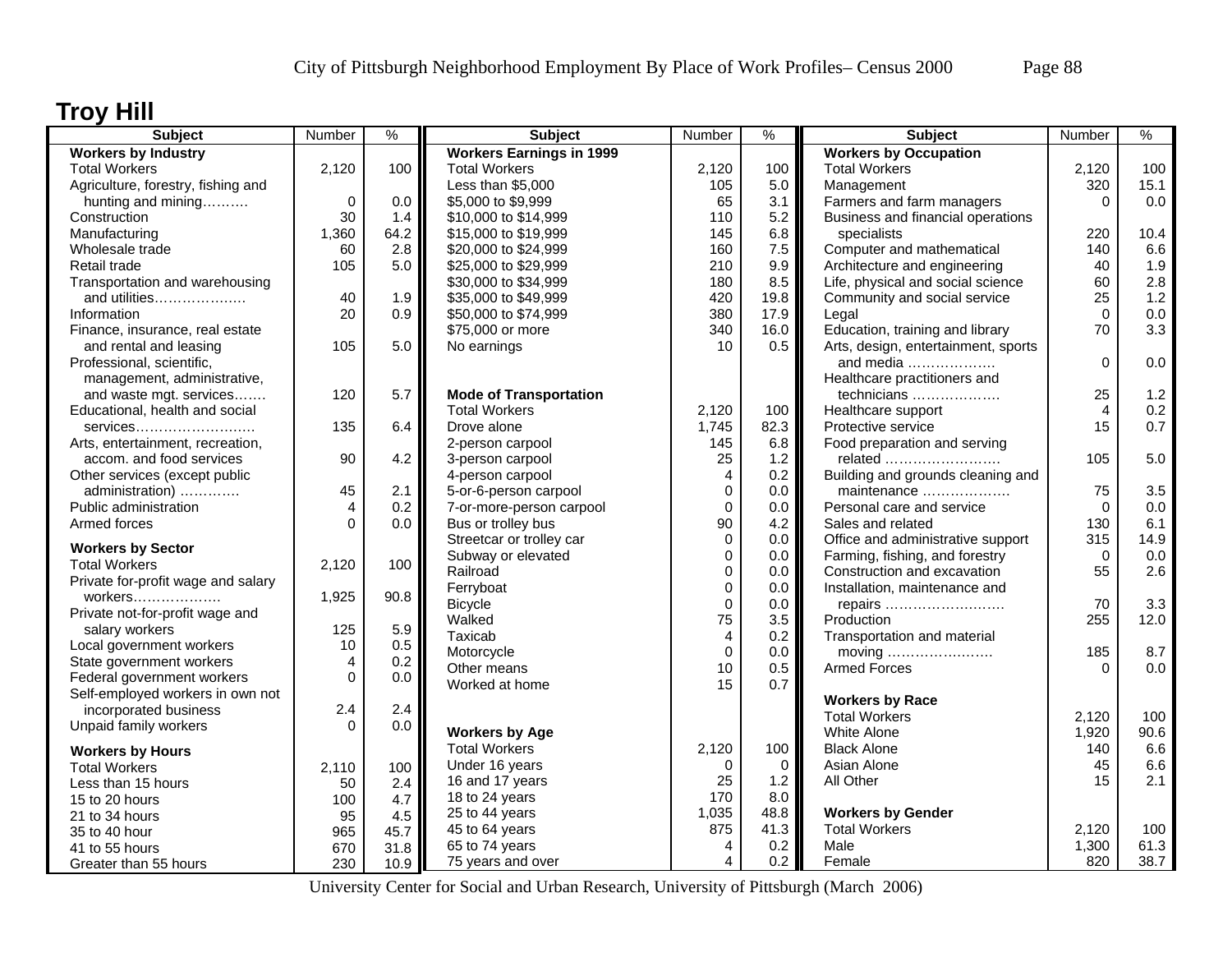# **Upper Hill**

| <b>Subject</b>                                       | Number         | $\%$ | <b>Subject</b>                  | Number         | ℅           | <b>Subject</b>                      | Number         | $\%$ |
|------------------------------------------------------|----------------|------|---------------------------------|----------------|-------------|-------------------------------------|----------------|------|
| <b>Workers by Industry</b>                           |                |      | <b>Workers Earnings in 1999</b> |                |             | <b>Workers by Occupation</b>        |                |      |
| <b>Total Workers</b>                                 | 330            | 100  | <b>Total Workers</b>            | 330            | 100         | <b>Total Workers</b>                | 330            | 100  |
| Agriculture, forestry, fishing and                   |                |      | Less than \$5,000               | 35             | 10.6        | Management                          | 25             | 7.6  |
| hunting and mining                                   | $\mathbf 0$    | 0.0  | \$5,000 to \$9,999              | $\mathbf 0$    | 0.0         | Farmers and farm managers           | $\Omega$       | 0.0  |
| Construction                                         | $\overline{4}$ | 1.2  | \$10,000 to \$14,999            | 50             | 15.2        | Business and financial operations   |                |      |
| Manufacturing                                        | 170            | 51.5 | \$15,000 to \$19,999            | 25             | 7.6         | specialists                         | 20             | 6.1  |
| Wholesale trade                                      | 4              | 1.2  | \$20,000 to \$24,999            | 25             | 7.6         | Computer and mathematical           | $\Omega$       | 0.0  |
| Retail trade                                         | $\Omega$       | 0.0  | \$25,000 to \$29,999            | 40             | 12.1        | Architecture and engineering        | 10             | 3.0  |
| Transportation and warehousing                       |                |      | \$30,000 to \$34,999            | 40             | 12.1        | Life, physical and social science   | 0              | 0.0  |
| and utilities                                        | 0              | 0.0  | \$35,000 to \$49,999            | 50             | 15.2        | Community and social service        | 4              | 1.2  |
| Information                                          | $\overline{0}$ | 0.0  | \$50,000 to \$74,999            | 35             | 10.6        | Legal                               | $\Omega$       | 0.0  |
| Finance, insurance, real estate                      |                |      | \$75,000 or more                | 15             | 4.5         | Education, training and library     | 50             | 15.2 |
| and rental and leasing                               | 4              | 1.2  | No earnings                     | 15             | 4.5         | Arts, design, entertainment, sports |                |      |
| Professional, scientific,                            |                |      |                                 |                |             | and media                           | 4              | 1.2  |
| management, administrative,                          |                |      |                                 |                |             | Healthcare practitioners and        |                |      |
| and waste mgt. services                              | 15             | 4.5  | <b>Mode of Transportation</b>   |                |             | technicians                         | 10             | 3.0  |
| Educational, health and social                       |                |      | <b>Total Workers</b>            | 330            | 100         | Healthcare support                  | $\overline{4}$ | 1.2  |
| services                                             | 80             | 24.2 | Drove alone                     | 225            | 68.2        | Protective service                  | $\Omega$       | 0.0  |
| Arts, entertainment, recreation,                     |                |      | 2-person carpool                | 10             | 3.0         | Food preparation and serving        |                |      |
| accom. and food services                             | 25             | 7.6  | 3-person carpool                | $\mathbf 0$    | 0.0         | related                             | 15             | 4.5  |
| Other services (except public                        |                |      | 4-person carpool                | $\mathbf 0$    | 0.0         | Building and grounds cleaning and   |                |      |
| administration)                                      | 25             | 7.6  | 5-or-6-person carpool           | $\mathbf 0$    | 0.0         | maintenance                         | 0              | 0.0  |
| Public administration                                | $\Omega$       | 0.0  | 7-or-more-person carpool        | $\mathbf 0$    | 0.0         | Personal care and service           | 10             | 3.0  |
| Armed forces                                         | $\Omega$       | 0.0  | Bus or trolley bus              | 15             | 4.5         | Sales and related                   | 20             | 6.1  |
| <b>Workers by Sector</b>                             |                |      | Streetcar or trolley car        | $\mathbf 0$    | 0.0         | Office and administrative support   | 35             | 10.6 |
| <b>Total Workers</b>                                 | 330            | 100  | Subway or elevated              | $\mathbf 0$    | 0.0         | Farming, fishing, and forestry      | $\mathbf 0$    | 0.0  |
| Private for-profit wage and salary                   |                |      | Railroad                        | $\mathbf 0$    | 0.0         | Construction and excavation         | $\Omega$       | 0.0  |
| workers                                              | 235            | 71.2 | Ferryboat                       | $\pmb{0}$      | 0.0         | Installation, maintenance and       |                |      |
| Private not-for-profit wage and                      |                |      | <b>Bicycle</b>                  | $\Omega$       | 0.0         | repairs                             | $\Omega$       | 0.0  |
| salary workers                                       | 50             | 15.2 | Walked                          | 20             | 6.1         | Production                          | 95             | 28.8 |
|                                                      | 30             | 9.1  | Taxicab                         | $\overline{4}$ | 1.2         | Transportation and material         |                |      |
| Local government workers<br>State government workers | $\Omega$       | 0.0  | Motorcycle                      | $\mathbf 0$    | 0.0         | moving                              | 20             | 6.1  |
| Federal government workers                           | $\mathbf 0$    | 0.0  | Other means                     | $\mathbf 0$    | 0.0         | <b>Armed Forces</b>                 | $\Omega$       | 0.0  |
| Self-employed workers in own not                     |                |      | Worked at home                  | 50             | 15.2        |                                     |                |      |
| incorporated business                                | 4.5            | 4.5  |                                 |                |             | <b>Workers by Race</b>              |                |      |
| Unpaid family workers                                | $\Omega$       | 0.0  |                                 |                |             | <b>Total Workers</b>                | 330            | 100  |
|                                                      |                |      | <b>Workers by Age</b>           |                |             | White Alone                         | 225            | 68.2 |
| <b>Workers by Hours</b>                              |                |      | <b>Total Workers</b>            | 330            | 100         | <b>Black Alone</b>                  | 105            | 31.8 |
| <b>Total Workers</b>                                 | 310            | 100  | Under 16 years                  | $\mathbf 0$    | $\mathbf 0$ | Asian Alone                         | $\mathbf 0$    | 31.8 |
| Less than 15 hours                                   | 4              | 1.3  | 16 and 17 years                 | 10             | 3.0         | All Other                           | $\Omega$       | 0.0  |
| 15 to 20 hours                                       | 20             | 6.5  | 18 to 24 years                  | 30             | 9.1         |                                     |                |      |
| 21 to 34 hours                                       | 25             | 8.1  | 25 to 44 years                  | 115            | 34.8        | <b>Workers by Gender</b>            |                |      |
| 35 to 40 hour                                        | 190            | 61.3 | 45 to 64 years                  | 115            | 34.8        | <b>Total Workers</b>                | 330            | 100  |
| 41 to 55 hours                                       | 75             | 24.2 | 65 to 74 years                  | 40             | 12.1        | Male                                | 160            | 48.5 |
| Greater than 55 hours                                | $\Omega$       | 0.0  | 75 years and over               | 20             | 6.1         | Female                              | 170            | 51.5 |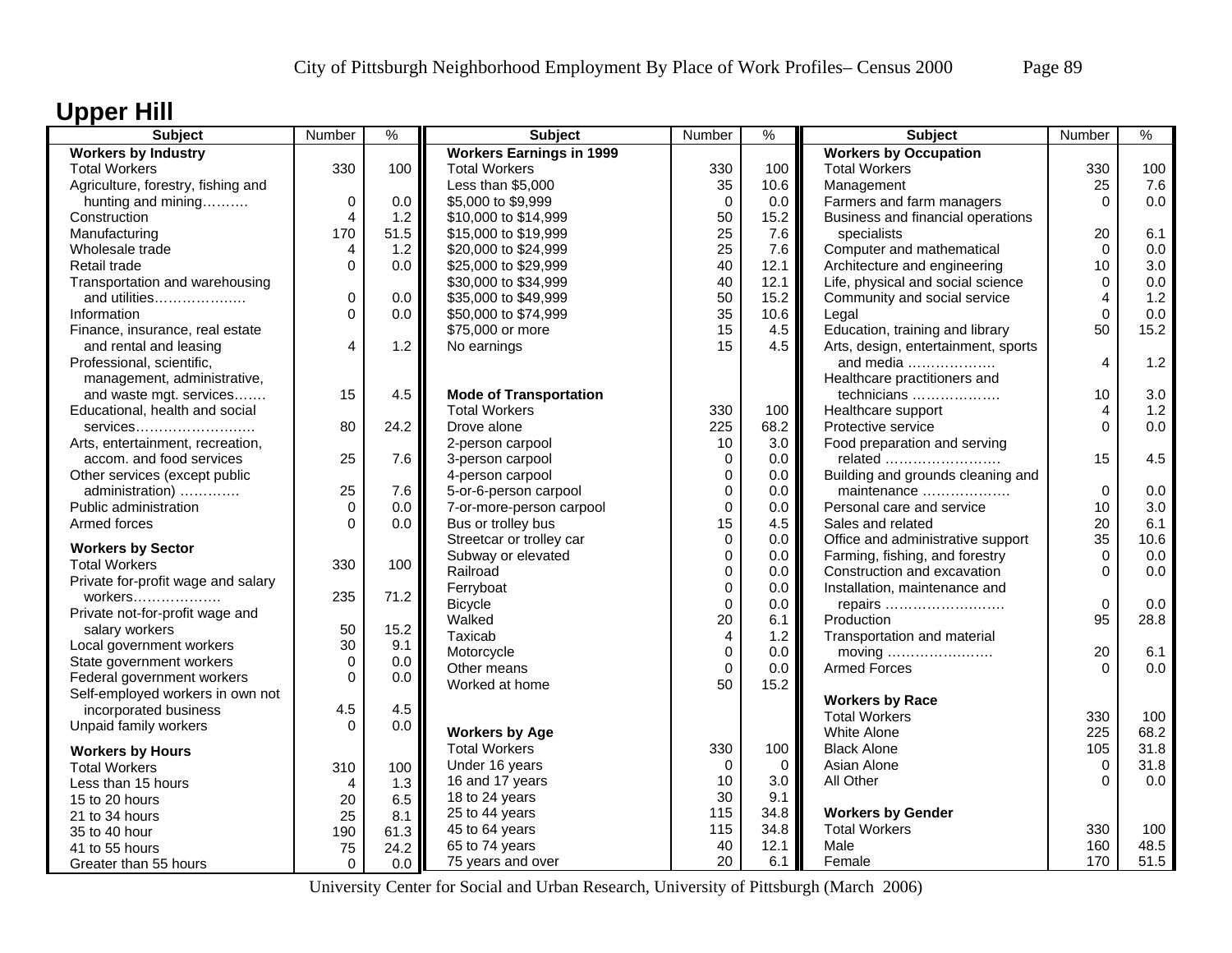## **Upper Lawrenceville**

| <b>Workers by Industry</b><br><b>Workers Earnings in 1999</b><br><b>Workers by Occupation</b><br><b>Total Workers</b><br>980<br>100<br><b>Total Workers</b><br>980<br>100<br><b>Total Workers</b><br>980<br>100<br>Less than \$5,000<br>70<br>7.1<br>125<br>12.8<br>Agriculture, forestry, fishing and<br>Management<br>$\mathbf 0$<br>0.0<br>\$5,000 to \$9,999<br>130<br>13.3<br>Farmers and farm managers<br>$\Omega$<br>0.0<br>hunting and mining<br>Construction<br>220<br>22.4<br>7.1<br>Business and financial operations<br>\$10,000 to \$14,999<br>70<br>1.5<br>110<br>11.2<br>\$15,000 to \$19,999<br>80<br>8.2<br>specialists<br>Manufacturing<br>15<br>Computer and mathematical<br>60<br>6.1<br>\$20,000 to \$24,999<br>45<br>4.6<br>$\Omega$<br>0.0<br>Wholesale trade<br>205<br>Architecture and engineering<br>1.0<br>20.9<br>\$25,000 to \$29,999<br>120<br>12.2<br>10<br>Retail trade<br>Transportation and warehousing<br>\$30,000 to \$34,999<br>60<br>6.1<br>Life, physical and social science<br>$\Omega$<br>0.0<br>200<br>20.4<br>Community and social service<br>$\Omega$<br>0.0<br>and utilities<br>175<br>17.9<br>\$35,000 to \$49,999<br>Information<br>15<br>1.5<br>\$50,000 to \$74,999<br>14.3<br>0.0<br>140<br>Legal<br>$\Omega$<br>Education, training and library<br>\$75,000 or more<br>45<br>4.6<br>0.4<br>Finance, insurance, real estate<br>4<br>35<br>30<br>3.1<br>3.6<br>Arts, design, entertainment, sports<br>and rental and leasing<br>No earnings<br>4<br>0.4<br>Professional, scientific,<br>and media<br>management, administrative,<br>Healthcare practitioners and<br><b>Mode of Transportation</b><br>$\mathbf 0$<br>0.0<br>and waste mgt. services<br>0.4<br>technicians<br>4<br>Educational, health and social<br><b>Total Workers</b><br>980<br>100<br>0.0<br>Healthcare support<br>$\Omega$<br>0.4<br>20<br>2.0<br>Drove alone<br>720<br>73.5<br>Protective service<br>4<br>services<br>95<br>9.7<br>2-person carpool<br>Food preparation and serving<br>Arts, entertainment, recreation,<br>35<br>3.6<br>40<br>4.1<br>3-person carpool<br>$\overline{4}$<br>0.4<br>related<br>accom. and food services<br>$\mathbf 0$<br>Building and grounds cleaning and<br>Other services (except public<br>4-person carpool<br>0.0<br>80<br>8.2<br>10<br>1.5<br>5-or-6-person carpool<br>1.0<br>maintenance<br>15<br>administration)<br>1.5<br>25<br>2.6<br>$\mathbf 0$<br>15<br>Public administration<br>7-or-more-person carpool<br>0.0<br>Personal care and service<br>45<br>80<br>8.2<br>Armed forces<br>$\Omega$<br>0.0<br>Bus or trolley bus<br>4.6<br>Sales and related<br>12.2<br>$\Omega$<br>Streetcar or trolley car<br>0.0<br>Office and administrative support<br>120<br><b>Workers by Sector</b><br>Subway or elevated<br>20<br>0.0<br>2.0<br>Farming, fishing, and forestry<br>$\Omega$<br>100<br><b>Total Workers</b><br>980<br>Railroad<br>$\mathbf 0$<br>Construction and excavation<br>16.8<br>0.0<br>165<br>Private for-profit wage and salary<br>$\mathbf 0$<br>Ferryboat<br>0.0<br>Installation, maintenance and<br>80.1<br>785<br>workers<br>12.2<br>$\mathbf 0$<br>120<br><b>Bicycle</b><br>0.0<br>repairs<br>Private not-for-profit wage and<br>85<br>Walked<br>8.7<br>Production<br>75<br>7.7<br>15<br>salary workers<br>1.5<br>$\overline{4}$<br>Taxicab<br>0.4<br>Transportation and material<br>20<br>2.0<br>Local government workers<br>$\mathbf 0$<br>Motorcycle<br>moving<br>185<br>18.9<br>0.0<br>10<br>State government workers<br>1.0<br>$\mathbf 0$<br>0.0<br>Other means<br>0.0<br><b>Armed Forces</b><br>$\Omega$<br>10<br>Federal government workers<br>1.0<br>$\Omega$<br>0.0<br>Worked at home<br>Self-employed workers in own not<br><b>Workers by Race</b><br>incorporated business<br>14.3<br>14.3<br><b>Total Workers</b><br>980<br>100<br>Unpaid family workers<br>$\Omega$<br>0.0<br><b>Workers by Age</b><br><b>White Alone</b><br>870<br>88.8<br>9.7<br><b>Total Workers</b><br>980<br>100<br><b>Black Alone</b><br>95<br><b>Workers by Hours</b><br>$\Omega$<br>9.7<br>Under 16 years<br>$\Omega$<br>$\Omega$<br>Asian Alone<br><b>Total Workers</b><br>945<br>100<br>15<br>All Other<br>15<br>0.0<br>16 and 17 years<br>1.5<br>Less than 15 hours<br>30<br>3.2<br>95<br>18 to 24 years<br>9.7<br>25<br>2.6<br>15 to 20 hours<br>25 to 44 years<br>410<br><b>Workers by Gender</b><br>41.8<br>21 to 34 hours<br>100<br>10.6<br>45 to 64 years<br>415<br>42.3<br><b>Total Workers</b><br>980<br>100<br>35 to 40 hour<br>485<br>51.3 | Subject        | Number | $\frac{9}{6}$ | <b>Subject</b> | Number | $\%$ | Subject | Number | $\%$ |
|------------------------------------------------------------------------------------------------------------------------------------------------------------------------------------------------------------------------------------------------------------------------------------------------------------------------------------------------------------------------------------------------------------------------------------------------------------------------------------------------------------------------------------------------------------------------------------------------------------------------------------------------------------------------------------------------------------------------------------------------------------------------------------------------------------------------------------------------------------------------------------------------------------------------------------------------------------------------------------------------------------------------------------------------------------------------------------------------------------------------------------------------------------------------------------------------------------------------------------------------------------------------------------------------------------------------------------------------------------------------------------------------------------------------------------------------------------------------------------------------------------------------------------------------------------------------------------------------------------------------------------------------------------------------------------------------------------------------------------------------------------------------------------------------------------------------------------------------------------------------------------------------------------------------------------------------------------------------------------------------------------------------------------------------------------------------------------------------------------------------------------------------------------------------------------------------------------------------------------------------------------------------------------------------------------------------------------------------------------------------------------------------------------------------------------------------------------------------------------------------------------------------------------------------------------------------------------------------------------------------------------------------------------------------------------------------------------------------------------------------------------------------------------------------------------------------------------------------------------------------------------------------------------------------------------------------------------------------------------------------------------------------------------------------------------------------------------------------------------------------------------------------------------------------------------------------------------------------------------------------------------------------------------------------------------------------------------------------------------------------------------------------------------------------------------------------------------------------------------------------------------------------------------------------------------------------------------------------------------------------------------------------------------------------------------------------------------------------------------------------------------------------------------------------------------------------------------------------------------------------------------------------------------------------------------------------------------------------------------------------------------------------------------------------------------------------------------------------------------------------------------------------------------------------------------------------------------------------------------------------------------------------------------------------------------------------------------------------------------------------------------------------------------------------------------------------------------------------------------------------------------------------------|----------------|--------|---------------|----------------|--------|------|---------|--------|------|
|                                                                                                                                                                                                                                                                                                                                                                                                                                                                                                                                                                                                                                                                                                                                                                                                                                                                                                                                                                                                                                                                                                                                                                                                                                                                                                                                                                                                                                                                                                                                                                                                                                                                                                                                                                                                                                                                                                                                                                                                                                                                                                                                                                                                                                                                                                                                                                                                                                                                                                                                                                                                                                                                                                                                                                                                                                                                                                                                                                                                                                                                                                                                                                                                                                                                                                                                                                                                                                                                                                                                                                                                                                                                                                                                                                                                                                                                                                                                                                                                                                                                                                                                                                                                                                                                                                                                                                                                                                                                                                                              |                |        |               |                |        |      |         |        |      |
|                                                                                                                                                                                                                                                                                                                                                                                                                                                                                                                                                                                                                                                                                                                                                                                                                                                                                                                                                                                                                                                                                                                                                                                                                                                                                                                                                                                                                                                                                                                                                                                                                                                                                                                                                                                                                                                                                                                                                                                                                                                                                                                                                                                                                                                                                                                                                                                                                                                                                                                                                                                                                                                                                                                                                                                                                                                                                                                                                                                                                                                                                                                                                                                                                                                                                                                                                                                                                                                                                                                                                                                                                                                                                                                                                                                                                                                                                                                                                                                                                                                                                                                                                                                                                                                                                                                                                                                                                                                                                                                              |                |        |               |                |        |      |         |        |      |
|                                                                                                                                                                                                                                                                                                                                                                                                                                                                                                                                                                                                                                                                                                                                                                                                                                                                                                                                                                                                                                                                                                                                                                                                                                                                                                                                                                                                                                                                                                                                                                                                                                                                                                                                                                                                                                                                                                                                                                                                                                                                                                                                                                                                                                                                                                                                                                                                                                                                                                                                                                                                                                                                                                                                                                                                                                                                                                                                                                                                                                                                                                                                                                                                                                                                                                                                                                                                                                                                                                                                                                                                                                                                                                                                                                                                                                                                                                                                                                                                                                                                                                                                                                                                                                                                                                                                                                                                                                                                                                                              |                |        |               |                |        |      |         |        |      |
|                                                                                                                                                                                                                                                                                                                                                                                                                                                                                                                                                                                                                                                                                                                                                                                                                                                                                                                                                                                                                                                                                                                                                                                                                                                                                                                                                                                                                                                                                                                                                                                                                                                                                                                                                                                                                                                                                                                                                                                                                                                                                                                                                                                                                                                                                                                                                                                                                                                                                                                                                                                                                                                                                                                                                                                                                                                                                                                                                                                                                                                                                                                                                                                                                                                                                                                                                                                                                                                                                                                                                                                                                                                                                                                                                                                                                                                                                                                                                                                                                                                                                                                                                                                                                                                                                                                                                                                                                                                                                                                              |                |        |               |                |        |      |         |        |      |
|                                                                                                                                                                                                                                                                                                                                                                                                                                                                                                                                                                                                                                                                                                                                                                                                                                                                                                                                                                                                                                                                                                                                                                                                                                                                                                                                                                                                                                                                                                                                                                                                                                                                                                                                                                                                                                                                                                                                                                                                                                                                                                                                                                                                                                                                                                                                                                                                                                                                                                                                                                                                                                                                                                                                                                                                                                                                                                                                                                                                                                                                                                                                                                                                                                                                                                                                                                                                                                                                                                                                                                                                                                                                                                                                                                                                                                                                                                                                                                                                                                                                                                                                                                                                                                                                                                                                                                                                                                                                                                                              |                |        |               |                |        |      |         |        |      |
|                                                                                                                                                                                                                                                                                                                                                                                                                                                                                                                                                                                                                                                                                                                                                                                                                                                                                                                                                                                                                                                                                                                                                                                                                                                                                                                                                                                                                                                                                                                                                                                                                                                                                                                                                                                                                                                                                                                                                                                                                                                                                                                                                                                                                                                                                                                                                                                                                                                                                                                                                                                                                                                                                                                                                                                                                                                                                                                                                                                                                                                                                                                                                                                                                                                                                                                                                                                                                                                                                                                                                                                                                                                                                                                                                                                                                                                                                                                                                                                                                                                                                                                                                                                                                                                                                                                                                                                                                                                                                                                              |                |        |               |                |        |      |         |        |      |
|                                                                                                                                                                                                                                                                                                                                                                                                                                                                                                                                                                                                                                                                                                                                                                                                                                                                                                                                                                                                                                                                                                                                                                                                                                                                                                                                                                                                                                                                                                                                                                                                                                                                                                                                                                                                                                                                                                                                                                                                                                                                                                                                                                                                                                                                                                                                                                                                                                                                                                                                                                                                                                                                                                                                                                                                                                                                                                                                                                                                                                                                                                                                                                                                                                                                                                                                                                                                                                                                                                                                                                                                                                                                                                                                                                                                                                                                                                                                                                                                                                                                                                                                                                                                                                                                                                                                                                                                                                                                                                                              |                |        |               |                |        |      |         |        |      |
|                                                                                                                                                                                                                                                                                                                                                                                                                                                                                                                                                                                                                                                                                                                                                                                                                                                                                                                                                                                                                                                                                                                                                                                                                                                                                                                                                                                                                                                                                                                                                                                                                                                                                                                                                                                                                                                                                                                                                                                                                                                                                                                                                                                                                                                                                                                                                                                                                                                                                                                                                                                                                                                                                                                                                                                                                                                                                                                                                                                                                                                                                                                                                                                                                                                                                                                                                                                                                                                                                                                                                                                                                                                                                                                                                                                                                                                                                                                                                                                                                                                                                                                                                                                                                                                                                                                                                                                                                                                                                                                              |                |        |               |                |        |      |         |        |      |
|                                                                                                                                                                                                                                                                                                                                                                                                                                                                                                                                                                                                                                                                                                                                                                                                                                                                                                                                                                                                                                                                                                                                                                                                                                                                                                                                                                                                                                                                                                                                                                                                                                                                                                                                                                                                                                                                                                                                                                                                                                                                                                                                                                                                                                                                                                                                                                                                                                                                                                                                                                                                                                                                                                                                                                                                                                                                                                                                                                                                                                                                                                                                                                                                                                                                                                                                                                                                                                                                                                                                                                                                                                                                                                                                                                                                                                                                                                                                                                                                                                                                                                                                                                                                                                                                                                                                                                                                                                                                                                                              |                |        |               |                |        |      |         |        |      |
|                                                                                                                                                                                                                                                                                                                                                                                                                                                                                                                                                                                                                                                                                                                                                                                                                                                                                                                                                                                                                                                                                                                                                                                                                                                                                                                                                                                                                                                                                                                                                                                                                                                                                                                                                                                                                                                                                                                                                                                                                                                                                                                                                                                                                                                                                                                                                                                                                                                                                                                                                                                                                                                                                                                                                                                                                                                                                                                                                                                                                                                                                                                                                                                                                                                                                                                                                                                                                                                                                                                                                                                                                                                                                                                                                                                                                                                                                                                                                                                                                                                                                                                                                                                                                                                                                                                                                                                                                                                                                                                              |                |        |               |                |        |      |         |        |      |
|                                                                                                                                                                                                                                                                                                                                                                                                                                                                                                                                                                                                                                                                                                                                                                                                                                                                                                                                                                                                                                                                                                                                                                                                                                                                                                                                                                                                                                                                                                                                                                                                                                                                                                                                                                                                                                                                                                                                                                                                                                                                                                                                                                                                                                                                                                                                                                                                                                                                                                                                                                                                                                                                                                                                                                                                                                                                                                                                                                                                                                                                                                                                                                                                                                                                                                                                                                                                                                                                                                                                                                                                                                                                                                                                                                                                                                                                                                                                                                                                                                                                                                                                                                                                                                                                                                                                                                                                                                                                                                                              |                |        |               |                |        |      |         |        |      |
|                                                                                                                                                                                                                                                                                                                                                                                                                                                                                                                                                                                                                                                                                                                                                                                                                                                                                                                                                                                                                                                                                                                                                                                                                                                                                                                                                                                                                                                                                                                                                                                                                                                                                                                                                                                                                                                                                                                                                                                                                                                                                                                                                                                                                                                                                                                                                                                                                                                                                                                                                                                                                                                                                                                                                                                                                                                                                                                                                                                                                                                                                                                                                                                                                                                                                                                                                                                                                                                                                                                                                                                                                                                                                                                                                                                                                                                                                                                                                                                                                                                                                                                                                                                                                                                                                                                                                                                                                                                                                                                              |                |        |               |                |        |      |         |        |      |
|                                                                                                                                                                                                                                                                                                                                                                                                                                                                                                                                                                                                                                                                                                                                                                                                                                                                                                                                                                                                                                                                                                                                                                                                                                                                                                                                                                                                                                                                                                                                                                                                                                                                                                                                                                                                                                                                                                                                                                                                                                                                                                                                                                                                                                                                                                                                                                                                                                                                                                                                                                                                                                                                                                                                                                                                                                                                                                                                                                                                                                                                                                                                                                                                                                                                                                                                                                                                                                                                                                                                                                                                                                                                                                                                                                                                                                                                                                                                                                                                                                                                                                                                                                                                                                                                                                                                                                                                                                                                                                                              |                |        |               |                |        |      |         |        |      |
|                                                                                                                                                                                                                                                                                                                                                                                                                                                                                                                                                                                                                                                                                                                                                                                                                                                                                                                                                                                                                                                                                                                                                                                                                                                                                                                                                                                                                                                                                                                                                                                                                                                                                                                                                                                                                                                                                                                                                                                                                                                                                                                                                                                                                                                                                                                                                                                                                                                                                                                                                                                                                                                                                                                                                                                                                                                                                                                                                                                                                                                                                                                                                                                                                                                                                                                                                                                                                                                                                                                                                                                                                                                                                                                                                                                                                                                                                                                                                                                                                                                                                                                                                                                                                                                                                                                                                                                                                                                                                                                              |                |        |               |                |        |      |         |        |      |
|                                                                                                                                                                                                                                                                                                                                                                                                                                                                                                                                                                                                                                                                                                                                                                                                                                                                                                                                                                                                                                                                                                                                                                                                                                                                                                                                                                                                                                                                                                                                                                                                                                                                                                                                                                                                                                                                                                                                                                                                                                                                                                                                                                                                                                                                                                                                                                                                                                                                                                                                                                                                                                                                                                                                                                                                                                                                                                                                                                                                                                                                                                                                                                                                                                                                                                                                                                                                                                                                                                                                                                                                                                                                                                                                                                                                                                                                                                                                                                                                                                                                                                                                                                                                                                                                                                                                                                                                                                                                                                                              |                |        |               |                |        |      |         |        |      |
|                                                                                                                                                                                                                                                                                                                                                                                                                                                                                                                                                                                                                                                                                                                                                                                                                                                                                                                                                                                                                                                                                                                                                                                                                                                                                                                                                                                                                                                                                                                                                                                                                                                                                                                                                                                                                                                                                                                                                                                                                                                                                                                                                                                                                                                                                                                                                                                                                                                                                                                                                                                                                                                                                                                                                                                                                                                                                                                                                                                                                                                                                                                                                                                                                                                                                                                                                                                                                                                                                                                                                                                                                                                                                                                                                                                                                                                                                                                                                                                                                                                                                                                                                                                                                                                                                                                                                                                                                                                                                                                              |                |        |               |                |        |      |         |        |      |
|                                                                                                                                                                                                                                                                                                                                                                                                                                                                                                                                                                                                                                                                                                                                                                                                                                                                                                                                                                                                                                                                                                                                                                                                                                                                                                                                                                                                                                                                                                                                                                                                                                                                                                                                                                                                                                                                                                                                                                                                                                                                                                                                                                                                                                                                                                                                                                                                                                                                                                                                                                                                                                                                                                                                                                                                                                                                                                                                                                                                                                                                                                                                                                                                                                                                                                                                                                                                                                                                                                                                                                                                                                                                                                                                                                                                                                                                                                                                                                                                                                                                                                                                                                                                                                                                                                                                                                                                                                                                                                                              |                |        |               |                |        |      |         |        |      |
|                                                                                                                                                                                                                                                                                                                                                                                                                                                                                                                                                                                                                                                                                                                                                                                                                                                                                                                                                                                                                                                                                                                                                                                                                                                                                                                                                                                                                                                                                                                                                                                                                                                                                                                                                                                                                                                                                                                                                                                                                                                                                                                                                                                                                                                                                                                                                                                                                                                                                                                                                                                                                                                                                                                                                                                                                                                                                                                                                                                                                                                                                                                                                                                                                                                                                                                                                                                                                                                                                                                                                                                                                                                                                                                                                                                                                                                                                                                                                                                                                                                                                                                                                                                                                                                                                                                                                                                                                                                                                                                              |                |        |               |                |        |      |         |        |      |
|                                                                                                                                                                                                                                                                                                                                                                                                                                                                                                                                                                                                                                                                                                                                                                                                                                                                                                                                                                                                                                                                                                                                                                                                                                                                                                                                                                                                                                                                                                                                                                                                                                                                                                                                                                                                                                                                                                                                                                                                                                                                                                                                                                                                                                                                                                                                                                                                                                                                                                                                                                                                                                                                                                                                                                                                                                                                                                                                                                                                                                                                                                                                                                                                                                                                                                                                                                                                                                                                                                                                                                                                                                                                                                                                                                                                                                                                                                                                                                                                                                                                                                                                                                                                                                                                                                                                                                                                                                                                                                                              |                |        |               |                |        |      |         |        |      |
|                                                                                                                                                                                                                                                                                                                                                                                                                                                                                                                                                                                                                                                                                                                                                                                                                                                                                                                                                                                                                                                                                                                                                                                                                                                                                                                                                                                                                                                                                                                                                                                                                                                                                                                                                                                                                                                                                                                                                                                                                                                                                                                                                                                                                                                                                                                                                                                                                                                                                                                                                                                                                                                                                                                                                                                                                                                                                                                                                                                                                                                                                                                                                                                                                                                                                                                                                                                                                                                                                                                                                                                                                                                                                                                                                                                                                                                                                                                                                                                                                                                                                                                                                                                                                                                                                                                                                                                                                                                                                                                              |                |        |               |                |        |      |         |        |      |
|                                                                                                                                                                                                                                                                                                                                                                                                                                                                                                                                                                                                                                                                                                                                                                                                                                                                                                                                                                                                                                                                                                                                                                                                                                                                                                                                                                                                                                                                                                                                                                                                                                                                                                                                                                                                                                                                                                                                                                                                                                                                                                                                                                                                                                                                                                                                                                                                                                                                                                                                                                                                                                                                                                                                                                                                                                                                                                                                                                                                                                                                                                                                                                                                                                                                                                                                                                                                                                                                                                                                                                                                                                                                                                                                                                                                                                                                                                                                                                                                                                                                                                                                                                                                                                                                                                                                                                                                                                                                                                                              |                |        |               |                |        |      |         |        |      |
|                                                                                                                                                                                                                                                                                                                                                                                                                                                                                                                                                                                                                                                                                                                                                                                                                                                                                                                                                                                                                                                                                                                                                                                                                                                                                                                                                                                                                                                                                                                                                                                                                                                                                                                                                                                                                                                                                                                                                                                                                                                                                                                                                                                                                                                                                                                                                                                                                                                                                                                                                                                                                                                                                                                                                                                                                                                                                                                                                                                                                                                                                                                                                                                                                                                                                                                                                                                                                                                                                                                                                                                                                                                                                                                                                                                                                                                                                                                                                                                                                                                                                                                                                                                                                                                                                                                                                                                                                                                                                                                              |                |        |               |                |        |      |         |        |      |
|                                                                                                                                                                                                                                                                                                                                                                                                                                                                                                                                                                                                                                                                                                                                                                                                                                                                                                                                                                                                                                                                                                                                                                                                                                                                                                                                                                                                                                                                                                                                                                                                                                                                                                                                                                                                                                                                                                                                                                                                                                                                                                                                                                                                                                                                                                                                                                                                                                                                                                                                                                                                                                                                                                                                                                                                                                                                                                                                                                                                                                                                                                                                                                                                                                                                                                                                                                                                                                                                                                                                                                                                                                                                                                                                                                                                                                                                                                                                                                                                                                                                                                                                                                                                                                                                                                                                                                                                                                                                                                                              |                |        |               |                |        |      |         |        |      |
|                                                                                                                                                                                                                                                                                                                                                                                                                                                                                                                                                                                                                                                                                                                                                                                                                                                                                                                                                                                                                                                                                                                                                                                                                                                                                                                                                                                                                                                                                                                                                                                                                                                                                                                                                                                                                                                                                                                                                                                                                                                                                                                                                                                                                                                                                                                                                                                                                                                                                                                                                                                                                                                                                                                                                                                                                                                                                                                                                                                                                                                                                                                                                                                                                                                                                                                                                                                                                                                                                                                                                                                                                                                                                                                                                                                                                                                                                                                                                                                                                                                                                                                                                                                                                                                                                                                                                                                                                                                                                                                              |                |        |               |                |        |      |         |        |      |
|                                                                                                                                                                                                                                                                                                                                                                                                                                                                                                                                                                                                                                                                                                                                                                                                                                                                                                                                                                                                                                                                                                                                                                                                                                                                                                                                                                                                                                                                                                                                                                                                                                                                                                                                                                                                                                                                                                                                                                                                                                                                                                                                                                                                                                                                                                                                                                                                                                                                                                                                                                                                                                                                                                                                                                                                                                                                                                                                                                                                                                                                                                                                                                                                                                                                                                                                                                                                                                                                                                                                                                                                                                                                                                                                                                                                                                                                                                                                                                                                                                                                                                                                                                                                                                                                                                                                                                                                                                                                                                                              |                |        |               |                |        |      |         |        |      |
|                                                                                                                                                                                                                                                                                                                                                                                                                                                                                                                                                                                                                                                                                                                                                                                                                                                                                                                                                                                                                                                                                                                                                                                                                                                                                                                                                                                                                                                                                                                                                                                                                                                                                                                                                                                                                                                                                                                                                                                                                                                                                                                                                                                                                                                                                                                                                                                                                                                                                                                                                                                                                                                                                                                                                                                                                                                                                                                                                                                                                                                                                                                                                                                                                                                                                                                                                                                                                                                                                                                                                                                                                                                                                                                                                                                                                                                                                                                                                                                                                                                                                                                                                                                                                                                                                                                                                                                                                                                                                                                              |                |        |               |                |        |      |         |        |      |
|                                                                                                                                                                                                                                                                                                                                                                                                                                                                                                                                                                                                                                                                                                                                                                                                                                                                                                                                                                                                                                                                                                                                                                                                                                                                                                                                                                                                                                                                                                                                                                                                                                                                                                                                                                                                                                                                                                                                                                                                                                                                                                                                                                                                                                                                                                                                                                                                                                                                                                                                                                                                                                                                                                                                                                                                                                                                                                                                                                                                                                                                                                                                                                                                                                                                                                                                                                                                                                                                                                                                                                                                                                                                                                                                                                                                                                                                                                                                                                                                                                                                                                                                                                                                                                                                                                                                                                                                                                                                                                                              |                |        |               |                |        |      |         |        |      |
|                                                                                                                                                                                                                                                                                                                                                                                                                                                                                                                                                                                                                                                                                                                                                                                                                                                                                                                                                                                                                                                                                                                                                                                                                                                                                                                                                                                                                                                                                                                                                                                                                                                                                                                                                                                                                                                                                                                                                                                                                                                                                                                                                                                                                                                                                                                                                                                                                                                                                                                                                                                                                                                                                                                                                                                                                                                                                                                                                                                                                                                                                                                                                                                                                                                                                                                                                                                                                                                                                                                                                                                                                                                                                                                                                                                                                                                                                                                                                                                                                                                                                                                                                                                                                                                                                                                                                                                                                                                                                                                              |                |        |               |                |        |      |         |        |      |
|                                                                                                                                                                                                                                                                                                                                                                                                                                                                                                                                                                                                                                                                                                                                                                                                                                                                                                                                                                                                                                                                                                                                                                                                                                                                                                                                                                                                                                                                                                                                                                                                                                                                                                                                                                                                                                                                                                                                                                                                                                                                                                                                                                                                                                                                                                                                                                                                                                                                                                                                                                                                                                                                                                                                                                                                                                                                                                                                                                                                                                                                                                                                                                                                                                                                                                                                                                                                                                                                                                                                                                                                                                                                                                                                                                                                                                                                                                                                                                                                                                                                                                                                                                                                                                                                                                                                                                                                                                                                                                                              |                |        |               |                |        |      |         |        |      |
|                                                                                                                                                                                                                                                                                                                                                                                                                                                                                                                                                                                                                                                                                                                                                                                                                                                                                                                                                                                                                                                                                                                                                                                                                                                                                                                                                                                                                                                                                                                                                                                                                                                                                                                                                                                                                                                                                                                                                                                                                                                                                                                                                                                                                                                                                                                                                                                                                                                                                                                                                                                                                                                                                                                                                                                                                                                                                                                                                                                                                                                                                                                                                                                                                                                                                                                                                                                                                                                                                                                                                                                                                                                                                                                                                                                                                                                                                                                                                                                                                                                                                                                                                                                                                                                                                                                                                                                                                                                                                                                              |                |        |               |                |        |      |         |        |      |
|                                                                                                                                                                                                                                                                                                                                                                                                                                                                                                                                                                                                                                                                                                                                                                                                                                                                                                                                                                                                                                                                                                                                                                                                                                                                                                                                                                                                                                                                                                                                                                                                                                                                                                                                                                                                                                                                                                                                                                                                                                                                                                                                                                                                                                                                                                                                                                                                                                                                                                                                                                                                                                                                                                                                                                                                                                                                                                                                                                                                                                                                                                                                                                                                                                                                                                                                                                                                                                                                                                                                                                                                                                                                                                                                                                                                                                                                                                                                                                                                                                                                                                                                                                                                                                                                                                                                                                                                                                                                                                                              |                |        |               |                |        |      |         |        |      |
|                                                                                                                                                                                                                                                                                                                                                                                                                                                                                                                                                                                                                                                                                                                                                                                                                                                                                                                                                                                                                                                                                                                                                                                                                                                                                                                                                                                                                                                                                                                                                                                                                                                                                                                                                                                                                                                                                                                                                                                                                                                                                                                                                                                                                                                                                                                                                                                                                                                                                                                                                                                                                                                                                                                                                                                                                                                                                                                                                                                                                                                                                                                                                                                                                                                                                                                                                                                                                                                                                                                                                                                                                                                                                                                                                                                                                                                                                                                                                                                                                                                                                                                                                                                                                                                                                                                                                                                                                                                                                                                              |                |        |               |                |        |      |         |        |      |
|                                                                                                                                                                                                                                                                                                                                                                                                                                                                                                                                                                                                                                                                                                                                                                                                                                                                                                                                                                                                                                                                                                                                                                                                                                                                                                                                                                                                                                                                                                                                                                                                                                                                                                                                                                                                                                                                                                                                                                                                                                                                                                                                                                                                                                                                                                                                                                                                                                                                                                                                                                                                                                                                                                                                                                                                                                                                                                                                                                                                                                                                                                                                                                                                                                                                                                                                                                                                                                                                                                                                                                                                                                                                                                                                                                                                                                                                                                                                                                                                                                                                                                                                                                                                                                                                                                                                                                                                                                                                                                                              |                |        |               |                |        |      |         |        |      |
|                                                                                                                                                                                                                                                                                                                                                                                                                                                                                                                                                                                                                                                                                                                                                                                                                                                                                                                                                                                                                                                                                                                                                                                                                                                                                                                                                                                                                                                                                                                                                                                                                                                                                                                                                                                                                                                                                                                                                                                                                                                                                                                                                                                                                                                                                                                                                                                                                                                                                                                                                                                                                                                                                                                                                                                                                                                                                                                                                                                                                                                                                                                                                                                                                                                                                                                                                                                                                                                                                                                                                                                                                                                                                                                                                                                                                                                                                                                                                                                                                                                                                                                                                                                                                                                                                                                                                                                                                                                                                                                              |                |        |               |                |        |      |         |        |      |
|                                                                                                                                                                                                                                                                                                                                                                                                                                                                                                                                                                                                                                                                                                                                                                                                                                                                                                                                                                                                                                                                                                                                                                                                                                                                                                                                                                                                                                                                                                                                                                                                                                                                                                                                                                                                                                                                                                                                                                                                                                                                                                                                                                                                                                                                                                                                                                                                                                                                                                                                                                                                                                                                                                                                                                                                                                                                                                                                                                                                                                                                                                                                                                                                                                                                                                                                                                                                                                                                                                                                                                                                                                                                                                                                                                                                                                                                                                                                                                                                                                                                                                                                                                                                                                                                                                                                                                                                                                                                                                                              |                |        |               |                |        |      |         |        |      |
|                                                                                                                                                                                                                                                                                                                                                                                                                                                                                                                                                                                                                                                                                                                                                                                                                                                                                                                                                                                                                                                                                                                                                                                                                                                                                                                                                                                                                                                                                                                                                                                                                                                                                                                                                                                                                                                                                                                                                                                                                                                                                                                                                                                                                                                                                                                                                                                                                                                                                                                                                                                                                                                                                                                                                                                                                                                                                                                                                                                                                                                                                                                                                                                                                                                                                                                                                                                                                                                                                                                                                                                                                                                                                                                                                                                                                                                                                                                                                                                                                                                                                                                                                                                                                                                                                                                                                                                                                                                                                                                              |                |        |               |                |        |      |         |        |      |
|                                                                                                                                                                                                                                                                                                                                                                                                                                                                                                                                                                                                                                                                                                                                                                                                                                                                                                                                                                                                                                                                                                                                                                                                                                                                                                                                                                                                                                                                                                                                                                                                                                                                                                                                                                                                                                                                                                                                                                                                                                                                                                                                                                                                                                                                                                                                                                                                                                                                                                                                                                                                                                                                                                                                                                                                                                                                                                                                                                                                                                                                                                                                                                                                                                                                                                                                                                                                                                                                                                                                                                                                                                                                                                                                                                                                                                                                                                                                                                                                                                                                                                                                                                                                                                                                                                                                                                                                                                                                                                                              |                |        |               |                |        |      |         |        |      |
|                                                                                                                                                                                                                                                                                                                                                                                                                                                                                                                                                                                                                                                                                                                                                                                                                                                                                                                                                                                                                                                                                                                                                                                                                                                                                                                                                                                                                                                                                                                                                                                                                                                                                                                                                                                                                                                                                                                                                                                                                                                                                                                                                                                                                                                                                                                                                                                                                                                                                                                                                                                                                                                                                                                                                                                                                                                                                                                                                                                                                                                                                                                                                                                                                                                                                                                                                                                                                                                                                                                                                                                                                                                                                                                                                                                                                                                                                                                                                                                                                                                                                                                                                                                                                                                                                                                                                                                                                                                                                                                              |                |        |               |                |        |      |         |        |      |
|                                                                                                                                                                                                                                                                                                                                                                                                                                                                                                                                                                                                                                                                                                                                                                                                                                                                                                                                                                                                                                                                                                                                                                                                                                                                                                                                                                                                                                                                                                                                                                                                                                                                                                                                                                                                                                                                                                                                                                                                                                                                                                                                                                                                                                                                                                                                                                                                                                                                                                                                                                                                                                                                                                                                                                                                                                                                                                                                                                                                                                                                                                                                                                                                                                                                                                                                                                                                                                                                                                                                                                                                                                                                                                                                                                                                                                                                                                                                                                                                                                                                                                                                                                                                                                                                                                                                                                                                                                                                                                                              |                |        |               |                |        |      |         |        |      |
|                                                                                                                                                                                                                                                                                                                                                                                                                                                                                                                                                                                                                                                                                                                                                                                                                                                                                                                                                                                                                                                                                                                                                                                                                                                                                                                                                                                                                                                                                                                                                                                                                                                                                                                                                                                                                                                                                                                                                                                                                                                                                                                                                                                                                                                                                                                                                                                                                                                                                                                                                                                                                                                                                                                                                                                                                                                                                                                                                                                                                                                                                                                                                                                                                                                                                                                                                                                                                                                                                                                                                                                                                                                                                                                                                                                                                                                                                                                                                                                                                                                                                                                                                                                                                                                                                                                                                                                                                                                                                                                              |                |        |               |                |        |      |         |        |      |
|                                                                                                                                                                                                                                                                                                                                                                                                                                                                                                                                                                                                                                                                                                                                                                                                                                                                                                                                                                                                                                                                                                                                                                                                                                                                                                                                                                                                                                                                                                                                                                                                                                                                                                                                                                                                                                                                                                                                                                                                                                                                                                                                                                                                                                                                                                                                                                                                                                                                                                                                                                                                                                                                                                                                                                                                                                                                                                                                                                                                                                                                                                                                                                                                                                                                                                                                                                                                                                                                                                                                                                                                                                                                                                                                                                                                                                                                                                                                                                                                                                                                                                                                                                                                                                                                                                                                                                                                                                                                                                                              |                |        |               |                |        |      |         |        |      |
|                                                                                                                                                                                                                                                                                                                                                                                                                                                                                                                                                                                                                                                                                                                                                                                                                                                                                                                                                                                                                                                                                                                                                                                                                                                                                                                                                                                                                                                                                                                                                                                                                                                                                                                                                                                                                                                                                                                                                                                                                                                                                                                                                                                                                                                                                                                                                                                                                                                                                                                                                                                                                                                                                                                                                                                                                                                                                                                                                                                                                                                                                                                                                                                                                                                                                                                                                                                                                                                                                                                                                                                                                                                                                                                                                                                                                                                                                                                                                                                                                                                                                                                                                                                                                                                                                                                                                                                                                                                                                                                              |                |        |               |                |        |      |         |        |      |
|                                                                                                                                                                                                                                                                                                                                                                                                                                                                                                                                                                                                                                                                                                                                                                                                                                                                                                                                                                                                                                                                                                                                                                                                                                                                                                                                                                                                                                                                                                                                                                                                                                                                                                                                                                                                                                                                                                                                                                                                                                                                                                                                                                                                                                                                                                                                                                                                                                                                                                                                                                                                                                                                                                                                                                                                                                                                                                                                                                                                                                                                                                                                                                                                                                                                                                                                                                                                                                                                                                                                                                                                                                                                                                                                                                                                                                                                                                                                                                                                                                                                                                                                                                                                                                                                                                                                                                                                                                                                                                                              |                |        |               |                |        |      |         |        |      |
|                                                                                                                                                                                                                                                                                                                                                                                                                                                                                                                                                                                                                                                                                                                                                                                                                                                                                                                                                                                                                                                                                                                                                                                                                                                                                                                                                                                                                                                                                                                                                                                                                                                                                                                                                                                                                                                                                                                                                                                                                                                                                                                                                                                                                                                                                                                                                                                                                                                                                                                                                                                                                                                                                                                                                                                                                                                                                                                                                                                                                                                                                                                                                                                                                                                                                                                                                                                                                                                                                                                                                                                                                                                                                                                                                                                                                                                                                                                                                                                                                                                                                                                                                                                                                                                                                                                                                                                                                                                                                                                              | 41 to 55 hours | 220    | 23.3          | 65 to 74 years | 35     | 3.6  | Male    | 760    | 77.6 |
| 15<br>220<br>22.4<br>75 years and over<br>1.5<br>Female<br>85<br>9.0<br>Greater than 55 hours                                                                                                                                                                                                                                                                                                                                                                                                                                                                                                                                                                                                                                                                                                                                                                                                                                                                                                                                                                                                                                                                                                                                                                                                                                                                                                                                                                                                                                                                                                                                                                                                                                                                                                                                                                                                                                                                                                                                                                                                                                                                                                                                                                                                                                                                                                                                                                                                                                                                                                                                                                                                                                                                                                                                                                                                                                                                                                                                                                                                                                                                                                                                                                                                                                                                                                                                                                                                                                                                                                                                                                                                                                                                                                                                                                                                                                                                                                                                                                                                                                                                                                                                                                                                                                                                                                                                                                                                                                |                |        |               |                |        |      |         |        |      |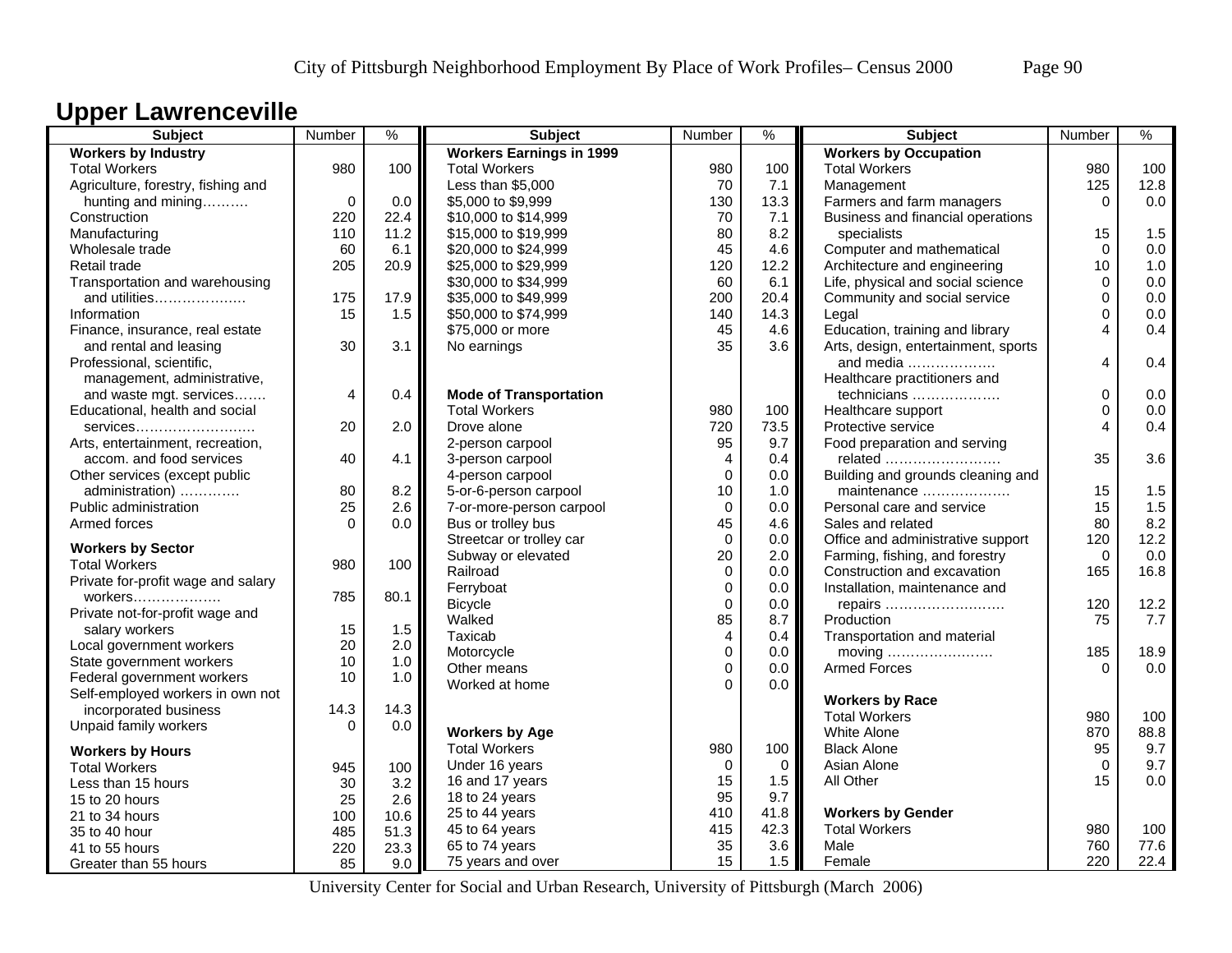#### **West Oakland**

| <b>Subject</b>                     | Number   | $\frac{9}{6}$ | <b>Subject</b>                  | <b>Number</b> | $\frac{9}{6}$ | <b>Subject</b>                      | Number   | $\%$  |
|------------------------------------|----------|---------------|---------------------------------|---------------|---------------|-------------------------------------|----------|-------|
| <b>Workers by Industry</b>         |          |               | <b>Workers Earnings in 1999</b> |               |               | <b>Workers by Occupation</b>        |          |       |
| <b>Total Workers</b>               | 12,895   | 100           | <b>Total Workers</b>            | 12,895        | 100           | <b>Total Workers</b>                | 12,895   | 100   |
| Agriculture, forestry, fishing and |          |               | Less than \$5,000               | 550           | 4.3           | Management                          | 1,005    | 7.8   |
| hunting and mining                 | 15       | 0.1           | \$5,000 to \$9,999              | 635           | 4.9           | Farmers and farm managers           | $\Omega$ | 0.0   |
| Construction                       | 205      | 1.6           | \$10,000 to \$14,999            | 825           | 6.4           | Business and financial operations   |          |       |
| Manufacturing                      | 170      | 1.3           | \$15,000 to \$19,999            | 1,340         | 10.4          | specialists                         | 410      | 3.2   |
| Wholesale trade                    | 65       | 0.5           | \$20,000 to \$24,999            | 1,700         | 13.2          | Computer and mathematical           | 480      | 3.7   |
| Retail trade                       | 135      | 1.0           | \$25,000 to \$29,999            | 1,320         | 10.2          | Architecture and engineering        | 60       | 0.5   |
| Transportation and warehousing     |          |               | \$30,000 to \$34,999            | 1,170         | 9.1           | Life, physical and social science   | 615      | 4.8   |
| and utilities                      | 60       | 0.5           | \$35,000 to \$49,999            | 2,555         | 19.8          | Community and social service        | 190      | 1.5   |
| Information                        | 35       | 0.3           | \$50,000 to \$74,999            | 1,570         | 12.2          | Legal                               | 45       | 0.3   |
| Finance, insurance, real estate    |          |               | \$75,000 or more                | 1,005         | 7.8           | Education, training and library     | 760      | 5.9   |
| and rental and leasing             | 100      | 0.8           | No earnings                     | 225           | 1.7           | Arts, design, entertainment, sports |          |       |
| Professional, scientific,          |          |               |                                 |               |               | and media                           | 80       | 0.6   |
| management, administrative,        |          |               |                                 |               |               | Healthcare practitioners and        |          |       |
| and waste mgt. services            | 395      | 3.1           | <b>Mode of Transportation</b>   |               |               | technicians                         | 4,710    | 36.5  |
| Educational, health and social     |          |               | <b>Total Workers</b>            | 12,895        | 100           | Healthcare support                  | 710      | 5.5   |
| services                           | 11,380   | 88.3          | Drove alone                     | 8,235         | 63.9          | Protective service                  | 155      | $1.2$ |
| Arts, entertainment, recreation,   |          |               | 2-person carpool                | 1,275         | 9.9           | Food preparation and serving        |          |       |
| accom. and food services           | 170      | 1.3           | 3-person carpool                | 165           | 1.3           | related                             | 235      | 1.8   |
| Other services (except public      |          |               | 4-person carpool                | 35            | 0.3           | Building and grounds cleaning and   |          |       |
| administration)                    | 85       | 0.7           | 5-or-6-person carpool           | 15            | 0.1           | maintenance                         | 410      | 3.2   |
| Public administration              | 80       | 0.6           | 7-or-more-person carpool        | 85            | 0.7           | Personal care and service           | 165      | 1.3   |
| Armed forces                       | $\Omega$ | 0.0           | Bus or trolley bus              | 2,255         | 17.5          | Sales and related                   | 205      | 1.6   |
|                                    |          |               | Streetcar or trolley car        | 15            | 0.1           | Office and administrative support   | 1,970    | 15.3  |
| <b>Workers by Sector</b>           |          |               | Subway or elevated              | 20            | 0.2           | Farming, fishing, and forestry      | 4        | 0.0   |
| <b>Total Workers</b>               | 12,895   | 100           | Railroad                        | $\mathbf 0$   | 0.0           | Construction and excavation         | 250      | 1.9   |
| Private for-profit wage and salary |          |               | Ferryboat                       | $\mathbf 0$   | $0.0\,$       | Installation, maintenance and       |          |       |
| workers                            | 6,205    | 48.1          | <b>Bicycle</b>                  | 30            | 0.2           | repairs                             | 85       | 0.7   |
| Private not-for-profit wage and    |          |               | Walked                          | 730           | 5.7           | Production                          | 205      | 1.6   |
| salary workers                     | 5,820    | 45.1          | Taxicab                         | $\mathbf 0$   | 0.0           | Transportation and material         |          |       |
| Local government workers           | 285      | 2.2           | Motorcycle                      | 4             | 0.0           | moving                              | 150      | 1.2   |
| State government workers           | 245      | 1.9           | Other means                     | 35            | 0.3           | <b>Armed Forces</b>                 | $\Omega$ | 0.0   |
| Federal government workers         | 155      | 1.2           | Worked at home                  | $\Omega$      | 0.0           |                                     |          |       |
| Self-employed workers in own not   |          |               |                                 |               |               | <b>Workers by Race</b>              |          |       |
| incorporated business              | 1.4      | 1.4           |                                 |               |               | <b>Total Workers</b>                | 12,895   | 100   |
| Unpaid family workers              | $\Omega$ | 0.0           | <b>Workers by Age</b>           |               |               | <b>White Alone</b>                  | 10,595   | 82.2  |
|                                    |          |               | <b>Total Workers</b>            | 12,895        | 100           | <b>Black Alone</b>                  | 1,615    | 12.5  |
| <b>Workers by Hours</b>            |          |               | Under 16 years                  | $\Omega$      | $\Omega$      | Asian Alone                         | 520      | 12.5  |
| <b>Total Workers</b>               | 12,670   | 100           | 16 and 17 years                 | 15            | 0.1           | All Other                           | 165      | 4.0   |
| Less than 15 hours                 | 325      | 2.6           | 18 to 24 years                  | 1,305         | 10.1          |                                     |          |       |
| 15 to 20 hours                     | 700      | 5.5           |                                 |               | 56.6          | <b>Workers by Gender</b>            |          |       |
| 21 to 34 hours                     | 835      | 6.6           | 25 to 44 years                  | 7,300         | 31.0          | <b>Total Workers</b>                |          | 100   |
| 35 to 40 hour                      | 7,125    | 56.2          | 45 to 64 years                  | 4,000         |               |                                     | 12,895   |       |
| 41 to 55 hours                     | 2,365    | 18.7          | 65 to 74 years                  | 230           | 1.8           | Male                                | 4,435    | 34.4  |
| Greater than 55 hours              | 1,320    | 10.4          | 75 years and over               | 45            | 0.3           | Female                              | 8,460    | 65.6  |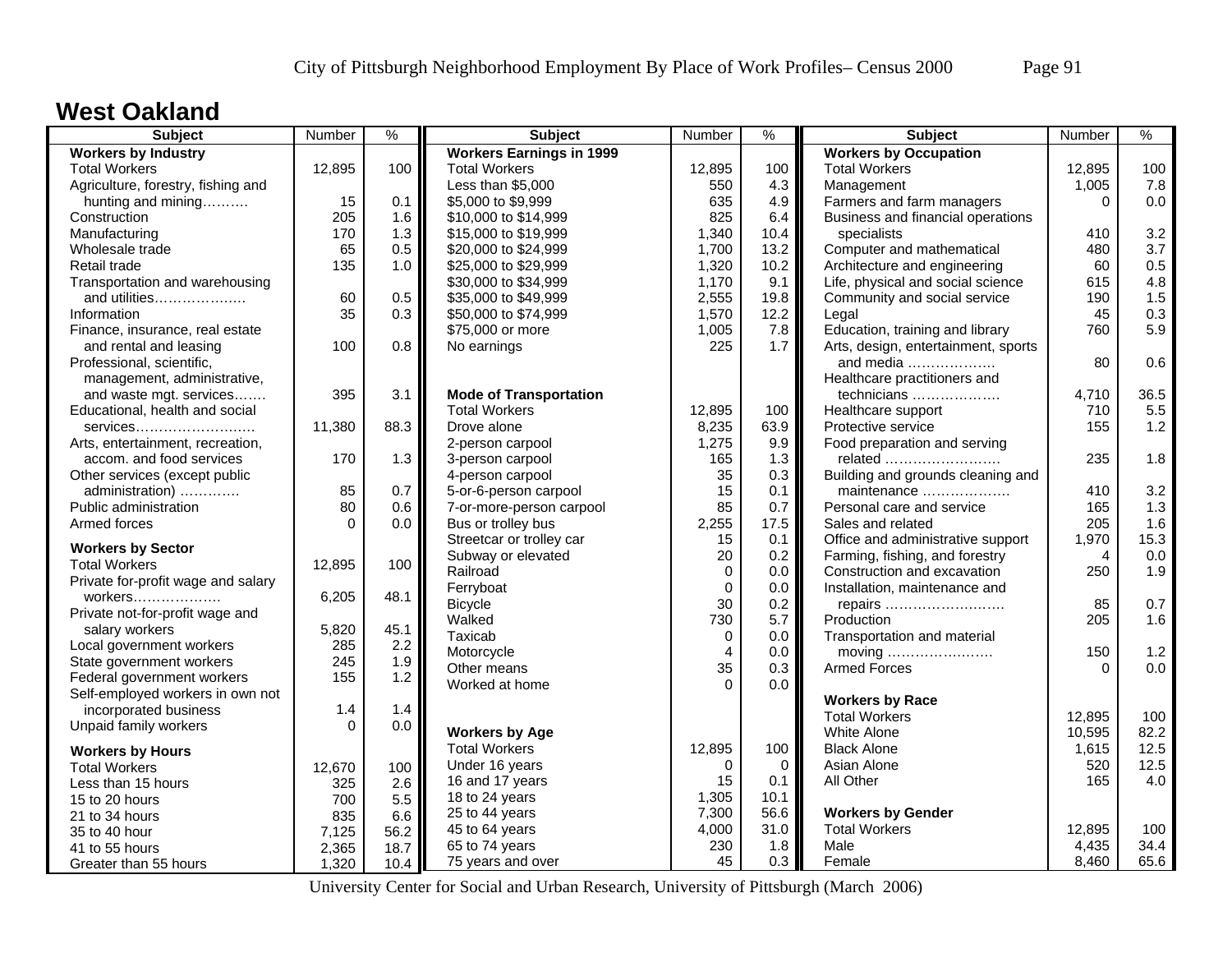#### **Westwood**

| <b>Subject</b>                     | Number      | $\%$ | <b>Subject</b>                  | Number         | %    | <b>Subject</b>                      | Number   | %    |
|------------------------------------|-------------|------|---------------------------------|----------------|------|-------------------------------------|----------|------|
| <b>Workers by Industry</b>         |             |      | <b>Workers Earnings in 1999</b> |                |      | <b>Workers by Occupation</b>        |          |      |
| <b>Total Workers</b>               | 1,105       | 100  | <b>Total Workers</b>            | 1,105          | 100  | <b>Total Workers</b>                | 1,105    | 100  |
| Agriculture, forestry, fishing and |             |      | Less than \$5,000               | 80             | 7.2  | Management                          | 60       | 5.4  |
| hunting and mining                 | 10          | 0.9  | \$5,000 to \$9,999              | 85             | 7.7  | Farmers and farm managers           | $\Omega$ | 0.0  |
| Construction                       | 85          | 7.7  | \$10,000 to \$14,999            | 150            | 13.6 | Business and financial operations   |          |      |
| Manufacturing                      | 55          | 5.0  | \$15,000 to \$19,999            | 145            | 13.1 | specialists                         | 80       | 7.2  |
| Wholesale trade                    | 60          | 5.4  | \$20,000 to \$24,999            | 95             | 8.6  | Computer and mathematical           | 20       | 1.8  |
| Retail trade                       | 270         | 24.4 | \$25,000 to \$29,999            | 70             | 6.3  | Architecture and engineering        | 35       | 3.2  |
| Transportation and warehousing     |             |      | \$30,000 to \$34,999            | 65             | 5.9  | Life, physical and social science   | $\Omega$ | 0.0  |
| and utilities                      | 25          | 2.3  | \$35,000 to \$49,999            | 160            | 14.5 | Community and social service        | 10       | 0.9  |
| Information                        | 20          | 1.8  | \$50,000 to \$74,999            | 165            | 14.9 | Legal                               | 4        | 0.4  |
| Finance, insurance, real estate    |             |      | \$75,000 or more                | 50             | 4.5  | Education, training and library     | 65       | 5.9  |
| and rental and leasing             | 30          | 2.7  | No earnings                     | 35             | 3.2  | Arts, design, entertainment, sports |          |      |
| Professional, scientific,          |             |      |                                 |                |      | and media                           | $\Omega$ | 0.0  |
| management, administrative,        |             |      |                                 |                |      | Healthcare practitioners and        |          |      |
| and waste mgt. services            | 210         | 19.0 | <b>Mode of Transportation</b>   |                |      | technicians                         | 40       | 3.6  |
| Educational, health and social     |             |      | <b>Total Workers</b>            | 1,105          | 100  | Healthcare support                  | 4        | 0.4  |
| $s$ ervices                        | 180         | 16.3 | Drove alone                     | 865            | 78.3 | Protective service                  | 45       | 4.1  |
| Arts, entertainment, recreation,   |             |      | 2-person carpool                | 80             | 7.2  | Food preparation and serving        |          |      |
| accom. and food services           | 70          | 6.3  | 3-person carpool                | $\overline{4}$ | 0.4  | related                             | 70       | 6.3  |
| Other services (except public      |             |      | 4-person carpool                | $\overline{4}$ | 0.4  | Building and grounds cleaning and   |          |      |
| administration)                    | 60          | 5.4  | 5-or-6-person carpool           | $\mathbf 0$    | 0.0  | maintenance                         | 20       | 1.8  |
| Public administration              | 30          | 2.7  | 7-or-more-person carpool        | $\mathbf 0$    | 0.0  | Personal care and service           | 50       | 4.5  |
| Armed forces                       | $\Omega$    | 0.0  | Bus or trolley bus              | 55             | 5.0  | Sales and related                   | 165      | 14.9 |
|                                    |             |      | Streetcar or trolley car        | $\Omega$       | 0.0  | Office and administrative support   | 200      | 18.1 |
| <b>Workers by Sector</b>           |             |      | Subway or elevated              | 10             | 0.9  | Farming, fishing, and forestry      | $\Omega$ | 0.0  |
| <b>Total Workers</b>               | 1.105       | 100  | Railroad                        | $\mathbf 0$    | 0.0  | Construction and excavation         | 60       | 5.4  |
| Private for-profit wage and salary |             |      | Ferryboat                       | $\mathbf 0$    | 0.0  | Installation, maintenance and       |          |      |
| workers                            | 895         | 81.0 | <b>Bicycle</b>                  | $\mathbf 0$    | 0.0  |                                     | 80       | 7.2  |
| Private not-for-profit wage and    |             |      | Walked                          | 50             | 4.5  | repairs<br>Production               | 50       | 4.5  |
| salary workers                     | 85          | 7.7  | Taxicab                         | $\mathbf 0$    | 0.0  |                                     |          |      |
| Local government workers           | 40          | 3.6  | Motorcycle                      | $\mathbf 0$    | 0.0  | Transportation and material         | 50       | 4.5  |
| State government workers           | $\mathbf 0$ | 0.0  |                                 | $\overline{4}$ |      | moving                              | $\Omega$ | 0.0  |
| Federal government workers         | $\Omega$    | 0.0  | Other means                     | 30             | 0.4  | <b>Armed Forces</b>                 |          |      |
| Self-employed workers in own not   |             |      | Worked at home                  |                | 2.7  |                                     |          |      |
| incorporated business              | 7.2         | 7.2  |                                 |                |      | <b>Workers by Race</b>              |          |      |
| Unpaid family workers              | $\Omega$    | 0.0  |                                 |                |      | <b>Total Workers</b>                | 1,105    | 100  |
|                                    |             |      | <b>Workers by Age</b>           |                |      | <b>White Alone</b>                  | 1,035    | 93.7 |
| <b>Workers by Hours</b>            |             |      | <b>Total Workers</b>            | 1,105          | 100  | <b>Black Alone</b>                  | 35       | 3.2  |
| <b>Total Workers</b>               | 1,070       | 100  | Under 16 years                  | $\Omega$       | 0    | Asian Alone                         | 30       | 3.2  |
| Less than 15 hours                 | 70          | 6.5  | 16 and 17 years                 | 10             | 0.9  | All Other                           | 4        | 2.7  |
| 15 to 20 hours                     | 60          | 5.6  | 18 to 24 years                  | 155            | 14.0 |                                     |          |      |
| 21 to 34 hours                     | 120         | 11.2 | 25 to 44 years                  | 575            | 52.0 | <b>Workers by Gender</b>            |          |      |
| 35 to 40 hour                      | 510         | 47.7 | 45 to 64 years                  | 320            | 29.0 | <b>Total Workers</b>                | 1,105    | 100  |
| 41 to 55 hours                     | 225         | 21.0 | 65 to 74 years                  | 30             | 2.7  | Male                                | 605      | 54.8 |
| Greater than 55 hours              | 80          | 7.5  | 75 years and over               | 20             | 1.8  | Female                              | 500      | 45.2 |